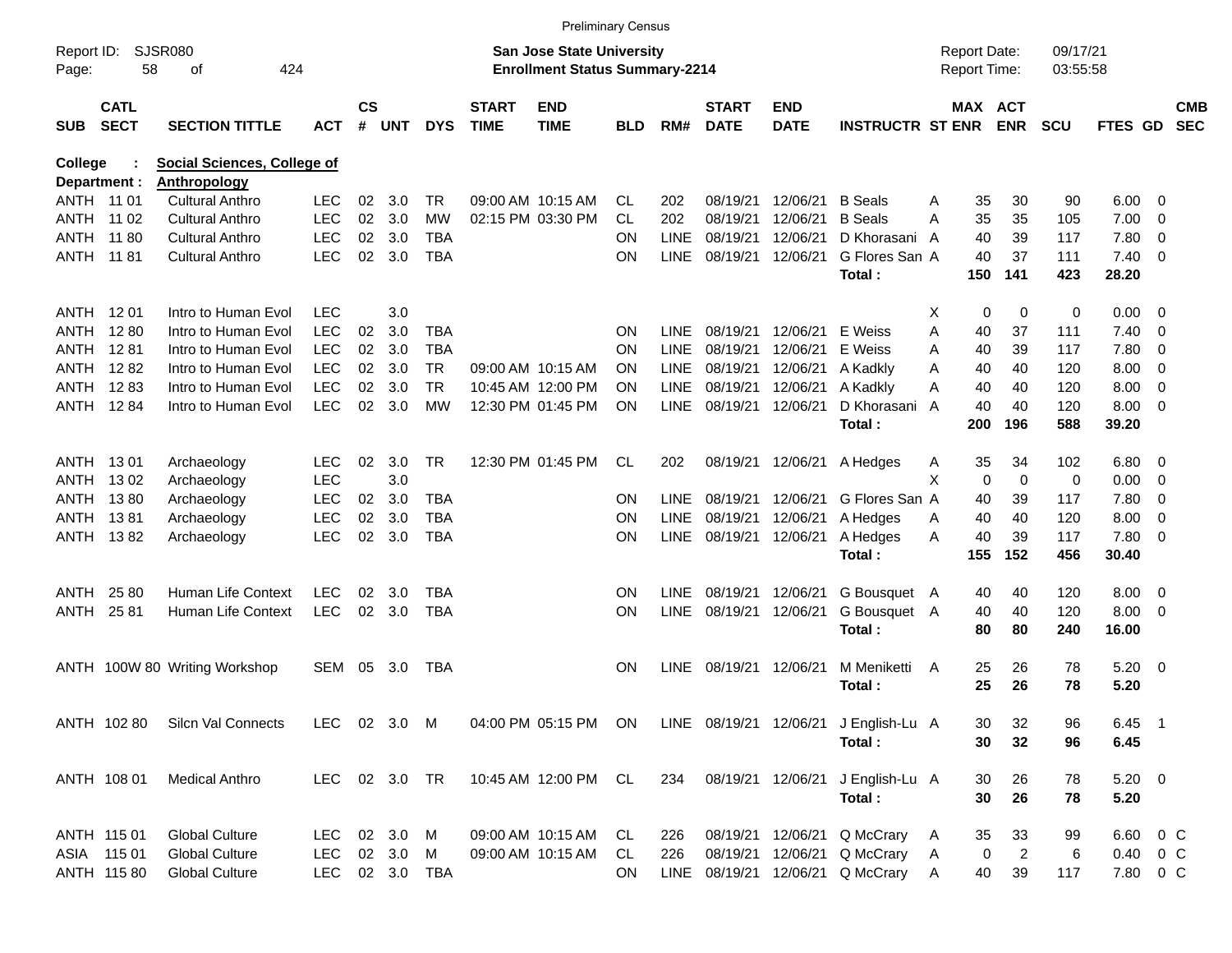|                     |                            |                         |            |                    |            |            |                             | <b>Preliminary Census</b>                                                 |            |             |                             |                           |                             |   |                                     |                |                      |              |                         |                          |
|---------------------|----------------------------|-------------------------|------------|--------------------|------------|------------|-----------------------------|---------------------------------------------------------------------------|------------|-------------|-----------------------------|---------------------------|-----------------------------|---|-------------------------------------|----------------|----------------------|--------------|-------------------------|--------------------------|
| Report ID:<br>Page: | 59                         | <b>SJSR080</b><br>of    | 424        |                    |            |            |                             | <b>San Jose State University</b><br><b>Enrollment Status Summary-2214</b> |            |             |                             |                           |                             |   | <b>Report Date:</b><br>Report Time: |                | 09/17/21<br>03:55:58 |              |                         |                          |
| <b>SUB</b>          | <b>CATL</b><br><b>SECT</b> | <b>SECTION TITTLE</b>   | <b>ACT</b> | $\mathsf{cs}$<br># | <b>UNT</b> | <b>DYS</b> | <b>START</b><br><b>TIME</b> | <b>END</b><br><b>TIME</b>                                                 | <b>BLD</b> | RM#         | <b>START</b><br><b>DATE</b> | <b>END</b><br><b>DATE</b> | <b>INSTRUCTR ST ENR</b>     |   | MAX ACT                             | <b>ENR</b>     | <b>SCU</b>           | FTES GD      |                         | <b>CMB</b><br><b>SEC</b> |
| ASIA                | 11580                      | <b>Global Culture</b>   | <b>LEC</b> | 02                 | 3.0        | <b>TBA</b> |                             |                                                                           | <b>ON</b>  | LINE        | 08/19/21                    | 12/06/21                  | Q McCrary                   | A | 0                                   | -1             | 3                    | 0.20         | $0\,C$                  |                          |
| ANTH                | 11581                      | <b>Global Culture</b>   | <b>LEC</b> | 02                 | 3.0        | <b>TBA</b> |                             |                                                                           | ON         | <b>LINE</b> | 08/19/21                    | 12/06/21                  | Q McCrary                   | Α | 40                                  | 35             | 105                  | 7.00         | $0\,C$                  |                          |
| ASIA                | 11581                      | <b>Global Culture</b>   | <b>LEC</b> | 02                 | 3.0        | <b>TBA</b> |                             |                                                                           | ON         | <b>LINE</b> | 08/19/21                    | 12/06/21                  | Q McCrary                   | A | 0                                   | 5              | 15                   | 1.00         | 0 <sup>C</sup>          |                          |
| ANTH                | 11582                      | <b>Global Culture</b>   | <b>LEC</b> | 02                 | 3.0        | <b>TBA</b> |                             |                                                                           | ON         | <b>LINE</b> | 08/19/21                    | 12/06/21                  | S Ou                        | Α | 40                                  | 36             | 108                  | 7.20         | 0 <sup>C</sup>          |                          |
| ASIA                | 11582                      | <b>Global Culture</b>   | LEC        | 02                 | 3.0        | <b>TBA</b> |                             |                                                                           | ON         | <b>LINE</b> | 08/19/21                    | 12/06/21                  | S Ou                        | A | 0                                   | $\overline{4}$ | 12                   | 0.80         | 0 <sup>C</sup>          |                          |
| ANTH                | 11583                      | <b>Global Culture</b>   | <b>LEC</b> | 02                 | 3.0        | <b>TBA</b> |                             |                                                                           | ON         | <b>LINE</b> | 08/19/21                    | 12/06/21                  | S Ou                        | A | 40                                  | 37             | 111                  | 7.40         | 0 <sup>C</sup>          |                          |
| ASIA                | 11583                      | <b>Global Culture</b>   | <b>LEC</b> | 02                 | 3.0        | <b>TBA</b> |                             |                                                                           | ON         | <b>LINE</b> | 08/19/21                    | 12/06/21                  | S Ou                        | A | 0                                   | $\overline{1}$ | 3                    | 0.20         | 0 <sup>C</sup>          |                          |
| ANTH                | 11584                      | <b>Global Culture</b>   | LEC        | 02                 | 3.0        | <b>TBA</b> |                             |                                                                           | ON         | <b>LINE</b> | 08/19/21                    | 12/06/21                  | <b>B</b> Seals              | A | 40                                  | 38             | 114                  | 7.60         | 0 <sup>C</sup>          |                          |
| ASIA                | 115 84                     | <b>Global Culture</b>   | LEC        | 02                 | 3.0        | <b>TBA</b> |                             |                                                                           | ON         | <b>LINE</b> | 08/19/21                    | 12/06/21                  | <b>B</b> Seals              | A | 0                                   | $\overline{2}$ | 6                    | 0.40         | $0\,C$                  |                          |
| ANTH                | 11585                      | <b>Global Culture</b>   | LEC        | 02                 | 3.0        | <b>TBA</b> |                             |                                                                           | ON         | <b>LINE</b> | 08/19/21                    | 12/06/21                  | Q McCrary                   | A | 40                                  | 36             | 108                  | 7.25         | 1 C                     |                          |
| ASIA                | 11585                      | <b>Global Culture</b>   | LEC        | 02                 | 3.0        | <b>TBA</b> |                             |                                                                           | ON         | LINE        | 08/19/21                    | 12/06/21                  | Q McCrary                   | Α | 0                                   | 3              | 9                    | 0.60         | $0\,C$                  |                          |
|                     |                            |                         |            |                    |            |            |                             |                                                                           |            |             |                             |                           | Total:                      |   | 275                                 | 272            | 816                  | 54.45        |                         |                          |
|                     | ANTH 131 01                | <b>Theories of Cult</b> | SEM        | 05                 | 3.0        | R          |                             | 04:00 PM 05:15 PM                                                         | CL         | 202         | 08/19/21                    | 12/06/21                  | J Marlovits                 | A | 35                                  | 32             | 96                   | 6.40         | $\overline{\mathbf{0}}$ |                          |
|                     |                            |                         |            |                    |            |            |                             |                                                                           |            |             |                             |                           | Total:                      |   | 35                                  | 32             | 96                   | 6.40         |                         |                          |
|                     |                            |                         |            |                    |            |            |                             |                                                                           |            |             |                             |                           |                             |   |                                     |                |                      |              |                         |                          |
|                     | ANTH 133 80                | Org Cultures            | <b>LEC</b> | 02                 | 3.0        | TBA        |                             |                                                                           | <b>ON</b>  | <b>LINE</b> | 08/19/21 12/06/21           |                           | <b>M</b> Martinez<br>Total: | A | 30<br>30                            | 30<br>30       | 90<br>90             | 6.20<br>6.20 | - 4                     |                          |
|                     |                            |                         |            |                    |            |            |                             |                                                                           |            |             |                             |                           |                             |   |                                     |                |                      |              |                         |                          |
|                     | ANTH 140 01                | <b>Human Sexuality</b>  | <b>LEC</b> | 01                 | 3.0        | M          |                             | 09:00 AM 10:15 AM                                                         | <b>DMH</b> | 234         | 08/19/21                    | 12/06/21                  | A Kadkly                    | A | 35                                  | 23             | 69                   | 4.60         | $0\,C$                  |                          |
| PH.                 | 140 01                     | <b>Human Sexuality</b>  | <b>LEC</b> | 01                 | 3.0        | M          |                             | 09:00 AM 10:15 AM                                                         | <b>DMH</b> | 234         | 08/19/21                    | 12/06/21                  | A Kadkly                    | A | 0                                   | 4              | 12                   | 0.80         | $0\,C$                  |                          |
| <b>BIOL</b>         | 140 01                     | <b>Human Sexuality</b>  | LEC        | 01                 | 3.0        | M          |                             | 09:00 AM 10:15 AM                                                         | <b>DMH</b> | 234         | 08/19/21                    | 12/06/21                  | A Kadkly                    | A | 0                                   | 8              | 24                   | 1.60         | $0\,C$                  |                          |
| ANTH                | 140 80                     | <b>Human Sexuality</b>  | LEC        | 01                 | 3.0        | <b>TBA</b> |                             |                                                                           | <b>ON</b>  | <b>LINE</b> | 08/19/21                    | 12/06/21                  | J Marlovits                 | A | 40                                  | 25             | 75                   | 5.00         | $0\,C$                  |                          |
| PH                  | 140 80                     | <b>Human Sexuality</b>  | <b>LEC</b> | 01                 | 3.0        | <b>TBA</b> |                             |                                                                           | ON         | <b>LINE</b> | 08/19/21                    | 12/06/21                  | J Marlovits                 | A | 0                                   | 4              | 12                   | 0.80         | $0\,C$                  |                          |
| <b>BIOL</b>         | 14080                      | <b>Human Sexuality</b>  | LEC        | 01                 | 3.0        | <b>TBA</b> |                             |                                                                           | ON         | <b>LINE</b> | 08/19/21                    | 12/06/21                  | J Marlovits                 | A | 0                                   | 10             | 30                   | 2.00         | $0\,C$                  |                          |
| ANTH                | 140 81                     | <b>Human Sexuality</b>  | LEC        | 01                 | 3.0        | <b>TBA</b> |                             |                                                                           | ON         | <b>LINE</b> | 08/19/21                    | 12/06/21                  | J Marlovits                 | A | 40                                  | 24             | 72                   | 4.80         | $0\,C$                  |                          |
| PH                  | 14081                      | <b>Human Sexuality</b>  | LEC        | 01                 | 3.0        | <b>TBA</b> |                             |                                                                           | ON         | <b>LINE</b> | 08/19/21                    | 12/06/21                  | J Marlovits                 | A | 0                                   | $\overline{2}$ | 6                    | 0.40         | $0\,C$                  |                          |
| <b>BIOL</b>         | 14081                      | <b>Human Sexuality</b>  | LEC        | 01                 | 3.0        | <b>TBA</b> |                             |                                                                           | ON         | <b>LINE</b> | 08/19/21                    | 12/06/21                  | J Marlovits                 | A | 0                                   | 13             | 39                   | 2.60         | $0\,C$                  |                          |
| ANTH                | 140 82                     | <b>Human Sexuality</b>  | <b>LEC</b> | 01                 | 3.0        | <b>TBA</b> |                             |                                                                           | ON         | <b>LINE</b> | 08/19/21                    | 12/06/21                  | J Marlovits                 | A | 40                                  | 28             | 84                   | 5.60         | $0\,C$                  |                          |
| <b>PH</b>           | 140 82                     | <b>Human Sexuality</b>  | <b>LEC</b> | 01                 | 3.0        | <b>TBA</b> |                             |                                                                           | <b>ON</b>  | <b>LINE</b> | 08/19/21                    | 12/06/21                  | J Marlovits                 | A | 0                                   | -1             | 3                    | 0.20         | $0\,C$                  |                          |
| <b>BIOL</b>         | 14082                      | <b>Human Sexuality</b>  | LEC        | 01                 | 3.0        | <b>TBA</b> |                             |                                                                           | <b>ON</b>  | <b>LINE</b> | 08/19/21                    | 12/06/21                  | J Marlovits                 | A | 0                                   | 11             | 33                   | 2.20         | $0\,C$                  |                          |
|                     | ANTH 140 83                | <b>Human Sexuality</b>  | LEC        | 01                 | 3.0        | <b>TBA</b> |                             |                                                                           | <b>ON</b>  | LINE        | 08/19/21                    | 12/06/21                  | J Marlovits                 | A | 40                                  | 30             | 90                   | 6.00         | 0 <sup>C</sup>          |                          |
| <b>PH</b>           | 14083                      | <b>Human Sexuality</b>  | <b>LEC</b> | 01                 | 3.0        | <b>TBA</b> |                             |                                                                           | <b>ON</b>  | LINE        | 08/19/21                    | 12/06/21                  | J Marlovits                 | A | 0                                   | 0              | 0                    | 0.00         | $0\,C$                  |                          |
| <b>BIOL</b>         | 14083                      | <b>Human Sexuality</b>  | <b>LEC</b> | 01                 | 3.0        | <b>TBA</b> |                             |                                                                           | <b>ON</b>  | <b>LINE</b> | 08/19/21                    | 12/06/21                  | J Marlovits                 | A | 0                                   | 10             | 30                   | 2.00         | 0 <sup>C</sup>          |                          |
|                     | ANTH 140 84                | <b>Human Sexuality</b>  | <b>LEC</b> | 01                 | 3.0        | <b>TBA</b> |                             |                                                                           | <b>ON</b>  | LINE        | 08/19/21                    | 12/06/21                  | J McDaniel                  | A | 40                                  | 24             | 72                   | 4.80         | $0\,C$                  |                          |
| <b>PH</b>           | 140 84                     | <b>Human Sexuality</b>  | <b>LEC</b> | 01                 | 3.0        | <b>TBA</b> |                             |                                                                           | <b>ON</b>  | LINE        | 08/19/21                    | 12/06/21                  | J McDaniel                  | A | 0                                   | 0              | 0                    | 0.00         | 0 <sup>C</sup>          |                          |
| <b>BIOL</b>         | 140 84                     | <b>Human Sexuality</b>  | <b>LEC</b> | 01                 | 3.0        | TBA        |                             |                                                                           | <b>ON</b>  | <b>LINE</b> | 08/19/21                    | 12/06/21                  | J McDaniel                  | A | 0                                   | 16             | 48                   | 3.20         | $0\,C$                  |                          |
|                     | ANTH 140 85                | <b>Human Sexuality</b>  | <b>LEC</b> | 01                 | 3.0        | <b>TBA</b> |                             |                                                                           | <b>ON</b>  | <b>LINE</b> | 08/19/21                    | 12/06/21                  | J McDaniel                  | Α | 40                                  | 25             | 75                   | 5.00         | $0\,C$                  |                          |
| PH                  | 140 85                     | <b>Human Sexuality</b>  | <b>LEC</b> | 01                 | 3.0        | <b>TBA</b> |                             |                                                                           | ON         |             | LINE 08/19/21 12/06/21      |                           | J McDaniel                  | Α | 0                                   | 5              | 15                   | 1.00         | $0\,C$                  |                          |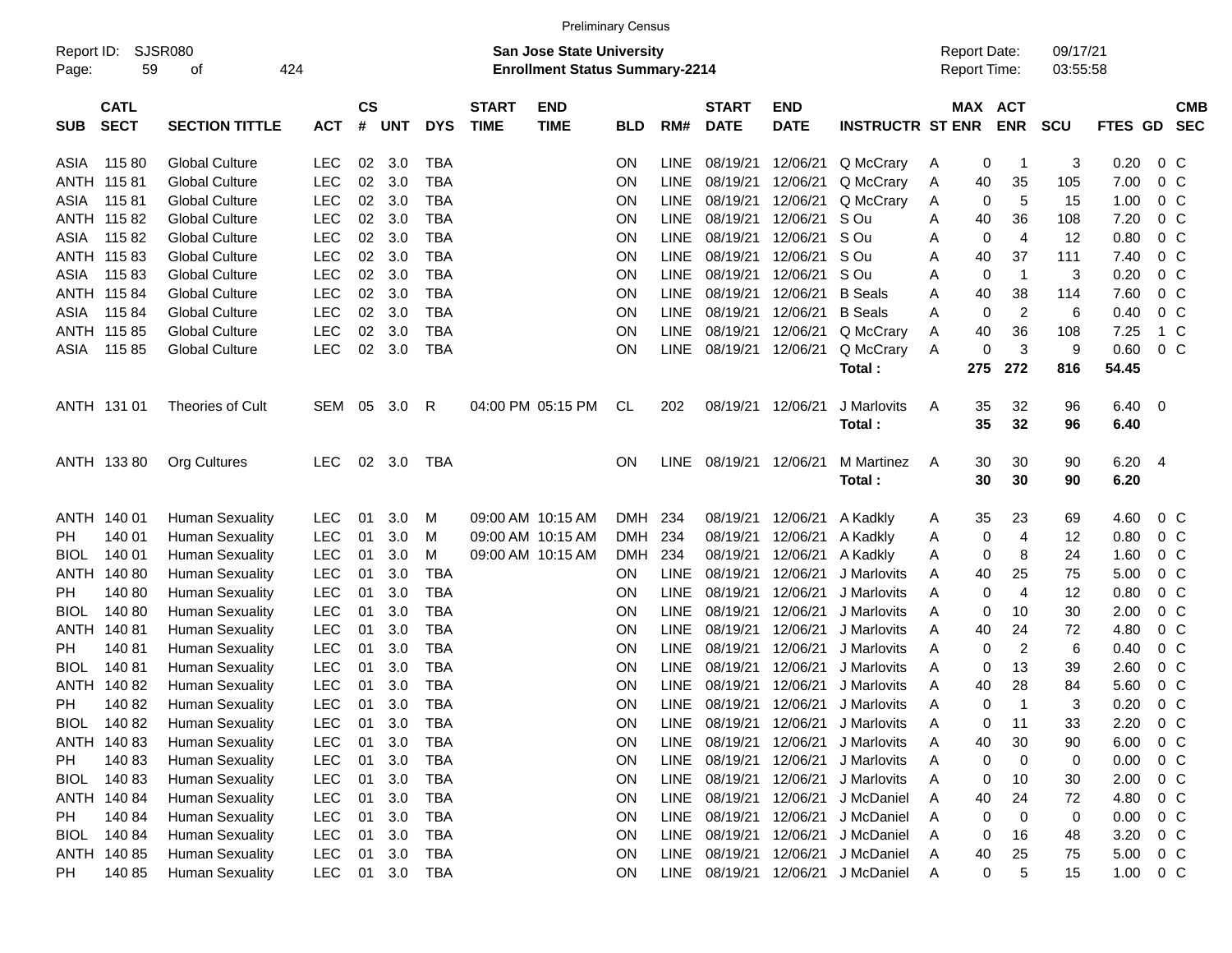|             |                                                 |                               |               |                    |            |            |                             |                                                                           | <b>Preliminary Census</b> |             |                             |                           |                                 |   |                                            |                     |                      |                        |                            |            |
|-------------|-------------------------------------------------|-------------------------------|---------------|--------------------|------------|------------|-----------------------------|---------------------------------------------------------------------------|---------------------------|-------------|-----------------------------|---------------------------|---------------------------------|---|--------------------------------------------|---------------------|----------------------|------------------------|----------------------------|------------|
| Page:       | <b>SJSR080</b><br>Report ID:<br>424<br>60<br>οf |                               |               |                    |            |            |                             | <b>San Jose State University</b><br><b>Enrollment Status Summary-2214</b> |                           |             |                             |                           |                                 |   | <b>Report Date:</b><br><b>Report Time:</b> |                     | 09/17/21<br>03:55:58 |                        |                            |            |
| <b>SUB</b>  | <b>CATL</b><br><b>SECT</b>                      | <b>SECTION TITTLE</b>         | <b>ACT</b>    | $\mathsf{cs}$<br># | <b>UNT</b> | <b>DYS</b> | <b>START</b><br><b>TIME</b> | <b>END</b><br><b>TIME</b>                                                 | <b>BLD</b>                | RM#         | <b>START</b><br><b>DATE</b> | <b>END</b><br><b>DATE</b> | <b>INSTRUCTR ST ENR</b>         |   | MAX ACT                                    | <b>ENR</b>          | <b>SCU</b>           | FTES GD SEC            |                            | <b>CMB</b> |
| <b>BIOL</b> | 14085                                           | <b>Human Sexuality</b>        | <b>LEC</b>    | 01                 | 3.0        | <b>TBA</b> |                             |                                                                           | <b>ON</b>                 | <b>LINE</b> | 08/19/21                    | 12/06/21                  | J McDaniel                      | A | 0                                          | 11                  | 33                   | 2.20                   | 0 <sup>C</sup>             |            |
|             | ANTH 140 86                                     | <b>Human Sexuality</b>        | <b>LEC</b>    | 01                 | 3.0        | <b>TR</b>  |                             | 12:30 PM 01:45 PM                                                         | <b>ON</b>                 | <b>LINE</b> | 08/19/21                    | 12/06/21                  | A Kadkly                        | A | 40                                         | 26                  | 78                   | 5.20                   | $0\,C$                     |            |
| PH.         | 140 86                                          | <b>Human Sexuality</b>        | LEC           | 01                 | 3.0        | <b>TR</b>  |                             | 12:30 PM 01:45 PM                                                         | ON                        | <b>LINE</b> | 08/19/21                    | 12/06/21                  | A Kadkly                        | A | 0                                          | 5                   | 15                   | 1.00                   | 0 <sup>C</sup>             |            |
| <b>BIOL</b> | 14086                                           | <b>Human Sexuality</b>        | LEC           | 01                 | 3.0        | <b>TR</b>  |                             | 12:30 PM 01:45 PM                                                         | ON                        | LINE        | 08/19/21                    | 12/06/21                  | A Kadkly                        | A | 0                                          | 9                   | 27                   | 1.80                   | 0 <sup>C</sup>             |            |
|             | ANTH 140 87                                     | <b>Human Sexuality</b>        | LEC           | 01                 | 3.0        | <b>TBA</b> |                             |                                                                           | ON                        | <b>LINE</b> | 08/19/21                    | 12/06/21                  | S Ou                            | A | 40                                         | 26                  | 78                   | 5.20                   | $0\,C$                     |            |
| PH          | 140 87                                          | <b>Human Sexuality</b>        | LEC           | 01                 | 3.0        | <b>TBA</b> |                             |                                                                           | ON                        | <b>LINE</b> | 08/19/21                    | 12/06/21                  | S Ou                            | A | 0                                          | $\overline{2}$      | 6                    | 0.40                   | $0\,C$                     |            |
| <b>BIOL</b> | 14087                                           | <b>Human Sexuality</b>        | LEC           | 01                 | 3.0        | <b>TBA</b> |                             |                                                                           | ON                        | LINE        | 08/19/21                    | 12/06/21                  | S Ou                            | Α | 0                                          | 12                  | 36                   | 2.40                   | 0 <sup>C</sup>             |            |
|             | ANTH 140 88                                     | <b>Human Sexuality</b>        | <b>LEC</b>    |                    | 3.0        |            |                             |                                                                           |                           |             |                             |                           |                                 | X | 0                                          | 0                   | 0                    | 0.00                   | 0                          |            |
| PH          | 14088                                           | <b>Human Sexuality</b>        | LEC           |                    | 3.0        |            |                             |                                                                           |                           |             |                             |                           |                                 | X | 0                                          | 0                   | 0                    | 0.00                   | 0                          |            |
| BIOL        | 14088                                           | <b>Human Sexuality</b>        | LEC           |                    | 3.0        |            |                             |                                                                           |                           |             |                             |                           |                                 | X | 0                                          | 0                   | $\mathbf 0$          | 0.00                   | $\overline{0}$             |            |
|             |                                                 |                               |               |                    |            |            |                             |                                                                           |                           |             |                             |                           | Total:                          |   | 355                                        | 354                 | 1062                 | 70.80                  |                            |            |
|             | ANTH 144 80                                     | <b>Gifts Markets</b>          | <b>LEC</b>    | 02                 | 3.0        | <b>TBA</b> |                             |                                                                           | <b>ON</b>                 | <b>LINE</b> | 08/19/21                    | 12/06/21                  | M Beresford A<br>Total:         |   | 30<br>30                                   | 30<br>30            | 90<br>90             | 6.10<br>6.10           | $\overline{\phantom{0}}^2$ |            |
|             | ANTH 146 01                                     | Culture & Conflict            | <b>LEC</b>    | 02                 | 3.0        | W          |                             | 02:15 PM 03:30 PM                                                         | CL.                       | 204         | 08/19/21                    | 12/06/21                  | G Bousquet A                    |   | 35                                         | 33                  | 99                   | 6.60                   | $\overline{0}$             |            |
|             | ANTH 146 80                                     | Culture & Conflict            | <b>LEC</b>    | 02                 | 3.0        | <b>TBA</b> |                             |                                                                           | ON                        | <b>LINE</b> | 08/19/21                    | 12/06/21                  | G Bousquet A                    |   | 40                                         | 38                  | 114                  | 7.60                   | 0                          |            |
|             | ANTH 146 81                                     | <b>Culture &amp; Conflict</b> | <b>LEC</b>    | 02                 | 3.0        | <b>TBA</b> |                             |                                                                           | ON                        | <b>LINE</b> | 08/19/21                    | 12/06/21                  | G Bousquet A                    |   | 40                                         | 39                  | 117                  | 7.80                   | 0                          |            |
|             |                                                 |                               |               |                    |            |            |                             |                                                                           |                           |             |                             |                           | Total:                          |   | 115                                        | 110                 | 330                  | 22.00                  |                            |            |
|             | ANTH 149 01                                     | Ethnographic Meth             | <b>LEC</b>    | 02                 | 3.0        | MW         |                             | 10:45 AM 12:00 PM                                                         | CL                        | 204         | 08/19/21                    | 12/06/21                  | A Faas<br>Total:                | Α | 35<br>35                                   | 35<br>35            | 105<br>105           | 7.10<br>7.10           | $\overline{2}$             |            |
|             | ANTH 151 01                                     | Modernity/Disease             | <b>LEC</b>    | 02                 | 3.0        | MW         |                             | 09:00 AM 10:15 AM                                                         | WSQ 004                   |             | 08/19/21                    | 12/06/21                  | E Weiss<br>Total:               | Α | 25<br>25                                   | 7<br>$\overline{7}$ | 21<br>21             | 1.40<br>1.40           | $\overline{\mathbf{0}}$    |            |
|             | ANTH 159 01                                     | Mummies                       | <b>LEC</b>    | 03                 | 3.0        | <b>TR</b>  |                             | 09:00 AM 10:15 AM                                                         | CL                        | 204         | 08/19/21                    | 12/06/21                  | E Weiss<br>Total:               | Α | 25<br>25                                   | 21<br>21            | 63<br>63             | 4.30 2<br>4.30         |                            |            |
|             | ANTH 160 80                                     | <b>Recon Lost Civs</b>        | <b>LEC</b>    |                    | 02 3.0     | <b>TBA</b> |                             |                                                                           | <b>ON</b>                 |             |                             |                           | LINE 08/19/21 12/06/21 A Hedges | A | 40                                         | 40                  | 120                  | 8.00                   | $\overline{0}$             |            |
|             | ANTH 160 81                                     | Recon Lost Civs               | LEC           |                    | 02 3.0     | $\top$     |                             | 09:00 AM 10:15 AM                                                         | ON                        |             | LINE 08/19/21               | 12/06/21                  | V Sanchez-ChA                   |   | 40                                         | 40                  | 120                  | 8.00                   | $\overline{\phantom{0}}$   |            |
|             | ANTH 160 82                                     | Recon Lost Civs               | <b>LEC</b>    |                    | 02 3.0     | TBA        |                             |                                                                           | <b>ON</b>                 |             | LINE 08/19/21               | 12/06/21                  | V Sanchez-ChA                   |   | 40                                         | 40                  | 120                  | 8.00                   | $\overline{\mathbf{0}}$    |            |
|             | ANTH 160 83                                     | Recon Lost Civs               | LEC           |                    | 02 3.0     | R          |                             | 09:00 AM 10:15 AM                                                         | <b>ON</b>                 |             | LINE 08/19/21 12/06/21      |                           | V Sanchez-ChA                   |   | 40                                         | 40                  | 120                  | 8.00                   | $\overline{\mathbf{0}}$    |            |
|             | ANTH 160 84                                     | Recon Lost Civs               | LEC           |                    | 02 3.0     | TBA        |                             |                                                                           | <b>ON</b>                 |             | LINE 08/19/21 12/06/21      |                           | V Sanchez-ChA                   |   | 40                                         | 39                  | 117                  | $7.80\ 0$              |                            |            |
|             | ANTH 160 85                                     | Recon Lost Civs               | <b>LEC</b>    |                    | 02 3.0     | TBA        |                             |                                                                           | <b>ON</b>                 |             | LINE 08/19/21 12/06/21      |                           | V Sanchez-ChA                   |   | 40                                         | 36                  | 108                  | $7.20 \t 0$            |                            |            |
|             |                                                 |                               |               |                    |            |            |                             |                                                                           |                           |             |                             |                           | Total:                          |   | 240                                        | 235                 | 705                  | 47.00                  |                            |            |
|             | ANTH 16180                                      | Old World Civiliz             | LEC 02 3.0 MW |                    |            |            |                             | 12:30 PM 01:45 PM ON                                                      |                           |             | LINE 08/19/21 12/06/21      |                           | M Meniketti A<br>Total:         |   | 30<br>30                                   | 28<br>28            | 84<br>84             | $5.60 \quad 0$<br>5.60 |                            |            |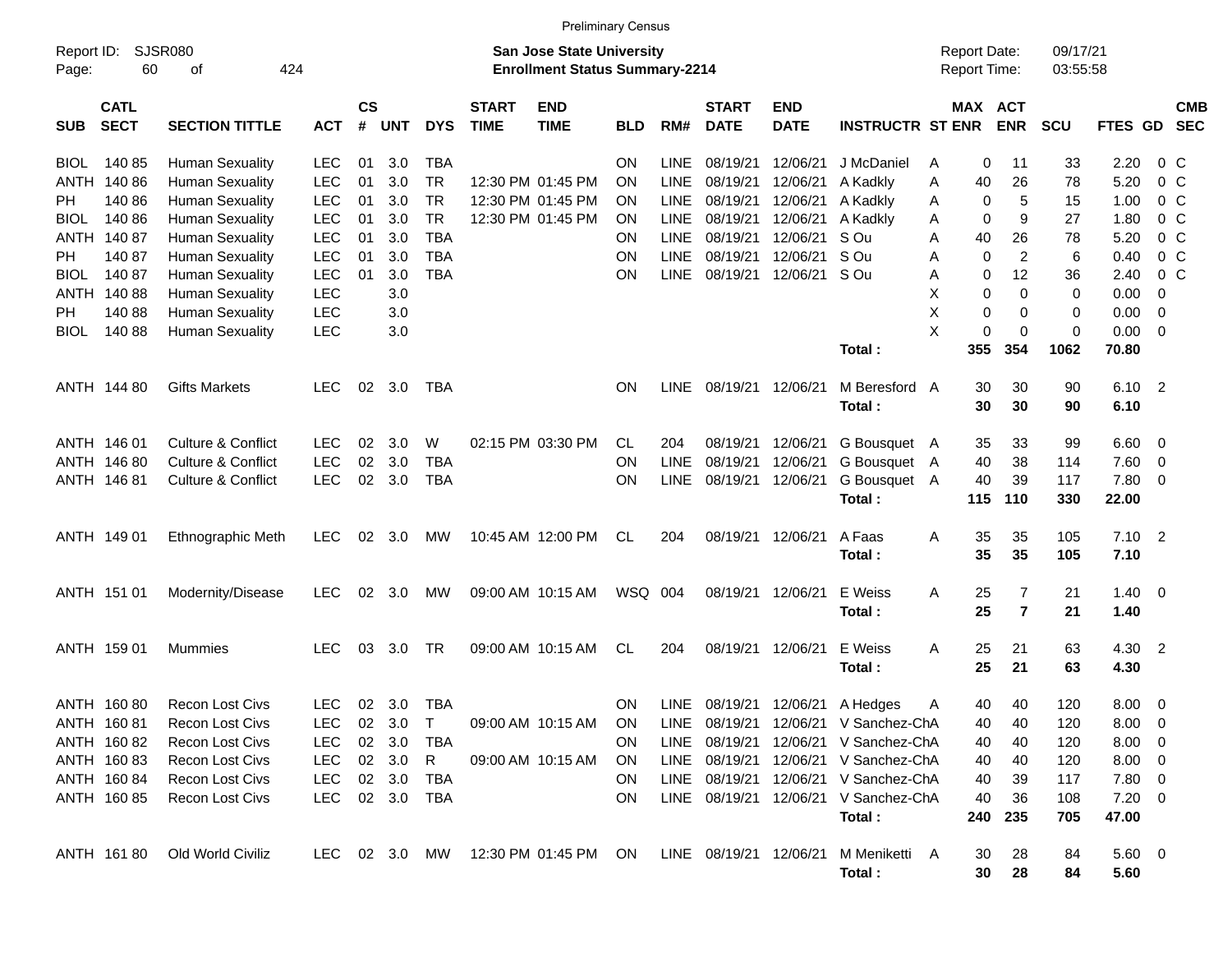|                     |                                              |                                                                                                                  |                                                      |                             |                            |                                                      |                             | <b>Preliminary Census</b>                                                 |                        |                                                          |                                              |                                              |                                               |                                     |                        |                             |                       |                                             |                                                                  |                          |
|---------------------|----------------------------------------------|------------------------------------------------------------------------------------------------------------------|------------------------------------------------------|-----------------------------|----------------------------|------------------------------------------------------|-----------------------------|---------------------------------------------------------------------------|------------------------|----------------------------------------------------------|----------------------------------------------|----------------------------------------------|-----------------------------------------------|-------------------------------------|------------------------|-----------------------------|-----------------------|---------------------------------------------|------------------------------------------------------------------|--------------------------|
| Report ID:<br>Page: | 61                                           | <b>SJSR080</b><br>424<br>of                                                                                      |                                                      |                             |                            |                                                      |                             | <b>San Jose State University</b><br><b>Enrollment Status Summary-2214</b> |                        |                                                          |                                              |                                              |                                               | <b>Report Date:</b><br>Report Time: |                        |                             | 09/17/21<br>03:55:58  |                                             |                                                                  |                          |
| <b>SUB</b>          | <b>CATL</b><br><b>SECT</b>                   | <b>SECTION TITTLE</b>                                                                                            | <b>ACT</b>                                           | $\mathsf{cs}$<br>$\pmb{\#}$ | <b>UNT</b>                 | <b>DYS</b>                                           | <b>START</b><br><b>TIME</b> | <b>END</b><br><b>TIME</b>                                                 | <b>BLD</b>             | RM#                                                      | <b>START</b><br><b>DATE</b>                  | <b>END</b><br><b>DATE</b>                    | <b>INSTRUCTR ST ENR</b>                       |                                     |                        | MAX ACT<br><b>ENR</b>       | <b>SCU</b>            | FTES GD                                     |                                                                  | <b>CMB</b><br><b>SEC</b> |
|                     | ANTH 168 01                                  | Archaeological Metho LEC                                                                                         |                                                      | 02                          | 3.0                        | R                                                    |                             | 12:30 PM 01:45 PM                                                         | WSQ                    | 004                                                      | 08/19/21                                     | 12/06/21                                     | M Meniketti<br>Total:                         | $\overline{A}$                      | 35<br>35               | 25<br>25                    | 75<br>75              | 5.05<br>5.05                                | $\overline{\phantom{1}}$                                         |                          |
|                     | ANTH 175 01                                  | Anth Native America                                                                                              | <b>LEC</b>                                           |                             | 3.0                        |                                                      |                             |                                                                           |                        |                                                          |                                              |                                              | Total:                                        | Χ                                   | 0<br>0                 | 0<br>$\bf{0}$               | 0<br>0                | $0.00 \t 0$<br>0.00                         |                                                                  |                          |
| ANTH<br>ANTH        | ANTH 180 80<br>18081<br>18082<br>ANTH 180 83 | <b>Individual Studies</b><br><b>Individual Studies</b><br><b>Individual Studies</b><br><b>Individual Studies</b> | <b>SUP</b><br><b>SUP</b><br><b>SUP</b><br><b>SUP</b> | 36<br>36<br>36<br>36        | 3.0<br>3.0<br>3.0<br>3.0   | <b>TBA</b><br><b>TBA</b><br><b>TBA</b><br><b>TBA</b> |                             |                                                                           | ΟN<br>ΟN<br>ΟN<br>ΟN   | <b>LINE</b><br><b>LINE</b><br><b>LINE</b><br><b>LINE</b> | 08/19/21<br>08/19/21<br>08/19/21<br>08/19/21 | 12/06/21<br>12/06/21<br>12/06/21<br>12/06/21 | Total:                                        | Α<br>Α<br>Α<br>Α                    | 3<br>3<br>3<br>3<br>12 | 0<br>0<br>0<br>0<br>0       | 0<br>0<br>0<br>0<br>0 | 0.00<br>0.00<br>0.00<br>0.00<br>0.00        | $\overline{\mathbf{0}}$<br>$\overline{0}$<br>0<br>$\overline{0}$ |                          |
| <b>PSYC</b><br>SOCI | ANTH 193 01<br>19301<br>193 01               | <b>Beh Science in Pract</b><br><b>Beh Science in Pract</b><br><b>Beh Science in Pract</b>                        | <b>LEC</b><br><b>LEC</b><br>LEC                      | 02<br>02<br>02              | 3.0<br>3.0<br>3.0          | Т<br>$\mathsf{T}$<br>$\mathsf{T}$                    |                             | 12:30 PM 01:45 PM<br>12:30 PM 01:45 PM<br>12:30 PM 01:45 PM               | <b>CL</b><br>CL.<br>CL | 226<br>226<br>226                                        | 08/19/21<br>08/19/21<br>08/19/21             | 12/06/21<br>12/06/21<br>12/06/21             | C Sunseri<br>C Sunseri<br>C Sunseri<br>Total: | Α<br>Α<br>A                         | 35<br>0<br>0<br>35     | 8<br>11<br>6<br>25          | 24<br>33<br>18<br>75  | 1.60<br>2.20<br>1.20<br>5.00                | $0\,C$<br>0 <sup>o</sup><br>0 <sup>o</sup>                       |                          |
|                     | ANTH 195 80<br>ANTH 195 81                   | Anthro Practicum<br>Anthro Practicum                                                                             | <b>SUP</b><br><b>SUP</b>                             | 36<br>36                    | 1.0<br>3.0                 | <b>TBA</b><br><b>TBA</b>                             |                             |                                                                           | ΟN<br>ON               | <b>LINE</b><br><b>LINE</b>                               | 08/19/21<br>08/19/21                         | 12/06/21<br>12/06/21                         | J English-Lu<br>Total:                        | Α<br>A                              | 3<br>3<br>6            | 0<br>0<br>0                 | 0<br>0<br>0           | 0.00<br>0.00<br>0.00                        | $\overline{\phantom{0}}$<br>$\overline{0}$                       |                          |
|                     | ANTH 230 80                                  | Theory in Practice                                                                                               | <b>SEM</b>                                           | 05                          | 3.0                        | М                                                    |                             | 06:00 PM 08:45 PM                                                         | ΟN                     | <b>LINE</b>                                              | 08/19/21                                     | 12/06/21                                     | A Faas<br>Total:                              | Α                                   | 20<br>20               | 17<br>17                    | 51<br>51              | 4.25 17<br>4.25                             |                                                                  |                          |
|                     | ANTH 231 80                                  | <b>Applications Core</b>                                                                                         | <b>SEM</b>                                           | 04                          | 3.0                        | TBA                                                  |                             |                                                                           | ΟN                     | <b>LINE</b>                                              | 08/19/21                                     | 12/06/21                                     | C Sunseri<br>Total:                           | Α                                   | 15<br>15               | 12<br>12                    | 36<br>36              | 3.00 12<br>3.00                             |                                                                  |                          |
|                     | ANTH 233 80                                  | <b>Fields Application</b>                                                                                        | <b>SEM</b>                                           | 04                          | 3.0                        | Т                                                    |                             | 06:00 PM 07:15 PM                                                         | ΟN                     | <b>LINE</b>                                              | 08/19/21                                     | 12/06/21                                     | J English-Lu A<br>Total:                      |                                     | 15<br>15               | 12<br>12                    | 36<br>36              | 3.00 12<br>3.00                             |                                                                  |                          |
|                     | ANTH 280 80                                  | <b>Individual Studies</b>                                                                                        | <b>SUP</b>                                           |                             | 25 3.0                     | TBA                                                  |                             |                                                                           | ON.                    |                                                          | LINE 08/19/21 12/06/21                       |                                              | R Gonzalez A<br>Total:                        |                                     | 5<br>5                 | 6<br>$6\phantom{1}6$        | 18<br>18              | 1.506<br>1.50                               |                                                                  |                          |
|                     | ANTH 298 80<br>ANTH 298 81<br>ANTH 298 82    | Anth Project<br>Anth Project<br>Anth Project                                                                     | <b>SUP</b><br><b>SUP</b><br><b>SUP</b>               |                             | 25 3.0<br>25 3.0<br>25 3.0 | <b>TBA</b><br><b>TBA</b><br>TBA                      |                             |                                                                           | 0N<br>ON<br><b>ON</b>  | LINE<br>LINE                                             | LINE 08/19/21<br>08/19/21<br>08/19/21        | 12/06/21<br>12/06/21<br>12/06/21             | A Faas<br>R Gonzalez<br>C Sunseri<br>Total:   | Α<br>A<br>Α                         | 5<br>3<br>5<br>13      | 1<br>0<br>1<br>$\mathbf{2}$ | 3<br>0<br>3<br>6      | $0.25$ 1<br>$0.00 \t 0$<br>$0.25$ 1<br>0.50 |                                                                  |                          |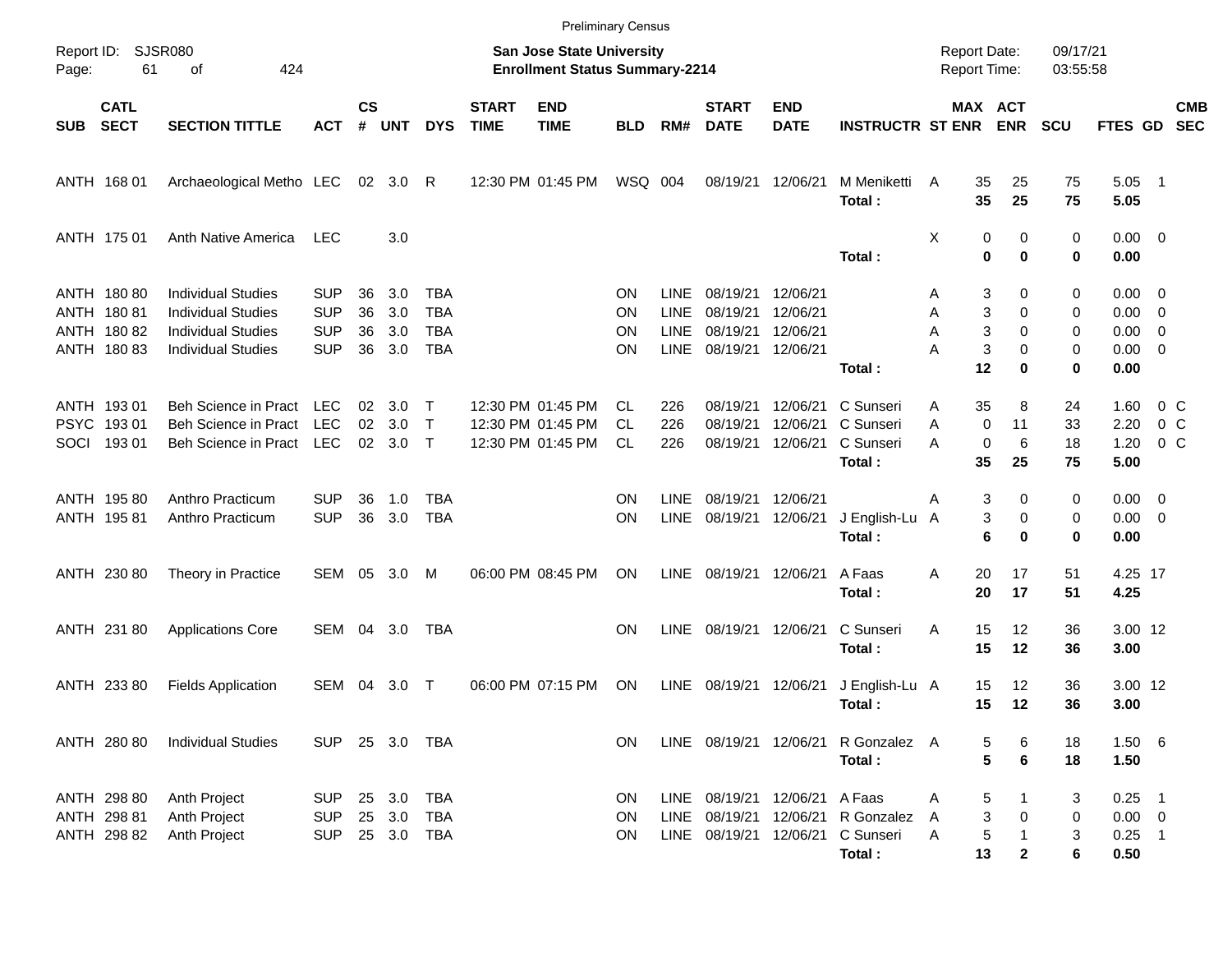|                     |                            |                                    |                          |                    |            |            |                             | <b>Preliminary Census</b>                                                 |                 |                            |                             |                                                  |                                                       |        |                                     |                           |                             |                                     |                                |                          |
|---------------------|----------------------------|------------------------------------|--------------------------|--------------------|------------|------------|-----------------------------|---------------------------------------------------------------------------|-----------------|----------------------------|-----------------------------|--------------------------------------------------|-------------------------------------------------------|--------|-------------------------------------|---------------------------|-----------------------------|-------------------------------------|--------------------------------|--------------------------|
| Report ID:<br>Page: | 62                         | SJSR080<br>424<br>оf               |                          |                    |            |            |                             | <b>San Jose State University</b><br><b>Enrollment Status Summary-2214</b> |                 |                            |                             |                                                  |                                                       |        | <b>Report Date:</b><br>Report Time: |                           | 09/17/21<br>03:55:58        |                                     |                                |                          |
| <b>SUB</b>          | <b>CATL</b><br><b>SECT</b> | <b>SECTION TITTLE</b>              | <b>ACT</b>               | $\mathsf{cs}$<br># | <b>UNT</b> | <b>DYS</b> | <b>START</b><br><b>TIME</b> | <b>END</b><br><b>TIME</b>                                                 | <b>BLD</b>      | RM#                        | <b>START</b><br><b>DATE</b> | <b>END</b><br><b>DATE</b>                        | <b>INSTRUCTR ST ENR</b>                               |        | MAX                                 | <b>ACT</b><br><b>ENR</b>  | <b>SCU</b>                  | FTES GD                             |                                | <b>CMB</b><br><b>SEC</b> |
| ANTH<br>ANTH        | 299 80<br>29981            | Master's Thesis<br>Master's Thesis | <b>SUP</b><br><b>SUP</b> | 25<br>25           | 3.0<br>3.0 | TBA<br>TBA |                             |                                                                           | <b>ON</b><br>ON | <b>LINE</b><br><b>LINE</b> | 08/19/21<br>08/19/21        | 12/06/21<br>12/06/21                             | A Faas<br>Total:                                      | A<br>A | 3<br>5<br>8                         | -1<br>$\overline{0}$      | 3<br>0<br>3                 | 0.25<br>0.00<br>0.25                | - 1<br>$\overline{\mathbf{0}}$ |                          |
|                     | ORGS 101 01                | People/Organzation                 | <b>LEC</b>               | 03                 | 3.0        | $\top$     |                             | 10:45 AM 12:00 PM                                                         | WSQ             | 004                        | 08/19/21                    | 12/06/21                                         | M Beresford A<br>Total:                               |        | 15<br>15                            | 8<br>8                    | 24<br>24                    | 1.60<br>1.60                        | $\overline{\phantom{0}}$       |                          |
|                     | Department :               | Anthropology                       |                          |                    |            |            |                             |                                                                           |                 |                            |                             | <b>Lower Division:</b><br><b>Upper Division:</b> | <b>Department Total:</b><br><b>Graduate Division:</b> |        | 2044<br>585<br>1383<br>76           | 1915<br>569<br>1296<br>50 | 5745<br>1707<br>3888<br>150 | 386.15<br>113.80<br>259.85<br>12.50 |                                |                          |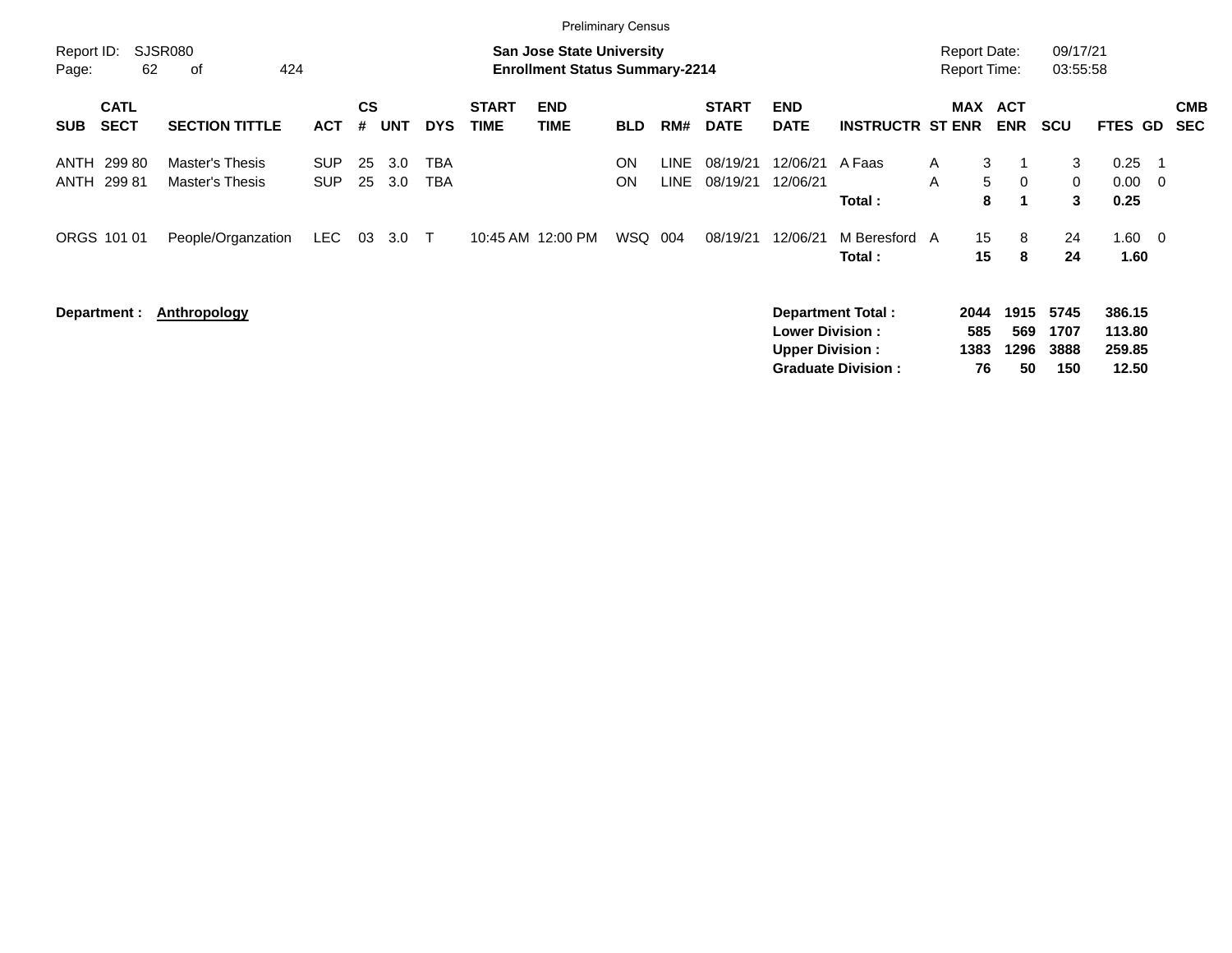|              |             |                                    |            |               |            |            |                   | <b>Preliminary Census</b>             |            |             |                        |             |                                      |   |                     |             |            |             |                          |            |
|--------------|-------------|------------------------------------|------------|---------------|------------|------------|-------------------|---------------------------------------|------------|-------------|------------------------|-------------|--------------------------------------|---|---------------------|-------------|------------|-------------|--------------------------|------------|
| Report ID:   |             | <b>SJSR080</b>                     |            |               |            |            |                   | San Jose State University             |            |             |                        |             |                                      |   | <b>Report Date:</b> |             | 09/17/21   |             |                          |            |
| Page:        | 63          | 424<br>οf                          |            |               |            |            |                   | <b>Enrollment Status Summary-2214</b> |            |             |                        |             |                                      |   | Report Time:        |             | 03:55:58   |             |                          |            |
|              | <b>CATL</b> |                                    |            | $\mathsf{cs}$ |            |            | <b>START</b>      | <b>END</b>                            |            |             | <b>START</b>           | <b>END</b>  |                                      |   | MAX ACT             |             |            |             |                          | <b>CMB</b> |
| <b>SUB</b>   | <b>SECT</b> | <b>SECTION TITTLE</b>              | <b>ACT</b> | #             | <b>UNT</b> | <b>DYS</b> | <b>TIME</b>       | <b>TIME</b>                           | <b>BLD</b> | RM#         | <b>DATE</b>            | <b>DATE</b> | <b>INSTRUCTR ST ENR</b>              |   |                     | <b>ENR</b>  | <b>SCU</b> | FTES GD     |                          | <b>SEC</b> |
| College      |             | Social Sciences, College of        |            |               |            |            |                   |                                       |            |             |                        |             |                                      |   |                     |             |            |             |                          |            |
| Department : |             | <b>African American Studies</b>    |            |               |            |            |                   |                                       |            |             |                        |             |                                      |   |                     |             |            |             |                          |            |
| AFAM         | 2A 01       | AfAm & Dev Am Hist                 | LEC        | 02            | 3.0        | МW         |                   | 10:45 AM 12:00 PM                     | <b>DMH</b> | 160         | 08/19/21               | 12/06/21    | M Fisher                             | A | 25                  | 24          | 72         | 4.80        | 0                        |            |
| AFAM         | 2A 02       | AfAm & Dev Am Hist                 | <b>LEC</b> | 02            | 3.0        | м          | 01:30 PM 02:45 PM |                                       | SH         | 314         | 08/19/21               | 12/06/21    | M Fisher                             | A | 25                  | 22          | 66         | 4.40        | 0                        |            |
| AFAM         | 2A 03       | AfAm & Dev Am Hist                 | <b>LEC</b> | 02            | 3.0        | МW         |                   | 04:00 PM 05:15 PM                     | DMH        | 165         | 08/19/21               | 12/06/21    | M Fisher                             | A | 25                  | 22          | 66         | 4.40        | 0                        |            |
| AFAM         | 2A 04       | AfAm & Dev Am Hist                 | <b>LEC</b> | 02            | 3.0        | <b>TBA</b> |                   |                                       | <b>ON</b>  | LINE        | 08/19/21               | 12/06/21    | E Watkins                            | A | 40                  | 41          | 123        | 8.20        | 0                        |            |
| AFAM         | 2A 05       | AfAm & Dev Am Hist                 | <b>LEC</b> | 02            | 3.0        | TBA        |                   |                                       | <b>ON</b>  | <b>LINE</b> | 08/19/21               | 12/06/21    | J Watkins                            | A | 40                  | 40          | 120        | 8.00        | 0                        |            |
| AFAM         | 2A 06       | AfAm & Dev Am Hist                 | <b>LEC</b> |               | 3.0        |            |                   |                                       |            |             |                        |             |                                      | х | 0                   | $\mathbf 0$ | 0          | 0.00        | 0                        |            |
| <b>AFAM</b>  | 2A 07       | AfAm & Dev Am Hist                 | <b>LEC</b> | 02            | 3.0        | <b>TBA</b> |                   |                                       | ON         | <b>LINE</b> | 08/19/21               | 12/06/21    | J Watkins                            | Α | 40                  | 42          | 126        | 8.40        | 0                        |            |
| AFAM         | 2A 08       | AfAm & Dev Am Hist                 | <b>LEC</b> |               | 3.0        |            |                   |                                       |            |             |                        |             |                                      | Х | 0                   | $\mathbf 0$ | 0          | 0.00        | 0                        |            |
| AFAM         | 2A 09       | AfAm & Dev Am Hist                 | <b>LEC</b> | 02            | 3.0        | <b>TR</b>  | 09:00 AM 10:15 AM |                                       | ON         | <b>LINE</b> | 08/19/21               | 12/06/21    | L Gaines                             | Α | 40                  | 38          | 114        | 7.60        | 0                        |            |
| <b>AFAM</b>  | 2A 10       | AfAm & Dev Am Hist                 | <b>LEC</b> |               | 3.0        |            |                   |                                       |            |             |                        |             |                                      | X | 0                   | $\mathbf 0$ | 0          | 0.00        | 0                        |            |
| AFAM         | 2A 11       | AfAm & Dev Am Hist                 | <b>LEC</b> | 02            | 3.0        | <b>TBA</b> |                   |                                       | <b>ON</b>  | LINE.       | 08/19/21               | 12/06/21    | L Gaines                             | A | 40                  | 32          | 96         | 6.40        | 0                        |            |
| <b>AFAM</b>  | 2A 99       | AfAm & Dev Am Hist                 | <b>LEC</b> | 02            | 3.0        | TBA        |                   |                                       | <b>ON</b>  | <b>LINE</b> | 08/19/21               | 12/06/21    | E Watkins                            | А | 37                  | 37          | 111        | 7.40        | 0                        |            |
|              |             |                                    |            |               |            |            |                   |                                       |            |             |                        |             | Total:                               |   | 312                 | 298         | 894        | 59.60       |                          |            |
| AFAM         | 2B 01       | AfAm & Dev Am Hist                 | <b>LEC</b> | 02            | 3.0        | TR         | 09:00 AM 10:15 AM |                                       | CL         | 243         | 08/19/21               | 12/06/21    | F Ortega Gon A                       |   | 30                  | 13          | 39         | 2.60        | - 0                      |            |
| AFAM         | 2B 02       | AfAm & Dev Am Hist                 | <b>LEC</b> | 02            | 3.0        | <b>TR</b>  |                   | 10:45 AM 12:00 PM                     | CL.        | 243         | 08/19/21               | 12/06/21    | W Thompson TA                        |   | 30                  | 21          | 63         | 4.20        | 0                        |            |
| AFAM         | 2B 03       | AfAm & Dev Am Hist                 | <b>LEC</b> | 02            | 3.0        | <b>TBA</b> |                   |                                       | <b>ON</b>  | LINE        | 08/19/21               | 12/06/21    | W Thompson TA                        |   | 35                  | 36          | 108        | 7.20        | 0                        |            |
| AFAM         | 2B 04       | AfAm & Dev Am Hist                 | <b>LEC</b> | 02            | 3.0        | <b>TBA</b> |                   |                                       | <b>ON</b>  | <b>LINE</b> | 08/19/21               | 12/06/21    | <b>B</b> Seals                       | Α | 35                  | 35          | 105        | 7.00        | 0                        |            |
| <b>AFAM</b>  | 2B 05       | AfAm & Dev Am Hist                 | <b>LEC</b> |               | 3.0        |            |                   |                                       |            |             |                        |             |                                      | X | 0                   | $\mathbf 0$ | 0          | 0.00        | - 0                      |            |
|              |             |                                    |            |               |            |            |                   |                                       |            |             |                        |             | Total:                               |   | 130                 | 105         | 315        | 21.00       |                          |            |
|              |             |                                    |            |               |            |            |                   |                                       |            |             |                        |             |                                      |   |                     |             |            |             |                          |            |
| AFAM         | 22 01       | Humanities Af Am Cul LEC           |            | 02            | 3.0        | <b>TR</b>  |                   | 12:30 PM 01:45 PM                     | CL.        | 243         | 08/19/21               | 12/06/21    | J Burrell                            | Α | 30                  | 30          | 90         | 6.00        | - 0                      |            |
| AFAM         | 22 02       | Humanities Af Am Cul LEC           |            | 02            | 3.0        | <b>TR</b>  |                   | 02:15 PM 03:30 PM                     | DMH        | 162         | 08/19/21               | 12/06/21    | J Burrell                            | A | 33                  | 33          | 99         | 6.60        | 0                        |            |
| AFAM         | 22 03       | Humanities Af Am Cul LEC           |            | 02            | 3.0        | <b>TBA</b> |                   |                                       | <b>ON</b>  | <b>LINE</b> | 08/19/21               | 12/06/21    | M Tran                               | A | 40                  | 38          | 114        | 7.60        | 0                        |            |
| AFAM         | 22 04       | Humanities Af Am Cul LEC           |            | 02            | 3.0        | TBA        |                   |                                       | <b>ON</b>  | LINE        | 08/19/21               | 12/06/21    | M Tran                               | A | 40                  | 41          | 123        | 8.20        | 0                        |            |
| AFAM         | 22 05       | Humanities Af Am Cul LEC           |            | 02            | 3.0        | <b>TBA</b> |                   |                                       | ON         | <b>LINE</b> | 08/19/21               | 12/06/21    | J Burrell                            | A | 40                  | 39          | 117        | 7.80        | 0                        |            |
| AFAM         | 22 06       | Humanities Af Am Cul LEC           |            | 02            | 3.0        | <b>TBA</b> |                   |                                       | <b>ON</b>  | <b>LINE</b> | 08/19/21               | 12/06/21    | L Gaines                             | A | 40                  | 39          | 117        | 7.80        | 0                        |            |
|              |             |                                    |            |               |            |            |                   |                                       |            |             |                        |             | Total :                              |   | 223                 | 220         | 660        | 44.00       |                          |            |
|              |             | AFAM 100W 01 Writing Workshop      | <b>SEM</b> |               | 3.0        |            |                   |                                       |            |             |                        |             |                                      | Χ | 0                   | 0           | 0          | 0.00        | $\overline{\phantom{0}}$ |            |
|              |             | AFAM 100W 02 Writing Workshop      | SEM        | 04            | 3.0        | MW         |                   | 10:45 AM 12:00 PM ON                  |            |             | LINE 08/19/21 12/06/21 |             | L Tinson                             | Α | 27                  | 10          | 30         | $2.00 \t 0$ |                          |            |
|              |             |                                    |            |               |            |            |                   |                                       |            |             |                        |             | Total:                               |   | 27                  | 10          | 30         | 2.00        |                          |            |
|              | AFAM 111 01 | <b>African Nations</b>             | <b>LEC</b> |               | 3.0        |            |                   |                                       |            |             |                        |             |                                      | X | 0                   | 0           | 0          | 0.00 0      |                          |            |
|              |             |                                    |            |               |            |            |                   |                                       |            |             |                        |             | Total:                               |   | $\bf{0}$            | $\mathbf 0$ | 0          | 0.00        |                          |            |
|              |             |                                    |            |               |            |            |                   |                                       |            |             |                        |             |                                      |   |                     |             |            |             |                          |            |
|              | AFAM 115 01 | Blk Comm Past/Prsnt LEC 02 3.0 TBA |            |               |            |            |                   |                                       | <b>ON</b>  |             |                        |             | LINE 08/19/21 12/06/21 W Thompson TA |   | 25                  | 27          | 81         | 5.40 0      |                          |            |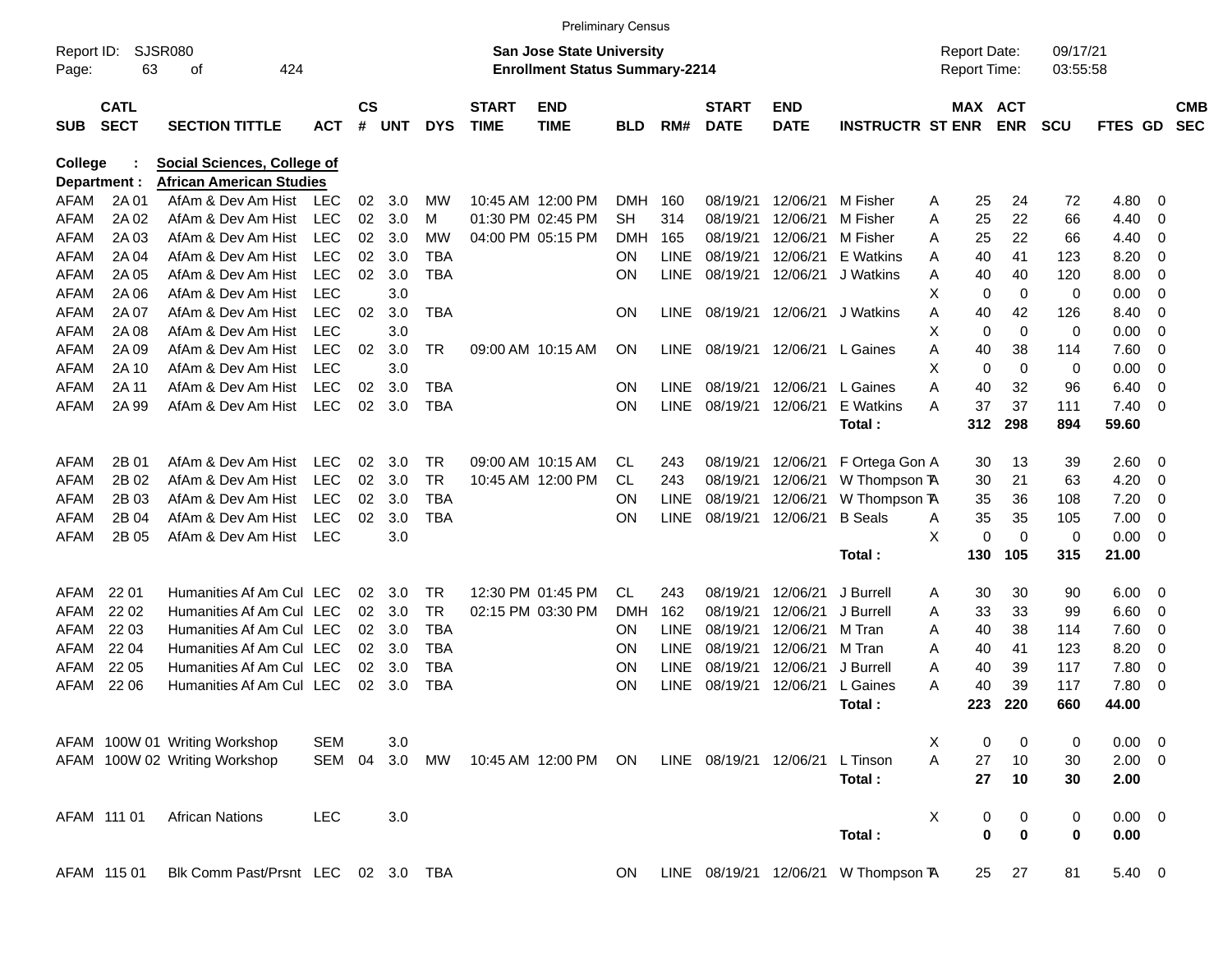|            |                            |                                                        |                          |                             |            |            |                             |                                                                    | <b>Preliminary Census</b> |      |                             |                                                  |                          |                                            |                                                           |                      |                                    |                          |
|------------|----------------------------|--------------------------------------------------------|--------------------------|-----------------------------|------------|------------|-----------------------------|--------------------------------------------------------------------|---------------------------|------|-----------------------------|--------------------------------------------------|--------------------------|--------------------------------------------|-----------------------------------------------------------|----------------------|------------------------------------|--------------------------|
| Page:      | Report ID: SJSR080<br>64   | 424<br>οf                                              |                          |                             |            |            |                             | San Jose State University<br><b>Enrollment Status Summary-2214</b> |                           |      |                             |                                                  |                          | <b>Report Date:</b><br><b>Report Time:</b> |                                                           | 09/17/21<br>03:55:58 |                                    |                          |
| <b>SUB</b> | <b>CATL</b><br><b>SECT</b> | <b>SECTION TITTLE</b>                                  | <b>ACT</b>               | $\mathsf{cs}$<br>$\pmb{\#}$ | <b>UNT</b> | <b>DYS</b> | <b>START</b><br><b>TIME</b> | <b>END</b><br><b>TIME</b>                                          | <b>BLD</b>                | RM#  | <b>START</b><br><b>DATE</b> | <b>END</b><br><b>DATE</b>                        | <b>INSTRUCTR ST ENR</b>  |                                            | MAX ACT<br><b>ENR</b>                                     | SCU                  | FTES GD SEC                        | <b>CMB</b>               |
|            |                            |                                                        |                          |                             |            |            |                             |                                                                    |                           |      |                             |                                                  | Total:                   | 25                                         | 27                                                        | 81                   | 5.40                               |                          |
|            | AFAM 120 01                | Soci Black Comm                                        | <b>LEC</b>               |                             | 02 3.0     | <b>TBA</b> |                             |                                                                    | ON                        | LINE | 08/19/21                    | 12/06/21                                         | <b>B</b> Seals<br>Total: | 25<br>Α<br>25                              | 26<br>26                                                  | 78<br>78             | $5.25$ 1<br>5.25                   |                          |
|            | AFAM 134 01<br>AFAM 134 02 | <b>Black Civil Rights</b><br><b>Black Civil Rights</b> | <b>LEC</b><br><b>LEC</b> | 02                          | 3.0<br>3.0 | <b>TBA</b> |                             |                                                                    | ON                        | LINE | 08/19/21                    | 12/06/21                                         | F Ortega Gon A<br>Total: | X<br>25<br>25                              | 0<br>0<br>26<br>26                                        | 0<br>78<br>78        | $0.00 \t 0$<br>5.25<br>5.25        | $\overline{\phantom{1}}$ |
|            | AFAM 137 01<br>RELS 137 01 | <b>Relig Blk Communty</b><br><b>Relig Blk Communty</b> | LEC<br>LEC               |                             | 3.0<br>3.0 |            |                             |                                                                    |                           |      |                             |                                                  | Total:                   | Х<br>X                                     | 0<br>0<br>0<br>0<br>$\mathbf 0$<br>0                      | 0<br>0<br>0          | $0.00 \t 0$<br>$0.00 \t 0$<br>0.00 |                          |
|            | AFAM 155A 01               | Blk Athl 1850-1999                                     | <b>LEC</b>               |                             | 3.0        |            |                             |                                                                    |                           |      |                             |                                                  | Total:                   | х                                          | 0<br>0<br>$\mathbf 0$<br>0                                | 0<br>0               | $0.00 \t 0$<br>0.00                |                          |
|            | AFAM 158 01<br>AFAM 158 02 | Race/Sport/Activism<br>Race/Sport/Activism             | <b>LEC</b><br>LEC        | 02                          | 3.0<br>3.0 | <b>TBA</b> |                             |                                                                    | ON                        | LINE | 08/19/21                    | 12/06/21                                         | A Francique<br>Total:    | X<br>20<br>Α<br>20                         | 0<br>0<br>20<br>20                                        | 0<br>60<br>60        | $0.00 \t 0$<br>4.30 6<br>4.30      |                          |
|            | AFAM 162 01                | <b>Hip-Hop Aesthetics</b>                              | <b>LEC</b>               |                             | 3.0        |            |                             |                                                                    |                           |      |                             |                                                  | Total:                   | х                                          | 0<br>0<br>$\bf{0}$<br>0                                   | 0<br>0               | $0.00 \t 0$<br>0.00                |                          |
|            | AFAM 180 02                | <b>Individual Studies</b>                              | <b>SUP</b>               |                             | 36 3.0     | TBA        |                             |                                                                    | ON                        | LINE | 08/19/21 12/06/21           |                                                  | Total:                   | Α                                          | 5<br>0<br>5<br>$\bf{0}$                                   | 0<br>0               | $0.00 \t 0$<br>0.00                |                          |
|            | AFAM 184 01                | Directed Reading                                       | <b>SUP</b>               |                             | 36 2.0     | TBA        |                             |                                                                    | ON                        | LINE | 08/19/21                    | 12/06/21                                         | Total:                   | Α                                          | 0<br>4<br>$\bf{0}$<br>4                                   | 0<br>0               | $0.00 \t 0$<br>0.00                |                          |
|            | AFAM 190 01                | Intern Commnty Dev SUP 36 1.0 TBA                      |                          |                             |            |            |                             |                                                                    | ON                        |      | LINE 08/19/21 12/06/21      |                                                  | Total:                   | Α                                          | 2<br>0<br>$\mathbf{2}$<br>0                               | 0<br>0               | $0.00 \t 0$<br>0.00                |                          |
|            | AFAM 298 01                | <b>Special Studies</b>                                 | SUP 25 3.0 TBA           |                             |            |            |                             |                                                                    |                           |      |                             | 08/19/21 12/06/21                                | A Francique A<br>Total:  |                                            | $\mathbf{1}$<br>1<br>$\mathbf{1}$<br>$\blacktriangleleft$ | 3<br>3               | $0.25$ 1<br>0.25                   |                          |
|            |                            | <b>Department : African American Studies</b>           |                          |                             |            |            |                             |                                                                    |                           |      |                             | <b>Lower Division:</b><br><b>Upper Division:</b> | <b>Department Total:</b> | 799<br>665<br>133                          | 733<br>623<br>109                                         | 2199<br>1869<br>327  | 147.05<br>124.60<br>22.20          |                          |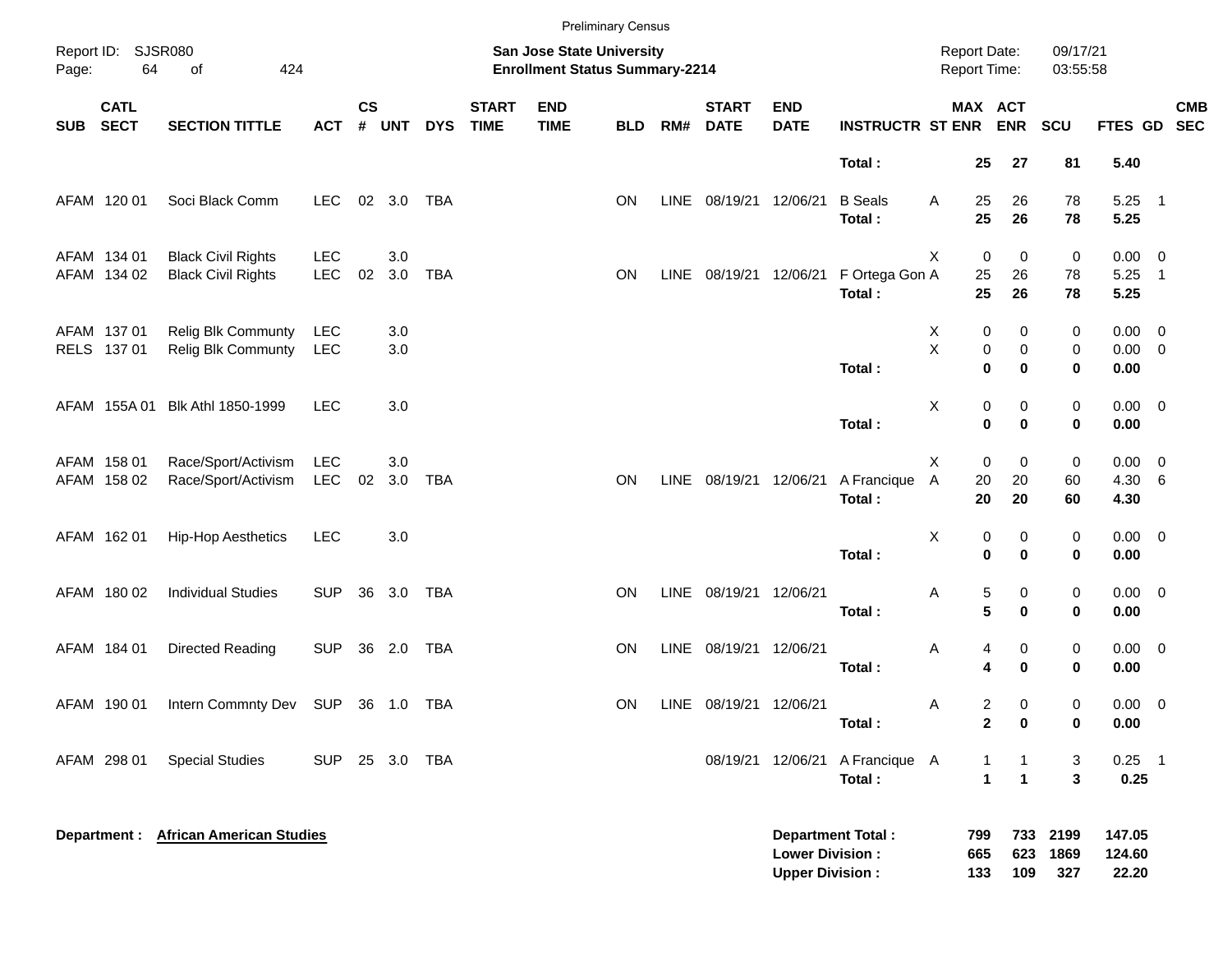|                             |                            |    |                       |     |         |    |            |            |                             |                    | <b>Preliminary Census</b>                                                 |     |                             |                           |                         |                                     |            |                      |                    |            |
|-----------------------------|----------------------------|----|-----------------------|-----|---------|----|------------|------------|-----------------------------|--------------------|---------------------------------------------------------------------------|-----|-----------------------------|---------------------------|-------------------------|-------------------------------------|------------|----------------------|--------------------|------------|
| Report ID: SJSR080<br>Page: |                            | 65 | . of                  | 424 |         |    |            |            |                             |                    | <b>San Jose State University</b><br><b>Enrollment Status Summary-2214</b> |     |                             |                           |                         | <b>Report Date:</b><br>Report Time: |            | 09/17/21<br>03:55:58 |                    |            |
| <b>SUB</b>                  | <b>CATL</b><br><b>SECT</b> |    | <b>SECTION TITTLE</b> |     | $ACT$ # | СS | <b>UNT</b> | <b>DYS</b> | <b>START</b><br><b>TIME</b> | <b>END</b><br>TIME | <b>BLD</b>                                                                | RM# | <b>START</b><br><b>DATE</b> | <b>END</b><br><b>DATE</b> | <b>INSTRUCTR ST ENR</b> | <b>MAX ACT</b>                      | <b>ENR</b> | <b>SCU</b>           | <b>FTES GD SEC</b> | <b>CMB</b> |

**Graduate Division : 1 1 3 0.25**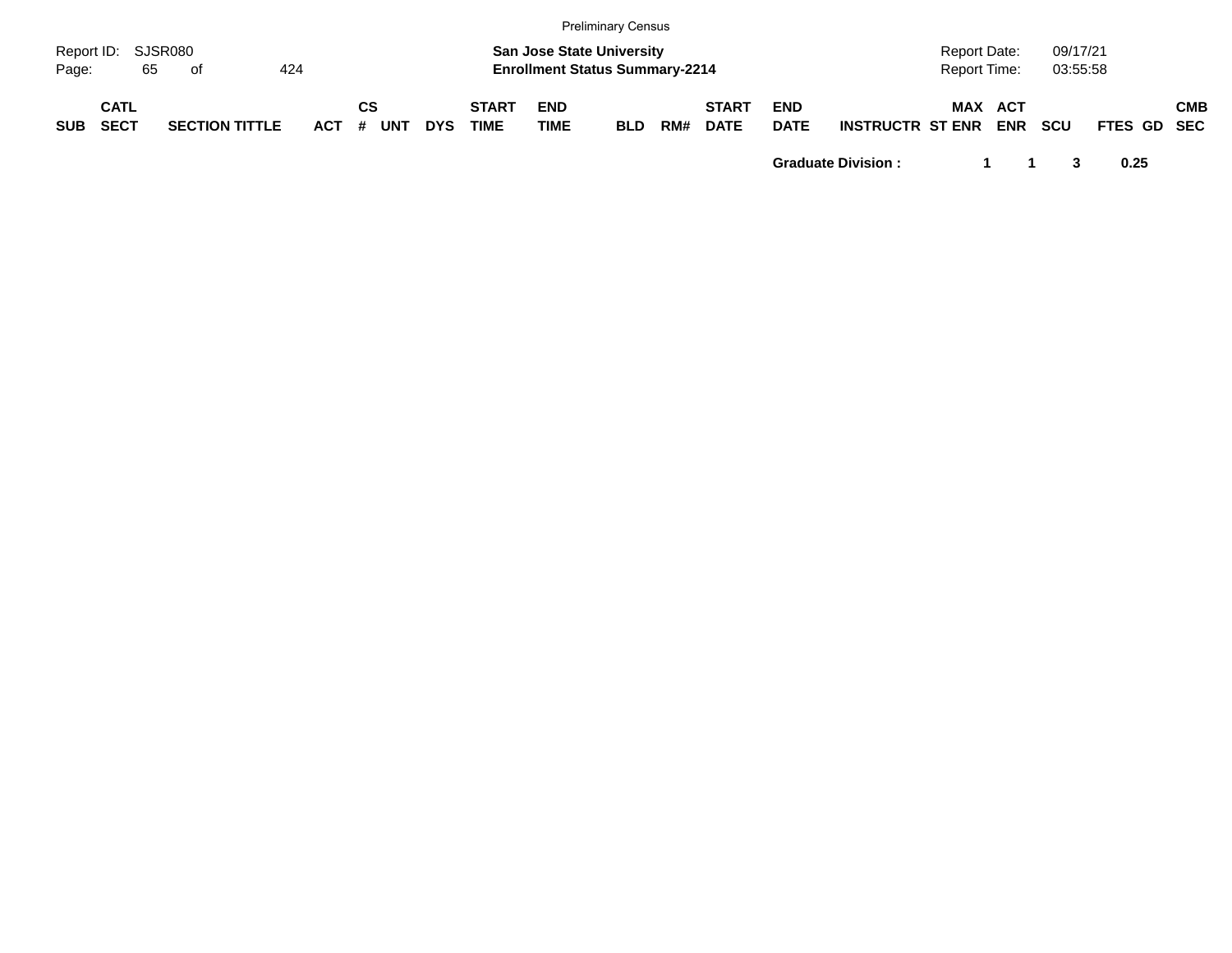|              |             |                                    |            |           |        |            |              |                                       | <b>Preliminary Census</b> |             |              |                                |                                       |   |                     |             |             |                |                          |            |
|--------------|-------------|------------------------------------|------------|-----------|--------|------------|--------------|---------------------------------------|---------------------------|-------------|--------------|--------------------------------|---------------------------------------|---|---------------------|-------------|-------------|----------------|--------------------------|------------|
| Report ID:   |             | SJSR080                            |            |           |        |            |              | <b>San Jose State University</b>      |                           |             |              |                                |                                       |   | <b>Report Date:</b> |             | 09/17/21    |                |                          |            |
| Page:        | 66          | οf                                 | 424        |           |        |            |              | <b>Enrollment Status Summary-2214</b> |                           |             |              |                                |                                       |   | <b>Report Time:</b> |             | 03:55:58    |                |                          |            |
|              | <b>CATL</b> |                                    |            | <b>CS</b> |        |            | <b>START</b> | <b>END</b>                            |                           |             | <b>START</b> | <b>END</b>                     |                                       |   | <b>MAX ACT</b>      |             |             |                |                          | <b>CMB</b> |
| <b>SUB</b>   | <b>SECT</b> | <b>SECTION TITTLE</b>              | <b>ACT</b> | #         | UNT    | <b>DYS</b> | <b>TIME</b>  | <b>TIME</b>                           | <b>BLD</b>                | RM#         | <b>DATE</b>  | <b>DATE</b>                    | <b>INSTRUCTR ST ENR</b>               |   |                     | <b>ENR</b>  | <b>SCU</b>  | <b>FTES GD</b> |                          | <b>SEC</b> |
| College      |             | <b>Social Sciences, College of</b> |            |           |        |            |              |                                       |                           |             |              |                                |                                       |   |                     |             |             |                |                          |            |
| Department : |             | <b>Economics</b>                   |            |           |        |            |              |                                       |                           |             |              |                                |                                       |   |                     |             |             |                |                          |            |
| <b>ECON</b>  | 1A 01       | Prin of Econ                       | <b>LEC</b> | 02        | 4.0    | МW         |              | 09:00 AM 10:15 AM                     | <b>SH</b>                 | 100         | 08/19/21     | 12/06/21                       | J O'Brien                             | A | 50                  | 47          | 188         | 12.53          | 0                        |            |
| <b>ECON</b>  | 1A 02       | Prin of Econ                       | <b>LEC</b> | 02        | 4.0    | TR         |              | 09:00 AM 10:15 AM                     | <b>DMH</b>                | 165         | 08/19/21     | 12/06/21                       | N Nguyen                              | A | 32                  | 32          | 128         | 8.53           | 0                        |            |
| <b>ECON</b>  | 1A 03       | Prin of Econ                       | <b>LEC</b> | 02        | 4.0    | TR         |              | 04:00 PM 05:15 PM                     | HGH                       | 118         | 08/19/21     | 12/06/21                       | D Crooks                              | A | 36                  | 36          | 144         | 9.60           | 0                        |            |
| <b>ECON</b>  | 1A 04       | Prin of Econ                       | <b>LEC</b> |           | 4.0    |            |              |                                       |                           |             |              |                                |                                       | х | 0                   | 0           | 0           | 0.00           | 0                        |            |
| <b>ECON</b>  | 1A 05       | Prin of Econ                       | <b>LEC</b> | 02        | 4.0    | МW         |              | 10:45 AM 12:00 PM                     | DMH 161                   |             | 08/19/21     | 12/06/21                       | J O'Brien                             | A | 36                  | 36          | 144         | 9.60           | 0                        |            |
| <b>ECON</b>  | 1A 06       | Prin of Econ                       | <b>LEC</b> |           | 4.0    |            |              |                                       |                           |             |              |                                |                                       | х | 0                   | $\mathbf 0$ | 0           | 0.00           | 0                        |            |
| <b>ECON</b>  | 1A 07       | Prin of Econ                       | <b>LEC</b> | 02        | 4.0    | Т          |              | 06:30 PM 07:45 PM                     | DMH 165                   |             | 08/19/21     | 12/06/21                       | N Malek                               | A | 32                  | 32          | 128         | 8.53           | 0                        |            |
| <b>ECON</b>  | 1A 08       | Prin of Econ                       | <b>LEC</b> |           | 4.0    |            |              |                                       |                           |             |              |                                |                                       | х | 0                   | 0           | 0           | 0.00           | 0                        |            |
| <b>ECON</b>  | 1A 09       | Prin of Econ                       | <b>LEC</b> | 02        | 4.0    | TR         |              | 02:15 PM 03:30 PM                     | DMH                       | 234         | 08/19/21     | 12/06/21                       | G Lang                                | Α | 36                  | 36          | 144         | 9.60           | 0                        |            |
| <b>ECON</b>  | 1A60        | Prin of Econ                       | <b>LEC</b> | 02        | 4.0    | W          |              | 06:30 PM 09:15 PM                     | <b>DMH</b>                | 166         | 08/19/21     | 12/06/21                       | D Crooks                              | A | 32                  | 32          | 128         | 8.53           | 0                        |            |
| <b>ECON</b>  | 1A 61       | Prin of Econ                       | <b>LEC</b> | 02        | 4.0    | МW         |              | 10:45 AM 12:00 PM                     | <b>DMH</b>                | 348         | 08/19/21     | 12/06/21                       | J Pogodzinsk A                        |   | 36                  | 36          | 144         | 9.60           | 0                        |            |
| <b>ECON</b>  | 1A 62       | Prin of Econ                       | <b>LEC</b> | 02        | 4.0    | Т          |              | 08:15 PM 09:30 PM                     | <b>DMH</b>                | 165         | 08/19/21     | 12/06/21                       | N Malek                               | A | 32                  | 31          | 124         | 8.27           | 0                        |            |
| <b>ECON</b>  | 1A63        | Prin of Econ                       | <b>LEC</b> | 02        | 4.0    | TR         |              | 12:30 PM 01:45 PM                     | CL.                       | 234         | 08/19/21     | 12/06/21                       | N Nguyen                              | A | 40                  | 38          | 152         | 10.13          | 0                        |            |
| <b>ECON</b>  | 1A 65       | Prin of Econ                       | <b>LEC</b> | 02        | 4.0    | <b>TBA</b> |              |                                       | ΟN                        | <b>LINE</b> | 08/19/21     | 12/06/21                       | N Malek                               | A | 40                  | 38          | 152         | 10.13          | 0                        |            |
| <b>ECON</b>  | 1A 80       | Prin of Econ                       | <b>LEC</b> | 02        | 4.0    | TBA        |              |                                       | ΟN                        | <b>LINE</b> | 08/19/21     | 12/06/21                       | N Norton                              | A | 40                  | 39          | 156         | 10.40          | 0                        |            |
| <b>ECON</b>  | 1A 81       | Prin of Econ                       | <b>LEC</b> | 02        | 4.0    | MW         |              | 09:00 AM 10:15 AM                     | ΟN                        | <b>LINE</b> | 08/19/21     | 12/06/21                       | J O'Brien                             | A | 106                 | 103         | 412         | 27.47          | - 0                      |            |
|              |             |                                    |            |           |        |            |              |                                       |                           |             |              |                                | Total:                                |   | 548                 | 536         | 2144        | 142.93         |                          |            |
| <b>ECON</b>  | 1B 01       | Prin of Econ                       | <b>LEC</b> | 02        | 4.0    | F          |              | 10:00 AM 12:45 PM                     | <b>BBC</b>                | 204         | 08/19/21     | 12/06/21                       | G Hanle                               | A | 50                  | 49          | 196         | 13.07          | - 0                      |            |
| <b>ECON</b>  | 1B 02       | Prin of Econ                       | <b>LEC</b> | 02        | 4.0    | МW         |              | 12:30 PM 01:45 PM                     | <b>DMH</b>                | 161         | 08/19/21     | 12/06/21                       | M Aziz                                | Α | 36                  | 39          | 156         | 10.40          | 0                        |            |
| <b>ECON</b>  | 1B 03       | Prin of Econ                       | <b>LEC</b> | 02        | 4.0    | МW         |              | 02:15 PM 03:30 PM                     | <b>DMH</b>                | 161         | 08/19/21     | 12/06/21                       | M Aziz                                | A | 36                  | 38          | 152         | 10.13          | 0                        |            |
| <b>ECON</b>  | 1B 04       | Prin of Econ                       | <b>LEC</b> | 02        | 4.0    | TR         |              | 12:30 PM 01:45 PM                     | <b>DMH</b>                | 161         | 08/19/21     | 12/06/21                       | D Clarke                              | A | 36                  | 36          | 144         | 9.60           | 0                        |            |
| <b>ECON</b>  | 1B 05       | Prin of Econ                       | <b>LEC</b> | 02        | 4.0    | TR         |              | 09:00 AM 10:15 AM                     | <b>DMH</b>                | 161         | 08/19/21     | 12/06/21                       | D Clarke                              | A | 36                  | 32          | 128         | 8.53           | 0                        |            |
| <b>ECON</b>  | 1B 06       | Prin of Econ                       | <b>LEC</b> | 02        | 4.0    | <b>TBA</b> |              |                                       | ON.                       | <b>LINE</b> | 08/19/21     | 12/06/21                       | F Fakhruddin A                        |   | 32                  | 32          | 128         | 8.53           | 0                        |            |
| <b>ECON</b>  | 1B 07       | Prin of Econ                       | <b>LEC</b> |           | 4.0    |            |              |                                       |                           |             |              |                                |                                       | X | 0                   | 0           | 0           | 0.00           | 0                        |            |
| <b>ECON</b>  | 1B 08       | Prin of Econ                       | <b>LEC</b> |           | 4.0    |            |              |                                       |                           |             |              |                                |                                       | х | 0                   | 0           | 0           | 0.00           | 0                        |            |
| <b>ECON</b>  | 1B 09       | Prin of Econ                       | <b>LEC</b> |           | 4.0    |            |              |                                       |                           |             |              |                                |                                       | X | 0                   | 0           | $\mathbf 0$ | 0.00           | 0                        |            |
| <b>ECON</b>  | 1B 10       | Prin of Econ                       | <b>LEC</b> | 02        | 4.0    | TR         |              | 10:45 AM 12:00 PM                     | DMH 166                   |             |              | 08/19/21 12/06/21              | M Brady                               | A | 36                  | 36          | 144         | 9.60           | 0                        |            |
|              | ECON 1B60   | Prin of Econ                       | <b>LEC</b> |           | 02 4.0 | MW         |              | 12:30 PM 01:45 PM                     | DMH 348                   |             |              |                                | 08/19/21 12/06/21 D McFeely           | A | 36                  | 35          | 140         | 9.33           | $\overline{0}$           |            |
| ECON         | 1B 61       | Prin of Econ                       | <b>LEC</b> |           | 02 4.0 | TR         |              | 10:45 AM 12:00 PM                     | DMH 161                   |             |              | 08/19/21 12/06/21 G Lang       |                                       | A | 36                  | 36          | 144         | 9.60           | $\overline{\phantom{0}}$ |            |
| ECON         | 1B 62       | Prin of Econ                       | <b>LEC</b> |           | 02 4.0 | TR         |              | 12:30 PM 01:45 PM                     | DMH 165                   |             |              | 08/19/21 12/06/21 G Lang       |                                       | A | 32                  | 32          | 128         | 8.53           | $\overline{\phantom{0}}$ |            |
| ECON         | 1B 63       | Prin of Econ                       | <b>LEC</b> |           | 02 4.0 | TR         |              | 09:00 AM 10:15 AM                     | ON.                       |             |              |                                | LINE 08/19/21 12/06/21 S Mukherjee A  |   | 120                 | 118         | 472         | 31.47 0        |                          |            |
| <b>ECON</b>  | 1B 64       | Prin of Econ                       | <b>LEC</b> |           | 02 4.0 | TBA        |              |                                       | ON.                       |             |              |                                | LINE 08/19/21 12/06/21 F Fakhruddin A |   | 40                  | 39          | 156         | 10.40          | $\overline{\phantom{0}}$ |            |
| ECON         | 1B 65       | Prin of Econ                       | LEC        |           | 02 4.0 | TBA        |              |                                       | ON.                       |             |              | LINE 08/19/21 12/06/21         | M Orang                               | A | 40                  | 38          | 152         | $10.13$ 0      |                          |            |
| ECON         | 1B 81       | Prin of Econ                       | LEC        |           | 02 4.0 | F          |              | 10:00 AM 12:45 PM                     | ON                        |             |              | LINE 08/19/21 12/06/21 G Hanle |                                       | A | 106                 | 105         | 420         | 28.00 0        |                          |            |
|              | ECON 1B82   | Prin of Econ                       | <b>LEC</b> |           | 4.0    |            |              |                                       |                           |             |              |                                |                                       | X | 0                   | 0           | 0           | $0.00 \t 0$    |                          |            |
|              | ECON 1B83   | Prin of Econ                       | LEC 02 4.0 |           |        | TBA        |              |                                       | ON                        |             |              | LINE 08/19/21 12/06/21 B Hurst |                                       | Α | 40                  | 40          | 160         | 10.67 0        |                          |            |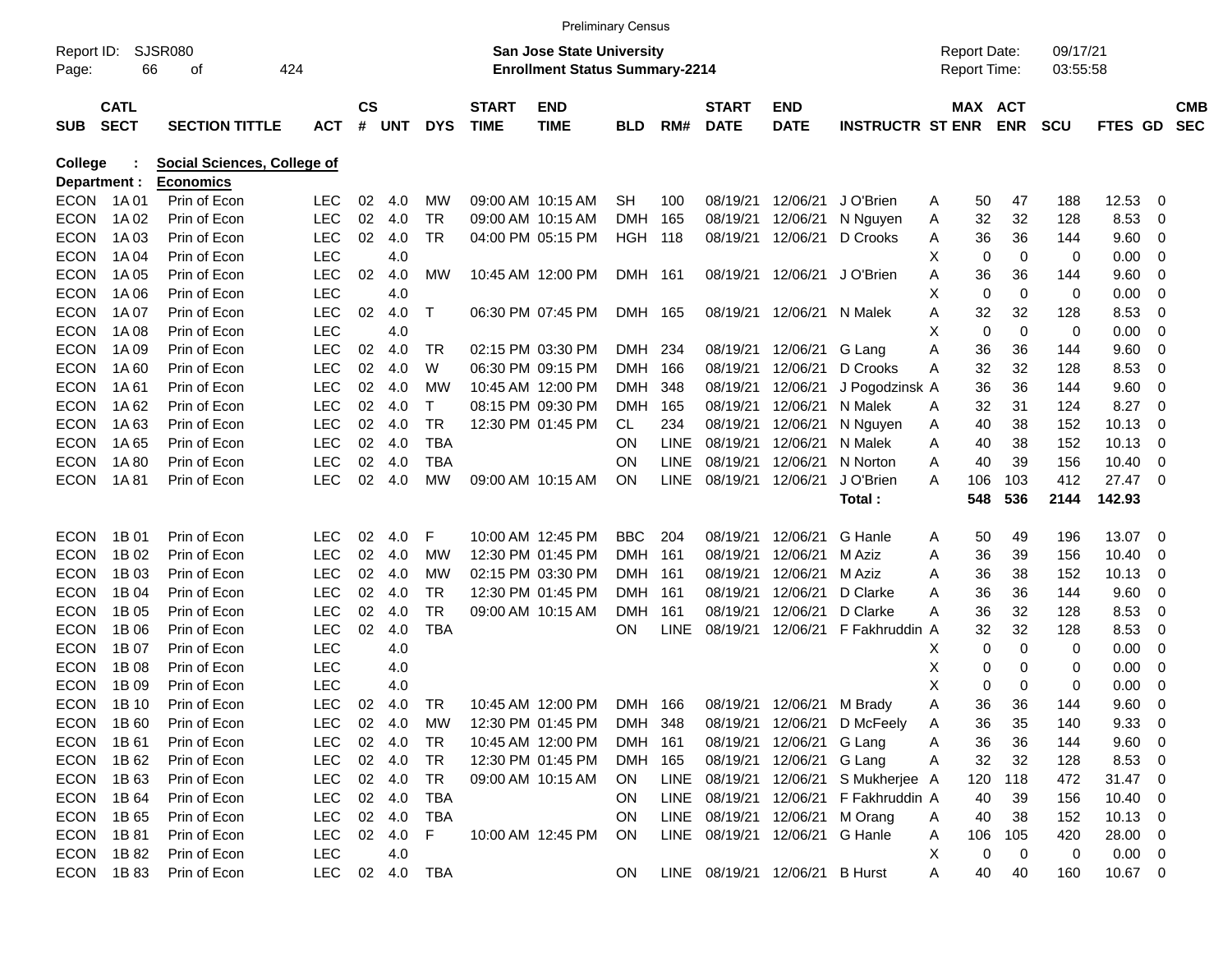|                            |                             |                                                                                                                   |                              |                    |                      |                                       |                             |                                                                           | <b>Preliminary Census</b> |                                   |                                                  |                                  |                                                |                                     |                      |                        |                                                   |                                |                          |
|----------------------------|-----------------------------|-------------------------------------------------------------------------------------------------------------------|------------------------------|--------------------|----------------------|---------------------------------------|-----------------------------|---------------------------------------------------------------------------|---------------------------|-----------------------------------|--------------------------------------------------|----------------------------------|------------------------------------------------|-------------------------------------|----------------------|------------------------|---------------------------------------------------|--------------------------------|--------------------------|
| Report ID:<br>Page:        | SJSR080<br>67               | 424<br>оf                                                                                                         |                              |                    |                      |                                       |                             | <b>San Jose State University</b><br><b>Enrollment Status Summary-2214</b> |                           |                                   |                                                  |                                  |                                                | <b>Report Date:</b><br>Report Time: |                      | 09/17/21<br>03:55:58   |                                                   |                                |                          |
| <b>SUB</b>                 | <b>CATL</b><br><b>SECT</b>  | <b>SECTION TITTLE</b>                                                                                             | <b>ACT</b>                   | $\mathsf{cs}$<br># | <b>UNT</b>           | <b>DYS</b>                            | <b>START</b><br><b>TIME</b> | <b>END</b><br><b>TIME</b>                                                 | <b>BLD</b>                | RM#                               | <b>START</b><br><b>DATE</b>                      | <b>END</b><br><b>DATE</b>        | <b>INSTRUCTR ST ENR</b>                        | MAX ACT                             | <b>ENR</b>           | <b>SCU</b>             | FTES GD                                           |                                | <b>CMB</b><br><b>SEC</b> |
| <b>ECON</b>                | 1B 99                       | Prin of Econ                                                                                                      | <b>LEC</b>                   |                    | 02 4.0               | TBA                                   |                             |                                                                           | ΟN                        | <b>LINE</b>                       | 08/19/21                                         | 12/06/21                         | N Norton<br>Total:                             | 120<br>A<br>832                     | 116<br>821           | 464<br>3284            | 30.93 0<br>218.93                                 |                                |                          |
| <b>ECON</b><br><b>ECON</b> | 2A 80<br>2A 81              | <b>Macro Online Lab</b><br><b>Macro Online Lab</b>                                                                | <b>ACT</b><br><b>ACT</b>     | 08<br>08           | 1.0<br>1.0           | TBA<br><b>TBA</b>                     |                             |                                                                           | <b>ON</b><br>ΟN           | <b>LINE</b><br><b>LINE</b>        | 08/19/21<br>08/19/21                             | 12/06/21<br>12/06/21             | <b>B</b> Hurst<br><b>B</b> Hurst<br>Total:     | 25<br>Α<br>25<br>A<br>50            | 24<br>16<br>40       | 24<br>16<br>40         | $1.60 \ 0$<br>$1.07 \t 0$<br>2.67                 |                                |                          |
| <b>ECON</b><br><b>ECON</b> | 2B 80<br>2B 81              | Micro Online Lab<br>Micro Online Lab                                                                              | <b>ACT</b><br><b>ACT</b>     | 08<br>08           | 1.0<br>1.0           | TBA<br><b>TBA</b>                     |                             |                                                                           | <b>ON</b><br>ΟN           | <b>LINE</b><br><b>LINE</b>        | 08/19/21<br>08/19/21                             | 12/06/21<br>12/06/21             | <b>B</b> Hurst<br><b>B</b> Hurst<br>Total:     | 25<br>Α<br>25<br>A<br>50            | 24<br>12<br>36       | 24<br>12<br>36         | $1.60 \ 0$<br>$0.80 \ 0$<br>2.40                  |                                |                          |
| <b>ECON</b>                | 2C 80                       | Stats Lab                                                                                                         | LAB                          |                    | 15 1.0               | TBA                                   |                             |                                                                           | ON                        | <b>LINE</b>                       | 08/19/21                                         | 12/06/21                         | J Rietz<br>Total:                              | 43<br>A<br>43                       | 26<br>26             | 26<br>26               | $1.73 \quad 0$<br>1.73                            |                                |                          |
|                            |                             | ECON 100W 01 Wrtg Wsh/Econ Reps SEM<br>ECON 100W 80 Wrtg Wsh/Econ Reps SEM<br>ECON 100W 81 Wrtg Wsh/Econ Reps SEM |                              | 04<br>04           | 4.0<br>4.0<br>04 4.0 | <b>TR</b><br><b>TBA</b><br><b>TBA</b> |                             | 02:15 PM 03:30 PM                                                         | <b>DMH</b><br>ΟN<br>ΟN    | 161<br><b>LINE</b><br><b>LINE</b> | 08/19/21<br>08/19/21<br>08/19/21                 | 12/06/21<br>12/06/21<br>12/06/21 | D Clarke<br>T Seshadri<br>T Seshadri<br>Total: | 25<br>A<br>25<br>A<br>25<br>A<br>75 | 23<br>25<br>24<br>72 | 92<br>100<br>96<br>288 | $6.13 \quad 0$<br>6.67<br>$6.40 \quad 0$<br>19.20 | $\overline{\phantom{0}}$       |                          |
|                            | ECON 101 01<br>ECON 101 80  | Micr-Econ Analysis<br>Micr-Econ Analysis                                                                          | <b>SEM</b><br>SEM            | 05<br>05           | 4.0<br>4.0           | M<br><b>TBA</b>                       |                             | 10:45 AM 12:00 PM                                                         | <b>DMH</b><br>ΟN          | 166<br><b>LINE</b>                | 08/19/21<br>08/19/21                             | 12/06/21<br>12/06/21             | P Ukil<br>N Malek<br>Total:                    | 32<br>Α<br>43<br>A<br>75            | 32<br>45<br>77       | 128<br>180<br>308      | 8.67<br>12.20<br>20.87                            | $\overline{2}$<br>-3           |                          |
|                            | ECON 102 01<br>ECON 102 80  | Macr-Econ Analysis<br>Macr-Econ Analysis                                                                          | <b>SEM</b><br>SEM            | 05<br>05           | 4.0<br>4.0           | MW<br><b>TR</b>                       |                             | 09:00 AM 10:15 AM<br>02:15 PM 03:30 PM                                    | <b>DMH</b><br>ON          | 165<br><b>LINE</b>                | 08/19/21<br>08/19/21                             | 12/06/21<br>12/06/21             | M Brady<br>J Rietz<br>Total:                   | 32<br>Α<br>43<br>A<br>75            | 31<br>44<br>75       | 124<br>176<br>300      | 8.40<br>12.00 4<br>20.40                          | $\overline{\phantom{0}}^2$     |                          |
|                            | ECON 103A80<br>ECON 103A 81 | Intro to Econometric<br>Intro to Econometric                                                                      | <b>LEC</b><br><b>LEC</b>     | 02<br>02           | 4.0<br>4.0           | <b>TBA</b><br><b>MW</b>               |                             | 10:45 AM 12:00 PM                                                         | ON<br><b>DMH</b>          | <b>LINE</b><br>234                | 08/19/21<br>08/19/21                             | 12/06/21<br>12/06/21             | M Orang<br>S Mukherjee A<br>Total:             | 43<br>Α<br>36<br>79                 | 48<br>37<br>85       | 192<br>148<br>340      | 13.00<br>9.87<br>22.87                            | -3<br>$\overline{\phantom{0}}$ |                          |
|                            |                             | ECON 103B 80 Econometric Methods LEC 02 4.0 R                                                                     |                              |                    |                      |                                       |                             | 04:00 PM 05:15 PM                                                         | DMH 161                   |                                   |                                                  |                                  | 08/19/21 12/06/21 P Lombardi A<br>Total:       | 36<br>36                            | 13<br>13             | 52<br>52               | $3.47 \quad 0$<br>3.47                            |                                |                          |
|                            | ECON 104 01<br>ECON 104 80  | Math Meth for Econ<br>Math Meth for Econ                                                                          | SEM 05 4.0<br>SEM 05 4.0 TBA |                    |                      | TR                                    |                             | 10:45 AM 12:00 PM                                                         | ON.<br><b>ON</b>          |                                   | LINE 08/19/21 12/06/21<br>LINE 08/19/21 12/06/21 |                                  | F Fakhruddin A<br>A Hajikhamen A<br>Total:     | 32<br>43<br>75                      | 15<br>42<br>57       | 60<br>168<br>228       | 4.47 7<br>12.13 14<br>16.60                       |                                |                          |
|                            | ECON 108 80                 | <b>Cost-Benefit Analy</b>                                                                                         | SEM 05 4.0 MW                |                    |                      |                                       |                             | 12:30 PM 01:45 PM                                                         | ON                        |                                   |                                                  |                                  | LINE 08/19/21 12/06/21 S Mukherjee A           | 36                                  | 42                   | 168                    | 11.27 1 C                                         |                                |                          |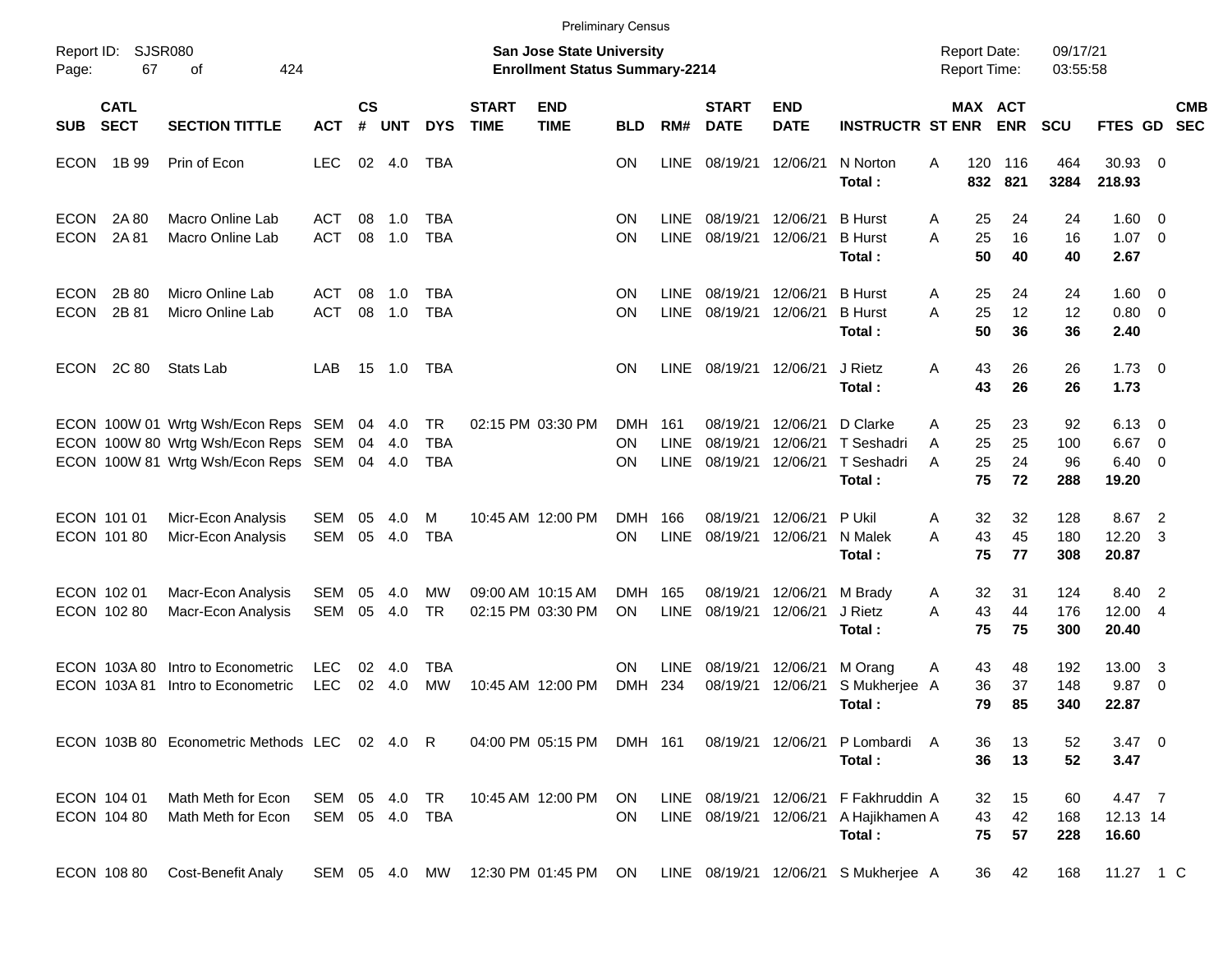|                                                          |                                                                                              |                                                      |                |                      |                                                 |                             | <b>Preliminary Census</b>                                                 |                      |                                    |                                                                  |                                                       |                                                 |                                            |                                                            |                      |                                                  |                           |            |
|----------------------------------------------------------|----------------------------------------------------------------------------------------------|------------------------------------------------------|----------------|----------------------|-------------------------------------------------|-----------------------------|---------------------------------------------------------------------------|----------------------|------------------------------------|------------------------------------------------------------------|-------------------------------------------------------|-------------------------------------------------|--------------------------------------------|------------------------------------------------------------|----------------------|--------------------------------------------------|---------------------------|------------|
| Report ID:<br>68<br>Page:                                | <b>SJSR080</b><br>424<br>οf                                                                  |                                                      |                |                      |                                                 |                             | <b>San Jose State University</b><br><b>Enrollment Status Summary-2214</b> |                      |                                    |                                                                  |                                                       |                                                 | <b>Report Date:</b><br><b>Report Time:</b> |                                                            | 09/17/21<br>03:55:58 |                                                  |                           |            |
| <b>CATL</b><br><b>SECT</b><br><b>SUB</b>                 | <b>SECTION TITTLE</b>                                                                        | <b>ACT</b>                                           | <b>CS</b><br># | <b>UNT</b>           | <b>DYS</b>                                      | <b>START</b><br><b>TIME</b> | <b>END</b><br><b>TIME</b>                                                 | <b>BLD</b>           | RM#                                | <b>START</b><br><b>DATE</b>                                      | <b>END</b><br><b>DATE</b>                             | <b>INSTRUCTR ST ENR</b>                         |                                            | MAX ACT<br><b>ENR</b>                                      | <b>SCU</b>           | FTES GD SEC                                      |                           | <b>CMB</b> |
| ENVS 108 80                                              | <b>Cost-Benefit Analy</b>                                                                    | SEM 05 4.0                                           |                |                      | МW                                              |                             | 12:30 PM 01:45 PM                                                         | <b>ON</b>            | <b>LINE</b>                        | 08/19/21                                                         | 12/06/21                                              | S Mukherjee A<br>Total:                         | 36                                         | 0<br>0<br>42                                               | $\mathbf 0$<br>168   | $0.00 \t 0 C$<br>11.27                           |                           |            |
| ECON 112 80                                              | Econ Development                                                                             | SEM                                                  |                | 05 4.0               | TR                                              |                             | 09:00 AM 10:15 AM                                                         | ON                   | LINE                               | 08/19/21                                                         | 12/06/21                                              | C Haight<br>Total:                              | 43<br>Α<br>43                              | 45<br>45                                                   | 180<br>180           | $12.00 \t 0$<br>12.00                            |                           |            |
| ECON 113B 01<br>HIST 113B 01                             | Econ Hist Europe<br>Econ Hist Europe                                                         | SEM<br>SEM                                           | 05<br>05       | 4.0<br>4.0           | MW<br>MW                                        |                             | 10:45 AM 12:00 PM<br>10:45 AM 12:00 PM                                    | DMH<br><b>DMH</b>    | 165<br>165                         | 08/19/21<br>08/19/21                                             | 12/06/21<br>12/06/21                                  | M Brady<br>M Brady<br>Total:                    | 32<br>A<br>$\mathbf 0$<br>A<br>32          | 14<br>3<br>17                                              | 56<br>12<br>68       | 3.73<br>0.80<br>4.53                             | $0\,$ C<br>0 <sup>o</sup> |            |
| ECON 132 01                                              | <b>Public Finance</b>                                                                        | SEM 05                                               |                | 4.0                  | M                                               |                             | 02:15 PM 03:30 PM                                                         | <b>CL</b>            | 204                                |                                                                  | 08/19/21 12/06/21                                     | P Ukil<br>Total:                                | 32<br>Α<br>32                              | 32<br>32                                                   | 128<br>128           | $8.53$ 0<br>8.53                                 |                           |            |
| ECON 133 01                                              | <b>Public Choice</b>                                                                         | SEM 05                                               |                | 4.0                  | W                                               |                             | 10:45 AM 12:00 PM                                                         | DMH 166              |                                    |                                                                  | 08/19/21 12/06/21                                     | T Means<br>Total:                               | 32<br>A<br>32                              | 27<br>27                                                   | 108<br>108           | $7.20 \t 0$<br>7.20                              |                           |            |
| ECON 136 80                                              | <b>Internatl Econ</b>                                                                        | SEM 05                                               |                | 4.0                  | <b>TR</b>                                       |                             | 10:45 AM 12:00 PM                                                         | ON                   | LINE                               | 08/19/21                                                         | 12/06/21                                              | C Haight<br>Total:                              | 43<br>Α<br>43                              | 45<br>45                                                   | 180<br>180           | $12.00 \t 0$<br>12.00                            |                           |            |
|                                                          | ECON 137A 01 Fund Corp Finance                                                               | SEM                                                  | 05             | - 4.0                | TR                                              |                             | 07:15 AM 08:30 AM                                                         | DMH 165              |                                    | 08/19/21 12/06/21                                                |                                                       | N Nguyen<br>Total:                              | 32<br>Α<br>32                              | 30<br>30                                                   | 120<br>120           | $8.00 \t 0$<br>8.00                              |                           |            |
| ECON 139 01                                              | Prin of Invest                                                                               | <b>SEM</b>                                           | 05             | 4.0                  | <b>TR</b>                                       |                             | 10:45 AM 12:00 PM                                                         | DMH 165              |                                    |                                                                  | 08/19/21 12/06/21                                     | N Nguyen<br>Total:                              | 32<br>Α<br>32                              | 32<br>32                                                   | 128<br>128           | $8.53$ 0<br>8.53                                 |                           |            |
| ECON 141 01                                              | Law and Economics                                                                            | SEM 05 4.0                                           |                |                      | M                                               |                             | 04:00 PM 05:15 PM                                                         | DMH 161              |                                    |                                                                  | 08/19/21 12/06/21                                     | D Deyo<br>Total:                                | 36<br>Α<br>36                              | 15<br>15                                                   | 60<br>60             | $4.00 \ 0$<br>4.00                               |                           |            |
| ECON 165 01                                              | <b>Regional Economics</b>                                                                    | SEM 05 4.0                                           |                |                      | МW                                              |                             | 02:15 PM 03:30 PM                                                         | DMH 165              |                                    | 08/19/21                                                         | 12/06/21                                              | J Pogodzinsk A<br>Total:                        | 32<br>32                                   | 29<br>29                                                   | 116<br>116           | $7.73 \t 0$<br>7.73                              |                           |            |
| ECON 166 01<br>ECON 166 02                               | <b>Urban Economics</b><br>Urban Economics                                                    | <b>SEM</b>                                           |                | 4.0                  | SEM 05 4.0 TBA                                  |                             |                                                                           | ON                   |                                    |                                                                  |                                                       | LINE 08/19/21 12/06/21 J Pogodzinsk A<br>Total: | X<br>43<br>43                              | 0<br>0<br>45<br>45                                         | 0<br>180<br>180      | $0.00 \t 0$<br>12.07 1<br>12.07                  |                           |            |
| ECON 180 01<br>ECON 180 02<br>ECON 180 03<br>ECON 180 04 | <b>Indiv Studies</b><br><b>Indiv Studies</b><br><b>Indiv Studies</b><br><b>Indiv Studies</b> | <b>SUP</b><br><b>SUP</b><br><b>SUP</b><br><b>SUP</b> | 36<br>36       | 1.0<br>2.0<br>36 3.0 | <b>TBA</b><br><b>TBA</b><br>TBA<br>36  4.0  TBA |                             |                                                                           | ON<br>ON<br>ON<br>ON | <b>LINE</b><br><b>LINE</b><br>LINE | 08/19/21<br>08/19/21<br>08/19/21<br>LINE 08/19/21 12/06/21 PUkil | 12/06/21 P Ukil<br>12/06/21 P Ukil<br>12/06/21 P Ukil |                                                 | Α<br>Α<br>Α<br>Α                           | 5<br>5<br>5<br>$\overline{\mathbf{c}}$<br>5<br>0<br>5<br>0 | 5<br>4<br>0<br>0     | 0.33 0<br>$0.27$ 0<br>$0.00 \t 0$<br>$0.00 \t 0$ |                           |            |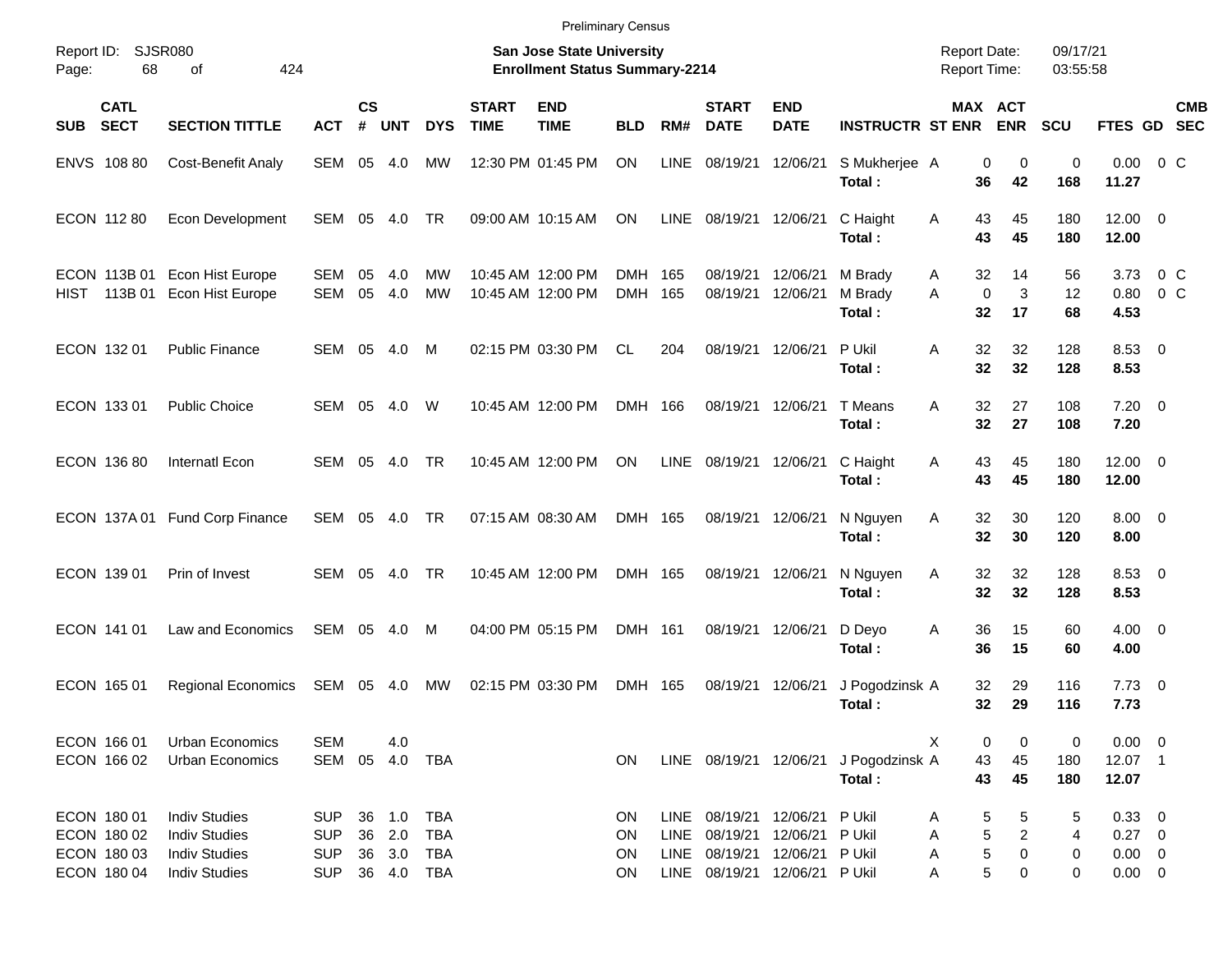| Report ID: SJSR080<br>69<br>Page:                                          | 424<br>of                                            |                                        |                   |                   |                                        |                             | <b>Preliminary Census</b><br><b>San Jose State University</b><br><b>Enrollment Status Summary-2214</b> |           |             |                             |                                                    |                                             | <b>Report Date:</b><br><b>Report Time:</b>               |                                            | 09/17/21<br>03:55:58                       |                              |                                                            |            |
|----------------------------------------------------------------------------|------------------------------------------------------|----------------------------------------|-------------------|-------------------|----------------------------------------|-----------------------------|--------------------------------------------------------------------------------------------------------|-----------|-------------|-----------------------------|----------------------------------------------------|---------------------------------------------|----------------------------------------------------------|--------------------------------------------|--------------------------------------------|------------------------------|------------------------------------------------------------|------------|
| <b>CATL</b><br><b>SECT</b><br>SUB                                          | <b>SECTION TITTLE</b>                                | <b>ACT</b>                             | <b>CS</b><br>$\#$ | <b>UNT</b>        | <b>DYS</b>                             | <b>START</b><br><b>TIME</b> | <b>END</b><br><b>TIME</b>                                                                              | BLD       | RM#         | <b>START</b><br><b>DATE</b> | <b>END</b><br><b>DATE</b>                          | <b>INSTRUCTR ST ENR</b>                     | MAX ACT                                                  | <b>ENR</b>                                 | SCU                                        | FTES GD SEC                  |                                                            | <b>CMB</b> |
| ECON 180 05                                                                | <b>Indiv Studies</b>                                 | <b>SUP</b>                             |                   | 36 2.0            | <b>TBA</b>                             |                             |                                                                                                        | <b>ON</b> | <b>LINE</b> | 08/19/21 12/06/21           |                                                    | J Rietz<br>Total:                           | $\,$ 5 $\,$<br>Α<br>25                                   | -1<br>8                                    | 2<br>11                                    | $0.13 \ 0$<br>0.73           |                                                            |            |
| ECON 185 80                                                                | Appld Econ Intrn                                     | <b>SUP</b>                             | 36                | 3.0               | <b>TBA</b>                             |                             |                                                                                                        | <b>ON</b> | LINE        | 08/19/21 12/06/21           |                                                    | P Ukil<br>Total:                            | 36<br>A<br>36                                            | 3<br>$\mathbf{3}$                          | 9<br>9                                     | $0.65$ 1<br>0.65             |                                                            |            |
| ECON 190 01                                                                | Hist Econ Thought                                    | <b>SEM</b>                             | 05                | 4.0               | TR                                     |                             | 09:00 AM 10:15 AM                                                                                      | DMH 166   |             | 08/19/21 12/06/21           |                                                    | M Brady<br>Total:                           | 36<br>Α<br>36                                            | 37<br>37                                   | 148<br>148                                 | $9.93$ 1<br>9.93             |                                                            |            |
| ECON 197 01<br>ECON 197 02                                                 | <b>Experimental Econ</b><br><b>Experimental Econ</b> | <b>LEC</b><br><b>LEC</b>               |                   | 4.0<br>4.0        |                                        |                             |                                                                                                        |           |             |                             |                                                    | Total:                                      | Χ<br>0<br>X<br>$\pmb{0}$<br>$\bf{0}$                     | 0<br>$\mathbf 0$<br>$\bf{0}$               | 0<br>$\mathbf 0$<br>$\bf{0}$               | 0.00<br>$0.00 \t 0$<br>0.00  | $\overline{0}$                                             |            |
| ECON 201 01                                                                | Sem Micro-Econ Ana                                   | SEM                                    | 05                | $3.0$ M           |                                        |                             | 06:30 PM 09:15 PM                                                                                      | DMH 165   |             |                             | 08/19/21 12/06/21                                  | A Hajikhamen A<br>Total:                    | 30<br>30                                                 | 23<br>23                                   | 69<br>69                                   | 5.75 23<br>5.75              |                                                            |            |
| ECON 202 01                                                                | Macro Analysis                                       | SEM                                    |                   | 05 3.0 T          |                                        |                             | 06:30 PM 09:15 PM                                                                                      | DMH 166   |             |                             | 08/19/21 12/06/21                                  | J Rietz<br>Total:                           | 30<br>Α<br>30                                            | 15<br>15                                   | 45<br>45                                   | 3.75 15<br>3.75              |                                                            |            |
| ECON 203A 01                                                               | Econ Res Meth                                        | SEM                                    |                   | 05 3.0            | W                                      |                             | 06:30 PM 09:15 PM                                                                                      | DMH 231   |             |                             | 08/19/21 12/06/21                                  | P Lombardi<br>Total:                        | 30<br>Α<br>30                                            | 19<br>19                                   | 57<br>57                                   | 4.70 18<br>4.70              |                                                            |            |
| ECON 232 01                                                                | Sem Pub Finance                                      | SEM                                    | 05                | 3.0 T             |                                        |                             | 04:00 PM 05:15 PM                                                                                      | DMH 167   |             |                             | 08/19/21 12/06/21                                  | P Ukil<br>Total:                            | 20<br>A<br>20                                            | 10<br>10                                   | 30<br>30                                   | 2.50 10<br>2.50              |                                                            |            |
| ECON 241 01                                                                | Sem Law and Econ                                     | <b>SEM</b>                             |                   | 05 3.0            | M                                      |                             | 05:45 PM 07:00 PM                                                                                      | DMH 161   |             | 08/19/21 12/06/21           |                                                    | D Devo<br>Total:                            | Α<br>20<br>20                                            | 3<br>$\mathbf{3}$                          | 9<br>9                                     | $0.75$ 3<br>0.75             |                                                            |            |
| ECON 298E 80 Comp Exam<br>ECON 298E 81 Comp Exam<br>ECON 298E 82 Comp Exam |                                                      | <b>SUP</b><br><b>SUP</b><br><b>SUP</b> | 25<br>25<br>25    | 1.0<br>1.0<br>1.0 | <b>TBA</b><br><b>TBA</b><br><b>TBA</b> |                             |                                                                                                        |           |             | 08/19/21                    | 08/19/21 12/06/21<br>12/06/21<br>08/19/21 12/06/21 | J Rietz<br>P Lombardi<br>C Haight<br>Total: | A<br>20<br>$\overline{\mathbf{4}}$<br>A<br>Α<br>20<br>44 | 3<br>$\overline{4}$<br>0<br>$\overline{7}$ | 3<br>$\overline{4}$<br>0<br>$\overline{7}$ | 0.25<br>0.33<br>0.00<br>0.58 | $\mathbf{3}$<br>$\overline{4}$<br>$\overline{\phantom{0}}$ |            |
| Denartment · Fronomics                                                     |                                                      |                                        |                   |                   |                                        |                             |                                                                                                        |           |             |                             |                                                    | Denartment Total .                          |                                                          | 2602 2322                                  | 8867                                       | 597 28                       |                                                            |            |

| <b>Department Total:</b>  |     | 2602 2322 8867 |          | 597.28 |
|---------------------------|-----|----------------|----------|--------|
| <b>Lower Division :</b>   |     | 1523 1459 5530 |          | 368.67 |
| Upper Division:           | 905 |                | 786 3120 | 210.58 |
| <b>Graduate Division:</b> | 174 | 77             | -217     | 18.03  |

**Department : Economics**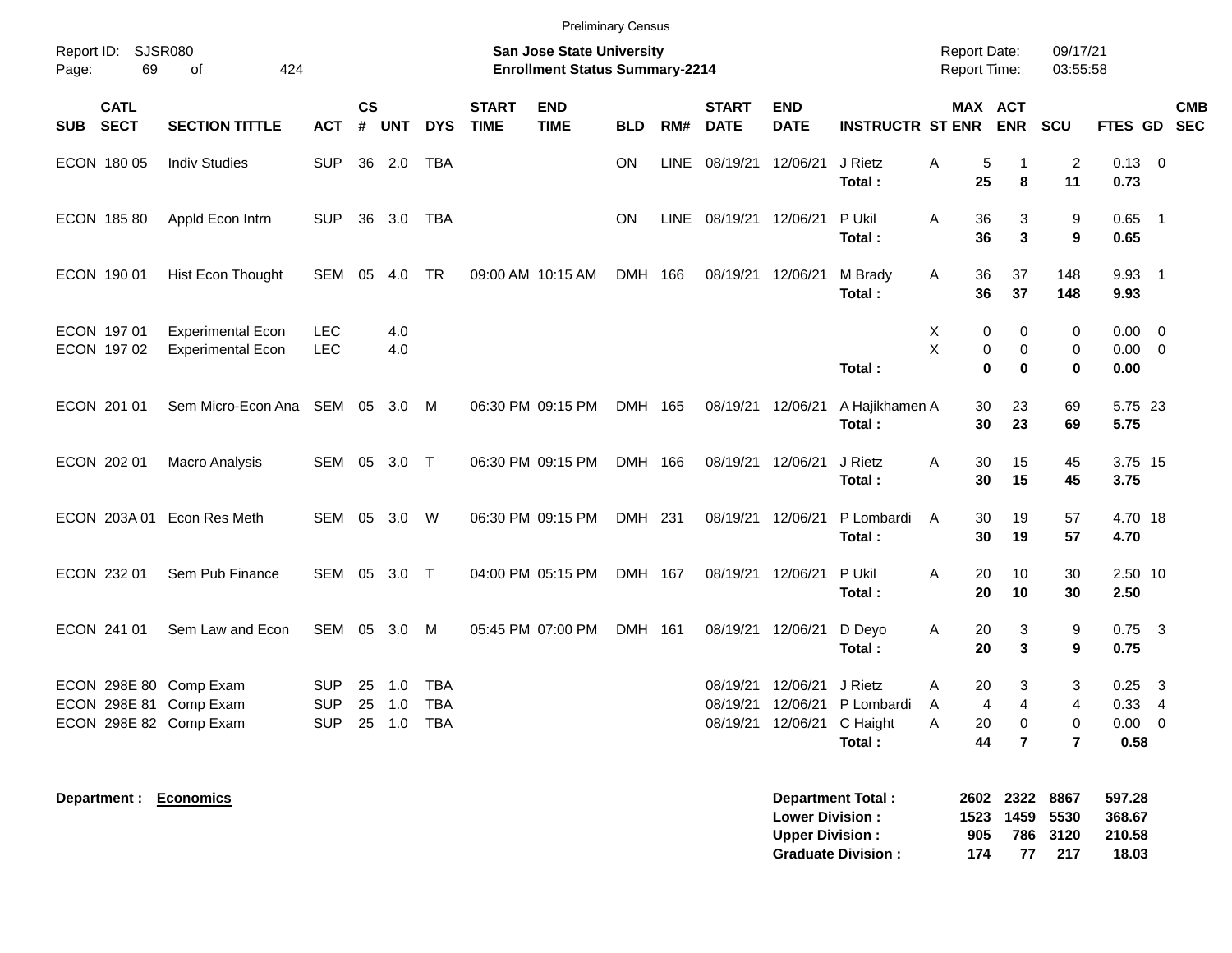|                             |                            |                                                             |                |                    |            |            |                             | <b>Preliminary Census</b>                                                 |            |             |                             |                           |                         |   |                                            |                |                      |               |                |                          |
|-----------------------------|----------------------------|-------------------------------------------------------------|----------------|--------------------|------------|------------|-----------------------------|---------------------------------------------------------------------------|------------|-------------|-----------------------------|---------------------------|-------------------------|---|--------------------------------------------|----------------|----------------------|---------------|----------------|--------------------------|
| Report ID:<br>Page:         | <b>SJSR080</b><br>70       | 424<br>οf                                                   |                |                    |            |            |                             | <b>San Jose State University</b><br><b>Enrollment Status Summary-2214</b> |            |             |                             |                           |                         |   | <b>Report Date:</b><br><b>Report Time:</b> |                | 09/17/21<br>03:55:58 |               |                |                          |
| <b>SUB</b>                  | <b>CATL</b><br><b>SECT</b> | <b>SECTION TITTLE</b>                                       | <b>ACT</b>     | $\mathsf{cs}$<br># | <b>UNT</b> | <b>DYS</b> | <b>START</b><br><b>TIME</b> | <b>END</b><br><b>TIME</b>                                                 | <b>BLD</b> | RM#         | <b>START</b><br><b>DATE</b> | <b>END</b><br><b>DATE</b> | <b>INSTRUCTR ST ENR</b> |   | MAX ACT                                    | <b>ENR</b>     | <b>SCU</b>           | FTES GD       |                | <b>CMB</b><br><b>SEC</b> |
| College                     |                            | Social Sciences, College of<br><b>Environmental Studies</b> |                |                    |            |            |                             |                                                                           |            |             |                             |                           |                         |   |                                            |                |                      |               |                |                          |
| Department :<br><b>ENVS</b> | 1 0 1                      | Intro Envir Issues                                          | <b>LEC</b>     | 01                 | 3.0        | МW         |                             | 09:00 AM 10:15 AM                                                         | <b>DMH</b> | 149A        | 08/19/21                    | 12/06/21                  | P lyer                  | A | 30                                         | 30             | 90                   | 6.00          | - 0            |                          |
| <b>ENVS</b>                 | 1 0 2                      | Intro Envir Issues                                          | <b>LEC</b>     | 01                 | 3.0        | T          |                             | 12:30 PM 01:45 PM                                                         | <b>ON</b>  | <b>LINE</b> | 08/19/21                    | 12/06/21                  | M Davis                 | A | 25                                         | 22             | 66                   | 4.40          | $\overline{0}$ |                          |
| <b>ENVS</b>                 | 180                        | Intro Envir Issues                                          | <b>LEC</b>     | 01                 | 3.0        | <b>TBA</b> |                             |                                                                           | <b>ON</b>  | <b>LINE</b> | 08/19/21                    | 12/06/21                  | P lyer                  | A | 35                                         | 36             | 108                  | 7.20          | $\overline{0}$ |                          |
| <b>ENVS</b>                 | 181                        | Intro Envir Issues                                          | <b>LEC</b>     | 01                 | 3.0        | <b>TR</b>  |                             | 10:45 AM 12:00 PM                                                         | <b>ON</b>  | <b>LINE</b> | 08/19/21                    | 12/06/21                  | A Marquez               | A | 35                                         | 35             | 105                  | 7.00          | 0              |                          |
|                             |                            |                                                             |                |                    |            |            |                             |                                                                           |            |             |                             |                           | Total:                  |   | 125                                        | 123            | 369                  | 24.60         |                |                          |
| <b>ENVS</b>                 | 10 01                      | Life Chang Planet                                           | <b>LEC</b>     | 01                 | 3.0        | <b>TR</b>  |                             | 09:00 AM 10:15 AM                                                         | <b>DMH</b> | 164         | 08/19/21                    | 12/06/21                  | C Siegel                | A | 30                                         | 29             | 87                   | 5.80          | - 0            |                          |
| <b>ENVS</b>                 | 10 02                      | Life Chang Planet                                           | <b>LEC</b>     | 01                 | 3.0        | <b>TR</b>  |                             | 10:45 AM 12:00 PM                                                         | <b>DMH</b> | 164         | 08/19/21                    | 12/06/21                  | C Siegel                | A | 30                                         | 29             | 87                   | 5.80          | 0              |                          |
| <b>ENVS</b>                 | 1080                       | Life Chang Planet                                           | <b>LEC</b>     | 01                 | 3.0        | МW         |                             | 09:00 AM 10:15 AM                                                         | ON.        | <b>LINE</b> | 08/19/21                    | 12/06/21                  | M Klock                 | A | 35                                         | 33             | 99                   | 6.60          | $\overline{0}$ |                          |
| <b>ENVS</b>                 | 1081                       | Life Chang Planet                                           | <b>LEC</b>     | 01                 | 3.0        | <b>MW</b>  |                             | 10:45 AM 12:00 PM                                                         | <b>ON</b>  | <b>LINE</b> | 08/19/21                    | 12/06/21                  | M Klock                 | A | 35                                         | 33             | 99                   | 6.60          | $\overline{0}$ |                          |
| <b>ENVS</b>                 | 1082                       | Life Chang Planet                                           | <b>LEC</b>     | 01                 | 3.0        | <b>TR</b>  |                             | 04:00 PM 05:15 PM                                                         | <b>ON</b>  | <b>LINE</b> | 08/19/21                    | 12/06/21                  | C Siegel                | A | 35                                         | 34             | 102                  | 6.80          | - 0            |                          |
|                             |                            |                                                             |                |                    |            |            |                             |                                                                           |            |             |                             |                           | Total:                  |   | 165                                        | 158            | 474                  | 31.60         |                |                          |
| <b>ENVS</b>                 |                            | 100W 01 Env Res and Writ                                    | <b>SEM</b>     | 04                 | 3.0        | МW         |                             | 10:45 AM 12:00 PM                                                         | <b>DMH</b> | 164         | 08/19/21                    | 12/06/21                  | A Wynes                 | A | 22                                         | 21             | 63                   | 4.20          | - 0            |                          |
| <b>ENVS</b>                 |                            | 100W 02 Env Res and Writ                                    | <b>SEM</b>     | 04                 | 3.0        | <b>MW</b>  |                             | 12:30 PM 01:45 PM                                                         | <b>DMH</b> | 164         | 08/19/21                    | 12/06/21                  | A Wynes                 | A | 22                                         | 11             | 33                   | 2.20          | $\overline{0}$ |                          |
| <b>ENVS</b>                 |                            | 100W 80 Env Res and Writ                                    | <b>SEM</b>     | 04                 | 3.0        | <b>TR</b>  |                             | 05:45 PM 07:00 PM                                                         | <b>ON</b>  | <b>LINE</b> | 08/19/21                    | 12/06/21                  | N Skinner               | A | 22                                         | 24             | 72                   | 4.90          | $\overline{2}$ |                          |
|                             |                            |                                                             |                |                    |            |            |                             |                                                                           |            |             |                             |                           | Total:                  |   | 66                                         | 56             | 168                  | 11.30         |                |                          |
| ENVS 107 01                 |                            | Env Econ & Policy                                           | <b>LEC</b>     | 01                 | 3.0        | МW         |                             | 12:30 PM 01:45 PM                                                         | <b>DMH</b> | 358         | 08/19/21                    | 12/06/21                  | C Su                    | A | 25                                         | 11             | 33                   | 2.20          | 0 <sup>C</sup> |                          |
| ECON 107 01                 |                            | Env Econ & Policy                                           | <b>LEC</b>     | 01                 | 3.0        | МW         |                             | 12:30 PM 01:45 PM                                                         | <b>DMH</b> | 358         | 08/19/21                    | 12/06/21                  | C Su                    | A | 0                                          | 5              | 15                   | 1.00          | $0\,C$         |                          |
|                             | ENVS 107 02                | Env Econ & Policy                                           | <b>LEC</b>     | 01                 | 3.0        | <b>MW</b>  |                             | 02:15 PM 03:30 PM                                                         | <b>DMH</b> | 149A        | 08/19/21                    | 12/06/21                  | C Su                    | A | 25                                         | 16             | 48                   | 3.30          | $2\degree$ C   |                          |
|                             | ECON 107 02                | Env Econ & Policy                                           | <b>LEC</b>     | 01                 | 3.0        | <b>MW</b>  |                             | 02:15 PM 03:30 PM                                                         | <b>DMH</b> | 149A        | 08/19/21                    | 12/06/21                  | C Su                    | A | 0                                          | 5              | 15                   | 1.00          | $0\,C$         |                          |
|                             |                            |                                                             |                |                    |            |            |                             |                                                                           |            |             |                             |                           | Total:                  |   | 50                                         | 37             | 111                  | 7.50          |                |                          |
|                             | ENVS 110 10                | <b>Resource Analysis</b>                                    | LAB            | 16                 | 0.0        | <b>TR</b>  |                             | 09:00 AM 10:15 AM                                                         | WSQ        | 113         | 08/19/21                    | 12/06/21                  | R Lazzeri-Ae A          |   | 20                                         | 20             | 20                   | 0.00          | - 1            |                          |
| ENVS 110 11                 |                            | Resource Analysis                                           | LAB            | 16                 | 0.0        | <b>TR</b>  |                             | 10:45 AM 12:00 PM                                                         | <b>WSQ</b> | 113         | 08/19/21                    | 12/06/21                  | R Lazzeri-Ae A          |   | 20                                         | 20             | 20                   | 0.00          | - 0            |                          |
| <b>ENVS</b>                 | 11080                      | <b>Resource Analysis</b>                                    | LEC            | 02                 | 4.0        | <b>MW</b>  |                             | 12:30 PM 01:45 PM                                                         | <b>ON</b>  | LINE        | 08/19/21                    | 12/06/21                  | R Lazzeri-Ae A          |   | 40                                         | 40             | 120                  | 10.73         | - 1            |                          |
|                             |                            |                                                             |                |                    |            |            |                             |                                                                           |            |             |                             |                           | Total:                  |   | 80                                         | 80             | 160                  | 10.73         |                |                          |
|                             | ENVS 116 80                | Solar Energy Analysi                                        | LEC            | 02                 | 3.0        | TR         |                             | 12:30 PM 01:45 PM                                                         | ON         |             | LINE 08/19/21 12/06/21      |                           | D Mulvaney A            |   | 25                                         | 17             | 51                   | 3.55          | 3 C            |                          |
|                             | DSIT 116 80                | Solar Energy Analysi LEC 02 3.0                             |                |                    |            | TR         |                             | 12:30 PM 01:45 PM                                                         | ON.        |             | LINE 08/19/21 12/06/21      |                           | D Mulvaney A            |   | 0                                          | $\overline{1}$ | 3                    | $0.20 \t 0 C$ |                |                          |
|                             |                            |                                                             |                |                    |            |            |                             |                                                                           |            |             |                             |                           | Total:                  |   | 25                                         | 18             | 54                   | 3.75          |                |                          |
| ENVS 117 01                 |                            | Human Ecology                                               | SEM 05         |                    | 3.0        | $\top$     |                             | 04:00 PM 05:15 PM                                                         | ON         |             | LINE 08/19/21 12/06/21      |                           | M Davis                 | Α | 25                                         | 20             | 60                   | 4.15 3        |                |                          |
|                             | ENVS 117 80                | Human Ecology                                               | SEM 05 3.0 TBA |                    |            |            |                             |                                                                           | <b>ON</b>  |             | LINE 08/19/21 12/06/21      |                           | M Davis                 | A | 25                                         | 29             | 87                   | 5.80 0        |                |                          |
|                             |                            |                                                             |                |                    |            |            |                             |                                                                           |            |             |                             |                           | Total:                  |   | 50                                         | 49             | 147                  | 9.95          |                |                          |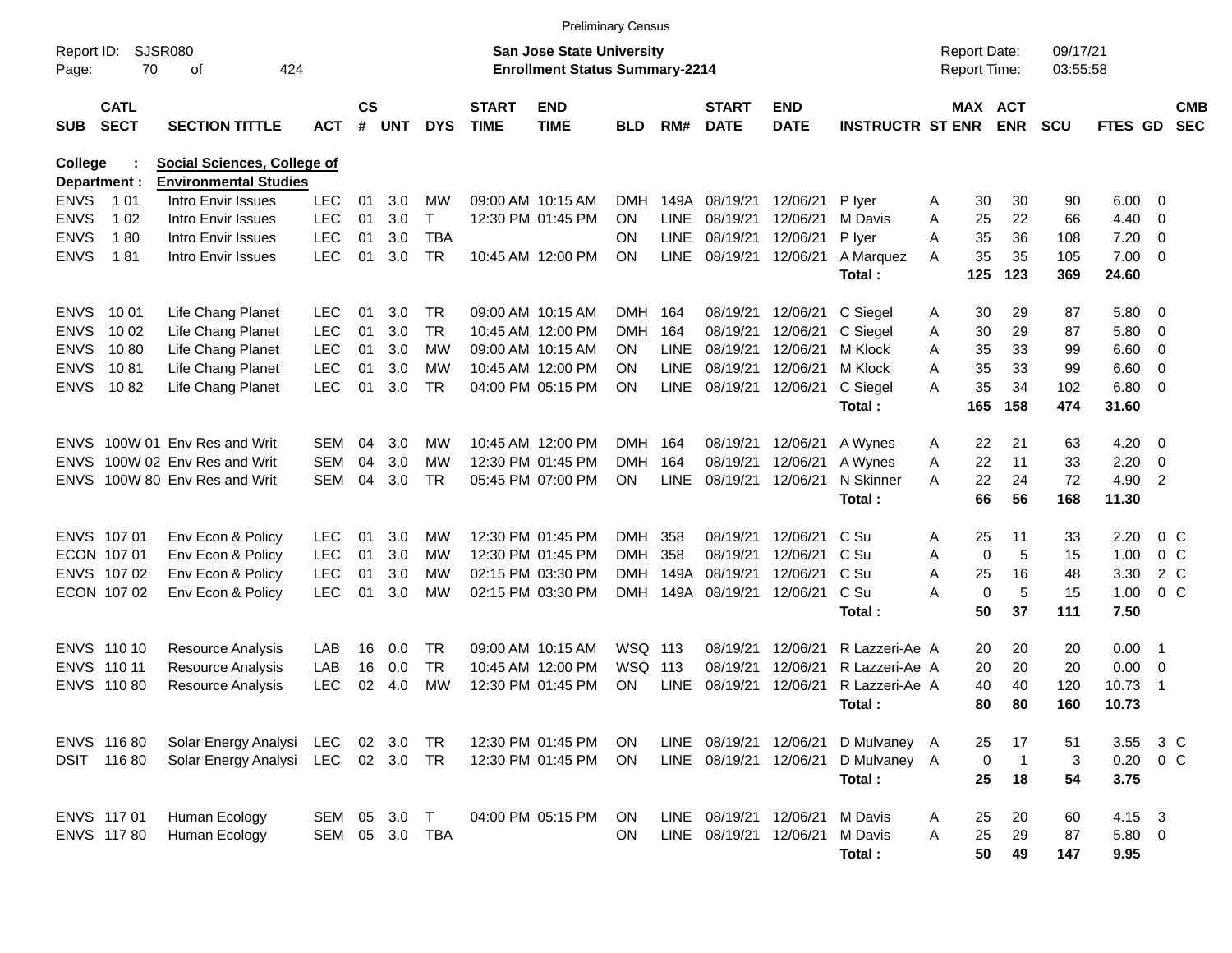|                                          |                                        |              |                |            |             |                             |                                                                           | <b>Preliminary Census</b> |             |                             |                           |                                       |                                     |                       |                      |                        |                          |                          |
|------------------------------------------|----------------------------------------|--------------|----------------|------------|-------------|-----------------------------|---------------------------------------------------------------------------|---------------------------|-------------|-----------------------------|---------------------------|---------------------------------------|-------------------------------------|-----------------------|----------------------|------------------------|--------------------------|--------------------------|
| Report ID:<br>71<br>Page:                | <b>SJSR080</b><br>424<br>оf            |              |                |            |             |                             | <b>San Jose State University</b><br><b>Enrollment Status Summary-2214</b> |                           |             |                             |                           |                                       | <b>Report Date:</b><br>Report Time: |                       | 09/17/21<br>03:55:58 |                        |                          |                          |
| <b>CATL</b><br><b>SECT</b><br><b>SUB</b> | <b>SECTION TITTLE</b>                  | <b>ACT</b>   | <b>CS</b><br># | <b>UNT</b> | <b>DYS</b>  | <b>START</b><br><b>TIME</b> | <b>END</b><br><b>TIME</b>                                                 | <b>BLD</b>                | RM#         | <b>START</b><br><b>DATE</b> | <b>END</b><br><b>DATE</b> | <b>INSTRUCTR ST ENR</b>               |                                     | MAX ACT<br><b>ENR</b> | <b>SCU</b>           | FTES GD                |                          | <b>CMB</b><br><b>SEC</b> |
| ENVS 11980                               | Energy & Environ                       | LEC          | 02             | 3.0        | TR          |                             | 02:15 PM 03:30 PM                                                         | ON                        | <b>LINE</b> | 08/19/21                    | 12/06/21                  | D Mulvaney A                          | 30                                  | 24                    | 72                   | 4.80                   | 0 C                      |                          |
| ENGR 11980                               | Energy & Environ                       | <b>LEC</b>   | 02             | 3.0        | <b>TR</b>   |                             | 02:15 PM 03:30 PM                                                         | ON                        | LINE        | 08/19/21                    | 12/06/21                  | D Mulvaney A                          |                                     | 0<br>13               | 39                   | 2.60                   | $0\,$ C                  |                          |
| ENVS 11981                               | Energy & Environ                       | LEC          | 02             | 3.0        | MW          |                             | 10:45 AM 12:00 PM                                                         | ΟN                        | LINE        | 08/19/21                    | 12/06/21                  | <b>B</b> Delaveau                     | 30<br>A                             | 22                    | 66                   | 4.40                   | $0\,C$                   |                          |
| ENGR 11981                               | Energy & Environ                       | <b>LEC</b>   | 02             | 3.0        | MW          |                             | 10:45 AM 12:00 PM                                                         | ΟN                        | LINE        | 08/19/21                    | 12/06/21                  | <b>B</b> Delaveau                     | A                                   | 6<br>0                | 18                   | 1.20                   | $0\,C$                   |                          |
| ENVS 11982                               | Energy & Environ                       | <b>LEC</b>   | 02             | 3.0        | MW          |                             | 12:30 PM 01:45 PM                                                         | ΟN                        | LINE        | 08/19/21                    | 12/06/21                  | <b>B</b> Delaveau                     | 30<br>A                             | 14                    | 42                   | 2.80                   | 0 <sup>o</sup>           |                          |
| ENGR 11982                               | Energy & Environ                       | <b>LEC</b>   | 02             | 3.0        | MW          |                             | 12:30 PM 01:45 PM                                                         | ΟN                        | LINE        | 08/19/21                    | 12/06/21                  | <b>B</b> Delaveau                     | A                                   | 0<br>9                | 27                   | 1.80                   | 0 C                      |                          |
|                                          |                                        |              |                |            |             |                             |                                                                           |                           |             |                             |                           | Total:                                | 90                                  | 88                    | 264                  | 17.60                  |                          |                          |
| ENVS 124 01                              | Intro Env Law                          | <b>LEC</b>   | 01             | 3.0        | MW          |                             | 10:45 AM 12:00 PM                                                         | CL                        | 202         | 08/19/21                    | 12/06/21                  | A Stasiewicz A                        | 24                                  | 17                    | 51                   | 3.40                   | 0 C                      |                          |
| POLS 124 01                              | Intro Env Law                          | <b>LEC</b>   | 01             | 3.0        | MW          |                             | 10:45 AM 12:00 PM                                                         | CL.                       | 202         | 08/19/21                    | 12/06/21                  | A Stasiewicz A                        |                                     | 0<br>6                | 18                   | 1.20                   | 0 <sup>o</sup>           |                          |
| ENVS 124 02                              | Intro Env Law                          | <b>LEC</b>   | 01             | 3.0        | MW          |                             | 02:15 PM 03:30 PM                                                         | <b>DMH</b>                | 359         | 08/19/21                    | 12/06/21                  | A Stasiewicz A                        | 24                                  | 19                    | 57                   | 3.95                   | $3\,C$                   |                          |
| POLS 124 02                              | Intro Env Law                          | <b>LEC</b>   | 01             | 3.0        | MW          |                             | 02:15 PM 03:30 PM                                                         | <b>DMH</b>                | 359         | 08/19/21                    | 12/06/21                  | A Stasiewicz A                        |                                     | 0<br>6                | 18                   | 1.20                   | 0 <sup>o</sup>           |                          |
|                                          |                                        |              |                |            |             |                             |                                                                           |                           |             |                             |                           | Total:                                | 48                                  | 48                    | 144                  | 9.75                   |                          |                          |
|                                          |                                        |              |                |            |             |                             |                                                                           |                           |             |                             |                           |                                       |                                     |                       |                      |                        |                          |                          |
| ENVS 129 80                              | Water Policy in the                    | <b>LEC</b>   |                | 3.0        |             |                             |                                                                           |                           |             |                             |                           |                                       | Х                                   | 0<br>0                | 0                    | 0.00                   | $\overline{\phantom{0}}$ |                          |
| ENVS 129 81                              | Water Policy in the                    | <b>LEC</b>   | 02             | 3.0        | TR          |                             | 12:30 PM 01:45 PM                                                         | ON                        | LINE        | 08/19/21                    | 12/06/21                  | P Ferraro                             | A<br>25                             | 24                    | 72                   | 5.05                   | -5                       |                          |
|                                          |                                        |              |                |            |             |                             |                                                                           |                           |             |                             |                           | Total:                                | 25                                  | 24                    | 72                   | 5.05                   |                          |                          |
| ENVS 137 01                              | Green Build Des Issu                   | <b>LEC</b>   |                | 3.0        |             |                             |                                                                           |                           |             |                             |                           |                                       | X                                   | 0<br>0                | 0                    | $0.00 \t 0$            |                          |                          |
|                                          |                                        |              |                |            |             |                             |                                                                           |                           |             |                             |                           | Total:                                |                                     | 0<br>0                | 0                    | 0.00                   |                          |                          |
|                                          |                                        |              |                |            |             |                             |                                                                           |                           |             |                             |                           | R Foran                               |                                     |                       |                      |                        |                          |                          |
| ENVS 150 01<br>ENVS 150 02               | Intro Env Thought                      | SEM<br>SEM   | 05<br>05       | 3.0        | $\top$<br>W |                             | 02:15 PM 05:00 PM                                                         | DMH<br>DMH 164            | 164         | 08/19/21<br>08/19/21        | 12/06/21<br>12/06/21      | R Foran                               | 25<br>A<br>25                       | 15<br>22              | 45<br>66             | 3.00                   | $\overline{\mathbf{0}}$  |                          |
| ENVS 150 80                              | Intro Env Thought<br>Intro Env Thought | <b>SEM</b>   |                | 3.0<br>3.0 |             |                             | 02:15 PM 05:00 PM                                                         |                           |             |                             |                           |                                       | Α<br>Х                              | 0<br>0                | 0                    | $4.40 \quad 0$<br>0.00 | $\overline{\mathbf{0}}$  |                          |
| ENVS 150 81                              | Intro Env Thought                      | <b>SEM</b>   |                | 3.0        |             |                             |                                                                           |                           |             |                             |                           |                                       | X                                   | 0<br>0                | 0                    | 0.00                   | - 0                      |                          |
|                                          |                                        |              |                |            |             |                             |                                                                           |                           |             |                             |                           | Total:                                | 50                                  | 37                    | 111                  | 7.40                   |                          |                          |
|                                          |                                        |              |                |            |             |                             |                                                                           |                           |             |                             |                           |                                       |                                     |                       |                      |                        |                          |                          |
| ENVS 152 80                              | <b>Global Environment</b>              | <b>LEC</b>   | 02             | 3.0        | TBA         |                             |                                                                           | ON                        | <b>LINE</b> | 08/19/21                    | 12/06/21                  | B Olszewski A                         | 35                                  | 27                    | 81                   | 5.40                   | 0 C                      |                          |
| 15280<br><b>PKG</b>                      | <b>Global Environment</b>              | <b>LEC</b>   | 02             | 3.0        | <b>TBA</b>  |                             |                                                                           | ON                        | LINE        | 08/19/21                    | 12/06/21                  | B Olszewski A                         |                                     | 0<br>8                | 24                   | 1.60                   | 0 C                      |                          |
| ENVS 152 81                              | <b>Global Environment</b>              | <b>LEC</b>   | 02             | 3.0        | <b>TBA</b>  |                             |                                                                           | ΟN                        | <b>LINE</b> | 08/19/21                    | 12/06/21                  | B Olszewski A                         | 35                                  | 26                    | 78                   | 5.20                   | 0 <sup>o</sup>           |                          |
| <b>PKG</b><br>15281                      | <b>Global Environment</b>              | LEC          |                | 02 3.0     | <b>TBA</b>  |                             |                                                                           | ${\sf ON}$                |             |                             |                           | LINE 08/19/21 12/06/21 B Olszewski A  |                                     | $\pmb{0}$<br>8        | 24                   | 1.60 0 C               |                          |                          |
| ENVS 152 82                              | <b>Global Environment</b>              | <b>LEC</b>   |                | 02 3.0     | TBA         |                             |                                                                           | ON                        |             | LINE 08/19/21 12/06/21      |                           | B Olszewski A                         | 35                                  | 22                    | 66                   | 4.40 0 C               |                          |                          |
| 152 82<br>PKG                            | <b>Global Environment</b>              | <b>LEC</b>   |                |            | 02 3.0 TBA  |                             |                                                                           | ON                        |             | LINE 08/19/21 12/06/21      |                           | B Olszewski A                         |                                     | 12<br>0               | 36                   | 2.40 0 C               |                          |                          |
|                                          |                                        |              |                |            |             |                             |                                                                           |                           |             |                             |                           | Total:                                | 105                                 | 103                   | 309                  | 20.60                  |                          |                          |
| ENVS 154 01                              | Sustainable Agricult                   | LEC          |                | 03 4.0     | TR          |                             | 02:15 PM 03:30 PM                                                         |                           |             |                             |                           | WSQ GRDN 08/19/21 12/06/21 R O'Malley | 25<br>A                             | 25                    | 75                   | 6.73 1                 |                          |                          |
| ENVS 154 10                              | Sustainable Agricult                   | ACT 07 0.0 R |                |            |             |                             | 04:00 PM 06:45 PM                                                         |                           |             |                             |                           | WSQ GRDN 08/19/21 12/06/21 R O'Malley | 25<br>A                             | 25                    | 25                   | $0.00$ 1               |                          |                          |
|                                          |                                        |              |                |            |             |                             |                                                                           |                           |             |                             |                           | Total:                                | 50                                  | 50                    | 100                  | 6.73                   |                          |                          |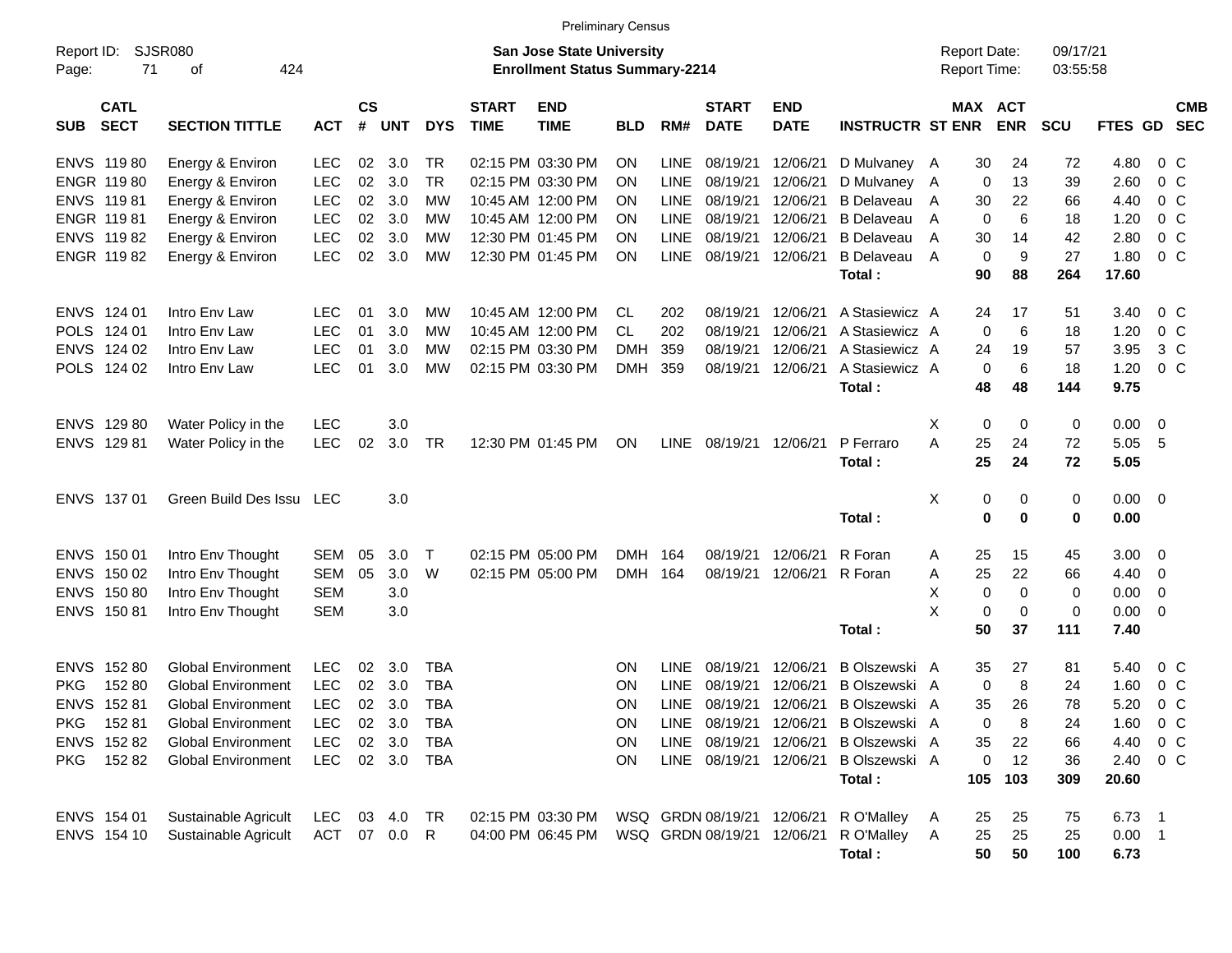|                     |                            |                                 |              |                 |                |            |                             | <b>Preliminary Census</b>                                                 |            |             |                             |                           |                                       |   |                                     |             |                      |                |                          |                          |
|---------------------|----------------------------|---------------------------------|--------------|-----------------|----------------|------------|-----------------------------|---------------------------------------------------------------------------|------------|-------------|-----------------------------|---------------------------|---------------------------------------|---|-------------------------------------|-------------|----------------------|----------------|--------------------------|--------------------------|
| Report ID:<br>Page: | 72                         | SJSR080<br>424<br>οf            |              |                 |                |            |                             | <b>San Jose State University</b><br><b>Enrollment Status Summary-2214</b> |            |             |                             |                           |                                       |   | <b>Report Date:</b><br>Report Time: |             | 09/17/21<br>03:55:58 |                |                          |                          |
| <b>SUB</b>          | <b>CATL</b><br><b>SECT</b> | <b>SECTION TITTLE</b>           | <b>ACT</b>   | <b>CS</b><br>#  | <b>UNT</b>     | <b>DYS</b> | <b>START</b><br><b>TIME</b> | <b>END</b><br><b>TIME</b>                                                 | <b>BLD</b> | RM#         | <b>START</b><br><b>DATE</b> | <b>END</b><br><b>DATE</b> | <b>INSTRUCTR ST ENR</b>               |   | MAX ACT                             | <b>ENR</b>  | SCU                  | <b>FTES GD</b> |                          | <b>CMB</b><br><b>SEC</b> |
|                     | ENVS 15801                 | Environmental Educat LEC        |              | 02 <sub>2</sub> | 3.0            | M          |                             | 02:15 PM 05:00 PM                                                         | <b>DMH</b> | 164         | 08/19/21                    | 12/06/21                  | R Foran                               | Α | 25                                  | 24          | 72                   | 4.80           | $\overline{\phantom{0}}$ |                          |
|                     | ENVS 158 80                | <b>Environmental Educat LEC</b> |              | 02 <sub>2</sub> | 3.0            | <b>MW</b>  |                             | 09:00 AM 10:15 AM                                                         | ΟN         | LINE        | 08/19/21                    | 12/06/21                  | R Lazzeri-Ae A                        |   | 25                                  | 26          | 78                   | 5.20           | $\overline{\mathbf{0}}$  |                          |
|                     | ENVS 158 81                | <b>Environmental Educat LEC</b> |              | 02              | 3.0            | <b>MW</b>  |                             | 10:45 AM 12:00 PM                                                         | ON         | <b>LINE</b> | 08/19/21                    | 12/06/21                  | R Lazzeri-Ae A                        |   | 25                                  | 25          | 75                   | 5.00           | $\overline{\phantom{0}}$ |                          |
|                     |                            |                                 |              |                 |                |            |                             |                                                                           |            |             |                             |                           | Total:                                |   | 75                                  | 75          | 225                  | 15.00          |                          |                          |
|                     | ENVS 166 01                | Nature Photography              | <b>LEC</b>   | 02              | 4.0            | W          |                             | 09:00 AM 10:45 AM                                                         | WSQ 111    |             | 08/19/21                    | 12/06/21                  | G Klee                                | A | 20                                  | 20          | 40                   | 5.33           | $\overline{\mathbf{0}}$  |                          |
|                     | ENVS 166 10                | Nature Photography              | <b>ACT</b>   | 13              | 0.0            | <b>TBA</b> |                             |                                                                           |            |             | 08/19/21                    | 12/06/21                  | G Klee                                | A | 20                                  | 20          | 40                   | 0.00           | $\overline{\phantom{0}}$ |                          |
|                     |                            |                                 |              |                 |                |            |                             |                                                                           |            |             |                             |                           | Total:                                |   | 40                                  | 40          | 80                   | 5.33           |                          |                          |
|                     | ENVS 173 01                | <b>Forest Ecol</b>              | LEC.         | 02              | 4.0            | F          |                             | 09:00 AM 11:45 AM                                                         | ΟN         | LINE        | 08/19/21                    | 12/06/21                  | W Russell                             | A | 15                                  | 16          | 48                   | 4.40           | $\overline{\phantom{0}}$ |                          |
|                     | ENVS 173 02                | <b>Forest Ecol</b>              | <b>LEC</b>   | 02              | 4.0            | F          |                             | 12:30 PM 03:15 PM                                                         | <b>ON</b>  | LINE        | 08/19/21                    | 12/06/21                  | W Russell                             | A | 15                                  | 14          | 42                   | 3.80           | $\overline{1}$           |                          |
|                     | ENVS 173 10                | <b>Forest Ecol</b>              | <b>ACT</b>   | 07              | 0.0            | <b>TBA</b> |                             |                                                                           |            |             | 08/19/21                    | 12/06/21                  | W Russell                             | A | 15                                  | 16          | 16                   | 0.00           | $\overline{\phantom{a}}$ |                          |
|                     | ENVS 173 11                | <b>Forest Ecol</b>              | <b>ACT</b>   | 07              | 0.0            | <b>TBA</b> |                             |                                                                           |            |             | 08/19/21                    | 12/06/21                  | W Russell                             | A | 15                                  | 14          | 14                   | 0.00           | - 1                      |                          |
|                     |                            |                                 |              |                 |                |            |                             |                                                                           |            |             |                             |                           | Total:                                |   | 60                                  | 60          | 120                  | 8.20           |                          |                          |
|                     | ENVS 181 01                | <b>Envir Res Center</b>         | <b>SUP</b>   | 25              | 1.0            | MW         |                             | 10:45 AM 12:00 PM                                                         |            |             | WSQ GRDN 08/19/21           | 12/06/21                  | K Cushing                             | A | 10                                  | 4           | 4                    | 0.28           | - 1                      |                          |
|                     | ENVS 181 02                | <b>Envir Res Center</b>         | <b>SUP</b>   | 25              | 2.0            | <b>MW</b>  |                             | 10:45 AM 12:00 PM                                                         |            |             | WSQ GRDN 08/19/21           | 12/06/21                  | K Cushing                             | Α | 10                                  | 2           | 4                    | 0.27           | $\overline{\mathbf{0}}$  |                          |
|                     | ENVS 18103                 | <b>Envir Res Center</b>         | <b>SUP</b>   | 25              | 3.0            | MW         |                             | 10:45 AM 12:00 PM                                                         |            |             | WSQ GRDN 08/19/21           | 12/06/21                  | K Cushing                             | A | 10                                  | 3           | 9                    | 0.60 0         |                          |                          |
|                     |                            |                                 |              |                 |                |            |                             |                                                                           |            |             |                             |                           | Total:                                |   | 30                                  | 9           | 17                   | 1.15           |                          |                          |
|                     | ENVS 185 01                | Envir Impact Anal               | <b>LEC</b>   | 02              | 4.0            | <b>TW</b>  |                             | 04:00 PM 05:15 PM                                                         | CL.        | 234         | 08/19/21                    | 12/06/21                  | A Marquez                             | A | 22                                  | 22          | 66                   | 5.93           | $1\,C$                   |                          |
|                     | URBP 185 01                | Envir Impact Anal               | <b>LEC</b>   | $02\,$          | 4.0            | <b>TW</b>  |                             | 04:00 PM 05:15 PM                                                         | CL         | 234         | 08/19/21                    | 12/06/21                  | A Marquez                             | A | $\mathbf 0$                         | $\mathbf 0$ | 0                    | 0.00           | 0 <sup>o</sup>           |                          |
|                     | ENVS 185 02                | Envir Impact Anal               | <b>LEC</b>   | 02              | 4.0            | <b>TW</b>  |                             | 05:45 PM 07:00 PM                                                         | CL.        | 216         | 08/19/21                    | 12/06/21                  | A Marquez                             | A | 22                                  | 22          | 66                   | 6.07           | $3\,C$                   |                          |
|                     | URBP 18502                 | Envir Impact Anal               | <b>LEC</b>   | 02              | 4.0            | <b>TW</b>  |                             | 05:45 PM 07:00 PM                                                         | CL         | 216         | 08/19/21                    | 12/06/21                  | A Marquez                             | A | $\mathbf 0$                         | $\mathbf 0$ | 0                    | 0.00           | 0 <sup>o</sup>           |                          |
|                     | ENVS 185 10                | Envir Impact Anal               | <b>ACT</b>   | 13              | 0.0            | <b>TBA</b> |                             |                                                                           |            |             | 08/19/21                    | 12/06/21                  | A Marquez                             | Α | 22                                  | 22          | 22                   | 0.00           | 1 C                      |                          |
|                     | URBP 18510                 | Envir Impact Anal               | <b>ACT</b>   | 13              | 0.0            | <b>TBA</b> |                             |                                                                           |            |             | 08/19/21                    | 12/06/21                  | A Marquez                             | A | $\mathbf 0$                         | $\mathbf 0$ | $\mathbf 0$          | 0.00           | 0 <sup>o</sup>           |                          |
|                     | ENVS 185 11                | Envir Impact Anal               | <b>ACT</b>   | 13              | 0.0            | <b>TBA</b> |                             |                                                                           |            |             | 08/19/21                    | 12/06/21                  | A Marquez                             | Α | 22                                  | 22          | 22                   | 0.00           | $3\,C$                   |                          |
|                     | URBP 18511                 | Envir Impact Anal               | <b>ACT</b>   | 13              | 0.0            | <b>TBA</b> |                             |                                                                           |            |             | 08/19/21                    | 12/06/21                  | A Marquez                             | A | 0                                   | $\mathbf 0$ | $\pmb{0}$            | 0.00           | 0 <sup>o</sup>           |                          |
|                     |                            |                                 |              |                 |                |            |                             |                                                                           |            |             |                             |                           | Total:                                |   | 88                                  | 88          | 176                  | 12.00          |                          |                          |
|                     | ENVS 187 10                | <b>Environ Restor</b>           |              |                 | ACT 13 0.0 TBA |            |                             |                                                                           |            |             |                             | 08/19/21 12/06/21 M Klock |                                       | A | 20                                  | 24          | 24                   | $0.00 \t 0$    |                          |                          |
|                     | ENVS 18780                 | <b>Environ Restor</b>           |              |                 | LEC 02 4.0 M   |            |                             | 02:15 PM 05:00 PM ON                                                      |            |             | LINE 08/19/21 12/06/21      |                           | M Klock                               | A | 20                                  | 24          | 72                   | $6.40 \quad 0$ |                          |                          |
|                     |                            |                                 |              |                 |                |            |                             |                                                                           |            |             |                             |                           | Total:                                |   | 40                                  | 48          | 96                   | 6.40           |                          |                          |
|                     | ENVS 18901                 | <b>Field Studies</b>            | LEC 03 4.0 F |                 |                |            |                             | 09:30 AM 12:15 PM ON                                                      |            |             |                             |                           | LINE 08/19/21 12/06/21 R Lazzeri-Ae A |   | 22                                  | 19          | 57                   | $5.07\ 0$      |                          |                          |
|                     | ENVS 18902                 | <b>Field Studies</b>            | ACT 07 0.0 F |                 |                |            |                             | 12:30 PM 03:15 PM                                                         |            |             |                             |                           | 08/19/21 12/06/21 R Lazzeri-Ae A      |   | 22                                  | 19          | 19                   | $0.00 \t 0$    |                          |                          |
|                     |                            |                                 |              |                 |                |            |                             |                                                                           |            |             |                             |                           | Total:                                |   | 44                                  | 38          | 76                   | 5.07           |                          |                          |
|                     |                            |                                 |              |                 |                |            |                             |                                                                           |            |             |                             |                           |                                       |   |                                     |             |                      |                |                          |                          |

ENVS 193 01 Supr Proj & Res SUP 36 1.0 TBA 08/19/21 12/06/21 B Olszewski A 10 5 5 0.35 1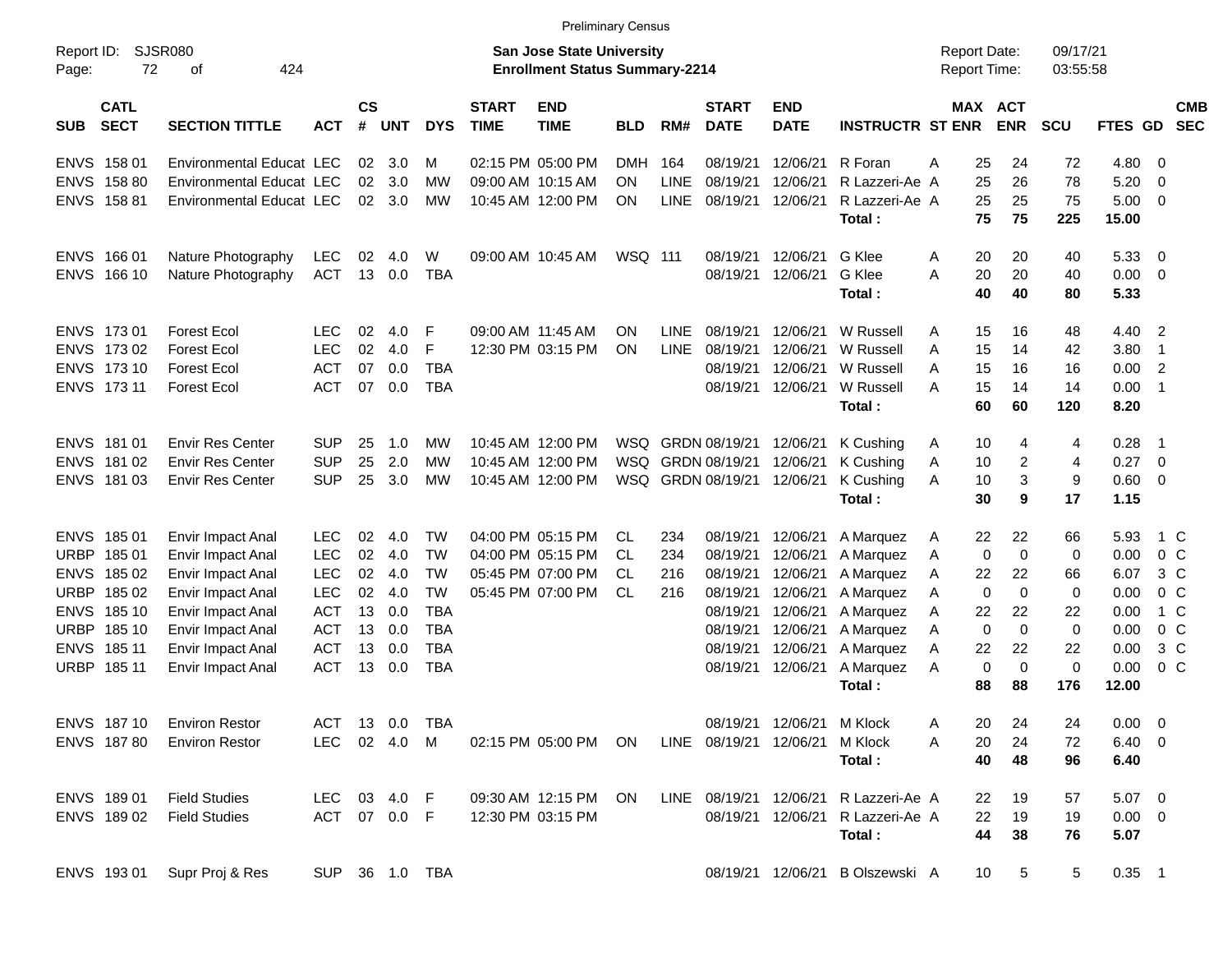|                     |                            |                           |              |                    |            |             |                             |                                                                           | <b>Preliminary Census</b> |             |                             |                           |                         |                                     |    |                       |                      |          |                            |                          |
|---------------------|----------------------------|---------------------------|--------------|--------------------|------------|-------------|-----------------------------|---------------------------------------------------------------------------|---------------------------|-------------|-----------------------------|---------------------------|-------------------------|-------------------------------------|----|-----------------------|----------------------|----------|----------------------------|--------------------------|
| Report ID:<br>Page: | 73                         | SJSR080<br>424<br>оf      |              |                    |            |             |                             | <b>San Jose State University</b><br><b>Enrollment Status Summary-2214</b> |                           |             |                             |                           |                         | <b>Report Date:</b><br>Report Time: |    |                       | 09/17/21<br>03:55:58 |          |                            |                          |
| <b>SUB</b>          | <b>CATL</b><br><b>SECT</b> | <b>SECTION TITTLE</b>     | <b>ACT</b>   | $\mathsf{cs}$<br># | <b>UNT</b> | <b>DYS</b>  | <b>START</b><br><b>TIME</b> | <b>END</b><br><b>TIME</b>                                                 | <b>BLD</b>                | RM#         | <b>START</b><br><b>DATE</b> | <b>END</b><br><b>DATE</b> | <b>INSTRUCTR ST ENR</b> |                                     |    | MAX ACT<br><b>ENR</b> | <b>SCU</b>           | FTES GD  |                            | <b>CMB</b><br><b>SEC</b> |
| <b>ENVS</b>         | 19302                      | Supr Proj & Res           | <b>SUP</b>   | 36                 | 2.0        | <b>TBA</b>  |                             |                                                                           |                           |             | 08/19/21                    | 12/06/21                  | B Olszewski A           |                                     | 10 | 2                     | 4                    | 0.27     | 0                          |                          |
| <b>ENVS</b>         | 19303                      | Supr Proj & Res           | <b>SUP</b>   | 36                 | 3.0        | <b>TBA</b>  |                             |                                                                           |                           |             | 08/19/21                    | 12/06/21                  | B Olszewski A           |                                     | 10 | 3                     | 9                    | 0.60     | 0                          |                          |
| <b>ENVS</b>         | 19304                      | Supr Proj & Res           | <b>SUP</b>   | 36                 | 4.0        | <b>TBA</b>  |                             |                                                                           |                           |             | 08/19/21                    | 12/06/21                  | B Olszewski A           |                                     | 5  | 3                     | 12                   | 0.80     | 0                          |                          |
| <b>ENVS</b>         | 193 05                     | Supr Proj & Res           | <b>SUP</b>   | 36                 | 5.0        | <b>TBA</b>  |                             |                                                                           |                           |             | 08/19/21                    | 12/06/21                  | B Olszewski A           |                                     | 5  | 0                     | 0                    | 0.00     | 0                          |                          |
|                     | ENVS 193 06                | Supr Proj & Res           | <b>SUP</b>   | 36                 | 6.0        | <b>TBA</b>  |                             |                                                                           |                           |             | 08/19/21                    | 12/06/21                  | B Olszewski A           |                                     | 5  | 0                     | 0                    | 0.00     | - 0                        |                          |
|                     |                            |                           |              |                    |            |             |                             |                                                                           |                           |             |                             |                           | Total:                  |                                     | 45 | 13                    | 30                   | 2.02     |                            |                          |
| <b>ENVS</b>         | 194 80                     | Environment Intern        | <b>SUP</b>   | 36                 | 1.0        | Т           |                             | 07:15 AM 08:30 AM                                                         | ON                        | <b>LINE</b> | 08/19/21                    | 12/06/21                  | D Mulvaney A            |                                     | 5  | -1                    | 1                    | 0.07     | -0                         |                          |
| <b>ENVS</b>         | 19481                      | <b>Environment Intern</b> | <b>SUP</b>   | 36                 | 2.0        | $\mathsf T$ |                             | 07:15 AM 08:30 AM                                                         | ON                        | <b>LINE</b> | 08/19/21                    | 12/06/21                  | D Mulvaney A            |                                     | 5  | 3                     | 6                    | 0.40     | -0                         |                          |
| <b>ENVS</b>         | 19482                      | Environment Intern        | <b>SUP</b>   | 36                 | 3.0        | Т           |                             | 07:15 AM 08:30 AM                                                         | <b>ON</b>                 | <b>LINE</b> | 08/19/21                    | 12/06/21                  | D Mulvaney A            |                                     | 5  | 3                     | 9                    | 0.60     | 0                          |                          |
| <b>ENVS</b>         | 19483                      | Environment Intern        | <b>SUP</b>   | 36                 | 4.0        | Т           |                             | 07:15 AM 08:30 AM                                                         | <b>ON</b>                 | <b>LINE</b> | 08/19/21                    | 12/06/21                  | D Mulvaney A            |                                     | 5  | 4                     | 16                   | 1.07     | 0                          |                          |
| <b>ENVS</b>         | 19484                      | Environment Intern        | <b>SUP</b>   | 36                 | 5.0        | Т           |                             | 07:15 AM 08:30 AM                                                         | ON                        | <b>LINE</b> | 08/19/21                    | 12/06/21                  | D Mulvaney A            |                                     | 5  | $\mathbf 1$           | 5                    | 0.33     | 0                          |                          |
| <b>ENVS</b>         | 19485                      | Environment Intern        | <b>SUP</b>   | 36                 | 6.0        | Т           |                             | 07:15 AM 08:30 AM                                                         | ON                        | <b>LINE</b> | 08/19/21                    | 12/06/21                  | D Mulvaney A            |                                     | 6  | $\mathbf 1$           | 6                    | 0.40     | $\Omega$                   |                          |
| <b>ENVS</b>         | 19486                      | Environment Intern        | <b>SUP</b>   | 36                 | 7.0        | $\mathsf T$ |                             | 07:15 AM 08:30 AM                                                         | ON                        | <b>LINE</b> | 08/19/21                    | 12/06/21                  | D Mulvaney A            |                                     | 6  | 0                     | 0                    | 0.00     | 0                          |                          |
| <b>ENVS</b>         | 194 87                     | Environment Intern        | <b>SUP</b>   | 36                 | 8.0        | Т           |                             | 07:15 AM 08:30 AM                                                         | <b>ON</b>                 | <b>LINE</b> | 08/19/21                    | 12/06/21                  | D Mulvaney A            |                                     | 6  | $\mathbf 1$           | 8                    | 0.53     | 0                          |                          |
|                     | ENVS 194 88                | Environment Intern        | <b>SUP</b>   | 36                 | 9.0        | $\top$      |                             | 07:15 AM 08:30 AM                                                         | ON                        | <b>LINE</b> | 08/19/21                    | 12/06/21                  | D Mulvaney A            |                                     | 6  | $\mathbf 1$           | 9                    | 0.60     | $\Omega$                   |                          |
|                     |                            |                           |              |                    |            |             |                             |                                                                           |                           |             |                             |                           | Total:                  |                                     | 49 | 15                    | 60                   | 4.00     |                            |                          |
| <b>ENVS</b>         | 19580                      | Inst Asst Env Stud        | <b>SUP</b>   | 36                 | 3.0        | <b>TBA</b>  |                             |                                                                           | <b>ON</b>                 | <b>LINE</b> | 08/19/21                    | 12/06/21                  | R O'Malley              | A                                   | 5  | -1                    | 3                    | 0.20     | - 0                        |                          |
| <b>ENVS</b>         | 19581                      | Inst Asst Env Stud        | <b>SUP</b>   | 36                 | 1.0        | <b>TBA</b>  |                             |                                                                           | ON                        | <b>LINE</b> | 08/19/21                    | 12/06/21                  | R O'Malley              | A                                   | 3  | 0                     | 0                    | 0.00     | 0                          |                          |
|                     | ENVS 195 82                | Inst Asst Env Stud        | <b>SUP</b>   | 36                 | 2.0        | <b>TBA</b>  |                             |                                                                           | ON                        | <b>LINE</b> | 08/19/21                    | 12/06/21                  | R O'Malley              | A                                   | 3  | 0                     | 0                    | 0.00     | - 0                        |                          |
|                     |                            |                           |              |                    |            |             |                             |                                                                           |                           |             |                             |                           | Total:                  |                                     | 11 | $\blacktriangleleft$  | 3                    | 0.20     |                            |                          |
|                     | ENVS 198 01                | Sr Sem                    | <b>SEM</b>   | 05                 | 4.0        | м           |                             | 02:15 PM 05:00 PM                                                         | WSQ                       |             | GRDN 08/19/21               | 12/06/21                  | L Trulio                | A                                   | 15 | 13                    | 52                   | 3.47     | - 0                        |                          |
|                     | ENVS 198 02                | Sr Sem                    | <b>SEM</b>   | 05                 | 4.0        | W           |                             | 02:15 PM 05:00 PM                                                         | WSQ                       |             | GRDN 08/19/21               | 12/06/21                  | L Trulio                | A                                   | 15 | 16                    | 64                   | 4.27     | - 0                        |                          |
|                     |                            |                           |              |                    |            |             |                             |                                                                           |                           |             |                             |                           | Total:                  |                                     | 30 | 29                    | 116                  | 7.73     |                            |                          |
|                     | ENVS 210 01                | <b>Environ Topics</b>     | <b>SUP</b>   | 25                 | 1.0        | W           |                             | 12:30 PM 01:45 PM                                                         | WSQ 111                   |             | 08/19/21                    | 12/06/21                  | R O'Malley              | A                                   | 5  | $\overline{c}$        | 2                    | 0.17     | $\overline{\phantom{0}}^2$ |                          |
|                     | ENVS 210 02                | <b>Environ Topics</b>     | <b>SUP</b>   | 25                 | 2.0        | W           |                             | 12:30 PM 01:45 PM                                                         | WSQ 111                   |             | 08/19/21                    | 12/06/21                  | R O'Malley              | A                                   | 5  | $\overline{2}$        | 4                    | 0.33     | $\overline{2}$             |                          |
|                     | ENVS 210 03                | <b>Environ Topics</b>     | <b>SUP</b>   | 25                 | 3.0        | W           |                             | 12:30 PM 01:45 PM                                                         | WSQ 111                   |             | 08/19/21                    | 12/06/21                  | R O'Malley              | A                                   | 20 | 15                    | 45                   | 3.75 15  |                            |                          |
|                     |                            |                           |              |                    |            |             |                             |                                                                           |                           |             |                             |                           | Total :                 |                                     | 30 | 19                    | 51                   | 4.25     |                            |                          |
|                     | ENVS 250 80                | <b>Environ Thought</b>    | SEM 05 3.0 M |                    |            |             |                             | 09:00 AM 11:45 AM                                                         | ON.                       |             | LINE 08/19/21 12/06/21      |                           | W Russell               | A                                   | 15 | 15                    | 45                   | 3.75 15  |                            |                          |
|                     |                            |                           |              |                    |            |             |                             |                                                                           |                           |             |                             |                           | Total:                  |                                     | 15 | 15                    | 45                   | 3.75     |                            |                          |
|                     | ENVS 270 01                | <b>Field Studies Watr</b> | SEM 05       |                    | 4.0        | M           |                             | 09:00 AM 11:45 AM                                                         | DMH 167                   |             | 08/19/21                    | 12/06/21                  | C Rampini               | A                                   | 20 | 9                     | 27                   | $2.47$ 1 |                            |                          |
|                     | ENVS 270 10                | <b>Field Studies Watr</b> | ACT 08 0.0   |                    |            | M           |                             | 12:30 PM 03:15 PM                                                         | DMH 167                   |             | 08/19/21                    | 12/06/21                  | C Rampini               | A                                   | 20 | $\boldsymbol{9}$      | 9                    | $0.00$ 1 |                            |                          |
|                     |                            |                           |              |                    |            |             |                             |                                                                           |                           |             |                             |                           | Total:                  |                                     | 40 | $18$                  | 36                   | 2.47     |                            |                          |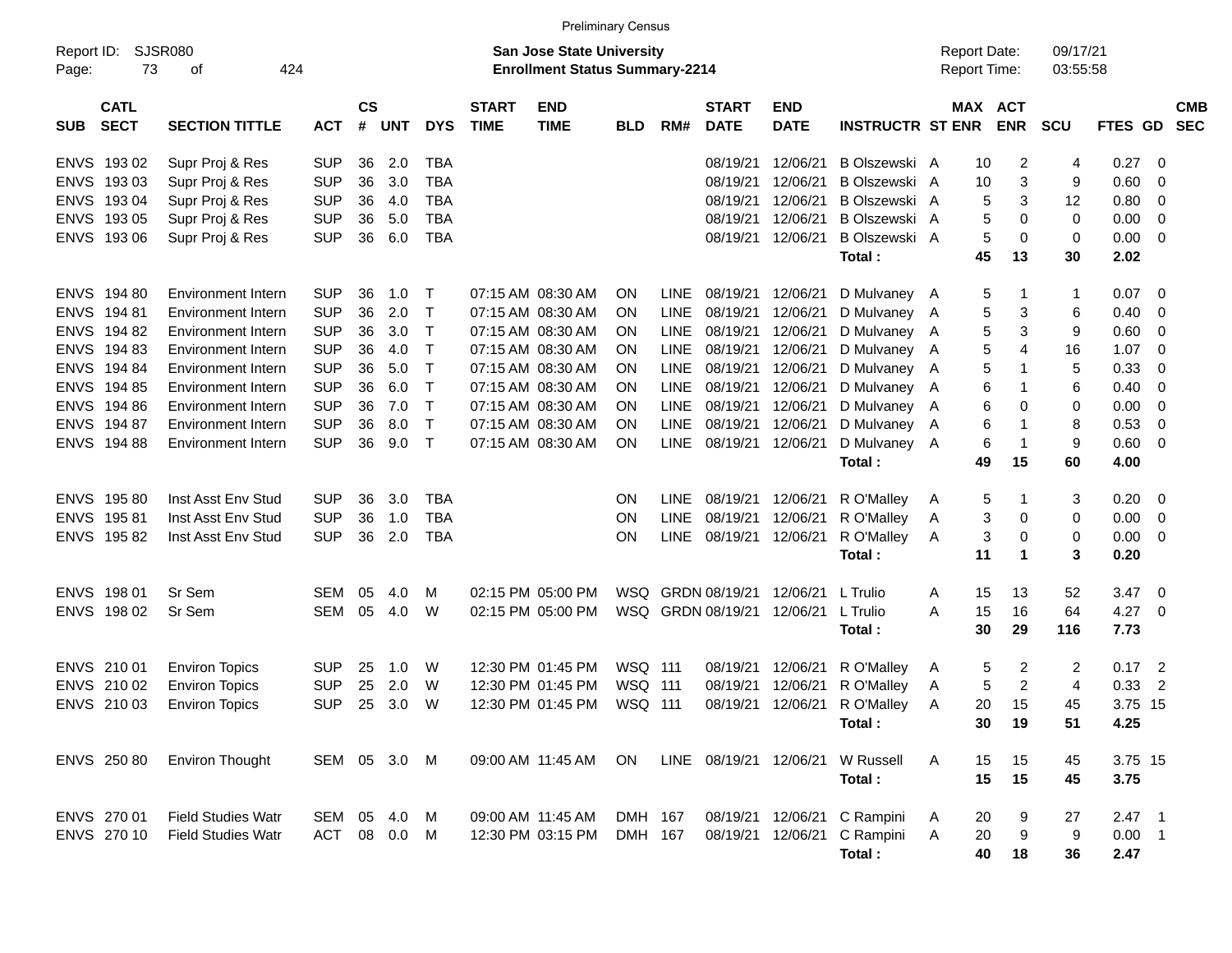| Page:                      | Report ID: SJSR080<br>74       | 424<br>of                                                          |                                        |                    |                   |                                        |                             | <b>Preliminary Census</b><br>San Jose State University<br><b>Enrollment Status Summary-2214</b> |                       |                                           |                                           |                           |                                        |             |             | <b>Report Date:</b><br>Report Time:     | 09/17/21<br>03:55:58           |                        |                                           |            |
|----------------------------|--------------------------------|--------------------------------------------------------------------|----------------------------------------|--------------------|-------------------|----------------------------------------|-----------------------------|-------------------------------------------------------------------------------------------------|-----------------------|-------------------------------------------|-------------------------------------------|---------------------------|----------------------------------------|-------------|-------------|-----------------------------------------|--------------------------------|------------------------|-------------------------------------------|------------|
| <b>SUB</b>                 | <b>CATL</b><br><b>SECT</b>     | <b>SECTION TITTLE</b>                                              | <b>ACT</b>                             | $\mathsf{cs}$<br># | <b>UNT</b>        | <b>DYS</b>                             | <b>START</b><br><b>TIME</b> | <b>END</b><br><b>TIME</b>                                                                       | <b>BLD</b>            | RM#                                       | <b>START</b><br><b>DATE</b>               | <b>END</b><br><b>DATE</b> | <b>INSTRUCTR ST ENR</b>                |             |             | MAX ACT<br><b>ENR</b>                   | SCU                            | FTES GD SEC            |                                           | <b>CMB</b> |
|                            | ENVS 285 80                    | Grad Internship                                                    | <b>SUP</b>                             | 25                 | 3.0               | <b>TBA</b>                             |                             |                                                                                                 | ON                    | LINE                                      | 08/19/21                                  | 12/06/21                  | R O'Malley<br>Total:                   | Α           | 5<br>5      | 0<br>$\mathbf 0$                        | $\pmb{0}$<br>$\mathbf 0$       | 0.00<br>0.00           | $\overline{0}$                            |            |
|                            | ENVS 295 80                    | <b>Grad Teach Asst</b>                                             | <b>SUP</b>                             |                    | 25 3.0            | TBA                                    |                             |                                                                                                 | ON                    |                                           | LINE 08/19/21 12/06/21                    |                           | R O'Malley<br>Total:                   | A           | 5<br>5      | 3<br>3                                  | 9<br>$\boldsymbol{9}$          | $0.75$ 3<br>0.75       |                                           |            |
|                            | ENVS 299 80<br>ENVS 299 81     | MS Thesis/Project<br>MS Thesis/Project                             | <b>SUP</b><br><b>SUP</b>               | 25<br>25           | 1.0<br>2.0        | <b>TBA</b><br><b>TBA</b>               |                             |                                                                                                 | ON<br><b>ON</b>       | LINE<br><b>LINE</b>                       | 08/19/21 12/06/21<br>08/19/21             | 12/06/21                  | R O'Malley<br>R O'Malley               | A<br>Α      | 3<br>3      | 0<br>0                                  | 0<br>0                         | 0.00<br>0.00           | - 0<br>0                                  |            |
| <b>ENVS</b><br><b>ENVS</b> | ENVS 299 82<br>29983<br>299 84 | <b>MS Thesis/Project</b><br>MS Thesis/Project<br>MS Thesis/Project | <b>SUP</b><br><b>SUP</b><br><b>SUP</b> | 25<br>25<br>25     | 3.0<br>4.0<br>5.0 | <b>TBA</b><br><b>TBA</b><br><b>TBA</b> |                             |                                                                                                 | <b>ON</b><br>ON<br>ON | <b>LINE</b><br><b>LINE</b><br><b>LINE</b> | 08/19/21<br>08/19/21 12/06/21<br>08/19/21 | 12/06/21<br>12/06/21      | R O'Malley<br>R O'Malley<br>R O'Malley | A<br>Α<br>Α | 3<br>3<br>3 | 0<br>0<br>0                             | 0<br>0<br>0                    | 0.00<br>0.00<br>0.00   | $\overline{0}$<br>$\overline{0}$<br>0     |            |
|                            | ENVS 299 85                    | MS Thesis/Project                                                  | <b>SUP</b>                             | 25                 | 6.0               | <b>TBA</b>                             |                             |                                                                                                 | ON                    | <b>LINE</b>                               | 08/19/21                                  | 12/06/21                  | R O'Malley<br>Total:                   | A           | 3<br>18     | $\overline{\mathbf{c}}$<br>$\mathbf{2}$ | 12<br>12                       | 1.00<br>1.00           | $\overline{2}$                            |            |
| GLST                       | 1A 80                          | Intro to Global Stud                                               | LEC.                                   | 03                 | 3.0               | TR                                     |                             | 10:45 AM 12:00 PM                                                                               | ON                    |                                           | LINE 08/19/21                             | 12/06/21                  | S Ou<br>Total:                         | A           | 35<br>35    | 18<br>18                                | 54<br>54                       | $3.60\quad 0$<br>3.60  |                                           |            |
|                            | GLST 14380                     | Gender, Power, Intnl                                               | LEC                                    |                    | 02 3.0            | TR                                     |                             | 04:00 PM 05:15 PM                                                                               | ON                    |                                           | LINE 08/19/21 12/06/21                    |                           | <b>B</b> White<br>Total:               | Α           | 25<br>25    | 25<br>25                                | 75<br>75                       | 5.00<br>5.00           | $\overline{\mathbf{0}}$                   |            |
|                            | GLST 156 80                    | TechofModern World                                                 | <b>LEC</b>                             |                    | 02 3.0            | TR                                     |                             | 02:15 PM 03:30 PM                                                                               | ON                    |                                           | LINE 08/19/21                             | 12/06/21                  | S Ou<br>Total:                         | A           | 25<br>25    | 17<br>17                                | 51<br>51                       | $3.40 \quad 0$<br>3.40 |                                           |            |
|                            | GLST 162 01                    | <b>Global Issues</b>                                               | <b>LEC</b>                             | 04                 | 3.0               | R                                      |                             | 09:00 AM 10:15 AM                                                                               | ON                    | LINE                                      | 08/19/21 12/06/21                         |                           | M Davis<br>Total:                      | A           | 25<br>25    | 26<br>26                                | 78<br>78                       | 5.20<br>5.20           | $\overline{\mathbf{0}}$                   |            |
|                            | GLST 189 01<br>GLST 189 02     | <b>Global Experience</b><br><b>Global Experience</b>               | <b>SUP</b><br><b>SUP</b>               | 48                 | 1.0<br>2.0        | <b>TBA</b>                             |                             |                                                                                                 |                       |                                           | 08/19/21                                  | 12/06/21                  | K Cushing                              | Χ<br>A      | 0<br>3      | 0<br>$\mathbf{1}$                       | 0<br>$\overline{2}$            | 0.00<br>0.13           | $\overline{\mathbf{0}}$<br>$\overline{0}$ |            |
|                            | GLST 189 03                    | <b>Global Experience</b>                                           | <b>SUP</b>                             | 48                 | 3.0               | <b>TBA</b>                             |                             |                                                                                                 |                       |                                           | 08/19/21                                  | 12/06/21                  | K Cushing<br>Total:                    | A           | 3<br>6      | $\overline{1}$<br>$\mathbf{2}$          | $\ensuremath{\mathsf{3}}$<br>5 | 0.20<br>0.33           | $\overline{\mathbf{0}}$                   |            |
|                            |                                | <b>Department : Environmental Studies</b>                          |                                        |                    |                   |                                        |                             |                                                                                                 |                       |                                           |                                           |                           | <b>Department Total:</b>               |             |             | 1670 1432                               | 3898                           | 263.42                 |                                           |            |

| Department Total:         |     | 2010 432 304   |      | 203.42 |
|---------------------------|-----|----------------|------|--------|
| <b>Lower Division:</b>    | 325 | - 299          | 897  | 59.80  |
| <b>Upper Division:</b>    |     | 1232 1076 2848 |      | 191.40 |
| <b>Graduate Division:</b> | 113 | 57             | -153 | 12.22  |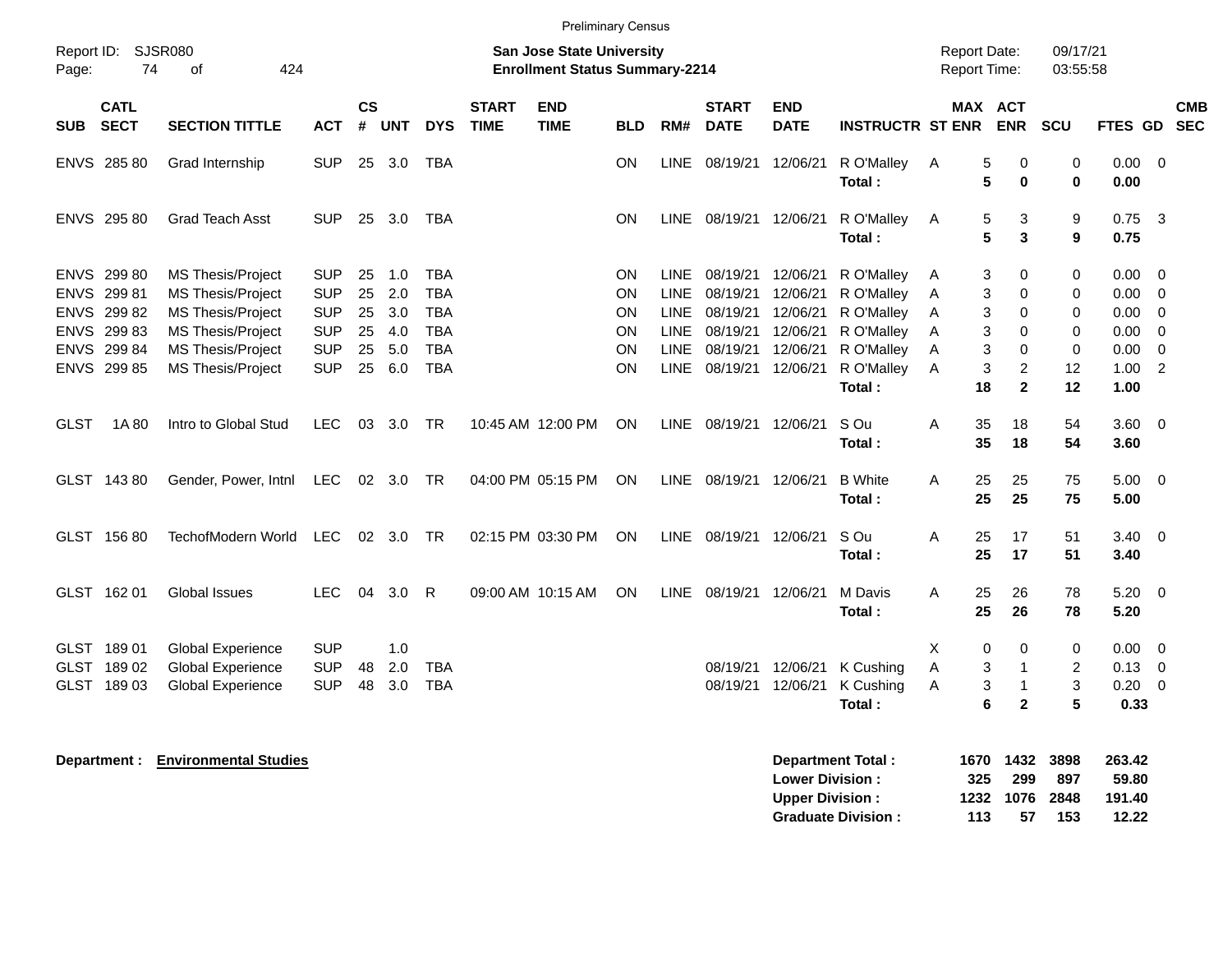|                     |                            |                                        |                          |                    |            |                          |                             |                                                                           | <b>Preliminary Census</b> |                     |                             |                           |                         |                                     |                |                      |                    |                          |                          |
|---------------------|----------------------------|----------------------------------------|--------------------------|--------------------|------------|--------------------------|-----------------------------|---------------------------------------------------------------------------|---------------------------|---------------------|-----------------------------|---------------------------|-------------------------|-------------------------------------|----------------|----------------------|--------------------|--------------------------|--------------------------|
| Report ID:<br>Page: | 75                         | SJSR080<br>424<br>οf                   |                          |                    |            |                          |                             | <b>San Jose State University</b><br><b>Enrollment Status Summary-2214</b> |                           |                     |                             |                           |                         | <b>Report Date:</b><br>Report Time: |                | 09/17/21<br>03:55:58 |                    |                          |                          |
| <b>SUB</b>          | <b>CATL</b><br><b>SECT</b> | <b>SECTION TITTLE</b>                  | <b>ACT</b>               | $\mathsf{cs}$<br># | <b>UNT</b> | <b>DYS</b>               | <b>START</b><br><b>TIME</b> | <b>END</b><br><b>TIME</b>                                                 | <b>BLD</b>                | RM#                 | <b>START</b><br><b>DATE</b> | <b>END</b><br><b>DATE</b> | <b>INSTRUCTR ST ENR</b> |                                     | MAX ACT<br>ENR | <b>SCU</b>           | FTES GD            |                          | <b>CMB</b><br><b>SEC</b> |
| <b>College</b>      |                            | <b>Social Sciences, College of</b>     |                          |                    |            |                          |                             |                                                                           |                           |                     |                             |                           |                         |                                     |                |                      |                    |                          |                          |
| <b>HIST</b>         | Department :<br>1A 01      | <b>History</b><br>World History to 150 | LEC                      |                    | 02 3.0     | MW                       |                             | 10:45 AM 12:00 PM                                                         | DMH 163                   |                     |                             | 08/19/21 12/06/21         | M Wilson<br>Total:      | Α<br>28<br>28                       | 26<br>26       | 78<br>78             | $5.20 \ 0$<br>5.20 |                          |                          |
| <b>HIST</b>         | 10A 01                     | <b>Western Civilizatn</b>              | <b>LEC</b>               | 02                 | 3.0        | TR                       |                             | 02:15 PM 03:30 PM                                                         | DMH                       | 163                 | 08/19/21                    | 12/06/21                  | R Ciriviller            | 28<br>A                             | 22             | 66                   | 4.40               | $\overline{\phantom{0}}$ |                          |
| <b>HIST</b>         | 10A 02                     | <b>Western Civilizatn</b>              | <b>LEC</b>               | 02                 | 3.0        | <b>MW</b>                |                             | 12:30 PM 01:45 PM                                                         | <b>DMH</b>                | 163                 | 08/19/21                    | 12/06/21                  | M Wilson                | A<br>28                             | 28             | 84                   | 5.60 0             |                          |                          |
|                     |                            |                                        |                          |                    |            |                          |                             |                                                                           |                           |                     |                             |                           | Total:                  | 56                                  | 50             | 150                  | 10.00              |                          |                          |
| <b>HIST</b>         | 10B 01                     | <b>Western Civilizatn</b>              | <b>LEC</b>               | 02                 | 3.0        | МW                       |                             | 10:45 AM 12:00 PM                                                         | <b>HGH 122</b>            |                     |                             | 08/19/21 12/06/21         | R Buyco<br>Total:       | Α<br>28<br>28                       | 27<br>27       | 81<br>81             | $5.40 \ 0$<br>5.40 |                          |                          |
| <b>HIST</b>         | 15 01                      | Esntl US History                       | <b>LEC</b>               | 01                 | 3.0        | TR.                      |                             | 04:00 PM 05:15 PM                                                         | ON.                       | LINE                | 08/19/21                    | 12/06/21                  | <b>R</b> Ciriviller     | A<br>120                            | 119            | 357                  | 23.80              | - 0                      |                          |
| <b>HIST</b>         | 15 02                      | <b>Esntl US History</b>                | <b>LEC</b>               | 01                 | 3.0        | TR.                      |                             | 07:15 AM 08:30 AM                                                         | DMH                       | 150                 | 08/19/21                    | 12/06/21                  | R Ciriviller            | 48<br>Α                             | 47             | 141                  | 9.40               | 0                        |                          |
| <b>HIST</b>         | 15 03                      | <b>Esntl US History</b>                | <b>LEC</b>               | 01                 | 3.0        | <b>TR</b>                |                             | 09:00 AM 10:15 AM                                                         | <b>DMH</b>                | 150                 | 08/19/21                    | 12/06/21                  | <b>R</b> Ciriviller     | 48<br>A                             | 48             | 144                  | 9.60               | 0                        |                          |
| <b>HIST</b>         | 15 04                      | <b>Esntl US History</b>                | <b>LEC</b>               | 01                 | 3.0        | TR.                      |                             | 10:45 AM 12:00 PM                                                         | <b>DMH</b>                | 150                 | 08/19/21                    | 12/06/21                  | R Buyco                 | Α<br>48                             | 47             | 141                  | 9.40               | 0                        |                          |
| <b>HIST</b>         | 15 05                      | <b>Esntl US History</b>                | <b>LEC</b>               | 01                 | 3.0        | TR.                      |                             | 12:30 PM 01:45 PM                                                         | <b>DMH</b>                | 150                 | 08/19/21                    | 12/06/21                  | R Buyco                 | 48<br>Α                             | 49             | 147                  | 9.80               | 0                        |                          |
| <b>HIST</b>         | 15 06                      | <b>Esntl US History</b>                | <b>LEC</b>               | 01                 | 3.0        | <b>TR</b>                |                             | 02:15 PM 03:30 PM                                                         | <b>DMH</b>                | 150                 | 08/19/21                    | 12/06/21                  | R Buyco                 | 48<br>Α                             | 49             | 147                  | 9.80               | 0                        |                          |
| <b>HIST</b>         | 15 07                      | <b>Esntl US History</b>                | <b>LEC</b>               | 01                 | 3.0        | МW                       |                             | 02:15 PM 03:30 PM                                                         | <b>DMH</b>                | 150                 | 08/19/21                    | 12/06/21                  | R Buyco                 | 48<br>A                             | 48             | 144                  | 9.60               | 0                        |                          |
| <b>HIST</b>         | 15 08                      | <b>Esntl US History</b>                | <b>LEC</b>               | 01                 | 3.0        | м                        |                             | 10:45 AM 12:00 PM                                                         | DMH                       | 150                 | 08/19/21                    | 12/06/21                  | U Meraz-Cern A          | 48                                  | 47             | 141                  | 9.40               | 0                        |                          |
| <b>HIST</b>         | 15 09                      | Esntl US History                       | <b>LEC</b>               | 01                 | 3.0        | м                        |                             | 12:30 PM 01:45 PM                                                         | DMH                       | 150                 | 08/19/21                    | 12/06/21                  | U Meraz-Cern A          | 48                                  | 48             | 144                  | 9.60               | 0                        |                          |
| <b>HIST</b>         | 15 10                      | Esntl US History                       | <b>LEC</b>               | 01                 | 3.0        | W                        |                             | 12:30 PM 01:45 PM                                                         | DMH                       | 150                 | 08/19/21                    | 12/06/21                  | U Meraz-Cern A          | 48                                  | 48             | 144                  | 9.60               | 0                        |                          |
| <b>HIST</b>         | 1580                       | Esntl US History                       | <b>LEC</b>               | 01                 | 3.0        | <b>TBA</b>               |                             |                                                                           | ON                        | LINE                | 08/19/21                    | 12/06/21                  | L Corona                | 48<br>A                             | 48             | 144                  | 9.60               | 0                        |                          |
| <b>HIST</b>         | 1581                       | Esntl US History                       | <b>LEC</b>               | 01                 | 3.0        | <b>TBA</b><br><b>TBA</b> |                             |                                                                           | <b>ON</b>                 | <b>LINE</b>         | 08/19/21                    | 12/06/21                  | L Corona                | 48<br>A                             | 48             | 144                  | 9.60               | 0                        |                          |
| <b>HIST</b>         | 1582                       | Esntl US History<br>Esntl US History   | <b>LEC</b><br><b>LEC</b> | 01                 | 3.0<br>3.0 | <b>TBA</b>               |                             |                                                                           | <b>ON</b><br><b>ON</b>    | <b>LINE</b><br>LINE | 08/19/21                    | 12/06/21<br>12/06/21      | L Corona<br>L Corona    | 48<br>A<br>48<br>Α                  | 48<br>48       | 144<br>144           | 9.60<br>9.60       | 0<br>- 0                 |                          |
| <b>HIST</b>         | 1583                       |                                        |                          | 01                 |            |                          |                             |                                                                           |                           |                     | 08/19/21                    |                           | Total:                  | 744                                 | 742            | 2226                 | 148.40             |                          |                          |
| <b>HIST</b>         | 20A 80                     | Hist of Amer Peopl                     | <b>LEC</b>               | 02                 | 3.0        | TBA                      |                             |                                                                           | <b>ON</b>                 | <b>LINE</b>         | 08/19/21 12/06/21           |                           | L Guardino              | 28<br>A                             | 27             | 81                   | $5.40 \ 0$         |                          |                          |
|                     |                            |                                        |                          |                    |            |                          |                             |                                                                           |                           |                     |                             |                           | Total:                  | 28                                  | 27             | 81                   | 5.40               |                          |                          |
| HIST                |                            | 20B 80 Hist of Amer Peopl              | LEC 02 3.0 TBA           |                    |            |                          |                             |                                                                           | ON                        |                     | LINE 08/19/21 12/06/21      |                           | L Guardino<br>Total:    | A<br>28<br>28                       | 26<br>26       | 78<br>78             | 5.20 0<br>5.20     |                          |                          |
| <b>HIST</b>         | 50 01                      | <b>Historical Process</b>              | SEM 04 3.0 W             |                    |            |                          |                             | 06:00 PM 08:45 PM                                                         | DMH 163                   |                     |                             | 08/19/21 12/06/21         | E Narveson A            | 25                                  | 24             | 72                   | 4.80 0             |                          |                          |
|                     |                            |                                        |                          |                    |            |                          |                             |                                                                           |                           |                     |                             |                           | Total:                  | 25                                  | 24             | 72                   | 4.80               |                          |                          |
| HIST                | 99 01                      | History Fundamentals SEM 05 3.0 M      |                          |                    |            |                          |                             | 09:00 AM 10:15 AM                                                         | ON                        |                     | LINE 08/19/21 12/06/21      |                           | K Chilton               | 28<br>A                             | 28             | 84                   | 5.60 0             |                          |                          |
| <b>HIST</b>         | 99 02                      | History Fundamentals SEM 05 3.0 T      |                          |                    |            |                          |                             | 12:30 PM 01:45 PM                                                         | ON                        |                     | LINE 08/19/21 12/06/21      |                           | K Chilton               | 28<br>Α                             | 26             | 78                   | $5.20 \t 0$        |                          |                          |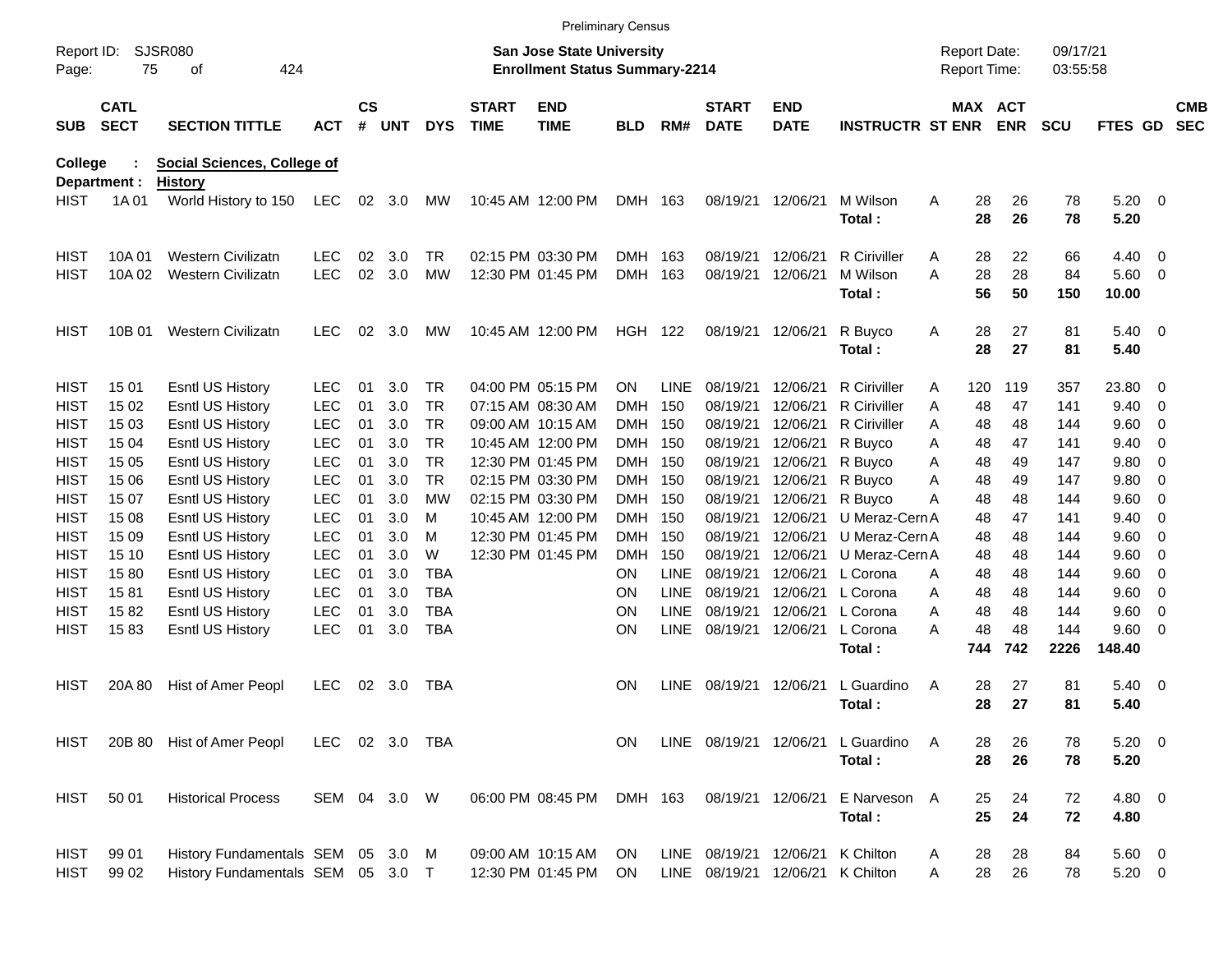|               |                                       |                                                  |                          |                    |            |                  |                             |                                                                    | <b>Preliminary Census</b> |                            |                             |                                        |                            |                                            |                                        |                      |                                |                   |                          |
|---------------|---------------------------------------|--------------------------------------------------|--------------------------|--------------------|------------|------------------|-----------------------------|--------------------------------------------------------------------|---------------------------|----------------------------|-----------------------------|----------------------------------------|----------------------------|--------------------------------------------|----------------------------------------|----------------------|--------------------------------|-------------------|--------------------------|
| Page:         | Report ID: SJSR080<br>76<br>of<br>424 |                                                  |                          |                    |            |                  |                             | San Jose State University<br><b>Enrollment Status Summary-2214</b> |                           |                            |                             |                                        |                            | <b>Report Date:</b><br><b>Report Time:</b> |                                        | 09/17/21<br>03:55:58 |                                |                   |                          |
| <b>SUB</b>    | <b>CATL</b><br><b>SECT</b>            | <b>SECTION TITTLE</b>                            | <b>ACT</b>               | $\mathsf{cs}$<br># | <b>UNT</b> | <b>DYS</b>       | <b>START</b><br><b>TIME</b> | <b>END</b><br><b>TIME</b>                                          | <b>BLD</b>                | RM#                        | <b>START</b><br><b>DATE</b> | <b>END</b><br><b>DATE</b>              | <b>INSTRUCTR ST ENR</b>    |                                            | MAX ACT<br><b>ENR</b>                  | <b>SCU</b>           | <b>FTES GD</b>                 |                   | <b>CMB</b><br><b>SEC</b> |
|               |                                       |                                                  |                          |                    |            |                  |                             |                                                                    |                           |                            |                             |                                        | Total:                     | 56                                         | 54                                     | 162                  | 10.80                          |                   |                          |
| HIST          |                                       | 100W 01 History Writers' Wor                     | SEM 04 3.0 TR            |                    |            |                  |                             | 10:45 AM 12:00 PM                                                  | DMH 354                   |                            | 08/19/21                    | 12/06/21                               | M Wilson<br>Total:         | A<br>25<br>25                              | 28<br>28                               | 84<br>84             | 5.60 0<br>5.60                 |                   |                          |
| HIST          | 102 01                                | Historiography                                   | <b>LEC</b>               | 02                 | 4.0        | MW               |                             | 10:45 AM 12:00 PM                                                  | DMH 354                   |                            | 08/19/21                    | 12/06/21                               | J Roth<br>Total:           | 25<br>Α<br>25                              | 25<br>25                               | 100<br>100           | $6.73$ 1<br>6.73               |                   |                          |
| HIST<br>ASIA  | 109A 01                               | Hist China to 1800<br>109A 01 Hist China to 1800 | <b>LEC</b><br><b>LEC</b> | 02<br>02           | 4.0<br>4.0 | TR.<br><b>TR</b> |                             | 10:45 AM 12:00 PM<br>10:45 AM 12:00 PM                             | ΟN<br><b>ON</b>           | <b>LINE</b><br><b>LINE</b> | 08/19/21<br>08/19/21        | 12/06/21<br>12/06/21                   | X Hou<br>X Hou<br>Total:   | 25<br>A<br>A<br>25                         | 25<br>$\mathbf 0$<br>$\mathbf 0$<br>25 | 100<br>0<br>100      | 6.67<br>0.00<br>6.67           | $0\,$ C<br>$0\,C$ |                          |
|               | HIST 11201                            | <b>Ancient West</b>                              | <b>LEC</b>               | 02                 | 4.0        | TR               |                             | 12:30 PM 01:45 PM                                                  | DMH 358                   |                            | 08/19/21                    | 12/06/21                               | M Wilson<br>Total:         | 25<br>Α<br>25                              | 18<br>18                               | 72<br>72             | $4.80\ 0$<br>4.80              |                   |                          |
| HIST.         |                                       | 121B 80 Med. Worlds 11-15c                       | <b>LEC</b>               |                    | 02 4.0     | TBA              |                             |                                                                    | <b>ON</b>                 | <b>LINE</b>                | 08/19/21                    | 12/06/21                               | K Olson<br>Total:          | 25<br>Α<br>25                              | 26<br>26                               | 104<br>104           | $7.00$ 1<br>7.00               |                   |                          |
|               | HIST 122 80                           | Renaiss & Reforma                                | <b>LEC</b>               |                    | 4.0        |                  |                             |                                                                    |                           |                            |                             |                                        | Total:                     | Χ                                          | 0<br>0<br>$\bf{0}$<br>$\bf{0}$         | 0<br>0               | $0.00 \t 0$<br>0.00            |                   |                          |
| HIST.<br>HIST | 132 01<br>132 02                      | Adv Top World Hist<br>Adv Top World Hist         | LEC<br><b>LEC</b>        | 02<br>02           | 4.0<br>4.0 | МW<br>MW         |                             | 02:15 PM 03:30 PM<br>04:00 PM 05:15 PM                             | DMH<br>DMH 354            | 354                        | 08/19/21<br>08/19/21        | 12/06/21<br>12/06/21                   | J Roth<br>J Roth<br>Total: | 25<br>Α<br>25<br>A<br>50                   | 11<br>12<br>23                         | 44<br>48<br>92       | $2.93$ 0<br>$3.20 \ 0$<br>6.13 |                   |                          |
| HIST          | 143 01                                | Europe, 1750-1900                                | <b>LEC</b>               |                    | 02 4.0     | МW               |                             | 12:30 PM 01:45 PM                                                  | DMH 354                   |                            | 08/19/21                    | 12/06/21                               | A Katsev<br>Total:         | 25<br>Α<br>25                              | 23<br>23                               | 92<br>92             | $6.13 \quad 0$<br>6.13         |                   |                          |
| HIST          | 146 01                                | Adv Topic Euro Hist                              | <b>LEC</b>               |                    | 02 4.0     | TR               |                             | 09:00 AM 10:15 AM                                                  | ON                        | <b>LINE</b>                | 08/19/21                    | 12/06/21                               | G Tomlinson A<br>Total:    | 25<br>25                                   | 25<br>25                               | 100<br>100           | 6.80 2<br>6.80                 |                   |                          |
|               | HIST 155 01<br>HIST 155 02            | 20th Century World<br>20th Century World         | LEC.<br>LEC 02 3.0 MW    |                    | 02 3.0     | МW               |                             | 09:00 AM 10:15 AM<br>02:15 PM 03:30 PM                             | DMH 163<br>DMH 166        |                            | 08/19/21                    | 08/19/21 12/06/21 A Katsev<br>12/06/21 | A Katsev<br>Total:         | 28<br>Α<br>28<br>A<br>56                   | 29<br>28<br>57                         | 87<br>84<br>171      | 5.80 0<br>$5.60$ 0<br>11.40    |                   |                          |
|               | HIST 16301                            | Modern Latin Am                                  | LEC 02 4.0 TR            |                    |            |                  |                             | 02:15 PM 03:30 PM                                                  | DMH 167                   |                            |                             | 08/19/21 12/06/21                      | A Garcia<br>Total:         | 25<br>A<br>25                              | 25<br>25                               | 100<br>100           | 6.80 2<br>6.80                 |                   |                          |
|               |                                       | HIST 170S 80 Topics Am History                   | LEC 03 3.0 TBA           |                    |            |                  |                             |                                                                    | ON                        |                            |                             | LINE 08/19/21 12/06/21 K Chilton       |                            | 28<br>A                                    | 28                                     | 84                   | 5.60 0                         |                   |                          |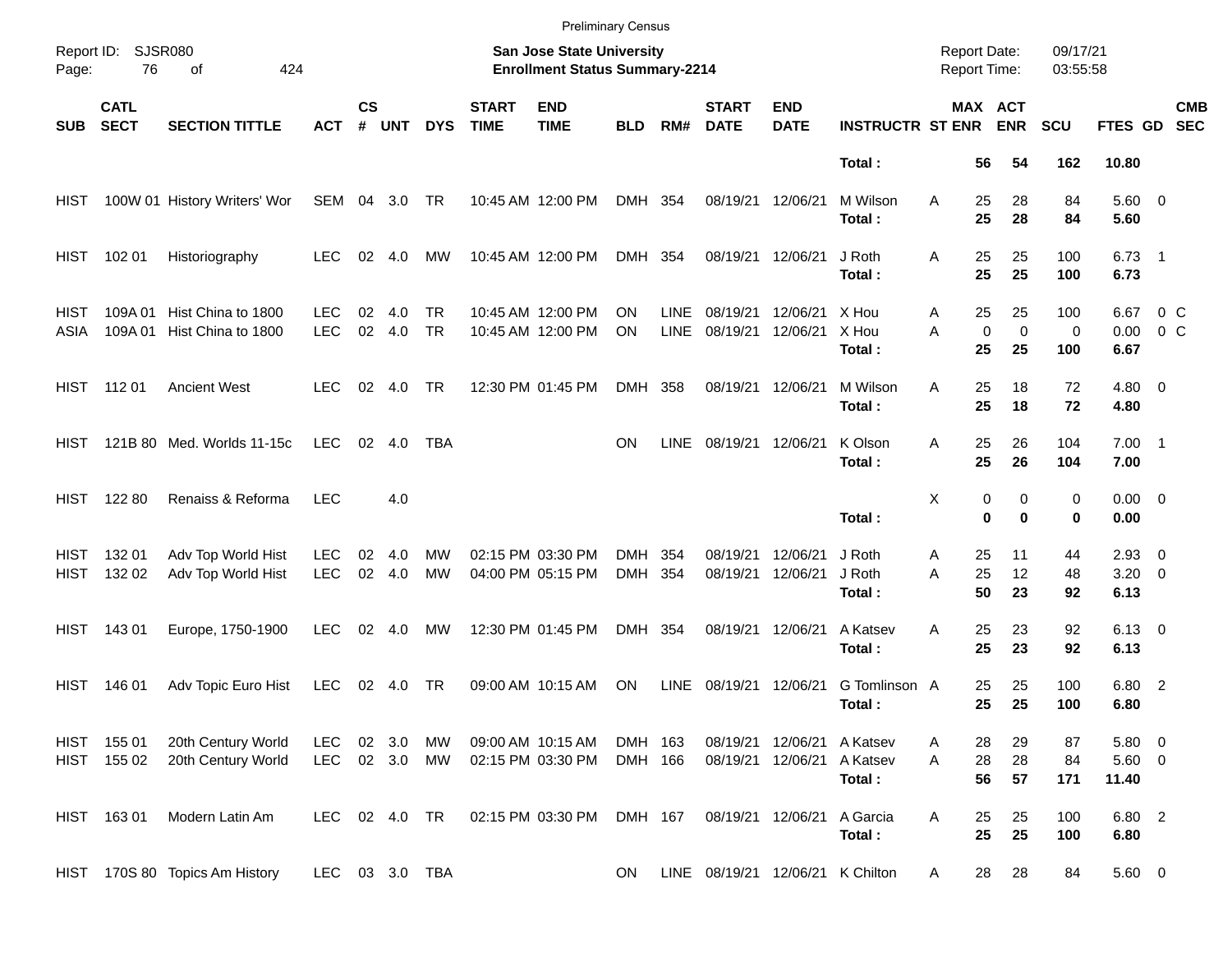|              |                                                         |                                                                                                                              |                          |                    |                          |                |                             | <b>Preliminary Census</b>                                          |                    |             |                                                                    |                           |                               |                                            |                                                       |                       |                                                             |                          |                          |
|--------------|---------------------------------------------------------|------------------------------------------------------------------------------------------------------------------------------|--------------------------|--------------------|--------------------------|----------------|-----------------------------|--------------------------------------------------------------------|--------------------|-------------|--------------------------------------------------------------------|---------------------------|-------------------------------|--------------------------------------------|-------------------------------------------------------|-----------------------|-------------------------------------------------------------|--------------------------|--------------------------|
| Page:        | Report ID: SJSR080<br>77<br>424<br>of                   |                                                                                                                              |                          |                    |                          |                |                             | San Jose State University<br><b>Enrollment Status Summary-2214</b> |                    |             |                                                                    |                           |                               | <b>Report Date:</b><br><b>Report Time:</b> |                                                       | 09/17/21<br>03:55:58  |                                                             |                          |                          |
| <b>SUB</b>   | <b>CATL</b><br><b>SECT</b>                              | <b>SECTION TITTLE</b>                                                                                                        | <b>ACT</b>               | $\mathsf{cs}$<br># | <b>UNT</b>               | <b>DYS</b>     | <b>START</b><br><b>TIME</b> | <b>END</b><br><b>TIME</b>                                          | <b>BLD</b>         | RM#         | <b>START</b><br><b>DATE</b>                                        | <b>END</b><br><b>DATE</b> | <b>INSTRUCTR ST ENR</b>       |                                            | <b>MAX ACT</b><br><b>ENR</b>                          | <b>SCU</b>            | FTES GD                                                     |                          | <b>CMB</b><br><b>SEC</b> |
|              |                                                         |                                                                                                                              |                          |                    |                          |                |                             |                                                                    |                    |             |                                                                    |                           | Total:                        | 28                                         | 28                                                    | 84                    | 5.60                                                        |                          |                          |
| HIST         | 175 01                                                  | Invent America 1800- LEC                                                                                                     |                          |                    | 02 4.0                   | W              |                             | 12:30 PM 01:45 PM                                                  | DMH 167            |             | 08/19/21                                                           | 12/06/21                  | L Hilde<br>Total:             | 25<br>A<br>25                              | 24<br>24                                              | 96<br>96              | $6.40 \quad 0$<br>6.40                                      |                          |                          |
| HIST<br>HIST | 18101<br>181 02                                         | Adv Topics Am Hist<br>Adv Topics Am Hist                                                                                     | <b>LEC</b><br><b>LEC</b> | 02<br>02           | 4.0<br>4.0               | W<br><b>TR</b> |                             | 10:45 AM 12:00 PM<br>12:30 PM 01:45 PM                             | DMH 167<br>DMH 167 |             | 08/19/21<br>08/19/21                                               | 12/06/21<br>12/06/21      | L Hilde<br>A Garcia<br>Total: | 25<br>Α<br>25<br>A<br>50                   | 23<br>19<br>42                                        | 92<br>76<br>168       | 6.20<br>$5.20$ 2<br>11.40                                   | $\overline{\phantom{1}}$ |                          |
| HIST.        |                                                         | 189A 80 Ca Hist to 1900                                                                                                      | <b>LEC</b>               |                    | 02 4.0                   | TBA            |                             |                                                                    | <b>ON</b>          | LINE        | 08/19/21                                                           | 12/06/21                  | G Gendzel<br>Total:           | 22<br>A<br>22                              | 31<br>31                                              | 124<br>124            | 8.33 1<br>8.33                                              |                          |                          |
| HIST         |                                                         | 210A 01 Colloq Colon Am                                                                                                      | SEM 05 4.0               |                    |                          | R              |                             | 06:00 PM 08:45 PM                                                  | ON                 | LINE        | 08/19/21                                                           | 12/06/21                  | K Chilton<br>Total:           | 15<br>A<br>15                              | 18<br>18                                              | 72<br>72              | 6.00 18<br>6.00                                             |                          |                          |
| HIST         | 220 01                                                  | Colloq World Hist                                                                                                            | SEM 05 4.0               |                    |                          | W              |                             | 06:00 PM 08:45 PM                                                  | ON                 | LINE        | 08/19/21                                                           | 12/06/21                  | K Olson<br>Total:             | 15<br>Α<br>15                              | 9<br>9                                                | 36<br>36              | $2.93$ 8<br>2.93                                            |                          |                          |
|              | HIST 221 01                                             | Sem in World Hist                                                                                                            | SEM 05 4.0 T             |                    |                          |                |                             | 06:00 PM 08:45 PM                                                  | ON                 | LINE        | 08/19/21                                                           | 12/06/21                  | X Hou<br>Total:               | 15<br>Α<br>15                              | 9<br>9                                                | 36<br>36              | $3.00$ 9<br>3.00                                            |                          |                          |
| HIST         | 240 01                                                  | Sem Pre 20C Europe SEM 05 4.0 M                                                                                              |                          |                    |                          |                |                             | 06:00 PM 08:45 PM                                                  | ON                 | <b>LINE</b> | 08/19/21                                                           | 12/06/21                  | A Katsev<br>Total:            | 15<br>Α<br>15                              | 6<br>6                                                | 24<br>24              | $2.00\quad 6$<br>2.00                                       |                          |                          |
| HIST         | 298 01                                                  | <b>Spec Studies</b>                                                                                                          | <b>SUP</b>               |                    | 25 2.0                   | M              |                             | 06:00 PM 08:45 PM                                                  |                    |             | 08/19/21                                                           | 12/06/21                  | L Hilde<br>Total:             | 15<br>Α<br>15                              | 16<br>16                                              | 32<br>32              | 2.67 16<br>2.67                                             |                          |                          |
| HIST         | 299 01                                                  | <b>Masters Thesis</b>                                                                                                        | <b>SUP</b>               | 25                 | 4.0                      | TBA            |                             |                                                                    | <b>ON</b>          | <b>LINE</b> | 08/19/21                                                           | 12/06/21                  | L Hilde<br>Total:             | Α                                          | 1<br>1<br>1<br>$\blacktriangleleft$                   | 4<br>4                | $0.33$ 1<br>0.33                                            |                          |                          |
|              | JWSS 111 01<br>HIST 111 01<br>HUM 111 01<br>RELS 111 01 | <b>JWSS Special Topics LEC</b><br><b>JWSS Special Topics</b><br><b>JWSS Special Topics</b><br><b>JWSS Special Topics LEC</b> | LEC<br>LEC               |                    | 3.0<br>3.0<br>3.0<br>3.0 |                |                             |                                                                    |                    |             |                                                                    |                           | Total:                        | Χ<br>Χ<br>Χ<br>X                           | 0<br>0<br>0<br>0<br>0<br>0<br>0<br>0<br>$\bf{0}$<br>0 | 0<br>0<br>0<br>0<br>0 | 0.00 0<br>$0.00 \t 0$<br>$0.00 \t 0$<br>$0.00 \t 0$<br>0.00 |                          |                          |
|              | JWSS 180 01<br>JWSS 180 02                              | <b>Individual Studies</b><br><b>Individual Studies</b>                                                                       | <b>SUP</b><br><b>SUP</b> | 36                 | 3.0<br>36 2.0 TBA        | TBA            |                             |                                                                    | ON<br>ON           |             | LINE 08/19/21 12/06/21 A Balint<br>LINE 08/19/21 12/06/21 A Balint |                           | Total:                        | A<br>Α                                     | 1<br>0<br>$\boldsymbol{0}$<br>1<br>$\mathbf 2$<br>0   | 0<br>0<br>0           | $0.00 \t 0$<br>$0.00 \t 0$<br>0.00                          |                          |                          |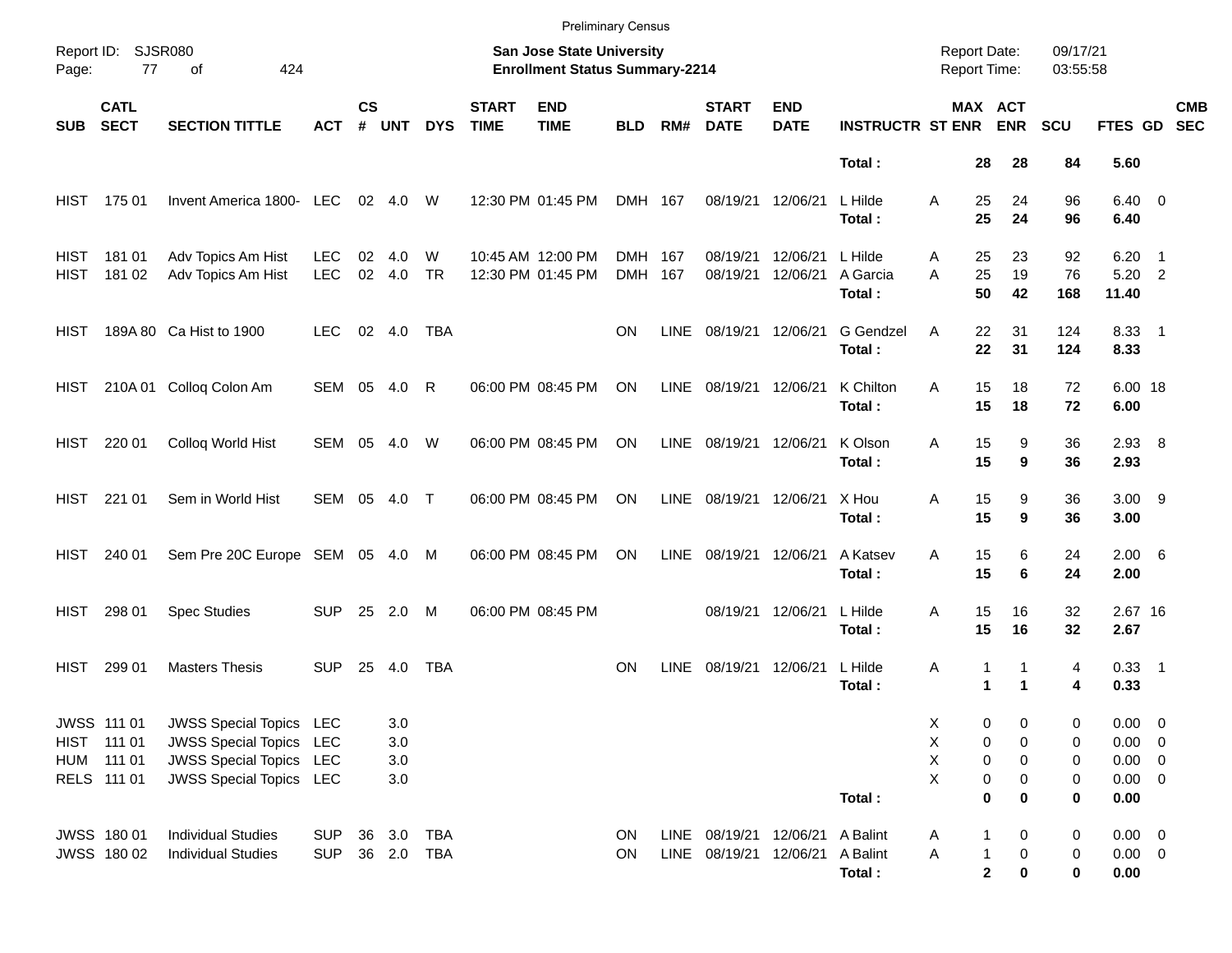| Report ID: SJSR080                                       |                                 |                          |                    |            |            |                             | <b>Preliminary Census</b><br><b>San Jose State University</b> |            |             |                             |                                                  |                                                       | <b>Report Date:</b> |                          |                          | 09/17/21                    |                                     |                          |
|----------------------------------------------------------|---------------------------------|--------------------------|--------------------|------------|------------|-----------------------------|---------------------------------------------------------------|------------|-------------|-----------------------------|--------------------------------------------------|-------------------------------------------------------|---------------------|--------------------------|--------------------------|-----------------------------|-------------------------------------|--------------------------|
| 78<br>Page:                                              | 424<br>of                       |                          |                    |            |            |                             | <b>Enrollment Status Summary-2214</b>                         |            |             |                             |                                                  |                                                       | Report Time:        |                          |                          | 03:55:58                    |                                     |                          |
| <b>CATL</b><br><b>SECT</b><br><b>SUB</b>                 | <b>SECTION TITTLE</b>           | <b>ACT</b>               | $\mathsf{cs}$<br># | <b>UNT</b> | <b>DYS</b> | <b>START</b><br><b>TIME</b> | <b>END</b><br><b>TIME</b>                                     | <b>BLD</b> | RM#         | <b>START</b><br><b>DATE</b> | <b>END</b><br><b>DATE</b>                        | <b>INSTRUCTR ST ENR ENR</b>                           |                     | MAX ACT                  |                          | <b>SCU</b>                  | FTES GD                             | <b>CMB</b><br><b>SEC</b> |
| SOCS 13780                                               | CA Hist Soc Sci Pers LEC        |                          |                    | 02 3.0     | TBA        |                             |                                                               | <b>ON</b>  | <b>LINE</b> |                             | 08/19/21 12/06/21                                | W Rouse<br>Total:                                     | A                   | 28<br>28                 | 35<br>35                 | 105<br>105                  | $7.00 \t 0$<br>7.00                 |                          |
| SOCS 138 01                                              | <b>US Hist Teachers</b>         | <b>LEC</b>               |                    | 02 3.0 T   |            |                             | 05:45 PM 08:30 PM                                             | DMH 163    |             | 08/19/21                    | 12/06/21                                         | W Thowdis<br>Total:                                   | A                   | 28<br>28                 | 28<br>28                 | 84<br>84                    | $5.60$ 0<br>5.60                    |                          |
| SOCS 139 01                                              | World History for Te            | LEC                      |                    | 03 3.0 R   |            |                             | 05:45 PM 08:30 PM                                             | DMH 163    |             |                             | 08/19/21 12/06/21                                | J Narveson<br>Total:                                  | A                   | 28<br>28                 | 30<br>30                 | 90<br>90                    | $6.00 \quad 0$<br>6.00              |                          |
| SOCS 195 80                                              | Social Science Teach SEM 05 3.0 |                          |                    |            | <b>TBA</b> |                             |                                                               | ON         | <b>LINE</b> | 08/19/21 12/06/21           |                                                  | W Rouse<br>Total:                                     | A                   | 28<br>28                 | 10<br>10                 | 30<br>30                    | $2.00 \t 0$<br>2.00                 |                          |
| SSED 184Y 01 Stdt Tchg II<br>SSED 184Y 02 Stdt Tchg II   |                                 | <b>SUP</b><br><b>SUP</b> | 25                 | 4.0<br>4.0 | - R        |                             | 04:30 PM 06:30 PM                                             | DMH 227    |             | 08/19/21                    | 12/06/21                                         | W Thowdis<br>Total:                                   | X<br>A              | 0<br>20<br>20            | $\Omega$<br>13<br>13     | $\mathbf 0$<br>52<br>52     | $0.00 \ 0$<br>4.33 13<br>4.33       |                          |
| SSED 184Z 01 Stdt Tchg III<br>SSED 184Z 02 Stdt Tchg III |                                 | <b>SUP</b><br><b>SUP</b> | 25                 | 4.0<br>4.0 | <b>TBA</b> |                             |                                                               |            |             | 08/19/21                    | 12/06/21                                         | M Haggerty<br>Total:                                  | X<br>A              | 0<br>20<br>20            | $\mathbf 0$<br>13<br>13  | 0<br>52<br>52               | $0.00 \t 0$<br>4.33 13<br>4.33      |                          |
| SSED 378 01                                              | Soc Sci Methods                 | SEM 05                   |                    | 3.0        | $\top$     |                             | 05:45 PM 08:30 PM                                             | DMH 227    |             | 08/19/21                    | 12/06/21                                         | J Narveson<br>Total:                                  | A                   | 20<br>20                 | 34<br>34                 | 102<br>102                  | $6.80$ 0<br>6.80                    |                          |
| Department : History                                     |                                 |                          |                    |            |            |                             |                                                               |            |             |                             | <b>Lower Division:</b><br><b>Upper Division:</b> | <b>Department Total:</b><br><b>Graduate Division:</b> |                     | 1674<br>993<br>585<br>96 | 1598<br>976<br>529<br>93 | 5134<br>2928<br>1900<br>306 | 348.00<br>195.20<br>129.07<br>23.73 |                          |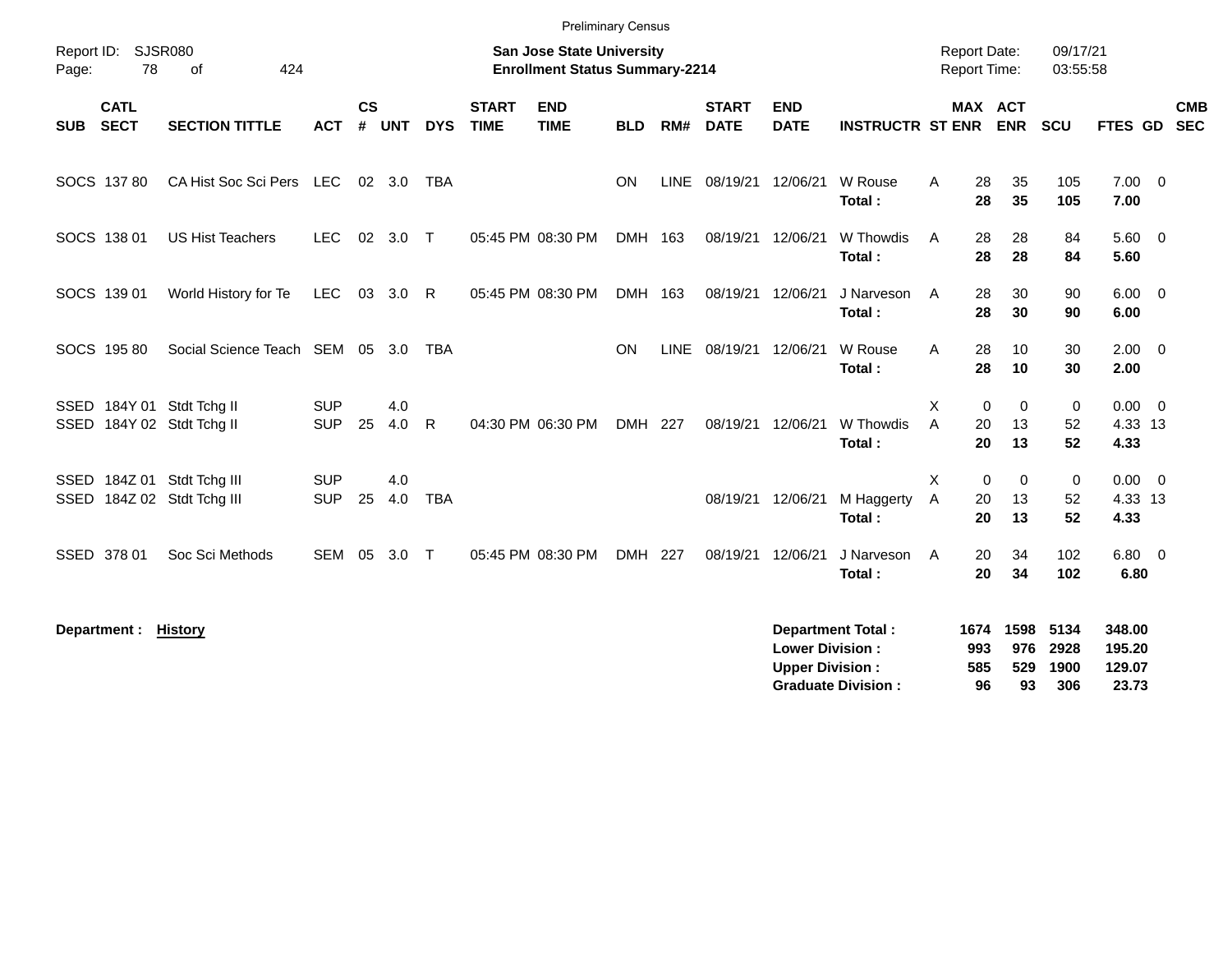|                     |                            |                                    |              |                    |            |            |                             |                                                                           | <b>Preliminary Census</b> |             |                             |                               |                         |   |                                     |                       |                      |                     |                          |                          |
|---------------------|----------------------------|------------------------------------|--------------|--------------------|------------|------------|-----------------------------|---------------------------------------------------------------------------|---------------------------|-------------|-----------------------------|-------------------------------|-------------------------|---|-------------------------------------|-----------------------|----------------------|---------------------|--------------------------|--------------------------|
| Report ID:<br>Page: |                            | <b>SJSR080</b><br>79<br>424<br>οf  |              |                    |            |            |                             | <b>San Jose State University</b><br><b>Enrollment Status Summary-2214</b> |                           |             |                             |                               |                         |   | <b>Report Date:</b><br>Report Time: |                       | 09/17/21<br>03:55:58 |                     |                          |                          |
| <b>SUB</b>          | <b>CATL</b><br><b>SECT</b> | <b>SECTION TITTLE</b>              | <b>ACT</b>   | $\mathsf{cs}$<br># | <b>UNT</b> | <b>DYS</b> | <b>START</b><br><b>TIME</b> | <b>END</b><br><b>TIME</b>                                                 | <b>BLD</b>                | RM#         | <b>START</b><br><b>DATE</b> | <b>END</b><br><b>DATE</b>     | <b>INSTRUCTR ST ENR</b> |   |                                     | MAX ACT<br><b>ENR</b> | <b>SCU</b>           | FTES GD             |                          | <b>CMB</b><br><b>SEC</b> |
| College             |                            | <b>Social Sciences, College of</b> |              |                    |            |            |                             |                                                                           |                           |             |                             |                               |                         |   |                                     |                       |                      |                     |                          |                          |
|                     | Department :               | <b>Justice Studies</b>             |              |                    |            |            |                             |                                                                           |                           |             |                             |                               |                         |   |                                     |                       |                      |                     |                          |                          |
| FS                  | 11 01                      | Survey For Sci                     | <b>LEC</b>   |                    | 3.0        |            |                             |                                                                           |                           |             |                             |                               |                         | X | 0                                   | 0                     | 0                    | 0.00                | $\overline{\phantom{0}}$ |                          |
| <b>FS</b>           | 11 04                      | Survey For Sci                     | <b>LEC</b>   |                    | 3.0        |            |                             |                                                                           |                           |             |                             |                               |                         | X | $\mathbf 0$                         | $\mathbf 0$           | 0                    | 0.00                | $\overline{0}$           |                          |
| <b>FS</b>           | 11 80                      | Survey For Sci                     | <b>LEC</b>   | 02                 | 3.0        | <b>TBA</b> |                             |                                                                           | ON                        | LINE        | 08/19/21                    | 12/06/21                      | S Bolton                | A | 45                                  | 42                    | 126                  | 8.40                | $\overline{0}$           |                          |
| <b>FS</b>           | 11 81                      | Survey For Sci                     | <b>LEC</b>   | 02                 | 3.0        | <b>TBA</b> |                             |                                                                           | ON                        | <b>LINE</b> | 08/19/21                    | 12/06/21                      | M Barash                | A | 45                                  | 44                    | 132                  | 8.80                | 0                        |                          |
| <b>FS</b>           | 11 82                      | Survey For Sci                     | <b>LEC</b>   | 02                 | 3.0        | <b>TBA</b> |                             |                                                                           | ΟN                        | LINE        | 08/19/21                    | 12/06/21                      | S Lee                   | A | 45                                  | 43                    | 129                  | 8.60                | - 0                      |                          |
|                     |                            |                                    |              |                    |            |            |                             |                                                                           |                           |             |                             |                               | Total:                  |   | 135                                 | 129                   | 387                  | 25.80               |                          |                          |
| <b>FS</b>           | 12 01                      | Intro Dig Invstgtn                 | <b>LEC</b>   | 02                 | 3.0        | MW         |                             | 02:15 PM 03:30 PM                                                         | <b>BBC</b>                | 108         | 08/19/21                    | 12/06/21                      | T Arnold<br>Total:      | A | 40<br>40                            | 36<br>36              | 108<br>108           | $7.20 \t 0$<br>7.20 |                          |                          |
| <b>FS</b>           | 160 01                     | Spec Topics FS                     | <b>SEM</b>   | 05                 | 3.0        | R          |                             | 06:00 PM 08:30 PM                                                         | HB                        | 207         |                             | 08/19/21 12/06/21             | R Vega<br>Total:        | Α | 35<br>35                            | 19<br>19              | 19<br>19             | 3.80 0<br>3.80      |                          |                          |
| <b>FS</b>           | 161 01                     | Crime Scene Invest                 | <b>LEC</b>   |                    | 3.0        |            |                             |                                                                           |                           |             |                             |                               |                         | X | 0                                   | $\mathbf 0$           | 0                    | 0.00                | $\overline{\phantom{0}}$ |                          |
| <b>FS</b>           | 161 02                     | Crime Scene Invest                 | <b>LEC</b>   | 02                 | 3.0        | M          |                             | 09:00 AM 10:40 AM                                                         | HВ                        | 207         | 08/19/21                    | 12/06/21                      | S Bolton                | A | 36                                  | 36                    | 72                   | 7.20                | $\overline{0}$           |                          |
| <b>FS</b>           | 161 05                     | Crime Scene Invest                 | <b>LEC</b>   | 02                 | 3.0        | T          |                             | 09:00 AM 11:00 AM                                                         | ON                        | LINE        | 08/19/21                    | 12/06/21                      | M Juno                  | Α | 36                                  | 36                    | 72                   | 7.20                | $\overline{0}$           |                          |
| <b>FS</b>           | 161 11                     | Crime Scene Invest                 | LAB          |                    | 0.0        |            |                             |                                                                           |                           |             |                             |                               |                         | X | $\mathbf 0$                         | $\Omega$              | 0                    | 0.00                | - 0                      |                          |
| <b>FS</b>           | 161 12                     | Crime Scene Invest                 | LAB          | 16                 | 0.0        | W          |                             | 09:00 AM 11:30 AM                                                         | <b>HB</b>                 | 207         | 08/19/21                    | 12/06/21                      | S Bolton                | A | 36                                  | 36                    | 36                   | 0.00                | $\overline{0}$           |                          |
| <b>FS</b>           | 161 15                     | <b>Crime Scene Invest</b>          | LAB          | 16                 | 0.0        | R          |                             | 09:00 AM 11:45 AM                                                         | <b>HB</b>                 | 207         | 08/19/21                    | 12/06/21                      | M Juno                  | A | 36                                  | 36                    | 36                   | 0.00                | $\overline{\phantom{0}}$ |                          |
|                     |                            |                                    |              |                    |            |            |                             |                                                                           |                           |             |                             |                               | Total:                  |   | 144                                 | 144                   | 216                  | 14.40               |                          |                          |
| FS                  | 162 01                     | <b>FS Applications</b>             | <b>SEM</b>   |                    | 3.0        |            |                             |                                                                           |                           |             |                             |                               |                         | X | 0                                   | 0                     | 0                    | $0.00 \t 0$         |                          |                          |
| FS                  | 162 04                     | <b>FS Applications</b>             | <b>SEM</b>   | 04                 | 3.0        |            |                             |                                                                           |                           |             | 08/19/21                    | 12/06/21                      |                         | Χ | $\mathbf 0$                         | $\Omega$              | 0                    | 0.00                | $\overline{\mathbf{0}}$  |                          |
| FS                  | 162 05                     | <b>FS Applications</b>             | <b>SEM</b>   | 04                 | 3.0        | Τ          |                             | 12:30 PM 02:30 PM                                                         | ON                        | <b>LINE</b> | 08/19/21                    | 12/06/21                      | M Juno                  | A | 36                                  | 36                    | 72                   | 7.25                | -1                       |                          |
| FS                  | 162 11                     | <b>FS Applications</b>             | <b>ACT</b>   |                    | 0.0        |            |                             |                                                                           |                           |             |                             |                               |                         | х | $\mathbf 0$                         | $\Omega$              | 0                    | 0.00                | 0                        |                          |
| FS                  | 162 14                     | <b>FS Applications</b>             | <b>ACT</b>   |                    | 0.0        |            |                             |                                                                           |                           |             |                             |                               |                         | X | $\mathbf 0$                         | $\mathbf 0$           | 0                    | 0.00                | $\mathbf 0$              |                          |
| <b>FS</b>           | 162 15                     | <b>FS Applications</b>             | <b>ACT</b>   | 07                 | 0.0        | R          |                             | 12:30 PM 02:30 PM                                                         | HB                        | 207         | 08/19/21                    | 12/06/21                      | M Juno                  | Α | 36                                  | 36                    | 36                   | 0.00                | $\overline{1}$           |                          |
|                     |                            |                                    |              |                    |            |            |                             |                                                                           |                           |             |                             |                               | Total:                  |   | 72                                  | 72                    | 108                  | 7.25                |                          |                          |
| <b>FS</b>           | 16301                      | Fingerprint Sci                    | <b>SEM</b>   |                    | 3.0        |            |                             |                                                                           |                           |             |                             |                               |                         | х | 0                                   | 0                     | 0                    | $0.00 \t 0$         |                          |                          |
| FS                  | 163 05                     | Fingerprint Sci                    | <b>SEM</b>   | 02                 | 3.0        | $\top$     |                             | 03:30 PM 05:20 PM                                                         | ON                        |             |                             | LINE 08/19/21 12/06/21 M Juno |                         | Α | 36                                  | 16                    | 32                   | $3.20 \ 0$          |                          |                          |
| FS                  | 163 11                     | Fingerprint Sci                    | <b>ACT</b>   |                    | 0.0        |            |                             |                                                                           |                           |             |                             |                               |                         | X | 0                                   | $\mathbf 0$           | 0                    | $0.00 \t 0$         |                          |                          |
| <b>FS</b>           | 163 15                     | Fingerprint Sci                    | <b>ACT</b>   | 07                 | $0.0$ R    |            |                             | 03:30 PM 05:20 PM                                                         | HB                        | 207         |                             | 08/19/21 12/06/21             | M Juno                  | A | 36                                  | 16                    | 16                   | $0.00 \t 0$         |                          |                          |
|                     |                            |                                    |              |                    |            |            |                             |                                                                           |                           |             |                             |                               | Total:                  |   | 72                                  | 32                    | 48                   | 3.20                |                          |                          |
| <b>FS</b>           | 164 03                     | Crim Scene Ev Phot                 | SEM 05 3.0   |                    |            | M          |                             | 02:30 PM 04:30 PM                                                         | HB                        | 207         |                             | 08/19/21 12/06/21             | E Kwong                 | A | 36                                  | 14                    | 28                   | $2.80 \t 0$         |                          |                          |
| FS                  | 164 13                     | Crim Scene Ev Phot                 | ACT 07 0.0 W |                    |            |            |                             | 02:30 PM 04:30 PM                                                         | HB                        | 207         |                             | 08/19/21 12/06/21             | E Kwong                 | Α | 30                                  | 14                    | 14                   | $0.00 \t 0$         |                          |                          |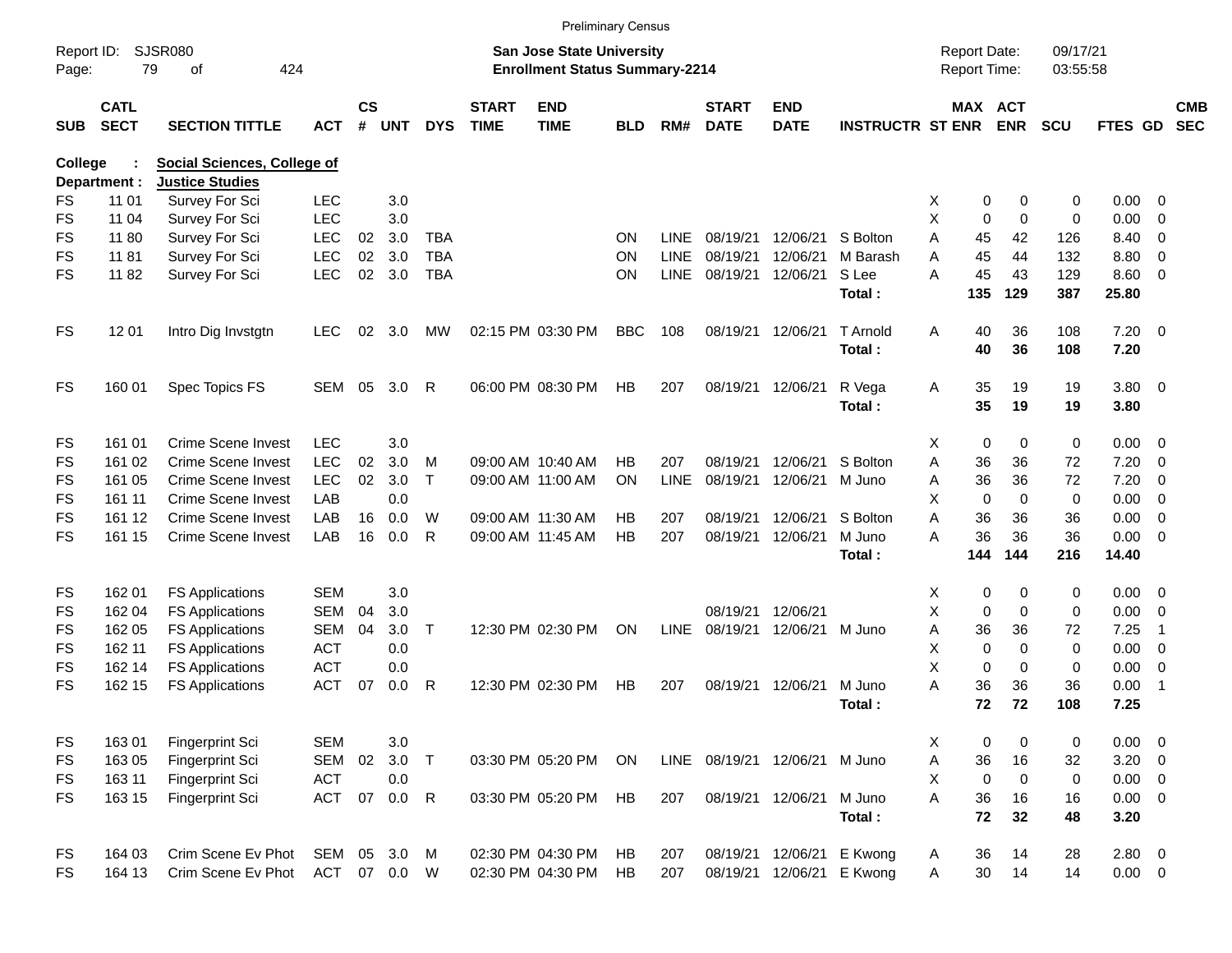|                     |                            |                             |            |                    |            |            |                             |                                                                           | <b>Preliminary Census</b> |             |                             |                                 |                         |   |                                     |                       |                      |                     |                          |                          |
|---------------------|----------------------------|-----------------------------|------------|--------------------|------------|------------|-----------------------------|---------------------------------------------------------------------------|---------------------------|-------------|-----------------------------|---------------------------------|-------------------------|---|-------------------------------------|-----------------------|----------------------|---------------------|--------------------------|--------------------------|
| Report ID:<br>Page: | 80                         | <b>SJSR080</b><br>424<br>of |            |                    |            |            |                             | <b>San Jose State University</b><br><b>Enrollment Status Summary-2214</b> |                           |             |                             |                                 |                         |   | <b>Report Date:</b><br>Report Time: |                       | 09/17/21<br>03:55:58 |                     |                          |                          |
| <b>SUB</b>          | <b>CATL</b><br><b>SECT</b> | <b>SECTION TITTLE</b>       | <b>ACT</b> | $\mathsf{cs}$<br># | <b>UNT</b> | <b>DYS</b> | <b>START</b><br><b>TIME</b> | <b>END</b><br><b>TIME</b>                                                 | <b>BLD</b>                | RM#         | <b>START</b><br><b>DATE</b> | <b>END</b><br><b>DATE</b>       | <b>INSTRUCTR ST ENR</b> |   |                                     | MAX ACT<br><b>ENR</b> | <b>SCU</b>           | FTES GD             |                          | <b>CMB</b><br><b>SEC</b> |
|                     |                            |                             |            |                    |            |            |                             |                                                                           |                           |             |                             |                                 | Total:                  |   | 66                                  | 28                    | 42                   | 2.80                |                          |                          |
| FS                  | 166 01                     | <b>Forensic Chem</b>        | SEM        | 05                 | 3.0        | <b>TR</b>  |                             | 04:00 PM 05:15 PM                                                         | <b>BBC</b>                | 021         | 08/19/21                    | 12/06/21                        | S Peek<br>Total:        | Α | 35<br>35                            | 8<br>8                | 24<br>24             | $1.60 \ 0$<br>1.60  |                          |                          |
| FS                  | 169 01                     | <b>FS Senior Seminar</b>    | <b>SEM</b> |                    | 3.0        |            |                             |                                                                           |                           |             |                             |                                 |                         | X | $\mathbf 0$                         | 0                     | 0                    | $0.00 \t 0$         |                          |                          |
| FS                  | 16980                      | <b>FS Senior Seminar</b>    | <b>SEM</b> | 05                 | 3.0        | W          |                             | 12:30 PM 03:15 PM                                                         | ON                        | <b>LINE</b> | 08/19/21                    | 12/06/21                        | M Barash<br>Total:      | A | 36<br>36                            | 14<br>14              | 42<br>42             | $2.80 \t 0$<br>2.80 |                          |                          |
| JS                  | 10 01                      | Intro Just Stud             | <b>LEC</b> |                    | 3.0        |            |                             |                                                                           |                           |             |                             |                                 |                         | X | 0                                   | 0                     | 0                    | $0.00 \t 0$         |                          |                          |
| JS                  | 10 02                      | Intro Just Stud             | <b>LEC</b> |                    | 3.0        |            |                             |                                                                           |                           |             |                             |                                 |                         | X | $\mathbf 0$                         | $\mathbf 0$           | 0                    | 0.00                | $\overline{\phantom{0}}$ |                          |
| <b>JS</b>           | 1080                       | Intro Just Stud             | <b>LEC</b> | 01                 | 3.0        | <b>TBA</b> |                             |                                                                           | ON                        | <b>LINE</b> | 08/19/21                    | 12/06/21                        | G Zamora                | A | 65                                  | 61                    | 183                  | 12.20               | $\overline{0}$           |                          |
| <b>JS</b>           | 1081                       | Intro Just Stud             | <b>LEC</b> | 01                 | 3.0        | <b>MW</b>  |                             | 12:30 PM 01:45 PM                                                         | ON                        | <b>LINE</b> | 08/19/21                    | 12/06/21                        | G Howard                | A | 50                                  | 42                    | 126                  | 8.40                | - 0                      |                          |
| <b>JS</b>           | 1082                       | Intro Just Stud             | <b>LEC</b> |                    | 3.0        |            |                             |                                                                           |                           |             |                             |                                 |                         | X | $\mathbf 0$                         | $\Omega$              | 0                    | $0.00 \t 0$         |                          |                          |
|                     |                            |                             |            |                    |            |            |                             |                                                                           |                           |             |                             |                                 | Total:                  |   | 115                                 | 103                   | 309                  | 20.60               |                          |                          |
| JS                  | 12 01                      | Intro to Leg Studie         | <b>LEC</b> | 02                 | 3.0        | MW         |                             | 09:00 AM 10:15 AM                                                         | MН                        | 520         | 08/19/21                    | 12/06/21                        | G Woods                 | Α | 50                                  | 42                    | 126                  | 8.40 0              |                          |                          |
| JS                  | 1280                       | Intro to Leg Studie         | <b>LEC</b> | 02                 | 3.0        | <b>MW</b>  |                             | 02:15 PM 03:30 PM                                                         | ON                        | <b>LINE</b> | 08/19/21                    | 12/06/21                        | E Tejada                | Α | 50                                  | 32                    | 96                   | 6.40                | $\overline{\phantom{0}}$ |                          |
| <b>JS</b>           | 1281                       | Intro to Leg Studie         | <b>LEC</b> |                    | 3.0        |            |                             |                                                                           |                           |             |                             |                                 |                         | X | $\mathbf 0$                         | $\Omega$              | $\pmb{0}$            | $0.00 \t 0$         |                          |                          |
|                     |                            |                             |            |                    |            |            |                             |                                                                           |                           |             |                             |                                 | Total:                  |   | 100                                 | 74                    | 222                  | 14.80               |                          |                          |
| JS                  | 1580                       | Intro Stat Justice          | LEC        | 02                 | 3.0        | <b>TBA</b> |                             |                                                                           | ON                        | <b>LINE</b> | 08/19/21                    | 12/06/21                        | M Vallerga              | Α | 35                                  | 35                    | 105                  | $7.00 \t 0$         |                          |                          |
| <b>JS</b>           | 1581                       | Intro Stat Justice          | <b>LEC</b> | 02                 | 3.0        | <b>TBA</b> |                             |                                                                           | ON                        | <b>LINE</b> | 08/19/21                    | 12/06/21                        | M Vallerga              | A | 35                                  | 34                    | 102                  | $6.80$ 0            |                          |                          |
|                     |                            |                             |            |                    |            |            |                             |                                                                           |                           |             |                             |                                 | Total:                  |   | 70                                  | 69                    | 207                  | 13.80               |                          |                          |
| JS                  | 25 01                      | Intro HR & Justice          | <b>LEC</b> | 02                 | 3.0        | MW         |                             | 02:15 PM 03:30 PM                                                         | ΟN                        | <b>LINE</b> | 08/19/21                    | 12/06/21                        | N Birthelmer A          |   | 50                                  | 47                    | 141                  | $9.40 \quad 0$      |                          |                          |
| JS                  | 25 02                      | Intro HR & Justice          | <b>LEC</b> |                    | 3.0        |            |                             |                                                                           |                           |             |                             |                                 |                         | х | $\mathbf 0$                         | $\mathbf 0$           | 0                    | 0.00                | $\overline{\mathbf{0}}$  |                          |
| JS                  | 25 03                      | Intro HR & Justice          | <b>LEC</b> | 02                 | 3.0        | F          |                             | 09:00 AM 11:45 AM                                                         | <b>ON</b>                 | LINE        | 08/19/21                    | 12/06/21                        | K Lynch                 | Α | 35                                  | 32                    | 96                   | 6.40                | 0                        |                          |
| JS                  | 25 80                      | Intro HR & Justice          | <b>LEC</b> | 02                 | 3.0        | <b>TBA</b> |                             |                                                                           | ΟN                        | <b>LINE</b> | 08/19/21                    | 12/06/21                        | R Abusaad               | Α | 65                                  | 65                    | 195                  | 13.00               | - 0                      |                          |
|                     |                            |                             |            |                    |            |            |                             |                                                                           |                           |             |                             |                                 | Total:                  |   | 150                                 | 144                   | 432                  | 28.80               |                          |                          |
| JS                  |                            | 100W 01 Writing Workshop    | SEM        | 04                 | 3.0        | MW         |                             | 12:30 PM 01:45 PM                                                         | DMH 356                   |             |                             | 08/19/21 12/06/21 K Lynch       |                         | Α | 27                                  | 27                    | 81                   | 5.40 0              |                          |                          |
| JS                  |                            | 100W 02 Writing Workshop    | SEM        | 04                 | 3.0        | <b>MW</b>  |                             | 04:00 PM 05:15 PM                                                         | <b>HGH 122</b>            |             | 08/19/21                    | 12/06/21                        | S Rivera                | Α | 27                                  | 28                    | 84                   | 5.60 0              |                          |                          |
| JS                  |                            | 100W 03 Writing Workshop    | <b>SEM</b> | 04                 | 3.0        | <b>TR</b>  |                             | 09:00 AM 10:15 AM                                                         | <b>HGH 122</b>            |             | 08/19/21                    |                                 | 12/06/21 H Peterson     | A | 27                                  | 28                    | 84                   | 5.60 0              |                          |                          |
| JS                  |                            | 100W 04 Writing Workshop    | <b>SEM</b> |                    | 3.0        |            |                             |                                                                           |                           |             |                             |                                 |                         | Χ | 0                                   | $\mathbf 0$           | 0                    | 0.00                | $\overline{\phantom{0}}$ |                          |
| <b>JS</b>           |                            | 100W 05 Writing Workshop    | <b>SEM</b> |                    | 3.0        |            |                             |                                                                           |                           |             |                             |                                 |                         | X | 0                                   | $\mathbf 0$           | 0                    | 0.00                | $\overline{0}$           |                          |
| <b>JS</b>           |                            | 100W 06 Writing Workshop    | SEM        | 04                 | 3.0        | <b>TR</b>  |                             | 12:30 PM 01:45 PM                                                         | <b>BBC</b>                | 225         |                             | 08/19/21 12/06/21 J Randle      |                         | Α | 27                                  | 27                    | 81                   | 5.40                | $\overline{\phantom{0}}$ |                          |
| <b>JS</b>           |                            | 100W 07 Writing Workshop    | <b>SEM</b> |                    | 3.0        |            |                             |                                                                           |                           |             |                             |                                 |                         | X | $\mathbf 0$                         | $\mathbf 0$           | 0                    | $0.00 \t 0$         |                          |                          |
| <b>JS</b>           |                            | 100W 80 Writing Workshop    | SEM        | 04                 | 3.0        | <b>TBA</b> |                             |                                                                           | <b>ON</b>                 |             |                             | LINE 08/19/21 12/06/21 S Rivera |                         | Α | 27                                  | 29                    | 87                   | 5.80 0              |                          |                          |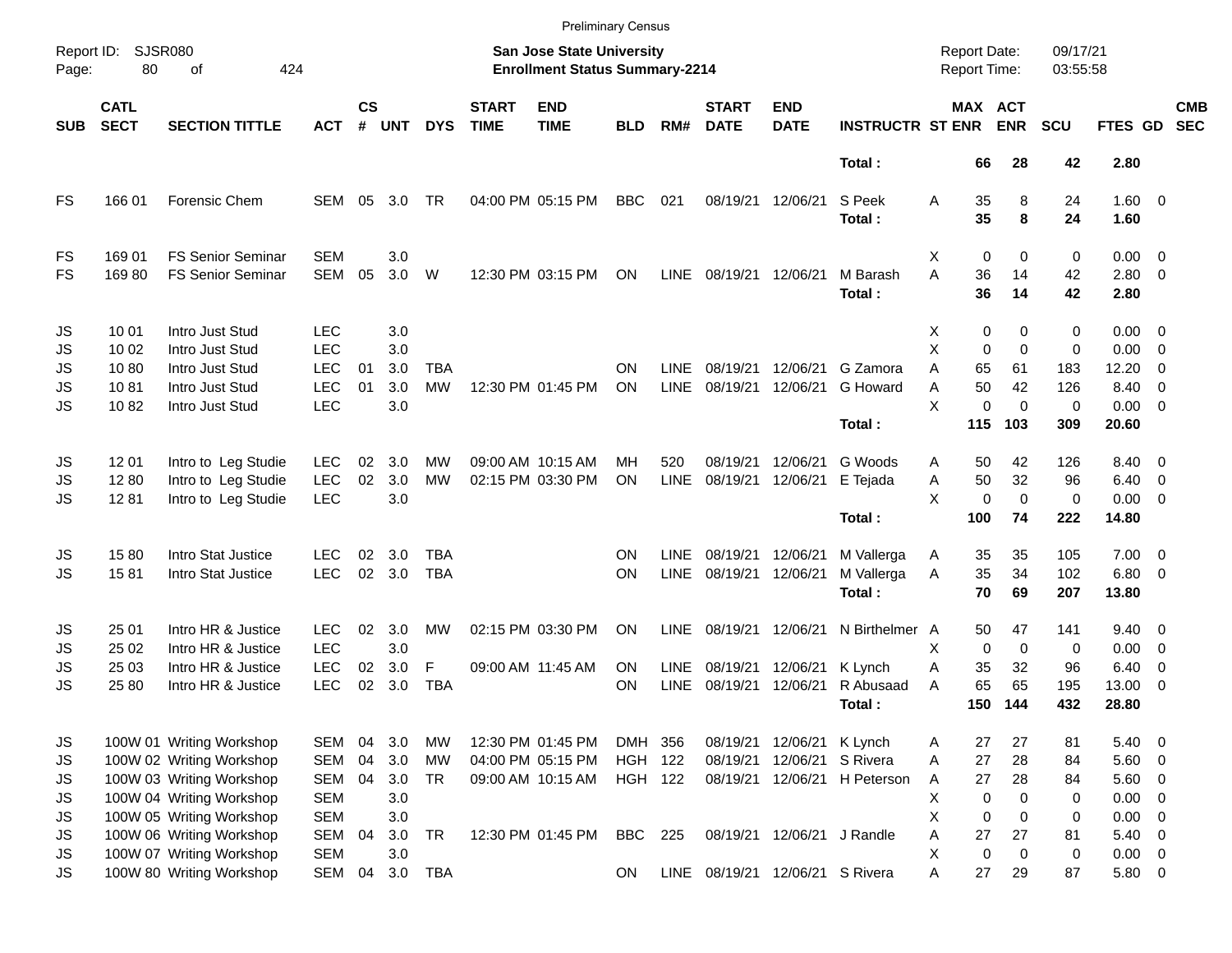|                      |                                      |                                                                                                     |                                        |                |                            |                                |                             |                                                                           | <b>Preliminary Census</b>           |                                   |                                             |                                                       |                                                        |                                     |                             |                              |                             |                                                                   |                                           |                          |
|----------------------|--------------------------------------|-----------------------------------------------------------------------------------------------------|----------------------------------------|----------------|----------------------------|--------------------------------|-----------------------------|---------------------------------------------------------------------------|-------------------------------------|-----------------------------------|---------------------------------------------|-------------------------------------------------------|--------------------------------------------------------|-------------------------------------|-----------------------------|------------------------------|-----------------------------|-------------------------------------------------------------------|-------------------------------------------|--------------------------|
| Report ID:<br>Page:  | 81                                   | <b>SJSR080</b><br>424<br>οf                                                                         |                                        |                |                            |                                |                             | <b>San Jose State University</b><br><b>Enrollment Status Summary-2214</b> |                                     |                                   |                                             |                                                       |                                                        | <b>Report Date:</b><br>Report Time: |                             |                              | 09/17/21<br>03:55:58        |                                                                   |                                           |                          |
| <b>SUB</b>           | <b>CATL</b><br><b>SECT</b>           | <b>SECTION TITTLE</b>                                                                               | <b>ACT</b>                             | <b>CS</b><br># | <b>UNT</b>                 | <b>DYS</b>                     | <b>START</b><br><b>TIME</b> | <b>END</b><br><b>TIME</b>                                                 | <b>BLD</b>                          | RM#                               | <b>START</b><br><b>DATE</b>                 | <b>END</b><br><b>DATE</b>                             | <b>INSTRUCTR ST ENR</b>                                |                                     |                             | <b>MAX ACT</b><br><b>ENR</b> | <b>SCU</b>                  | FTES GD                                                           |                                           | <b>CMB</b><br><b>SEC</b> |
| JS<br>JS<br>JS       |                                      | 100W 81 Writing Workshop<br>100W 82 Writing Workshop<br>100W 83 Writing Workshop                    | <b>SEM</b><br><b>SEM</b><br><b>SEM</b> | 04             | 3.0<br>3.0<br>3.0          | <b>TBA</b>                     |                             |                                                                           | ΟN                                  | <b>LINE</b>                       | 08/19/21                                    | 12/06/21                                              | G Zamora                                               | Α<br>X<br>X                         | 27<br>0<br>0                | 26<br>0<br>0                 | 78<br>0<br>0                | 5.20<br>0.00<br>0.00                                              | - 0<br>0<br>0                             |                          |
| JS<br>JS             |                                      | 100W 84 Writing Workshop<br>100W 85 Writing Workshop                                                | <b>SEM</b><br>SEM                      | 04<br>04       | 3.0<br>3.0                 | <b>TBA</b><br><b>TBA</b>       |                             |                                                                           | ΟN<br>ON                            | <b>LINE</b><br><b>LINE</b>        | 08/19/21<br>08/19/21                        | 12/06/21<br>12/06/21                                  | N Birthelmer<br>M Lowell<br>Total:                     | A<br>A                              | 27<br>27<br>216             | 27<br>27<br>219              | 81<br>81<br>657             | 5.40<br>5.40<br>43.80                                             | 0<br>0                                    |                          |
| JS<br>JS<br>JS       | 101 01<br>10180<br>10181             | <b>Critical Issues</b><br><b>Critical Issues</b><br><b>Critical Issues</b>                          | LEC.<br><b>LEC</b><br><b>LEC</b>       | 02<br>02<br>02 | 3.0<br>3.0<br>3.0          | TR<br><b>TBA</b><br><b>TBA</b> |                             | 07:15 AM 08:30 AM                                                         | MH<br>ON<br>ON                      | 523<br><b>LINE</b><br><b>LINE</b> | 08/19/21<br>08/19/21<br>08/19/21            | 12/06/21<br>12/06/21<br>12/06/21                      | D Kameda<br>L Pedroni<br>A Martin<br>Total:            | A<br>A<br>А                         | 50<br>45<br>55<br>150       | 16<br>49<br>53<br>118        | 48<br>147<br>159<br>354     | 3.20<br>9.80<br>10.60<br>23.60                                    | $\overline{\phantom{0}}$<br>0<br>0        |                          |
| JS<br>JS<br>JS       | 102 01<br>102 02<br>102 03           | Police and Society<br>Police and Society<br>Police and Society                                      | <b>LEC</b><br><b>LEC</b><br><b>LEC</b> | 02<br>02<br>02 | 3.0<br>3.0<br>3.0          | МW<br>МW<br>R                  |                             | 10:45 AM 12:00 PM<br>12:30 PM 01:45 PM<br>06:00 PM 08:30 PM               | CL.<br>MH<br>MH                     | 226<br>520<br>523                 | 08/19/21<br>08/19/21<br>08/19/21            | 12/06/21<br>12/06/21<br>12/06/21                      | G Woods<br>G Woods<br>M Hartunian<br>Total:            | Α<br>A<br>A                         | 50<br>50<br>50<br>150       | 28<br>16<br>28<br>72         | 84<br>48<br>84<br>216       | 5.60<br>3.20<br>5.60<br>14.40                                     | $\overline{\mathbf{0}}$<br>0<br>0         |                          |
| JS<br>JS             | 103 01<br>103 02                     | <b>Courts and Society</b><br><b>Courts and Society</b>                                              | <b>LEC</b><br><b>LEC</b>               | 02<br>02       | 3.0<br>3.0                 | TR<br><b>TR</b>                |                             | 04:00 PM 05:15 PM<br>10:45 AM 12:00 PM                                    | MH<br><b>CL</b>                     | 520<br>310                        | 08/19/21<br>08/19/21                        | 12/06/21<br>12/06/21                                  | H Peterson<br>M Stevenson A<br>Total:                  | A                                   | 50<br>40<br>90              | 19<br>22<br>41               | 57<br>66<br>123             | 3.80<br>4.40<br>8.20                                              | $\overline{\mathbf{0}}$<br>0              |                          |
| JS<br>JS             | 104 05<br>104 80                     | Penal Pol & Inst<br>Penal Pol & Inst                                                                | <b>LEC</b><br><b>LEC</b>               | 02             | 3.0<br>3.0                 | <b>TBA</b>                     |                             |                                                                           | ON                                  | <b>LINE</b>                       | 08/19/21                                    | 12/06/21                                              | D Kameda<br>Total:                                     | X<br>A                              | 0<br>40<br>40               | 0<br>40<br>40                | 0<br>120<br>120             | 0.00<br>8.00<br>8.00                                              | $\overline{\mathbf{0}}$<br>$\overline{0}$ |                          |
| JS<br>JS             | 107 01<br>10780                      | Justice Mgmt<br>Justice Mgmt                                                                        | <b>LEC</b><br><b>LEC</b>               | 02             | 3.0<br>3.0                 | <b>TBA</b>                     |                             |                                                                           | ON                                  | <b>LINE</b>                       | 08/19/21 12/06/21                           |                                                       | N Birthelmer A<br>Total:                               | X                                   | 0<br>70<br>70               | 0<br>56<br>56                | 0<br>168<br>168             | 0.00<br>11.20<br>11.20                                            | $\overline{\mathbf{0}}$<br>0              |                          |
| JS<br>JS<br>JS<br>JS | 114 01<br>114 02<br>114 03<br>114 80 | Research Method JS<br>Research Method JS LEC<br>Research Method JS<br>Research Method JS LEC 02 3.0 | LEC<br>LEC                             |                | 02 3.0<br>02 3.0<br>02 3.0 | TR<br>TR<br>W<br>TBA           |                             | 10:45 AM 12:00 PM<br>05:45 PM 07:00 PM<br>09:00 AM 11:45 AM               | <b>SH</b><br>MН<br><b>ON</b><br>ON. | 240<br>520<br>LINE                | 08/19/21<br>08/19/21<br>LINE 08/19/21       | 12/06/21<br>08/19/21 12/06/21<br>12/06/21<br>12/06/21 | J Randle<br>D Kameda<br>J Randle<br>S Ghatak<br>Total: | Α<br>Α<br>Α<br>A                    | 30<br>30<br>30<br>30<br>120 | 23<br>22<br>30<br>30<br>105  | 69<br>66<br>90<br>90<br>315 | $4.60$ 0<br>$4.40 \quad 0$<br>$6.00 \t 0$<br>$6.00 \t 0$<br>21.00 |                                           |                          |
| JS<br>JS             | 117 01<br>11780                      | <b>QuaL Resrch Mds</b><br><b>QuaL Resrch Mds</b>                                                    | <b>LEC</b><br>LEC 02 3.0               |                | 02 3.0                     | TR<br>MW                       |                             | 04:00 PM 05:15 PM<br>10:45 AM 12:00 PM                                    | МH<br><b>ON</b>                     | 523                               | 08/19/21 12/06/21<br>LINE 08/19/21 12/06/21 |                                                       | D Kameda<br>J Halushka<br>Total:                       | A<br>A                              | 30<br>30<br>60              | 21<br>30<br>51               | 63<br>90<br>153             | $4.20 \ 0$<br>$6.00 \quad 0$<br>10.20                             |                                           |                          |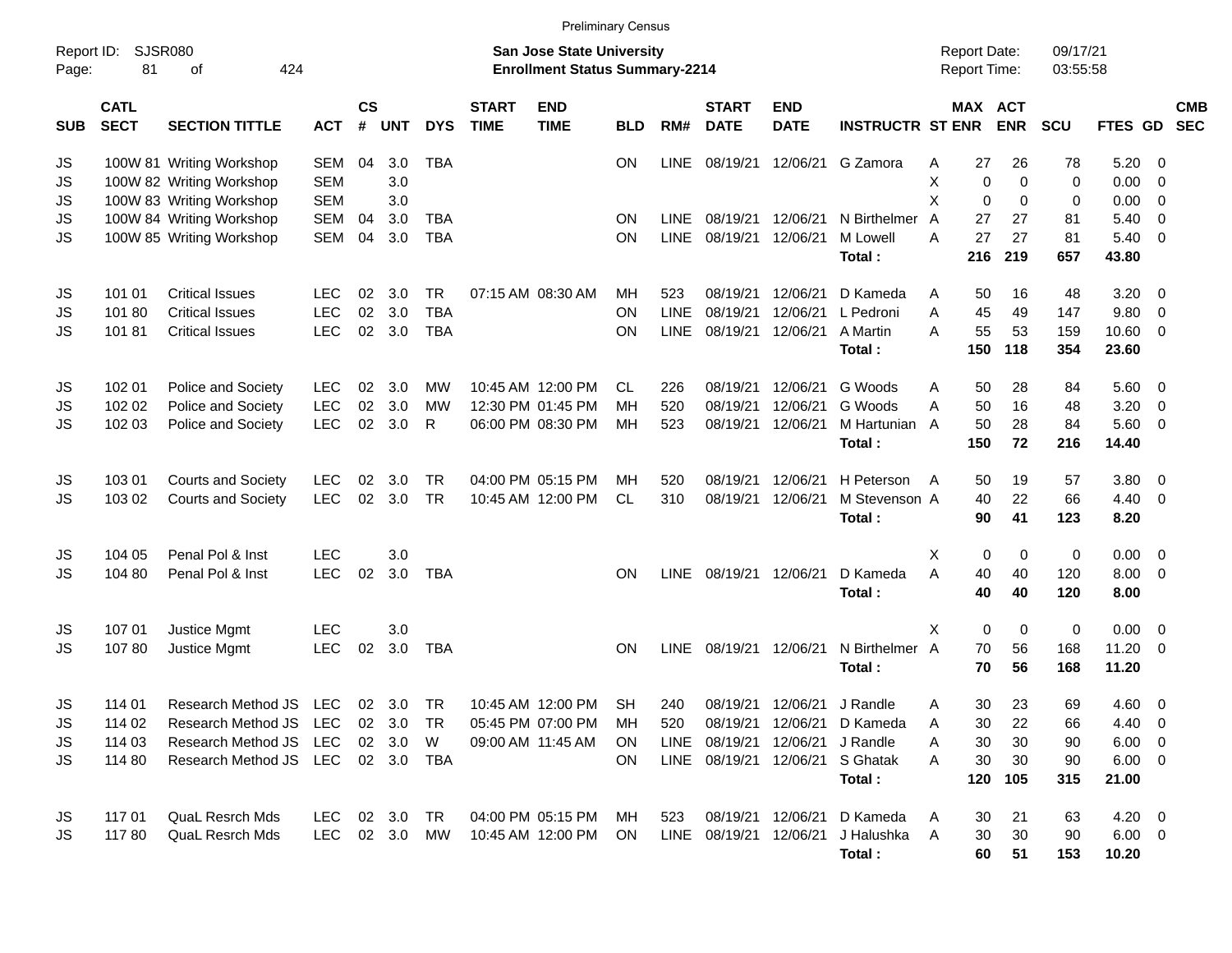|                                                       |                                                         |                                                                                                                                  |                                                                                  |                            |                                        |                                                          |                             | <b>Preliminary Census</b>                                                 |                                   |                                                  |                                                          |                                                          |                                                                     |                                                                 |                                             |                                                       |                                                              |                                                                                                                   |                          |
|-------------------------------------------------------|---------------------------------------------------------|----------------------------------------------------------------------------------------------------------------------------------|----------------------------------------------------------------------------------|----------------------------|----------------------------------------|----------------------------------------------------------|-----------------------------|---------------------------------------------------------------------------|-----------------------------------|--------------------------------------------------|----------------------------------------------------------|----------------------------------------------------------|---------------------------------------------------------------------|-----------------------------------------------------------------|---------------------------------------------|-------------------------------------------------------|--------------------------------------------------------------|-------------------------------------------------------------------------------------------------------------------|--------------------------|
| Report ID:<br>Page:                                   | 82                                                      | <b>SJSR080</b><br>424<br>оf                                                                                                      |                                                                                  |                            |                                        |                                                          |                             | <b>San Jose State University</b><br><b>Enrollment Status Summary-2214</b> |                                   |                                                  |                                                          |                                                          |                                                                     | <b>Report Date:</b><br><b>Report Time:</b>                      |                                             | 09/17/21<br>03:55:58                                  |                                                              |                                                                                                                   |                          |
| <b>SUB</b>                                            | <b>CATL</b><br><b>SECT</b>                              | <b>SECTION TITTLE</b>                                                                                                            | <b>ACT</b>                                                                       | <b>CS</b><br>$\pmb{\#}$    | <b>UNT</b>                             | <b>DYS</b>                                               | <b>START</b><br><b>TIME</b> | <b>END</b><br><b>TIME</b>                                                 | <b>BLD</b>                        | RM#                                              | <b>START</b><br><b>DATE</b>                              | <b>END</b><br><b>DATE</b>                                | <b>INSTRUCTR ST ENR</b>                                             |                                                                 | MAX ACT<br><b>ENR</b>                       | <b>SCU</b>                                            | FTES GD                                                      |                                                                                                                   | <b>CMB</b><br><b>SEC</b> |
| JS                                                    | 121 80                                                  | Media and Justice                                                                                                                | <b>LEC</b>                                                                       |                            | 02 3.0                                 | <b>TBA</b>                                               |                             |                                                                           | <b>ON</b>                         | <b>LINE</b>                                      | 08/19/21                                                 | 12/06/21                                                 | G Zamora<br>Total:                                                  | 45<br>A<br>45                                                   | 44<br>44                                    | 132<br>132                                            | $8.80\ 0$<br>8.80                                            |                                                                                                                   |                          |
| JS                                                    | 12380                                                   | Terrorism & Security                                                                                                             | LEC                                                                              |                            | 02 3.0 TR                              |                                                          |                             | 02:15 PM 03:30 PM                                                         | ON                                | LINE                                             | 08/19/21 12/06/21                                        |                                                          | S Morewitz<br>Total:                                                | 50<br>A<br>50                                                   | 50<br>50                                    | 150<br>150                                            | $10.00 \t 0$<br>10.00                                        |                                                                                                                   |                          |
| JS                                                    | 12780                                                   | Imm and Justice                                                                                                                  | <b>LEC</b>                                                                       |                            | 02 3.0                                 | <b>TBA</b>                                               |                             |                                                                           | <b>ON</b>                         | <b>LINE</b>                                      |                                                          | 08/19/21 12/06/21                                        | E Tejada<br>Total:                                                  | Α<br>55<br>55                                                   | 26<br>26                                    | 78<br>78                                              | $5.20 \ 0$<br>5.20                                           |                                                                                                                   |                          |
| JS                                                    | 128 01                                                  | Punishment, Cult an LEC                                                                                                          |                                                                                  |                            | 02 3.0                                 | MW                                                       |                             | 10:45 AM 12:00 PM                                                         | МH                                | 523                                              | 08/19/21 12/06/21                                        |                                                          | N Birthelmer A<br>Total:                                            | 50<br>50                                                        | 9<br>9                                      | 27<br>27                                              | $1.80 \ 0$<br>1.80                                           |                                                                                                                   |                          |
| JS                                                    | 129 80                                                  | Intl Crime & Dev                                                                                                                 | <b>LEC</b>                                                                       | 02                         | 3.0                                    | <b>TBA</b>                                               |                             |                                                                           | <b>ON</b>                         | <b>LINE</b>                                      | 08/19/21 12/06/21                                        |                                                          | A Martin<br>Total:                                                  | 45<br>A<br>45                                                   | 45<br>45                                    | 135<br>135                                            | $9.00 \t 0$<br>9.00                                          |                                                                                                                   |                          |
| JS<br>JS                                              | 130 01<br>130 80                                        | Sex & Justice<br>Sex & Justice                                                                                                   | <b>LEC</b><br><b>LEC</b>                                                         |                            | 3.0<br>3.0                             |                                                          |                             |                                                                           |                                   |                                                  |                                                          |                                                          | Total:                                                              | X<br>Χ                                                          | 0<br>0<br>0<br>0<br>0<br>0                  | 0<br>0<br>0                                           | $0.00 \t 0$<br>$0.00 \t 0$<br>0.00                           |                                                                                                                   |                          |
| JS<br>JS<br><b>JS</b><br><b>JS</b><br>JS<br><b>JS</b> | 132 01<br>132 02<br>132 03<br>132 80<br>13281<br>132 82 | Race Gender Ineqlt<br>Race Gender Ineglt<br>Race Gender Ineqlt<br>Race Gender Ineqlt<br>Race Gender Ineglt<br>Race Gender Ineqlt | <b>LEC</b><br><b>LEC</b><br><b>LEC</b><br><b>LEC</b><br><b>LEC</b><br><b>LEC</b> | 02<br>02<br>02<br>02<br>02 | 3.0<br>3.0<br>3.0<br>3.0<br>3.0<br>3.0 | МW<br><b>TR</b><br><b>TR</b><br><b>TBA</b><br><b>TBA</b> |                             | 02:15 PM 03:30 PM<br>07:15 AM 08:30 AM<br>02:15 PM 03:30 PM               | CL<br>ΟN<br>МH<br>ON<br><b>ON</b> | 226<br><b>LINE</b><br>523<br>LINE<br><b>LINE</b> | 08/19/21<br>08/19/21<br>08/19/21<br>08/19/21<br>08/19/21 | 12/06/21<br>12/06/21<br>12/06/21<br>12/06/21<br>12/06/21 | K Lynch<br>H Peterson<br>J DiSalvo<br>J Randle<br>K Lynch<br>Total: | 45<br>Α<br>45<br>A<br>45<br>Α<br>45<br>Α<br>45<br>A<br>X<br>225 | 35<br>45<br>44<br>44<br>44<br>0<br>0<br>212 | 105<br>135<br>132<br>132<br>132<br>$\mathbf 0$<br>636 | $7.00 \t 0$<br>9.00<br>8.80<br>8.80<br>8.80<br>0.00<br>42.40 | $\overline{\mathbf{0}}$<br>$\overline{\mathbf{0}}$<br>$\overline{\mathbf{0}}$<br>$\overline{0}$<br>$\overline{0}$ |                          |
| JS<br>JS<br><b>JS</b>                                 | 136 80<br>13681<br>13682                                | Fam & Comm Violence LEC<br>Fam & Comm Violence LEC<br>Fam & Comm Violence LEC                                                    |                                                                                  | 02<br>02                   | 3.0<br>3.0<br>02 3.0                   | <b>TBA</b><br><b>TBA</b><br><b>TBA</b>                   |                             |                                                                           | ΟN<br>ΟN<br><b>ON</b>             | <b>LINE</b><br><b>LINE</b><br><b>LINE</b>        | 08/19/21<br>08/19/21<br>08/19/21                         | 12/06/21<br>12/06/21<br>12/06/21                         | M Lowell<br>S Martinek<br>M Lowell<br>Total:                        | Α<br>45<br>45<br>A<br>45<br>Α                                   | 44<br>45<br>43<br>135 132                   | 132<br>135<br>129<br>396                              | 8.80<br>9.00<br>8.60<br>26.40                                | $\overline{\mathbf{0}}$<br>0<br>- 0                                                                               |                          |
| JS.                                                   |                                                         | 137 01 Collaborative Respon LEC                                                                                                  |                                                                                  |                            | 3.0                                    |                                                          |                             |                                                                           |                                   |                                                  |                                                          |                                                          | Total:                                                              | X                                                               | $\mathbf 0$<br>0<br>$\bf{0}$<br>$\bf{0}$    | 0<br>$\bf{0}$                                         | $0.00 \t 0$<br>0.00                                          |                                                                                                                   |                          |
| JS.<br>JS                                             | 140 01<br>140 02                                        | <b>RCP</b><br><b>RCP</b>                                                                                                         | LEC<br><b>LEC</b>                                                                |                            | 3.0<br>02 3.0 TR                       |                                                          |                             | 02:15 PM 03:30 PM SH                                                      |                                   | 238                                              | 08/19/21 12/06/21 J Randle                               |                                                          | Total :                                                             | X<br>A<br>20                                                    | 0<br>0<br>17<br>20<br>17                    | 0<br>51<br>51                                         | $0.00 \t 0$<br>$3.40 \ 0$<br>3.40                            |                                                                                                                   |                          |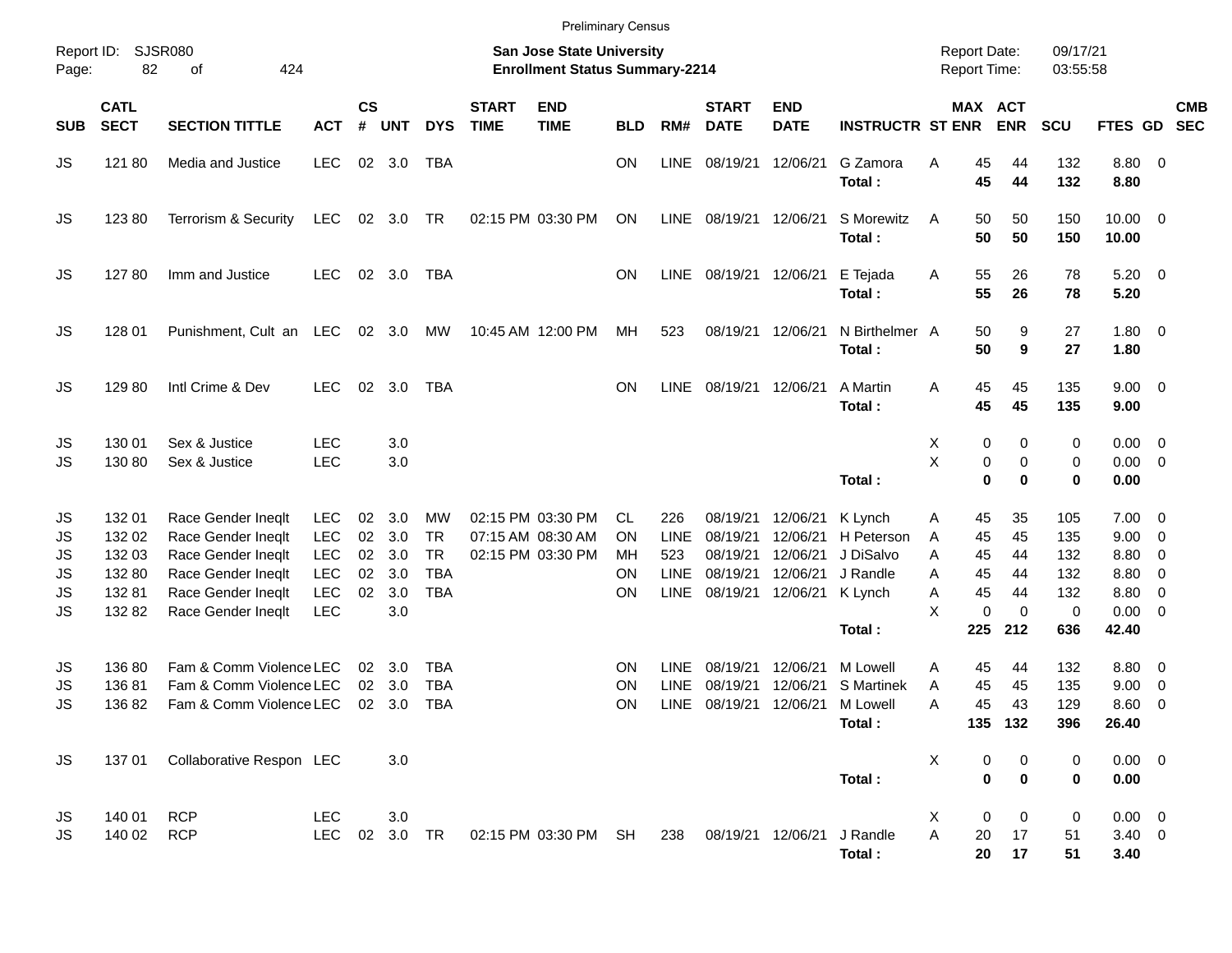|                            |                                               |                                                                         |                                                                    |                |                                 |                              |                             | <b>Preliminary Census</b>                                                 |                              |                                   |                                  |                                  |                                      |                                                                |                               |                             |                                                            |                                                      |            |
|----------------------------|-----------------------------------------------|-------------------------------------------------------------------------|--------------------------------------------------------------------|----------------|---------------------------------|------------------------------|-----------------------------|---------------------------------------------------------------------------|------------------------------|-----------------------------------|----------------------------------|----------------------------------|--------------------------------------|----------------------------------------------------------------|-------------------------------|-----------------------------|------------------------------------------------------------|------------------------------------------------------|------------|
| Report ID:<br>Page:        | 83                                            | SJSR080<br>424<br>οf                                                    |                                                                    |                |                                 |                              |                             | <b>San Jose State University</b><br><b>Enrollment Status Summary-2214</b> |                              |                                   |                                  |                                  |                                      | <b>Report Date:</b><br><b>Report Time:</b>                     |                               | 09/17/21<br>03:55:58        |                                                            |                                                      |            |
| <b>SUB</b>                 | <b>CATL</b><br><b>SECT</b>                    | <b>SECTION TITTLE</b>                                                   | <b>ACT</b>                                                         | <b>CS</b><br># | <b>UNT</b>                      | <b>DYS</b>                   | <b>START</b><br><b>TIME</b> | <b>END</b><br><b>TIME</b>                                                 | <b>BLD</b>                   | RM#                               | <b>START</b><br><b>DATE</b>      | <b>END</b><br><b>DATE</b>        | <b>INSTRUCTR ST ENR</b>              | <b>MAX ACT</b>                                                 | <b>ENR</b>                    | <b>SCU</b>                  | FTES GD SEC                                                |                                                      | <b>CMB</b> |
| JS                         | 141 01                                        | <b>RCP Representation</b>                                               | <b>SUP</b>                                                         |                | 36 3.0                          | TR                           |                             | 04:00 PM 05:15 PM                                                         | CL                           | 243                               | 08/19/21                         | 12/06/21                         | J Randle<br>Total:                   | 10<br>Α<br>10                                                  | 9<br>9                        | 27<br>27                    | 1.80 0<br>1.80                                             |                                                      |            |
| JS                         | 142 01                                        | <b>RCP ASCI</b>                                                         | <b>SUP</b>                                                         | 36             | 3.0                             | TR                           |                             | 04:00 PM 05:15 PM                                                         | CL.                          | 308                               | 08/19/21 12/06/21                |                                  | M Stevenson A<br>Total:              | 10<br>10                                                       | 6<br>6                        | 18<br>18                    | $1.20 \t 0$<br>1.20                                        |                                                      |            |
| JS                         | 143 01                                        | Evidence & Proced                                                       | <b>LEC</b>                                                         | 02             | 3.0                             | TR                           |                             | 02:15 PM 03:30 PM                                                         | MН                           | 520                               |                                  | 08/19/21 12/06/21                | H Peterson<br>Total:                 | 50<br>A<br>50                                                  | 26<br>26                      | 78<br>78                    | $5.20 \ 0$<br>5.20                                         |                                                      |            |
| JS                         | 144 01                                        | <b>Criminal Law</b>                                                     | <b>LEC</b>                                                         |                | 02 3.0                          | <b>TR</b>                    |                             | 10:45 AM 12:00 PM                                                         | MH                           | 520                               | 08/19/21                         | 12/06/21                         | H Peterson<br>Total:                 | 50<br>A<br>50                                                  | 29<br>29                      | 87<br>87                    | 5.80 0<br>5.80                                             |                                                      |            |
| JS<br>JS                   | 145 01<br>14581                               | <b>White Collar Crime</b><br>White Collar Crime                         | <b>LEC</b><br><b>LEC</b>                                           | 02             | 3.0<br>3.0                      | <b>TBA</b>                   |                             |                                                                           | <b>ON</b>                    | <b>LINE</b>                       |                                  | 08/19/21 12/06/21                | G Woods<br>Total:                    | 0<br>Х<br>A<br>45<br>45                                        | 0<br>39<br>39                 | 0<br>117<br>117             | $0.00 \t 0$<br>7.80 0<br>7.80                              |                                                      |            |
| JS                         | 150 02                                        | Gender and Crime                                                        | <b>LEC</b>                                                         | 02             | 3.0                             | МW                           |                             | 12:30 PM 01:45 PM                                                         | <b>CL</b>                    | 226                               | 08/19/21                         | 12/06/21                         | N Birthelmer A<br>Total:             | 50<br>50                                                       | 47<br>47                      | 141<br>141                  | $9.40 \quad 0$<br>9.40                                     |                                                      |            |
| JS<br>JS<br>JS<br>JS<br>JS | 151 01<br>151 02<br>151 10<br>151 80<br>15181 | Crim Theory<br>Crim Theory<br>Crim Theory<br>Crim Theory<br>Crim Theory | <b>LEC</b><br><b>LEC</b><br><b>LEC</b><br><b>LEC</b><br><b>LEC</b> | 02<br>02<br>02 | 3.0<br>3.0<br>3.0<br>3.0<br>3.0 | <b>TR</b><br><b>TBA</b><br>R |                             | 12:30 PM 01:45 PM<br>05:45 PM 08:30 PM                                    | <b>MH</b><br>ON<br><b>ON</b> | 520<br><b>LINE</b><br><b>LINE</b> | 08/19/21<br>08/19/21<br>08/19/21 | 12/06/21<br>12/06/21<br>12/06/21 | N Birthelmer<br>Y Yuan<br>Y Baba     | 0<br>Х<br>X<br>0<br>$\overline{A}$<br>45<br>45<br>Α<br>55<br>Α | 0<br>0<br>40<br>45<br>53      | 0<br>0<br>120<br>135<br>159 | $0.00 \t 0$<br>$0.00 \t 0$<br>8.00<br>9.00<br>$10.60 \t 0$ | $\overline{\phantom{0}}$<br>$\overline{\phantom{0}}$ |            |
| JS                         | 152 01                                        | Juv Delinquency                                                         | <b>LEC</b>                                                         | 02             | 3.0                             | МW                           |                             | 05:45 PM 07:00 PM                                                         | ΟN                           | <b>LINE</b>                       | 08/19/21                         | 12/06/21                         | Total:<br>S Rivera                   | 145<br>50<br>A                                                 | 138<br>50                     | 414<br>150                  | 27.60<br>$10.00 \t 0$                                      |                                                      |            |
| JS<br>JS                   | 152 80<br>15281                               | Juv Delinquency<br>Juv Delinquency                                      | <b>LEC</b><br><b>LEC</b>                                           | 02<br>02       | 3.0<br>3.0                      | <b>TBA</b><br><b>TBA</b>     |                             |                                                                           | ON<br>ΟN                     | LINE<br><b>LINE</b>               | 08/19/21<br>08/19/21             | 12/06/21<br>12/06/21             | V Montelongo A<br>S Rivera<br>Total: | 65<br>65<br>A<br>180                                           | 55<br>65<br>170               | 165<br>195<br>510           | 11.00<br>13.00 0<br>34.00                                  | $\overline{\phantom{0}}$                             |            |
| JS<br>JS.                  | 153 01<br>15380                               | Crime/Life course<br>Crime/Life course                                  | <b>LEC</b><br>LEC                                                  |                | 3.0<br>3.0                      |                              |                             |                                                                           |                              |                                   |                                  |                                  | Total:                               | X<br>0<br>X<br>0<br>$\pmb{0}$                                  | 0<br>$\pmb{0}$<br>$\mathbf 0$ | 0<br>0<br>0                 | $0.00 \t 0$<br>$0.00 \t 0$<br>0.00                         |                                                      |            |
| JS<br>JS<br>JS<br>JS.      | 155 01<br>155 02<br>155 80<br>15581           | Victimology<br>Victimology<br>Victimology<br>Victimology                | <b>LEC</b><br>LEC<br>LEC<br><b>LEC</b>                             | 02             | 3.0<br>3.0<br>3.0<br>02 3.0     | W<br><b>MW</b>               |                             | 01:30 PM 04:15 PM<br>02:15 PM 03:30 PM                                    | ON<br>ON                     | LINE                              | 08/19/21<br>LINE 08/19/21        | 12/06/21                         | 12/06/21 S Martinek<br>G Howard      | X<br>$\pmb{0}$<br>X<br>$\pmb{0}$<br>50<br>Α<br>50<br>Α         | 0<br>$\mathbf 0$<br>28<br>37  | 0<br>0<br>84<br>111         | $0.00 \t 0$<br>$0.00 \t 0$<br>$5.60$ 0<br>$7.40 \ 0$       |                                                      |            |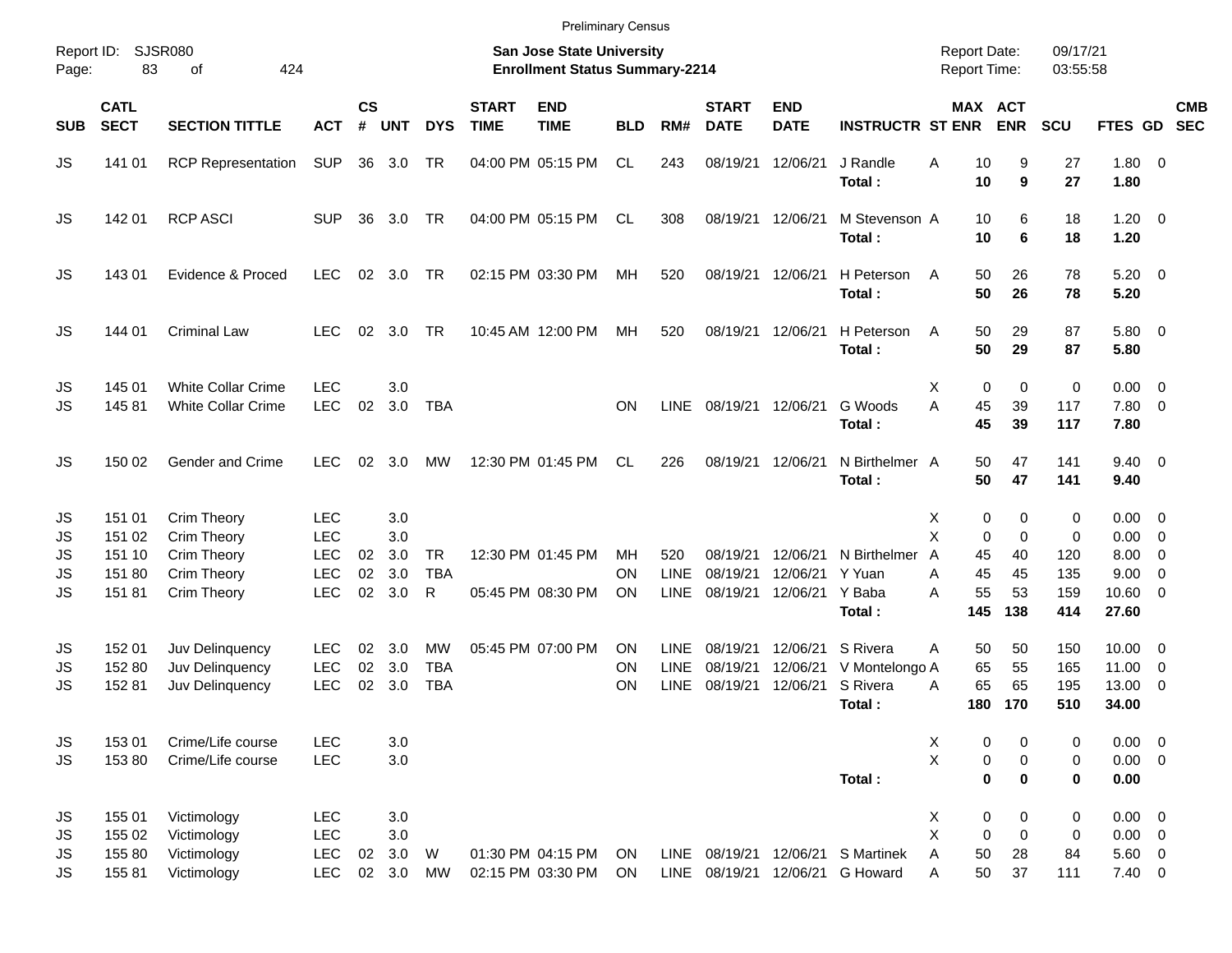|            |                            |                         |            |                    |            |            |                             |                                                                    | <b>Preliminary Census</b> |             |                             |                           |                         |                                            |                              |                      |                       |                         |            |
|------------|----------------------------|-------------------------|------------|--------------------|------------|------------|-----------------------------|--------------------------------------------------------------------|---------------------------|-------------|-----------------------------|---------------------------|-------------------------|--------------------------------------------|------------------------------|----------------------|-----------------------|-------------------------|------------|
| Page:      | Report ID: SJSR080<br>84   | 424<br>of               |            |                    |            |            |                             | San Jose State University<br><b>Enrollment Status Summary-2214</b> |                           |             |                             |                           |                         | <b>Report Date:</b><br><b>Report Time:</b> |                              | 09/17/21<br>03:55:58 |                       |                         |            |
| <b>SUB</b> | <b>CATL</b><br><b>SECT</b> | <b>SECTION TITTLE</b>   | <b>ACT</b> | $\mathsf{cs}$<br># | <b>UNT</b> | <b>DYS</b> | <b>START</b><br><b>TIME</b> | <b>END</b><br><b>TIME</b>                                          | <b>BLD</b>                | RM#         | <b>START</b><br><b>DATE</b> | <b>END</b><br><b>DATE</b> | <b>INSTRUCTR ST ENR</b> |                                            | <b>MAX ACT</b><br><b>ENR</b> | <b>SCU</b>           | FTES GD SEC           |                         | <b>CMB</b> |
|            |                            |                         |            |                    |            |            |                             |                                                                    |                           |             |                             |                           | Total:                  | 100                                        | 65                           | 195                  | 13.00                 |                         |            |
| JS         | 156 80                     | Gngs, Crim & Just       | <b>LEC</b> |                    | 02 3.0     | TBA        |                             |                                                                    | <b>ON</b>                 | LINE        | 08/19/21 12/06/21           |                           | M Schlegel<br>Total:    | 55<br>Α<br>55                              | 55<br>55                     | 165<br>165           | $11.00 \t 0$<br>11.00 |                         |            |
| JS         | 15780                      | Deviance & Justice      | <b>LEC</b> |                    | 3.0        |            |                             |                                                                    |                           |             |                             |                           |                         | 0<br>х                                     | 0                            | 0                    | $0.00 \t 0$           |                         |            |
| JS         | 15781                      | Deviance & Justice      | <b>LEC</b> | 02                 | 3.0        | MW         |                             | 02:15 PM 03:30 PM                                                  | ON                        | LINE        | 08/19/21                    | 12/06/21                  | S Ghatak                | A<br>45                                    | 26                           | 78                   | $5.20 \ 0$            |                         |            |
|            |                            |                         |            |                    |            |            |                             |                                                                    |                           |             |                             |                           | Total:                  | 45                                         | 26                           | 78                   | 5.20                  |                         |            |
| JS         | 158 01                     | <b>Prison Community</b> | <b>LEC</b> |                    | 3.0        |            |                             |                                                                    |                           |             |                             |                           |                         | 0<br>X                                     | 0                            | 0                    | $0.00 \t 0$           |                         |            |
| JS         | 158 03                     | <b>Prison Community</b> | <b>LEC</b> |                    | 3.0        |            |                             |                                                                    |                           |             |                             |                           |                         | X<br>0                                     | 0                            | 0                    | $0.00 \t 0$           |                         |            |
|            |                            |                         |            |                    |            |            |                             |                                                                    |                           |             |                             |                           | Total:                  | $\mathbf 0$                                | $\bf{0}$                     | 0                    | 0.00                  |                         |            |
| JS         | 16180                      | Intro Cybercrime        | <b>LEC</b> | 01                 | 3.0        | TBA        |                             |                                                                    | <b>ON</b>                 | LINE        | 08/19/21 12/06/21           |                           | D Sargent<br>Total:     | 55<br>Α<br>55                              | 55<br>55                     | 165<br>165           | $11.00 \t 0$<br>11.00 |                         |            |
| JS         | 171 01                     | <b>HR</b> and Justice   | <b>LEC</b> | 02                 | 3.0        | <b>TR</b>  |                             | 12:30 PM 01:45 PM                                                  | MН                        | 523         | 08/19/21                    | 12/06/21                  | E Tejada                | 45<br>Α                                    | 21                           | 63                   | $4.20 \ 0$            |                         |            |
| JS         | 17180                      | HR and Justice          | <b>LEC</b> | 02                 | 3.0        | <b>TBA</b> |                             |                                                                    | ΟN                        | LINE        | 08/19/21                    | 12/06/21                  | E Kinney                | 45<br>A                                    | 44                           | 132                  | 8.80 0                |                         |            |
| JS         | 17181                      | HR and Justice          | <b>LEC</b> | 02                 | 3.0        | <b>TBA</b> |                             |                                                                    | ΟN                        | <b>LINE</b> | 08/19/21                    | 12/06/21                  | R Abusaad               | 45<br>A                                    | 45                           | 135                  | $9.00 \t 0$           |                         |            |
| JS         | 17182                      | HR and Justice          | <b>LEC</b> |                    | 02 3.0     | <b>TBA</b> |                             |                                                                    | ON                        | <b>LINE</b> | 08/19/21                    | 12/06/21                  | R Abusaad<br>Total:     | 45<br>A<br>180                             | 45<br>155                    | 135<br>465           | $9.00 \t 0$<br>31.00  |                         |            |
| JS         | 172 01                     | Human Trafficking       | <b>LEC</b> | 02                 | 3.0        | МW         |                             | 10:45 AM 12:00 PM                                                  | DMH 358                   |             | 08/19/21                    | 12/06/21                  | K Lynch                 | 32<br>Α                                    | 31                           | 93                   | $6.20 \quad 0$        |                         |            |
|            |                            |                         |            |                    |            |            |                             |                                                                    |                           |             |                             |                           | Total:                  | 32                                         | 31                           | 93                   | 6.20                  |                         |            |
| JS         | 179 01                     | <b>HR Pract and Sem</b> | <b>LEC</b> |                    | 3.0        |            |                             |                                                                    |                           |             |                             |                           |                         | X<br>0                                     | 0                            | 0                    | $0.00 \t 0$           |                         |            |
| JS         | 179 02                     | HR Pract and Sem        | <b>LEC</b> |                    | 3.0        |            |                             |                                                                    |                           |             |                             |                           |                         | X<br>0                                     | 0                            | 0                    | $0.00 \t 0$           |                         |            |
| JS         | 179 03                     | <b>HR Pract and Sem</b> | <b>LEC</b> |                    | 3.0        |            |                             |                                                                    |                           |             |                             |                           |                         | X<br>$\pmb{0}$                             | $\mathbf 0$                  | 0                    | $0.00 \t 0$           |                         |            |
|            |                            |                         |            |                    |            |            |                             |                                                                    |                           |             |                             |                           | Total:                  | 0                                          | $\bf{0}$                     | 0                    | 0.00                  |                         |            |
| JS         | 180 01                     | <b>Indiv Studies</b>    | <b>SUP</b> | 36                 | 1.0        | <b>TBA</b> |                             |                                                                    | ON                        | LINE        | 08/19/21                    |                           | 12/06/21 C Vera Sanch A | 5                                          | 0                            | 0                    | 0.00                  | $\overline{\mathbf{0}}$ |            |
| JS         | 180 02                     | <b>Indiv Studies</b>    | <b>SUP</b> | 36                 | 2.0        | <b>TBA</b> |                             |                                                                    | ON                        | <b>LINE</b> | 08/19/21                    |                           | 12/06/21 C Vera Sanch A | 5                                          | 0                            | 0                    | $0.00 \t 0$           |                         |            |
| JS         | 180 03                     | <b>Indiv Studies</b>    | <b>SUP</b> |                    | 36 3.0     | TBA        |                             |                                                                    | ON                        | LINE        | 08/19/21                    |                           | 12/06/21 C Vera Sanch A | 5                                          | 12                           | 36                   | $2.40 \ 0$            |                         |            |
|            |                            |                         |            |                    |            |            |                             |                                                                    |                           |             |                             |                           | Total:                  | 15                                         | 12                           | 36                   | 2.40                  |                         |            |
| JS         | 181 01                     | Internship in JS        | <b>SUP</b> | 36                 | 3.0        | <b>TBA</b> |                             |                                                                    | ON                        | <b>LINE</b> | 08/19/21                    | 12/06/21                  | G Howard                | 15<br>Α                                    | 14                           | 42                   | 2.80 0                |                         |            |
| JS         | 181 02                     | Internship in JS        | <b>SUP</b> | 36                 | 6.0        | <b>TBA</b> |                             |                                                                    | ON                        | <b>LINE</b> | 08/19/21                    | 12/06/21                  | J Warren                | 2<br>Α                                     | 0                            | 0                    | $0.00 \t 0$           |                         |            |
| JS         | 181 04                     | Internship in JS        | <b>SUP</b> | 36                 | 6.0        | TBA        |                             |                                                                    | ON                        | <b>LINE</b> | 08/19/21                    | 12/06/21                  | <b>B</b> Westlake       | $\overline{\mathbf{c}}$<br>A               | 0                            | 0                    | $0.00 \t 0$           |                         |            |
| JS         | 181 05                     | Internship in JS        | <b>SUP</b> |                    | 36 3.0     | TBA        |                             |                                                                    | ON                        | LINE        | 08/19/21                    | 12/06/21 S Bolton         |                         | 15<br>Α                                    | 14                           | 42                   | 2.80 0                |                         |            |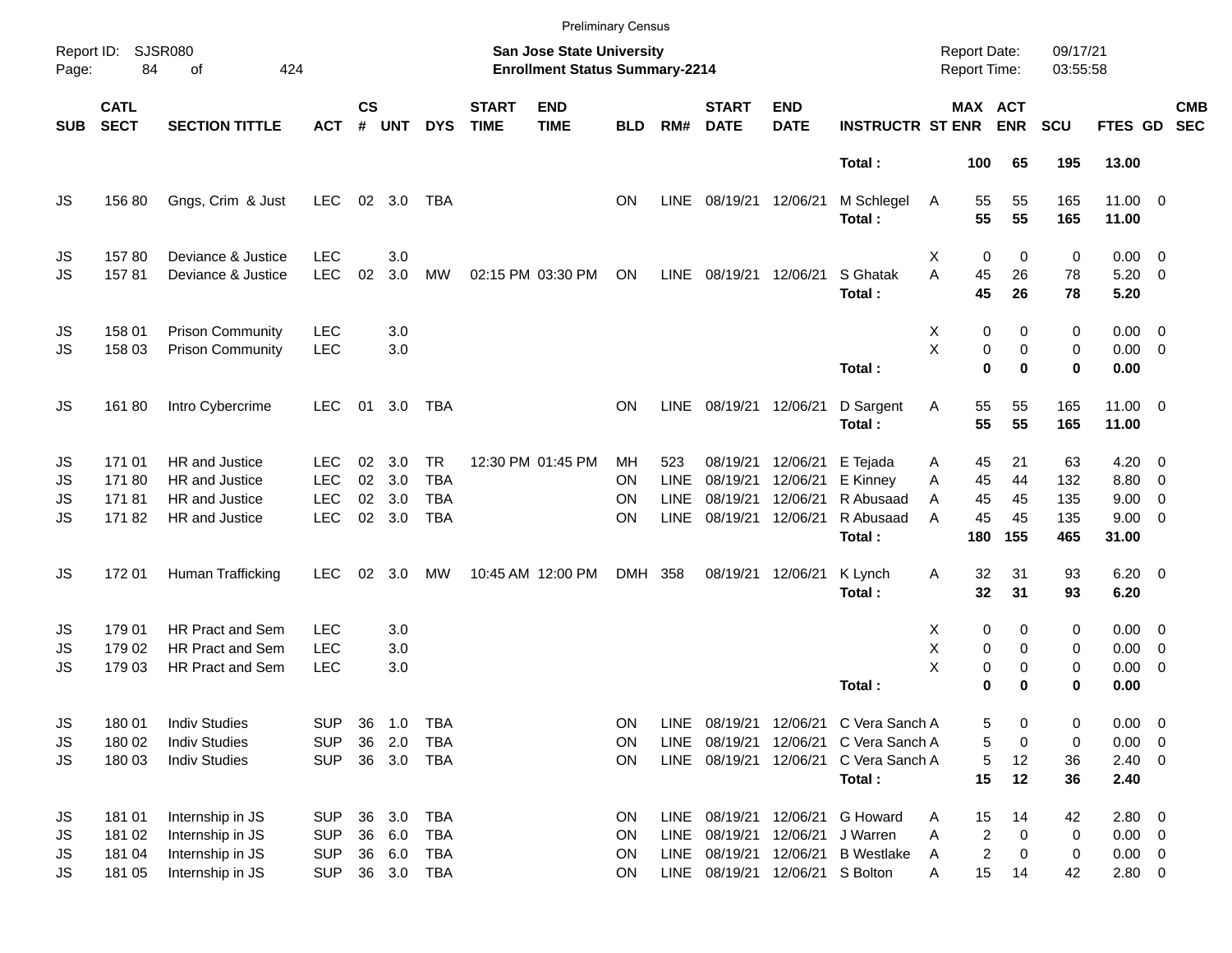|                     |                            |                         |            |                |              |            |                             |                                                                           | <b>Preliminary Census</b> |             |                             |                           |                         |   |                                     |             |                      |               |             |                          |
|---------------------|----------------------------|-------------------------|------------|----------------|--------------|------------|-----------------------------|---------------------------------------------------------------------------|---------------------------|-------------|-----------------------------|---------------------------|-------------------------|---|-------------------------------------|-------------|----------------------|---------------|-------------|--------------------------|
| Report ID:<br>Page: | 85                         | SJSR080<br>424<br>οf    |            |                |              |            |                             | <b>San Jose State University</b><br><b>Enrollment Status Summary-2214</b> |                           |             |                             |                           |                         |   | <b>Report Date:</b><br>Report Time: |             | 09/17/21<br>03:55:58 |               |             |                          |
| <b>SUB</b>          | <b>CATL</b><br><b>SECT</b> | <b>SECTION TITTLE</b>   | <b>ACT</b> | <b>CS</b><br># | <b>UNT</b>   | <b>DYS</b> | <b>START</b><br><b>TIME</b> | <b>END</b><br><b>TIME</b>                                                 | <b>BLD</b>                | RM#         | <b>START</b><br><b>DATE</b> | <b>END</b><br><b>DATE</b> | <b>INSTRUCTR ST ENR</b> |   | MAX ACT                             | <b>ENR</b>  | <b>SCU</b>           | FTES GD       |             | <b>CMB</b><br><b>SEC</b> |
| JS                  | 181 06                     | Internship in JS        | <b>SUP</b> | 36             | 6.0          | <b>TBA</b> |                             |                                                                           | ON                        | <b>LINE</b> | 08/19/21                    | 12/06/21                  | A De Giorgi             | A | 2                                   | 0           | 0                    | 0.00          | 0           |                          |
| <b>JS</b>           | 181 09                     | Internship in JS        | <b>SUP</b> | 36             | 3.0          | <b>TBA</b> |                             |                                                                           | ΟN                        | <b>LINE</b> | 08/19/21                    | 12/06/21                  | S Lee                   | Α | 15                                  | 14          | 42                   | 2.80          | 0           |                          |
| JS                  | 181 10                     | Internship in JS        | <b>SUP</b> | 36             | 6.0          | <b>TBA</b> |                             |                                                                           | ON                        | <b>LINE</b> | 08/19/21                    | 12/06/21                  | G Howard                | Α | 2                                   | 0           | 0                    | 0.00          | 0           |                          |
| <b>JS</b>           | 181 11                     | Internship in JS        | <b>SUP</b> | 36             | 6.0          | <b>TBA</b> |                             |                                                                           | ON                        | <b>LINE</b> | 08/19/21                    | 12/06/21                  |                         | A | 2                                   | 0           | 0                    | 0.00          | 0           |                          |
| <b>JS</b>           | 181 13                     | Internship in JS        | <b>SUP</b> | 36             | 3.0          | <b>TBA</b> |                             |                                                                           | ON                        | <b>LINE</b> | 08/19/21                    | 12/06/21                  | J Warren                | Α | 15                                  | 13          | 39                   | 2.60          | 0           |                          |
| <b>JS</b>           | 181 14                     | Internship in JS        | <b>SUP</b> |                | 6.0          |            |                             |                                                                           |                           |             |                             |                           |                         | X | $\mathbf 0$                         | $\mathbf 0$ | 0                    | 0.00          | $\mathbf 0$ |                          |
| <b>JS</b>           | 181 15                     | Internship in JS        | <b>SUP</b> | 36             | 3.0          | <b>TBA</b> |                             |                                                                           | ON                        |             | LINE 08/19/21               | 12/06/21                  | <b>B</b> Westlake       | A | 15                                  | 13          | 39                   | 2.60          | 0           |                          |
| <b>JS</b>           | 181 16                     | Internship in JS        | <b>SUP</b> | 36             | 6.0          | <b>TBA</b> |                             |                                                                           | ON                        | <b>LINE</b> | 08/19/21                    | 12/06/21                  | S Lee                   | Α | 2                                   | 0           | 0                    | 0.00          | 0           |                          |
| <b>JS</b>           | 181 17                     | Internship in JS        | <b>SUP</b> |                | 3.0          |            |                             |                                                                           |                           |             |                             |                           |                         | X | 0                                   | 0           | 0                    | 0.00          | $\mathbf 0$ |                          |
| <b>JS</b>           | 181 18                     | Internship in JS        | <b>SUP</b> | 36             | 3.0          | <b>TBA</b> |                             |                                                                           | ON                        |             | LINE 08/19/21               | 12/06/21                  | A De Giorgi             | Α | 15                                  | 15          | 45                   | 3.00          | 0           |                          |
| <b>JS</b>           | 181 19                     | Internship in JS        | <b>SUP</b> | 36             | 6.0          | <b>TBA</b> |                             |                                                                           | ON                        | <b>LINE</b> | 08/19/21                    | 12/06/21                  | S Bolton                | Α | 15                                  | 0           | 0                    | 0.00          | 0           |                          |
| <b>JS</b>           | 181 20                     | Internship in JS        | <b>SUP</b> | 36             | 3.0          | <b>TBA</b> |                             |                                                                           | ON                        | <b>LINE</b> | 08/19/21                    | 12/06/21                  | M Juno                  | Α | 10                                  | 9           | 27                   | 1.80          | 0           |                          |
| JS                  | 181 21                     | Internship in JS        | <b>SUP</b> |                | 6.0          |            |                             |                                                                           |                           |             |                             |                           |                         | х | 0                                   | 0           | 0                    | 0.00          | $\mathbf 0$ |                          |
| <b>JS</b>           | 18180                      | Internship in JS        | <b>SUP</b> |                | 3.0          |            |                             |                                                                           |                           |             |                             |                           |                         | X | 0                                   | 0           | 0                    | 0.00          | $\mathbf 0$ |                          |
| JS                  | 18181                      | Internship in JS        | <b>SUP</b> |                | 6.0          |            |                             |                                                                           |                           |             |                             |                           |                         | X | 0                                   | 0           | $\mathbf 0$          | 0.00          | $\mathbf 0$ |                          |
|                     |                            |                         |            |                |              |            |                             |                                                                           |                           |             |                             |                           | Total:                  |   | 127                                 | 92          | 276                  | 18.40         |             |                          |
| JS                  | 184 01                     | <b>Directed Reading</b> | <b>SUP</b> | 36             | 1.0          | TBA        |                             |                                                                           | ΟN                        | <b>LINE</b> | 08/19/21                    | 12/06/21                  | C Vera Sanch A          |   | 5                                   | 0           | 0                    | 0.00          | 0           |                          |
| JS                  | 184 02                     | <b>Directed Reading</b> | <b>SUP</b> | 36             | 2.0          | <b>TBA</b> |                             |                                                                           | ΟN                        | <b>LINE</b> | 08/19/21                    | 12/06/21                  | C Vera Sanch A          |   | 5                                   | 0           | 0                    | 0.00          | $\mathbf 0$ |                          |
| JS                  | 184 03                     | <b>Directed Reading</b> | <b>SUP</b> | 36             | 3.0          | <b>TBA</b> |                             |                                                                           | ΟN                        | <b>LINE</b> | 08/19/21                    | 12/06/21                  | C Vera Sanch A          |   | 5                                   | 0           | 0                    | 0.00          | 0           |                          |
| JS                  | 184 04                     | Directed Reading        | <b>SUP</b> | 36             | 1.0          | <b>TBA</b> |                             |                                                                           | ON                        | LINE        | 08/19/21 12/06/21           |                           |                         | Α | 5                                   | 0           | 0                    | 0.00          | 0           |                          |
|                     |                            |                         |            |                |              |            |                             |                                                                           |                           |             |                             |                           | Total:                  |   | 20                                  | $\mathbf 0$ | $\bf{0}$             | 0.00          |             |                          |
|                     |                            |                         |            |                |              |            |                             |                                                                           |                           |             | 08/19/21                    | 12/06/21                  | S Morewitz              |   |                                     |             |                      |               |             |                          |
| JS                  | 18580                      | <b>Special Topics</b>   | <b>LEC</b> | 03<br>03       | 3.0<br>3.0   | TR         |                             | 04:00 PM 05:15 PM                                                         | <b>ON</b>                 | <b>LINE</b> |                             |                           |                         | A | 45                                  | 45          | 135<br>135           | 9.00          | 0           |                          |
| JS                  | 18583                      | <b>Special Topics</b>   | <b>LEC</b> |                |              | <b>TBA</b> |                             |                                                                           | ON                        | LINE        | 08/19/21                    | 12/06/21                  | R Abusaad               | Α | 45<br>90                            | 45<br>90    | 270                  | 9.00<br>18.00 | 0           |                          |
|                     |                            |                         |            |                |              |            |                             |                                                                           |                           |             |                             |                           | Total:                  |   |                                     |             |                      |               |             |                          |
| JS                  | 18901                      | Sen Sem Cont Prob       | <b>SEM</b> |                | 3.0          |            |                             |                                                                           |                           |             |                             |                           |                         | X | 0                                   | 0           | 0                    | 0.00          | 0           |                          |
| JS                  | 18902                      | Sen Sem Cont Prob       | <b>SEM</b> | 05             | 3.0          | TR         |                             | 09:00 AM 10:15 AM                                                         | MН                        | 523         | 08/19/21                    | 12/06/21                  | D Kameda                | Α | 24                                  | 19          | 57                   | 3.80          | 0           |                          |
| JS                  | 18980                      | Sen Sem Cont Prob       | <b>SEM</b> | 05             | 3.0          | <b>TBA</b> |                             |                                                                           | ON                        | <b>LINE</b> | 08/19/21 12/06/21           |                           | A Martin                | Α | 24                                  | 23          | 69                   | 4.60          | 0           |                          |
| JS                  | 18981                      | Sen Sem Cont Prob       | SEM        | 05             | 3.0          | TR         |                             | 02:15 PM 03:30 PM                                                         | ON                        |             | LINE 08/19/21 12/06/21      |                           | J Warren                | Α | 24                                  | 24          | 72                   | 4.80          | $\mathbf 0$ |                          |
| JS.                 | 18983                      | Sen Sem Cont Prob       | SEM 05 3.0 |                |              | TR         |                             | 10:45 AM 12:00 PM                                                         | ON.                       |             | LINE 08/19/21 12/06/21      |                           | J Warren                | Α | 24                                  | 19          | 57                   | 3.80 0        |             |                          |
|                     |                            |                         |            |                |              |            |                             |                                                                           |                           |             |                             |                           | Total:                  |   | 96                                  | 85          | 255                  | 17.00         |             |                          |
| JS                  | 20180                      | Just-Soc-Theory         | <b>SEM</b> |                | 3.0          |            |                             |                                                                           |                           |             |                             |                           |                         | X | 0                                   | 0           | 0                    | $0.00 \t 0$   |             |                          |
| JS                  | 20181                      | Just-Soc-Theory         | <b>SEM</b> |                | 3.0          |            |                             |                                                                           |                           |             |                             |                           |                         | X | 0                                   | 0           | 0                    | $0.00 \t 0$   |             |                          |
| JS                  | 20182                      | Just-Soc-Theory         |            |                | SEM 05 3.0 R |            |                             | 04:30 PM 07:15 PM ON                                                      |                           |             | LINE 08/19/21 12/06/21      |                           | A De Giorgi             | Α | 20                                  | 21          | 63                   | 5.25 21       |             |                          |
|                     |                            |                         |            |                |              |            |                             |                                                                           |                           |             |                             |                           | Total:                  |   | 20                                  | 21          | 63                   | 5.25          |             |                          |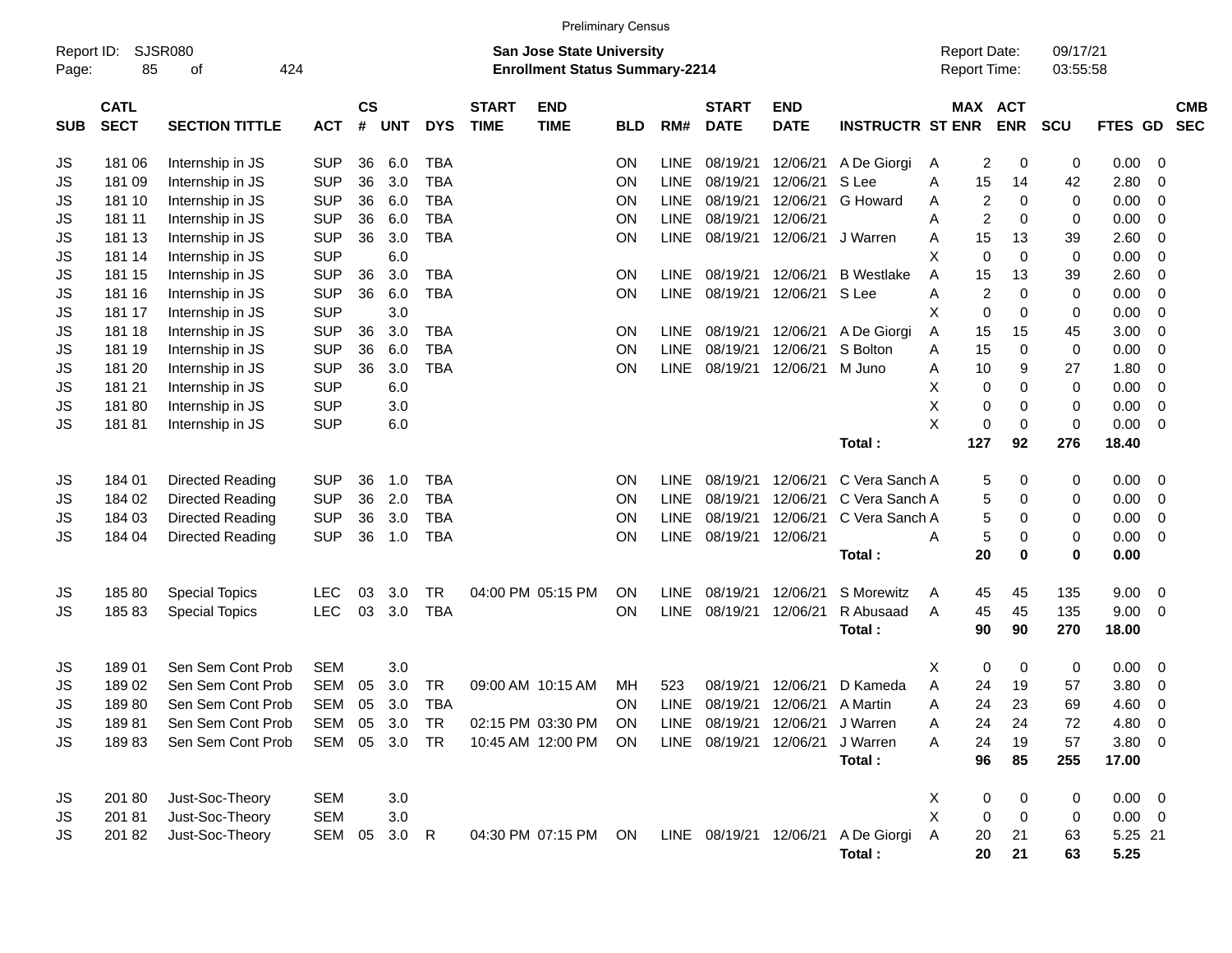|                     |                                                                                                 |                             |            |    |                         |              |                             |                                                                    | <b>Preliminary Census</b> |             |                             |                                |                          |                                     |                            |                      |                 |                           |
|---------------------|-------------------------------------------------------------------------------------------------|-----------------------------|------------|----|-------------------------|--------------|-----------------------------|--------------------------------------------------------------------|---------------------------|-------------|-----------------------------|--------------------------------|--------------------------|-------------------------------------|----------------------------|----------------------|-----------------|---------------------------|
| Report ID:<br>Page: | 86                                                                                              | <b>SJSR080</b><br>424<br>of |            |    |                         |              |                             | San Jose State University<br><b>Enrollment Status Summary-2214</b> |                           |             |                             |                                |                          | <b>Report Date:</b><br>Report Time: |                            | 09/17/21<br>03:55:58 |                 |                           |
| <b>SUB</b>          | <b>CATL</b><br><b>SECT</b><br><b>SECTION TITTLE</b><br><b>ACT</b><br>202 80<br>Surv-Res-Methods |                             |            |    | <b>CS</b><br><b>UNT</b> | <b>DYS</b>   | <b>START</b><br><b>TIME</b> | <b>END</b><br><b>TIME</b>                                          | <b>BLD</b>                | RM#         | <b>START</b><br><b>DATE</b> | <b>END</b><br><b>DATE</b>      | <b>INSTRUCTR ST ENR</b>  |                                     | MAX ACT<br><b>ENR</b>      | SCU                  |                 | <b>CMB</b><br>FTES GD SEC |
| JS                  |                                                                                                 |                             | <b>SEM</b> |    | 3.0                     |              |                             |                                                                    |                           |             |                             |                                |                          | х                                   | 0<br>$\Omega$              | 0                    | 0.00            | $\overline{\mathbf{0}}$   |
| JS                  | 202 81                                                                                          | Surv-Res-Methods            | SEM        | 05 | 3.0                     | $\mathsf{T}$ |                             | 04:30 PM 07:15 PM                                                  | ON                        | LINE        | 08/19/21                    | 12/06/21                       | S Ghatak<br>Total:       | A<br>20<br>20                       | 20<br>20                   | 60<br>60             | 5.00 20<br>5.00 |                           |
| JS                  | 207 80                                                                                          | Sem Qual Rsc                | <b>SEM</b> |    | 3.0                     |              |                             |                                                                    |                           |             |                             |                                |                          | X                                   | 0<br>$\mathbf 0$           | 0                    | $0.00 \t 0$     |                           |
| JS                  | 20781                                                                                           | Sem Qual Rsc                | <b>SEM</b> | 05 | 3.0                     | R            |                             | 04:30 PM 07:15 PM                                                  | ON                        | LINE        | 08/19/21                    | 12/06/21                       | C Vera Sanch A<br>Total: | 20<br>20                            | 13<br>13                   | 39<br>39             | 3.25 13<br>3.25 |                           |
| JS                  | 21880                                                                                           | Imm, Law, Just              | <b>SEM</b> |    | 3.0                     |              |                             |                                                                    |                           |             |                             |                                |                          | X                                   | 0<br>0                     | 0                    | 0.00            | $\overline{\mathbf{0}}$   |
| JS                  | 21881                                                                                           | Imm, Law, Just              | <b>SEM</b> | 05 | 3.0                     |              |                             |                                                                    |                           |             | 08/19/21                    | 12/06/21                       |                          | X                                   | 0<br>$\Omega$              | 0                    | 0.00            | $\overline{\mathbf{0}}$   |
| JS                  | 21882                                                                                           | Imm, Law, Just              | <b>SEM</b> | 05 | 3.0                     | M            |                             | 04:30 PM 07:15 PM                                                  | ON                        | LINE        | 08/19/21                    | 12/06/21                       | E Kinney<br>Total:       | A<br>20<br>20                       | 20<br>20                   | 60<br>60             | 5.00 20<br>5.00 |                           |
| JS                  | 22180                                                                                           | Deviance-Soc-Contr          | <b>SEM</b> |    | 3.0                     |              |                             |                                                                    |                           |             |                             |                                |                          | Χ                                   | 0<br>$\mathbf 0$           | 0                    | $0.00 \t 0$     |                           |
| JS                  | 22181                                                                                           | Deviance-Soc-Contr          | SEM        | 05 | 3.0                     | W            |                             | 04:30 PM 07:15 PM                                                  | ON                        | LINE        | 08/19/21                    | 12/06/21                       | <b>B</b> Westlake        | A<br>20                             | 13                         | 39                   | 3.25 13         |                           |
|                     |                                                                                                 |                             |            |    |                         |              |                             |                                                                    |                           |             |                             |                                | Total:                   | 20                                  | 13                         | 39                   | 3.25            |                           |
| JS                  | 22380                                                                                           | Comp-Crim-Justice           | <b>SEM</b> |    | 3.0                     |              |                             |                                                                    |                           |             |                             |                                |                          | X                                   | 0<br>0                     | 0                    | 0.00            | $\overline{\mathbf{0}}$   |
| JS                  | 22381                                                                                           | Comp-Crim-Justice           | <b>SEM</b> |    | 3.0                     |              |                             |                                                                    |                           |             |                             |                                |                          | X                                   | $\Omega$<br>0              | $\mathbf 0$          | 0.00            | $\overline{0}$            |
| JS                  | 22382                                                                                           | Comp-Crim-Justice           | SEM        | 05 | 3.0                     | $\mathsf{T}$ |                             | 04:30 PM 07:15 PM                                                  | ON                        | <b>LINE</b> | 08/19/21                    | 12/06/21                       | E Adams                  | A<br>20                             | $\overline{7}$             | 21                   | 1.75            | $\overline{7}$            |
|                     |                                                                                                 |                             |            |    |                         |              |                             |                                                                    |                           |             |                             |                                | Total:                   | 20                                  | $\overline{7}$             | 21                   | 1.75            |                           |
| JS                  | 281 02                                                                                          | <b>Justice Practicum</b>    | <b>SUP</b> | 25 | 3.0                     | <b>TBA</b>   |                             |                                                                    | ΟN                        | LINE        | 08/19/21                    | 12/06/21                       | E Adams                  | A                                   | 6<br>0                     | 0                    | 0.00            | $\overline{\mathbf{0}}$   |
| JS                  | 281 03                                                                                          | Justice Practicum           | <b>SUP</b> | 25 | 1.0                     | <b>TBA</b>   |                             |                                                                    | ΟN                        | <b>LINE</b> | 08/19/21                    | 12/06/21                       | E Adams                  | Α                                   | $\mathbf 5$<br>$\Omega$    | 0                    | 0.00            | $\overline{0}$            |
| JS                  | 281 04                                                                                          | Justice Practicum           | <b>SUP</b> | 25 | 2.0                     | <b>TBA</b>   |                             |                                                                    | ON                        | <b>LINE</b> | 08/19/21                    | 12/06/21                       | E Adams                  | A                                   | $\overline{5}$<br>$\Omega$ | $\mathbf 0$          | 0.00            | $\overline{0}$            |
|                     |                                                                                                 |                             |            |    |                         |              |                             |                                                                    |                           |             |                             |                                | Total:                   | 16                                  | 0                          | $\mathbf 0$          | 0.00            |                           |
| JS                  | 297 01                                                                                          | Prgm Eval Proj              | <b>SUP</b> | 25 | 3.0                     | TBA          |                             |                                                                    | <b>ON</b>                 | <b>LINE</b> | 08/19/21                    | 12/06/21                       | E Adams                  | Α                                   | 5<br>2                     | 6                    | $0.50$ 2        |                           |
|                     |                                                                                                 |                             |            |    |                         |              |                             |                                                                    |                           |             |                             |                                | Total:                   |                                     | 5<br>$\mathbf{2}$          | 6                    | 0.50            |                           |
| JS                  | 298 01                                                                                          | <b>Special Study</b>        | <b>SUP</b> |    | 25 1.0                  | <b>TBA</b>   |                             |                                                                    | ON                        | LINE        |                             | 08/19/21 12/06/21 E Adams      |                          | Α                                   | 5<br>0                     | 0                    | 0.00            | $\overline{\mathbf{0}}$   |
| JS                  | 298 02                                                                                          | <b>Special Study</b>        | <b>SUP</b> |    | 25 3.0                  | <b>TBA</b>   |                             |                                                                    | ON                        | <b>LINE</b> | 08/19/21                    |                                | 12/06/21 E Adams         | Α                                   | 5<br>3                     | 9                    | 0.75            | $\overline{\mathbf{3}}$   |
| JS                  | 298 03                                                                                          | <b>Special Study</b>        | <b>SUP</b> |    | 25  2.0  TBA            |              |                             |                                                                    | ON                        |             |                             | LINE 08/19/21 12/06/21         | E Adams                  | Α                                   | 5<br>0                     | 0                    | $0.00 \t 0$     |                           |
|                     |                                                                                                 |                             |            |    |                         |              |                             |                                                                    |                           |             |                             |                                | Total:                   | 15                                  | 3                          | 9                    | 0.75            |                           |
| JS                  | 299 01                                                                                          | <b>Masters Thesis</b>       | <b>SUP</b> |    | 25 3.0                  | <b>TBA</b>   |                             |                                                                    | ON                        |             |                             | LINE 08/19/21 12/06/21 E Adams |                          | Α                                   | 5<br>2                     | 6                    | $0.50$ 2        |                           |
| JS                  | 299 02                                                                                          | <b>Masters Thesis</b>       | <b>SUP</b> |    | 25 3.0                  | TBA          |                             |                                                                    | ON                        | LINE        | 08/19/21                    | 12/06/21                       |                          | Α                                   | 5<br>$\Omega$              | 0                    | $0.00 \t 0$     |                           |
| JS                  | 299 03                                                                                          | <b>Masters Thesis</b>       | <b>SUP</b> |    |                         | 25 6.0 TBA   |                             |                                                                    | ON                        |             | LINE 08/19/21 12/06/21      |                                |                          | Α                                   | $\mathbf 5$<br>0           | 0                    | $0.00 \t 0$     |                           |
|                     |                                                                                                 |                             |            |    |                         |              |                             |                                                                    |                           |             |                             |                                | Total:                   | 15                                  | $\mathbf{2}$               | 6                    | 0.50            |                           |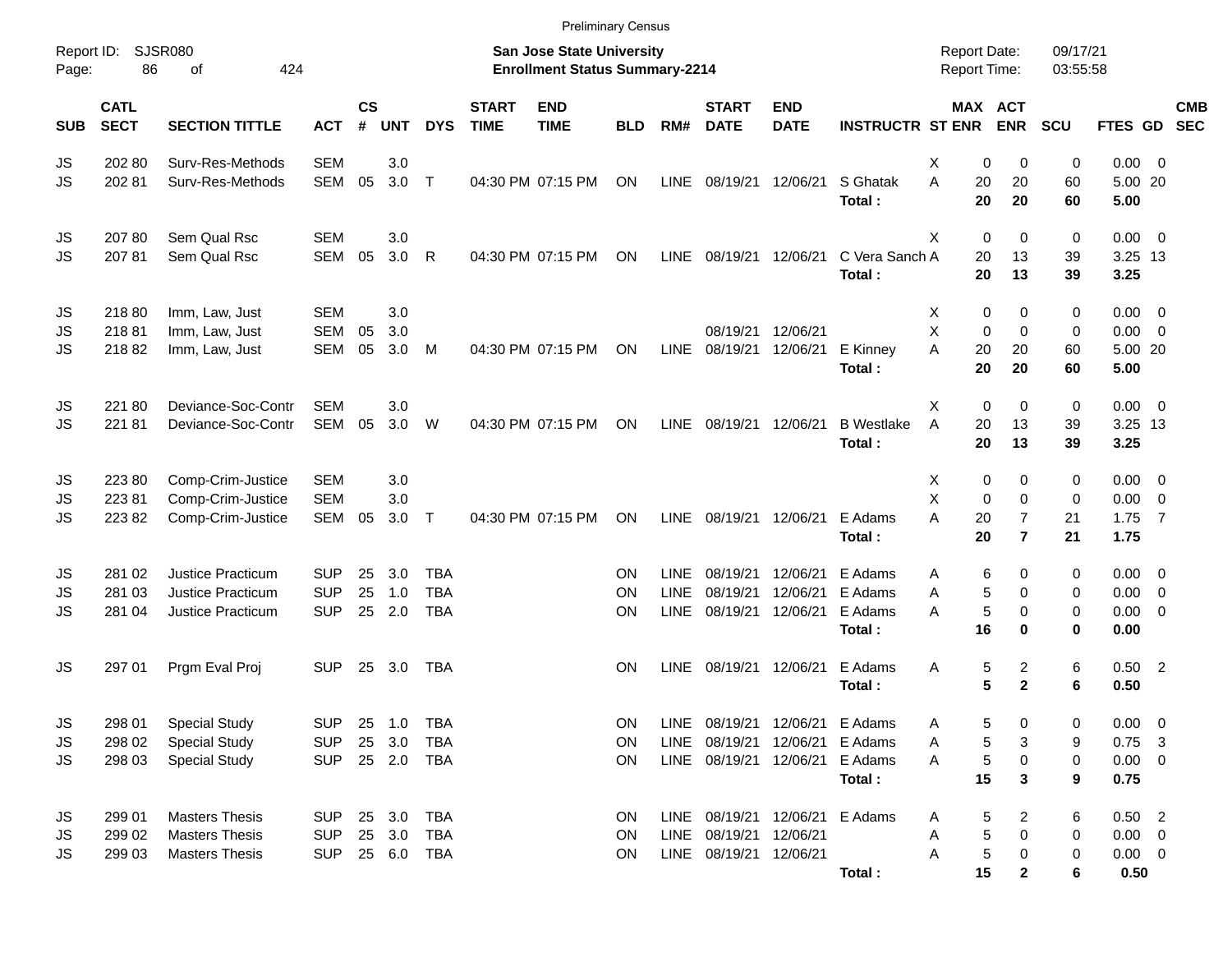|                             |                            |    |                       |     |           |    |            |                             |                    | <b>Preliminary Census</b>                                                 |     |                             |                           |                         |                                     |            |                      |             |            |
|-----------------------------|----------------------------|----|-----------------------|-----|-----------|----|------------|-----------------------------|--------------------|---------------------------------------------------------------------------|-----|-----------------------------|---------------------------|-------------------------|-------------------------------------|------------|----------------------|-------------|------------|
| Report ID: SJSR080<br>Page: |                            | 87 | of                    | 424 |           |    |            |                             |                    | <b>San Jose State University</b><br><b>Enrollment Status Summary-2214</b> |     |                             |                           |                         | <b>Report Date:</b><br>Report Time: |            | 09/17/21<br>03:55:58 |             |            |
| <b>SUB</b>                  | <b>CATL</b><br><b>SECT</b> |    | <b>SECTION TITTLE</b> |     | ACT # UNT | СS | <b>DYS</b> | <b>START</b><br><b>TIME</b> | <b>END</b><br>TIME | <b>BLD</b>                                                                | RM# | <b>START</b><br><b>DATE</b> | <b>END</b><br><b>DATE</b> | <b>INSTRUCTR ST ENR</b> | MAX ACT                             | <b>ENR</b> | <b>SCU</b>           | FTES GD SEC | <b>CMB</b> |

| <b>Department:</b> | <b>Justice Studies</b> | Department Total:         | 4117 | 3340 | 9568 | 645.50 |
|--------------------|------------------------|---------------------------|------|------|------|--------|
|                    |                        | <b>Lower Division:</b>    | 610  | 555  | 1665 | 111.00 |
|                    |                        | Upper Division:           | 3336 | 2684 | 7600 | 509.25 |
|                    |                        | <b>Graduate Division:</b> | 171  | 101  | 303  | 25.25  |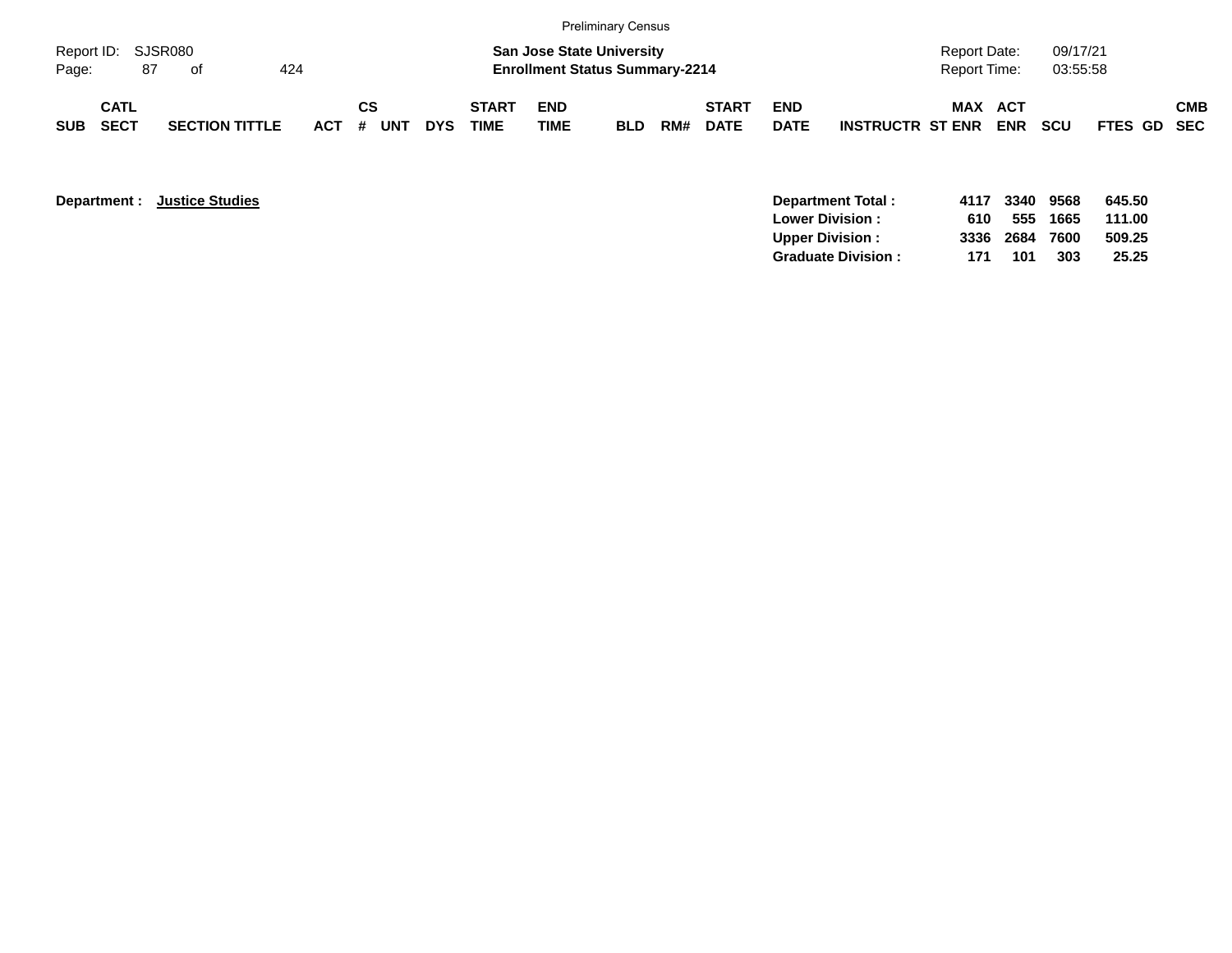|                     |                            |                                    |            |                    |            |            |                             | <b>Preliminary Census</b>                                                 |            |             |                             |                           |                         |                                     |                |                      |                |                          |                          |
|---------------------|----------------------------|------------------------------------|------------|--------------------|------------|------------|-----------------------------|---------------------------------------------------------------------------|------------|-------------|-----------------------------|---------------------------|-------------------------|-------------------------------------|----------------|----------------------|----------------|--------------------------|--------------------------|
| Report ID:<br>Page: | 88                         | <b>SJSR080</b><br>424<br>οf        |            |                    |            |            |                             | <b>San Jose State University</b><br><b>Enrollment Status Summary-2214</b> |            |             |                             |                           |                         | <b>Report Date:</b><br>Report Time: |                | 09/17/21<br>03:55:58 |                |                          |                          |
| <b>SUB</b>          | <b>CATL</b><br><b>SECT</b> | <b>SECTION TITTLE</b>              | <b>ACT</b> | $\mathsf{cs}$<br># | <b>UNT</b> | <b>DYS</b> | <b>START</b><br><b>TIME</b> | <b>END</b><br><b>TIME</b>                                                 | <b>BLD</b> | RM#         | <b>START</b><br><b>DATE</b> | <b>END</b><br><b>DATE</b> | <b>INSTRUCTR ST ENR</b> | MAX ACT                             | <b>ENR</b>     | <b>SCU</b>           | <b>FTES GD</b> |                          | <b>CMB</b><br><b>SEC</b> |
| <b>College</b>      |                            | <b>Social Sciences, College of</b> |            |                    |            |            |                             |                                                                           |            |             |                             |                           |                         |                                     |                |                      |                |                          |                          |
| Department :        |                            | <b>Chicana and Chicano Studies</b> |            |                    |            |            |                             |                                                                           |            |             |                             |                           |                         |                                     |                |                      |                |                          |                          |
| <b>CCS</b>          | 1 0 1                      | Introduction CCS                   | <b>LEC</b> | 02                 | 3.0        | МW         |                             | 02:15 PM 03:30 PM                                                         | ON         | LINE        | 08/19/21                    | 12/06/21                  | C West                  | 30<br>Α                             | 31             | 93                   | 6.20           | - 0                      |                          |
| <b>CCS</b>          | 1 0 2                      | Introduction CCS                   | <b>LEC</b> |                    | 3.0        |            |                             |                                                                           |            |             |                             |                           |                         | X<br>0                              | $\mathbf 0$    | 0                    | 0.00           | $\overline{\phantom{0}}$ |                          |
|                     |                            |                                    |            |                    |            |            |                             |                                                                           |            |             |                             |                           | Total:                  | 30                                  | 31             | 93                   | 6.20           |                          |                          |
| <b>CCS</b>          | 201                        | <b>Library Studies</b>             | <b>LEC</b> | 02                 | 1.0        | м          |                             | 12:30 PM 01:20 PM                                                         | ON         | <b>LINE</b> | 08/19/21 12/06/21           |                           | P Cabrera               | Α<br>30                             | 14             | 14                   | 0.93 0         |                          |                          |
|                     |                            |                                    |            |                    |            |            |                             |                                                                           |            |             |                             |                           | Total:                  | 30                                  | 14             | 14                   | 0.93           |                          |                          |
| <b>CCS</b>          | 701                        | <b>Folklorico Dance</b>            | ACT        | -11                | 1.0        | МW         |                             | 06:00 PM 07:00 PM                                                         | <b>ON</b>  | LINE        | 08/19/21                    | 12/06/21                  | M ColmenarezA           | 30                                  | 5              | 5                    | 0.33           | 0 <sup>o</sup>           |                          |
| <b>KIN</b>          | 701                        | <b>Folklorico Dance</b>            | <b>ACT</b> | 11                 | 1.0        | <b>MW</b>  |                             | 06:00 PM 07:00 PM                                                         | <b>ON</b>  | <b>LINE</b> | 08/19/21                    | 12/06/21                  | M ColmenarezA           | 0                                   | 24             | 24                   | 1.60           | 0 <sup>o</sup>           |                          |
|                     |                            |                                    |            |                    |            |            |                             |                                                                           |            |             |                             |                           | Total:                  | 30                                  | 29             | 29                   | 1.93           |                          |                          |
| <b>CCS</b>          | 10A 01                     | Mex Am US Hist/Gov LEC             |            | 02                 | 3.0        | TBA        |                             |                                                                           | <b>ON</b>  | LINE        | 08/19/21                    | 12/06/21                  | J Gamboa                | 40<br>Α                             | 40             | 120                  | 8.00           | $\overline{\phantom{0}}$ |                          |
| <b>CCS</b>          | 10A 02                     | Mex Am US Hist/Gov                 | <b>LEC</b> | 02                 | 3.0        | <b>MW</b>  |                             | 09:00 AM 10:15 AM                                                         | <b>ON</b>  | <b>LINE</b> | 08/19/21                    | 12/06/21                  | J Covarrubia A          | 36                                  | 24             | 72                   | 4.80           | $\overline{\mathbf{0}}$  |                          |
| <b>CCS</b>          | 10A03                      | Mex Am US Hist/Gov                 | <b>LEC</b> | 02                 | 3.0        | MW         |                             | 09:00 AM 10:15 AM                                                         | OΝ         | <b>LINE</b> | 08/19/21                    | 12/06/21                  | J Gamboa                | 36<br>A                             | 27             | 81                   | 5.40           | $\overline{\mathbf{0}}$  |                          |
| <b>CCS</b>          | 10A 04                     | Mex Am US Hist/Gov                 | LEC        | 02                 | 3.0        | TBA        |                             |                                                                           | <b>ON</b>  | <b>LINE</b> | 08/19/21                    | 12/06/21                  | J Covarrubia A          | 36                                  | 37             | 111                  | 7.40           | $\overline{\mathbf{0}}$  |                          |
| <b>CCS</b>          | 10A 05                     | Mex Am US Hist/Gov                 | <b>LEC</b> | 02                 | 3.0        | <b>TBA</b> |                             |                                                                           | <b>ON</b>  | <b>LINE</b> | 08/19/21                    | 12/06/21                  | J Covarrubia A          | 36                                  | 37             | 111                  | 7.40           | $\overline{\mathbf{0}}$  |                          |
| <b>CCS</b>          | 10A 06                     | Mex Am US Hist/Gov                 | <b>LEC</b> | 02                 | 3.0        | <b>TBA</b> |                             |                                                                           | <b>ON</b>  | <b>LINE</b> | 08/19/21                    | 12/06/21                  | J Covarrubia A          | 40                                  | 39             | 117                  | 7.80           | $\overline{\mathbf{0}}$  |                          |
| <b>CCS</b>          | 10A 07                     | Mex Am US Hist/Gov                 | <b>LEC</b> | 02                 | 3.0        | TBA        |                             |                                                                           | <b>ON</b>  | <b>LINE</b> | 08/19/21                    | 12/06/21                  | J Covarrubia A          | 40                                  | 40             | 120                  | 8.00           | $\overline{\mathbf{0}}$  |                          |
| <b>CCS</b>          | 10A 08                     | Mex Am US Hist/Gov                 | <b>LEC</b> | 02                 | 3.0        |            |                             | 09:00 AM 10:15 AM                                                         | ON         | <b>LINE</b> | 08/19/21                    | 12/06/21                  | J Mercado               | 36<br>A                             | 37             | 111                  | 7.40           | $\overline{\phantom{0}}$ |                          |
| <b>CCS</b>          | 10A 09                     | Mex Am US Hist/Gov                 | <b>LEC</b> | 02                 | 3.0        |            |                             | 09:00 AM 10:15 AM                                                         | <b>ON</b>  | <b>LINE</b> | 08/19/21                    | 12/06/21                  | U Meraz-Cern A          | 36                                  | 35             | 105                  | 7.00           | $\overline{\phantom{0}}$ |                          |
| <b>CCS</b>          | 10A 10                     | Mex Am US Hist/Gov                 | <b>LEC</b> | 02                 | 3.0        | Т          |                             | 10:45 AM 12:00 PM                                                         | <b>ON</b>  | <b>LINE</b> | 08/19/21                    | 12/06/21                  | J Mercado               | 36<br>$\mathsf{A}$                  | 36             | 108                  | 7.20           | 0                        |                          |
| <b>CCS</b>          | 10A 11                     | Mex Am US Hist/Gov                 | <b>LEC</b> | 02                 | 3.0        | Т          |                             | 10:45 AM 12:00 PM                                                         | <b>ON</b>  | <b>LINE</b> | 08/19/21                    | 12/06/21                  | U Meraz-Cern A          | 36                                  | 36             | 108                  | 7.20           | 0                        |                          |
| <b>CCS</b>          | 10A 12                     | Mex Am US Hist/Gov                 | <b>LEC</b> | 02                 | 3.0        | R          |                             | 12:30 PM 01:45 PM                                                         | <b>ON</b>  | <b>LINE</b> | 08/19/21                    | 12/06/21                  | F Ponce                 | 80<br>A                             | 80             | 240                  | 16.00          | 0                        |                          |
| <b>CCS</b>          | 10A 13                     | Mex Am US Hist/Gov                 | LEC        | 02                 | 3.0        | R          |                             | 02:15 PM 03:30 PM                                                         | CL         | 226         | 08/19/21                    | 12/06/21                  | F Ponce                 | 40<br>Α                             | 39             | 117                  | 7.80           | - 0                      |                          |
|                     |                            |                                    |            |                    |            |            |                             |                                                                           |            |             |                             |                           | Total:                  | 528                                 | 507            | 1521                 | 101.40         |                          |                          |
| <b>CCS</b>          | 25 01                      | <b>Changing Majority</b>           | <b>LEC</b> | 02                 | 3.0        | TBA        |                             |                                                                           | ON         | LINE        | 08/19/21                    | 12/06/21                  | F Ortega Gon A          | 35                                  | 6              | 18                   | 1.20           | 0 <sup>o</sup>           |                          |
| AAS                 | 25 01                      | <b>Changing Majority</b>           | LEC        |                    | 02 3.0     | <b>TBA</b> |                             |                                                                           | <b>ON</b>  | LINE        |                             | 08/19/21 12/06/21         | F Ortega Gon A          | 0                                   | 21             | 63                   | 4.20           | 0 <sup>o</sup>           |                          |
| AFAM                | 25 01                      | <b>Changing Majority</b>           | <b>LEC</b> | 02                 | 3.0        | TBA        |                             |                                                                           | ON         | LINE        |                             | 08/19/21 12/06/21         | F Ortega Gon A          | 0                                   | 4              | 12                   | 0.80           | 0 <sup>o</sup>           |                          |
| <b>CCS</b>          | 25 02                      | <b>Changing Majority</b>           | LEC        | 02                 | 3.0        | <b>TBA</b> |                             |                                                                           | ON         | LINE        | 08/19/21                    | 12/06/21                  | F Ortega Gon A          | 35                                  | 2              | 6                    | 0.40           | 0 <sup>o</sup>           |                          |
| AAS                 | 25 02                      | <b>Changing Majority</b>           | <b>LEC</b> | 02                 | 3.0        | <b>TBA</b> |                             |                                                                           | ON         | LINE        | 08/19/21                    | 12/06/21                  | F Ortega Gon A          | 0                                   | $30\,$         | 90                   | 6.00           | 0 <sup>o</sup>           |                          |
| AFAM                | 25 02                      | <b>Changing Majority</b>           | <b>LEC</b> | 02                 | 3.0        | <b>TBA</b> |                             |                                                                           | ON         | LINE        | 08/19/21                    | 12/06/21                  | F Ortega Gon A          | 0                                   | $\overline{c}$ | 6                    | 0.40           | 0 <sup>o</sup>           |                          |
| <b>CCS</b>          | 25 03                      | <b>Changing Majority</b>           | <b>LEC</b> | 02 <sub>o</sub>    | 3.0        | <b>TBA</b> |                             |                                                                           | ON         | LINE        | 08/19/21                    | 12/06/21                  | J Gamboa                | $30\,$<br>Α                         | 9              | 27                   | 1.80           | 0 <sup>o</sup>           |                          |
| AAS                 | 25 03                      | <b>Changing Majority</b>           | <b>LEC</b> |                    | 02 3.0     | <b>TBA</b> |                             |                                                                           | ON         | LINE        | 08/19/21                    | 12/06/21                  | J Gamboa                | 0<br>Α                              | 18             | 54                   | 3.60           | 0 <sup>o</sup>           |                          |
| AFAM                | 25 03                      | <b>Changing Majority</b>           | <b>LEC</b> |                    | 02 3.0     | <b>TBA</b> |                             |                                                                           | ON         | LINE        | 08/19/21                    | 12/06/21                  | J Gamboa                | 0<br>Α                              | $\overline{c}$ | 6                    | 0.40           | 0 <sup>o</sup>           |                          |
| <b>CCS</b>          | 25 10                      | <b>Changing Majority</b>           | LEC        |                    | 02 3.0     | MW         |                             | 12:30 PM 01:45 PM                                                         | ON         | <b>LINE</b> | 08/19/21                    | 12/06/21                  | F Ponce                 | $30\,$<br>Α                         | 10             | 30                   | 2.00           | 0 <sup>o</sup>           |                          |
| AAS                 | 25 10                      | <b>Changing Majority</b>           | <b>LEC</b> |                    | 02 3.0     | MW         |                             | 12:30 PM 01:45 PM                                                         | ON         | LINE        |                             | 08/19/21 12/06/21 F Ponce |                         | 0<br>Α                              | 16             | 48                   | 3.20           | $0\,C$                   |                          |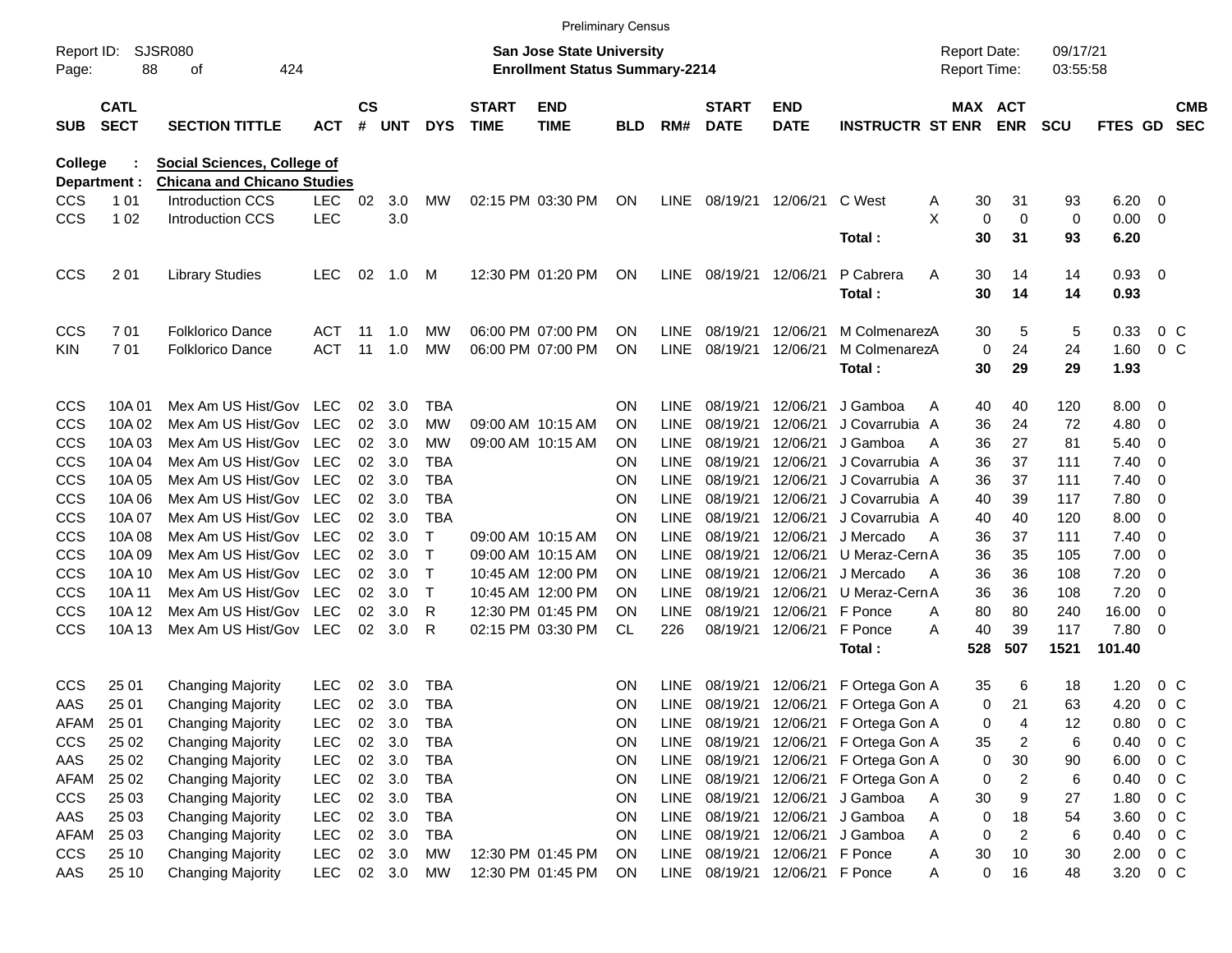|                                                                                  |                                                    |                                                                                                                                                                             |                                                                    |                                  |                                               |                                                              |                             | <b>Preliminary Census</b>                                                                             |                                                                       |                                         |                                                                      |                                                                      |                                                                                             |                            |                                            |                                  |                                  |                                                   |                                                                                                                                       |                          |
|----------------------------------------------------------------------------------|----------------------------------------------------|-----------------------------------------------------------------------------------------------------------------------------------------------------------------------------|--------------------------------------------------------------------|----------------------------------|-----------------------------------------------|--------------------------------------------------------------|-----------------------------|-------------------------------------------------------------------------------------------------------|-----------------------------------------------------------------------|-----------------------------------------|----------------------------------------------------------------------|----------------------------------------------------------------------|---------------------------------------------------------------------------------------------|----------------------------|--------------------------------------------|----------------------------------|----------------------------------|---------------------------------------------------|---------------------------------------------------------------------------------------------------------------------------------------|--------------------------|
| Report ID:<br>Page:                                                              | 89                                                 | <b>SJSR080</b><br>424<br>οf                                                                                                                                                 |                                                                    |                                  |                                               |                                                              |                             | <b>San Jose State University</b><br><b>Enrollment Status Summary-2214</b>                             |                                                                       |                                         |                                                                      |                                                                      |                                                                                             |                            | <b>Report Date:</b><br><b>Report Time:</b> |                                  | 09/17/21<br>03:55:58             |                                                   |                                                                                                                                       |                          |
| <b>SUB</b>                                                                       | <b>CATL</b><br><b>SECT</b>                         | <b>SECTION TITTLE</b>                                                                                                                                                       | <b>ACT</b>                                                         | <b>CS</b><br>#                   | <b>UNT</b>                                    | <b>DYS</b>                                                   | <b>START</b><br><b>TIME</b> | <b>END</b><br><b>TIME</b>                                                                             | <b>BLD</b>                                                            | RM#                                     | <b>START</b><br><b>DATE</b>                                          | <b>END</b><br><b>DATE</b>                                            | <b>INSTRUCTR ST ENR</b>                                                                     |                            | <b>MAX ACT</b>                             | <b>ENR</b>                       | <b>SCU</b>                       | <b>FTES GD</b>                                    |                                                                                                                                       | <b>CMB</b><br><b>SEC</b> |
| AFAM                                                                             | 25 10                                              | <b>Changing Majority</b>                                                                                                                                                    | <b>LEC</b>                                                         | 02                               | 3.0                                           | <b>MW</b>                                                    |                             | 12:30 PM 01:45 PM                                                                                     | ΟN                                                                    | LINE                                    | 08/19/21                                                             | 12/06/21                                                             | F Ponce<br>Total:                                                                           | Α                          | 0<br>130                                   | 3<br>123                         | 9<br>369                         | 0.60<br>24.60                                     | $0\,$ C                                                                                                                               |                          |
| <b>CCS</b><br><b>CCS</b>                                                         | 30 02<br>30 10                                     | Race and Ethnicity<br>Race and Ethnicity                                                                                                                                    | SEM<br>SEM                                                         | 05<br>05                         | 3.0<br>3.0                                    | TR<br>$\top$                                                 |                             | 12:30 PM 01:45 PM<br>04:00 PM 06:45 PM                                                                | ΟN<br>ΟN                                                              | <b>LINE</b><br>LINE                     | 08/19/21<br>08/19/21                                                 | 12/06/21<br>12/06/21                                                 | R Alvarez<br>J Curry-Rodr A<br>Total:                                                       | Α                          | 30<br>30<br>60                             | 27<br>28<br>55                   | 81<br>84<br>165                  | 5.40<br>$5.60$ 0<br>11.00                         | $\overline{\phantom{0}}$                                                                                                              |                          |
| <b>CCS</b><br><b>CCS</b><br><b>CCS</b><br><b>CCS</b><br><b>CCS</b><br><b>CCS</b> | 74 01<br>74 02<br>74 03<br>74 04<br>74 06<br>74 07 | <b>Public Address</b><br><b>Public Address</b><br><b>Public Address</b><br><b>Public Address</b><br><b>Public Address</b><br><b>Public Address</b><br><b>Public Address</b> | SEM<br><b>SEM</b><br>SEM<br><b>SEM</b><br><b>SEM</b><br><b>SEM</b> | 04<br>04<br>04<br>04<br>04<br>04 | 3.0<br>3.0<br>3.0<br>3.0<br>3.0<br>3.0<br>3.0 | МW<br>МW<br>МW<br>R<br><b>TR</b><br><b>TBA</b><br><b>TBA</b> |                             | 09:00 AM 10:15 AM<br>10:45 AM 12:00 PM<br>12:30 PM 01:45 PM<br>10:45 AM 12:00 PM<br>02:15 PM 03:30 PM | <b>DMH</b><br><b>CL</b><br><b>CL</b><br><b>CL</b><br><b>DMH</b><br>ΟN | 166<br>234<br>234<br>117<br>166<br>LINE | 08/19/21<br>08/19/21<br>08/19/21<br>08/19/21<br>08/19/21<br>08/19/21 | 12/06/21<br>12/06/21<br>12/06/21<br>12/06/21<br>12/06/21<br>12/06/21 | E Martinez<br><b>E</b> Martinez<br>E Martinez<br>12/06/21 F Ponce<br>C Herrera<br>R Alvarez | Α<br>A<br>A<br>Α<br>Α<br>A | 25<br>25<br>25<br>25<br>25<br>25           | 24<br>25<br>25<br>25<br>25<br>26 | 72<br>75<br>75<br>75<br>75<br>78 | $4.80\ 0$<br>5.00<br>5.00<br>5.00<br>5.00<br>5.20 | $\overline{\phantom{0}}$<br>$\overline{\phantom{0}}$<br>$\overline{\mathbf{0}}$<br>$\overline{\mathbf{0}}$<br>$\overline{\mathbf{0}}$ |                          |
| <b>CCS</b><br><b>CCS</b><br><b>CCS</b>                                           | 74 08<br>74 09<br>74 10                            | <b>Public Address</b><br><b>Public Address</b>                                                                                                                              | <b>SEM</b><br><b>SEM</b><br><b>SEM</b>                             | 04<br>04                         | 3.0<br>3.0                                    | <b>TR</b>                                                    |                             | 04:00 PM 05:15 PM                                                                                     | ΟN<br><b>DMH</b>                                                      | LINE<br>160                             | 08/19/21<br>08/19/21                                                 | 12/06/21                                                             | R Alvarez<br>C Herrera<br>Total:                                                            | Α<br>Α<br>X                | 25<br>25<br>$\pmb{0}$<br>200               | 26<br>25<br>$\Omega$<br>201      | 78<br>75<br>0<br>603             | 5.20<br>5.00<br>0.00<br>40.20                     | $\overline{\mathbf{0}}$<br>$\overline{\phantom{0}}$<br>$\overline{\phantom{0}}$                                                       |                          |
| <b>CCS</b>                                                                       | 105 01                                             | Chicn: US/Mex Relt                                                                                                                                                          | LEC                                                                |                                  | $02 \quad 3.0$                                | TBA                                                          |                             |                                                                                                       | ΟN                                                                    | LINE                                    | 08/19/21 12/06/21                                                    |                                                                      | A Espinosa<br>Total:                                                                        | A                          | 25<br>25                                   | 25<br>25                         | 75<br>75                         | $5.00 \t 0$<br>5.00                               |                                                                                                                                       |                          |
| <b>CCS</b>                                                                       | 115 01                                             | Chicana/o Families                                                                                                                                                          | <b>LEC</b>                                                         |                                  | 02 3.0                                        | $\top$                                                       |                             | 10:45 AM 12:00 PM                                                                                     | DMH 358                                                               |                                         | 08/19/21                                                             | 12/06/21                                                             | M Cruz<br>Total:                                                                            | Α                          | 30<br>30                                   | 18<br>18                         | 54<br>54                         | $3.60 \ 0$<br>3.60                                |                                                                                                                                       |                          |
| <b>CCS</b><br><b>CCS</b>                                                         | 130 01<br>130 02                                   | Chicna/o Amer Soc<br>Chicna/o Amer Soc                                                                                                                                      | <b>LEC</b><br><b>LEC</b>                                           | 02<br>02                         | 3.0<br>3.0                                    | <b>TR</b><br><b>TR</b>                                       |                             | 09:00 AM 10:15 AM<br>02:15 PM 03:30 PM                                                                | <b>DMH</b><br><b>HGH</b>                                              | 356<br>122                              | 08/19/21<br>08/19/21                                                 | 12/06/21<br>12/06/21                                                 | J BarajasHer A<br>C Vega<br>Total:                                                          | A                          | 30<br>30<br>60                             | 32<br>29<br>61                   | 96<br>87<br>183                  | $6.40 \quad 0$<br>5.80 0<br>12.20                 |                                                                                                                                       |                          |
| CCS<br><b>CCS</b>                                                                | 135 01<br>135 10                                   | Con Chicana/o Iss<br>Con Chicana/o Iss                                                                                                                                      | <b>LEC</b><br><b>LEC</b>                                           | 01                               | 3.0<br>3.0                                    | $\top$                                                       |                             | 02:15 PM 05:00 PM                                                                                     | CL                                                                    | 224                                     | 08/19/21                                                             | 12/06/21                                                             | M Pizarro<br>Total:                                                                         | х<br>Α                     | 0<br>30<br>30                              | 0<br>24<br>24                    | 0<br>72<br>72                    | $0.00 \t 0$<br>4.80<br>4.80                       | $\overline{\phantom{0}}$                                                                                                              |                          |
|                                                                                  |                                                    | CCS 151 01 Theory in CCS                                                                                                                                                    |                                                                    |                                  |                                               |                                                              |                             | LEC 02 3.0 MW 02:15 PM 03:30 PM DMH 160 08/19/21 12/06/21                                             |                                                                       |                                         |                                                                      |                                                                      | J Ramirez<br>Total:                                                                         | A                          | 25<br>25                                   | 8<br>$\pmb{8}$                   | 24<br>24                         | 1.60 0<br>1.60                                    |                                                                                                                                       |                          |
| <b>CCS</b><br><b>CCS</b>                                                         | 160 01<br>160 02                                   | Gender and Sexuality LEC 02 3.0 T<br>Gender and Sexuality LEC 02 3.0 TBA                                                                                                    |                                                                    |                                  |                                               |                                                              |                             | 06:00 PM 08:45 PM                                                                                     | МH<br>ON.                                                             | 523                                     | 08/19/21 12/06/21<br>LINE 08/19/21 12/06/21                          |                                                                      | M Martinez<br>R Alvarez<br>Total:                                                           | A<br>A                     | 36<br>80                                   | 33<br>80<br>116 113              | 99<br>240<br>339                 | $6.60$ 0<br>16.00 0<br>22.60                      |                                                                                                                                       |                          |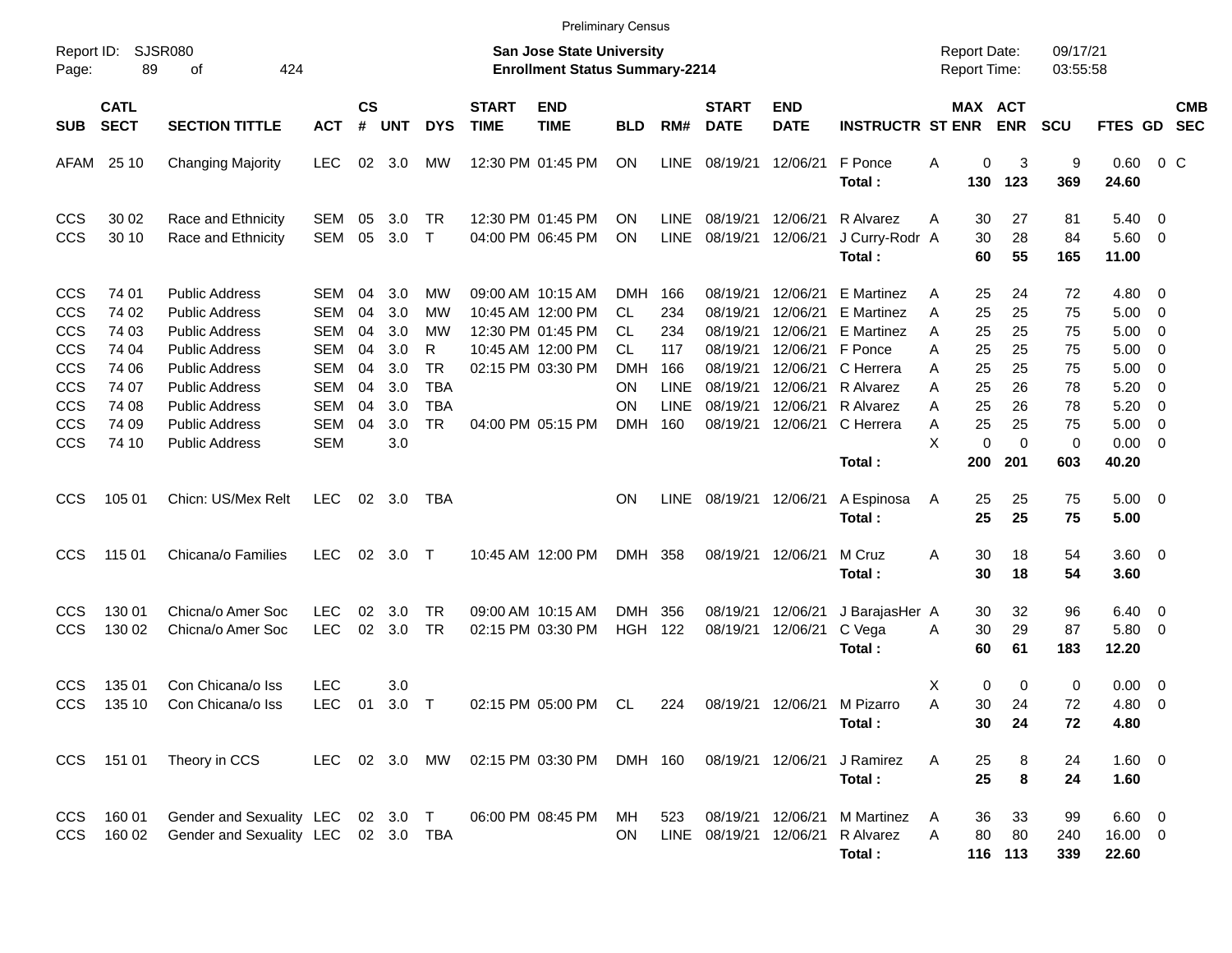|                                 |                            |                                                                      |                                        |                |                   |                                       |                             | <b>Preliminary Census</b>                                                 |                       |                                           |                                  |                                                  |                                                       |        |                                     |                                  |                            |                                   |                                                 |                          |
|---------------------------------|----------------------------|----------------------------------------------------------------------|----------------------------------------|----------------|-------------------|---------------------------------------|-----------------------------|---------------------------------------------------------------------------|-----------------------|-------------------------------------------|----------------------------------|--------------------------------------------------|-------------------------------------------------------|--------|-------------------------------------|----------------------------------|----------------------------|-----------------------------------|-------------------------------------------------|--------------------------|
| Page:                           | Report ID: SJSR080<br>90   | 424<br>of                                                            |                                        |                |                   |                                       |                             | <b>San Jose State University</b><br><b>Enrollment Status Summary-2214</b> |                       |                                           |                                  |                                                  |                                                       |        | Report Date:<br><b>Report Time:</b> |                                  | 09/17/21<br>03:55:58       |                                   |                                                 |                          |
| SUB.                            | <b>CATL</b><br><b>SECT</b> | <b>SECTION TITTLE</b>                                                | <b>ACT</b>                             | <b>CS</b><br># | <b>UNT</b>        | <b>DYS</b>                            | <b>START</b><br><b>TIME</b> | <b>END</b><br><b>TIME</b>                                                 | <b>BLD</b>            | RM#                                       | <b>START</b><br><b>DATE</b>      | <b>END</b><br><b>DATE</b>                        | <b>INSTRUCTR ST ENR</b>                               |        | MAX ACT                             | <b>ENR</b>                       | <b>SCU</b>                 | <b>FTES GD</b>                    |                                                 | <b>CMB</b><br><b>SEC</b> |
| <b>CCS</b>                      | 170 01                     | Chicana/Chicano Film LEC                                             |                                        |                | $02 \quad 3.0$    | M                                     |                             | 04:00 PM 05:30 PM                                                         | <b>ON</b>             | LINE                                      | 08/19/21                         | 12/06/21                                         | S Azcona<br>Total:                                    | Α      | 30<br>30                            | 30<br>30                         | 90<br>90                   | 6.05<br>6.05                      | $\overline{\phantom{0}}$ 1                      |                          |
| CCS<br><b>CCS</b><br><b>CCS</b> | 180 01<br>180 02<br>180 03 | <b>Indiv Studies</b><br><b>Indiv Studies</b><br><b>Indiv Studies</b> | <b>SUP</b><br><b>SUP</b><br><b>SUP</b> | 36<br>36<br>36 | 3.0<br>1.0<br>1.0 | <b>TBA</b><br><b>TBA</b><br><b>MW</b> |                             | 07:00 PM 08:00 PM                                                         | ON<br><b>ON</b><br>ON | <b>LINE</b><br><b>LINE</b><br><b>LINE</b> | 08/19/21<br>08/19/21<br>08/19/21 | 12/06/21<br>12/06/21<br>12/06/21                 | M Alaniz<br>M Alaniz<br>M ColmenarezA<br>Total:       | Α<br>A | 15<br>15<br>11<br>41                | -1<br>$\Omega$<br>$\Omega$<br>1  | 3<br>0<br>0<br>3           | 0.20<br>0.00<br>0.00<br>0.20      | $\overline{0}$<br>$\overline{0}$<br>$\mathbf 0$ |                          |
| <b>CCS</b>                      | 200 01                     | Ideology & Ch Exp                                                    | SEM                                    | 05             | 3.0               | M                                     | 06:00 PM 08:45 PM           |                                                                           | DMH 358               |                                           | 08/19/21                         | 12/06/21                                         | J Ramirez<br>Total:                                   | Α      | 15<br>15                            | $\overline{7}$<br>$\overline{7}$ | 21<br>21                   | 1.75<br>1.75                      | $\overline{7}$                                  |                          |
| <b>CCS</b>                      | 205 01                     | Chicana/o History                                                    | SEM 05                                 |                | 3.0               | $\top$                                |                             | 06:00 PM 08:45 PM                                                         | DMH 357               |                                           | 08/19/21                         | 12/06/21                                         | G Mora-Torre A<br>Total:                              |        | 15<br>15                            | 3<br>3                           | 9<br>9                     | $0.75$ 3<br>0.75                  |                                                 |                          |
| <b>CCS</b><br><b>CCS</b>        | 210 01<br>210 02           | Foundatns in Ch St<br>Foundatns in Ch St                             | <b>SEM</b><br>SEM                      | 05             | 3.0<br>3.0        | S                                     |                             | 10:30 AM 03:30 PM                                                         | ON                    | LINE                                      | 08/19/21 12/06/21                |                                                  | J Curry-Rodr A<br>Total:                              | X      | $\mathbf 0$<br>10<br>10             | 0<br>8<br>8                      | $\mathbf 0$<br>24<br>24    | 0.00<br>2.00<br>2.00              | $\mathbf 0$<br>8                                |                          |
| CCS                             | 230 01                     | <b>Policy Analysis</b>                                               | SEM                                    | 05             | 3.0               | R                                     |                             | 06:00 PM 08:45 PM                                                         | DMH 166               |                                           | 08/19/21                         | 12/06/21                                         | C Vega<br>Total:                                      | Α      | 15<br>15                            | 6<br>6                           | 18<br>18                   | 1.50<br>1.50                      | - 6                                             |                          |
| <b>CCS</b>                      | 240 01                     | Applied CS Seminar                                                   | SEM                                    |                | 05 3.0            | W                                     |                             | 06:00 PM 08:45 PM                                                         | ON                    | <b>LINE</b>                               | 08/19/21                         | 12/06/21                                         | S Azcona<br>Total:                                    | Α      | 15<br>15                            | 11<br>11                         | 33<br>33                   | 2.75 11<br>2.75                   |                                                 |                          |
| <b>CCS</b>                      | 298 02                     | <b>Special Studies</b>                                               | <b>SUP</b>                             |                | 25 3.0            | TBA                                   |                             |                                                                           | ON                    | <b>LINE</b>                               | 08/19/21                         | 12/06/21                                         | S Azcona<br>Total :                                   | Α      | 5<br>5                              | 6<br>6                           | 18<br>18                   | $1.50\ 6$<br>1.50                 |                                                 |                          |
| CCS                             | 299 01                     | <b>MA Thesis</b>                                                     | <b>SUP</b>                             | 25             | 3.0               | TBA                                   |                             |                                                                           | <b>ON</b>             | <b>LINE</b>                               | 08/19/21                         | 12/06/21                                         | S Azcona<br>Total:                                    | Α      | 5<br>5                              | 0<br>0                           | 0<br>$\mathbf 0$           | 0.00<br>0.00                      | $\overline{\mathbf{0}}$                         |                          |
|                                 |                            | Department : Chicana and Chicano Studies                             |                                        |                |                   |                                       |                             |                                                                           |                       |                                           |                                  | <b>Lower Division:</b><br><b>Upper Division:</b> | <b>Department Total:</b><br><b>Graduate Division:</b> |        | 1445<br>1008<br>372<br>65           | 1281<br>960<br>287<br>34         | 3757<br>2794<br>861<br>102 | 252.57<br>186.27<br>57.80<br>8.50 |                                                 |                          |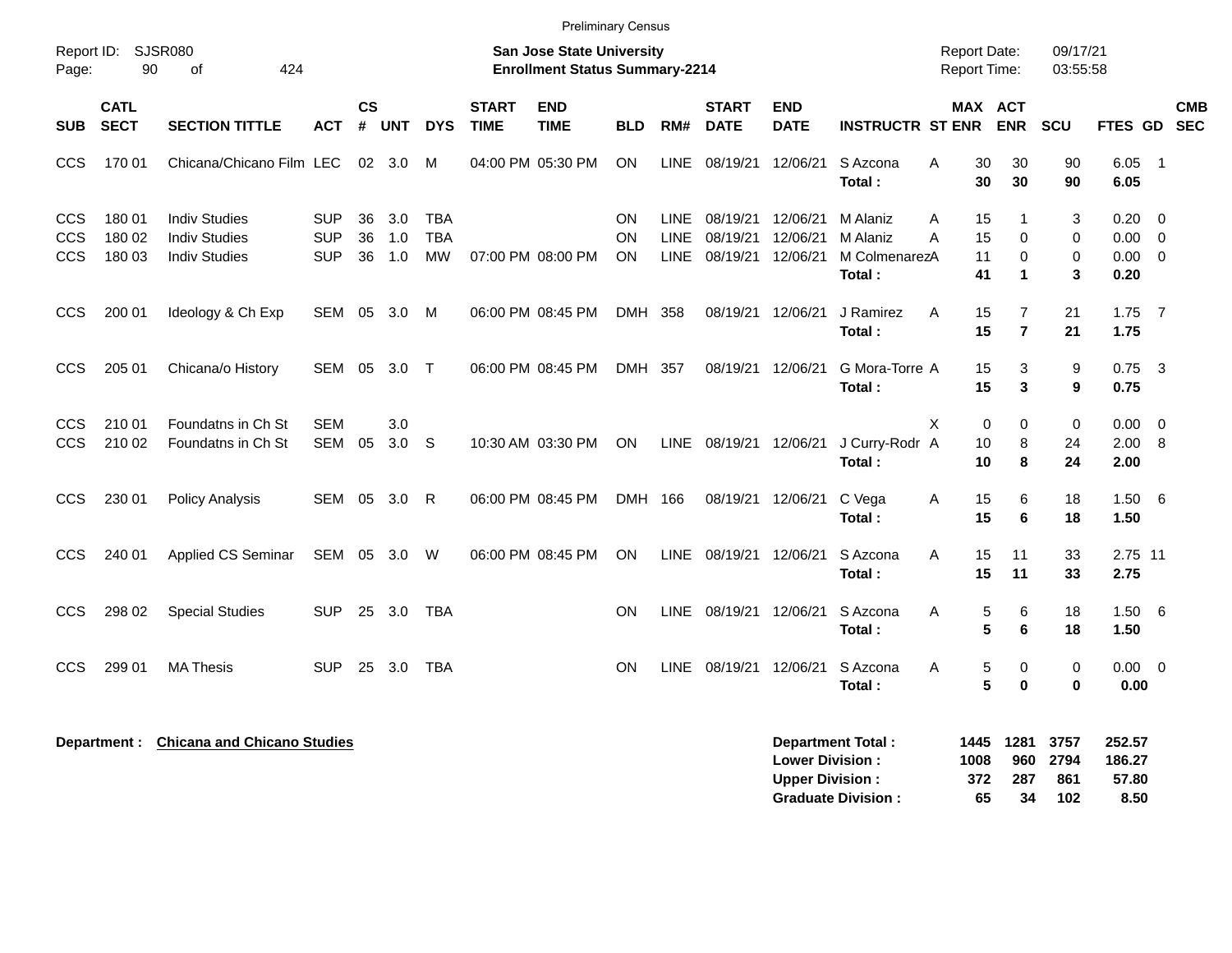|                     |                            |                                                                |                   |               |            |              |                             | <b>Preliminary Census</b>                                                 |            |                            |                             |                           |                             |                                            |                         |                      |                                |            |                          |
|---------------------|----------------------------|----------------------------------------------------------------|-------------------|---------------|------------|--------------|-----------------------------|---------------------------------------------------------------------------|------------|----------------------------|-----------------------------|---------------------------|-----------------------------|--------------------------------------------|-------------------------|----------------------|--------------------------------|------------|--------------------------|
| Report ID:<br>Page: |                            | <b>SJSR080</b><br>91<br>424<br>of                              |                   |               |            |              |                             | <b>San Jose State University</b><br><b>Enrollment Status Summary-2214</b> |            |                            |                             |                           |                             | <b>Report Date:</b><br><b>Report Time:</b> |                         | 09/17/21<br>03:55:58 |                                |            |                          |
| <b>SUB</b>          | <b>CATL</b><br><b>SECT</b> | <b>SECTION TITTLE</b>                                          | <b>ACT</b>        | $\mathsf{cs}$ | # UNT      | <b>DYS</b>   | <b>START</b><br><b>TIME</b> | <b>END</b><br><b>TIME</b>                                                 | <b>BLD</b> | RM#                        | <b>START</b><br><b>DATE</b> | <b>END</b><br><b>DATE</b> | <b>INSTRUCTR ST ENR ENR</b> |                                            | MAX ACT                 | <b>SCU</b>           | FTES GD                        |            | <b>CMB</b><br><b>SEC</b> |
| College             | Department :               | <b>Social Sciences, College of</b><br><b>Political Science</b> |                   |               |            |              |                             |                                                                           |            |                            |                             |                           |                             |                                            |                         |                      |                                |            |                          |
|                     | PADM 202 01                | Regional Governance SEM 05 3.0                                 |                   |               |            | M            |                             | 06:00 PM 08:45 PM                                                         | ON         | LINE                       | 08/19/21 12/06/21           |                           | F Keeley<br>Total:          | Α<br>20<br>20                              | 25<br>25                | 75<br>75             | 6.25 25<br>6.25                |            |                          |
|                     | PADM 210 01                | Intro Pub Admin                                                | SEM 05            |               | 3.0        | $\top$       |                             | 06:00 PM 08:45 PM                                                         |            |                            | DMH 149A 08/19/21 12/06/21  |                           | F Edwards<br>Total:         | 20<br>A<br>20                              | 11<br>11                | 33<br>33             | 2.75 11<br>2.75                |            |                          |
|                     | PADM 212 01                | Admin Research                                                 | SEM 05            |               | 3.0        | M            |                             | 06:00 PM 08:45 PM                                                         | DMH 231    |                            | 08/19/21 12/06/21           |                           | X Chen<br>Total:            | 20<br>A<br>20                              | 12<br>12                | 36<br>36             | 3.00 12<br>3.00                |            |                          |
|                     | PADM 213 01<br>PADM 213 02 | Pol Analysis & Eval<br>Pol Analysis & Eval                     | <b>SEM</b><br>SEM | 05            | 3.0<br>3.0 | W            |                             | 06:00 PM 08:45 PM                                                         | ON.        | LINE                       | 08/19/21 12/06/21           |                           | R Marwan<br>Total:          | Χ<br>0<br>A<br>20<br>20                    | $\Omega$<br>19<br>19    | 0<br>57<br>57        | $0.00 \t 0$<br>4.75 19<br>4.75 |            |                          |
|                     | PADM 214 01<br>URBP 214 01 | Intro to Public Mana<br>Intro to Public Mana                   | <b>SEM</b><br>SEM | 05<br>05      | 3.0<br>3.0 | Т<br>$\top$  |                             | 06:00 PM 08:45 PM<br>06:00 PM 08:45 PM                                    | ON<br>ON.  | <b>LINE</b><br><b>LINE</b> | 08/19/21<br>08/19/21        | 12/06/21<br>12/06/21      | L Lira<br>L Lira<br>Total:  | 20<br>A<br>A<br>$\mathbf 0$<br>20          | 9<br>$\mathbf{1}$<br>10 | 27<br>3<br>30        | 2.25<br>0.25<br>2.50           | 9 C<br>1 C |                          |
|                     | PADM 215 01                | Public Pers Admin                                              | SEM 05            |               | 3.0        | W            |                             | 06:00 PM 08:45 PM                                                         | DMH 165    |                            | 08/19/21 12/06/21           |                           | E Ramones<br>Total:         | 20<br>A<br>20                              | 21<br>21                | 63<br>63             | 5.25 21<br>5.25                |            |                          |
|                     | PADM 218 01                | <b>Public Budgeting</b>                                        | SEM 05            |               | 3.0        | R            |                             | 06:00 PM 08:45 PM                                                         | ON.        | LINE                       | 08/19/21 12/06/21           |                           | L Lira<br>Total:            | 20<br>Α<br>20                              | 19<br>19                | 57<br>57             | 4.75 19<br>4.75                |            |                          |
|                     | PADM 281 01                | Pub Adm Internship                                             | <b>SUP</b>        | 25            | 3.0        | $\mathsf{R}$ |                             | 06:00 PM 08:45 PM                                                         | ON         | <b>LINE</b>                | 08/19/21 12/06/21           |                           | M Currin-Per A<br>Total:    | 5<br>5                                     | 5<br>5                  | 15<br>15             | $1.25 - 5$<br>1.25             |            |                          |
|                     | PADM 284 01                | Directed Reading                                               | <b>SUP</b>        | 25            | 3.0        | TBA          |                             |                                                                           | ON.        | <b>LINE</b>                | 08/19/21 12/06/21           |                           | F Edwards<br>Total:         | A<br>10<br>10                              | 3<br>3                  | 9<br>9               | $0.75$ 3<br>0.75               |            |                          |
|                     | PADM 297 01                | <b>Advanced Seminar</b>                                        | SEM 05 3.0 M      |               |            |              |                             | 06:00 PM 08:45 PM DMH 149A 08/19/21 12/06/21                              |            |                            |                             |                           | F Edwards<br>Total:         | 20<br>A<br>20                              | 18<br>18                | 54<br>54             | 4.50 18<br>4.50                |            |                          |
|                     | POLS 160                   | Amer Govt                                                      | LEC.              |               | 02 3.0     | TBA          |                             |                                                                           | ON.        |                            | LINE 08/19/21 12/06/21      |                           |                             | 35<br>Α                                    | 0                       | 0                    | $0.00 \t 0$                    |            |                          |
| <b>POLS</b>         | 161                        | Amer Govt                                                      | <b>LEC</b>        |               | 02 3.0     | TBA          |                             |                                                                           | ON         | LINE                       | 08/19/21 12/06/21           |                           |                             | 35<br>Α                                    | 0                       | 0                    | $0.00 \t 0$                    |            |                          |
| <b>POLS</b>         | 162                        | Amer Govt                                                      | <b>LEC</b>        |               | 02 3.0     | TBA          |                             |                                                                           | ON         | LINE                       | 08/19/21 12/06/21           |                           |                             | 35<br>Α                                    | 0                       | 0                    | $0.00 \t 0$                    |            |                          |
| <b>POLS</b>         | 163                        | Amer Govt                                                      | <b>LEC</b>        |               | 02 3.0     | TBA          |                             |                                                                           | ON         | LINE                       | 08/19/21 12/06/21           |                           |                             | 35<br>Α                                    | 0                       | 0                    | $0.00 \t 0$                    |            |                          |
|                     | POLS 164                   | Amer Govt                                                      | <b>LEC</b>        |               | 02 3.0 TBA |              |                             |                                                                           | ON         |                            | LINE 08/19/21 12/06/21      |                           |                             | 35<br>Α                                    | 0                       | 0                    | $0.00 \t 0$                    |            |                          |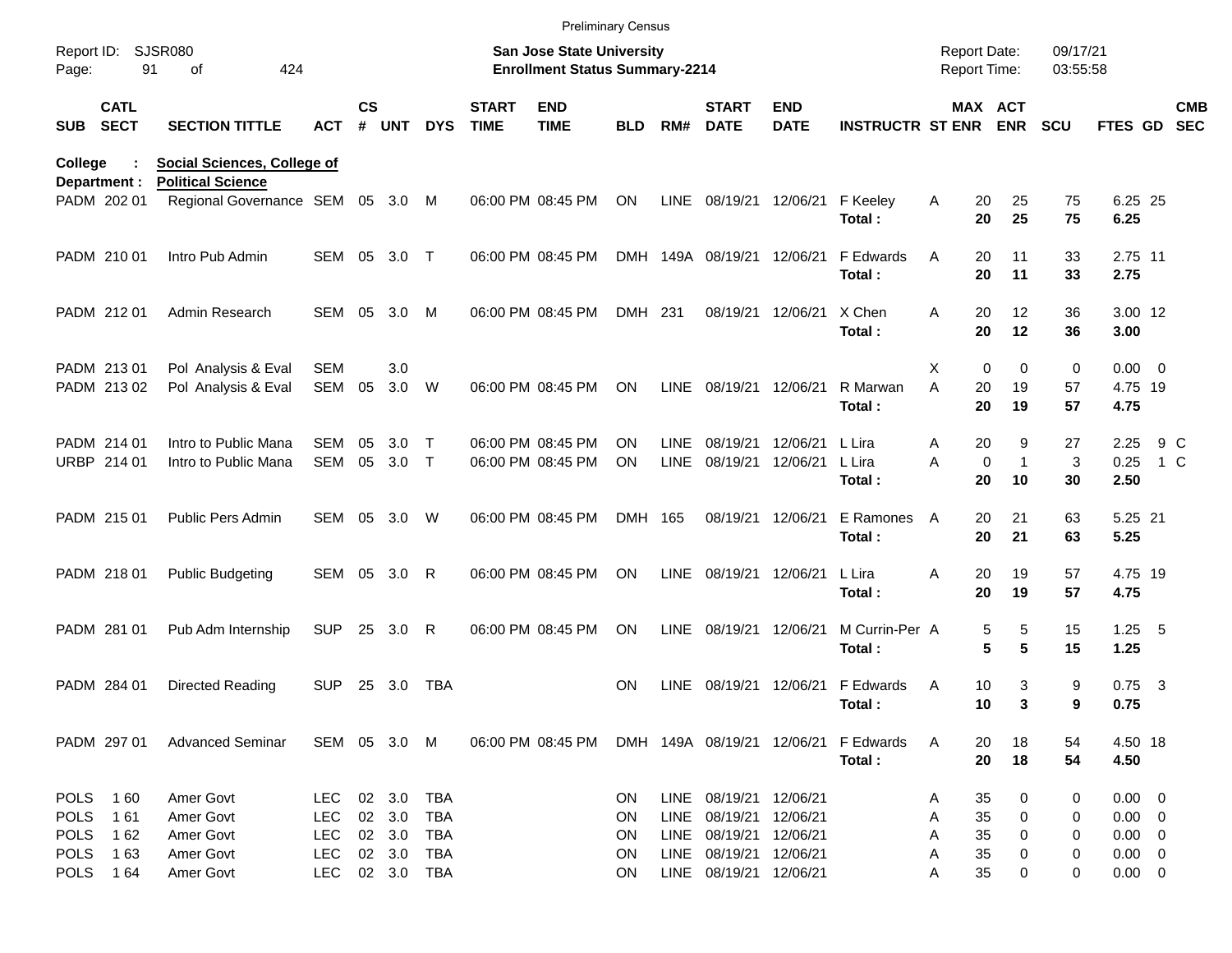|                           |                            |                        |               |                                                                    |            |            |                             | <b>Preliminary Census</b> |            |             |                             |                           |                                     |          |                       |            |                |                          |                          |
|---------------------------|----------------------------|------------------------|---------------|--------------------------------------------------------------------|------------|------------|-----------------------------|---------------------------|------------|-------------|-----------------------------|---------------------------|-------------------------------------|----------|-----------------------|------------|----------------|--------------------------|--------------------------|
| Report ID:<br>92<br>Page: |                            | SJSR080<br>424<br>оf   |               | San Jose State University<br><b>Enrollment Status Summary-2214</b> |            |            |                             |                           |            |             |                             |                           | <b>Report Date:</b><br>Report Time: |          | 09/17/21<br>03:55:58  |            |                |                          |                          |
| <b>SUB</b>                | <b>CATL</b><br><b>SECT</b> | <b>SECTION TITTLE</b>  | <b>ACT</b>    | $\mathsf{cs}$<br>#                                                 | <b>UNT</b> | <b>DYS</b> | <b>START</b><br><b>TIME</b> | <b>END</b><br><b>TIME</b> | <b>BLD</b> | RM#         | <b>START</b><br><b>DATE</b> | <b>END</b><br><b>DATE</b> | <b>INSTRUCTR ST ENR</b>             |          | MAX ACT<br><b>ENR</b> | <b>SCU</b> | <b>FTES GD</b> |                          | <b>CMB</b><br><b>SEC</b> |
|                           |                            |                        |               |                                                                    |            |            |                             |                           |            |             |                             |                           | Total:                              | 175      | 0                     | 0          | 0.00           |                          |                          |
| <b>POLS</b>               | 201                        | Intro Comp Pol         | <b>LEC</b>    | 02                                                                 | 3.0        | <b>TBA</b> |                             |                           | <b>ON</b>  | <b>LINE</b> | 08/19/21                    | 12/06/21                  | S Bejar Lope A                      |          | 45<br>41              | 123        | 8.20           | $\overline{\mathbf{0}}$  |                          |
| <b>POLS</b>               | 2 0 2                      | Intro Comp Pol         | <b>LEC</b>    | 02                                                                 | 3.0        | <b>TR</b>  |                             | 10:45 AM 12:00 PM         | HGH        | 116         | 08/19/21                    | 12/06/21                  | J Abrams                            | A        | 36<br>36              | 108        | 7.20           | - 0                      |                          |
|                           |                            |                        |               |                                                                    |            |            |                             |                           |            |             |                             |                           | Total:                              | 81       | 77                    | 231        | 15.40          |                          |                          |
| <b>POLS</b>               | 302                        | Intro Pol Thought      | LEC           | 03                                                                 | 3.0        | M          |                             | 09:00 AM 10:15 AM         |            |             | 08/19/21                    | 12/06/21                  |                                     | Α        | 45<br>45              | 135        | 9.00           | $\overline{\mathbf{0}}$  |                          |
| <b>POLS</b>               | 399                        | Intro Pol Thought      | <b>LEC</b>    | 03                                                                 | 3.0        | <b>TBA</b> |                             |                           | <b>ON</b>  | <b>LINE</b> | 08/19/21                    | 12/06/21                  | L Quill                             | Α        | 45<br>44              | 132        | 8.80           | $\overline{\mathbf{0}}$  |                          |
|                           |                            |                        |               |                                                                    |            |            |                             |                           |            |             |                             |                           | Total:                              |          | 90<br>89              | 267        | 17.80          |                          |                          |
| <b>POLS</b>               | 4 0 1                      | Intro Intl Rel         | <b>LEC</b>    |                                                                    | 3.0        |            |                             |                           |            |             |                             |                           |                                     | Х        | 0<br>0                | 0          | 0.00           | $\overline{\mathbf{0}}$  |                          |
| <b>POLS</b>               | 4 0 2                      | Intro Intl Rel         | LEC           | 02                                                                 | 3.0        | TBA        |                             |                           | <b>ON</b>  | <b>LINE</b> | 08/19/21                    | 12/06/21                  | L Lira                              | A        | 45<br>43              | 129        | 8.60           | $\overline{\mathbf{0}}$  |                          |
|                           |                            |                        |               |                                                                    |            |            |                             |                           |            |             |                             |                           | Total:                              |          | 45<br>43              | 129        | 8.60           |                          |                          |
| <b>POLS</b>               | 1501                       | US & CA Government LEC |               | 03                                                                 | 3.0        | TBA        |                             |                           | <b>ON</b>  | LINE        | 08/19/21                    | 12/06/21                  | S Benson                            | 120<br>A | 119                   | 357        | 23.80          | 0                        |                          |
| <b>POLS</b>               | 15 02                      | US & CA Government LEC |               | 03                                                                 | 3.0        | <b>TBA</b> |                             |                           | <b>ON</b>  | <b>LINE</b> | 08/19/21                    | 12/06/21                  | J Abrams                            | 120<br>Α | 121                   | 363        | 24.20          | 0                        |                          |
| <b>POLS</b>               | 15 03                      | US & CA Government LEC |               | 03                                                                 | 3.0        | <b>TBA</b> |                             |                           | <b>ON</b>  | <b>LINE</b> | 08/19/21                    | 12/06/21                  | K Mitchell                          | 120<br>A | 120                   | 360        | 24.00          | 0                        |                          |
| <b>POLS</b>               | 15 04                      | US & CA Government LEC |               | 03                                                                 | 3.0        | TBA        |                             |                           | <b>ON</b>  | <b>LINE</b> | 08/19/21                    | 12/06/21                  | A Schendan                          | 120<br>A | 119                   | 357        | 23.80          | 0                        |                          |
| <b>POLS</b>               | 15 05                      | US & CA Government LEC |               | 03                                                                 | 3.0        | МW         |                             | 09:00 AM 10:15 AM         | WSQ        | 207         | 08/19/21                    | 12/06/21                  | D Crane                             | 45<br>A  | 48                    | 144        | 9.60           | 0                        |                          |
| <b>POLS</b>               | 15 06                      | US & CA Government LEC |               | 03                                                                 | 3.0        | F          |                             | 09:30 AM 12:45 PM         | WSQ        | 207         | 08/19/21                    | 12/06/21                  | S Pinnell                           | 45<br>A  | 44                    | 132        | 8.80           | 0                        |                          |
| <b>POLS</b>               | 15 07                      | US & CA Government LEC |               | 03                                                                 | 3.0        | W          |                             | 12:30 PM 01:45 PM         | WSQ        | 207         | 08/19/21                    | 12/06/21                  | A Schendan                          | 45<br>A  | 45                    | 135        | 9.00           | 0                        |                          |
| <b>POLS</b>               | 15 08                      | US & CA Government LEC |               | 03                                                                 | 3.0        | Т          |                             | 10:45 AM 12:00 PM         | CL         | 117         | 08/19/21                    | 12/06/21                  | R Ovetz                             | 45<br>A  | 43                    | 129        | 8.60           | 0                        |                          |
| <b>POLS</b>               | 15 09                      | US & CA Government LEC |               | 03                                                                 | 3.0        | T          |                             | 04:00 PM 05:15 PM         | WSQ        | 207         | 08/19/21                    | 12/06/21                  | R Ovetz                             | 45<br>Α  | 44                    | 132        | 8.80           | 0                        |                          |
| <b>POLS</b>               | 15 10                      | US & CA Government LEC |               | 03                                                                 | 3.0        | <b>TBA</b> |                             |                           | <b>ON</b>  | <b>LINE</b> | 08/19/21                    | 12/06/21                  | R Ovetz                             | 45<br>A  | 45                    | 135        | 9.00           | 0                        |                          |
| <b>POLS</b>               | 15 11                      | US & CA Government LEC |               | 03                                                                 | 3.0        | МW         |                             | 02:15 PM 03:30 PM         | SН         | 100         | 08/19/21                    | 12/06/21                  | D Crane                             | 45<br>Α  | 46                    | 138        | 9.20           | 0                        |                          |
| <b>POLS</b>               | 15 13                      | US & CA Government LEC |               | 03                                                                 | 3.0        | <b>TR</b>  |                             | 02:15 PM 03:30 PM         | WSQ        | 207         | 08/19/21                    | 12/06/21                  | J Abrams                            | 45<br>Α  | 44                    | 132        | 8.80           | 0                        |                          |
| <b>POLS</b>               | 15 14                      | US & CA Government LEC |               | 03                                                                 | 3.0        | м          |                             | 04:00 PM 05:15 PM         | ON.        | <b>LINE</b> | 08/19/21                    | 12/06/21                  | M Ordonez AsA                       | 45       | 45                    | 135        | 9.00           | 0                        |                          |
| <b>POLS</b>               | 15 15                      | US & CA Government LEC |               | 03                                                                 | 3.0        | <b>TR</b>  |                             | 12:30 PM 01:45 PM         | HGH        | 116         | 08/19/21                    | 12/06/21                  | <b>G</b> Percival                   | Α        | 36<br>36              | 108        | 7.20           | 0                        |                          |
| POLS                      | 15 16                      | US & CA Government LEC |               |                                                                    | 3.0        |            |                             |                           |            |             |                             |                           |                                     | х        | 0<br>0                | 0          | 0.00           | 0                        |                          |
| POLS                      | 15 17                      | US & CA Government LEC |               | 03                                                                 | 3.0        | <b>TBA</b> |                             |                           | <b>ON</b>  | LINE.       |                             | 08/19/21 12/06/21 R Ovetz |                                     | Α        | 45<br>46              | 138        | 9.20           | 0                        |                          |
|                           | POLS 15 18                 | US & CA Government LEC |               |                                                                    | 03 3.0     | TR         |                             | 10:45 AM 12:00 PM         | ON         |             |                             |                           | LINE 08/19/21 12/06/21 H Yenigun    | A        | 47<br>45              | 141        | 9.40           | $\overline{\phantom{0}}$ |                          |
|                           | POLS 15 19                 | US & CA Government LEC |               |                                                                    | 03 3.0     | T          |                             | 02:15 PM 03:30 PM         | <b>DMH</b> |             | 149A 08/19/21               | 12/06/21                  | R Ovetz                             | Α        | 45<br>43              | 129        | 8.60 0         |                          |                          |
|                           | POLS 15 99                 | US & CA Government LEC |               |                                                                    | 03 3.0 TBA |            |                             |                           | ON         |             | LINE 08/19/21 12/06/21      |                           | J Brent                             | A        | 45<br>45              | 135        | $9.00 \t 0$    |                          |                          |
|                           |                            |                        |               |                                                                    |            |            |                             |                           |            |             |                             |                           | Total:                              |          | 1101 1100             | 3300       | 220.00         |                          |                          |
| POLS 2001                 |                            | Controv Legal Iss      | LEC           |                                                                    | 03 3.0     | MW         |                             | 09:00 AM 10:15 AM         | ON.        |             | LINE 08/19/21 12/06/21      |                           | S Benson                            | A        | 25<br>25              | 75         | $5.00 \t 0$    |                          |                          |
|                           | POLS 2002                  | Controv Legal Iss      | LEC 03 3.0 TR |                                                                    |            |            |                             | 10:45 AM 12:00 PM         | DMH 160    |             |                             | 08/19/21 12/06/21         | K Mitchell                          | Α        | 25<br>25              | 75         | $5.00 \t 0$    |                          |                          |
|                           |                            |                        |               |                                                                    |            |            |                             |                           |            |             |                             |                           | Total:                              |          | 50<br>50              | 150        | 10.00          |                          |                          |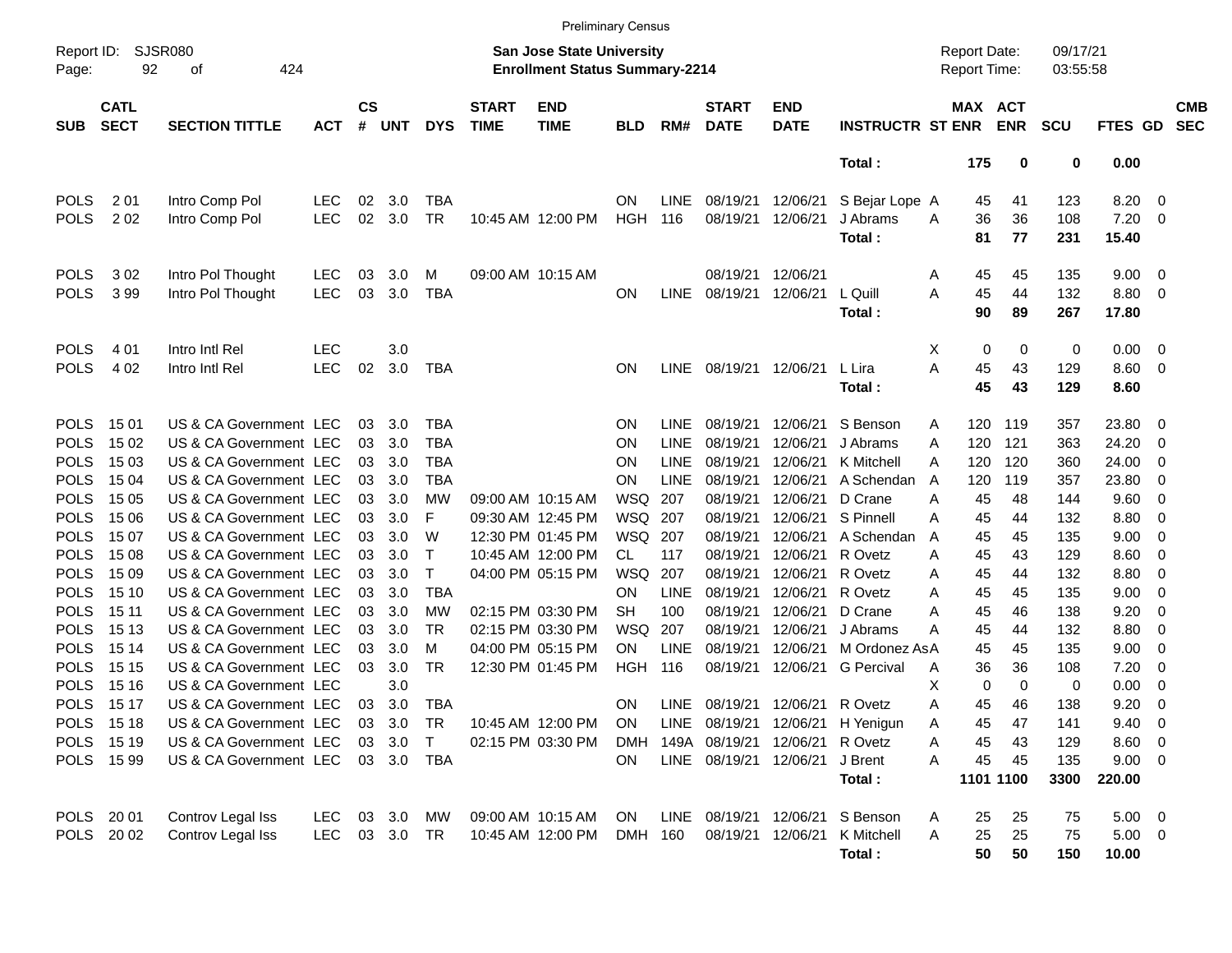| <b>Preliminary Census</b><br><b>Report Date:</b>         |                            |                                |               |                    |                                                                           |            |                             |                           |                |             |                             |                           |                            |   |                               |                      |                |                           |
|----------------------------------------------------------|----------------------------|--------------------------------|---------------|--------------------|---------------------------------------------------------------------------|------------|-----------------------------|---------------------------|----------------|-------------|-----------------------------|---------------------------|----------------------------|---|-------------------------------|----------------------|----------------|---------------------------|
| <b>SJSR080</b><br>Report ID:<br>93<br>424<br>οf<br>Page: |                            |                                |               |                    | <b>San Jose State University</b><br><b>Enrollment Status Summary-2214</b> |            |                             |                           |                |             |                             |                           |                            |   |                               | 09/17/21<br>03:55:58 |                |                           |
| <b>SUB</b>                                               | <b>CATL</b><br><b>SECT</b> | <b>SECTION TITTLE</b>          | <b>ACT</b>    | $\mathsf{cs}$<br># | <b>UNT</b>                                                                | <b>DYS</b> | <b>START</b><br><b>TIME</b> | <b>END</b><br><b>TIME</b> | <b>BLD</b>     | RM#         | <b>START</b><br><b>DATE</b> | <b>END</b><br><b>DATE</b> | <b>INSTRUCTR ST ENR</b>    |   | MAX ACT<br><b>ENR</b>         | <b>SCU</b>           |                | <b>CMB</b><br>FTES GD SEC |
|                                                          |                            | POLS 100M 01 Political Inquiry | <b>LEC</b>    |                    | $02 \quad 4.0$                                                            | TR         |                             | 02:15 PM 03:30 PM         | <b>DMH</b>     | 160         | 08/19/21                    | 12/06/21                  | K Mitchell                 | Α | 22<br>25                      | 88                   | 5.87           | - 0                       |
|                                                          |                            | POLS 100M 02 Political Inquiry | <b>LEC</b>    | 02                 | 4.0                                                                       | <b>TBA</b> |                             |                           | <b>ON</b>      | <b>LINE</b> | 08/19/21                    | 12/06/21                  | S Bejar Lope A             |   | 25<br>25                      | 100                  | 6.67           | 0                         |
|                                                          |                            | POLS 100M 03 Political Inquiry | LEC           |                    | 02 4.0                                                                    | <b>MW</b>  |                             | 12:30 PM 01:45 PM         | <b>DMH</b>     | 160         | 08/19/21                    | 12/06/21                  | X Chen<br>Total:           | А | 25<br>16<br>75<br>63          | 64<br>252            | 4.27<br>16.80  | $\overline{0}$            |
|                                                          |                            | POLS 100W 01 Writing Workshop  | SEM           | 04                 | 3.0                                                                       | <b>TBA</b> |                             |                           | ON             | <b>LINE</b> | 08/19/21                    | 12/06/21                  | L Quill                    | A | 25<br>25                      | 75                   | $5.00 \t 0$    |                           |
|                                                          |                            | POLS 100W 02 Writing Workshop  | SEM           | 04                 | 3.0                                                                       | <b>MW</b>  |                             | 04:00 PM 05:15 PM         | ON             | <b>LINE</b> | 08/19/21                    | 12/06/21                  | S Benson                   | A | 25<br>24                      | 72                   | $4.80\ 0$      |                           |
|                                                          |                            |                                |               |                    |                                                                           |            |                             |                           |                |             |                             |                           | Total:                     |   | 50<br>49                      | 147                  | 9.80           |                           |
|                                                          | POLS 101 01                | Teaching US Govt.              | <b>LEC</b>    | 03                 | 3.0                                                                       | M          |                             | 06:00 PM 08:45 PM         | МH             | 523         |                             | 08/19/21 12/06/21         | H Royaltey                 | A | 35<br>19                      | 57                   | $3.80\ 0$      |                           |
|                                                          |                            |                                |               |                    |                                                                           |            |                             |                           |                |             |                             |                           | Total:                     |   | 35<br>19                      | 57                   | 3.80           |                           |
|                                                          | POLS 102 01                | <b>State Politics</b>          | <b>LEC</b>    | 02                 | 4.0                                                                       | W          |                             | 06:00 PM 08:45 PM         | <b>HGH 116</b> |             |                             | 08/19/21 12/06/21         | F Keeley                   | Α | 35<br>33                      | 132                  | 8.87 1         |                           |
|                                                          |                            |                                |               |                    |                                                                           |            |                             |                           |                |             |                             |                           | Total:                     |   | 35<br>33                      | 132                  | 8.87           |                           |
|                                                          | POLS 103 01                | <b>Local Politics</b>          | <b>LEC</b>    | 02                 | 4.0                                                                       | TR         |                             | 10:45 AM 12:00 PM         | DMH            |             | 149A 08/19/21               | 12/06/21                  | K Yeager                   | A | 35<br>32                      | 128                  | 8.60           | 1 C                       |
|                                                          | URBP 103 01                | <b>Local Politics</b>          | <b>LEC</b>    | 02                 | 4.0                                                                       | <b>TR</b>  |                             | 10:45 AM 12:00 PM         | <b>DMH</b>     |             | 149A 08/19/21               | 12/06/21                  | K Yeager                   | A | $\overline{c}$<br>$\mathbf 0$ | 8                    | 0.53           | 0 <sup>o</sup>            |
|                                                          |                            |                                |               |                    |                                                                           |            |                             |                           |                |             |                             |                           | Total:                     |   | 35<br>34                      | 136                  | 9.13           |                           |
|                                                          | POLS 105 01                | Congress                       | <b>LEC</b>    |                    | 02 4.0                                                                    | МW         |                             | 12:30 PM 01:45 PM         | DMH 234        |             | 08/19/21                    | 12/06/21                  | D Crane                    | Α | 35<br>27                      | 108                  | $7.20 \t 0$    |                           |
|                                                          |                            |                                |               |                    |                                                                           |            |                             |                           |                |             |                             |                           | Total:                     |   | 35<br>27                      | 108                  | 7.20           |                           |
|                                                          | POLS 106 01                | U S Presidency                 | <b>LEC</b>    | 02                 | 4.0                                                                       | TR         |                             | 02:15 PM 03:30 PM         | <b>HGH 116</b> |             | 08/19/21                    | 12/06/21                  | M Currin-Per A             |   | 35<br>14                      | 56                   | $3.73 \quad 0$ |                           |
|                                                          |                            |                                |               |                    |                                                                           |            |                             |                           |                |             |                             |                           | Total:                     |   | 35<br>14                      | 56                   | 3.73           |                           |
|                                                          | POLS 114 01                | Intro Pub Admin                | <b>LEC</b>    |                    | 3.0                                                                       |            |                             |                           |                |             |                             |                           |                            | Х | 0<br>0                        | 0                    | $0.00 \t 0$    |                           |
|                                                          | POLS 114 02                | Intro Pub Admin                | <b>LEC</b>    | 02                 | 3.0                                                                       | $\top$     |                             | 04:00 PM 05:15 PM         | ON             | LINE        | 08/19/21                    | 12/06/21                  | R Marwan                   | A | 35<br>36                      | 108                  | 7.20           | $\overline{\phantom{0}}$  |
|                                                          |                            |                                |               |                    |                                                                           |            |                             |                           |                |             |                             |                           | Total:                     |   | 35<br>36                      | 108                  | 7.20           |                           |
|                                                          | POLS 120 01                | U S Law and Society LEC        |               |                    | 02 3.0                                                                    | TBA        |                             |                           | ON.            | LINE        |                             |                           | 08/19/21 12/06/21 S Benson | A | 40<br>40                      | 120                  | $8.00 \t 0$    |                           |
|                                                          |                            |                                |               |                    |                                                                           |            |                             |                           |                |             |                             |                           | Total:                     |   | 40<br>40                      | 120                  | 8.00           |                           |
|                                                          |                            | POLS 121C 01 Con Law - Rights  | LEC 02 4.0 MW |                    |                                                                           |            |                             | 09:00 AM 10:15 AM         | DMH 160        |             |                             | 08/19/21 12/06/21         | J Brent                    | Α | 35<br>19                      | 76                   | $5.07$ 0       |                           |
|                                                          |                            |                                |               |                    |                                                                           |            |                             |                           |                |             |                             |                           | Total:                     |   | 35<br>19                      | 76                   | 5.07           |                           |
|                                                          | POLS 135 01                | <b>US Env Policy</b>           | <b>LEC</b>    |                    | 3.0                                                                       |            |                             |                           |                |             |                             |                           |                            | X | 0<br>0                        | 0                    | $0.00 \t 0$    |                           |
|                                                          | ENVS 135 01                | <b>US Env Policy</b>           | LEC           |                    | 3.0                                                                       |            |                             |                           |                |             |                             |                           |                            | X | 0<br>0                        | 0                    | $0.00 \t 0$    |                           |
|                                                          |                            |                                |               |                    |                                                                           |            |                             |                           |                |             |                             |                           | Total:                     |   | 0<br>0                        | 0                    | 0.00           |                           |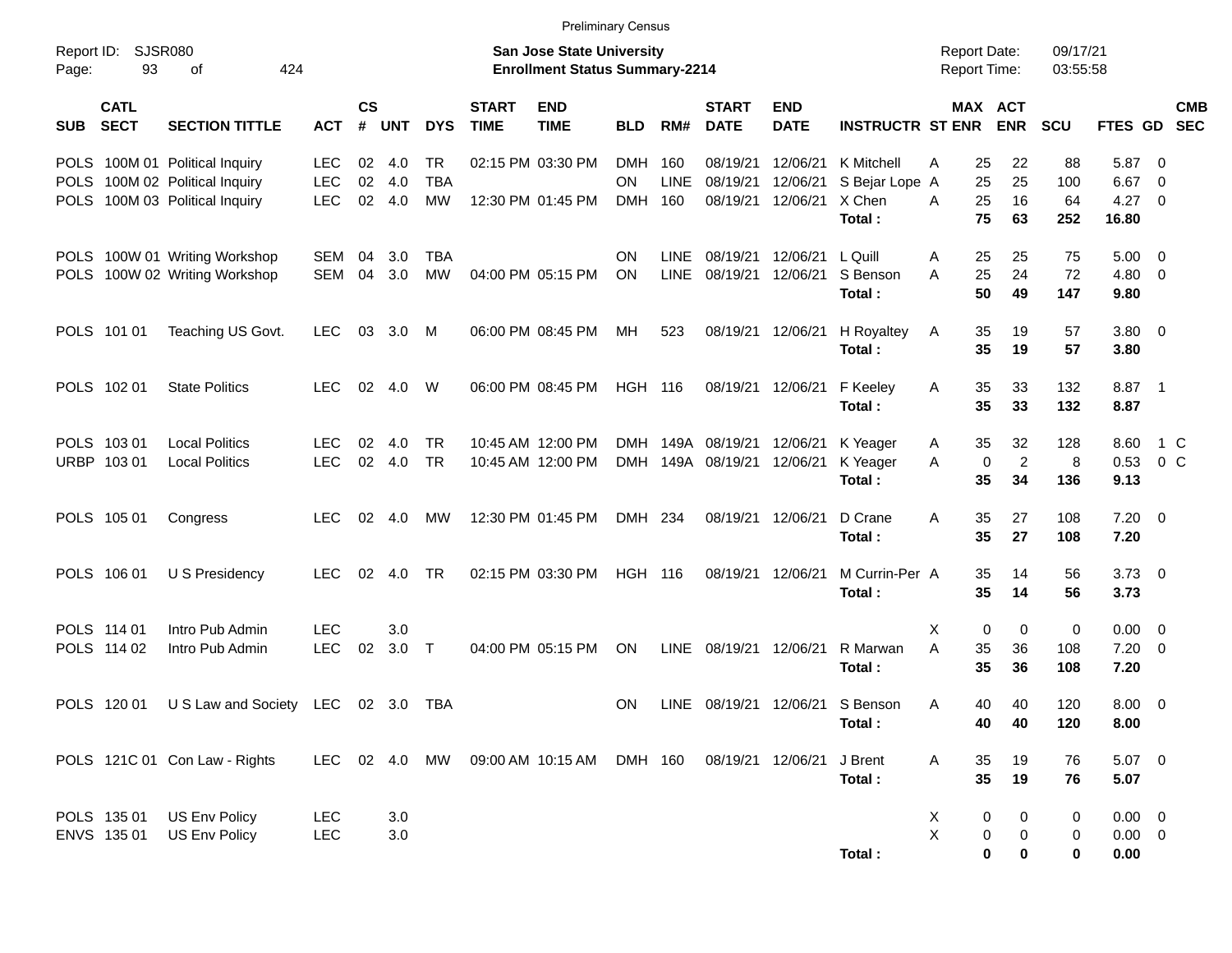|                                                                         |                            |                                                                                                                                                                     |                                                                                  |                       |                                        |                                  |                             | <b>Preliminary Census</b>                                                        |                                             |                                   |                                              |                                              |                                                          |                                     |                                |                                          |                                    |                                                     |                                                                                                                 |            |
|-------------------------------------------------------------------------|----------------------------|---------------------------------------------------------------------------------------------------------------------------------------------------------------------|----------------------------------------------------------------------------------|-----------------------|----------------------------------------|----------------------------------|-----------------------------|----------------------------------------------------------------------------------|---------------------------------------------|-----------------------------------|----------------------------------------------|----------------------------------------------|----------------------------------------------------------|-------------------------------------|--------------------------------|------------------------------------------|------------------------------------|-----------------------------------------------------|-----------------------------------------------------------------------------------------------------------------|------------|
| Page:                                                                   | Report ID: SJSR080<br>94   | 424<br>of                                                                                                                                                           |                                                                                  |                       |                                        |                                  |                             | <b>San Jose State University</b><br><b>Enrollment Status Summary-2214</b>        |                                             |                                   |                                              |                                              |                                                          | <b>Report Date:</b><br>Report Time: |                                |                                          | 09/17/21<br>03:55:58               |                                                     |                                                                                                                 |            |
| <b>SUB</b>                                                              | <b>CATL</b><br><b>SECT</b> | <b>SECTION TITTLE</b>                                                                                                                                               | <b>ACT</b>                                                                       | $\mathsf{cs}$<br>$\#$ | <b>UNT</b>                             | <b>DYS</b>                       | <b>START</b><br><b>TIME</b> | <b>END</b><br><b>TIME</b>                                                        | <b>BLD</b>                                  | RM#                               | <b>START</b><br><b>DATE</b>                  | <b>END</b><br><b>DATE</b>                    | <b>INSTRUCTR ST ENR</b>                                  | MAX ACT                             |                                | <b>ENR</b>                               | SCU                                | FTES GD SEC                                         |                                                                                                                 | <b>CMB</b> |
|                                                                         | POLS 146 01                | Latin American Pol                                                                                                                                                  | <b>LEC</b>                                                                       | 02                    | 4.0                                    | TBA                              |                             |                                                                                  | <b>ON</b>                                   | <b>LINE</b>                       | 08/19/21                                     | 12/06/21                                     | S Bejar Lope A<br>Total:                                 |                                     | 35<br>35                       | 34<br>34                                 | 136<br>136                         | $9.07$ 0<br>9.07                                    |                                                                                                                 |            |
|                                                                         | POLS 148 01                | <b>Political Culture</b>                                                                                                                                            | LEC.                                                                             | 02                    | 4.0                                    | W                                |                             | 12:30 PM 01:45 PM                                                                | <b>HGH 116</b>                              |                                   | 08/19/21 12/06/21                            |                                              | S Pinnell<br>Total:                                      | A                                   | 35<br>35                       | 19<br>19                                 | 76<br>76                           | $5.07$ 0<br>5.07                                    |                                                                                                                 |            |
|                                                                         | POLS 150 01<br>POLS 150 02 | War and Peace<br>War and Peace                                                                                                                                      | <b>LEC</b><br><b>LEC</b>                                                         | 02<br>02              | 3.0<br>3.0                             | <b>TR</b><br><b>TR</b>           |                             | 02:15 PM 03:30 PM<br>09:00 AM 10:15 AM                                           | <b>ON</b><br><b>HGH</b>                     | <b>LINE</b><br>116                | 08/19/21<br>08/19/21                         | 12/06/21<br>12/06/21                         | H Yenigun<br>J Abrams<br>Total:                          | A<br>A                              | 40<br>36<br>76                 | 40<br>37<br>77                           | 120<br>111<br>231                  | $8.00 \t 0$<br>$7.40 \ 0$<br>15.40                  |                                                                                                                 |            |
|                                                                         |                            | POLS 152A 01 Int'l Organizations/                                                                                                                                   | <b>LEC</b>                                                                       | 02                    | 4.0                                    | TBA                              |                             |                                                                                  | <b>ON</b>                                   | LINE                              | 08/19/21                                     | 12/06/21                                     | D Dudley<br>Total:                                       | Α                                   | 35<br>35                       | 35<br>35                                 | 140<br>140                         | 9.3300<br>9.33                                      |                                                                                                                 |            |
|                                                                         | POLS 157 01                | <b>Intl Security</b>                                                                                                                                                | <b>LEC</b>                                                                       | 02                    | 4.0                                    | MW                               |                             | 10:45 AM 12:00 PM                                                                |                                             |                                   | DMH 149A 08/19/21                            | 12/06/21                                     | K Sasikumar A<br>Total:                                  |                                     | 35<br>35                       | 38<br>38                                 | 152<br>152                         | $10.13 \t 0$<br>10.13                               |                                                                                                                 |            |
| <b>POLS</b>                                                             |                            | POLS 160A 01 Class Pol Thought<br>160A 02 Class Pol Thought                                                                                                         | <b>LEC</b><br><b>LEC</b>                                                         | 03                    | 3.0<br>3.0                             | M                                |                             | 02:15 PM 03:30 PM                                                                |                                             |                                   | 08/19/21 12/06/21                            |                                              | Total:                                                   | Χ<br>A                              | 0<br>33<br>33                  | $\mathbf 0$<br>16<br>16                  | 0<br>48<br>48                      | $0.00 \t 0$<br>$3.20 \ 0$<br>3.20                   |                                                                                                                 |            |
|                                                                         |                            | POLS 160C 01 Recent Pol Thought                                                                                                                                     | <b>LEC</b>                                                                       | 03                    | 3.0                                    | TBA                              |                             |                                                                                  | <b>ON</b>                                   | <b>LINE</b>                       | 08/19/21 12/06/21                            |                                              | L Quill<br>Total:                                        | A                                   | 35<br>35                       | 35<br>35                                 | 105<br>105                         | $7.00 \t 0$<br>7.00                                 |                                                                                                                 |            |
| <b>POLS</b><br><b>POLS</b><br><b>POLS</b><br><b>POLS</b><br><b>POLS</b> |                            | POLS 170V 01 Amer Pol Global<br>170V 02 Amer Pol Global<br>170V 03 Amer Pol Global<br>170V 04 Amer Pol Global<br>170V 05 Amer Pol Global<br>170V 06 Amer Pol Global | <b>SEM</b><br><b>SEM</b><br><b>SEM</b><br><b>SEM</b><br><b>SEM</b><br><b>SEM</b> | 03<br>03<br>03<br>03  | 3.0<br>3.0<br>3.0<br>3.0<br>3.0<br>3.0 | W<br>W<br>$\top$<br>$\mathsf{T}$ |                             | 04:00 PM 05:15 PM<br>10:45 AM 12:00 PM<br>09:00 AM 10:15 AM<br>12:30 PM 01:45 PM | <b>HGH</b><br><b>DMH</b><br><b>ON</b><br>ON | 116<br>150<br>LINE<br><b>LINE</b> | 08/19/21<br>08/19/21<br>08/19/21<br>08/19/21 | 12/06/21<br>12/06/21<br>12/06/21<br>12/06/21 | S Pinnell<br>S Pinnell<br>M Ordonez AsA<br>M Ordonez AsA | Χ<br>X<br>Α<br>Α                    | 0<br>0<br>35<br>35<br>35<br>35 | 0<br>$\mathbf 0$<br>35<br>34<br>34<br>36 | 0<br>0<br>105<br>102<br>102<br>108 | $0.00 \t 0$<br>0.00<br>7.00<br>6.80<br>6.80<br>7.20 | $\overline{\mathbf{0}}$<br>$\overline{\mathbf{0}}$<br>$\overline{\mathbf{0}}$<br>$\overline{\mathbf{0}}$<br>- 0 |            |
|                                                                         |                            | POLS 181 01 Internships                                                                                                                                             | SEM 05 4.0 T                                                                     |                       |                                        |                                  |                             | 06:00 PM 08:45 PM                                                                | ON                                          |                                   | LINE 08/19/21 12/06/21                       |                                              | Total:<br>M Currin-Per A<br>Total:                       |                                     | 140<br>20<br>20                | 139<br>6<br>6                            | 417<br>24<br>24                    | 27.80<br>1.60 0<br>1.60                             |                                                                                                                 |            |
|                                                                         |                            | POLS 181C 01 Internship Capstone SEM 05 4.0 T                                                                                                                       |                                                                                  |                       |                                        |                                  |                             | 06:00 PM 08:45 PM                                                                | ON                                          |                                   | LINE 08/19/21 12/06/21                       |                                              | M Currin-Per A<br>Total:                                 |                                     | 5<br>5                         | 6<br>$\bf 6$                             | 24<br>24                           | 1.60 0<br>1.60                                      |                                                                                                                 |            |
|                                                                         | POLS 184 01                | <b>Directed Reading</b>                                                                                                                                             | SUP 36 3.0 TBA                                                                   |                       |                                        |                                  |                             |                                                                                  | ON                                          |                                   | LINE 08/19/21 12/06/21                       |                                              | L Lira<br>Total:                                         | Α                                   | 5<br>5                         | 0<br>0                                   | 0<br>0                             | $0.00 \t 0$<br>0.00                                 |                                                                                                                 |            |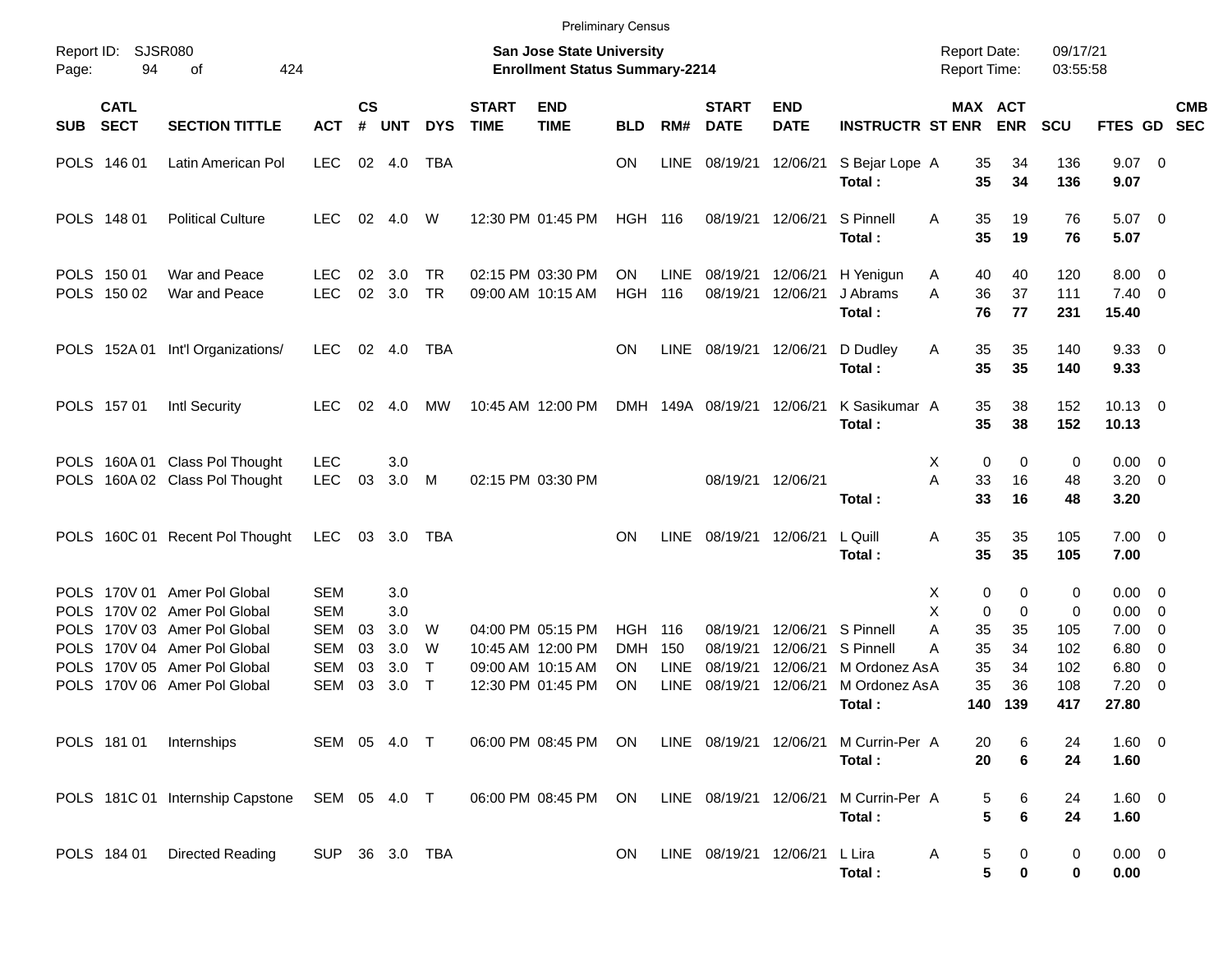|                            |                            |                                               |                          |                    |            |                          |                             | <b>Preliminary Census</b>                                                 |                  |                     |                             |                                                  |                                                       |        |                                            |                            |                             |                                     |                                           |                          |
|----------------------------|----------------------------|-----------------------------------------------|--------------------------|--------------------|------------|--------------------------|-----------------------------|---------------------------------------------------------------------------|------------------|---------------------|-----------------------------|--------------------------------------------------|-------------------------------------------------------|--------|--------------------------------------------|----------------------------|-----------------------------|-------------------------------------|-------------------------------------------|--------------------------|
| Report ID:<br>Page:        | 95                         | <b>SJSR080</b><br>424<br>οf                   |                          |                    |            |                          |                             | <b>San Jose State University</b><br><b>Enrollment Status Summary-2214</b> |                  |                     |                             |                                                  |                                                       |        | <b>Report Date:</b><br><b>Report Time:</b> |                            | 09/17/21<br>03:55:58        |                                     |                                           |                          |
| <b>SUB</b>                 | <b>CATL</b><br><b>SECT</b> | <b>SECTION TITTLE</b>                         | <b>ACT</b>               | $\mathsf{cs}$<br># | <b>UNT</b> | <b>DYS</b>               | <b>START</b><br><b>TIME</b> | <b>END</b><br><b>TIME</b>                                                 | <b>BLD</b>       | RM#                 | <b>START</b><br><b>DATE</b> | <b>END</b><br><b>DATE</b>                        | <b>INSTRUCTR ST ENR</b>                               |        | MAX                                        | <b>ACT</b><br><b>ENR</b>   | <b>SCU</b>                  | FTES GD                             |                                           | <b>CMB</b><br><b>SEC</b> |
| <b>POLS</b><br><b>POLS</b> | 190 01<br>190 02           | Senior Seminar<br><b>Senior Seminar</b>       | <b>SEM</b><br>SEM        | 05<br>05           | 4.0<br>4.0 | M<br><b>MW</b>           | 05:45 PM 08:30 PM           | 12:30 PM 01:45 PM                                                         | ON<br><b>DMH</b> | <b>LINE</b><br>149A | 08/19/21<br>08/19/21        | 12/06/21<br>12/06/21                             | D Dudley<br>J Brent<br>Total:                         | A<br>A | 15<br>15<br>30                             | 17<br>16<br>33             | 68<br>64<br>132             | 4.53<br>4.27<br>8.80                | - 0<br>$\overline{0}$                     |                          |
| <b>POLS</b><br><b>POLS</b> | 190H 01                    | <b>Honors Thesis</b><br>190H 02 Honors Thesis | <b>SUP</b><br><b>SUP</b> | 25<br>25           | 1.0<br>1.0 | <b>TBA</b><br><b>TBA</b> |                             |                                                                           | <b>ON</b>        | <b>LINE</b>         | 08/19/21<br>08/19/21        | 12/06/21<br>12/06/21                             | D Dudley<br>J Brent<br>Total:                         | A<br>A | 10<br>10<br>20                             | 4<br>0<br>4                | 4<br>$\mathbf 0$<br>4       | 0.27<br>0.00<br>0.27                | $\overline{0}$<br>$\overline{\mathbf{0}}$ |                          |
|                            | Department :               | <b>Political Science</b>                      |                          |                    |            |                          |                             |                                                                           |                  |                     |                             | <b>Lower Division:</b><br><b>Upper Division:</b> | <b>Department Total:</b><br><b>Graduate Division:</b> |        | 2631<br>1542<br>914<br>175                 | 2278<br>1359<br>776<br>143 | 7187<br>4077<br>2681<br>429 | 486.42<br>271.80<br>178.87<br>35.75 |                                           |                          |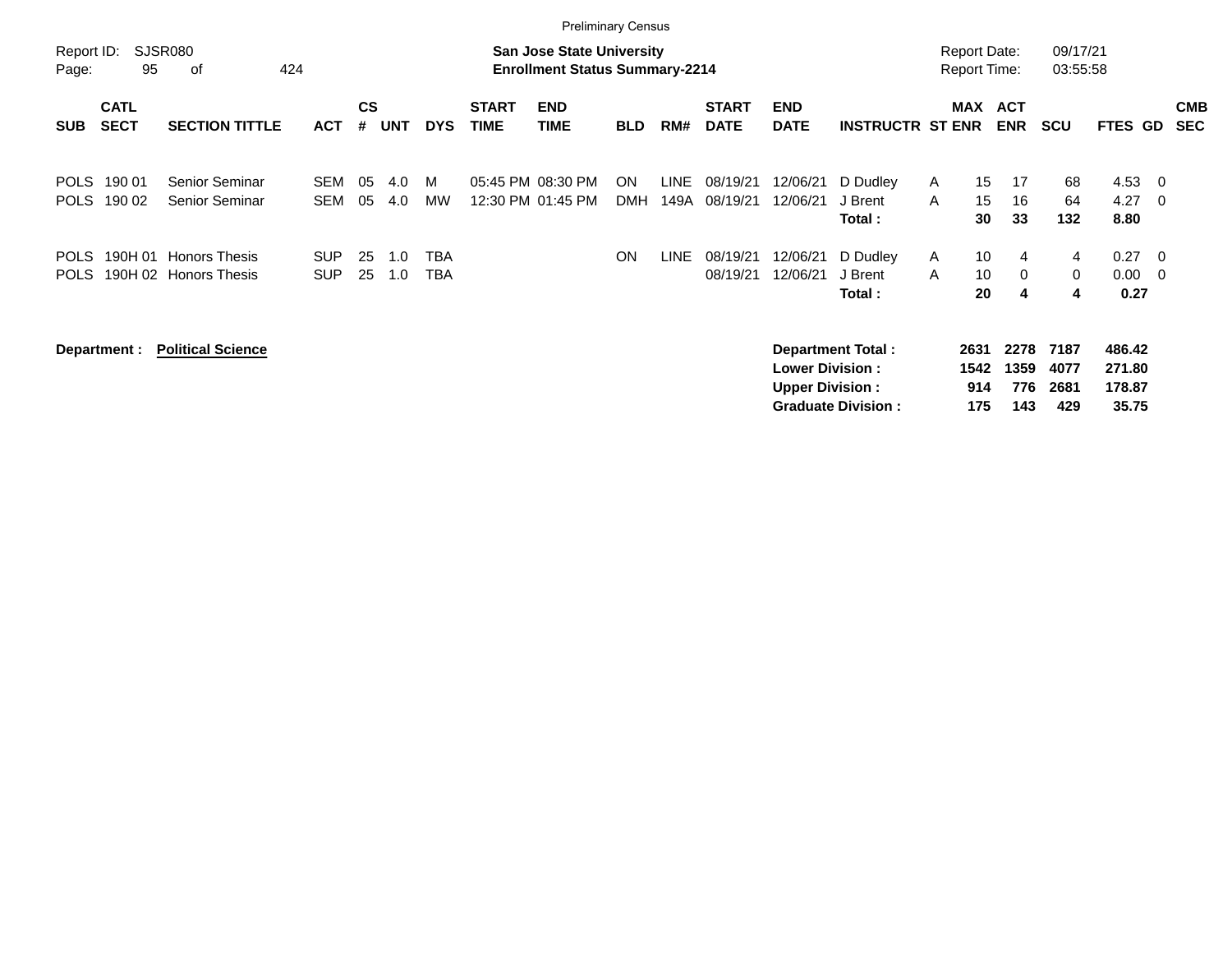|                |                            |                                    |            |                    |            |            |                                       | <b>Preliminary Census</b>        |            |             |                             |                                |                         |              |                     |            |            |             |                          |                          |
|----------------|----------------------------|------------------------------------|------------|--------------------|------------|------------|---------------------------------------|----------------------------------|------------|-------------|-----------------------------|--------------------------------|-------------------------|--------------|---------------------|------------|------------|-------------|--------------------------|--------------------------|
| Report ID:     |                            | <b>SJSR080</b>                     |            |                    |            |            |                                       | <b>San Jose State University</b> |            |             |                             |                                |                         |              | <b>Report Date:</b> |            | 09/17/21   |             |                          |                          |
| Page:          | 96                         | 424                                |            |                    |            |            | <b>Enrollment Status Summary-2214</b> |                                  |            |             |                             |                                |                         | Report Time: |                     | 03:55:58   |            |             |                          |                          |
| <b>SUB</b>     | <b>CATL</b><br><b>SECT</b> | <b>SECTION TITTLE</b>              | <b>ACT</b> | $\mathsf{cs}$<br># | <b>UNT</b> | <b>DYS</b> | <b>START</b><br><b>TIME</b>           | <b>END</b><br><b>TIME</b>        | <b>BLD</b> | RM#         | <b>START</b><br><b>DATE</b> | <b>END</b><br><b>DATE</b>      | <b>INSTRUCTR ST ENR</b> |              | MAX ACT             | <b>ENR</b> | <b>SCU</b> | FTES GD     |                          | <b>CMB</b><br><b>SEC</b> |
| <b>College</b> |                            | <b>Social Sciences, College of</b> |            |                    |            |            |                                       |                                  |            |             |                             |                                |                         |              |                     |            |            |             |                          |                          |
| Department :   |                            | <b>Psychology</b>                  |            |                    |            |            |                                       |                                  |            |             |                             |                                |                         |              |                     |            |            |             |                          |                          |
| <b>PSYC</b>    | 1 0 1                      | <b>Introductory Psychol</b>        | <b>LEC</b> | 02                 | 3.0        | МW         |                                       | 02:15 PM 03:30 PM                | <b>DMH</b> | 163         | 08/19/21                    | 12/06/21                       | S Macramalla A          |              | 32                  | 32         | 96         | 6.40        | - 0                      |                          |
| <b>PSYC</b>    | 1 0 2                      | Introductory Psychol               | <b>LEC</b> | $02\,$             | 3.0        | МW         |                                       | 09:00 AM 10:15 AM                | <b>DMH</b> | 356         | 08/19/21                    | 12/06/21                       | R Schulte-Mi A          |              | 32                  | 32         | 96         | 6.40        | 0                        |                          |
| <b>PSYC</b>    | 1 0 3                      | Introductory Psychol               | <b>LEC</b> | $02\,$             | 3.0        | МW         |                                       | 09:00 AM 10:15 AM                | <b>DMH</b> | 353         | 08/19/21                    | 12/06/21                       | S Macramalla A          |              | 35                  | 36         | 108        | 7.20        | 0                        |                          |
| <b>PSYC</b>    | 1 0 4                      | Introductory Psychol               | <b>LEC</b> | 02                 | 3.0        | МW         |                                       | 10:45 AM 12:00 PM                | <b>DMH</b> | 353         | 08/19/21                    | 12/06/21                       | S Macramalla A          |              | 35                  | 35         | 105        | 7.00        | - 0                      |                          |
| <b>PSYC</b>    | 180                        | Introductory Psychol               | <b>LEC</b> | 02                 | 3.0        | TR         |                                       | 02:15 PM 03:30 PM                | ON.        | <b>LINE</b> | 08/19/21                    | 12/06/21                       | <b>G</b> Feist          | A            | 200                 | 197        | 591        | 39.40       | 0                        |                          |
| <b>PSYC</b>    | 181                        | Introductory Psychol               | <b>LEC</b> | 02                 | 3.0        | МW         |                                       | 09:00 AM 10:15 AM                | <b>ON</b>  | <b>LINE</b> | 08/19/21                    | 12/06/21                       | C Ma                    | Α            | 120                 | 120        | 360        | 24.00       | 0                        |                          |
| <b>PSYC</b>    | 182                        | Introductory Psychol               | <b>LEC</b> | 02                 | 3.0        | <b>TR</b>  |                                       | 10:45 AM 12:00 PM                | <b>ON</b>  | <b>LINE</b> | 08/19/21                    | 12/06/21                       | N Rattan                | A            | 120                 | 123        | 369        | 24.60       | - 0                      |                          |
|                |                            |                                    |            |                    |            |            |                                       |                                  |            |             |                             |                                | Total:                  |              | 574                 | 575        | 1725       | 115.00      |                          |                          |
| <b>PSYC</b>    | 2Q 80                      | Identity / Prejudice               | SEM        | 05                 | 3.0        | TR         |                                       | 04:00 PM 05:15 PM                | ON         |             | LINE 08/19/21               | 12/06/21                       | N Rattan                | Α            | 20                  | 20         | 60         | $4.00 \ 0$  |                          |                          |
|                |                            |                                    |            |                    |            |            |                                       |                                  |            |             |                             |                                | Total:                  |              | 20                  | 20         | 60         | 4.00        |                          |                          |
|                |                            |                                    |            |                    |            |            |                                       |                                  |            |             |                             |                                |                         |              |                     |            |            |             |                          |                          |
| <b>PSYC</b>    | 1880                       | Intro to Res Meth                  | LEC        | 02                 | 3.0        | МW         |                                       | 10:45 AM 12:00 PM                | <b>ON</b>  | LINE        | 08/19/21                    | 12/06/21                       | C Feria                 | A            | 30                  | 34         | 102        | 6.80        | - 0                      |                          |
| <b>PSYC</b>    | 1881                       | Intro to Res Meth                  | <b>LEC</b> | 02                 | 3.0        | <b>TR</b>  |                                       | 09:00 AM 10:15 AM                | <b>ON</b>  | <b>LINE</b> | 08/19/21                    | 12/06/21                       | N Rattan                | A            | 30                  | 31         | 93         | 6.20        | - 0                      |                          |
| <b>PSYC</b>    | 1882                       | Intro to Res Meth                  | <b>LEC</b> | 02                 | 3.0        | TR.        |                                       | 02:15 PM 03:30 PM                | <b>ON</b>  | <b>LINE</b> | 08/19/21                    | 12/06/21                       | N Rattan                | A            | 30                  | 33         | 99         | 6.60        | 0                        |                          |
| <b>PSYC</b>    | 1883                       | Intro to Res Meth                  | <b>LEC</b> | 02                 | 3.0        | <b>MW</b>  |                                       | 10:45 AM 12:00 PM                | <b>ON</b>  | LINE        | 08/19/21                    | 12/06/21                       | M Nguyen                | A            | 30                  | 28         | 84         | 5.60        | - 0                      |                          |
|                |                            |                                    |            |                    |            |            |                                       |                                  |            |             |                             |                                | Total:                  |              | 120                 | 126        | 378        | 25.20       |                          |                          |
| <b>PSYC</b>    | 30 01                      | Intro Psychbiology                 | <b>LEC</b> | 02                 | 3.0        | МW         |                                       | 09:00 AM 10:15 AM                | <b>DMH</b> | 161         | 08/19/21                    | 12/06/21                       | A Evans                 | A            | 35                  | 40         | 120        | 8.00        | - 0                      |                          |
| <b>PSYC</b>    | 30 80                      | Intro Psychbiology                 | <b>LEC</b> | 02                 | 3.0        | <b>TR</b>  |                                       | 10:45 AM 12:00 PM                | ON         | <b>LINE</b> | 08/19/21                    | 12/06/21                       | C Chancellor A          |              | 120                 | 119        | 357        | 23.80       | - 0                      |                          |
|                |                            |                                    |            |                    |            |            |                                       |                                  |            |             |                             |                                | Total:                  |              | 155                 | 159        | 477        | 31.80       |                          |                          |
|                |                            | PSYC 100W 01 Writing Workshop      | <b>SEM</b> | 04                 | 3.0        | TR         |                                       | 06:00 PM 07:15 PM                | <b>DMH</b> | 355         | 08/19/21                    | 12/06/21                       | S Nadeau                | Α            | 24                  | 26         | 78         | 5.20        | - 0                      |                          |
|                |                            | PSYC 100W 02 Writing Workshop      | <b>SEM</b> | 04                 | 3.0        | <b>TR</b>  |                                       | 02:15 PM 03:30 PM                | <b>DMH</b> | 355         | 08/19/21                    | 12/06/21                       | J Ventura               | A            | 24                  | 25         | 75         | 5.00        | - 0                      |                          |
|                |                            | PSYC 100W 80 Writing Workshop      | <b>SEM</b> | 04                 | 3.0        | <b>TBA</b> |                                       |                                  | <b>ON</b>  | <b>LINE</b> | 08/19/21                    | 12/06/21                       | L Huntsman              | A            | 24                  | 23         | 69         | 4.60        | 0                        |                          |
|                |                            | PSYC 100W 81 Writing Workshop      | <b>SEM</b> | 04                 | 3.0        | <b>TBA</b> |                                       |                                  | <b>ON</b>  | <b>LINE</b> | 08/19/21                    | 12/06/21                       | L Huntsman A            |              | 24                  | 24         | 72         | 4.80        | 0                        |                          |
| <b>PSYC</b>    |                            | 100W 82 Writing Workshop           | <b>SEM</b> | 04                 | 3.0        | <b>TBA</b> |                                       |                                  | <b>ON</b>  | LINE        | 08/19/21                    | 12/06/21                       | L Huntsman              | A            | 24                  | 23         | 69         | 4.60        | - 0                      |                          |
|                |                            | PSYC 100W 83 Writing Workshop      | <b>SEM</b> | 04                 | 3.0        | <b>TBA</b> |                                       |                                  | <b>ON</b>  | <b>LINE</b> | 08/19/21                    | 12/06/21                       | A Lewis                 | A            | 24                  | 25         | 75         | 5.00        | $\overline{\mathbf{0}}$  |                          |
|                |                            | PSYC 100W 84 Writing Workshop      | SEM        | 04                 | 3.0        | TBA        |                                       |                                  | <b>ON</b>  |             |                             | LINE 08/19/21 12/06/21 A Lewis |                         | A            | 24                  | 23         | 69         | 4.60        | - 0                      |                          |
|                |                            | PSYC 100W 85 Writing Workshop      | SEM        | 04                 | 3.0        | TR         |                                       | 10:45 AM 12:00 PM                | <b>ON</b>  | LINE        |                             | 08/19/21 12/06/21 S Branca     |                         | A            | 24                  | 26         | 78         | 5.20        | - 0                      |                          |
|                |                            | PSYC 100W 86 Writing Workshop      | SEM        | 04                 | 3.0        | МW         |                                       | 07:15 AM 08:30 AM                | <b>ON</b>  | LINE        | 08/19/21                    | 12/06/21 L Cabral              |                         | Α            | 24                  | 24         | 72         | 4.80        | $\overline{\phantom{0}}$ |                          |
|                |                            | PSYC 100W 87 Writing Workshop      | SEM        | 04                 | 3.0        | МW         |                                       | 09:00 AM 10:15 AM                | <b>ON</b>  | LINE        | 08/19/21                    | 12/06/21 L Cabral              |                         | Α            | 24                  | 24         | 72         | 4.80 0      |                          |                          |
|                |                            | PSYC 100W 88 Writing Workshop      | SEM        | 04                 | 3.0        | МW         |                                       | 10:45 AM 12:00 PM                | <b>ON</b>  | LINE        | 08/19/21                    | 12/06/21                       | L Cabral                | Α            | 24                  | 23         | 69         | 4.60 0      |                          |                          |
|                |                            | PSYC 100W 89 Writing Workshop      | SEM        | 04                 | 3.0        | МW         |                                       | 02:15 PM 03:30 PM                | <b>ON</b>  | LINE        | 08/19/21                    | 12/06/21                       | K Jeffery               | Α            | 24                  | 28         | 84         | 5.60        | $\overline{\phantom{0}}$ |                          |
|                |                            | PSYC 100W 90 Writing Workshop      | SEM        | 04                 | 3.0        | МW         |                                       | 04:00 PM 05:15 PM                | <b>ON</b>  | LINE        | 08/19/21                    | 12/06/21                       | K Jeffery               | Α            | 24                  | 28         | 84         | 5.60        | $\overline{\phantom{0}}$ |                          |
|                |                            | PSYC 100W 91 Writing Workshop      | SEM        | 04                 | 3.0        | МW         |                                       | 04:00 PM 05:15 PM                | <b>ON</b>  | LINE        | 08/19/21                    | 12/06/21                       | M Dillinger             | A            | 24                  | 24         | 72         | 4.80 0      |                          |                          |
|                |                            | PSYC 100W 92 Writing Workshop      | SEM        |                    | 04 3.0     | MW         |                                       | 05:45 PM 07:00 PM                | ON         |             | LINE 08/19/21               | 12/06/21                       | M Dillinger             | A            | 24                  | 20         | 60         | $4.00 \t 0$ |                          |                          |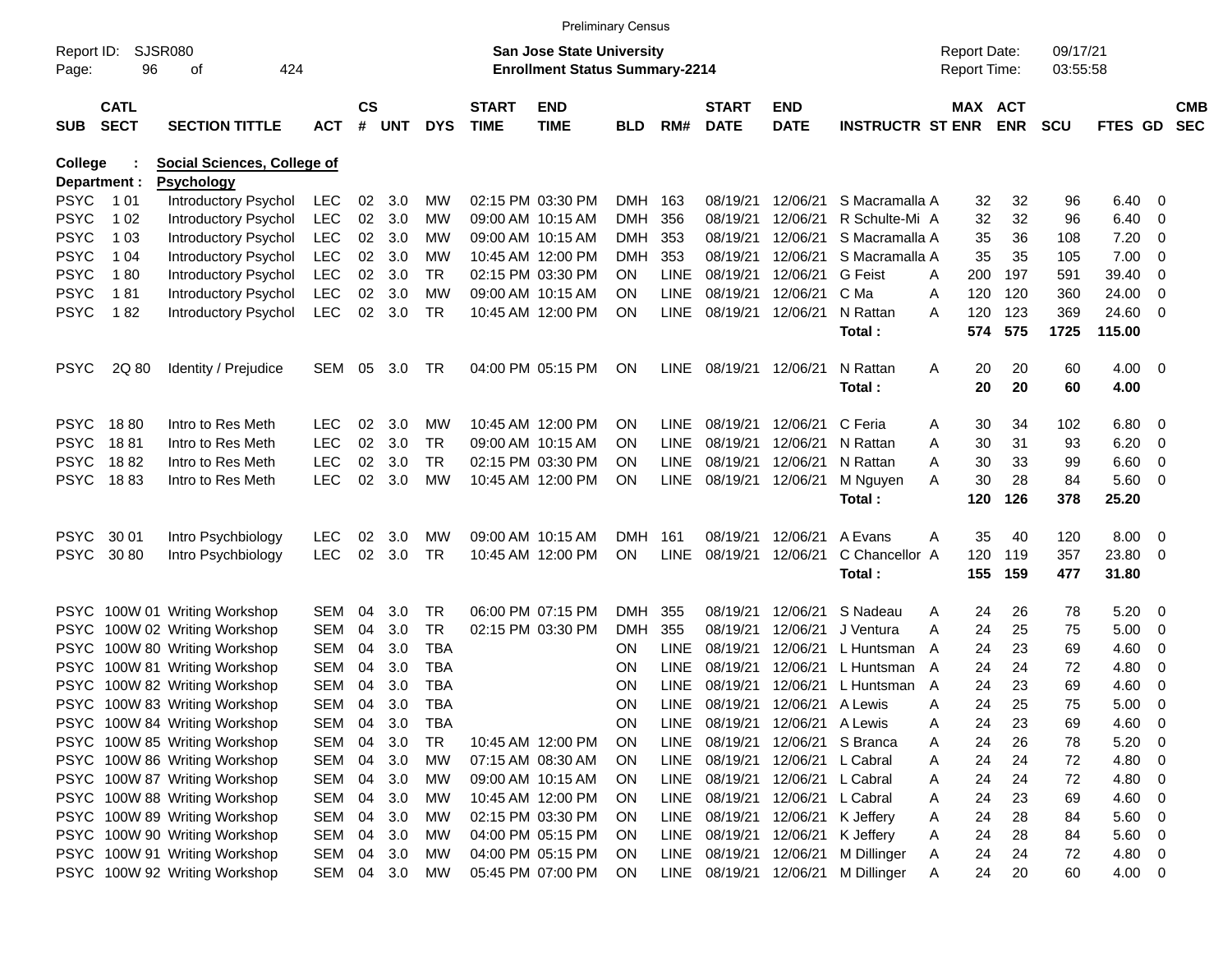|                     |                            |                             |            |                |               |            |                             |                                                                           | <b>Preliminary Census</b> |             |                             |                           |                         |                                     |             |                       |                      |               |                          |                          |
|---------------------|----------------------------|-----------------------------|------------|----------------|---------------|------------|-----------------------------|---------------------------------------------------------------------------|---------------------------|-------------|-----------------------------|---------------------------|-------------------------|-------------------------------------|-------------|-----------------------|----------------------|---------------|--------------------------|--------------------------|
| Report ID:<br>Page: | 97                         | <b>SJSR080</b><br>424<br>οf |            |                |               |            |                             | <b>San Jose State University</b><br><b>Enrollment Status Summary-2214</b> |                           |             |                             |                           |                         | <b>Report Date:</b><br>Report Time: |             |                       | 09/17/21<br>03:55:58 |               |                          |                          |
| <b>SUB</b>          | <b>CATL</b><br><b>SECT</b> | <b>SECTION TITTLE</b>       | <b>ACT</b> | <b>CS</b><br># | <b>UNT</b>    | <b>DYS</b> | <b>START</b><br><b>TIME</b> | <b>END</b><br><b>TIME</b>                                                 | <b>BLD</b>                | RM#         | <b>START</b><br><b>DATE</b> | <b>END</b><br><b>DATE</b> | <b>INSTRUCTR ST ENR</b> |                                     |             | MAX ACT<br><b>ENR</b> | SCU                  | FTES GD       |                          | <b>CMB</b><br><b>SEC</b> |
|                     |                            |                             |            |                |               |            |                             |                                                                           |                           |             |                             |                           | Total:                  |                                     | 360         | 366                   | 1098                 | 73.20         |                          |                          |
|                     | PSYC 102 01                | Psyc of Childhood           | <b>LEC</b> | 01             | 3.0           | MW         |                             | 12:30 PM 01:45 PM                                                         | DMH.                      | 165         | 08/19/21                    | 12/06/21                  | R Schulte-Mi A          |                                     | 32          | 36                    | 108                  | 7.20          | - 0                      |                          |
| <b>PSYC</b>         | 102 02                     | Psyc of Childhood           | <b>LEC</b> | 01             | 3.0           | МW         |                             | 02:15 PM 03:30 PM                                                         | DMH                       | 356         | 08/19/21                    | 12/06/21                  | R Schulte-Mi A          |                                     | 32          | 30                    | 90                   | 6.00          | $\overline{0}$           |                          |
| <b>PSYC</b>         | 10280                      | Psyc of Childhood           | <b>LEC</b> | 01             | 3.0           | <b>TR</b>  |                             | 09:00 AM 10:15 AM                                                         | <b>ON</b>                 | <b>LINE</b> | 08/19/21                    | 12/06/21                  | M Alvarez               | A                                   | 35          | 37                    | 111                  | 7.40          | $\overline{\phantom{0}}$ |                          |
| <b>PSYC</b>         | 10281                      | Psyc of Childhood           | <b>LEC</b> | 01             | 3.0           | <b>TR</b>  |                             | 12:30 PM 01:45 PM                                                         | <b>ON</b>                 | <b>LINE</b> | 08/19/21                    | 12/06/21                  | M Alvarez               | A                                   | 35          | 35                    | 105                  | 7.00          | $\overline{0}$           |                          |
| <b>PSYC</b>         | 10282                      | Psyc of Childhood           | <b>LEC</b> | 01             | 3.0           | R          |                             | 02:15 PM 03:30 PM                                                         | ON                        | <b>LINE</b> | 08/19/21                    | 12/06/21                  | S Duh                   | A                                   | 120         | 119                   | 357                  | 23.80         | $\overline{0}$           |                          |
|                     |                            |                             |            |                |               |            |                             |                                                                           |                           |             |                             |                           | Total:                  |                                     | 254         | 257                   | 771                  | 51.40         |                          |                          |
|                     | PSYC 10780                 | Psych of Women              | <b>LEC</b> | 02             | 3.0           | МW         |                             | 02:15 PM 03:30 PM                                                         | <b>ON</b>                 | <b>LINE</b> | 08/19/21                    | 12/06/21                  | L Tinson                | A                                   | 35          | 36                    | 108                  | 7.20          |                          | 0 <sup>o</sup>           |
|                     | <b>WGSS 107 80</b>         | Psych of Women              | <b>LEC</b> | 02             | 3.0           | МW         |                             | 02:15 PM 03:30 PM                                                         | ON                        | <b>LINE</b> | 08/19/21                    | 12/06/21                  | L Tinson                | A                                   | $\mathbf 0$ | $\overline{1}$        | 3                    | 0.20          |                          | $0\,C$                   |
|                     |                            |                             |            |                |               |            |                             |                                                                           |                           |             |                             |                           | Total:                  |                                     | 35          | 37                    | 111                  | 7.40          |                          |                          |
|                     | PSYC 110 02                | Adult Psychopathol          | <b>LEC</b> | 01             | 3.0           | <b>TR</b>  |                             | 04:00 PM 05:15 PM                                                         | CL.                       | 238         | 08/19/21                    | 12/06/21                  | S Nadeau                | A                                   | 35          | 32                    | 96                   | 6.40          | $\overline{\phantom{0}}$ |                          |
| <b>PSYC</b>         | 11080                      | Adult Psychopathol          | <b>LEC</b> | 01             | 3.0           | <b>TBA</b> |                             |                                                                           | ON                        | <b>LINE</b> | 08/19/21                    | 12/06/21                  | G Callaghan             | A                                   | 35          | 36                    | 108                  | 7.30          | $\overline{2}$           |                          |
| <b>PSYC</b>         | 11081                      | Adult Psychopathol          | <b>LEC</b> | 01             | 3.0           | <b>TBA</b> |                             |                                                                           | ON                        | <b>LINE</b> | 08/19/21                    | 12/06/21                  | A Lewis                 | A                                   | 35          | 35                    | 105                  | 7.00          | $\overline{0}$           |                          |
| <b>PSYC</b>         | 11082                      | Adult Psychopathol          | <b>LEC</b> | 01             | 3.0           | Τ          |                             | 09:00 AM 10:15 AM                                                         | <b>ON</b>                 | LINE        | 08/19/21                    | 12/06/21                  | J Gregg                 | Α                                   | 120         | 121                   | 363                  | 24.20         | $\overline{0}$           |                          |
| <b>PSYC</b>         | 11083                      | Adult Psychopathol          | <b>LEC</b> | 01             | 3.0           | F          |                             | 09:30 AM 12:15 PM                                                         | <b>ON</b>                 | <b>LINE</b> | 08/19/21                    | 12/06/21                  | S Del Chiaro            | A                                   | 120         | 121                   | 363                  | 24.20         | $\overline{0}$           |                          |
| <b>PSYC</b>         | 11084                      | Adult Psychopathol          | <b>LEC</b> | 01             | 3.0           | M          |                             | 06:00 PM 08:45 PM                                                         | <b>ON</b>                 | <b>LINE</b> | 08/19/21                    | 12/06/21                  | E Herb                  | A                                   | 35          | 34                    | 102                  | 6.80          | $\overline{0}$           |                          |
| <b>PSYC</b>         | 11085                      | Adult Psychopathol          | <b>LEC</b> | 01             | 3.0           | <b>TR</b>  |                             | 02:15 PM 03:30 PM                                                         | ON                        | <b>LINE</b> | 08/19/21                    | 12/06/21                  | L Tinson                | A                                   | 35          | 36                    | 108                  | 7.20          | $\overline{0}$           |                          |
|                     |                            |                             |            |                |               |            |                             |                                                                           |                           |             |                             |                           | Total:                  |                                     | 415         | 415                   | 1245                 | 83.10         |                          |                          |
|                     | PSYC 11201                 | Psy of Adolescence          | <b>LEC</b> | 01             | 3.0           | MW         |                             | 09:00 AM 10:15 AM                                                         | <b>DMH</b>                | 348         | 08/19/21                    | 12/06/21                  | S Torabian-B A          |                                     | 32          | 33                    | 99                   | 6.60          | $\overline{\phantom{0}}$ |                          |
|                     | PSYC 11280                 | Psy of Adolescence          | <b>LEC</b> | 01             | 3.0           | <b>TR</b>  |                             | 04:00 PM 05:15 PM                                                         | ON                        | <b>LINE</b> | 08/19/21                    | 12/06/21                  | M Alvarez               | A                                   | 120         | 120                   | 360                  | 24.00         | - 0                      |                          |
|                     |                            |                             |            |                |               |            |                             |                                                                           |                           |             |                             |                           | Total:                  |                                     | 152         | 153                   | 459                  | 30.60         |                          |                          |
|                     | PSYC 114 80                | Psych of Aging              | <b>LEC</b> | 01             | 3.0           | <b>TBA</b> |                             |                                                                           | <b>ON</b>                 | <b>LINE</b> | 08/19/21                    | 12/06/21                  | S Branca                | A                                   | 35          | 34                    | 102                  | 6.80          |                          | 0 <sup>o</sup>           |
|                     | GERO 114 80                | Psych of Aging              | <b>LEC</b> | 01             | 3.0           | <b>TBA</b> |                             |                                                                           | <b>ON</b>                 | <b>LINE</b> | 08/19/21                    | 12/06/21                  | S Branca                | A                                   | 0           | $\mathbf{1}$          | 3                    | 0.20          |                          | 0 <sup>o</sup>           |
|                     |                            |                             |            |                |               |            |                             |                                                                           |                           |             |                             |                           | Total:                  |                                     | 35          | 35                    | 105                  | 7.00          |                          |                          |
|                     | PSYC 117 01                | Psych Tests & Meas          | LEC        | 02             | 3.0           | M          |                             | 04:00 PM 07:00 PM                                                         | <b>DMH</b>                | 353         |                             | 08/19/21 12/06/21         | G Scherini              | Α                                   | 35          | 33                    | 99                   | $6.60\quad 0$ |                          |                          |
|                     | PSYC 117 02                | Psych Tests & Meas          | <b>LEC</b> |                | 02 3.0        | W          |                             | 04:00 PM 07:00 PM                                                         | DMH                       | 353         | 08/19/21                    | 12/06/21                  | G Scherini              | Α                                   | 35          | 34                    | 102                  | 6.80 0        |                          |                          |
|                     | PSYC 11780                 | Psych Tests & Meas          | LEC        |                | 02 3.0        | TBA        |                             |                                                                           | <b>ON</b>                 |             | LINE 08/19/21 12/06/21      |                           | P Cravalho              | A                                   | 120         | 120                   | 360                  | 24.00 0       |                          |                          |
|                     | PSYC 11781                 | Psych Tests & Meas          | LEC        |                | 02 3.0        | TBA        |                             |                                                                           | ON                        |             | LINE 08/19/21 12/06/21      |                           | <b>B</b> Oliveira       | Α                                   | 35          | 34                    | 102                  | $6.80\ 0$     |                          |                          |
|                     | PSYC 11782                 | Psych Tests & Meas          | LEC        |                | 02 3.0        | TBA        |                             |                                                                           | ON                        |             | LINE 08/19/21 12/06/21      |                           | <b>B</b> Oliveira       | Α                                   | 35          | 35                    | 105                  | $7.00 \t 0$   |                          |                          |
|                     | PSYC 11783                 | Psych Tests & Meas          | LEC        |                | 02 3.0        | TBA        |                             |                                                                           | ON                        |             | LINE 08/19/21 12/06/21      |                           | <b>B</b> Oliveira       | Α                                   | 35          | 34                    | 102                  | $6.80\ 0$     |                          |                          |
|                     |                            |                             |            |                |               |            |                             |                                                                           |                           |             |                             |                           | Total:                  |                                     | 295         | 290                   | 870                  | 58.00         |                          |                          |
|                     | PSYC 118 10                | Adv Res Methods             |            |                | LEC 02 3.0 MW |            |                             | 09:00 AM 09:50 AM CL                                                      |                           | 117         |                             | 08/19/21 12/06/21         | J Citron                | A                                   | 44          | 45                    | 90                   | $9.00 \t 0$   |                          |                          |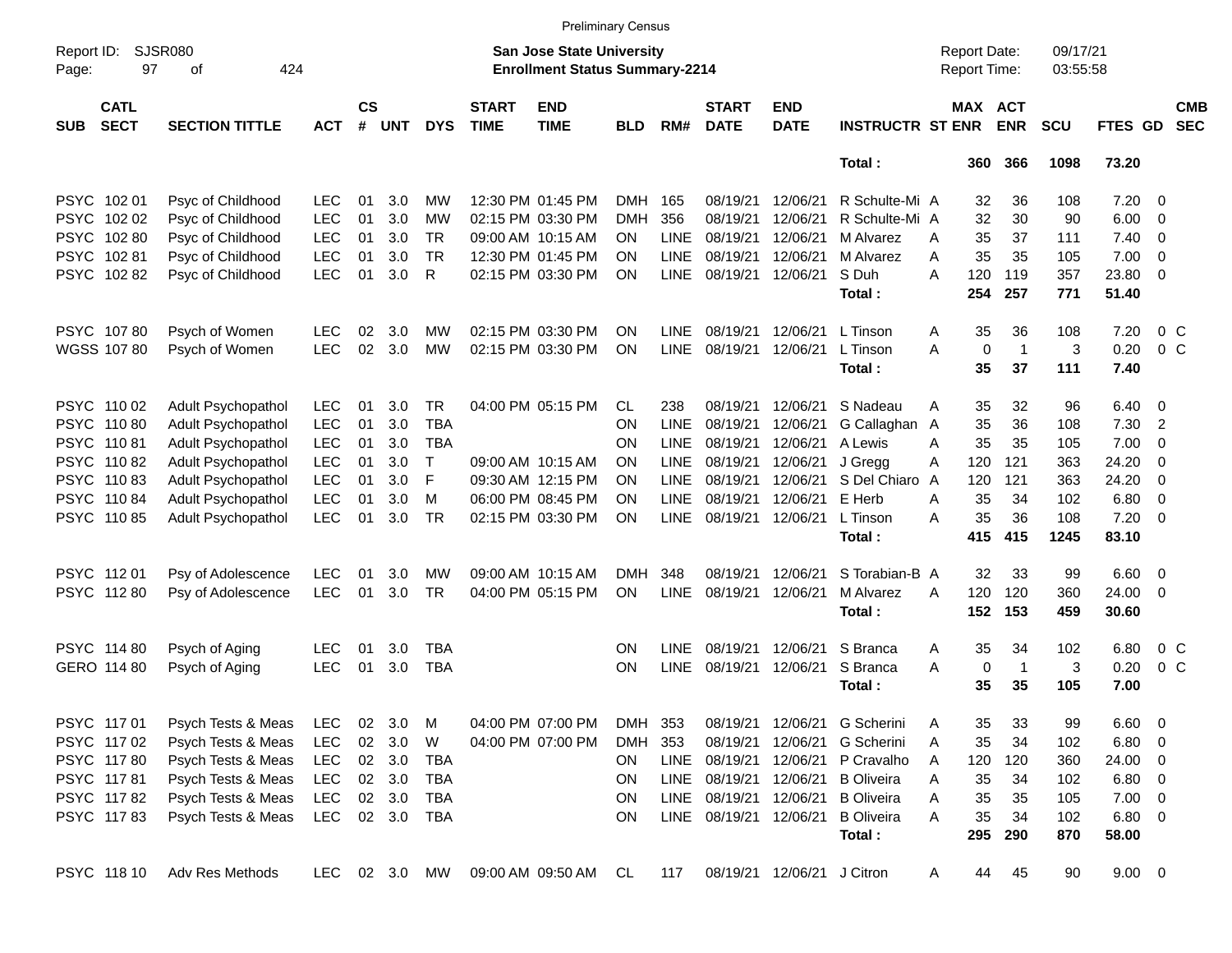|                     |                            |                                             |            |                    |            |            |                             | <b>Preliminary Census</b>                                                 |            |             |                             |                               |                                   |   |                                            |             |                      |                |     |                          |
|---------------------|----------------------------|---------------------------------------------|------------|--------------------|------------|------------|-----------------------------|---------------------------------------------------------------------------|------------|-------------|-----------------------------|-------------------------------|-----------------------------------|---|--------------------------------------------|-------------|----------------------|----------------|-----|--------------------------|
| Report ID:<br>Page: | 98                         | <b>SJSR080</b><br>424<br>οf                 |            |                    |            |            |                             | <b>San Jose State University</b><br><b>Enrollment Status Summary-2214</b> |            |             |                             |                               |                                   |   | <b>Report Date:</b><br><b>Report Time:</b> |             | 09/17/21<br>03:55:58 |                |     |                          |
| <b>SUB</b>          | <b>CATL</b><br><b>SECT</b> | <b>SECTION TITTLE</b>                       | <b>ACT</b> | $\mathsf{cs}$<br># | UNT        | <b>DYS</b> | <b>START</b><br><b>TIME</b> | <b>END</b><br><b>TIME</b>                                                 | <b>BLD</b> | RM#         | <b>START</b><br><b>DATE</b> | <b>END</b><br><b>DATE</b>     | <b>INSTRUCTR ST ENR</b>           |   | MAX ACT                                    | <b>ENR</b>  | <b>SCU</b>           | FTES GD        |     | <b>CMB</b><br><b>SEC</b> |
|                     | PSYC 118 11                | Adv Res Methods                             | ACT        | 07                 | 0.0        | м          |                             | 10:15 AM 12:15 PM                                                         | <b>DMH</b> | 339         | 08/19/21                    | 12/06/21                      | J Citron                          | A | 22                                         | 22          | 22                   | 0.00           | -0  |                          |
|                     | PSYC 118 12                | Adv Res Methods                             | <b>ACT</b> | 07                 | 0.0        | W          |                             | 10:15 AM 12:15 PM                                                         | DMH        | 339         | 08/19/21                    | 12/06/21                      | J Citron                          | A | 22                                         | 23          | 23                   | 0.00           | -0  |                          |
|                     | PSYC 118 20                | Adv Res Methods                             | <b>LEC</b> | 02                 | 3.0        | МW         |                             | 04:00 PM 04:50 PM                                                         | ON.        | <b>LINE</b> | 08/19/21                    | 12/06/21                      | S Trafalis                        | A | 44                                         | 44          | 88                   | 8.80           | 0   |                          |
|                     | PSYC 118 21                | Adv Res Methods                             | <b>ACT</b> | 07                 | 0.0        | М          |                             | 05:00 PM 07:00 PM                                                         | <b>ON</b>  | <b>LINE</b> | 08/19/21                    | 12/06/21                      | S Trafalis                        | A | 22                                         | 22          | 22                   | 0.00           | 0   |                          |
|                     | PSYC 118 22                | <b>Adv Res Methods</b>                      | <b>ACT</b> | 07                 | 0.0        | W          |                             | 05:00 PM 07:00 PM                                                         | <b>ON</b>  | LINE        | 08/19/21                    | 12/06/21                      | S Trafalis                        | A | 22                                         | 22          | 22                   | 0.00           | -0  |                          |
|                     | PSYC 118 30                | Adv Res Methods                             | <b>LEC</b> | 02                 | 3.0        | ТR         |                             | 09:00 AM 09:50 AM                                                         | CL.        | 117         | 08/19/21                    | 12/06/21                      | J Citron                          | A | 44                                         | 44          | 88                   | 8.80           | -0  |                          |
|                     | PSYC 11831                 | Adv Res Methods                             | ACT        | 07                 | 0.0        | т          |                             | 10:15 AM 12:15 PM                                                         | DMH        | 234         | 08/19/21                    | 12/06/21                      | J Citron                          | A | 22                                         | 23          | 23                   | 0.00           | 0   |                          |
|                     | PSYC 11832                 | Adv Res Methods                             | ACT        | 07                 | 0.0        | R          |                             | 10:15 AM 12:15 PM                                                         | DMH        | 234         | 08/19/21                    | 12/06/21                      | J Citron                          | A | 22                                         | 21          | 21                   | 0.00           | -0  |                          |
|                     | PSYC 118 40                | Adv Res Methods                             | <b>LEC</b> | 02                 | 3.0        | TR         |                             | 06:00 PM 06:50 PM                                                         | <b>ON</b>  | <b>LINE</b> | 08/19/21                    | 12/06/21                      | S Trafalis                        | A | 44                                         | 44          | 88                   | 8.80           | -0  |                          |
|                     | PSYC 11841                 | <b>Adv Res Methods</b>                      | <b>ACT</b> | 07                 | 0.0        | т          |                             | 07:00 PM 09:00 PM                                                         | <b>ON</b>  | <b>LINE</b> | 08/19/21                    | 12/06/21                      | S Trafalis                        | A | 22                                         | 22          | 22                   | 0.00           | 0   |                          |
|                     | PSYC 11842                 | Adv Res Methods                             | <b>ACT</b> | 07                 | 0.0        | R          |                             | 07:00 PM 09:00 PM                                                         | ON         | <b>LINE</b> | 08/19/21                    | 12/06/21                      | S Trafalis                        | A | 22                                         | 22          | 22                   | 0.00           | -0  |                          |
|                     |                            |                                             |            |                    |            |            |                             |                                                                           |            |             |                             |                               | Total:                            |   | 352                                        | 354         | 531                  | 35.40          |     |                          |
|                     |                            |                                             |            |                    |            |            |                             |                                                                           |            |             |                             |                               |                                   |   |                                            |             |                      |                |     |                          |
|                     | PSYC 12010                 | Adv Res Meth & Des                          | LEC        |                    | 4.0        |            |                             |                                                                           |            |             |                             |                               |                                   | X | 0                                          | 0           | 0                    | 0.00           | - 0 |                          |
|                     | PSYC 12011                 | Adv Res Meth & Des                          | <b>ACT</b> | 07                 | 0.0        | M          |                             | 05:45 PM 07:45 PM                                                         | <b>DMH</b> | 167         | 08/19/21                    | 12/06/21                      | R Lundell-Cr A                    |   | 22                                         | 21          | 21                   | 0.00           | -0  |                          |
|                     | PSYC 12012                 | Adv Res Meth & Des                          | <b>ACT</b> | 07                 | 0.0        | W          |                             | 05:45 PM 07:45 PM                                                         | DMH        | 355         | 08/19/21                    | 12/06/21                      | R Lundell-Cr A                    |   | 22                                         | 20          | 20                   | 0.00           | -0  |                          |
|                     | PSYC 120 20                | Adv Res Meth & Des                          | <b>LEC</b> | 02                 | 4.0        | ТR         |                             | 02:15 PM 03:30 PM                                                         | ON.        | <b>LINE</b> | 08/19/21                    | 12/06/21                      | G Savage                          | A | 44                                         | 48          | 144                  | 12.80          | 0   |                          |
|                     | PSYC 120 21                | Adv Res Meth & Des                          | <b>ACT</b> | 07                 | 0.0        | т          |                             | 04:00 PM 06:00 PM                                                         | <b>ON</b>  | <b>LINE</b> | 08/19/21                    | 12/06/21                      | G Savage                          | A | 22                                         | 23          | 23                   | 0.00           | -0  |                          |
|                     | PSYC 120 22                | Adv Res Meth & Des                          | <b>ACT</b> | 07                 | 0.0        | R          |                             | 04:00 PM 06:00 PM                                                         | ON         | LINE        | 08/19/21                    | 12/06/21                      | G Savage                          | A | 22                                         | 25          | 25                   | 0.00           | -0  |                          |
|                     | PSYC 120 30                | Adv Res Meth & Des                          | <b>LEC</b> |                    | 4.0        |            |                             |                                                                           |            |             |                             |                               |                                   | Х | 0                                          | 0           | $\mathbf 0$          | 0.00           | -0  |                          |
|                     | PSYC 120 31                | Adv Res Meth & Des                          | <b>ACT</b> |                    | 0.0        |            |                             |                                                                           |            |             |                             |                               |                                   | X | 0                                          | 0           | $\mathbf 0$          | 0.00           | 0   |                          |
|                     | PSYC 12040                 | Adv Res Meth & Des                          | <b>LEC</b> | 02                 | 4.0        | МW         |                             | 04:00 PM 05:15 PM                                                         | <b>DMH</b> | 160         | 08/19/21                    | 12/06/21                      | R Lundell-Cr A                    |   | 44                                         | 41          | 123                  | 10.93          | 0   |                          |
|                     | PSYC 120 50                | Adv Res Meth & Des                          | <b>LEC</b> | 02                 | 4.0        | МW         |                             | 04:00 PM 05:15 PM                                                         | ON.        | <b>LINE</b> | 08/19/21                    | 12/06/21                      | G Savage                          | A | 44                                         | 29          | 87                   | 7.73           | 0   |                          |
|                     | PSYC 12051                 | Adv Res Meth & Des                          | <b>ACT</b> | 07                 | 0.0        | М          |                             | 05:45 PM 07:45 PM                                                         | <b>ON</b>  | <b>LINE</b> | 08/19/21                    | 12/06/21                      | G Savage                          | A | 22                                         | 15          | 15                   | 0.00           | 0   |                          |
| PSYC                | 120 52                     | Adv Res Meth & Des                          | <b>ACT</b> | 07                 | 0.0        | W          |                             | 05:45 PM 07:45 PM                                                         | ON         | <b>LINE</b> | 08/19/21                    | 12/06/21                      | G Savage                          | A | 22                                         | 14          | 14                   | 0.00           | - 0 |                          |
|                     |                            |                                             |            |                    |            |            |                             |                                                                           |            |             |                             |                               | Total:                            |   | 264                                        | 236         | 472                  | 31.47          |     |                          |
|                     |                            |                                             |            |                    |            |            |                             |                                                                           |            |             |                             |                               |                                   |   |                                            |             |                      |                |     |                          |
|                     | <b>PSYC 121A10</b>         | Adv Res Meth Social/ SEM                    |            | 05                 | 2.0        | F          |                             | 01:30 PM 02:20 PM                                                         | <b>ON</b>  | LINE        | 08/19/21                    | 12/06/21                      | S Trafalis                        | A | 24                                         | 24          | 24                   | 3.20           | 0   |                          |
| PSYC.               | 121A 11                    | Adv Res Meth Social/                        | LAB        | 16                 | 0.0        | F          |                             | 02:30 PM 05:30 PM                                                         | ON         | <b>LINE</b> | 08/19/21                    | 12/06/21                      | S Trafalis                        | A | 24                                         | 24          | 24                   | 0.00           | - 0 |                          |
|                     |                            |                                             |            |                    |            |            |                             |                                                                           |            |             |                             |                               | Total:                            |   | 48                                         | 48          | 48                   | 3.20           |     |                          |
|                     |                            |                                             |            |                    |            |            |                             |                                                                           |            |             |                             |                               |                                   |   |                                            |             |                      |                |     |                          |
|                     |                            | PSYC 121B 10 Adv R Met: Cog/Perc SEM 05 0.0 |            |                    |            | R          |                             | 01:00 PM 01:50 PM                                                         | ON         |             |                             |                               | LINE 08/19/21 12/06/21 P Cravalho | A | 24                                         | 26          | 26                   | $0.00 \t 0$    |     |                          |
|                     |                            | PSYC 121B 11 Adv R Met: Cog/Perc LAB 16 2.0 |            |                    |            | R.         |                             | 02:15 PM 05:15 PM                                                         | ON         |             |                             |                               | LINE 08/19/21 12/06/21 P Cravalho | A | 24                                         | 26          | 26                   | $3.47 \quad 0$ |     |                          |
|                     |                            |                                             |            |                    |            |            |                             |                                                                           |            |             |                             |                               | Total:                            |   | 48                                         | 52          | 52                   | 3.47           |     |                          |
|                     |                            |                                             |            |                    |            |            |                             |                                                                           |            |             |                             |                               |                                   |   |                                            |             |                      |                |     |                          |
|                     |                            | PSYC 121E 10 Psychophysiol Lab              | LEC.       | 04                 | 2.0 W      |            |                             | 12:30 PM 01:20 PM ON                                                      |            |             |                             | LINE 08/19/21 12/06/21 V Carr |                                   | A | 24                                         | 12          | 12                   | $1.60 \t 0$    |     |                          |
|                     |                            | PSYC 121E 11 Psychophysiol Lab              | LAB        |                    | 0.0        |            |                             |                                                                           |            |             |                             |                               |                                   | Χ | 0                                          | $\mathbf 0$ | 0                    | $0.00 \t 0$    |     |                          |
|                     |                            | PSYC 121E 12 Psychophysiol Lab              | LAB        |                    | 16  0.0  W |            |                             | 01:30 PM 04:30 PM                                                         | ON         |             |                             | LINE 08/19/21 12/06/21 V Carr |                                   | A | 24                                         | 12          | 12                   | $0.00 \t 0$    |     |                          |
|                     |                            |                                             |            |                    |            |            |                             |                                                                           |            |             |                             |                               | Total:                            |   | 48                                         | 24          | 24                   | 1.60           |     |                          |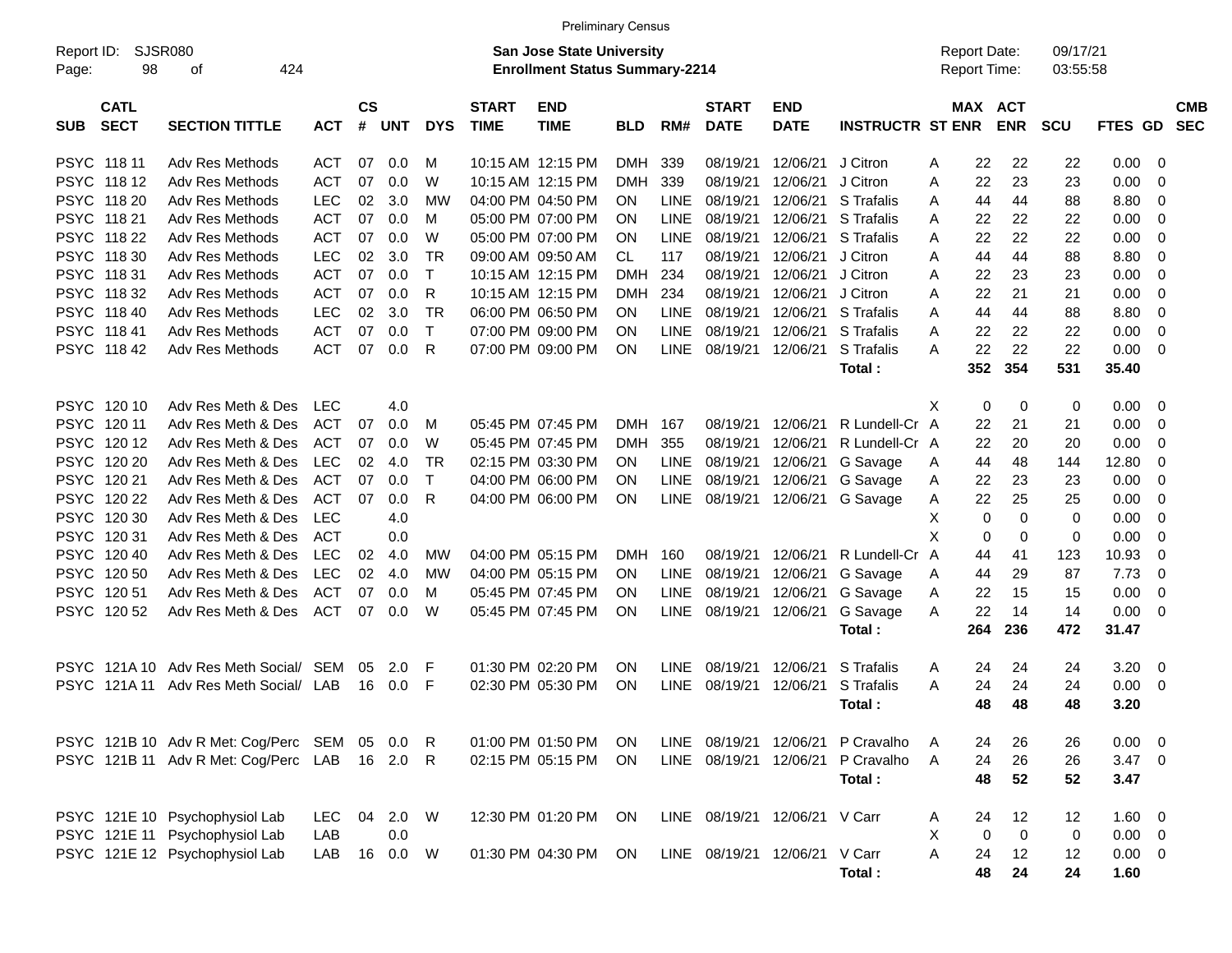|                            |                            |                                          |                          |                    |            |                  |                             |                                                                           | <b>Preliminary Census</b> |                            |                             |                           |                                     |                                     |                   |                       |                      |                      |                                        |                          |
|----------------------------|----------------------------|------------------------------------------|--------------------------|--------------------|------------|------------------|-----------------------------|---------------------------------------------------------------------------|---------------------------|----------------------------|-----------------------------|---------------------------|-------------------------------------|-------------------------------------|-------------------|-----------------------|----------------------|----------------------|----------------------------------------|--------------------------|
| Report ID:<br>Page:        | 99                         | <b>SJSR080</b><br>424<br>оf              |                          |                    |            |                  |                             | <b>San Jose State University</b><br><b>Enrollment Status Summary-2214</b> |                           |                            |                             |                           |                                     | <b>Report Date:</b><br>Report Time: |                   |                       | 09/17/21<br>03:55:58 |                      |                                        |                          |
| <b>SUB</b>                 | <b>CATL</b><br><b>SECT</b> | <b>SECTION TITTLE</b>                    | <b>ACT</b>               | $\mathsf{cs}$<br># | <b>UNT</b> | <b>DYS</b>       | <b>START</b><br><b>TIME</b> | <b>END</b><br><b>TIME</b>                                                 | <b>BLD</b>                | RM#                        | <b>START</b><br><b>DATE</b> | <b>END</b><br><b>DATE</b> | <b>INSTRUCTR ST ENR</b>             |                                     |                   | MAX ACT<br><b>ENR</b> | <b>SCU</b>           | FTES GD              |                                        | <b>CMB</b><br><b>SEC</b> |
| <b>PSYC</b>                | 126 80                     | Drugs + Brain & Beh                      | LEC                      | 02                 | 3.0        | TBA              |                             |                                                                           | ΟN                        | <b>LINE</b>                | 08/19/21                    | 12/06/21                  | S Snycerski A                       |                                     | 35                | 35                    | 105                  | 7.00                 | $0\,C$                                 |                          |
| PН                         | 126 80                     | Drugs + Brain & Beh                      | <b>LEC</b>               | 02                 | 3.0        | <b>TBA</b>       |                             |                                                                           | ON                        | <b>LINE</b>                | 08/19/21                    | 12/06/21                  | S Snycerski A<br>Total:             |                                     | 0<br>35           | 0<br>35               | 0<br>105             | 0.00<br>7.00         | 0 <sup>o</sup>                         |                          |
| <b>PSYC</b>                | 129 01                     | Neuroscience                             | <b>LEC</b>               | 02                 | 3.0        | <b>TR</b>        |                             | 12:30 PM 01:45 PM                                                         | DMH                       | 348                        | 08/19/21                    | 12/06/21                  | C Chancellor A                      |                                     | 35                | 38                    | 114                  | 7.60                 | $0\,$ C                                |                          |
| BIOL<br><b>PSYC</b>        | 129 01<br>129 02           | Neuroscience<br>Neuroscience             | <b>LEC</b><br><b>LEC</b> | 02                 | 3.0<br>3.0 | <b>TR</b>        |                             | 12:30 PM 01:45 PM                                                         | <b>DMH</b>                | 348                        | 08/19/21                    | 12/06/21                  | C Chancellor A                      | х                                   | 0<br>0            | 2<br>0                | 6<br>0               | 0.40<br>0.00         | 0 <sup>o</sup><br>0                    |                          |
| BIOL<br><b>PSYC</b>        | 129 02<br>129 03           | Neuroscience<br>Neuroscience             | <b>LEC</b><br><b>LEC</b> | 02                 | 3.0<br>3.0 | MW               |                             | 02:15 PM 03:30 PM                                                         | DMH                       | 234                        | 08/19/21                    | 12/06/21                  | J Citron                            | X<br>A                              | 0<br>35           | 0<br>31               | 0<br>93              | 0.00<br>6.20         | $\mathbf 0$<br>0 <sup>o</sup>          |                          |
| BIOL                       | 129 03                     | Neuroscience                             | <b>LEC</b>               | 02                 | 3.0        | МW               |                             | 02:15 PM 03:30 PM                                                         | DMH                       | 234                        | 08/19/21                    | 12/06/21                  | J Citron<br>Total:                  | A                                   | $\mathbf 0$<br>70 | 3<br>74               | 9<br>222             | 0.60<br>14.80        | 0 <sup>o</sup>                         |                          |
|                            | PSYC 13580                 | Cognition                                | <b>SEM</b>               | 05                 | 3.0        | R                |                             | 09:00 AM 10:15 AM                                                         | OΝ                        | <b>LINE</b>                | 08/19/21                    | 12/06/21                  | C Tzeng                             | A                                   | 35                | 38                    | 114                  | 7.75                 | $\overline{\mathbf{3}}$                |                          |
| <b>PSYC</b><br><b>PSYC</b> | 13581<br>135 82            | Cognition<br>Cognition                   | <b>SEM</b><br><b>SEM</b> | 05<br>05           | 3.0<br>3.0 | R<br><b>TR</b>   |                             | 10:45 AM 12:00 PM<br>04:00 PM 05:15 PM                                    | ΟN<br>ΟN                  | <b>LINE</b><br><b>LINE</b> | 08/19/21<br>08/19/21        | 12/06/21<br>12/06/21      | C Tzeng<br>S Macramalla A           | Α                                   | 35<br>120         | 35<br>121             | 105<br>363           | 7.05<br>24.25        | -1<br>$\overline{1}$                   |                          |
|                            |                            |                                          |                          |                    |            |                  |                             |                                                                           |                           |                            |                             |                           | Total:                              |                                     | 190               | 194                   | 582                  | 39.05                |                                        |                          |
| <b>PSYC</b>                | 136 01                     | Cognitive Science                        | <b>LEC</b>               | 02                 | 3.0        | TR               |                             | 02:15 PM 03:30 PM                                                         | <b>DMH</b>                | 348                        | 08/19/21                    | 12/06/21                  | E Palmer<br>Total:                  | Α                                   | 35<br>35          | 14<br>14              | 42<br>42             | 2.80 0<br>2.80       |                                        |                          |
|                            | PSYC 139 01                | Psy of Person                            | <b>LEC</b>               | 02                 | 3.0        | <b>TR</b>        |                             | 10:45 AM 12:00 PM                                                         | DMH                       | 348                        | 08/19/21                    | 12/06/21                  | <b>G</b> Feist                      | Α                                   | 35                | 36                    | 108                  | 7.20                 | $\overline{\phantom{0}}$               |                          |
| <b>PSYC</b><br>PSYC        | 13980<br>13981             | Psy of Person<br>Psy of Person           | <b>LEC</b><br><b>LEC</b> | 02<br>02           | 3.0<br>3.0 | <b>TBA</b><br>MW |                             | 05:45 PM 07:00 PM                                                         | ON<br>ΟN                  | <b>LINE</b><br>LINE        | 08/19/21<br>08/19/21        | 12/06/21<br>12/06/21      | <b>B</b> Oliveira<br>N Wagner       | Α<br>A                              | 35<br>120         | 35<br>118             | 105<br>354           | 7.00<br>23.60        | $\mathbf 0$<br>0                       |                          |
|                            |                            |                                          |                          |                    |            |                  |                             |                                                                           |                           |                            |                             |                           | Total:                              |                                     | 190               | 189                   | 567                  | 37.80                |                                        |                          |
| <b>PSYC</b>                | PSYC 142 01<br>142 02      | Child Psychopathol<br>Child Psychopathol | LEC<br><b>LEC</b>        | 02                 | 3.0<br>3.0 | MW               |                             | 07:15 AM 08:30 AM                                                         | <b>DMH</b>                | 353                        | 08/19/21                    | 12/06/21                  | S Torabian-B A                      | х                                   | 0<br>35           | 0<br>29               | 0<br>87              | 0.00<br>5.80         | $\overline{\mathbf{0}}$<br>$\mathbf 0$ |                          |
| <b>PSYC</b>                | 142 03                     | Child Psychopathol                       | LEC                      | 02                 | 3.0        | МW               |                             | 02:15 PM 03:30 PM                                                         | <b>DMH</b>                | 355                        | 08/19/21                    | 12/06/21                  | S Torabian-B A                      |                                     | 32                | 31                    | 93                   | 6.20                 | 0                                      |                          |
|                            | PSYC 14280<br>PSYC 14281   | Child Psychopathol<br>Child Psychopathol | <b>LEC</b><br><b>LEC</b> | 02                 | 3.0<br>3.0 | МW               |                             | 04:00 PM 05:15 PM                                                         | <b>ON</b>                 | LINE                       | 08/19/21                    | 12/06/21                  | L Tinson                            | Χ<br>А                              | 0<br>35           | 0<br>35               | 0<br>105             | 0.00<br>7.00         | 0<br>$\overline{\phantom{0}}$          |                          |
|                            | PSYC 142 82                | Child Psychopathol                       | <b>LEC</b>               |                    | 02 3.0     | <b>TR</b>        |                             | 04:00 PM 05:15 PM                                                         | ON.                       | <b>LINE</b>                | 08/19/21                    | 12/06/21                  | L Tinson                            | Α                                   | 35                | 35                    | 105                  | $7.00 \t 0$          |                                        |                          |
|                            | PSYC 14283                 | Child Psychopathol                       | <b>LEC</b>               |                    | 02 3.0     | <b>TR</b>        |                             | 02:15 PM 03:30 PM                                                         | ON.                       |                            | LINE 08/19/21               | 12/06/21                  | E Herb<br>Total:                    | Α                                   | 35<br>172         | 35<br>165             | 105<br>495           | $7.00 \t 0$<br>33.00 |                                        |                          |
|                            | PSYC 150 01                | Educ Psych                               | <b>LEC</b>               |                    | 02 3.0 TR  |                  |                             | 10:45 AM 12:00 PM                                                         | DMH 353                   |                            | 08/19/21                    | 12/06/21                  | P Cravalho<br>Total:                | Α                                   | 35<br>35          | 35<br>35              | 105<br>105           | $7.00 \t 0$<br>7.00  |                                        |                          |
|                            | PSYC 15380                 | Psych in Courtroom                       |                          |                    |            | LEC 02 3.0 TBA   |                             |                                                                           | <b>ON</b>                 |                            |                             |                           | LINE 08/19/21 12/06/21 A Yaghoubi A |                                     | 32 <sub>2</sub>   | 51                    | 153                  | $10.20 \t 0$         |                                        |                          |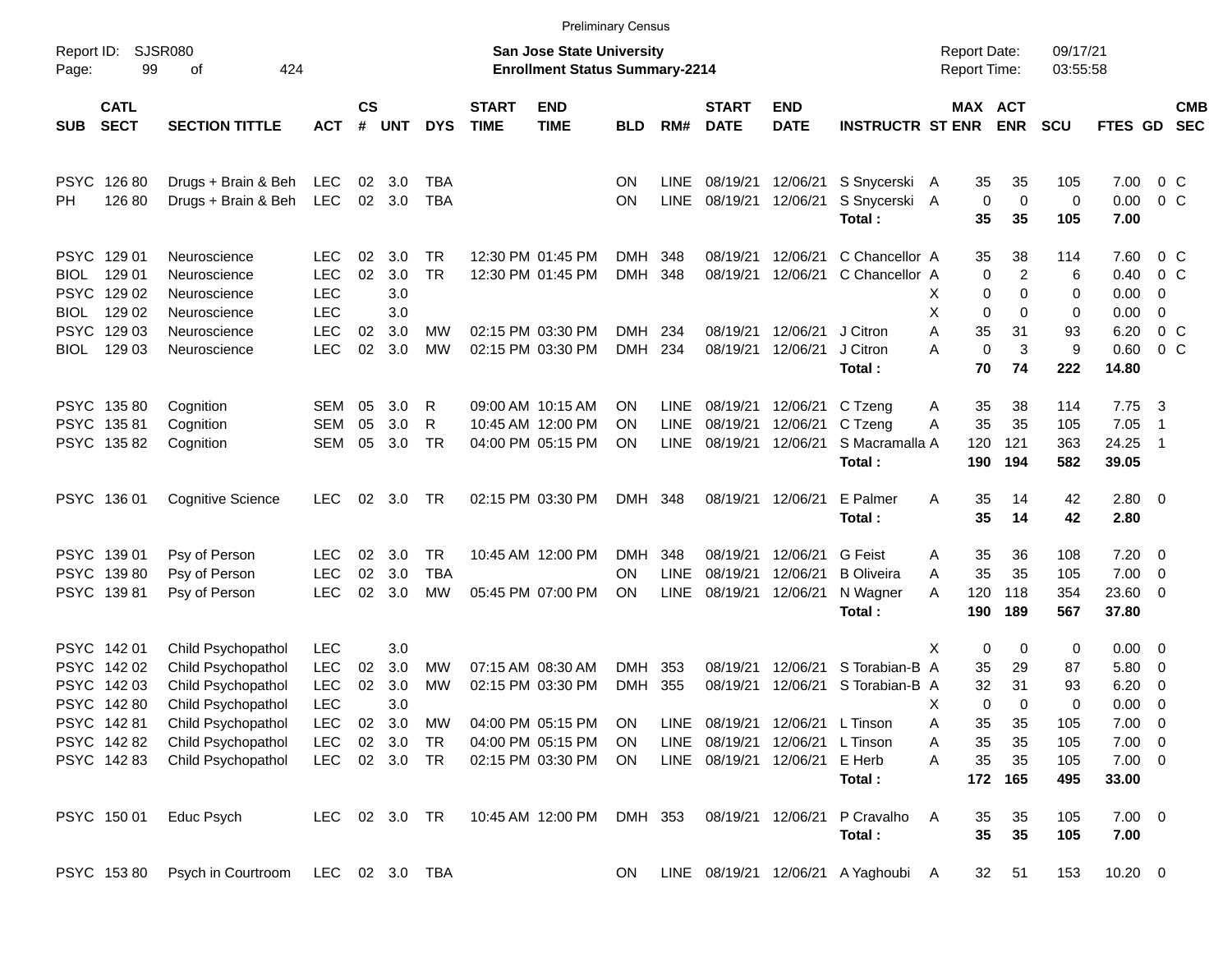|                     |                            |                             |            |                    |            |            |                             | <b>Preliminary Census</b>                                                 |            |             |                             |                           |                                    |   |                                     |                       |                      |             |                          |                          |
|---------------------|----------------------------|-----------------------------|------------|--------------------|------------|------------|-----------------------------|---------------------------------------------------------------------------|------------|-------------|-----------------------------|---------------------------|------------------------------------|---|-------------------------------------|-----------------------|----------------------|-------------|--------------------------|--------------------------|
| Report ID:<br>Page: | 100                        | <b>SJSR080</b><br>424<br>оf |            |                    |            |            |                             | <b>San Jose State University</b><br><b>Enrollment Status Summary-2214</b> |            |             |                             |                           |                                    |   | <b>Report Date:</b><br>Report Time: |                       | 09/17/21<br>03:55:58 |             |                          |                          |
| <b>SUB</b>          | <b>CATL</b><br><b>SECT</b> | <b>SECTION TITTLE</b>       | <b>ACT</b> | $\mathsf{cs}$<br># | <b>UNT</b> | <b>DYS</b> | <b>START</b><br><b>TIME</b> | <b>END</b><br><b>TIME</b>                                                 | <b>BLD</b> | RM#         | <b>START</b><br><b>DATE</b> | <b>END</b><br><b>DATE</b> | <b>INSTRUCTR ST ENR</b>            |   |                                     | MAX ACT<br><b>ENR</b> | <b>SCU</b>           | FTES GD     |                          | <b>CMB</b><br><b>SEC</b> |
|                     |                            |                             |            |                    |            |            |                             |                                                                           |            |             |                             |                           | Total:                             |   | 32                                  | 51                    | 153                  | 10.20       |                          |                          |
|                     | PSYC 154 01                | Social Psy                  | <b>LEC</b> | 02                 | 3.0        | MW         |                             | 10:45 AM 12:00 PM                                                         | CL.        | 117         | 08/19/21                    | 12/06/21                  | J Ventura                          | A | 35                                  | 36                    | 108                  | 7.20        | $\overline{\phantom{0}}$ |                          |
| <b>PSYC</b>         | 154 02                     | Social Psy                  | <b>LEC</b> | 02                 | 3.0        | MW         |                             | 02:15 PM 03:30 PM                                                         | <b>DMH</b> | 358         | 08/19/21                    | 12/06/21                  | J Ventura                          | A | 32                                  | 33                    | 99                   | 6.60        | $\overline{\mathbf{0}}$  |                          |
|                     | PSYC 154 80                | Social Psy                  | <b>LEC</b> | 02                 | 3.0        | <b>TBA</b> |                             |                                                                           | ON         | <b>LINE</b> | 08/19/21                    | 12/06/21                  | A Asuncion                         | A | 120                                 | 120                   | 360                  | 24.00       | $\overline{\mathbf{0}}$  |                          |
|                     | PSYC 154 81                | Social Psy                  | <b>LEC</b> | 02                 | 3.0        | <b>TBA</b> |                             |                                                                           | ON         | <b>LINE</b> | 08/19/21                    | 12/06/21                  | A Asuncion                         | A | 35                                  | 36                    | 108                  | 7.20        | - 0                      |                          |
|                     | PSYC 154 82                | Social Psy                  | <b>LEC</b> | 02                 | 3.0        | MW         |                             | 04:00 PM 05:15 PM                                                         | <b>ON</b>  | <b>LINE</b> | 08/19/21                    | 12/06/21                  | N Wagner                           | A | 35                                  | 35                    | 105                  | 7.00        | $\overline{0}$           |                          |
|                     | PSYC 154 83                | Social Psy                  | <b>LEC</b> | 02                 | 3.0        | MW         |                             | 12:30 PM 01:45 PM                                                         | ΟN         | <b>LINE</b> | 08/19/21                    | 12/06/21                  | N Wagner                           | A | 35                                  | 35                    | 105                  | $7.00 \t 0$ |                          |                          |
|                     |                            |                             |            |                    |            |            |                             |                                                                           |            |             |                             |                           | Total:                             |   | 292                                 | 295                   | 885                  | 59.00       |                          |                          |
|                     | PSYC 155 01                | Human Learning              | <b>LEC</b> | 02                 | 3.0        | МW         |                             | 07:15 AM 08:30 AM                                                         | CL.        | 117         | 08/19/21                    | 12/06/21                  | S Del Chiaro A                     |   | 35                                  | 37                    | 111                  | $7.40 \ 0$  |                          |                          |
| <b>PSYC</b>         | 155 02                     | Human Learning              | <b>LEC</b> | 02                 | 3.0        | МW         |                             | 10:45 AM 12:00 PM                                                         | <b>DMH</b> | 356         | 08/19/21                    | 12/06/21                  | S Del Chiaro A                     |   | 32                                  | 37                    | 111                  | 7.40        | $\overline{\mathbf{0}}$  |                          |
|                     | PSYC 155 03                | Human Learning              | <b>LEC</b> | 02                 | 3.0        | <b>TR</b>  |                             | 09:00 AM 10:15 AM                                                         | <b>DMH</b> | 348         | 08/19/21                    | 12/06/21                  | S Del Chiaro A                     |   | 35                                  | 39                    | 117                  | 7.80        | $\overline{\mathbf{0}}$  |                          |
|                     | PSYC 15580                 | Human Learning              | <b>LEC</b> | 02                 | 3.0        | <b>TBA</b> |                             |                                                                           | ON         | <b>LINE</b> | 08/19/21                    | 12/06/21                  | S Snycerski A                      |   | 35                                  | 35                    | 105                  | $7.00 \t 0$ |                          |                          |
|                     |                            |                             |            |                    |            |            |                             |                                                                           |            |             |                             |                           | Total:                             |   | 137                                 | 148                   | 444                  | 29.60       |                          |                          |
|                     | PSYC 158 80                | Perception                  | <b>LEC</b> | 02                 | 3.0        | <b>TR</b>  |                             | 10:45 AM 12:00 PM                                                         | ON         | LINE        | 08/19/21                    | 12/06/21                  | C Feria                            | A | 35                                  | 46                    | 138                  | 9.35        | $\overline{\mathbf{3}}$  |                          |
|                     | PSYC 15881                 | Perception                  | <b>LEC</b> | 02                 | 3.0        | <b>TR</b>  |                             | 12:30 PM 01:45 PM                                                         | ΟN         | <b>LINE</b> | 08/19/21                    | 12/06/21                  | C Feria                            | A | 35                                  | 43                    | 129                  | 8.85        | - 5                      |                          |
|                     |                            |                             |            |                    |            |            |                             |                                                                           |            |             |                             |                           | Total:                             |   | 70                                  | 89                    | 267                  | 18.20       |                          |                          |
|                     | PSYC 160 01                | <b>Clinical Psychology</b>  | <b>LEC</b> | 02                 | 3.0        | <b>TR</b>  |                             | 09:00 AM 10:15 AM                                                         | <b>DMH</b> | 353         | 08/19/21                    | 12/06/21                  | S Nadeau                           | A | 35                                  | 35                    | 105                  | 7.00        | $\overline{\phantom{0}}$ |                          |
| <b>PSYC</b>         | 16080                      | <b>Clinical Psychology</b>  | <b>LEC</b> | 02                 | 3.0        | <b>MW</b>  |                             | 10:45 AM 12:00 PM                                                         | ΟN         | <b>LINE</b> | 08/19/21                    | 12/06/21                  | N Wagner                           | A | 35                                  | 35                    | 105                  | 7.00        | - 0                      |                          |
|                     |                            |                             |            |                    |            |            |                             |                                                                           |            |             |                             |                           | Total:                             |   | 70                                  | 70                    | 210                  | 14.00       |                          |                          |
|                     | PSYC 165 01                | Th & Me Counseling          | <b>LEC</b> | 02                 | 3.0        | MW         |                             | 02:15 PM 03:30 PM                                                         | <b>DMH</b> | 353         | 08/19/21                    | 12/06/21                  | S Lundquist                        | A | 35                                  | 34                    | 102                  | 6.80        | $\overline{\mathbf{0}}$  |                          |
|                     | PSYC 16580                 | Th & Me Counseling          | <b>LEC</b> | 02                 | 3.0        | <b>TR</b>  |                             | 04:00 PM 05:15 PM                                                         | ON         | <b>LINE</b> | 08/19/21                    | 12/06/21                  | E Herb                             | A | 35                                  | 34                    | 102                  | $6.80$ 0    |                          |                          |
|                     |                            |                             |            |                    |            |            |                             |                                                                           |            |             |                             |                           | Total:                             |   | 70                                  | 68                    | 204                  | 13.60       |                          |                          |
|                     | PSYC 170 01                | Indus Psy                   | <b>LEC</b> | 02                 | 3.0        | Т          |                             | 04:00 PM 07:00 PM                                                         | <b>DMH</b> | 353         | 08/19/21                    | 12/06/21                  | G Scherini                         | A | 32                                  | 32                    | 96                   | 6.40        | $\overline{\phantom{0}}$ |                          |
|                     |                            |                             |            |                    |            |            |                             |                                                                           |            |             |                             |                           | Total:                             |   | 32                                  | 32                    | 96                   | 6.40        |                          |                          |
|                     | PSYC 17301                 | Human Factors               | LEC.       |                    | 02 3.0 TR  |            |                             | 04:00 PM 05:15 PM                                                         | CL.        | 117         |                             | 08/19/21 12/06/21         | E Palmer                           | A | 35                                  | 35                    | 105                  | $7.00 \ 0$  |                          |                          |
|                     |                            |                             |            |                    |            |            |                             |                                                                           |            |             |                             |                           | Total:                             |   | 35                                  | 35                    | 105                  | 7.00        |                          |                          |
|                     | PSYC 180 01                | <b>Indiv Studies</b>        | <b>SUP</b> | 36                 | 1.0        | <b>TBA</b> |                             |                                                                           | <b>ON</b>  |             | LINE 08/19/21               | 12/06/21                  |                                    | Α | 3                                   | 0                     | 0                    | $0.00 \t 0$ |                          |                          |
|                     | PSYC 180 02                | <b>Indiv Studies</b>        | <b>SUP</b> |                    | 36 1.0     | <b>TBA</b> |                             |                                                                           | <b>ON</b>  |             | LINE 08/19/21               | 12/06/21                  |                                    | A | 3                                   | 0                     | 0                    | $0.00 \t 0$ |                          |                          |
|                     | PSYC 180 03                | <b>Indiv Studies</b>        | <b>SUP</b> |                    | 36 2.0     | <b>TBA</b> |                             |                                                                           | ON         |             | LINE 08/19/21               | 12/06/21                  |                                    | Α | 3                                   | 0                     | 0                    | $0.00 \t 0$ |                          |                          |
|                     | PSYC 180 04                | <b>Indiv Studies</b>        | <b>SUP</b> |                    | 36 2.0     | <b>TBA</b> |                             |                                                                           | ON         |             | LINE 08/19/21               | 12/06/21                  |                                    | A | 3                                   | 0                     | 0                    | $0.00 \t 0$ |                          |                          |
|                     | PSYC 180 05                | <b>Indiv Studies</b>        | <b>SUP</b> |                    | 36 3.0     | <b>TBA</b> |                             |                                                                           | <b>ON</b>  |             |                             |                           | LINE 08/19/21 12/06/21 M Capriotti | A | 3                                   | $\overline{2}$        | 6                    | $0.40 \ 0$  |                          |                          |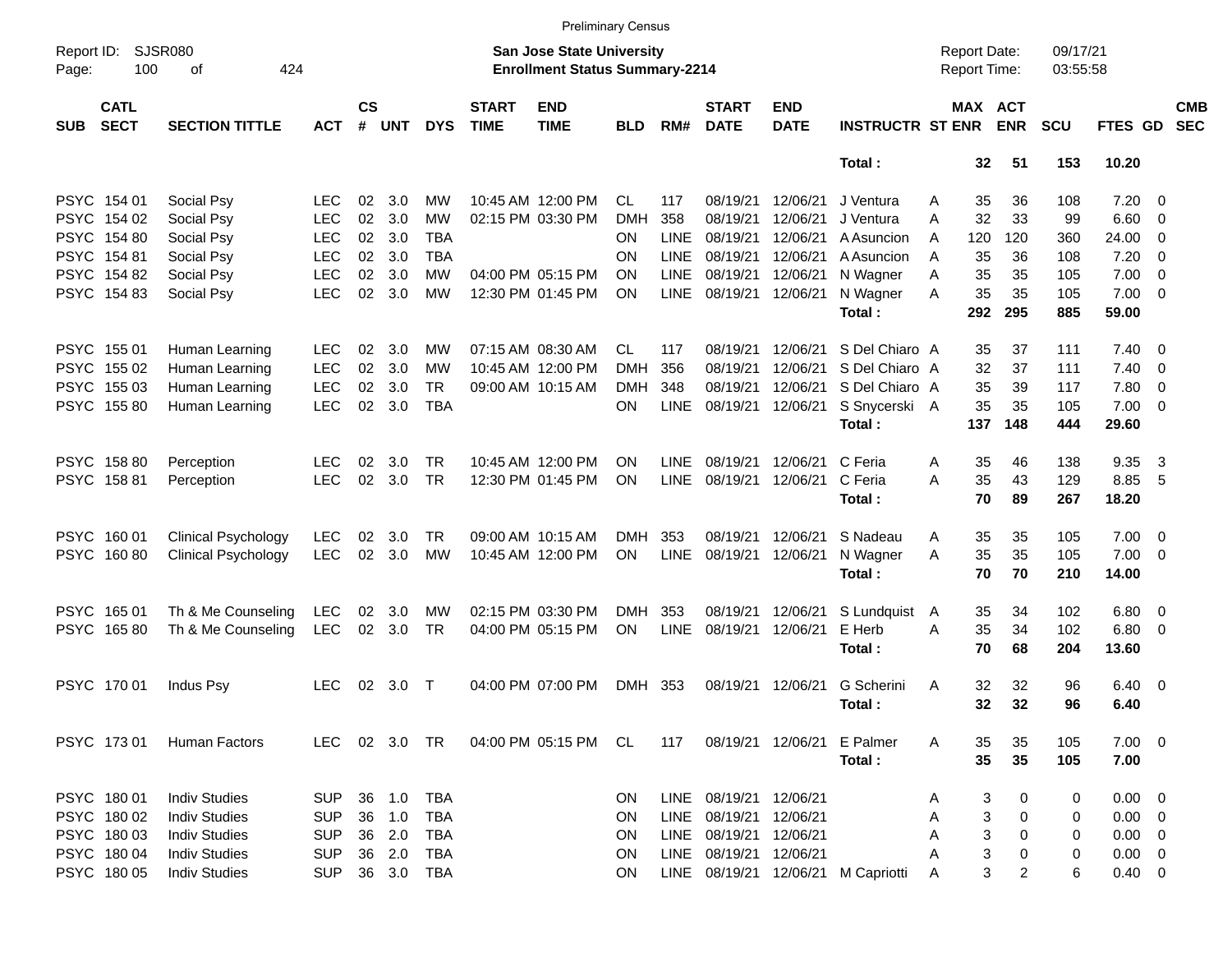|                                          |                          |            |                    |          |            |                             | <b>Preliminary Census</b>                                                 |            |             |                             |                           |                         |                                     |           |              |                      |               |                         |                          |
|------------------------------------------|--------------------------|------------|--------------------|----------|------------|-----------------------------|---------------------------------------------------------------------------|------------|-------------|-----------------------------|---------------------------|-------------------------|-------------------------------------|-----------|--------------|----------------------|---------------|-------------------------|--------------------------|
| Report ID:<br>101<br>Page:               | SJSR080<br>424<br>οf     |            |                    |          |            |                             | <b>San Jose State University</b><br><b>Enrollment Status Summary-2214</b> |            |             |                             |                           |                         | <b>Report Date:</b><br>Report Time: |           |              | 09/17/21<br>03:55:58 |               |                         |                          |
| <b>CATL</b><br><b>SECT</b><br><b>SUB</b> | <b>SECTION TITTLE</b>    | <b>ACT</b> | $\mathsf{cs}$<br># | UNT      | <b>DYS</b> | <b>START</b><br><b>TIME</b> | <b>END</b><br><b>TIME</b>                                                 | <b>BLD</b> | RM#         | <b>START</b><br><b>DATE</b> | <b>END</b><br><b>DATE</b> | <b>INSTRUCTR ST ENR</b> |                                     | MAX ACT   | <b>ENR</b>   | <b>SCU</b>           | FTES GD       |                         | <b>CMB</b><br><b>SEC</b> |
| PSYC 18006                               | <b>Indiv Studies</b>     | <b>SUP</b> | 36                 | 3.0      | <b>TBA</b> |                             |                                                                           | ON         | <b>LINE</b> | 08/19/21                    | 12/06/21                  |                         | A                                   | 3         | 0            | 0                    | 0.00          | 0                       |                          |
| PSYC 180 07                              | <b>Indiv Studies</b>     | <b>SUP</b> | 36                 | 4.0      | <b>TBA</b> |                             |                                                                           | ON         | <b>LINE</b> | 08/19/21 12/06/21           |                           |                         | Α                                   | 3         | 0            | 0                    | 0.00          | 0                       |                          |
|                                          |                          |            |                    |          |            |                             |                                                                           |            |             |                             |                           | Total:                  |                                     | 21        | $\mathbf{2}$ | 6                    | 0.40          |                         |                          |
| PSYC 184 01                              | Directed Reading         | <b>SUP</b> | 36                 | 1.0      | <b>TBA</b> |                             |                                                                           | ON         | <b>LINE</b> | 08/19/21                    | 12/06/21                  |                         | Α                                   | 3         | 0            | 0                    | 0.00          | 0                       |                          |
| PSYC 184 02                              | Directed Reading         | <b>SUP</b> | 36                 | 1.0      | <b>TBA</b> |                             |                                                                           | <b>ON</b>  | LINE        | 08/19/21                    | 12/06/21                  |                         | Α                                   | 3         | 0            | 0                    | 0.00          | 0                       |                          |
| PSYC 184 03                              | Directed Reading         | <b>SUP</b> | 36                 | 2.0      | <b>TBA</b> |                             |                                                                           | ON         | <b>LINE</b> | 08/19/21                    | 12/06/21                  |                         | Α                                   | 3         | 0            | 0                    | 0.00          | 0                       |                          |
| PSYC 184 04                              | Directed Reading         | <b>SUP</b> | 36                 | 2.0      | <b>TBA</b> |                             |                                                                           | ON         | <b>LINE</b> | 08/19/21                    | 12/06/21                  |                         | А                                   | 3         | 0            | 0                    | 0.00          | 0                       |                          |
| PSYC 184 05                              | Directed Reading         | <b>SUP</b> | 36                 | 3.0      | <b>TBA</b> |                             |                                                                           | ON         | <b>LINE</b> | 08/19/21                    | 12/06/21                  | S Del Chiaro A          |                                     | 3         | -1           | 3                    | 0.20          | 0                       |                          |
| PSYC 184 06                              | Directed Reading         | <b>SUP</b> | 36                 | 3.0      | <b>TBA</b> |                             |                                                                           | ON         | <b>LINE</b> | 08/19/21                    | 12/06/21                  |                         | А                                   | 3         | 0            | 0                    | 0.00          | 0                       |                          |
| PSYC 184 07                              | Directed Reading         | <b>SUP</b> | 36                 | 4.0      | <b>TBA</b> |                             |                                                                           | ON         | <b>LINE</b> | 08/19/21 12/06/21           |                           |                         | Α                                   | 3         | 0            | 0                    | 0.00          | 0                       |                          |
|                                          |                          |            |                    |          |            |                             |                                                                           |            |             |                             |                           | Total:                  |                                     | 21        | $\mathbf 1$  | 3                    | 0.20          |                         |                          |
| PSYC 186 01                              | Psych Field Wk           | <b>SUP</b> | 36                 | 1.0      | <b>TBA</b> |                             |                                                                           | ON         | <b>LINE</b> | 08/19/21                    | 12/06/21                  |                         | Α                                   | 3         | 0            | 0                    | 0.00          | 0                       |                          |
| PSYC 186 02                              | Psych Field Wk           | <b>SUP</b> | 36                 | 1.0      | <b>TBA</b> |                             |                                                                           | <b>ON</b>  | <b>LINE</b> | 08/19/21                    | 12/06/21                  |                         | Α                                   | 3         | 0            | 0                    | 0.00          | 0                       |                          |
| PSYC 186 03                              | Psych Field Wk           | <b>SUP</b> | 36                 | 2.0      | <b>TBA</b> |                             |                                                                           | ON         | <b>LINE</b> | 08/19/21                    | 12/06/21                  |                         | Α                                   | 3         | 0            | 0                    | 0.00          | 0                       |                          |
| PSYC 186 04                              | Psych Field Wk           | <b>SUP</b> | 36                 | 2.0      | <b>TBA</b> |                             |                                                                           | ON         | <b>LINE</b> | 08/19/21                    | 12/06/21                  |                         | А                                   | 3         | 0            | 0                    | 0.00          | 0                       |                          |
| PSYC 186 05                              | Psych Field Wk           | <b>SUP</b> | 36                 | 3.0      | <b>TBA</b> |                             |                                                                           | ON         | <b>LINE</b> | 08/19/21                    | 12/06/21                  | M Capriotti             | Α                                   | 3         | -1           | 3                    | 0.20          | 0                       |                          |
| PSYC 186 06                              | Psych Field Wk           | <b>SUP</b> | 36                 | 3.0      | <b>TBA</b> |                             |                                                                           | ON         | <b>LINE</b> | 08/19/21                    | 12/06/21                  |                         | А                                   | 3         | 0            | 0                    | 0.00          | 0                       |                          |
| PSYC 18607                               | Psych Field Wk           | <b>SUP</b> | 36                 | 4.0      | <b>TBA</b> |                             |                                                                           | ON         | <b>LINE</b> | 08/19/21                    | 12/06/21                  | E Woodhead A            |                                     | 3         | $\mathbf 1$  | 4                    | 0.27          | 0                       |                          |
|                                          |                          |            |                    |          |            |                             |                                                                           |            |             |                             |                           | Total:                  |                                     | 21        | $\mathbf{2}$ | 7                    | 0.47          |                         |                          |
| PSYC 190 01                              | <b>Curr Iss Capstone</b> | <b>LEC</b> |                    | 3.0      |            |                             |                                                                           |            |             |                             |                           |                         | X                                   | 0         | 0            | 0                    | 0.00          | 0                       |                          |
| <b>PSYC</b><br>190 02                    | Curr Iss Capstone        | <b>LEC</b> | 04                 | 3.0      | <b>TR</b>  |                             | 09:00 AM 10:15 AM                                                         | <b>DMH</b> | 355         | 08/19/21                    | 12/06/21                  | G Feist                 | Α                                   | 24        | 24           | 72                   | 4.80          | 0                       |                          |
| PSYC 190 03                              | Curr Iss Capstone        | <b>LEC</b> | 04                 | 3.0      | <b>TR</b>  |                             | 12:30 PM 01:45 PM                                                         | <b>DMH</b> | 160         | 08/19/21                    | 12/06/21                  | S Lundquist             | A                                   | 24        | 24           | 72                   | 4.80          | 0                       |                          |
| PSYC 190 04                              | <b>Curr Iss Capstone</b> | <b>LEC</b> | 04                 | 3.0      | <b>TR</b>  |                             | 02:15 PM 03:30 PM                                                         | DMH        | 359         | 08/19/21                    | 12/06/21                  | S Lundquist A           |                                     | 24        | 22           | 66                   | 4.40          | 0                       |                          |
| PSYC 190 05                              | Curr Iss Capstone        | <b>LEC</b> |                    | 3.0      |            |                             |                                                                           |            |             |                             |                           |                         | Χ                                   | 0         | $\mathbf 0$  | 0                    | 0.00          | 0                       |                          |
| PSYC 19080                               | <b>Curr Iss Capstone</b> | <b>LEC</b> | 04                 | 3.0      | <b>TBA</b> |                             |                                                                           | <b>ON</b>  | <b>LINE</b> | 08/19/21                    | 12/06/21                  | L Huntsman              | A                                   | 24        | 24           | 72                   | 4.80          | 0                       |                          |
| <b>PSYC</b><br>19081                     | <b>Curr Iss Capstone</b> | <b>LEC</b> | 04                 | 3.0      | т          |                             | 10:45 AM 12:00 PM                                                         | ON         | LINE        | 08/19/21                    | 12/06/21                  | J Gregg                 | Α                                   | 24        | 27           | 81                   | 5.40          | 0                       |                          |
| PSYC 19082                               | Curr Iss Capstone        | LEC        | 04                 | 3.0      | MW         |                             | 12:30 PM 01:45 PM                                                         | ON         | <b>LINE</b> |                             | 08/19/21 12/06/21         | A Caffrey               | Α                                   | 24        | 24           | 72                   | 4.80          | 0                       |                          |
| PSYC 19083                               | Curr Iss Capstone        | <b>LEC</b> | 04                 | 3.0      | MW         |                             | 02:15 PM 03:30 PM                                                         | ON         |             | LINE 08/19/21 12/06/21      |                           | A Caffrey               | A                                   | 24        | 25           | 75                   | 5.00          | 0                       |                          |
| PSYC 19084                               | Curr Iss Capstone        | <b>LEC</b> | 04                 | 3.0      | МW         |                             | 10:45 AM 12:00 PM                                                         | <b>ON</b>  |             | LINE 08/19/21 12/06/21      |                           | C Ma                    | Α                                   | 24        | 28           | 84                   | 5.60          | 0                       |                          |
| PSYC 190 85                              | Curr Iss Capstone        | <b>LEC</b> |                    | 04 3.0   | TR         |                             | 12:30 PM 01:45 PM                                                         | ON         |             | LINE 08/19/21 12/06/21      |                           | J Citron<br>Total:      | Α                                   | 24<br>216 | 22<br>220    | 66<br>660            | 4.40<br>44.00 | 0                       |                          |
|                                          |                          |            |                    |          |            |                             |                                                                           |            |             |                             |                           |                         |                                     |           |              |                      |               |                         |                          |
| PSYC 191 01                              | Psych of Prejudice       | LEC.       |                    | 02 3.0   | МW         |                             | 04:00 PM 05:15 PM                                                         | DMH 348    |             | 08/19/21 12/06/21           |                           | S Lundquist A           |                                     | 35        | 33           | 99                   | 6.60          | $\overline{\mathbf{0}}$ |                          |
| PSYC 191 02                              | Psych of Prejudice       | <b>LEC</b> |                    | 02 3.0   | TR         |                             | 04:00 PM 05:15 PM                                                         | DMH 348    |             |                             | 08/19/21 12/06/21         | J Ventura               | Α                                   | 35        | 37           | 111                  | 7.40          | $\overline{\mathbf{0}}$ |                          |
| PSYC 19180                               | Psych of Prejudice       | LEC.       |                    | 02 3.0 R |            |                             | 02:15 PM 03:30 PM                                                         | ON         |             | LINE 08/19/21 12/06/21      |                           | A Asuncion              | A                                   | 35        | 35           | 105                  | 7.00          | 0                       |                          |
|                                          |                          |            |                    |          |            |                             |                                                                           |            |             |                             |                           | Total:                  |                                     | 105       | 105          | 315                  | 21.00         |                         |                          |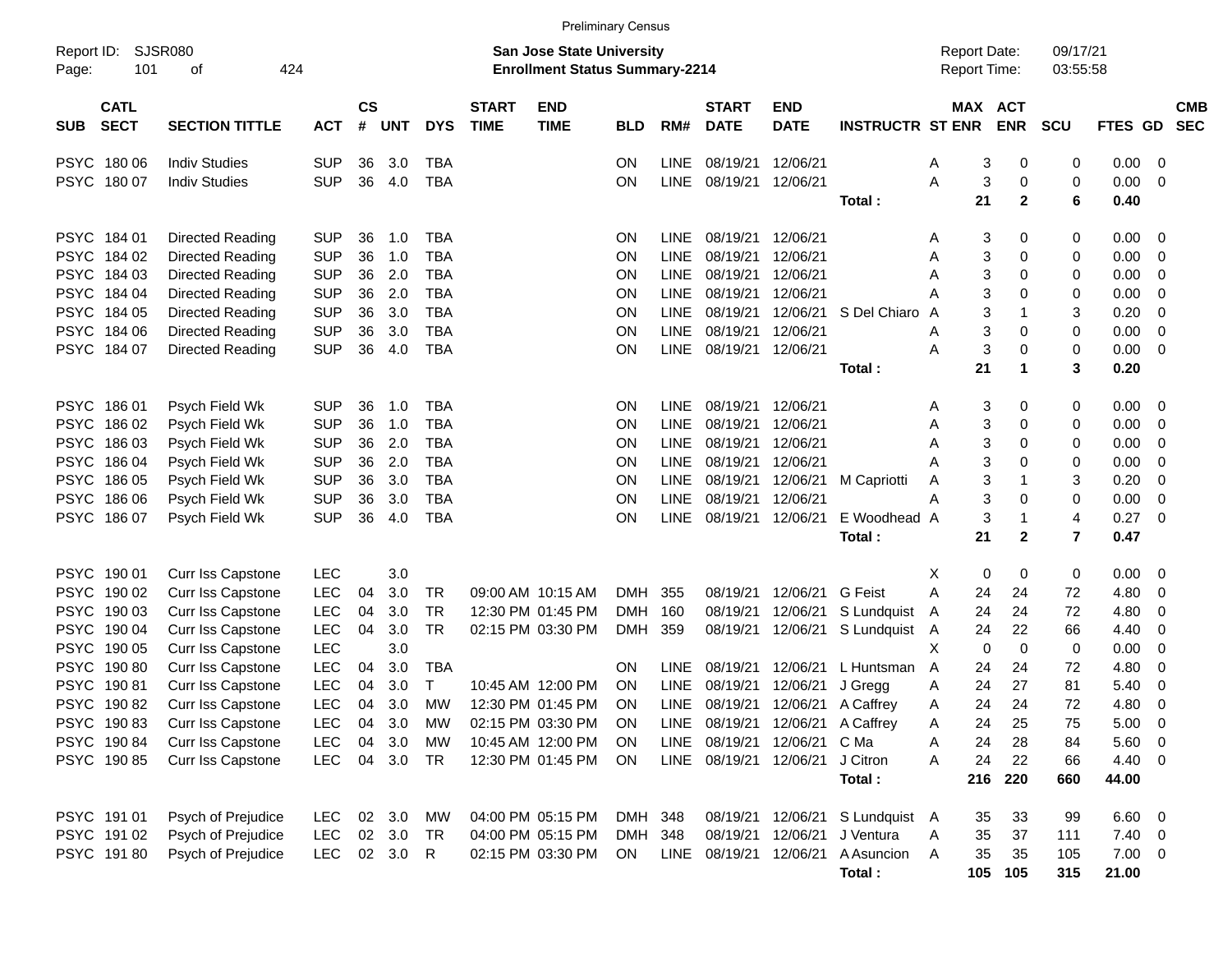|            |                                                                         |                                                                                                       |                                                                    |                            |                                 |                                                                    |                             | <b>Preliminary Census</b>                                                 |                            |                                                    |                                                          |                                                          |                         |                                     |                                                           |                            |                                                                                 |            |
|------------|-------------------------------------------------------------------------|-------------------------------------------------------------------------------------------------------|--------------------------------------------------------------------|----------------------------|---------------------------------|--------------------------------------------------------------------|-----------------------------|---------------------------------------------------------------------------|----------------------------|----------------------------------------------------|----------------------------------------------------------|----------------------------------------------------------|-------------------------|-------------------------------------|-----------------------------------------------------------|----------------------------|---------------------------------------------------------------------------------|------------|
| Page:      | Report ID: SJSR080<br>102                                               | 424<br>οf                                                                                             |                                                                    |                            |                                 |                                                                    |                             | <b>San Jose State University</b><br><b>Enrollment Status Summary-2214</b> |                            |                                                    |                                                          |                                                          |                         | <b>Report Date:</b><br>Report Time: |                                                           | 09/17/21<br>03:55:58       |                                                                                 |            |
| <b>SUB</b> | <b>CATL</b><br><b>SECT</b>                                              | <b>SECTION TITTLE</b>                                                                                 | <b>ACT</b>                                                         | <b>CS</b><br>$\#$          | <b>UNT</b>                      | <b>DYS</b>                                                         | <b>START</b><br><b>TIME</b> | <b>END</b><br><b>TIME</b>                                                 | <b>BLD</b>                 | RM#                                                | <b>START</b><br><b>DATE</b>                              | <b>END</b><br><b>DATE</b>                                | <b>INSTRUCTR ST ENR</b> |                                     | MAX ACT<br><b>ENR</b>                                     | <b>SCU</b>                 | FTES GD SEC                                                                     | <b>CMB</b> |
|            | PSYC 199 01<br>PSYC 199 02<br>PSYC 199 03<br>PSYC 199 04<br>PSYC 199 05 | Senior Hon Thesis<br>Senior Hon Thesis<br>Senior Hon Thesis<br>Senior Hon Thesis<br>Senior Hon Thesis | <b>SUP</b><br><b>SUP</b><br><b>SUP</b><br><b>SUP</b><br><b>SUP</b> | 36<br>36<br>36<br>36<br>36 | 3.0<br>3.0<br>3.0<br>3.0<br>3.0 | <b>TBA</b><br><b>TBA</b><br><b>TBA</b><br><b>TBA</b><br><b>TBA</b> |                             |                                                                           | ΟN<br>ON<br>ΟN<br>ΟN<br>ΟN | <b>LINE</b><br>LINE<br>LINE<br>LINE<br><b>LINE</b> | 08/19/21<br>08/19/21<br>08/19/21<br>08/19/21<br>08/19/21 | 12/06/21<br>12/06/21<br>12/06/21<br>12/06/21<br>12/06/21 | Total:                  | A<br>Α<br>A<br>A<br>Α               | 3<br>0<br>3<br>0<br>3<br>0<br>3<br>0<br>3<br>0<br>15<br>0 | 0<br>0<br>0<br>0<br>0<br>0 | $0.00 \t 0$<br>$0.00 \t 0$<br>$0.00 \t 0$<br>$0.00 \t 0$<br>$0.00 \t 0$<br>0.00 |            |
|            |                                                                         | PSYC 203A 01 Clinical Assess I                                                                        | SEM 05                                                             |                            | 3.0                             | M                                                                  |                             | 09:00 AM 11:45 AM                                                         | DMH 162                    |                                                    |                                                          | 08/19/21 12/06/21                                        | G Callaghan A<br>Total: |                                     | 12<br>15<br>15<br>12                                      | 36<br>36                   | 3.00 12<br>3.00                                                                 |            |
|            | PSYC 204 01                                                             | Grad Sem Dev Psyc                                                                                     | SEM 05 3.0 R                                                       |                            |                                 |                                                                    |                             | 04:00 PM 06:45 PM                                                         | DMH 308                    |                                                    |                                                          | 08/19/21 12/06/21                                        | S Duh<br>Total:         | Α                                   | 15<br>9<br>15<br>9                                        | 27<br>27                   | $2.25$ 9<br>2.25                                                                |            |
|            | PSYC 211 01                                                             | Child Psychopathol                                                                                    | SEM 05                                                             |                            | 3.0                             | W                                                                  |                             | 09:00 AM 11:45 AM                                                         | DMH 308                    |                                                    |                                                          | 08/19/21 12/06/21                                        | M Capriotti<br>Total:   | Α                                   | 15<br>12<br>15<br>12                                      | 36<br>36                   | 3.00 12<br>3.00                                                                 |            |
|            | PSYC 222 01                                                             | <b>Gender Ethnic Iss</b>                                                                              | SEM 05                                                             |                            | 3.0                             | M                                                                  |                             | 12:30 PM 03:15 PM                                                         | DMH 162                    |                                                    |                                                          | 08/19/21 12/06/21                                        | E Klaw<br>Total:        | A                                   | 15<br>12<br>15<br>12                                      | 36<br>36                   | 3.00 12<br>3.00                                                                 |            |
|            |                                                                         | PSYC 224A 01 Clin Psych Prac I                                                                        | <b>SUP</b>                                                         |                            | 25 3.0                          | TBA                                                                |                             |                                                                           |                            |                                                    |                                                          | 08/19/21 12/06/21                                        | E Klaw<br>Total:        | A                                   | 15<br>10<br>15<br>10                                      | 30<br>30                   | 2.50 10<br>2.50                                                                 |            |
|            | PSYC 226 01                                                             | Addictions & Tmt                                                                                      | SEM 06                                                             |                            | 3.0 T                           |                                                                    |                             | 12:30 PM 03:15 PM                                                         | DMH 356                    |                                                    |                                                          | 08/19/21 12/06/21                                        | E Woodhead A<br>Total:  |                                     | 15<br>10<br>15<br>10                                      | 30<br>30                   | 2.50 10<br>2.50                                                                 |            |
|            | PSYC 228 01                                                             | Prof Eth Psyglsts                                                                                     | SEM 05                                                             |                            | 3.0                             | R                                                                  |                             | 12:30 PM 03:15 PM                                                         | DMH 356                    |                                                    |                                                          | 08/19/21 12/06/21                                        | E Woodhead A<br>Total:  |                                     | 15<br>$12 \,$<br>15<br>12                                 | 36<br>36                   | 3.00 12<br>3.00                                                                 |            |
|            | PSYC 240 01                                                             | App Psychometrics                                                                                     | SEM 05 3.0                                                         |                            |                                 | MW                                                                 |                             | 04:00 PM 05:15 PM                                                         | DMH 308                    |                                                    |                                                          | 08/19/21 12/06/21                                        | H Tokunaga A<br>Total:  |                                     | 15<br>14<br>15<br>14                                      | 42<br>42                   | 3.50 14<br>3.50                                                                 |            |
|            | PSYC 243 80                                                             | Field Wk in Psych                                                                                     |                                                                    |                            |                                 | SEM 06 3.0 TBA                                                     |                             |                                                                           | ON                         |                                                    | LINE 08/19/21 12/06/21                                   |                                                          | M Capriotti<br>Total:   | $\overline{A}$                      | 10<br>15<br>15<br>10                                      | 10<br>10                   | 2.50 10<br>2.50                                                                 |            |
|            | PSYC 249 01                                                             | I/O Psy Field Work                                                                                    | SUP 25 3.0 T                                                       |                            |                                 |                                                                    |                             | 07:15 PM 10:00 PM                                                         | DMH 308                    |                                                    | 08/19/21 12/06/21                                        |                                                          | M Hosoda<br>Total:      | Α                                   | 15<br>9<br>15<br>9                                        | 27<br>27                   | $2.25$ 9<br>2.25                                                                |            |
|            | PSYC 256 01                                                             | Sem in Perception                                                                                     | SEM 05 3.0 R                                                       |                            |                                 |                                                                    |                             | 02:15 PM 03:30 PM DMH 308 08/19/21 12/06/21 C Tzeng                       |                            |                                                    |                                                          |                                                          |                         | $\mathsf{A}$                        | 15<br>10                                                  | 30                         | 2.50 10                                                                         |            |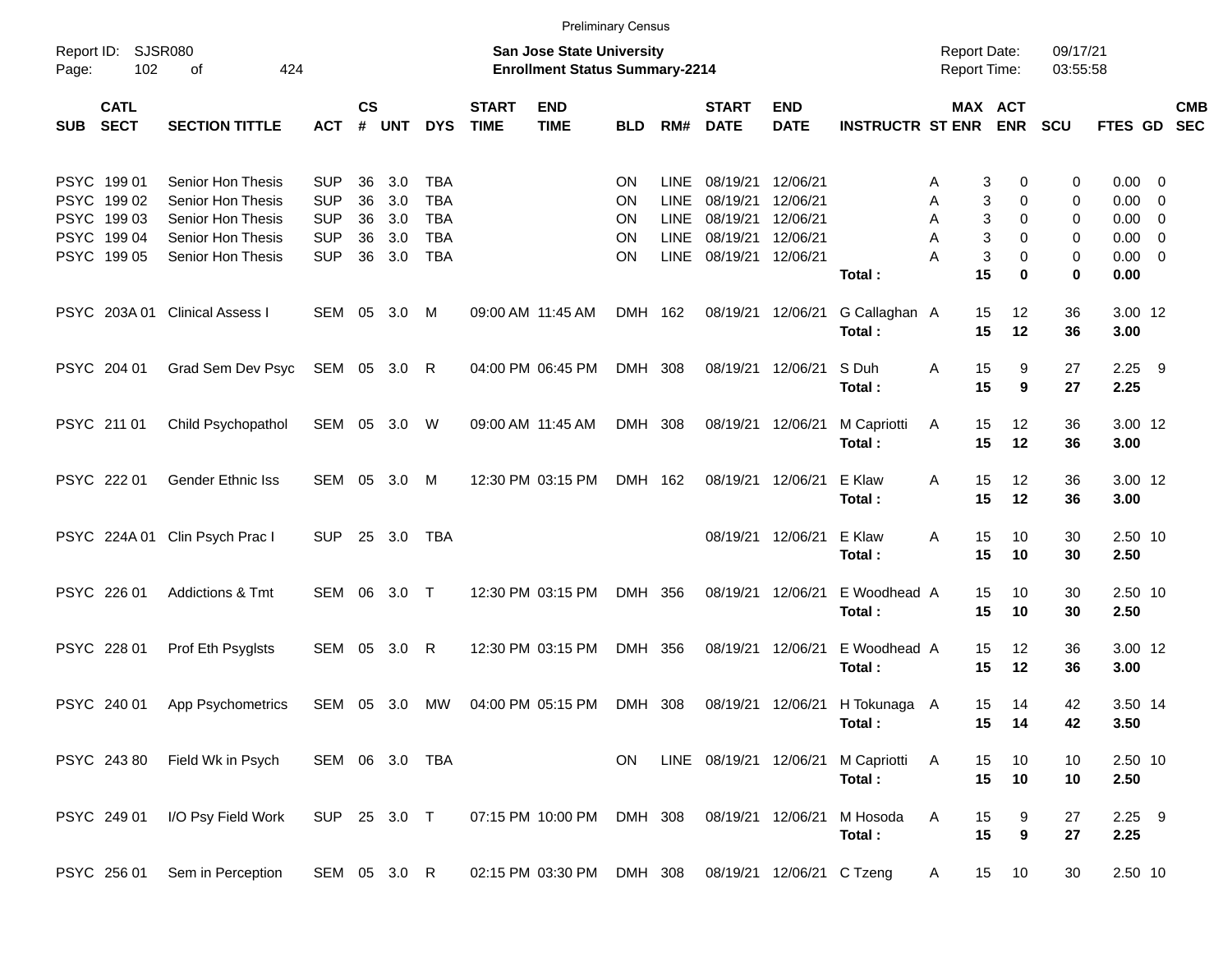|            |                                           |                                                            |                                        |                    |                      |                                        |                             | <b>Preliminary Census</b>                                          |                 |                            |                                                |                           |                         |                                            |                                   |                      |                               |                                                      |
|------------|-------------------------------------------|------------------------------------------------------------|----------------------------------------|--------------------|----------------------|----------------------------------------|-----------------------------|--------------------------------------------------------------------|-----------------|----------------------------|------------------------------------------------|---------------------------|-------------------------|--------------------------------------------|-----------------------------------|----------------------|-------------------------------|------------------------------------------------------|
| Page:      | Report ID: SJSR080<br>103                 | 424<br>оf                                                  |                                        |                    |                      |                                        |                             | San Jose State University<br><b>Enrollment Status Summary-2214</b> |                 |                            |                                                |                           |                         | <b>Report Date:</b><br><b>Report Time:</b> |                                   | 09/17/21<br>03:55:58 |                               |                                                      |
| <b>SUB</b> | <b>CATL</b><br><b>SECT</b>                | <b>SECTION TITTLE</b>                                      | <b>ACT</b>                             | $\mathsf{cs}$<br># | <b>UNT</b>           | <b>DYS</b>                             | <b>START</b><br><b>TIME</b> | <b>END</b><br><b>TIME</b>                                          | <b>BLD</b>      | RM#                        | <b>START</b><br><b>DATE</b>                    | <b>END</b><br><b>DATE</b> | <b>INSTRUCTR ST ENR</b> |                                            | MAX ACT<br><b>ENR</b>             | <b>SCU</b>           | FTES GD                       | <b>CMB</b><br><b>SEC</b>                             |
|            |                                           |                                                            |                                        |                    |                      |                                        |                             |                                                                    |                 |                            |                                                |                           | Total:                  | 15                                         | 10                                | 30                   | 2.50                          |                                                      |
|            | PSYC 258 80                               | Methods Psychother                                         | SEM 06 3.0                             |                    |                      | R                                      |                             | 09:00 AM 11:45 AM                                                  | ON              | LINE                       | 08/19/21                                       | 12/06/21                  | J Gregg<br>Total:       | 15<br>Α<br>15                              | 12<br>12                          | 36<br>36             | 3.00 12<br>3.00               |                                                      |
|            | PSYC 260 01                               | <b>Crisis Counseling</b>                                   | SEM 06                                 |                    | 3.0 T                |                                        |                             | 09:00 AM 11:45 AM                                                  | DMH 308         |                            | 08/19/21                                       | 12/06/21                  | L Papa<br>Total:        | 15<br>Α<br>15                              | 10<br>10                          | 30<br>30             | 2.50 10<br>2.50               |                                                      |
|            | PSYC 270 01                               | Sem Ind/Org Psych                                          | SEM 05 3.0                             |                    |                      | МW                                     |                             | 05:45 PM 07:00 PM                                                  | DMH 308         |                            | 08/19/21                                       | 12/06/21                  | M Hosoda<br>Total:      | 15<br>Α<br>15                              | 14<br>14                          | 42<br>42             | 3.50 14<br>3.50               |                                                      |
|            | PSYC 273 01                               | Sem Human Factors                                          | SEM 05 3.0 T                           |                    |                      |                                        |                             | 04:00 PM 06:45 PM                                                  | DMH 150         |                            | 08/19/21                                       | 12/06/21                  | A Andre<br>Total:       | 40<br>Α<br>40                              | 34<br>34                          | 102<br>102           | 8.50 34<br>8.50               |                                                      |
|            | PSYC 276 80                               | Groups at Work                                             | SEM 05                                 |                    | 3.0 T                |                                        |                             | 04:00 PM 06:45 PM                                                  | ON              | LINE                       | 08/19/21                                       | 12/06/21                  | J Brady<br>Total:       | 15<br>Α<br>15                              | 23<br>23                          | 69<br>69             | 5.75 23<br>5.75               |                                                      |
|            | PSYC 280 01                               | <b>General Seminar</b>                                     | SEM                                    | 05                 | 3.0                  | TR                                     |                             | 09:00 AM 10:15 AM                                                  | DMH             | 359                        | 08/19/21                                       | 12/06/21                  | E Palmer<br>Total:      | 15<br>Α<br>15                              | 12<br>12                          | 36<br>36             | 3.00 12<br>3.00               |                                                      |
|            | PSYC 298 01<br>PSYC 298 02                | <b>Special Prob</b><br><b>Special Prob</b>                 | <b>SUP</b><br><b>SUP</b>               | 25<br>25           | 1.0<br>1.0           | <b>TBA</b><br><b>TBA</b>               |                             |                                                                    | ON              | <b>LINE</b>                | 08/19/21<br>08/19/21                           | 12/06/21<br>12/06/21      | H Tokunaga              | Α<br>15<br>A                               | 3<br>0<br>0                       | 0<br>0               | $0.00 \t 0$<br>$0.00 \t 0$    |                                                      |
|            | PSYC 298 03<br>PSYC 298 04                | <b>Special Prob</b><br><b>Special Prob</b>                 | <b>SUP</b><br><b>SUP</b>               | 25<br>25           | 1.0<br>2.0           | <b>TBA</b><br><b>TBA</b>               |                             |                                                                    | ΟN<br>ΟN        | <b>LINE</b><br><b>LINE</b> | 08/19/21<br>08/19/21                           | 12/06/21<br>12/06/21      | E Klaw                  | Α<br>Α                                     | 3<br>$\Omega$<br>3<br>0           | 0<br>0               | $0.00 \quad 0$<br>$0.00 \t 0$ |                                                      |
|            | PSYC 298 05<br>PSYC 298 06                | <b>Special Prob</b><br><b>Special Prob</b>                 | <b>SUP</b><br><b>SUP</b>               | 25<br>25           | 2.0<br>3.0           | <b>TBA</b><br><b>TBA</b>               |                             |                                                                    | ΟN<br>ΟN        | <b>LINE</b><br><b>LINE</b> | 08/19/21<br>08/19/21                           | 12/06/21<br>12/06/21      | G Callaghan             | Α<br>10<br>A                               | 3<br>0<br>10                      | 0<br>30              | $0.00 \t 0$<br>2.50 10        |                                                      |
|            | PSYC 298 07<br>PSYC 298 08                | <b>Special Prob</b><br><b>Special Prob</b>                 | <b>SUP</b><br><b>SUP</b>               | 25<br>25           | 3.0<br>4.0           | <b>TBA</b><br><b>TBA</b>               |                             |                                                                    | ΟN<br>ΟN        | <b>LINE</b><br><b>LINE</b> | 08/19/21<br>08/19/21                           | 12/06/21<br>12/06/21      | E Klaw                  | Α<br>Α                                     | 3<br>1<br>3<br>0                  | 3<br>0               | 0.25<br>$0.00 \t 0$           | $\overline{\phantom{1}}$                             |
|            | PSYC 298 09<br>PSYC 298 10<br>PSYC 298 11 | <b>Special Prob</b><br><b>Special Prob</b><br>Special Prob | <b>SUP</b><br><b>SUP</b><br><b>SUP</b> | 25<br>25           | 4.0<br>5.0<br>25 5.0 | <b>TBA</b><br><b>TBA</b><br><b>TBA</b> |                             |                                                                    | ΟN<br>ON<br>ΟN  | <b>LINE</b><br>LINE        | 08/19/21<br>08/19/21<br>LINE 08/19/21 12/06/21 | 12/06/21<br>12/06/21      |                         | Α<br>Α<br>Α                                | 3<br>0<br>3<br>$\Omega$<br>3<br>0 | 0<br>0<br>0          | 0.00<br>0.00<br>$0.00 \t 0$   | $\overline{\phantom{0}}$<br>$\overline{\phantom{0}}$ |
|            | PSYC 298 12<br>PSYC 298 13                | Special Prob<br><b>Special Prob</b>                        | <b>SUP</b><br><b>SUP</b>               |                    | 25 6.0               | TBA<br>25 6.0 TBA                      |                             |                                                                    | ON<br><b>ON</b> |                            | LINE 08/19/21<br>LINE 08/19/21                 | 12/06/21<br>12/06/21      |                         | А<br>Α                                     | 3<br>0<br>3<br>0                  | 0<br>0               | $0.00 \t 0$<br>$0.00 \t 0$    |                                                      |
|            |                                           |                                                            |                                        |                    |                      |                                        |                             |                                                                    |                 |                            |                                                |                           | Total:                  | 58                                         | 11                                | 33                   | 2.75                          |                                                      |
|            | PSYC 299 01<br>PSYC 299 02                | <b>Masters Thesis</b><br><b>Masters Thesis</b>             | <b>SUP</b><br><b>SUP</b>               |                    | 25 1.0<br>25 1.0     | TBA<br>TBA                             |                             |                                                                    | <b>ON</b><br>ON |                            | LINE 08/19/21 12/06/21<br>LINE 08/19/21        | 12/06/21                  |                         | A<br>А                                     | 3<br>0<br>3<br>0                  | 0<br>0               | $0.00 \t 0$<br>$0.00 \t 0$    |                                                      |
|            | PSYC 299 03<br>PSYC 299 04                | <b>Masters Thesis</b><br><b>Masters Thesis</b>             | <b>SUP</b><br><b>SUP</b>               |                    | 25 2.0               | TBA<br>25  2.0  TBA                    |                             |                                                                    | ON<br><b>ON</b> |                            | LINE 08/19/21<br>LINE 08/19/21 12/06/21        | 12/06/21                  |                         | А<br>Α                                     | 3<br>0<br>3<br>0                  | 0<br>0               | $0.00 \t 0$<br>$0.00 \t 0$    |                                                      |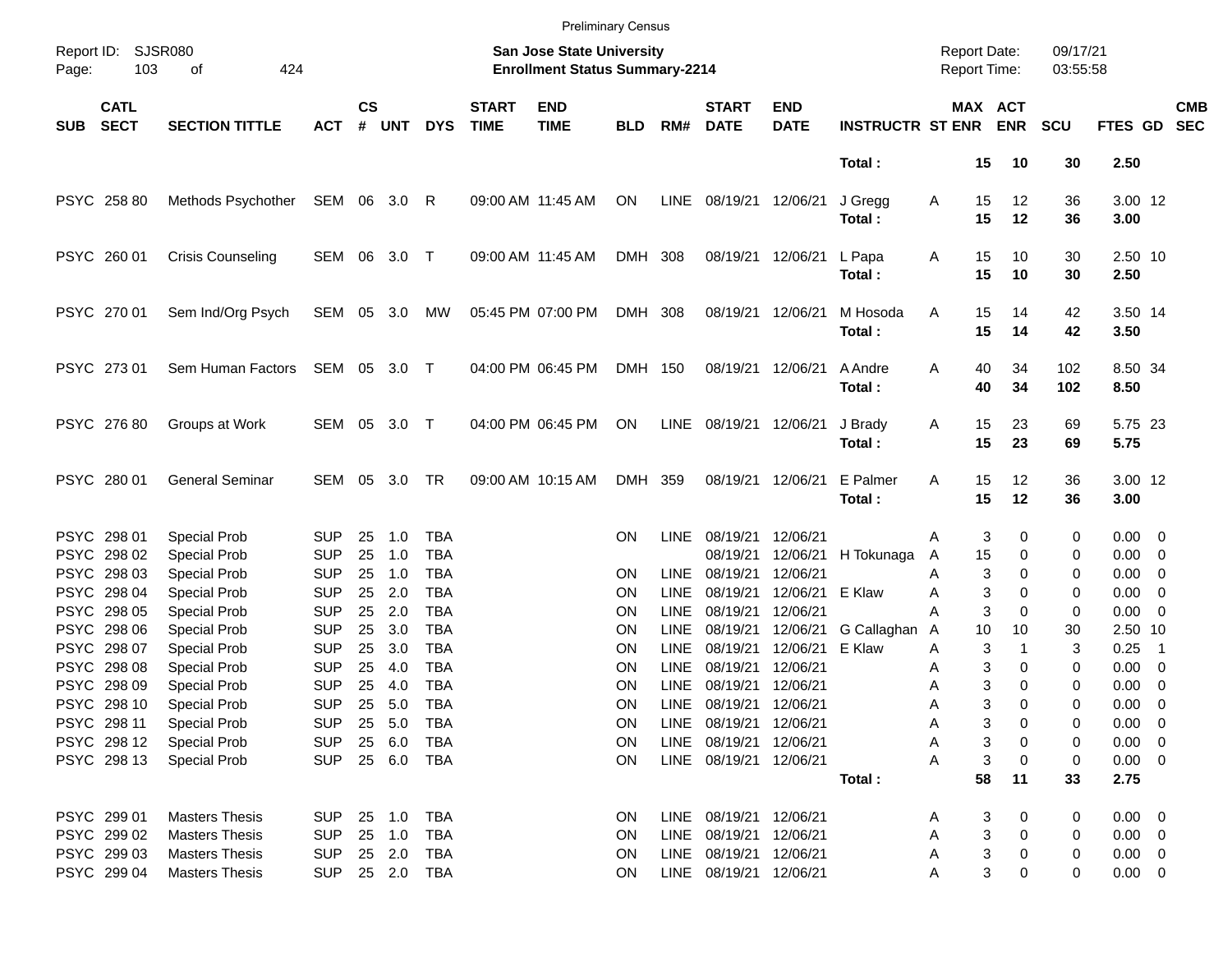|                                                                                                       |                                                                                   |                                                                                                                                                                                                      |                                                                                                              |                                              |                                                      |                                                                                                       |                             |                                                                                                                            | <b>Preliminary Census</b>                              |                                                                                                               |                                                                                              |                                                                                              |                                                                                               |                                                                                    |                                                                                                                                  |                                                       |                                                                 |                                                                                                    |
|-------------------------------------------------------------------------------------------------------|-----------------------------------------------------------------------------------|------------------------------------------------------------------------------------------------------------------------------------------------------------------------------------------------------|--------------------------------------------------------------------------------------------------------------|----------------------------------------------|------------------------------------------------------|-------------------------------------------------------------------------------------------------------|-----------------------------|----------------------------------------------------------------------------------------------------------------------------|--------------------------------------------------------|---------------------------------------------------------------------------------------------------------------|----------------------------------------------------------------------------------------------|----------------------------------------------------------------------------------------------|-----------------------------------------------------------------------------------------------|------------------------------------------------------------------------------------|----------------------------------------------------------------------------------------------------------------------------------|-------------------------------------------------------|-----------------------------------------------------------------|----------------------------------------------------------------------------------------------------|
| Report ID:<br>Page:                                                                                   | 104                                                                               | SJSR080<br>424<br>οf                                                                                                                                                                                 |                                                                                                              |                                              |                                                      |                                                                                                       |                             | <b>San Jose State University</b><br><b>Enrollment Status Summary-2214</b>                                                  |                                                        |                                                                                                               |                                                                                              |                                                                                              |                                                                                               | <b>Report Date:</b><br>Report Time:                                                |                                                                                                                                  | 09/17/21<br>03:55:58                                  |                                                                 |                                                                                                    |
| <b>SUB</b>                                                                                            | <b>CATL</b><br><b>SECT</b>                                                        | <b>SECTION TITTLE</b>                                                                                                                                                                                | ACT                                                                                                          | <b>CS</b><br>#                               | <b>UNT</b>                                           | <b>DYS</b>                                                                                            | <b>START</b><br><b>TIME</b> | <b>END</b><br><b>TIME</b>                                                                                                  | <b>BLD</b>                                             | RM#                                                                                                           | <b>START</b><br><b>DATE</b>                                                                  | <b>END</b><br><b>DATE</b>                                                                    | <b>INSTRUCTR ST ENR</b>                                                                       |                                                                                    | MAX ACT<br><b>ENR</b>                                                                                                            | <b>SCU</b>                                            | <b>FTES GD</b>                                                  | <b>CMB</b><br><b>SEC</b>                                                                           |
| <b>PSYC</b><br><b>PSYC</b><br><b>PSYC</b><br><b>PSYC</b><br><b>PSYC</b><br><b>PSYC</b><br><b>PSYC</b> | 299 05<br>299 06<br>PSYC 299 07<br>299 08<br>299 09<br>299 10<br>299 11<br>299 12 | <b>Masters Thesis</b><br><b>Masters Thesis</b><br><b>Masters Thesis</b><br><b>Masters Thesis</b><br><b>Masters Thesis</b><br><b>Masters Thesis</b><br><b>Masters Thesis</b><br><b>Masters Thesis</b> | <b>SUP</b><br><b>SUP</b><br><b>SUP</b><br><b>SUP</b><br><b>SUP</b><br><b>SUP</b><br><b>SUP</b><br><b>SUP</b> | 25<br>25<br>25<br>25<br>25<br>25<br>25<br>25 | 3.0<br>3.0<br>4.0<br>4.0<br>5.0<br>5.0<br>6.0<br>6.0 | <b>TBA</b><br>TBA<br><b>TBA</b><br><b>TBA</b><br><b>TBA</b><br><b>TBA</b><br><b>TBA</b><br><b>TBA</b> |                             |                                                                                                                            | ON<br>ON<br>ΟN<br>ON<br>ON<br>ON<br>ON<br>ΟN           | <b>LINE</b><br><b>LINE</b><br>LINE<br><b>LINE</b><br><b>LINE</b><br><b>LINE</b><br><b>LINE</b><br><b>LINE</b> | 08/19/21<br>08/19/21<br>08/19/21<br>08/19/21<br>08/19/21<br>08/19/21<br>08/19/21<br>08/19/21 | 12/06/21<br>12/06/21<br>12/06/21<br>12/06/21<br>12/06/21<br>12/06/21<br>12/06/21<br>12/06/21 | H Tokunaga<br>C Chancellor A<br>H Tokunaga<br>M Hosoda                                        | A<br>Α<br>Α<br>А<br>A<br>A<br>A                                                    | 3<br>$\mathbf 1$<br>$\mathbf 0$<br>3<br>0<br>3<br>3<br>0<br>3<br>$\mathbf{1}$<br>3<br>$\mathbf 0$<br>6<br>6<br>3<br>$\mathbf{1}$ | 3<br>0<br>0<br>0<br>5<br>$\mathbf 0$<br>36<br>6       | 0.25<br>0.00<br>0.00<br>0.00<br>0.42<br>0.00<br>3.00<br>0.50    | $\overline{1}$<br>$\mathbf 0$<br>0<br>0<br>$\overline{1}$<br>$\overline{0}$<br>6<br>$\overline{1}$ |
|                                                                                                       | PSYC 299 13                                                                       | <b>Masters Thesis</b>                                                                                                                                                                                | <b>SUP</b>                                                                                                   | 25                                           | 6.0                                                  | <b>TBA</b>                                                                                            |                             |                                                                                                                            | ON                                                     | <b>LINE</b>                                                                                                   | 08/19/21                                                                                     | 12/06/21                                                                                     | V Carr<br>Total :                                                                             | A<br>42                                                                            | 3<br>$\mathbf{1}$<br>10                                                                                                          | 6<br>56                                               | 0.50<br>4.67                                                    | $\overline{1}$                                                                                     |
| <b>STAT</b><br><b>STAT</b><br><b>STAT</b><br><b>STAT</b><br><b>STAT</b><br><b>STAT</b><br><b>STAT</b> | 95 01<br>95 02<br>95 03<br>95 80<br>9581<br>95 82<br>9583                         | Elem Stat<br>Elem Stat<br><b>Elem Stat</b><br>Elem Stat<br>Elem Stat<br><b>Elem Stat</b><br>Elem Stat                                                                                                | <b>LEC</b><br><b>LEC</b><br><b>LEC</b><br><b>LEC</b><br><b>LEC</b><br><b>LEC</b><br><b>LEC</b>               | 02<br>02<br>02<br>02<br>02<br>02<br>02       | 3.0<br>3.0<br>3.0<br>3.0<br>3.0<br>3.0<br>3.0        | TR<br><b>TR</b><br>MW<br><b>TBA</b><br>МW<br>$\mathsf{T}$<br>$\mathsf{T}$                             |                             | 02:15 PM 03:30 PM<br>04:00 PM 05:15 PM<br>10:45 AM 12:00 PM<br>12:30 PM 01:45 PM<br>05:30 PM 06:45 PM<br>07:00 PM 08:15 PM | CL.<br>CL<br>HGH<br><b>ON</b><br>ON<br><b>ON</b><br>ON | 238<br>324<br>118<br><b>LINE</b><br><b>LINE</b><br>LINE.<br>LINE                                              | 08/19/21<br>08/19/21<br>08/19/21<br>08/19/21<br>08/19/21<br>08/19/21<br>08/19/21             | 12/06/21<br>12/06/21<br>12/06/21<br>12/06/21<br>12/06/21<br>12/06/21<br>12/06/21             | L Papa<br>L Papa<br>G Scherini<br>N Bathurst<br>H Tokunaga<br>R Tiwana<br>R Tiwana<br>Total : | 35<br>A<br>35<br>Α<br>35<br>A<br>120<br>A<br>120<br>A<br>35<br>A<br>35<br>A<br>415 | 40<br>35<br>35<br>120<br>121<br>35<br>35<br>421                                                                                  | 120<br>105<br>105<br>360<br>363<br>105<br>105<br>1263 | 8.00<br>7.00<br>7.00<br>24.00<br>24.25<br>7.00<br>7.00<br>84.25 | 0<br>$\overline{0}$<br>0<br>$\mathbf 0$<br>$\overline{1}$<br>$\overline{0}$<br>$\overline{0}$      |
| STAT<br><b>STAT</b><br><b>STAT</b><br>STAT                                                            | 115 01<br>11580<br>11581<br>245 01                                                | Interm Stat<br>Interm Stat<br>Interm Stat<br><b>Adv Statistics</b>                                                                                                                                   | LEC<br><b>LEC</b><br><b>LEC</b><br>SEM                                                                       | 02<br>02<br>02<br>05                         | 3.0<br>3.0<br>3.0<br>3.0                             | МW<br><b>TR</b><br>$\mathsf{R}$<br><b>TR</b>                                                          |                             | 12:30 PM 01:45 PM<br>06:30 PM 07:45 PM<br>05:45 PM 08:30 PM<br>10:45 AM 12:00 PM                                           | <b>DMH</b><br>ON<br>ON<br>DMH 359                      | 353<br><b>LINE</b><br>LINE                                                                                    | 08/19/21<br>08/19/21<br>08/19/21<br>08/19/21                                                 | 12/06/21<br>12/06/21<br>12/06/21<br>12/06/21                                                 | M Hosoda<br>G Savage<br><b>M</b> Norell<br>Total :<br>D Schuster                              | 35<br>A<br>Α<br>35<br>35<br>A<br>105<br>A<br>15                                    | 35<br>37<br>33<br>105<br>11                                                                                                      | 105<br>111<br>99<br>315<br>33                         | 7.05<br>7.40<br>6.70<br>21.15<br>2.75 11                        | $\overline{1}$<br>$\overline{0}$<br>$\overline{2}$                                                 |
|                                                                                                       | Department :                                                                      | <b>Psychology</b>                                                                                                                                                                                    |                                                                                                              |                                              |                                                      |                                                                                                       |                             |                                                                                                                            |                                                        |                                                                                                               |                                                                                              | <b>Lower Division:</b><br><b>Upper Division:</b>                                             | Total:<br><b>Department Total:</b><br><b>Graduate Division:</b>                               | 15<br>5954<br>1284<br>4275<br>395                                                  | 11<br>1301<br>257                                                                                                                | 33<br>5754 16254<br>3903<br>4196 11574<br>777         | 2.75<br>1099.17<br>260.25<br>772.50<br>66.42                    |                                                                                                    |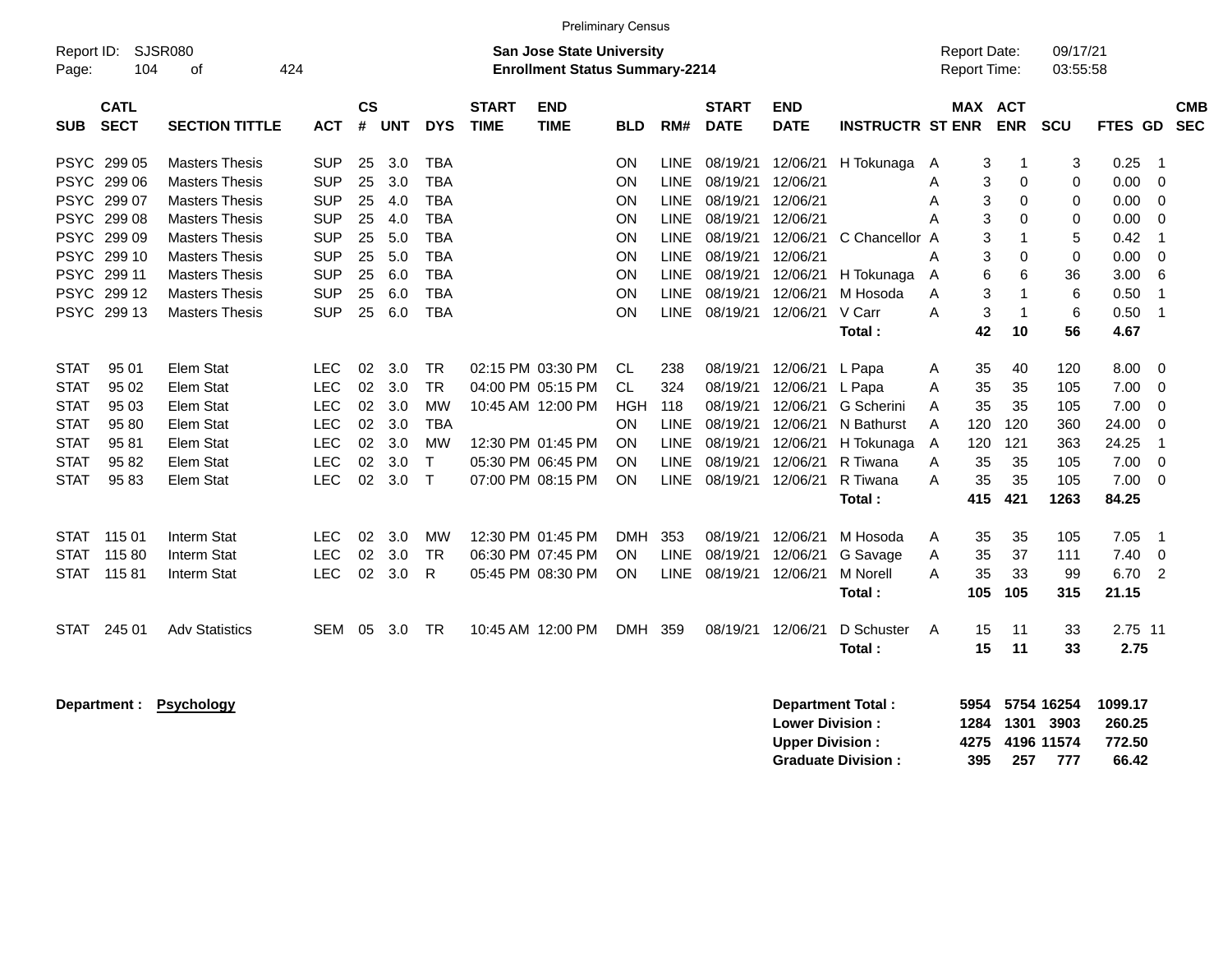|                     |                            |                                                        |            |               |            |                          |                             | <b>Preliminary Census</b>                                                 |                        |             |                                |                           |                         |        |                                     |             |                      |                |                                 |                          |
|---------------------|----------------------------|--------------------------------------------------------|------------|---------------|------------|--------------------------|-----------------------------|---------------------------------------------------------------------------|------------------------|-------------|--------------------------------|---------------------------|-------------------------|--------|-------------------------------------|-------------|----------------------|----------------|---------------------------------|--------------------------|
| Report ID:<br>Page: | 105                        | <b>SJSR080</b><br>424<br>οf                            |            |               |            |                          |                             | <b>San Jose State University</b><br><b>Enrollment Status Summary-2214</b> |                        |             |                                |                           |                         |        | <b>Report Date:</b><br>Report Time: |             | 09/17/21<br>03:55:58 |                |                                 |                          |
| <b>SUB</b>          | <b>CATL</b><br><b>SECT</b> | <b>SECTION TITTLE</b>                                  | <b>ACT</b> | $\mathsf{cs}$ | # UNT      | <b>DYS</b>               | <b>START</b><br><b>TIME</b> | <b>END</b><br><b>TIME</b>                                                 | <b>BLD</b>             | RM#         | <b>START</b><br><b>DATE</b>    | <b>END</b><br><b>DATE</b> | <b>INSTRUCTR ST ENR</b> |        | MAX ACT                             | <b>ENR</b>  | <b>SCU</b>           | <b>FTES GD</b> |                                 | <b>CMB</b><br><b>SEC</b> |
| <b>College</b>      |                            | <b>Social Sciences, College of</b>                     |            |               |            |                          |                             |                                                                           |                        |             |                                |                           |                         |        |                                     |             |                      |                |                                 |                          |
|                     | Department :               | <b>Sociology</b>                                       |            |               |            |                          |                             |                                                                           |                        |             |                                |                           |                         |        |                                     |             |                      |                |                                 |                          |
| AAS                 | 33A 01                     | AAS History I                                          | <b>LEC</b> | 01            | 3.0        | <b>TBA</b>               |                             |                                                                           | <b>ON</b>              | <b>LINE</b> | 08/19/21                       | 12/06/21                  | A Bernev                | A      | 40                                  | 40          | 120                  | 8.00           | - 0                             |                          |
| AAS                 | 33A 02                     | AAS History I                                          | <b>LEC</b> | 01            | 3.0        | <b>TBA</b>               |                             |                                                                           | <b>ON</b>              | <b>LINE</b> | 08/19/21                       | 12/06/21                  | A Berney                | Α      | 40                                  | 40          | 120                  | 8.00           | 0                               |                          |
| AAS                 | 33A03                      | AAS History I                                          | <b>LEC</b> | 01            | 3.0        | <b>TBA</b>               |                             |                                                                           | <b>ON</b>              | LINE        | 08/19/21                       | 12/06/21                  | S Choi                  | A      | 40                                  | 40          | 120                  | 8.00           | - 0                             |                          |
| AAS                 | 33A 04                     | AAS History I                                          | <b>LEC</b> | 01            | 3.0        | <b>TBA</b>               |                             |                                                                           | <b>ON</b>              | <b>LINE</b> | 08/19/21                       | 12/06/21                  | S Choi                  | A      | 40                                  | 40          | 120                  | 8.00           | 0                               |                          |
| AAS                 | 33A 05                     | AAS History I                                          | <b>LEC</b> | 01            | 3.0        | W                        |                             | 02:15 PM 03:30 PM                                                         | <b>ON</b>              | <b>LINE</b> | 08/19/21                       | 12/06/21                  | J Rondilla              | Α      | 40                                  | 40          | 120                  | 8.00           | 0                               |                          |
| AAS                 | 33A 06                     | AAS History I                                          | <b>LEC</b> |               | 3.0        |                          |                             |                                                                           |                        |             |                                |                           |                         | х      | 0                                   | $\mathbf 0$ | 0                    | 0.00           | 0                               |                          |
| AAS                 | 33A 07                     | AAS History I                                          | <b>LEC</b> | 01            | 3.0        | M                        |                             | 09:00 AM 10:15 AM                                                         | YUH                    | 124         | 08/19/21                       | 12/06/21 Y Kwan           |                         | Α      | 40                                  | 40          | 120                  | 8.00           | 0                               |                          |
| AAS                 | 33A 08                     | AAS History I                                          | <b>LEC</b> | 01            | 3.0        | м                        |                             | 10:45 AM 12:00 PM                                                         | <b>WSQ</b>             | 207         | 08/19/21                       | 12/06/21 Y Kwan           |                         | Α      | 40                                  | 40          | 120                  | 8.00           | 0                               |                          |
| AAS                 | 33A 09                     | AAS History I                                          | <b>LEC</b> |               | 3.0        |                          |                             |                                                                           |                        |             |                                |                           |                         | х      | 0                                   | $\mathbf 0$ | 0                    | 0.00           | 0                               |                          |
| AAS                 | 33A 10                     | AAS History I                                          | <b>LEC</b> | 01            | 3.0        | $\mathsf{T}$             |                             | 09:00 AM 10:15 AM                                                         | <b>DMH</b>             | 358         | 08/19/21                       | 12/06/21                  | H Do                    | Α      | 40                                  | 40          | 120                  | 8.00           | 0                               |                          |
| AAS                 | 33A 11                     | <b>AAS History I</b>                                   | <b>LEC</b> | 01            | 3.0        | $\mathsf{T}$             |                             | 10:45 AM 12:00 PM                                                         | WSQ                    | 207         | 08/19/21                       | 12/06/21 H Do             |                         | Α      | 40                                  | 40          | 120                  | 8.00           | 0                               |                          |
| AAS                 | 33A 12                     | AAS History I                                          | <b>LEC</b> |               | 3.0        |                          |                             |                                                                           |                        |             |                                |                           |                         | х      | 0                                   | $\mathbf 0$ | 0                    | 0.00           | 0                               |                          |
| AAS                 | 33A 13                     | AAS History I                                          | <b>LEC</b> | 01            | 3.0        | W                        |                             | 10:45 AM 12:00 PM                                                         | WSQ                    | 207         | 08/19/21                       | 12/06/21                  | H Do                    | Α      | 40                                  | 39          | 117                  | 7.80           | 0                               |                          |
| AAS                 | 33A 14                     | AAS History I                                          | <b>LEC</b> | 01            | 3.0        | R                        |                             | 12:30 PM 01:45 PM                                                         | <b>ON</b>              | <b>LINE</b> | 08/19/21                       | 12/06/21                  | S Nojan                 | Α      | 40                                  | 42          | 126                  | 8.40           | 0                               |                          |
| AAS                 | 33A 15                     | AAS History I                                          | <b>LEC</b> | 01            | 3.0        | R                        |                             | 02:15 PM 03:30 PM                                                         | <b>ON</b>              | <b>LINE</b> | 08/19/21                       | 12/06/21                  | S Nojan                 | Α      | 40                                  | 40          | 120                  | 8.00           | 0                               |                          |
| AAS                 | 33A 16                     | AAS History I                                          | <b>LEC</b> | 01            | 3.0        | м                        |                             | 06:00 PM 08:45 PM                                                         | <b>WSQ</b>             | 207         | 08/19/21                       | 12/06/21                  | D Tu                    | Α      | 40                                  | 43          | 129                  | 8.60           | - 0                             |                          |
| AAS                 | 33A 17                     | <b>AAS History I</b>                                   | <b>LEC</b> | 01            | 3.0        | R                        |                             | 05:45 PM 07:00 PM                                                         | ON                     |             | LINE 08/19/21                  | 12/06/21                  | S Nojan                 | A      | 40                                  | 41          | 123                  | 8.20           | - 0                             |                          |
|                     |                            |                                                        |            |               |            |                          |                             |                                                                           |                        |             |                                |                           | Total:                  |        | 560                                 | 565         | 1695                 | 113.00         |                                 |                          |
| AAS                 | 33B 01                     | <b>AAS History II</b>                                  | <b>LEC</b> | 01            | 3.0        | <b>TBA</b>               |                             |                                                                           | <b>ON</b>              | LINE        | 08/19/21                       | 12/06/21                  | J De Guzman A           |        | 40                                  | 40          | 120                  | 8.00           | $\overline{\phantom{0}}$        |                          |
| AAS                 | 33B 02                     | <b>AAS History II</b>                                  | <b>LEC</b> | 01            | 3.0        | м                        |                             | 02:15 PM 03:30 PM                                                         | <b>WSQ</b>             | 207         | 08/19/21                       | 12/06/21                  | Y Kwan                  | A      | 40                                  | 40          | 120                  | 8.00           | - 0                             |                          |
|                     |                            |                                                        |            |               |            |                          |                             |                                                                           |                        |             |                                |                           | Total:                  |        | 80                                  | 80          | 240                  | 16.00          |                                 |                          |
| AAS                 | 159 01                     | Asian Am Media Rep LEC                                 |            |               | 02 3.0     | W                        |                             | 12:30 PM 01:45 PM                                                         | ON                     | <b>LINE</b> | 08/19/21                       | 12/06/21                  | J Rondilla              | A      | 35                                  | 35          | 105                  | 7.05           | $\overline{\phantom{0}}$ 1      |                          |
|                     |                            |                                                        |            |               |            |                          |                             |                                                                           |                        |             |                                |                           | Total:                  |        | 35                                  | 35          | 105                  | 7.05           |                                 |                          |
| AAS                 | 180 11                     | <b>Individual Studies</b>                              | SUP        | 36            | 1.0        | TBA                      |                             |                                                                           |                        | LINE        | 08/19/21                       | 12/06/21                  |                         |        |                                     |             |                      | 0.00           | $\overline{\phantom{0}}$        |                          |
| AAS                 | 180 12                     | <b>Individual Studies</b>                              | <b>SUP</b> | 36            | 1.0        | <b>TBA</b>               |                             |                                                                           | <b>ON</b><br><b>ON</b> | <b>LINE</b> | 08/19/21 12/06/21              |                           |                         | Α<br>A | 3<br>3                              | 0<br>0      | 0<br>0               | 0.00           | - 0                             |                          |
|                     |                            |                                                        |            |               |            |                          |                             |                                                                           |                        |             |                                |                           |                         |        |                                     |             |                      |                |                                 |                          |
| AAS                 | 180 21<br>180 31           | <b>Individual Studies</b>                              | <b>SUP</b> | 36<br>36      | 2.0<br>3.0 | <b>TBA</b>               |                             |                                                                           | ON<br>ON               |             | LINE 08/19/21 12/06/21         |                           |                         | A      | 3                                   | 0           | 0                    | 0.00<br>0.00   | - 0                             |                          |
| AAS                 | 180 32                     | <b>Individual Studies</b>                              | <b>SUP</b> | 36            | 3.0        | <b>TBA</b><br><b>TBA</b> |                             |                                                                           | ON                     |             | LINE 08/19/21<br>LINE 08/19/21 | 12/06/21<br>12/06/21      |                         | Α      | 3<br>3                              | 0           | 0                    | 0.00           | - 0<br>$\overline{\phantom{0}}$ |                          |
| AAS                 | 180 41                     | <b>Individual Studies</b><br><b>Individual Studies</b> | <b>SUP</b> |               | 36 4.0     |                          |                             |                                                                           | ON                     |             | LINE 08/19/21 12/06/21         |                           |                         | Α      |                                     | 0           | 0                    | $0.00 \t 0$    |                                 |                          |
| AAS                 |                            |                                                        | <b>SUP</b> |               |            | TBA                      |                             |                                                                           |                        |             |                                |                           |                         | Α      | 3<br>18                             | 0<br>0      | 0<br>0               | 0.00           |                                 |                          |
|                     |                            |                                                        |            |               |            |                          |                             |                                                                           |                        |             |                                |                           | Total:                  |        |                                     |             |                      |                |                                 |                          |
| SOCI                | 1 0 1                      | Intro to Sociology                                     | <b>LEC</b> | 01            | 3.0        | W                        |                             | 09:00 AM 10:15 AM                                                         | CL                     | 226         |                                | 08/19/21 12/06/21         | M Pasion                | A      | 40                                  | 40          | 120                  | 8.00 0         |                                 |                          |
| SOCI                | 1 0 2                      | Intro to Sociology                                     | <b>LEC</b> | 01            | 3.0        | W                        |                             | 02:15 PM 03:30 PM                                                         | WSQ 207                |             | 08/19/21                       | 12/06/21                  | M Pasion                | A      | 40                                  | 41          | 123                  | 8.20 0         |                                 |                          |
| SOCI                | 1 0 3                      | Intro to Sociology                                     | LEC        |               | 01 3.0     | TR                       |                             | 12:30 PM 01:45 PM                                                         | WSQ 207                |             |                                | 08/19/21 12/06/21 D Brook |                         | A      | 40                                  | 37          | 111                  | $7.40 \ 0$     |                                 |                          |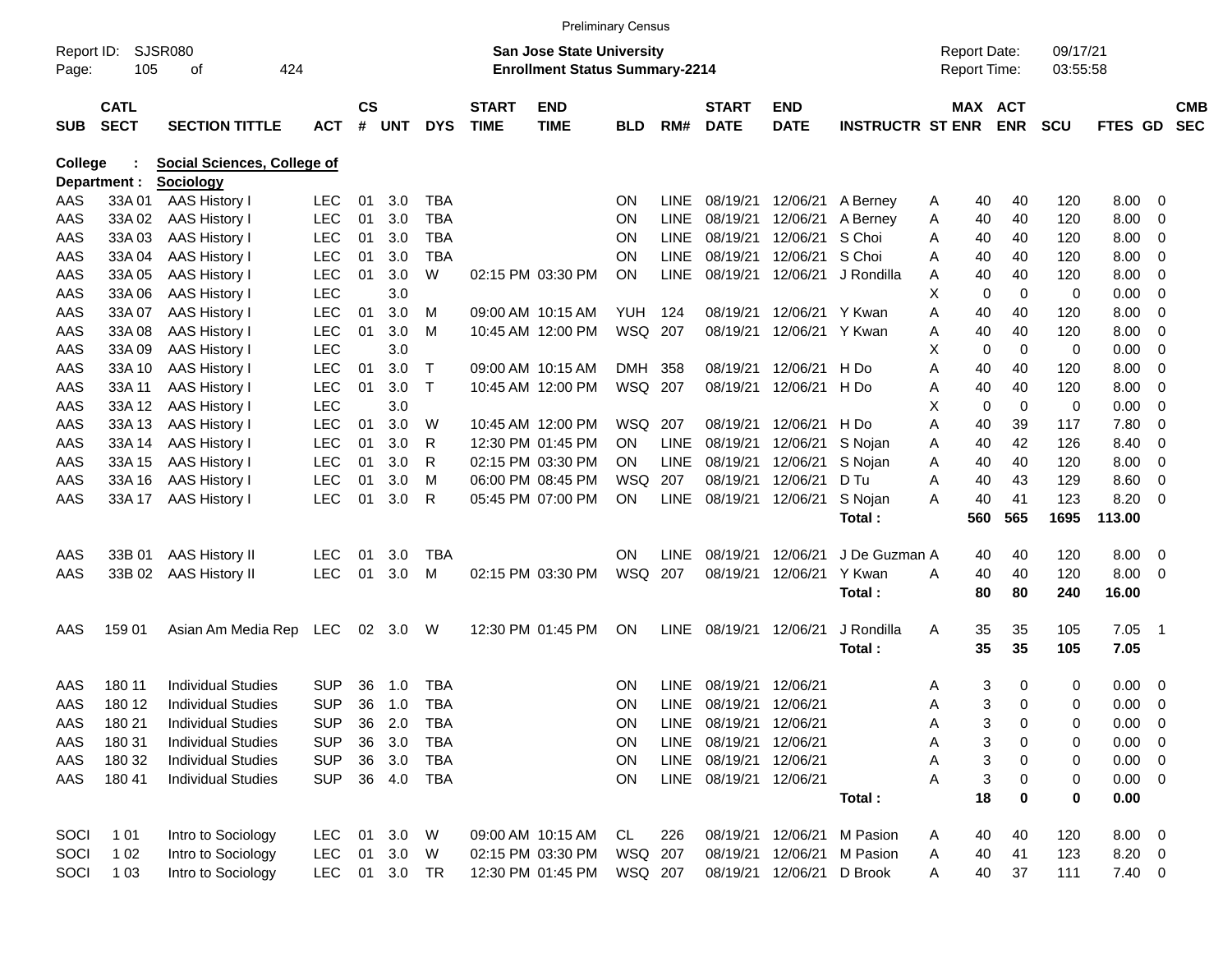|                             |                                           |                                                                                  |                                        |                |                              |                                        |                             |                                                                           | <b>Preliminary Census</b> |                                     |                                  |                                                                       |                                              |                                            |                                  |                      |                                     |                                                     |                          |
|-----------------------------|-------------------------------------------|----------------------------------------------------------------------------------|----------------------------------------|----------------|------------------------------|----------------------------------------|-----------------------------|---------------------------------------------------------------------------|---------------------------|-------------------------------------|----------------------------------|-----------------------------------------------------------------------|----------------------------------------------|--------------------------------------------|----------------------------------|----------------------|-------------------------------------|-----------------------------------------------------|--------------------------|
| Report ID:<br>Page:         | 106                                       | <b>SJSR080</b><br>424<br>οf                                                      |                                        |                |                              |                                        |                             | <b>San Jose State University</b><br><b>Enrollment Status Summary-2214</b> |                           |                                     |                                  |                                                                       |                                              | <b>Report Date:</b><br><b>Report Time:</b> |                                  | 09/17/21<br>03:55:58 |                                     |                                                     |                          |
| <b>SUB</b>                  | <b>CATL</b><br><b>SECT</b>                | <b>SECTION TITTLE</b>                                                            | <b>ACT</b>                             | <b>CS</b><br># | <b>UNT</b>                   | <b>DYS</b>                             | <b>START</b><br><b>TIME</b> | <b>END</b><br><b>TIME</b>                                                 | <b>BLD</b>                | RM#                                 | <b>START</b><br><b>DATE</b>      | <b>END</b><br><b>DATE</b>                                             | <b>INSTRUCTR ST ENR</b>                      |                                            | <b>MAX ACT</b><br><b>ENR</b>     | <b>SCU</b>           | FTES GD                             |                                                     | <b>CMB</b><br><b>SEC</b> |
| SOCI                        | 1 0 4                                     | Intro to Sociology                                                               | <b>LEC</b>                             |                | 01 3.0                       | TBA                                    |                             |                                                                           | OΝ                        | LINE                                | 08/19/21                         | 12/06/21                                                              | M Pasion<br>Total:                           | 40<br>Α<br>160                             | 39<br>157                        | 117<br>471           | 7.80 0<br>31.40                     |                                                     |                          |
| SOCI<br><b>SOCS</b>         | 15 01<br>15 01                            | Stat Ap in Soc Sci<br>Stat Ap in Soc Sci                                         | <b>LEC</b><br><b>LEC</b>               | 03<br>03       | 3.0<br>3.0                   | <b>TBA</b><br><b>TBA</b>               |                             |                                                                           | ΟN<br>ΟN                  | LINE.<br><b>LINE</b>                | 08/19/21<br>08/19/21             | 12/06/21<br>12/06/21                                                  | J Bautista<br>J Bautista                     | 30<br>Α<br>Α                               | 24<br>0<br>0                     | 72<br>$\mathbf 0$    | 4.80<br>0.00                        | 0 <sup>o</sup><br>$0\,C$                            |                          |
| SOCI<br><b>SOCS</b>         | 15 02<br>15 02                            | Stat Ap in Soc Sci<br>Stat Ap in Soc Sci                                         | <b>LEC</b><br><b>LEC</b>               |                | 3.0<br>3.0                   |                                        |                             |                                                                           |                           |                                     |                                  |                                                                       |                                              | Χ<br>X                                     | 0<br>0<br>0<br>0                 | 0<br>0               | 0.00<br>0.00                        | 0<br>$\mathbf 0$                                    |                          |
| SOCI<br><b>SOCS</b>         | 15 03<br>15 03                            | Stat Ap in Soc Sci<br>Stat Ap in Soc Sci                                         | <b>LEC</b><br><b>LEC</b>               | 03<br>03       | 3.0<br>3.0                   | <b>TBA</b><br><b>TBA</b>               |                             |                                                                           | ΟN<br>ΟN                  | <b>LINE</b><br><b>LINE</b>          | 08/19/21<br>08/19/21             | 12/06/21<br>12/06/21                                                  | J DeHaan<br>J DeHaan                         | A<br>30<br>Α                               | 20<br>$\mathbf 0$<br>8           | 60<br>24             | 4.00<br>1.60                        | 0 <sup>o</sup><br>0 <sup>o</sup>                    |                          |
| SOCI<br>SOCS                | 15 04<br>15 04                            | Stat Ap in Soc Sci<br>Stat Ap in Soc Sci                                         | <b>LEC</b><br><b>LEC</b>               | 03<br>03       | 3.0<br>3.0                   | м<br>M                                 |                             | 12:30 PM 01:45 PM<br>12:30 PM 01:45 PM                                    | ΟN<br>ΟN                  | LINE.<br><b>LINE</b>                | 08/19/21<br>08/19/21             | 12/06/21<br>12/06/21                                                  | <b>E</b> Sweet<br>E Sweet<br>Total:          | 30<br>Α<br>Α<br>90                         | 24<br>0<br>5<br>81               | 72<br>15<br>243      | 4.80<br>1.00<br>16.20               | 0 <sup>o</sup><br>0 <sup>o</sup>                    |                          |
| SOCI                        | 80 01                                     | Social Problems                                                                  | <b>LEC</b>                             | 01             | 3.0                          | <b>TBA</b>                             |                             |                                                                           | ON                        | LINE                                | 08/19/21                         | 12/06/21                                                              | M Pasion                                     | 40<br>Α                                    | 40                               | 120                  | $8.00 \t 0$                         |                                                     |                          |
| SOCI<br>SOCI                | 80 02<br>80 03                            | Social Problems<br>Social Problems                                               | <b>LEC</b><br><b>LEC</b>               | 01<br>01       | 3.0<br>3.0                   | W<br>M                                 |                             | 10:45 AM 12:00 PM<br>04:00 PM 05:15 PM                                    | SCI<br><b>CL</b>          | 164<br>224                          | 08/19/21<br>08/19/21             | 12/06/21<br>12/06/21                                                  | M Pasion<br>S Choi                           | 40<br>Α<br>40<br>Α                         | 39<br>40                         | 117<br>120           | 7.80<br>8.00                        | $\overline{\mathbf{0}}$<br>$\overline{\phantom{0}}$ |                          |
|                             |                                           |                                                                                  |                                        |                |                              |                                        |                             |                                                                           |                           |                                     |                                  |                                                                       | Total:                                       | 120                                        | 119                              | 357                  | 23.80                               |                                                     |                          |
| <b>SOCI</b><br>SOCI<br>SOCI |                                           | 100W 01 Writing Workshop<br>100W 02 Writing Workshop<br>100W 03 Writing Workshop | SEM<br>SEM<br><b>SEM</b>               | 04<br>04<br>04 | 3.0<br>3.0<br>3.0            | <b>TBA</b><br><b>TBA</b><br><b>TBA</b> |                             |                                                                           | ΟN<br>ΟN<br>ΟN            | <b>LINE</b><br><b>LINE</b><br>LINE. | 08/19/21<br>08/19/21<br>08/19/21 | 12/06/21<br>12/06/21<br>12/06/21                                      | R Bryant-And A<br>R Bryant-And A<br>T Dehaan | 20<br>20<br>20<br>A                        | 23<br>23<br>20                   | 69<br>69<br>60       | $4.60 \ 0$<br>4.60<br>4.00          | $\overline{\mathbf{0}}$<br>$\overline{\mathbf{0}}$  |                          |
| SOCI<br>SOCI                |                                           | 100W 04 Writing Workshop<br>100W 05 Writing Workshop                             | <b>SEM</b><br><b>SEM</b>               | 04<br>04       | 3.0<br>3.0                   | <b>TBA</b><br><b>TBA</b>               |                             |                                                                           | ΟN<br>ΟN                  | <b>LINE</b><br><b>LINE</b>          | 08/19/21<br>08/19/21             | 12/06/21<br>12/06/21                                                  | T Dehaan<br>L Roberts                        | 20<br>Α<br>20<br>A                         | 20<br>21                         | 60<br>63             | 4.00<br>4.20                        | $\overline{\mathbf{0}}$<br>0                        |                          |
| SOCI<br>SOCI                |                                           | 100W 06 Writing Workshop<br>100W 07 Writing Workshop                             | <b>SEM</b><br><b>SEM</b>               | 04<br>04       | 3.0<br>3.0                   | $\mathsf{T}$<br><b>TR</b>              |                             | 12:30 PM 01:45 PM<br>10:45 AM 12:00 PM                                    | ΟN<br><b>DMH</b>          | <b>LINE</b><br>231                  | 08/19/21<br>08/19/21             | 12/06/21<br>12/06/21                                                  | K Jeffery<br>D Brook                         | 20<br>Α<br>20<br>Α                         | 25<br>20                         | 75<br>60             | 5.00<br>4.00                        | $\overline{\mathbf{0}}$<br>$\overline{\mathbf{0}}$  |                          |
| SOCI                        |                                           | 100W 08 Writing Workshop                                                         | <b>SEM</b>                             | 04             | 3.0                          | <b>TR</b>                              |                             | 04:00 PM 05:15 PM                                                         | <b>DMH</b>                | 231                                 | 08/19/21                         | 12/06/21                                                              | D Brook<br>Total:                            | 20<br>Α<br>160                             | 20<br>172                        | 60<br>516            | 4.00<br>34.40                       | - 0                                                 |                          |
| SOCI<br>SOCI                | 101 01<br>101 02                          | Social Theory<br>Social Theory                                                   | <b>LEC</b><br><b>LEC</b>               | 02<br>02       | 3.0<br>3.0                   | <b>TBA</b><br>TBA                      |                             |                                                                           | ΟN<br>ΟN                  | LINE<br><b>LINE</b>                 | 08/19/21<br>08/19/21             | 12/06/21<br>12/06/21                                                  | T Dehaan<br>M Rokni                          | 30<br>Α<br>30<br>Α                         | 30<br>30                         | 90<br>90             | $6.00 \quad 0$<br>6.00              | $\overline{\mathbf{0}}$                             |                          |
|                             | SOCI 101 03<br>SOCI 101 04                | Social Theory<br>Social Theory                                                   | LEC<br>LEC                             |                | 02 3.0<br>02 3.0             | MW<br>TR                               |                             | 02:15 PM 03:30 PM<br>09:00 AM 10:15 AM                                    | CL<br>CL.                 | 234<br>234                          | 08/19/21                         | 12/06/21 P Chua                                                       | 08/19/21 12/06/21 W Armaline                 | A<br>Α                                     | 30<br>29<br>30<br>29             | 87<br>87             | $5.80\ 0$<br>5.80 0                 |                                                     |                          |
|                             | SOCI 101 05<br>SOCI 101 06                | Social Theory<br>Social Theory                                                   | LEC<br><b>LEC</b>                      |                | 02 3.0                       | TR<br>02 3.0 TBA                       |                             | 02:15 PM 03:30 PM                                                         | CL<br><b>ON</b>           | 234                                 | 08/19/21<br>LINE 08/19/21        | 12/06/21 P Chua<br>12/06/21                                           | M Rokni                                      | 30<br>Α<br>30<br>Α                         | 21<br>31                         | 63<br>93             | $4.20 \ 0$<br>$6.20 \t 0$           |                                                     |                          |
|                             |                                           |                                                                                  |                                        |                |                              |                                        |                             |                                                                           |                           |                                     |                                  |                                                                       | Total:                                       | 180                                        | 170                              | 510                  | 34.00                               |                                                     |                          |
|                             | SOCI 104 01<br>SOCI 104 02<br>SOCI 104 03 | Quantit Res Meth<br><b>Quantit Res Meth</b><br>Quantit Res Meth                  | <b>LEC</b><br><b>LEC</b><br><b>LEC</b> |                | 02 3.0<br>02 3.0<br>02 3.0 T | <b>TBA</b><br><b>TBA</b>               |                             | 12:30 PM 01:45 PM                                                         | <b>ON</b><br>ON<br>ON     |                                     | LINE 08/19/21                    | LINE 08/19/21 12/06/21<br>12/06/21<br>LINE 08/19/21 12/06/21 M Thiele | J DeHaan<br>J DeHaan                         | Α<br>A<br>A                                | 30<br>34<br>30<br>34<br>30<br>30 | 102<br>102<br>90     | $6.80$ 0<br>$6.80$ 0<br>$6.00 \t 0$ |                                                     |                          |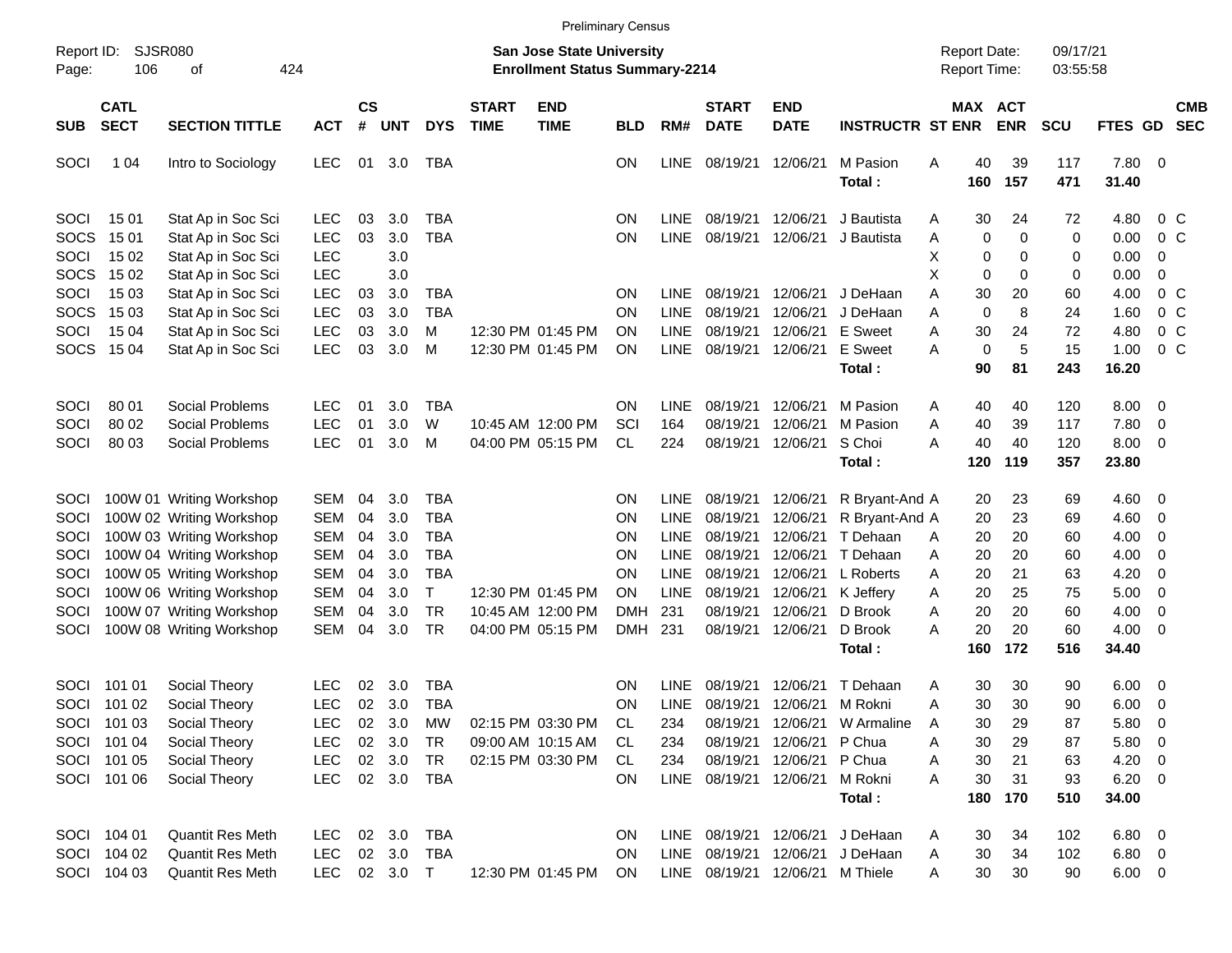|                                     |                                      |                                                                                             |                                                      |                      |                          |                                        |                             |                                                                           | <b>Preliminary Census</b> |                                                          |                                              |                                              |                                                                      |                                          |                      |                         |                                       |                                                                                |                          |
|-------------------------------------|--------------------------------------|---------------------------------------------------------------------------------------------|------------------------------------------------------|----------------------|--------------------------|----------------------------------------|-----------------------------|---------------------------------------------------------------------------|---------------------------|----------------------------------------------------------|----------------------------------------------|----------------------------------------------|----------------------------------------------------------------------|------------------------------------------|----------------------|-------------------------|---------------------------------------|--------------------------------------------------------------------------------|--------------------------|
| Report ID:<br>Page:                 | 107                                  | <b>SJSR080</b><br>424<br>οf                                                                 |                                                      |                      |                          |                                        |                             | <b>San Jose State University</b><br><b>Enrollment Status Summary-2214</b> |                           |                                                          |                                              |                                              |                                                                      | <b>Report Date:</b><br>Report Time:      |                      | 09/17/21<br>03:55:58    |                                       |                                                                                |                          |
| <b>SUB</b>                          | <b>CATL</b><br><b>SECT</b>           | <b>SECTION TITTLE</b>                                                                       | <b>ACT</b>                                           | $\mathsf{cs}$<br>#   | <b>UNT</b>               | <b>DYS</b>                             | <b>START</b><br><b>TIME</b> | <b>END</b><br><b>TIME</b>                                                 | <b>BLD</b>                | RM#                                                      | <b>START</b><br><b>DATE</b>                  | <b>END</b><br><b>DATE</b>                    | <b>INSTRUCTR ST ENR</b>                                              | MAX ACT                                  | <b>ENR</b>           | <b>SCU</b>              | <b>FTES GD</b>                        |                                                                                | <b>CMB</b><br><b>SEC</b> |
| SOCI                                | 104 04                               | <b>Quantit Res Meth</b>                                                                     | <b>LEC</b>                                           | 02                   | 3.0                      | W                                      |                             | 12:30 PM 01:45 PM                                                         | ON                        | <b>LINE</b>                                              | 08/19/21                                     | 12/06/21                                     | M Thiele<br>Total:                                                   | 30<br>A<br>120                           | 31<br>129            | 93<br>387               | $6.20 \quad 0$<br>25.80               |                                                                                |                          |
| <b>SOCI</b><br>SOCI<br>SOCI<br>SOCI | 105 01<br>105 02<br>105 03<br>105 04 | Qual Research Meth<br>Qual Research Meth<br><b>Qual Research Meth</b><br>Qual Research Meth | <b>LEC</b><br><b>LEC</b><br><b>LEC</b><br><b>LEC</b> | 02<br>02<br>02<br>02 | 3.0<br>3.0<br>3.0<br>3.0 | TBA<br><b>TBA</b><br>т<br>$\mathsf{T}$ |                             | 10:45 AM 12:00 PM<br>04:00 PM 05:15 PM                                    | ON<br>ON<br>ON<br>ΟN      | <b>LINE</b><br><b>LINE</b><br><b>LINE</b><br><b>LINE</b> | 08/19/21<br>08/19/21<br>08/19/21<br>08/19/21 | 12/06/21<br>12/06/21<br>12/06/21<br>12/06/21 | J DeHaan<br>J DeHaan<br>Y Wiggins<br>Y Wiggins                       | 30<br>Α<br>30<br>A<br>30<br>A<br>25<br>A | 34<br>34<br>35<br>26 | 102<br>102<br>105<br>78 | $6.80\quad 0$<br>6.80<br>7.00<br>5.20 | $\overline{\mathbf{0}}$<br>$\overline{\mathbf{0}}$<br>$\overline{\phantom{0}}$ |                          |
|                                     |                                      |                                                                                             |                                                      |                      |                          |                                        |                             |                                                                           |                           |                                                          |                                              |                                              | Total:                                                               | 115                                      | 129                  | 387                     | 25.80                                 |                                                                                |                          |
| <b>SOCI</b><br>SOCI<br>SOCI         | 116 01<br>116 02<br>116 03           | <b>Global Society</b><br><b>Global Society</b><br><b>Global Society</b>                     | <b>LEC</b><br><b>LEC</b><br><b>LEC</b>               | 01                   | 3.0<br>3.0<br>3.0        | <b>TBA</b>                             |                             |                                                                           | ΟN                        | <b>LINE</b>                                              |                                              | 08/19/21 12/06/21 M Rokni                    |                                                                      | 0<br>х<br>35<br>Α<br>$\mathbf 0$<br>х    | 0<br>34<br>0         | 0<br>102<br>0           | $0.00 \t 0$<br>6.80<br>0.00           | $\overline{\phantom{0}}$<br>0                                                  |                          |
| SOCI<br>SOCI<br>SOCI                | 116 04<br>116 05<br>116 06           | <b>Global Society</b><br><b>Global Society</b><br><b>Global Society</b>                     | <b>LEC</b><br><b>LEC</b><br><b>LEC</b>               | 01<br>01<br>01       | 3.0<br>3.0<br>3.0        | MW<br>м<br>м                           |                             | 09:00 AM 10:15 AM<br>12:30 PM 01:45 PM<br>05:45 PM 07:00 PM               | ON<br><b>HGH</b><br>DMH   | <b>LINE</b><br>116<br>348                                | 08/19/21<br>08/19/21<br>08/19/21             | 12/06/21<br>12/06/21<br>12/06/21             | C Cox<br>S Choi<br>S Choi                                            | Α<br>35<br>35<br>A<br>35<br>Α            | 34<br>34<br>34       | 102<br>102<br>102       | 6.80<br>6.80<br>6.80                  | 0<br>$\overline{0}$<br>0                                                       |                          |
| SOCI                                | 116 07                               | <b>Global Society</b>                                                                       | <b>LEC</b>                                           | 01                   | 3.0                      | $\top$                                 |                             | 04:00 PM 05:15 PM                                                         | ΟN                        | <b>LINE</b>                                              | 08/19/21                                     | 12/06/21                                     | P Chua<br>Total:                                                     | 35<br>А<br>175                           | 35<br>171            | 105<br>513              | $7.00 \t 0$<br>34.20                  |                                                                                |                          |
|                                     | SOCI 118 01                          | Soci of Hum Rights                                                                          | <b>LEC</b>                                           | 02                   | 3.0                      | МW                                     |                             | 04:00 PM 05:15 PM                                                         | WSQ 207                   |                                                          | 08/19/21                                     | 12/06/21                                     | W Armaline<br>Total:                                                 | 35<br>A<br>35                            | 34<br>34             | 102<br>102              | $6.80$ 0<br>6.80                      |                                                                                |                          |
| SOCI                                | 140 01                               | Soci of Media                                                                               | <b>LEC</b>                                           | 02                   | 3.0                      | TBA                                    |                             |                                                                           | ΟN                        | <b>LINE</b>                                              | 08/19/21 12/06/21                            |                                              | A Berney<br>Total:                                                   | 35<br>Α<br>35                            | 35<br>35             | 105<br>105              | $7.00 \t 0$<br>7.00                   |                                                                                |                          |
| SOCI                                | 142 01                               | Crit Native Am Std                                                                          | <b>LEC</b>                                           |                      | 3.0                      |                                        |                             |                                                                           |                           |                                                          |                                              |                                              | Total:                                                               | х<br>0<br>0                              | 0<br>0               | 0<br>0                  | $0.00 \t 0$<br>0.00                   |                                                                                |                          |
| SOCI                                | 146 01                               | Work Power & Leisure LEC                                                                    |                                                      |                      | $02 \quad 3.0$           | TR                                     |                             | 09:00 AM 10:15 AM                                                         | CL                        | 238                                                      | 08/19/21                                     | 12/06/21                                     | P Rudy<br>Total:                                                     | 35<br>A<br>35                            | 17<br>17             | 51<br>51                | $3.45$ 1<br>3.45                      |                                                                                |                          |
|                                     | SOCI 151 01<br>SOCI 151 02           | Violence in Family<br>Violence in Family                                                    | LEC 02 3.0 T<br>LEC 02 3.0 TR                        |                      |                          |                                        |                             | 06:00 PM 08:45 PM WSQ 207<br>02:15 PM 03:30 PM                            | BBC 004                   |                                                          |                                              |                                              | 08/19/21 12/06/21 S de Bourbon A<br>08/19/21 12/06/21 S de Bourbon A | 35<br>35                                 | 34<br>36             | 102<br>108              | $6.80\ 0$<br>$7.20 \ 0$               |                                                                                |                          |
|                                     |                                      |                                                                                             |                                                      |                      |                          |                                        |                             |                                                                           |                           |                                                          |                                              |                                              | Total:                                                               | 70                                       | 70                   | 210                     | 14.00                                 |                                                                                |                          |
|                                     | SOCI 154 01                          | Non Conform Behav LEC 02 3.0 T                                                              |                                                      |                      |                          |                                        |                             | 05:45 PM 07:00 PM                                                         |                           |                                                          |                                              | 08/19/21 12/06/21                            | Total:                                                               | 35<br>Α<br>35                            | 28<br>28             | 84<br>84                | $5.60$ 0<br>5.60                      |                                                                                |                          |
|                                     | SOCI 160 01                          | Immigration & Identy LEC 02 3.0 TBA                                                         |                                                      |                      |                          |                                        |                             |                                                                           | ON.                       |                                                          |                                              |                                              | LINE 08/19/21 12/06/21 F DuCros<br>Total:                            | 35<br>A<br>35                            | 36<br>36             | 108<br>108              | $7.20 \t 0$<br>7.20                   |                                                                                |                          |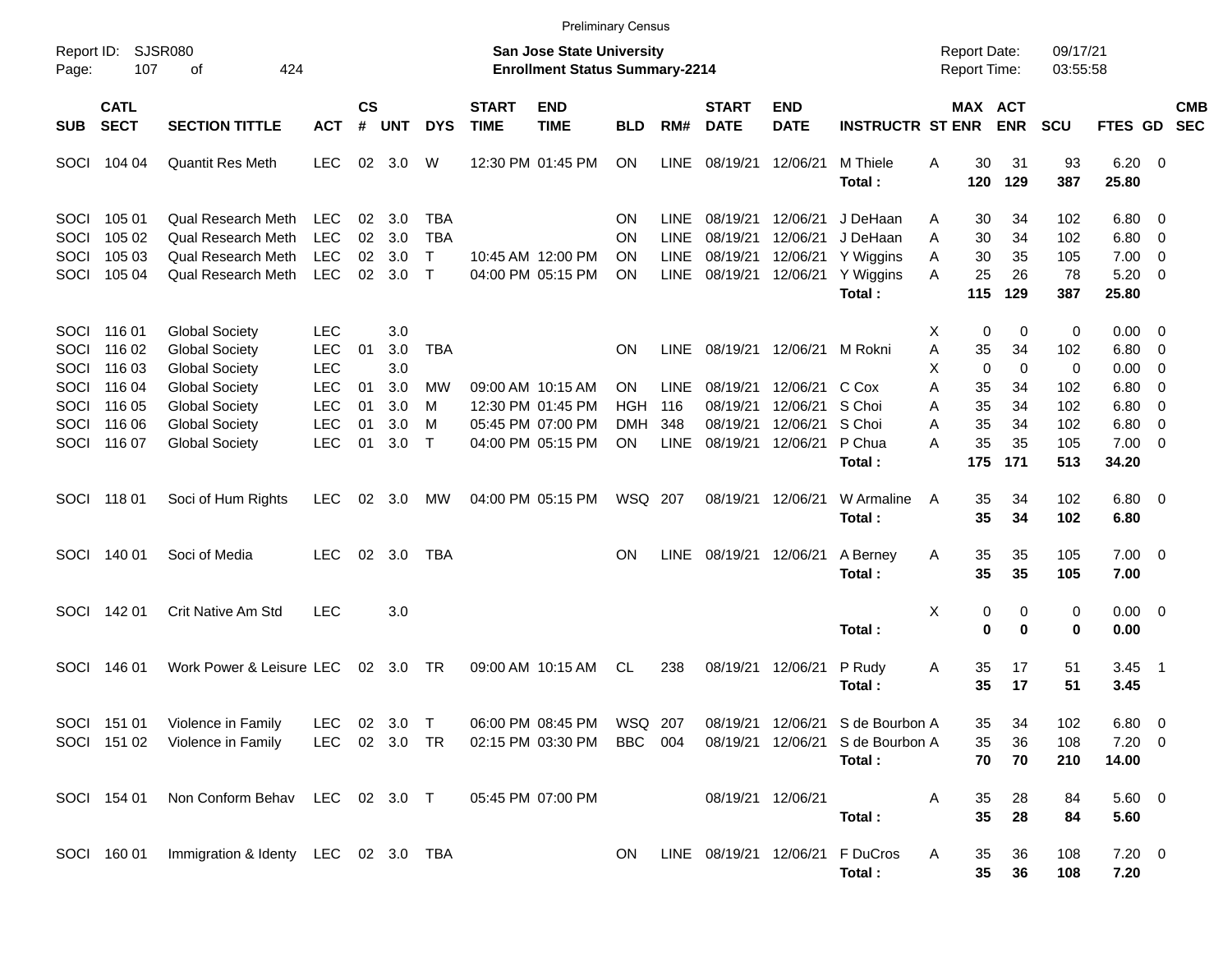|       |                            |                                      |                              |                    |                |                        |                             | <b>Preliminary Census</b>                                          |                                  |                            |                             |                           |                                                                      |                                            |                              |                      |                                   |                  |  |
|-------|----------------------------|--------------------------------------|------------------------------|--------------------|----------------|------------------------|-----------------------------|--------------------------------------------------------------------|----------------------------------|----------------------------|-----------------------------|---------------------------|----------------------------------------------------------------------|--------------------------------------------|------------------------------|----------------------|-----------------------------------|------------------|--|
| Page: | Report ID: SJSR080<br>108  | 424<br>of                            |                              |                    |                |                        |                             | San Jose State University<br><b>Enrollment Status Summary-2214</b> |                                  |                            |                             |                           |                                                                      | <b>Report Date:</b><br><b>Report Time:</b> |                              | 09/17/21<br>03:55:58 |                                   |                  |  |
| SUB   | <b>CATL</b><br><b>SECT</b> | <b>SECTION TITTLE</b>                | <b>ACT</b>                   | $\mathsf{cs}$<br># | <b>UNT</b>     | <b>DYS</b>             | <b>START</b><br><b>TIME</b> | <b>END</b><br><b>TIME</b>                                          | <b>BLD</b>                       | RM#                        | <b>START</b><br><b>DATE</b> | <b>END</b><br><b>DATE</b> | <b>INSTRUCTR ST ENR</b>                                              |                                            | <b>MAX ACT</b><br><b>ENR</b> | <b>SCU</b>           | FTES GD SEC                       | <b>CMB</b>       |  |
|       | SOCI 161 01<br>GEOG 161 01 | City Life<br>City Life               | <b>LEC</b><br><b>LEC</b>     | 02<br>02           | 3.0<br>3.0     | <b>TR</b><br><b>TR</b> |                             | 10:45 AM 12:00 PM<br>10:45 AM 12:00 PM                             | <b>YUH 124</b><br><b>YUH 124</b> |                            | 08/19/21<br>08/19/21        | 12/06/21<br>12/06/21      | P Chua<br>P Chua<br>Total:                                           | Α<br>35<br>$\mathbf 0$<br>A<br>35          | 23<br>$\overline{4}$<br>27   | 69<br>12<br>81       | 4.60<br>0.85<br>5.45              | $0\,C$<br>$1\,C$ |  |
| SOCI  | SOCI 162 01<br>162 02      | Race/Ethnic Rels<br>Race/Ethnic Rels | <b>LEC</b><br><b>LEC</b>     | 02<br>02           | 3.0<br>3.0     | TBA<br><b>TBA</b>      |                             |                                                                    | ON<br><b>ON</b>                  | <b>LINE</b><br><b>LINE</b> | 08/19/21<br>08/19/21        | 12/06/21<br>12/06/21      | F DuCros<br>F Ortega Gon A<br>Total:                                 | 35<br>A<br>35<br>70                        | 35<br>33<br>68               | 105<br>99<br>204     | $7.00 \t 0$<br>$6.60$ 0<br>13.60  |                  |  |
|       | SOCI 163 01                | Social Change                        | <b>LEC</b>                   |                    | 02 3.0 M       |                        |                             | 12:30 PM 01:45 PM                                                  | DMH 231                          |                            | 08/19/21                    | 12/06/21                  | M Rokni<br>Total:                                                    | 35<br>A<br>35                              | 32<br>32                     | 96<br>96             | $6.40 \quad 0$<br>6.40            |                  |  |
|       | SOCI 164 01                | Social Action                        | LEC.                         |                    | 02 3.0 TR      |                        |                             | 02:15 PM 03:30 PM                                                  | DMH 208                          |                            |                             | 08/19/21 12/06/21         | S Myers-Lipt A<br>Total:                                             | 35<br>35                                   | 29<br>29                     | 87<br>87             | 5.80 0<br>5.80                    |                  |  |
|       | SOCI 165 01                | Poverty Wealth Prv                   | <b>LEC</b>                   |                    | 02 3.0 TR      |                        |                             | 12:30 PM 01:45 PM                                                  | MD                               | 101                        |                             | 08/19/21 12/06/21         | P Rudy<br>Total:                                                     | 35<br>Α<br>35                              | 33<br>33                     | 99<br>99             | $6.65$ 1<br>6.65                  |                  |  |
|       | SOCI 169 01                | Polit Sociology                      | <b>LEC</b>                   |                    | 02 3.0         | M                      |                             | 10:45 AM 12:00 PM                                                  | DMH 231                          |                            | 08/19/21                    | 12/06/21                  | M Rokni<br>Total:                                                    | 35<br>A<br>35                              | 21<br>21                     | 63<br>63             | $4.20 \ 0$<br>4.20                |                  |  |
|       | SOCI 170 01                | Soci of Family                       | <b>LEC</b>                   |                    | 02 3.0         | TBA                    |                             |                                                                    | <b>ON</b>                        | <b>LINE</b>                | 08/19/21                    | 12/06/21                  | L Roberts<br>Total:                                                  | 35<br>A<br>35                              | 35<br>35                     | 105<br>105           | $7.00 \t 0$<br>7.00               |                  |  |
|       | SOCI 172 01                | <b>LGBT Studies</b>                  | <b>LEC</b>                   |                    | 3.0            |                        |                             |                                                                    |                                  |                            |                             |                           | Total:                                                               | Χ<br>0                                     | 0<br>0<br>$\bf{0}$           | 0<br>0               | $0.00 \t 0$<br>0.00               |                  |  |
|       | SOCI 173 01                | Socialization                        | <b>LEC</b>                   |                    | 02 3.0         | TBA                    |                             |                                                                    | <b>ON</b>                        | <b>LINE</b>                | 08/19/21                    | 12/06/21                  | T Dehaan<br>Total:                                                   | Α<br>35<br>35                              | 35<br>35                     | 105<br>105           | $7.05$ 1<br>7.05                  |                  |  |
|       | SOCI 174 01                | Sexualities                          |                              |                    | LEC 02 3.0 TBA |                        |                             |                                                                    | ON                               |                            | LINE 08/19/21 12/06/21      |                           | T Dehaan<br>Total:                                                   | Α<br>35<br>35                              | 35<br>35                     | 105<br>105           | $7.00 \t 0$<br>7.00               |                  |  |
|       | SOCI 175 01<br>WGSS 175 01 | Soc of Mas & Fem<br>Soc of Mas & Fem | LEC<br>LEC 02 3.0 T          |                    | 02 3.0 T       |                        |                             | 09:00 AM 10:15 AM<br>09:00 AM 10:15 AM                             | WSQ 207<br>WSQ 207               |                            |                             | 08/19/21 12/06/21         | 08/19/21 12/06/21 A Castillo<br>A Castillo<br>Total:                 | 35<br>A<br>0<br>A<br>35                    | 29<br>4<br>33                | 87<br>12<br>99       | 5.80 0 C<br>$0.80 \t 0 C$<br>6.60 |                  |  |
|       | SOCI 177 01<br>SOCS 177 01 | Soci Education<br>Soci Education     | LEC 02 3.0 T<br>LEC 02 3.0 T |                    |                |                        |                             | 12:30 PM 01:45 PM<br>12:30 PM 01:45 PM                             | ON<br>ON                         |                            |                             |                           | LINE 08/19/21 12/06/21 Y Wiggins<br>LINE 08/19/21 12/06/21 Y Wiggins | 35<br>A<br>$\mathbf 0$<br>A                | 31<br>3                      | 93<br>9              | 6.20 0 C<br>$0.60 \t 0 C$         |                  |  |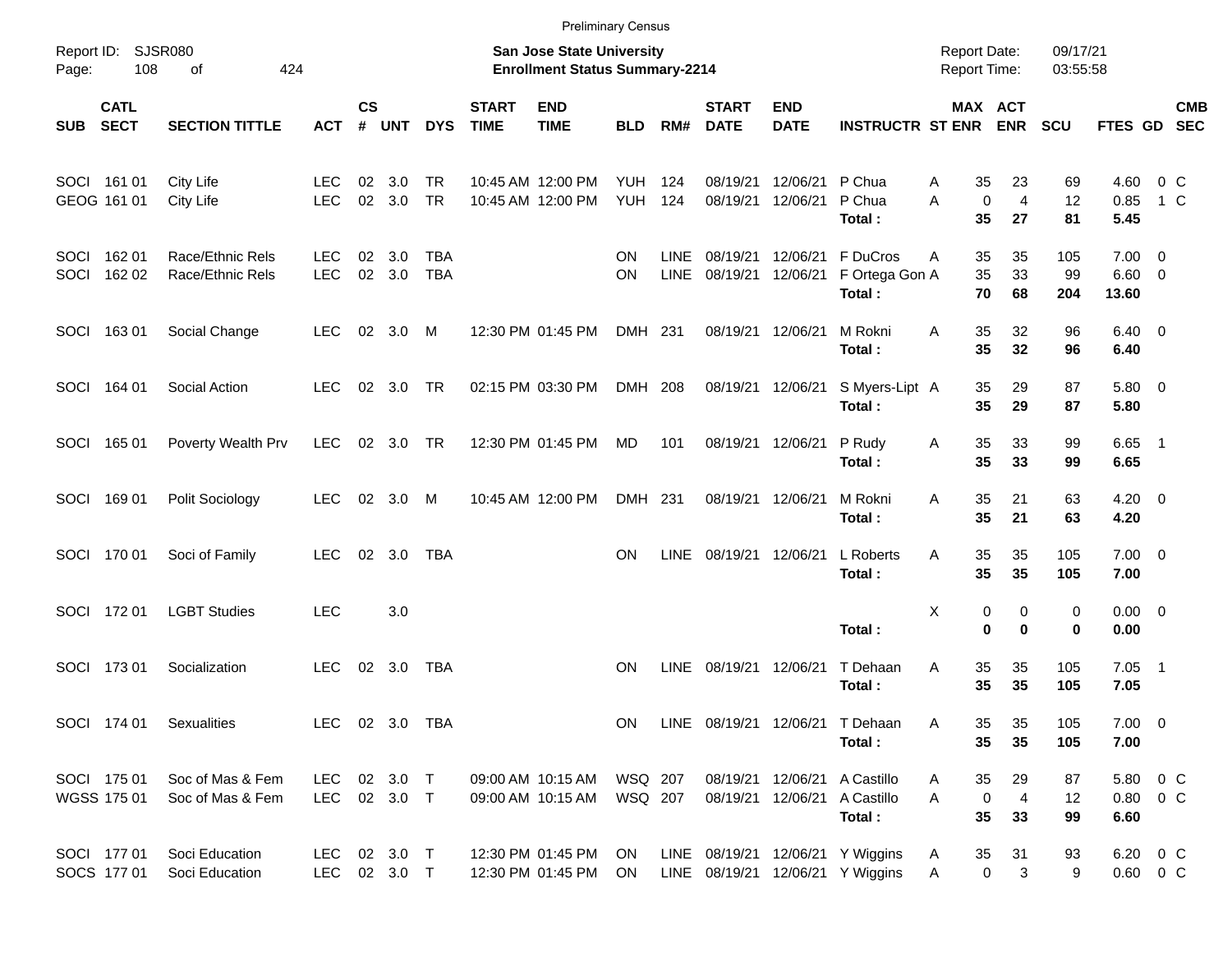|             |                                           |                                 |            |                    |            |            |                             |                                                                    | <b>Preliminary Census</b> |             |                                  |                           |                          |                                     |                         |                       |                      |                     |                          |                          |
|-------------|-------------------------------------------|---------------------------------|------------|--------------------|------------|------------|-----------------------------|--------------------------------------------------------------------|---------------------------|-------------|----------------------------------|---------------------------|--------------------------|-------------------------------------|-------------------------|-----------------------|----------------------|---------------------|--------------------------|--------------------------|
| Page:       | SJSR080<br>Report ID:<br>109<br>οf<br>424 |                                 |            |                    |            |            |                             | San Jose State University<br><b>Enrollment Status Summary-2214</b> |                           |             |                                  |                           |                          | <b>Report Date:</b><br>Report Time: |                         |                       | 09/17/21<br>03:55:58 |                     |                          |                          |
| <b>SUB</b>  | <b>CATL</b><br><b>SECT</b>                | <b>SECTION TITTLE</b>           | <b>ACT</b> | $\mathsf{cs}$<br># | <b>UNT</b> | <b>DYS</b> | <b>START</b><br><b>TIME</b> | <b>END</b><br><b>TIME</b>                                          | <b>BLD</b>                | RM#         | <b>START</b><br><b>DATE</b>      | <b>END</b><br><b>DATE</b> | <b>INSTRUCTR ST ENR</b>  |                                     |                         | MAX ACT<br><b>ENR</b> | <b>SCU</b>           | FTES GD             |                          | <b>CMB</b><br><b>SEC</b> |
|             |                                           |                                 |            |                    |            |            |                             |                                                                    |                           |             |                                  |                           | Total:                   |                                     | 35                      | 34                    | 102                  | 6.80                |                          |                          |
| <b>SOCI</b> | 178 01                                    | Sociology of Childho            | LEC        |                    | 02 3.0     | TBA        |                             |                                                                    | <b>ON</b>                 | <b>LINE</b> | 08/19/21 12/06/21                |                           | <b>E</b> Sweet<br>Total: | Α                                   | 35<br>35                | 35<br>35              | 105<br>105           | $7.00 \t 0$<br>7.00 |                          |                          |
| SOCI        | 179 01                                    | Soci. Higher Ed.                | LEC        | 02                 | 3.0        | W          |                             | 10:45 AM 12:00 PM                                                  | ON                        | LINE        | 08/19/21                         | 12/06/21                  | M Thiele<br>Total:       | Α                                   | 35<br>35                | 34<br>34              | 102<br>102           | $6.80$ 0<br>6.80    |                          |                          |
| SOCI        | 180 11                                    | <b>Indiv Studies</b>            | <b>SUP</b> | 36                 | 1.0        | <b>TBA</b> |                             |                                                                    | ON                        | <b>LINE</b> | 08/19/21                         | 12/06/21                  |                          | Α                                   | 5                       | 0                     | 0                    | 0.00                | $\overline{\phantom{0}}$ |                          |
| SOCI        | 180 12                                    | <b>Indiv Studies</b>            | <b>SUP</b> | 36                 | 1.0        | <b>TBA</b> |                             |                                                                    | <b>ON</b>                 | LINE        | 08/19/21                         | 12/06/21                  |                          | A                                   | 5                       | 0                     | 0                    | 0.00                | 0                        |                          |
| SOCI        | 180 13                                    | <b>Indiv Studies</b>            | <b>SUP</b> | 36                 | 1.0        | <b>TBA</b> |                             |                                                                    | <b>ON</b>                 | <b>LINE</b> | 08/19/21                         | 12/06/21                  |                          | A                                   | 5                       | 0                     | 0                    | 0.00                | 0                        |                          |
| SOCI        | 180 21                                    | <b>Indiv Studies</b>            | <b>SUP</b> | 36                 | 2.0        | <b>TBA</b> |                             |                                                                    | <b>ON</b>                 | LINE        | 08/19/21                         | 12/06/21                  |                          | A                                   | 5                       | 0                     | 0                    | 0.00                | 0                        |                          |
| SOCI        | 180 31                                    | <b>Indiv Studies</b>            | <b>SUP</b> | 36                 | 3.0        | <b>TBA</b> |                             |                                                                    | <b>ON</b>                 | <b>LINE</b> | 08/19/21                         | 12/06/21                  |                          | A                                   | 5                       | 0                     | 0                    | 0.00                | 0                        |                          |
| SOCI        | 180 32                                    | <b>Indiv Studies</b>            | <b>SUP</b> | 36                 | 3.0        | <b>TBA</b> |                             |                                                                    | <b>ON</b>                 | <b>LINE</b> | 08/19/21                         | 12/06/21                  |                          | Α                                   | 5                       | 0                     | 0                    | 0.00                | 0                        |                          |
| SOCI        | 180 33                                    | <b>Indiv Studies</b>            | <b>SUP</b> | 36                 | 3.0        | <b>TBA</b> |                             |                                                                    | <b>ON</b>                 | LINE        | 08/19/21                         | 12/06/21                  |                          | Α                                   | 5                       | 0                     | 0                    | 0.00                | 0                        |                          |
| SOCI        | 180 41                                    | <b>Indiv Studies</b>            | <b>SUP</b> | 36                 | 4.0        | <b>TBA</b> |                             |                                                                    | ΟN                        | <b>LINE</b> | 08/19/21 12/06/21                |                           |                          | А                                   | 5                       | 0                     | 0                    | 0.00                | 0                        |                          |
|             |                                           |                                 |            |                    |            |            |                             |                                                                    |                           |             |                                  |                           | Total:                   |                                     | 40                      | 0                     | 0                    | 0.00                |                          |                          |
| SOCI        | 181 11                                    | Service Internship              | <b>SUP</b> | 36                 | 1.0        | TBA        |                             |                                                                    | <b>ON</b>                 | <b>LINE</b> | 08/19/21                         | 12/06/21                  |                          | Α                                   | 2                       | 0                     | 0                    | 0.00                | - 0                      |                          |
| SOCI        | 181 12                                    | Service Internship              | <b>SUP</b> | 36                 | 1.0        | <b>TBA</b> |                             |                                                                    | <b>ON</b>                 | <b>LINE</b> | 08/19/21                         | 12/06/21                  |                          | Α                                   | 1                       | 0                     | 0                    | 0.00                | 0                        |                          |
| SOCI        | 181 21                                    | Service Internship              | <b>SUP</b> | 36                 | 2.0        | <b>TBA</b> |                             |                                                                    | <b>ON</b>                 | <b>LINE</b> | 08/19/21                         | 12/06/21                  |                          | А                                   | 2                       | 0                     | 0                    | 0.00                | 0                        |                          |
| SOCI        | 181 31                                    | Service Internship              | <b>SUP</b> | 36                 | 3.0        | <b>TBA</b> |                             |                                                                    | ON                        | <b>LINE</b> | 08/19/21                         | 12/06/21                  | F DuCros                 | Α                                   | 2                       |                       | 3                    | 0.20                | 0                        |                          |
| SOCI        | 181 32                                    | Service Internship              | <b>SUP</b> | 36                 | 3.0        | <b>TBA</b> |                             |                                                                    | <b>ON</b>                 | LINE        | 08/19/21                         | 12/06/21                  |                          | А                                   | 2                       | 0                     | 0                    | 0.00                | 0                        |                          |
| SOCI        | 181 33                                    | Service Internship              | <b>SUP</b> | 36                 | 3.0        | <b>TBA</b> |                             |                                                                    | <b>ON</b>                 | <b>LINE</b> | 08/19/21                         | 12/06/21                  |                          | A                                   | 2                       | 0                     | 0                    | 0.00                | 0                        |                          |
| SOCI        | 181 34                                    | Service Internship              | <b>SUP</b> | 36                 | 3.0        | <b>TBA</b> |                             |                                                                    | <b>ON</b>                 | <b>LINE</b> | 08/19/21                         | 12/06/21                  |                          | А                                   | 2                       | 0                     | 0                    | 0.00                | 0                        |                          |
| SOCI        | 181 35                                    | Service Internship              | <b>SUP</b> | 36                 | 3.0        | <b>TBA</b> |                             |                                                                    | <b>ON</b>                 | LINE        | 08/19/21                         | 12/06/21                  |                          | Α                                   | 2                       | 0                     | 0                    | 0.00                | 0                        |                          |
| SOCI        | 18141                                     | Service Internship              | <b>SUP</b> | 36                 | 4.0        | <b>TBA</b> |                             |                                                                    | <b>ON</b>                 | <b>LINE</b> | 08/19/21                         | 12/06/21                  |                          | A                                   | 3                       | 0                     | 0                    | 0.00                | 0                        |                          |
| SOCI        | 181 61                                    | Service Internship              | <b>SUP</b> | 36                 | 6.0        | <b>TBA</b> |                             |                                                                    | ΟN                        | <b>LINE</b> | 08/19/21                         | 12/06/21                  |                          | А                                   | $\overline{\mathbf{c}}$ | 0                     | 0                    | 0.00                | - 0                      |                          |
|             |                                           |                                 |            |                    |            |            |                             |                                                                    |                           |             |                                  |                           | Total:                   |                                     | 20                      |                       | 3                    | 0.20                |                          |                          |
|             |                                           | SOCI 181B 01 Sociology Capstone | <b>LEC</b> |                    | 02 3.0     | МW         |                             | 02:15 PM 03:30 PM                                                  |                           |             | DMH 231 08/19/21 12/06/21 P Rudy |                           |                          | A                                   | 35                      | 12                    | 36                   | $2.40 \quad 0$      |                          |                          |
|             |                                           | SOCI 181B 02 Sociology Capstone | <b>LEC</b> |                    | 3.0        |            |                             |                                                                    |                           |             |                                  |                           |                          | х                                   | 0                       | 0                     | 0                    | $0.00 \t 0$         |                          |                          |
|             |                                           | SOCI 181B 03 Sociology Capstone | <b>LEC</b> |                    | 02 3.0     | TR         |                             | 05:45 PM 07:00 PM                                                  | ON                        |             | LINE 08/19/21 12/06/21 C Cox     |                           |                          | Α                                   | 35                      | 34                    | 102                  | 6.80 0              |                          |                          |
|             |                                           | SOCI 181B 04 Sociology Capstone | <b>LEC</b> |                    | 02 3.0     | W          |                             | 06:00 PM 08:45 PM                                                  | ON                        |             | LINE 08/19/21 12/06/21           |                           | P Rudy                   | A                                   | 35                      | 34                    | 102                  | 6.80 0              |                          |                          |
|             |                                           |                                 |            |                    |            |            |                             |                                                                    |                           |             |                                  |                           | Total:                   |                                     | 105                     | 80                    | 240                  | 16.00               |                          |                          |
|             |                                           | SOCI 199H 31 Sen Hon Project    | <b>SUP</b> |                    | 36 3.0     | <b>TBA</b> |                             |                                                                    | <b>ON</b>                 |             | LINE 08/19/21 12/06/21           |                           |                          | Α                                   | 6                       | 0                     | 0                    | $0.00 \t 0$         |                          |                          |
|             |                                           | SOCI 199H 32 Sen Hon Project    | <b>SUP</b> |                    | 36 3.0     | TBA        |                             |                                                                    | ON                        |             | LINE 08/19/21 12/06/21           |                           |                          | Α                                   | $\overline{c}$          | 0                     | 0                    | $0.00 \t 0$         |                          |                          |
|             |                                           | SOCI 199H 33 Sen Hon Project    | <b>SUP</b> |                    |            | 36 3.0 TBA |                             |                                                                    | <b>ON</b>                 |             | LINE 08/19/21 12/06/21           |                           |                          | Α                                   | $\overline{2}$          | 0                     | 0                    | $0.00 \t 0$         |                          |                          |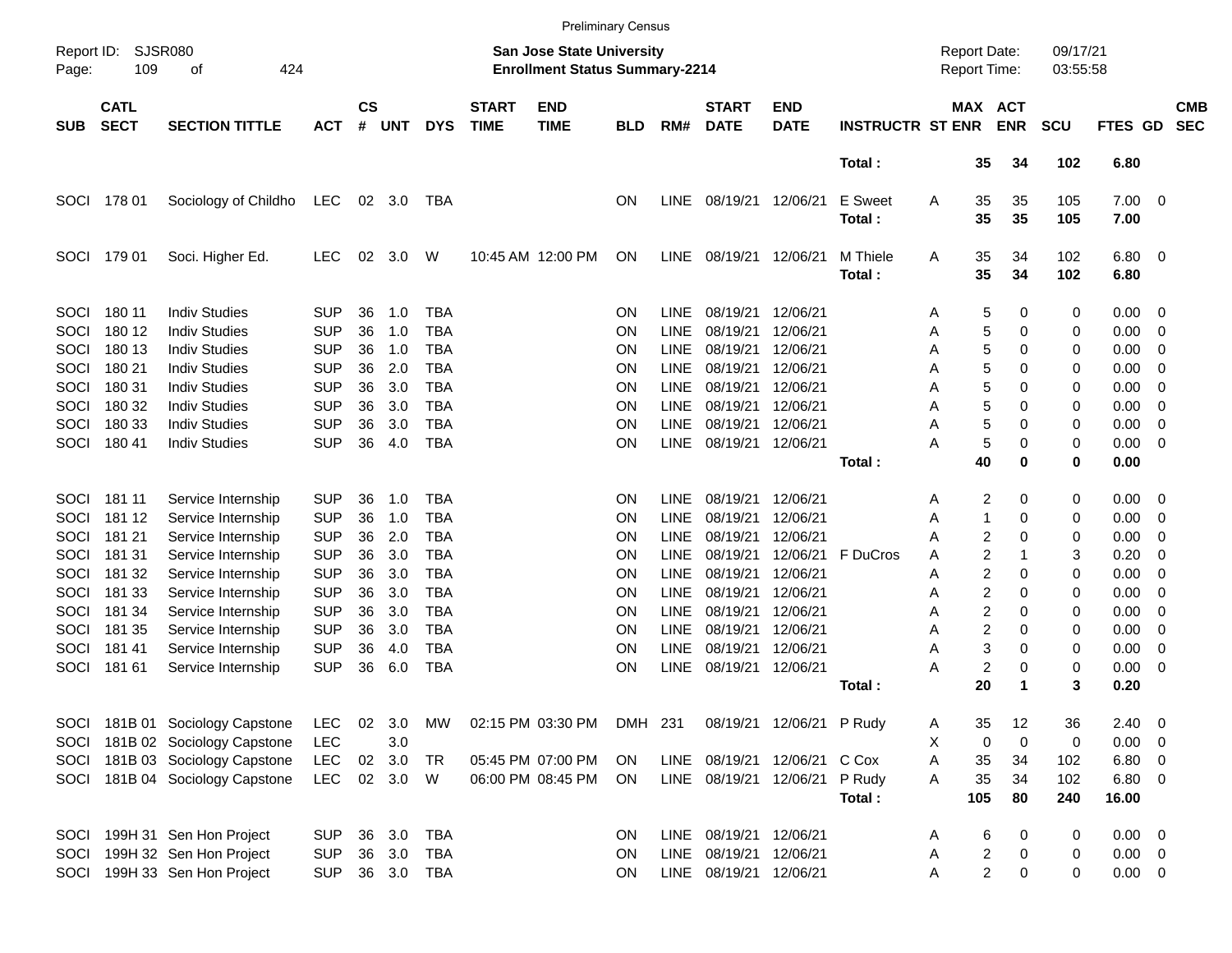|       |                                                          |                                   |            |                |            |            |                             |                                                                           | <b>Preliminary Census</b> |             |                             |                                        |                                     |                                     |            |                      |                  |                          |
|-------|----------------------------------------------------------|-----------------------------------|------------|----------------|------------|------------|-----------------------------|---------------------------------------------------------------------------|---------------------------|-------------|-----------------------------|----------------------------------------|-------------------------------------|-------------------------------------|------------|----------------------|------------------|--------------------------|
| Page: | SJSR080<br>Report ID:<br>110<br>424<br>οf<br><b>CATL</b> |                                   |            |                |            |            |                             | <b>San Jose State University</b><br><b>Enrollment Status Summary-2214</b> |                           |             |                             |                                        |                                     | <b>Report Date:</b><br>Report Time: |            | 09/17/21<br>03:55:58 |                  |                          |
| SUB   | <b>SECT</b>                                              | <b>SECTION TITTLE</b>             | <b>ACT</b> | <b>CS</b><br># | <b>UNT</b> | <b>DYS</b> | <b>START</b><br><b>TIME</b> | <b>END</b><br><b>TIME</b>                                                 | <b>BLD</b>                | RM#         | <b>START</b><br><b>DATE</b> | <b>END</b><br><b>DATE</b>              | <b>INSTRUCTR ST ENR</b>             | MAX ACT                             | <b>ENR</b> | <b>SCU</b>           | <b>FTES GD</b>   | <b>CMB</b><br><b>SEC</b> |
|       |                                                          |                                   |            |                |            |            |                             |                                                                           |                           |             |                             |                                        | Total:                              | 10                                  | 0          | 0                    | 0.00             |                          |
| SOCI  | 281 01                                                   | Internship in Soc                 | <b>SUP</b> | 25             | 1.0        | <b>TBA</b> |                             |                                                                           | ΟN                        | <b>LINE</b> | 08/19/21                    | 12/06/21                               |                                     | 0<br>A                              | 0          | 0                    | 0.00             | 0                        |
| SOCI  | 281 11                                                   | Internship in Soc                 | <b>SUP</b> | 25             | 1.0        | <b>TBA</b> |                             |                                                                           | ΟN                        | <b>LINE</b> | 08/19/21                    | 12/06/21                               |                                     | 2<br>Α                              | 0          | 0                    | 0.00             | 0                        |
| SOCI  | 281 12                                                   | Internship in Soc                 | <b>SUP</b> | 25             | 1.0        | <b>TBA</b> |                             |                                                                           | ON                        | <b>LINE</b> | 08/19/21                    | 12/06/21                               |                                     | 3<br>Α                              | 0          | 0                    | 0.00             | 0                        |
| SOCI  | 281 21                                                   | Internship in Soc                 | <b>SUP</b> | 25             | 2.0        | <b>TBA</b> |                             |                                                                           | ON                        | <b>LINE</b> | 08/19/21                    | 12/06/21                               |                                     | $\overline{c}$<br>Α                 | 0          | 0                    | 0.00             | 0                        |
| SOCI  | 281 31                                                   | Internship in Soc                 | <b>SUP</b> | 25             | 3.0        | <b>TBA</b> |                             |                                                                           | ON                        | <b>LINE</b> | 08/19/21                    | 12/06/21                               |                                     | 10<br>Α                             | 0          | 0                    | 0.00             | 0                        |
| SOCI  | 281 32                                                   | Internship in Soc                 | <b>SUP</b> | 25             | 3.0        | <b>TBA</b> |                             |                                                                           | ON                        | <b>LINE</b> | 08/19/21                    | 12/06/21                               |                                     | 3<br>Α                              | 0          | 0                    | 0.00             | 0                        |
| SOCI  | 281 33                                                   | Internship in Soc                 | <b>SUP</b> | 25             | 3.0        | <b>TBA</b> |                             |                                                                           | ON                        | <b>LINE</b> | 08/19/21                    | 12/06/21                               |                                     | $\overline{c}$<br>Α                 | 0          | 0                    | 0.00             | 0                        |
| SOCI  | 281 34                                                   | Internship in Soc                 | <b>SUP</b> | 25             | 3.0        | <b>TBA</b> |                             |                                                                           | ON                        | <b>LINE</b> | 08/19/21                    | 12/06/21                               |                                     | 3<br>Α                              | 0          | 0                    | 0.00             | 0                        |
| SOCI  | 281 35                                                   | Internship in Soc                 | <b>SUP</b> | 25             | 3.0        | <b>TBA</b> |                             |                                                                           | ON                        | <b>LINE</b> | 08/19/21                    | 12/06/21                               |                                     | 1<br>Α                              | 0          | 0                    | 0.00             | 0                        |
| SOCI  | 281 61                                                   | Internship in Soc                 | <b>SUP</b> | 25             | 6.0        | <b>TBA</b> |                             |                                                                           | ON                        | <b>LINE</b> | 08/19/21                    | 12/06/21                               |                                     | А<br>1                              | 0          | 0                    | 0.00             | 0                        |
|       |                                                          |                                   |            |                |            |            |                             |                                                                           |                           |             |                             |                                        | Total:                              | 27                                  | 0          | 0                    | 0.00             |                          |
| SOCI  | 298 31                                                   | <b>Special Studies</b>            | <b>SUP</b> | 25             | 3.0        | <b>TBA</b> |                             |                                                                           | ON                        | <b>LINE</b> | 08/19/21                    | 12/06/21                               |                                     | $\overline{c}$<br>A                 | 0          | 0                    | 0.00             | 0                        |
| SOCI  | 298 32                                                   | <b>Special Studies</b>            | <b>SUP</b> | 25             | 3.0        | <b>TBA</b> |                             |                                                                           | ON                        | <b>LINE</b> | 08/19/21                    | 12/06/21                               |                                     | 2<br>Α                              | 0          | 0                    | 0.00             | 0                        |
| SOCI  | 298 33                                                   | <b>Special Studies</b>            | <b>SUP</b> | 25             | 3.0        | <b>TBA</b> |                             |                                                                           | ON                        | <b>LINE</b> | 08/19/21                    | 12/06/21                               |                                     | 3<br>Α                              | 0          | 0                    | 0.00             | 0                        |
| SOCI  | 298 34                                                   | <b>Special Studies</b>            | <b>SUP</b> | 25             | 3.0        | <b>TBA</b> |                             |                                                                           | ON                        | <b>LINE</b> | 08/19/21                    | 12/06/21                               |                                     | 3<br>A                              | 0          | 0                    | 0.00             | 0                        |
| SOCI  | 298 35                                                   | <b>Special Studies</b>            | <b>SUP</b> | 25             | 3.0        | <b>TBA</b> |                             |                                                                           | ΟN                        | <b>LINE</b> | 08/19/21 12/06/21           |                                        |                                     | 3<br>А                              | 0          | 0                    | 0.00             | 0                        |
|       |                                                          |                                   |            |                |            |            |                             |                                                                           |                           |             |                             |                                        | Total:                              | 13                                  | 0          | 0                    | 0.00             |                          |
|       |                                                          |                                   |            |                |            |            |                             |                                                                           |                           |             |                             |                                        |                                     |                                     |            |                      |                  |                          |
| SOCI  | 299 11                                                   | <b>Masters Thesis</b>             | <b>SUP</b> | 25             | 1.0        | <b>TBA</b> |                             |                                                                           | ON                        | <b>LINE</b> | 08/19/21                    | 12/06/21                               |                                     | 2<br>A                              | 0          | 0                    | 0.00             | 0                        |
| SOCI  | 299 12                                                   | <b>Masters Thesis</b>             | <b>SUP</b> | 25             | 1.0        | <b>TBA</b> |                             |                                                                           | ON                        | <b>LINE</b> | 08/19/21                    | 12/06/21                               |                                     | 2<br>Α                              | 0          | 0                    | 0.00             | 0                        |
| SOCI  | 299 13                                                   | <b>Masters Thesis</b>             | <b>SUP</b> | 25             | 1.0        | <b>TBA</b> |                             |                                                                           | 0N                        | <b>LINE</b> | 08/19/21                    | 12/06/21                               |                                     | 2<br>Α                              | 0          | 0                    | 0.00             | 0                        |
| SOCI  | 299 31                                                   | <b>Masters Thesis</b>             | <b>SUP</b> | 25             | 3.0        | <b>TBA</b> |                             |                                                                           | ON                        | <b>LINE</b> | 08/19/21                    | 12/06/21                               |                                     | 2<br>Α                              | 0          | 0                    | 0.00             | 0                        |
| SOCI  | 299 32                                                   | <b>Masters Thesis</b>             | <b>SUP</b> | 25             | 3.0        | <b>TBA</b> |                             |                                                                           | ON                        | <b>LINE</b> | 08/19/21                    | 12/06/21                               |                                     | $\overline{c}$<br>Α                 | 0          | 0                    | 0.00             | 0                        |
| SOCI  | 299 33                                                   | <b>Masters Thesis</b>             | <b>SUP</b> | 25             | 3.0        | <b>TBA</b> |                             |                                                                           | ON                        | LINE        | 08/19/21                    | 12/06/21                               |                                     | 2<br>Α                              | 0          | 0                    | 0.00             | 0                        |
| SOCI  | 299 61                                                   | <b>Masters Thesis</b>             | <b>SUP</b> | 25             | 6.0        | <b>TBA</b> |                             |                                                                           | ON                        | <b>LINE</b> | 08/19/21                    | 12/06/21                               |                                     | 2<br>Α                              | 0          | 0                    | 0.00             | 0                        |
|       |                                                          |                                   |            |                |            |            |                             |                                                                           |                           |             |                             |                                        | Total:                              | 14                                  | 0          | 0                    | 0.00             |                          |
|       |                                                          | WGSS 10 01 Women, Gender &Sex LEC |            |                | 02 3.0     | <b>TBA</b> |                             |                                                                           | ON                        |             |                             |                                        | LINE 08/19/21 12/06/21 S Gallardo A | 40                                  | 41         | 123                  | 8.20             | $\overline{\phantom{0}}$ |
|       | WGSS 1002                                                | Women, Gender & Sex LEC           |            |                | 02 3.0     | MW         |                             | 09:00 AM 10:15 AM                                                         | <b>ON</b>                 |             | LINE 08/19/21 12/06/21      |                                        | S Gerami                            | 40<br>Α                             | 32         | 96                   | $6.40 \quad 0$   |                          |
|       | WGSS 1003                                                | Women, Gender & Sex LEC 02 3.0 MW |            |                |            |            |                             | 12:30 PM 01:45 PM                                                         | ON                        |             | LINE 08/19/21 12/06/21      |                                        | S Gerami                            | Α<br>40                             | 32         | 96                   | $6.40\ 0$        |                          |
|       |                                                          |                                   |            |                |            |            |                             |                                                                           |                           |             |                             |                                        | Total:                              | 120                                 | 105        | 315                  | 21.00            |                          |
|       | WGSS 20 01                                               | Wom of Color in U.S. LEC 02 3.0 M |            |                |            |            |                             |                                                                           |                           |             |                             | 08/19/21 12/06/21                      |                                     |                                     |            |                      | $2.60 \t 0 \t C$ |                          |
|       | 20 01                                                    | Wom of Color in U.S. LEC          |            |                | 02 3.0     |            |                             | 12:30 PM 01:45 PM<br>12:30 PM 01:45 PM                                    | WSQ 109<br>WSQ 109        |             |                             |                                        | S Gallardo<br>S Gallardo            | 40<br>A                             | 13         | 39                   | 5.20 0 C         |                          |
| AAS   | WGSS 2002                                                | Wom of Color in U.S. LEC 02 3.0 T |            |                |            | M          |                             | 10:45 AM 12:00 PM                                                         | MD                        | 101         |                             | 08/19/21 12/06/21<br>08/19/21 12/06/21 | S Gallardo                          | 0<br>A<br>40                        | 26<br>10   | 78                   | 2.00 0 C         |                          |
|       | AAS 2002                                                 | Wom of Color in U.S. LEC 02 3.0 T |            |                |            |            |                             | 10:45 AM 12:00 PM                                                         | MD                        | 101         |                             |                                        | 08/19/21 12/06/21 S Gallardo        | A<br>0<br>A                         | 30         | 30<br>90             |                  | 6.00 0 C                 |
|       |                                                          |                                   |            |                |            |            |                             |                                                                           |                           |             |                             |                                        |                                     |                                     |            |                      |                  |                          |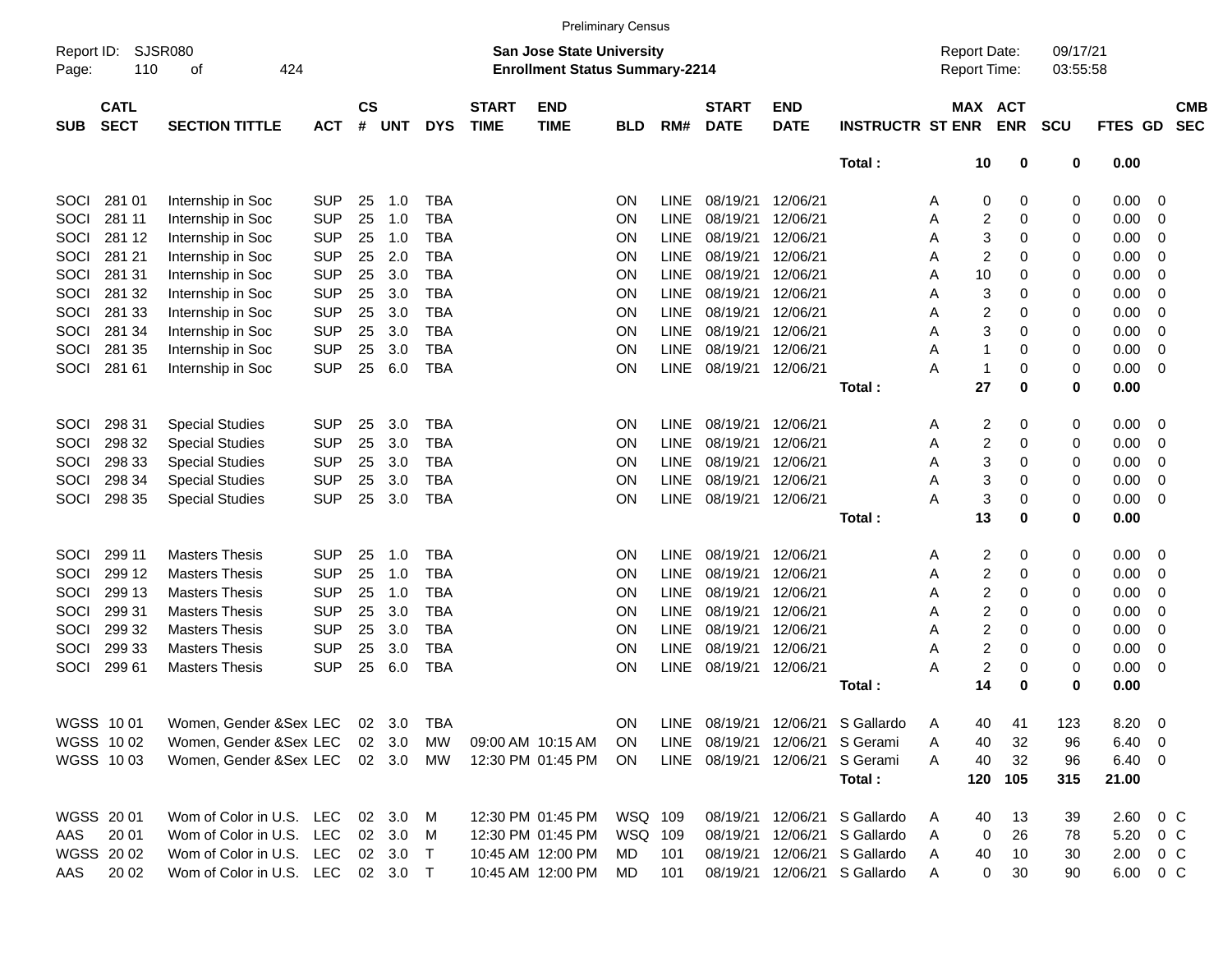|                     |                            |                                                        |                    |                    |            |            |                             | <b>Preliminary Census</b>                                                 |            |             |                             |                                                  |                          |        |                                            |                      |                      |                            |                                |                          |
|---------------------|----------------------------|--------------------------------------------------------|--------------------|--------------------|------------|------------|-----------------------------|---------------------------------------------------------------------------|------------|-------------|-----------------------------|--------------------------------------------------|--------------------------|--------|--------------------------------------------|----------------------|----------------------|----------------------------|--------------------------------|--------------------------|
| Report ID:<br>Page: | 111                        | SJSR080<br>424<br>0f                                   |                    |                    |            |            |                             | <b>San Jose State University</b><br><b>Enrollment Status Summary-2214</b> |            |             |                             |                                                  |                          |        | <b>Report Date:</b><br><b>Report Time:</b> |                      | 09/17/21<br>03:55:58 |                            |                                |                          |
| <b>SUB</b>          | <b>CATL</b><br><b>SECT</b> | <b>SECTION TITTLE</b>                                  | <b>ACT</b>         | $\mathsf{cs}$<br># | <b>UNT</b> | <b>DYS</b> | <b>START</b><br><b>TIME</b> | <b>END</b><br><b>TIME</b>                                                 | <b>BLD</b> | RM#         | <b>START</b><br><b>DATE</b> | <b>END</b><br><b>DATE</b>                        | <b>INSTRUCTR ST ENR</b>  |        | MAX ACT                                    | <b>ENR</b>           | <b>SCU</b>           | <b>FTES GD</b>             |                                | <b>CMB</b><br><b>SEC</b> |
|                     |                            |                                                        |                    |                    |            |            |                             |                                                                           |            |             |                             |                                                  | Total:                   |        | 80                                         | 79                   | 237                  | 15.80                      |                                |                          |
|                     | WGSS 101 01<br>WGSS 101 02 | <b>Sex Power Politics</b><br><b>Sex Power Politics</b> | LEC.<br><b>LEC</b> | 02                 | 3.0<br>3.0 | <b>TBA</b> |                             |                                                                           | <b>ON</b>  | <b>LINE</b> | 08/19/21                    | 12/06/21                                         | J Caraves                | A<br>X | 35<br>0                                    | 34<br>0              | 102<br>0             | 6.85<br>0.00               | - 1<br>$\overline{\mathbf{0}}$ |                          |
|                     | WGSS 101 03                | <b>Sex Power Politics</b>                              | LEC                | 02                 | 3.0        | M          |                             | 10:45 AM 12:00 PM                                                         | SCI        | 164         | 08/19/21                    | 12/06/21                                         | S Gallardo<br>Total:     | A      | 35<br>70                                   | 33<br>67             | 99<br>201            | 6.60<br>13.45              | $\overline{\mathbf{0}}$        |                          |
|                     | WGSS 102 01                | Global Women                                           | <b>LEC</b>         |                    | 3.0        |            |                             |                                                                           |            |             |                             |                                                  |                          | X      | 0                                          | $\mathbf 0$          | 0                    | 0.00                       | $\overline{\phantom{0}}$       |                          |
|                     | WGSS 102 02                | Global Women                                           | <b>LEC</b>         | 02                 | 3.0        | <b>TBA</b> |                             |                                                                           | <b>ON</b>  | <b>LINE</b> | 08/19/21                    | 12/06/21                                         | T Bakhru<br>Total:       | A      | 35<br>35                                   | 36<br>36             | 108<br>108           | 7.20<br>7.20               | $\overline{0}$                 |                          |
|                     | WGSS 169 01                | Sexuality Body                                         | <b>LEC</b>         | 02                 | 3.0        | <b>TBA</b> |                             |                                                                           | <b>ON</b>  | <b>LINE</b> | 08/19/21                    | 12/06/21                                         | T Bakhru<br>Total:       | Α      | 35<br>35                                   | 33<br>33             | 99<br>99             | 6.60<br>6.60               | $\overline{\mathbf{0}}$        |                          |
|                     | Department :               | <b>Sociology</b>                                       |                    |                    |            |            |                             |                                                                           |            |             |                             | <b>Lower Division:</b><br><b>Upper Division:</b> | <b>Department Total:</b> |        | 3117<br>1210<br>1853                       | 2880<br>1186<br>1694 | 8640<br>3558<br>5082 | 576.30<br>237.20<br>339.10 |                                |                          |

**Upper Division : 1853 1694 5082 339.10**

**Graduate Division : 54 0 0 0.00**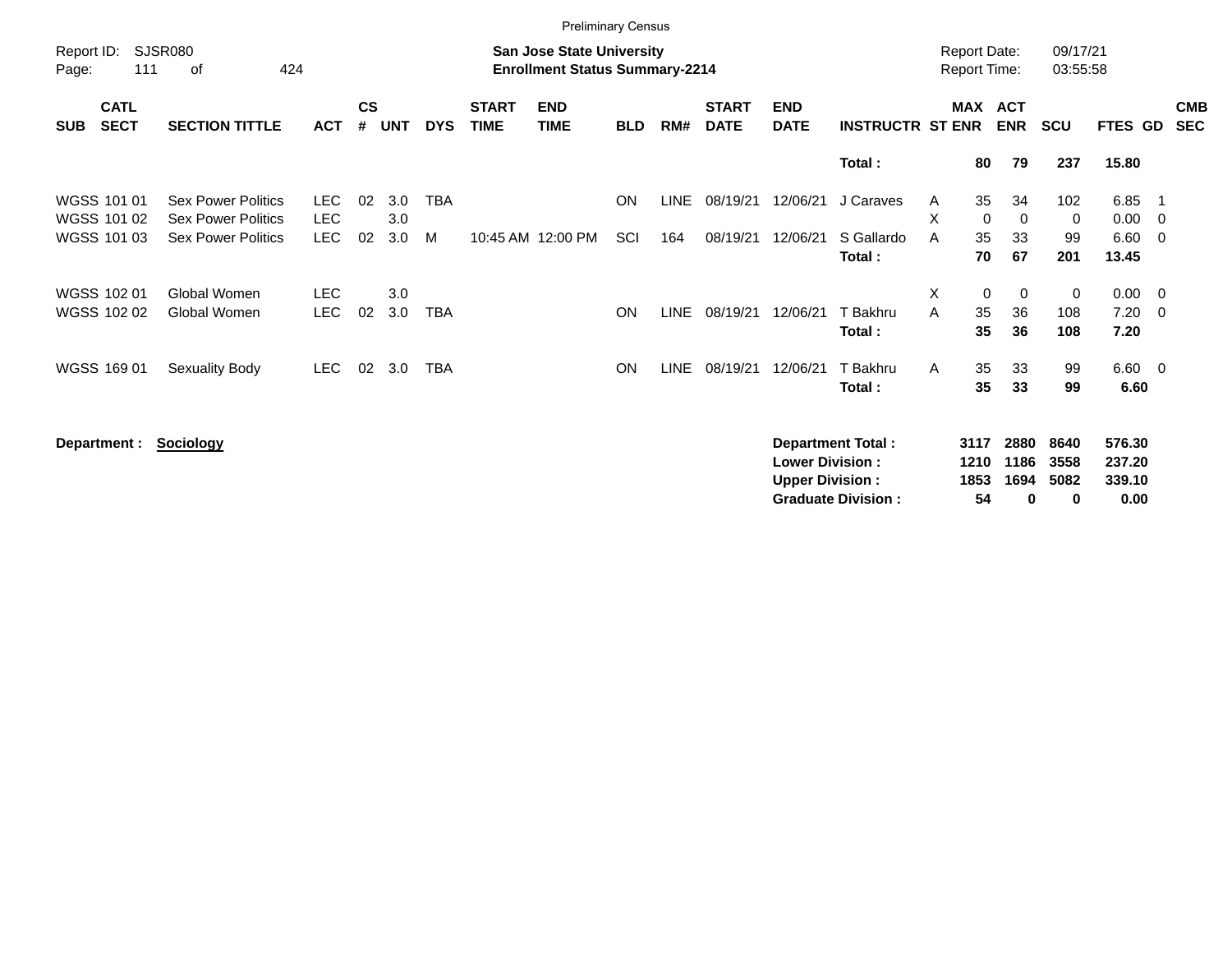|              |                            |                                    |            |                |            |            |                             | <b>Preliminary Census</b>             |                |             |                             |                           |                         |   |                     |            |            |             |                          |                          |
|--------------|----------------------------|------------------------------------|------------|----------------|------------|------------|-----------------------------|---------------------------------------|----------------|-------------|-----------------------------|---------------------------|-------------------------|---|---------------------|------------|------------|-------------|--------------------------|--------------------------|
| Report ID:   |                            | <b>SJSR080</b>                     |            |                |            |            |                             | <b>San Jose State University</b>      |                |             |                             |                           |                         |   | <b>Report Date:</b> |            | 09/17/21   |             |                          |                          |
| Page:        | 112                        | 424<br>οf                          |            |                |            |            |                             | <b>Enrollment Status Summary-2214</b> |                |             |                             |                           |                         |   | <b>Report Time:</b> |            | 03:55:58   |             |                          |                          |
| <b>SUB</b>   | <b>CATL</b><br><b>SECT</b> | <b>SECTION TITTLE</b>              | <b>ACT</b> | <b>CS</b><br># | <b>UNT</b> | <b>DYS</b> | <b>START</b><br><b>TIME</b> | <b>END</b><br><b>TIME</b>             | <b>BLD</b>     | RM#         | <b>START</b><br><b>DATE</b> | <b>END</b><br><b>DATE</b> | <b>INSTRUCTR ST ENR</b> |   | <b>MAX ACT</b>      | <b>ENR</b> | <b>SCU</b> | <b>FTES</b> | GD.                      | <b>CMB</b><br><b>SEC</b> |
| College      |                            | <b>Social Sciences, College of</b> |            |                |            |            |                             |                                       |                |             |                             |                           |                         |   |                     |            |            |             |                          |                          |
| Department : |                            | <b>Communication Studies</b>       |            |                |            |            |                             |                                       |                |             |                             |                           |                         |   |                     |            |            |             |                          |                          |
| COMM 1001    |                            | Comm and Relations                 | <b>LEC</b> | 01             | 3.0        | W          |                             | 12:30 PM 01:45 PM                     | HGH            | 225         | 08/19/21                    | 12/06/21                  | P Antonellis            | A | 27                  | 27         | 81         | 5.40        | 0                        |                          |
| COMM 10 02   |                            | Comm and Relations                 | <b>LEC</b> | 01             | 3.0        | Τ          |                             | 07:15 AM 08:30 AM                     | <b>BBC</b>     | 223         | 08/19/21                    | 12/06/21                  | A lyengar               | Α | 22                  | 21         | 63         | 4.20        | 0                        |                          |
| COMM 1003    |                            | Comm and Relations                 | <b>LEC</b> |                | 3.0        |            |                             |                                       |                |             |                             |                           |                         | Χ | 0                   | 0          | 0          | 0.00        | 0                        |                          |
| COMM 1004    |                            | Comm and Relations                 | <b>LEC</b> | 01             | 3.0        | TR         |                             | 12:30 PM 01:45 PM                     | HGH            | 225         | 08/19/21                    | 12/06/21                  | K Raiff                 | Α | 27                  | 26         | 78         | 5.20        | 0                        |                          |
| COMM 10 05   |                            | Comm and Relations                 | <b>LEC</b> | 01             | 3.0        | TR         |                             | 12:30 PM 01:45 PM                     | ΟN             | LINE        | 08/19/21                    | 12/06/21                  | K Johnson               | Α | 27                  | 27         | 81         | 5.40        | 0                        |                          |
| COMM 10 99   |                            | Comm and Relations                 | <b>LEC</b> | 01             | 3.0        | <b>TBA</b> |                             |                                       | ON             | <b>LINE</b> | 08/19/21                    | 12/06/21                  | D Pozzi                 | Α | 27                  | 27         | 81         | 5.40        | 0                        |                          |
|              |                            |                                    |            |                |            |            |                             |                                       |                |             |                             |                           | Total:                  |   | 130                 | 128        | 384        | 25.60       |                          |                          |
| COMM 20 01   |                            | <b>Public Speaking</b>             | <b>LEC</b> | 04             | 3.0        | W          |                             | 10:45 AM 12:00 PM                     | HGH            | 225         | 08/19/21                    | 12/06/21                  | P Antonellis            | A | 27                  | 27         | 81         | 5.40        | 0                        |                          |
| COMM 2002    |                            | <b>Public Speaking</b>             | <b>LEC</b> | 04             | 3.0        | M          |                             | 12:30 PM 01:45 PM                     | <b>BBC</b>     | 223         | 08/19/21                    | 12/06/21                  | A Buxi                  | Α | 22                  | 22         | 66         | 4.40        | 0                        |                          |
| COMM 2003    |                            | <b>Public Speaking</b>             | <b>LEC</b> | 04             | 3.0        | м          |                             | 02:15 PM 03:30 PM                     | <b>BBC</b>     | 223         | 08/19/21                    | 12/06/21                  | A Buxi                  | Α | 22                  | 21         | 63         | 4.20        | 0                        |                          |
| COMM 2004    |                            | <b>Public Speaking</b>             | <b>LEC</b> | 04             | 3.0        | TR         |                             | 02:15 PM 03:30 PM                     | <b>BBC</b>     | 223         | 08/19/21                    | 12/06/21                  | J Capurso               | Α | 22                  | 22         | 66         | 4.40        | 0                        |                          |
| COMM 20 05   |                            | <b>Public Speaking</b>             | <b>LEC</b> | 04             | 3.0        | <b>TR</b>  |                             | 04:00 PM 05:15 PM                     | <b>BBC</b>     | 223         | 08/19/21                    | 12/06/21                  | J Capurso               | Α | 22                  | 23         | 69         | 4.60        | 0                        |                          |
| COMM 20 06   |                            | <b>Public Speaking</b>             | <b>LEC</b> | 04             | 3.0        | W          |                             | 09:00 AM 10:15 AM                     | HGH            | 229         | 08/19/21                    | 12/06/21                  | R Cnudde                | Α | 27                  | 26         | 78         | 5.20        | 0                        |                          |
| COMM 20 07   |                            | <b>Public Speaking</b>             | <b>LEC</b> | 04             | 3.0        | МW         |                             | 02:15 PM 03:30 PM                     | <b>ON</b>      | LINE        | 08/19/21                    | 12/06/21                  | P Daley- Har A          |   | 27                  | 27         | 81         | 5.40        | 0                        |                          |
| COMM 2008    |                            | <b>Public Speaking</b>             | <b>LEC</b> | 04             | 3.0        | МW         |                             | 04:00 PM 05:15 PM                     | ON             | LINE        | 08/19/21                    | 12/06/21                  | P Daley- Har A          |   | 27                  | 27         | 81         | 5.40        | 0                        |                          |
| COMM 20 09   |                            | <b>Public Speaking</b>             | <b>LEC</b> | 04             | 3.0        | м          |                             | 09:00 AM 10:15 AM                     | <b>BBC</b>     | 223         | 08/19/21                    | 12/06/21                  | S Eckstone              | A | 22                  | 22         | 66         | 4.40        | 0                        |                          |
| COMM 20 10   |                            | <b>Public Speaking</b>             | <b>LEC</b> | 04             | 3.0        | м          |                             | 10:45 AM 12:00 PM                     | <b>BBC</b>     | 223         | 08/19/21                    | 12/06/21                  | S Eckstone              | A | 22                  | 22         | 66         | 4.40        | 0                        |                          |
| COMM 20 11   |                            | <b>Public Speaking</b>             | <b>LEC</b> | 04             | 3.0        | TR         |                             | 05:45 PM 07:00 PM                     | <b>BBC</b>     | 223         | 08/19/21                    | 12/06/21                  | A Elabed                | Α | 22                  | 22         | 66         | 4.40        | 0                        |                          |
| COMM 2012    |                            | <b>Public Speaking</b>             | <b>LEC</b> | 04             | 3.0        | <b>TR</b>  |                             | 05:45 PM 07:00 PM                     | HGH            | 116         | 08/19/21                    | 12/06/21                  | M Conti                 | Α | 20                  | 19         | 57         | 3.80        | 0                        |                          |
| COMM 2013    |                            | <b>Public Speaking</b>             | <b>LEC</b> | 04             | 3.0        | МW         |                             | 09:00 AM 10:15 AM                     | HGH            | 225         | 08/19/21                    | 12/06/21                  | S Maciel                | Α | 27                  | 27         | 81         | 5.40        | 0                        |                          |
| COMM 2014    |                            | <b>Public Speaking</b>             | <b>LEC</b> | 04             | 3.0        | МW         |                             | 10:45 AM 12:00 PM                     | HGH            | 219         | 08/19/21                    | 12/06/21                  | M Sandhu                | Α | 27                  | 26         | 78         | 5.20        | 0                        |                          |
| COMM 2015    |                            | <b>Public Speaking</b>             | <b>LEC</b> | 04             | 3.0        | MW         |                             | 07:15 AM 08:30 AM                     | HGH            | 231         | 08/19/21                    | 12/06/21                  | S Choate                | Α | 27                  | 27         | 81         | 5.40        | 0                        |                          |
| COMM 2016    |                            | <b>Public Speaking</b>             | <b>LEC</b> | 04             | 3.0        | МW         |                             | 09:00 AM 10:15 AM                     | <b>DMH</b>     | 357         | 08/19/21                    | 12/06/21                  | D Carrillo-M            | Α | 27                  | 26         | 78         | 5.20        | 0                        |                          |
| COMM 20 17   |                            | <b>Public Speaking</b>             | <b>LEC</b> | 04             | 3.0        | МW         |                             | 04:00 PM 05:15 PM                     | <b>BBC</b>     | 223         | 08/19/21                    | 12/06/21                  | A Mendoza               | Α | 22                  | 22         | 66         | 4.40        | 0                        |                          |
| COMM 2018    |                            | <b>Public Speaking</b>             | LEC        | 04             | 3.0        | м          |                             | 07:15 AM 08:30 AM                     | HGH            | 223         | 08/19/21                    | 12/06/21                  | E Harris                | Α | 26                  | 26         | 78         | 5.20        | 0                        |                          |
| COMM 2019    |                            | <b>Public Speaking</b>             | <b>LEC</b> | 04             | 3.0        | W          |                             | 07:15 AM 08:30 AM                     | HGH            | 223         | 08/19/21                    | 12/06/21                  | E Harris                | Α | 26                  | 25         | 75         | 5.00        | 0                        |                          |
| COMM 20 20   |                            | <b>Public Speaking</b>             | <b>LEC</b> | 04             | 3.0        | м          |                             | 09:00 AM 10:15 AM                     | HGH            | 223         | 08/19/21                    | 12/06/21                  | E Harris                | Α | 26                  | 26         | 78         | 5.20        | 0                        |                          |
| COMM 20 21   |                            | <b>Public Speaking</b>             | <b>LEC</b> | 04             | 3.0        | W          |                             | 09:00 AM 10:15 AM                     | HGH 223        |             | 08/19/21                    | 12/06/21                  | E Harris                | A | 26                  | 24         | 72         | 4.80        | 0                        |                          |
| COMM 20 22   |                            | <b>Public Speaking</b>             | <b>LEC</b> | 04             | 3.0        | МW         |                             | 07:15 AM 08:30 AM                     | <b>HGH 225</b> |             | 08/19/21                    | 12/06/21                  | Z Hasan                 | Α | 27                  | 25         | 75         | 5.00        | 0                        |                          |
| COMM 20 23   |                            | <b>Public Speaking</b>             | <b>LEC</b> | 04             | 3.0        | <b>MW</b>  |                             | 02:15 PM 03:30 PM                     | DMH 357        |             | 08/19/21                    | 12/06/21                  | A Mathews               | Α | 27                  | 27         | 81         | 5.40        | 0                        |                          |
| COMM 20 24   |                            | <b>Public Speaking</b>             | <b>LEC</b> | 04             | 3.0        | МW         |                             | 04:00 PM 05:15 PM                     | DMH 231        |             | 08/19/21                    | 12/06/21                  | A Mathews               | Α | 27                  | 26         | 78         | 5.20        | 0                        |                          |
| COMM 20 25   |                            | <b>Public Speaking</b>             | <b>LEC</b> | 04             | 3.0        | <b>TR</b>  |                             | 12:30 PM 01:45 PM                     | ON             | LINE        | 08/19/21                    | 12/06/21                  | D Mejia Sali            | A | 27                  | 27         | 81         | 5.40        | 0                        |                          |
| COMM 20 26   |                            | <b>Public Speaking</b>             | <b>LEC</b> | 04             | 3.0        | M          |                             | 10:45 AM 12:00 PM                     | <b>HGH 124</b> |             | 08/19/21                    | 12/06/21                  | P Bair                  | Α | 27                  | 26         | 78         | 5.20        | 0                        |                          |
| COMM 20 27   |                            | <b>Public Speaking</b>             | <b>LEC</b> | 04             | 3.0        | M          |                             | 12:30 PM 01:45 PM                     | HGH 122        |             | 08/19/21                    | 12/06/21                  | P Bair                  | Α | 27                  | 27         | 81         | 5.40        | 0                        |                          |
| COMM 20 28   |                            | <b>Public Speaking</b>             | <b>LEC</b> | 04             | 3.0        | W          |                             | 09:00 AM 10:15 AM                     | <b>BBC</b>     | 223         | 08/19/21                    | 12/06/21                  | D Ramos                 | Α | 22                  | 21         | 63         | 4.20        | 0                        |                          |
| COMM 20 29   |                            | <b>Public Speaking</b>             | <b>LEC</b> |                | 04 3.0     | TR         |                             | 07:15 AM 08:30 AM                     | HGH 231        |             | 08/19/21                    | 12/06/21 L Walsh          |                         | A | 27                  | 25         | 75         | 5.00        | $\overline{\phantom{0}}$ |                          |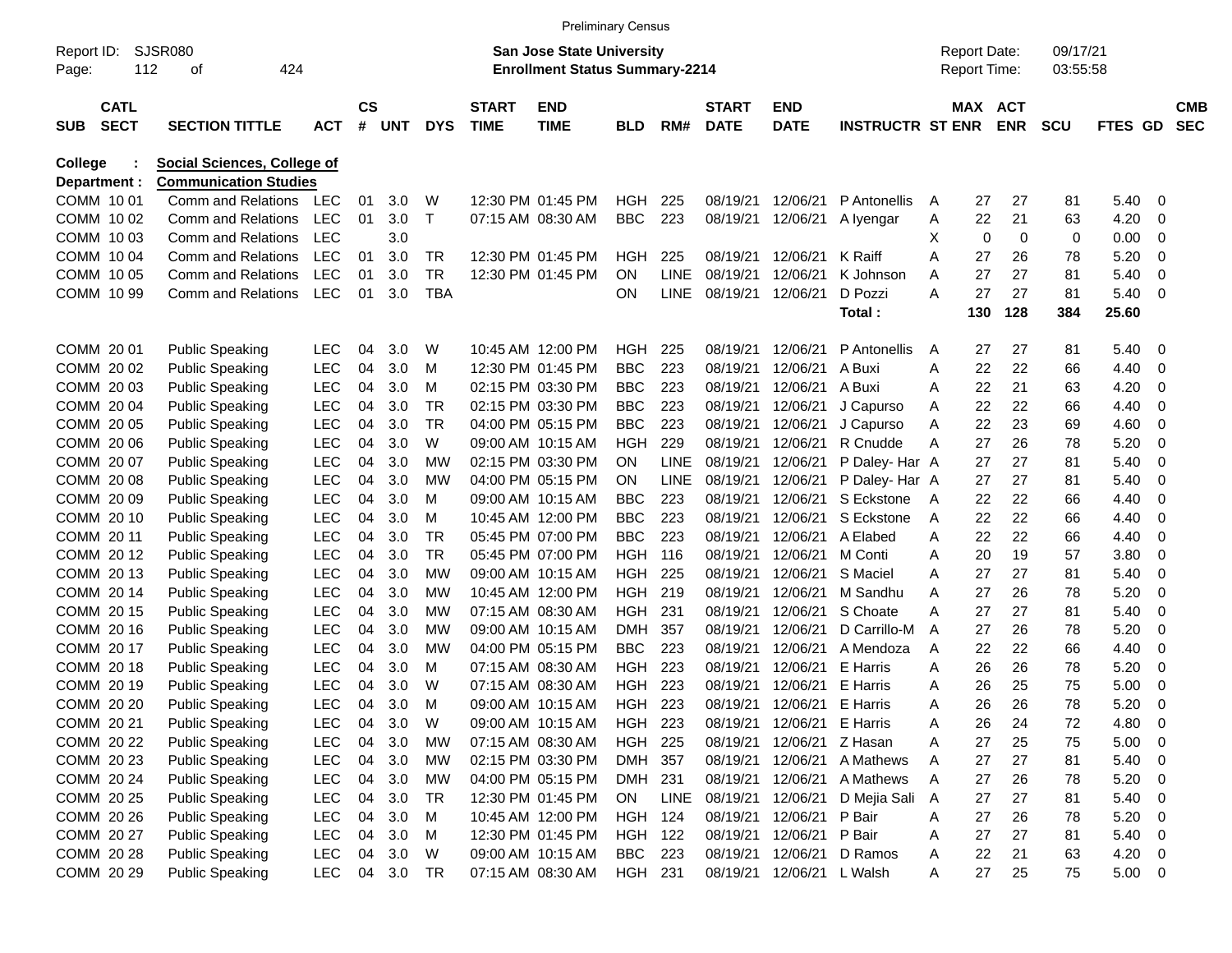|                            |                                    |            |           |            |              |              | <b>Preliminary Census</b>                                                 |            |             |                   |             |                                     |   |                                     |             |                      |             |                |            |
|----------------------------|------------------------------------|------------|-----------|------------|--------------|--------------|---------------------------------------------------------------------------|------------|-------------|-------------------|-------------|-------------------------------------|---|-------------------------------------|-------------|----------------------|-------------|----------------|------------|
| Report ID:<br>113<br>Page: | <b>SJSR080</b><br>424<br>οf        |            |           |            |              |              | <b>San Jose State University</b><br><b>Enrollment Status Summary-2214</b> |            |             |                   |             |                                     |   | <b>Report Date:</b><br>Report Time: |             | 09/17/21<br>03:55:58 |             |                |            |
| <b>CATL</b>                |                                    |            | <b>CS</b> |            |              | <b>START</b> | <b>END</b>                                                                |            |             | <b>START</b>      | <b>END</b>  |                                     |   |                                     | MAX ACT     |                      |             |                | <b>CMB</b> |
| <b>SECT</b><br><b>SUB</b>  | <b>SECTION TITTLE</b>              | <b>ACT</b> | #         | <b>UNT</b> | <b>DYS</b>   | <b>TIME</b>  | <b>TIME</b>                                                               | <b>BLD</b> | RM#         | <b>DATE</b>       | <b>DATE</b> | <b>INSTRUCTR ST ENR</b>             |   |                                     | <b>ENR</b>  | SCU                  | FTES GD     |                | <b>SEC</b> |
| COMM 20 30                 | <b>Public Speaking</b>             | <b>LEC</b> | 04        | 3.0        | МW           |              | 05:45 PM 07:00 PM                                                         | <b>BBC</b> | 223         | 08/19/21          | 12/06/21    | K Ward                              | A | 22                                  | 20          | 60                   | 4.00        | - 0            |            |
| COMM 20 31                 | <b>Public Speaking</b>             | <b>LEC</b> | 04        | 3.0        | R            |              | 07:15 AM 08:30 AM                                                         | <b>BBC</b> | 223         | 08/19/21          | 12/06/21    | A lyengar                           | A | 22                                  | 22          | 66                   | 4.40        | $\mathbf 0$    |            |
| COMM 20 32                 | <b>Public Speaking</b>             | <b>LEC</b> | 04        | 3.0        | $\mathsf{T}$ |              | 09:00 AM 10:15 AM                                                         | <b>BBC</b> | 223         | 08/19/21          | 12/06/21    | A Iyengar                           | A | 22                                  | 26          | 78                   | 5.20        | $\mathbf 0$    |            |
| COMM 20 33                 | <b>Public Speaking</b>             | <b>LEC</b> | 04        | 3.0        | <b>MW</b>    |              | 09:00 AM 10:15 AM                                                         | <b>HGH</b> | 231         | 08/19/21          | 12/06/21    | A Ahmed                             | A | 27                                  | 27          | 81                   | 5.40        | $\mathbf 0$    |            |
| COMM 20 34                 | <b>Public Speaking</b>             | <b>LEC</b> | 04        | 3.0        | <b>TR</b>    |              | 09:00 AM 10:15 AM                                                         | <b>HGH</b> | 219         | 08/19/21          | 12/06/21    | L Walsh                             | Α | 27                                  | 26          | 78                   | 5.20        | $\mathbf 0$    |            |
| COMM 20 35                 | <b>Public Speaking</b>             | <b>LEC</b> | 04        | 3.0        | <b>TR</b>    |              | 10:45 AM 12:00 PM                                                         | <b>HGH</b> | 219         | 08/19/21          | 12/06/21    | S Sequeira                          | A | 27                                  | 27          | 81                   | 5.40        | $\overline{0}$ |            |
| COMM 20 36                 | <b>Public Speaking</b>             | <b>LEC</b> | 04        | 3.0        | <b>TR</b>    |              | 04:00 PM 05:15 PM                                                         | <b>HGH</b> | 219         | 08/19/21          | 12/06/21    | R Pashtunyar A                      |   | 27                                  | 27          | 81                   | 5.40        | $\mathbf 0$    |            |
| COMM 20 37                 | <b>Public Speaking</b>             | <b>LEC</b> | 04        | 3.0        | <b>MW</b>    |              | 02:15 PM 03:30 PM                                                         | <b>HGH</b> | 223         | 08/19/21          | 12/06/21    | A Ahmed                             | Α | 26                                  | 26          | 78                   | 5.20        | $\mathbf 0$    |            |
| COMM 20 38                 | <b>Public Speaking</b>             | <b>LEC</b> | 04        | 3.0        | <b>TR</b>    |              | 12:30 PM 01:45 PM                                                         | <b>HGH</b> | 231         | 08/19/21          | 12/06/21    | M Conti                             | A | 27                                  | 27          | 81                   | 5.40        | $\mathbf 0$    |            |
| COMM 20 60                 | <b>Public Speaking</b>             | <b>LEC</b> | 04        | 3.0        | R            |              | 09:00 AM 10:15 AM                                                         | <b>BBC</b> | 223         | 08/19/21          | 12/06/21    | A Iyengar                           | Α | 22                                  | 22          | 66                   | 4.40        | $\mathbf 0$    |            |
| COMM 20 61                 | <b>Public Speaking</b>             | <b>LEC</b> | 04        | 3.0        | <b>MW</b>    |              | 06:00 PM 07:15 PM                                                         | <b>DMH</b> | 357         | 08/19/21          | 12/06/21    | A Mathews                           | A | 27                                  | 25          | 75                   | 5.00        | $\mathbf 0$    |            |
| COMM 20 62                 | <b>Public Speaking</b>             | <b>LEC</b> | 04        | 3.0        | <b>TR</b>    |              | 04:00 PM 05:15 PM                                                         | <b>HGH</b> | 231         | 08/19/21          | 12/06/21    | A Mathews                           | A | 26                                  | 25          | 75                   | 5.00        | $\mathbf 0$    |            |
| COMM 20 63                 | <b>Public Speaking</b>             | <b>LEC</b> | 04        | 3.0        | <b>TR</b>    |              | 06:00 PM 07:15 PM                                                         | <b>HGH</b> | 223         | 08/19/21          | 12/06/21    | A Mathews                           | A | 26                                  | 24          | 72                   | 4.80        | $\mathbf 0$    |            |
| COMM 20 64                 | <b>Public Speaking</b>             | <b>LEC</b> | 04        | 3.0        | <b>TR</b>    |              | 04:00 PM 05:15 PM                                                         | ON         | LINE        | 08/19/21          | 12/06/21    | S McGaffey                          | Α | 27                                  | 27          | 81                   | 5.40        | $\mathbf 0$    |            |
| COMM 20 65                 | <b>Public Speaking</b>             | <b>LEC</b> | 04        | 3.0        | <b>TR</b>    |              | 02:15 PM 03:30 PM                                                         | ΟN         | <b>LINE</b> | 08/19/21          | 12/06/21    | S McGaffey                          | A | 27                                  | 26          | 78                   | 5.20        | $\mathbf 0$    |            |
| COMM 20 66                 | <b>Public Speaking</b>             | <b>LEC</b> | 04        | 3.0        | <b>TR</b>    |              | 10:45 AM 12:00 PM                                                         | ΟN         | <b>LINE</b> | 08/19/21          | 12/06/21    | S McGaffey A                        |   | 27                                  | 27          | 81                   | 5.40        | $\mathbf 0$    |            |
| COMM 20 67                 | <b>Public Speaking</b>             | <b>LEC</b> | 04        | 3.0        | R            |              | 04:00 PM 05:15 PM                                                         | ΟN         | <b>LINE</b> | 08/19/21          | 12/06/21    | P Daley-Har A                       |   | 27                                  | 27          | 81                   | 5.40        | $\mathbf 0$    |            |
| COMM 20 68                 | <b>Public Speaking</b>             | <b>LEC</b> | 04        | 3.0        | R            |              | 05:45 PM 07:00 PM                                                         | ΟN         | LINE        | 08/19/21          | 12/06/21    | P Daley- Har A                      |   | 27                                  | 27          | 81                   | 5.40        | $\mathbf 0$    |            |
| COMM 20 69                 | <b>Public Speaking</b>             | <b>LEC</b> | 04        | 3.0        | W            |              | 12:30 PM 01:45 PM                                                         | <b>BBC</b> | 223         | 08/19/21          | 12/06/21    | R Pashtunyar A                      |   | 22                                  | 21          | 63                   | 4.20        | $\mathbf 0$    |            |
| COMM 2070                  | <b>Public Speaking</b>             | <b>LEC</b> | 04        | 3.0        | <b>TR</b>    |              | 07:15 AM 08:30 AM                                                         | <b>HGH</b> | 223         | 08/19/21          | 12/06/21    | K Raiff                             | Α | 26                                  | 25          | 75                   | 5.00        | $\mathbf 0$    |            |
| COMM 2071                  | <b>Public Speaking</b>             | <b>LEC</b> | 04        | 3.0        | <b>TR</b>    |              | 09:00 AM 10:15 AM                                                         | <b>HGH</b> | 223         | 08/19/21          | 12/06/21    | K Raiff                             | Α | 26                                  | 27          | 81                   | 5.40        | $\mathbf 0$    |            |
| COMM 2072                  | <b>Public Speaking</b>             | <b>LEC</b> | 04        | 3.0        | R            |              | 09:00 AM 10:15 AM                                                         | ON         | <b>LINE</b> | 08/19/21          | 12/06/21    | S Sequeira                          | Α | 27                                  | 27          | 81                   | 5.40        | $\mathbf 0$    |            |
| COMM 2073                  | <b>Public Speaking</b>             | <b>LEC</b> | 04        | 3.0        | R            |              | 02:15 PM 03:30 PM                                                         | <b>HGH</b> | 225         | 08/19/21          | 12/06/21    | L Walsh                             | Α | 26                                  | 26          | 78                   | 5.20        | $\mathbf 0$    |            |
| COMM 2074                  | <b>Public Speaking</b>             | <b>LEC</b> | 04        | 3.0        | R            |              | 04:00 PM 05:15 PM                                                         | <b>HGH</b> | 223         | 08/19/21          | 12/06/21    | L Walsh                             | Α | 26                                  | 26          | 78                   | 5.20        | $\mathbf 0$    |            |
| COMM 2075                  | <b>Public Speaking</b>             | <b>LEC</b> | 04        | 3.0        | W            |              | 10:45 AM 12:00 PM                                                         | <b>BBC</b> | 223         | 08/19/21          | 12/06/21    | D Ramos                             | Α | 22                                  | 22          | 66                   | 4.40        | $\mathbf 0$    |            |
| COMM 2076                  | <b>Public Speaking</b>             | <b>LEC</b> | 04        | 3.0        | $\mathsf{T}$ |              | 12:30 PM 01:45 PM                                                         | ON         | <b>LINE</b> | 08/19/21          | 12/06/21    | P Daley- Har A                      |   | 22                                  | 22          | 66                   | 4.40        | $\mathbf 0$    |            |
| COMM 2077                  | <b>Public Speaking</b>             | <b>LEC</b> | 04        | 3.0        | R            |              | 10:45 AM 12:00 PM                                                         | <b>BBC</b> | 223         | 08/19/21          | 12/06/21    | K Ward                              | Α | 22                                  | 21          | 63                   | 4.20        | $\mathbf 0$    |            |
| COMM 2078                  | <b>Public Speaking</b>             | <b>LEC</b> | 04        | 3.0        | $\mathsf{T}$ |              | 10:45 AM 12:00 PM                                                         | <b>BBC</b> | 223         | 08/19/21          | 12/06/21    | K Ward                              | Α | 22                                  | 22          | 66                   | 4.40        | $\mathbf 0$    |            |
| COMM 2079                  | <b>Public Speaking</b>             | <b>LEC</b> | 04        | 3.0        | <b>TR</b>    |              | 10:45 AM 12:00 PM                                                         | <b>HGH</b> | 231         | 08/19/21          | 12/06/21    | K Yee                               | Α | 27                                  | 26          | 78                   | 5.20        | $\mathbf 0$    |            |
| COMM 20 80                 | <b>Public Speaking</b>             | <b>LEC</b> | 04        | 3.0        | <b>TBA</b>   |              |                                                                           | ON         | <b>LINE</b> | 08/19/21          | 12/06/21    | K Momary                            | A | 27                                  | 27          | 81                   | 5.40        | $\mathbf 0$    |            |
|                            |                                    |            |           |            |              |              |                                                                           |            |             |                   |             | Total:                              |   |                                     | 1485 1463   | 4389                 | 292.60      |                |            |
|                            | COMM 20N 01 Pub Sp Nonn Spks       | LEC        |           | 3.0        |              |              |                                                                           |            |             |                   |             |                                     | Χ | 0                                   | $\mathbf 0$ | 0                    | $0.00 \t 0$ |                |            |
|                            | COMM 20N 02 Pub Sp Nonn Spks       | <b>LEC</b> |           | 02 3.0 W   |              |              | 10:45 AM 12:00 PM DMH 357                                                 |            |             | 08/19/21 12/06/21 |             | X Tan                               | A | 27                                  | 27          | 81                   | $5.40 \ 0$  |                |            |
|                            |                                    |            |           |            |              |              |                                                                           |            |             |                   |             | Total:                              |   | 27                                  | 27          | 81                   | 5.40        |                |            |
| COMM 21 01                 | Performing Culture a LEC 04 3.0 TR |            |           |            |              |              | 09:00 AM 10:15 AM ON                                                      |            |             |                   |             | LINE 08/19/21 12/06/21 S McGaffey A |   | 27                                  | 23          | 69                   | $4.60$ 0    |                |            |
|                            |                                    |            |           |            |              |              |                                                                           |            |             |                   |             | Total:                              |   | 27                                  | 23          | 69                   | 4.60        |                |            |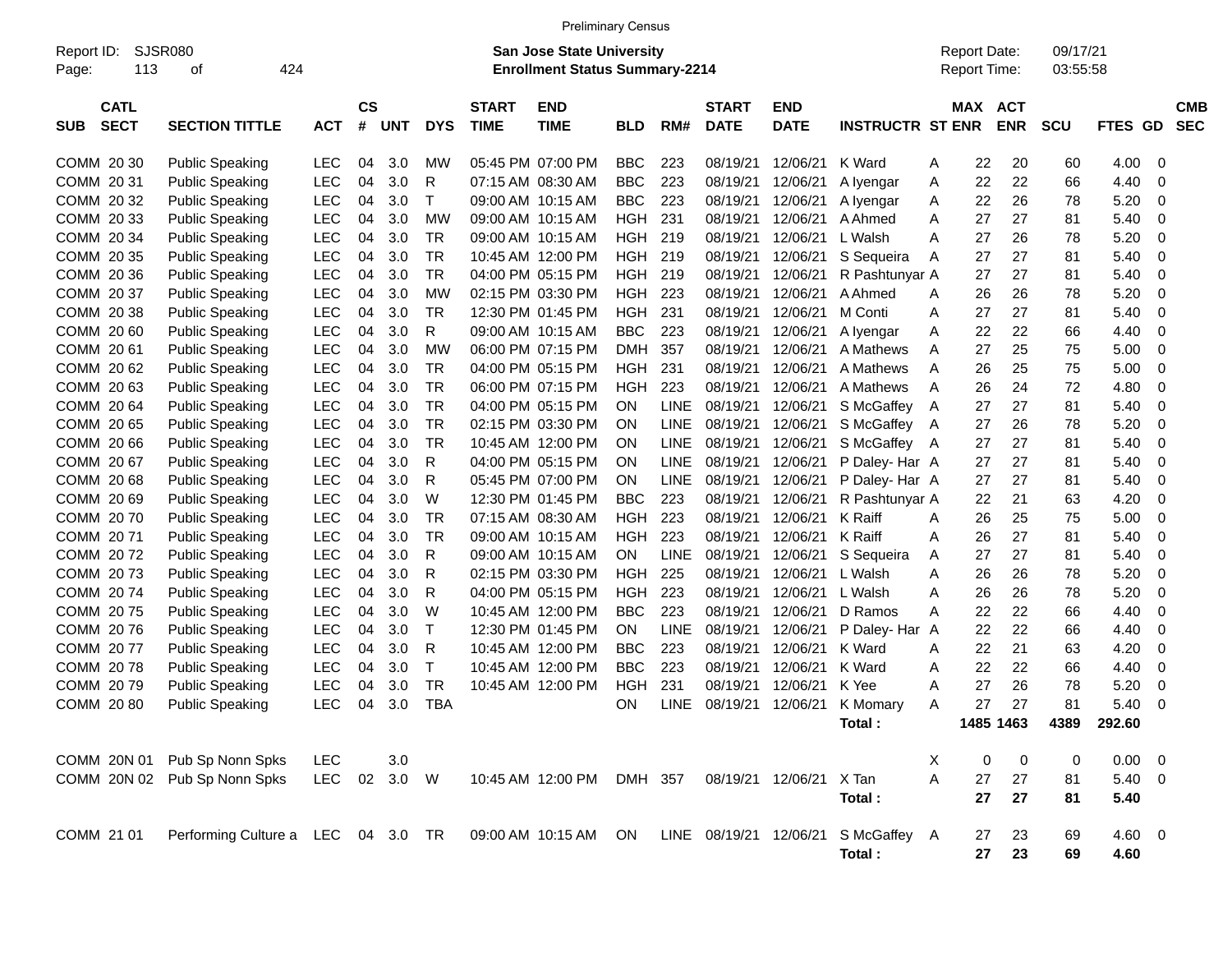| <b>Preliminary Census</b> |  |
|---------------------------|--|
|---------------------------|--|

| Page:      | <b>SJSR080</b><br>Report ID:<br>424<br>114<br>οf |                                    |                |                    |                |            |                             | <b>San Jose State University</b><br><b>Enrollment Status Summary-2214</b> |            |             |                              |                           |                                     |   | <b>Report Date:</b><br>Report Time: |             | 09/17/21<br>03:55:58 |                |                          |                          |
|------------|--------------------------------------------------|------------------------------------|----------------|--------------------|----------------|------------|-----------------------------|---------------------------------------------------------------------------|------------|-------------|------------------------------|---------------------------|-------------------------------------|---|-------------------------------------|-------------|----------------------|----------------|--------------------------|--------------------------|
| <b>SUB</b> | <b>CATL</b><br><b>SECT</b>                       | <b>SECTION TITTLE</b>              | <b>ACT</b>     | $\mathsf{cs}$<br># | <b>UNT</b>     | <b>DYS</b> | <b>START</b><br><b>TIME</b> | <b>END</b><br><b>TIME</b>                                                 | <b>BLD</b> | RM#         | <b>START</b><br><b>DATE</b>  | <b>END</b><br><b>DATE</b> | <b>INSTRUCTR ST ENR</b>             |   | MAX ACT                             | <b>ENR</b>  | <b>SCU</b>           | FTES GD        |                          | <b>CMB</b><br><b>SEC</b> |
|            | COMM 40 01                                       | Argmnt/Advocacy                    | <b>SEM</b>     | 04                 | 3.0            | МW         |                             | 12:30 PM 01:45 PM                                                         | HGH        | 223         |                              | 08/19/21 12/06/21         | E Harris                            | Α | 26                                  | 26          | 78                   | 5.20           | - 0                      |                          |
|            | COMM 40 02                                       | Argmnt/Advocacy                    | <b>SEM</b>     |                    | 3.0            |            |                             |                                                                           |            |             |                              |                           |                                     | Χ | 0                                   | $\mathbf 0$ | 0                    | 0.00           | $\overline{\mathbf{0}}$  |                          |
|            | COMM 40 03                                       | Argmnt/Advocacy                    | <b>SEM</b>     |                    | 3.0            |            |                             |                                                                           |            |             |                              |                           |                                     | X | $\mathbf 0$                         | 0           | 0                    | 0.00           | $\overline{\mathbf{0}}$  |                          |
|            | COMM 40 04                                       | Argmnt/Advocacy                    | <b>SEM</b>     | 04                 | 3.0            | T          |                             | 12:30 PM 01:45 PM                                                         | HGH 219    |             |                              | 08/19/21 12/06/21         | T Lim                               | A | 27                                  | 27          | 81                   | 5.40           | $\overline{\mathbf{0}}$  |                          |
|            | COMM 40 05                                       | Argmnt/Advocacy                    | <b>SEM</b>     |                    | 3.0            |            |                             |                                                                           |            |             |                              |                           |                                     | X | 0                                   | 0           | 0                    | 0.00           | $\overline{\mathbf{0}}$  |                          |
|            | COMM 40 06                                       | Argmnt/Advocacy                    | <b>SEM</b>     | 04                 | 3.0            | TR         |                             | 09:00 AM 10:15 AM                                                         | HGH        | 231         | 08/19/21                     | 12/06/21                  | K Yee                               | A | 27                                  | 24          | 72                   | 4.80           | $\overline{\mathbf{0}}$  |                          |
|            | COMM 40 07                                       | Argmnt/Advocacy                    | <b>SEM</b>     | 04                 | 3.0            | <b>TR</b>  |                             | 07:15 AM 08:30 AM                                                         | <b>ON</b>  | <b>LINE</b> | 08/19/21                     | 12/06/21                  | K Johnson                           | A | 27                                  | 27          | 81                   | 5.40           | $\overline{\phantom{0}}$ |                          |
|            | COMM 40 08                                       | Argmnt/Advocacy                    | <b>SEM</b>     | 04                 | 3.0            | <b>TR</b>  |                             | 09:00 AM 10:15 AM                                                         | <b>ON</b>  | LINE        | 08/19/21 12/06/21            |                           | K Johnson                           | A | 27                                  | 26          | 78                   | 5.20           | $\overline{\phantom{0}}$ |                          |
|            |                                                  |                                    |                |                    |                |            |                             |                                                                           |            |             |                              |                           | Total:                              |   | 134                                 | 130         | 390                  | 26.00          |                          |                          |
|            | COMM 41 01                                       | <b>Crit Dec Making</b>             | <b>SEM</b>     | 04                 | 3.0            | F          | 09:00 AM 11:45 AM           |                                                                           | <b>HGH</b> | 225         | 08/19/21                     | 12/06/21                  | M McKnight A                        |   | 27                                  | 27          | 81                   | 5.40           | $\overline{\phantom{0}}$ |                          |
|            | COMM 41 02                                       | <b>Crit Dec Making</b>             | <b>SEM</b>     | 04                 | 3.0            | <b>TR</b>  |                             | 10:45 AM 12:00 PM                                                         | <b>ON</b>  | <b>LINE</b> | 08/19/21                     | 12/06/21                  | D Mejia Sali A                      |   | 27                                  | 26          | 78                   | 5.20           | $\overline{\mathbf{0}}$  |                          |
|            | COMM 41 80                                       | Crit Dec Making                    | <b>SEM</b>     | 04                 | 3.0            | <b>TBA</b> |                             |                                                                           | <b>ON</b>  | LINE        | 08/19/21 12/06/21            |                           | D Mejia Sali A                      |   | 27                                  | 27          | 81                   | 5.40           | $\overline{\mathbf{0}}$  |                          |
|            | COMM 41 99                                       | Crit Dec Making                    | <b>SEM</b>     | 04                 | 3.0            | <b>TBA</b> |                             |                                                                           | <b>ON</b>  | LINE        | 08/19/21 12/06/21            |                           | E McMurray A                        |   | 27                                  | 27          | 81                   | 5.40           | $\overline{\phantom{0}}$ |                          |
|            |                                                  |                                    |                |                    |                |            |                             |                                                                           |            |             |                              |                           | Total:                              |   | 108                                 | 107         | 321                  | 21.40          |                          |                          |
|            | COMM 45 80                                       | Media and Culture                  | <b>LEC</b>     | 04                 | 3.0            | <b>TBA</b> |                             |                                                                           | <b>ON</b>  | <b>LINE</b> | 08/19/21                     | 12/06/21                  | G Firenzi                           | A | 27                                  | 26          | 78                   | 5.20           | $\overline{\mathbf{0}}$  |                          |
|            | COMM 45 81                                       | Media and Culture                  | <b>LEC</b>     | 04                 | 3.0            | <b>TBA</b> |                             |                                                                           | <b>ON</b>  | <b>LINE</b> | 08/19/21                     | 12/06/21                  | D Pozzi                             | A | 27                                  | 27          | 81                   | 5.40           | $\overline{\mathbf{0}}$  |                          |
|            | COMM 4582                                        | Media and Culture                  | <b>LEC</b>     | 04                 | 3.0            | <b>TBA</b> |                             |                                                                           | ON         | LINE        | 08/19/21                     | 12/06/21                  | S Sequeira                          | A | 27                                  | 25          | 75                   | 5.00           | $\overline{\mathbf{0}}$  |                          |
|            | COMM 45 83                                       | Media and Culture                  | <b>LEC</b>     | 04                 | 3.0            | <b>TBA</b> |                             |                                                                           | ON         | LINE        | 08/19/21 12/06/21            |                           | S Sequeira                          | Α | 27                                  | 25          | 75                   | 5.00           | $\overline{0}$           |                          |
|            | COMM 45 84                                       | Media and Culture                  | <b>LEC</b>     | 04                 | 3.0            | <b>TBA</b> |                             |                                                                           | ON         | <b>LINE</b> | 08/19/21 12/06/21            |                           | K Werking                           | A | 27                                  | 26          | 78                   | 5.20           | $\overline{\mathbf{0}}$  |                          |
|            |                                                  |                                    |                |                    |                |            |                             |                                                                           |            |             |                              |                           | Total:                              |   | 135                                 | 129         | 387                  | 25.80          |                          |                          |
|            | COMM 74 01                                       | <b>Fund Intrcult Comm</b>          | <b>LEC</b>     | 04                 | 3.0            | R          |                             | 12:30 PM 01:45 PM                                                         | <b>BBC</b> | 223         | 08/19/21 12/06/21            |                           | K Ward                              | A | 22                                  | 22          | 66                   | $4.40 \quad 0$ |                          |                          |
|            |                                                  |                                    |                |                    |                |            |                             |                                                                           |            |             |                              |                           | Total:                              |   | 22                                  | 22          | 66                   | 4.40           |                          |                          |
|            | COMM 80 01                                       | <b>Communication WorkshACT</b>     |                |                    | $12 \quad 1.0$ | <b>TBA</b> |                             |                                                                           | <b>ON</b>  | <b>LINE</b> | 08/19/21                     | 12/06/21                  | R Cnudde                            | A | 27                                  | 27          | 27                   | 1.80           | $\overline{\mathbf{0}}$  |                          |
|            | COMM 80 02                                       | <b>Communication WorkshACT</b>     |                |                    | $12 \quad 1.0$ | <b>TBA</b> |                             |                                                                           | ON         | <b>LINE</b> | 08/19/21                     | 12/06/21                  | R Cnudde                            | A | 27                                  | 27          | 27                   | 1.80           | $\overline{\mathbf{0}}$  |                          |
|            | COMM 80 03                                       | <b>Communication WorkshACT</b>     |                |                    | $12 \quad 1.0$ | <b>TBA</b> |                             |                                                                           | ON         | LINE        | 08/19/21                     | 12/06/21                  | R Cnudde                            | A | 27                                  | 27          | 27                   | 1.80           | $\overline{\mathbf{0}}$  |                          |
|            | COMM 80 04                                       | <b>Communication WorkshACT</b>     |                |                    | $12 \quad 1.0$ | <b>TBA</b> |                             |                                                                           | ON         | <b>LINE</b> | 08/19/21                     | 12/06/21                  | S McGaffey                          | A | 27                                  | 27          | 27                   | 1.80           | $\mathbf 0$              |                          |
|            | COMM 80 05                                       | <b>Communication WorkshACT</b>     |                |                    | $12 \quad 1.0$ | <b>TBA</b> |                             |                                                                           | ON         | LINE        |                              | 08/19/21 12/06/21         | S McGaffey                          | A | 27                                  | 25          | 25                   | 1.67           | $\overline{0}$           |                          |
|            | COMM 80 06                                       | Communication WorkshACT 12 1.0 TBA |                |                    |                |            |                             |                                                                           | <b>ON</b>  |             |                              |                           | LINE 08/19/21 12/06/21 S McGaffey A |   |                                     | 27 26       | 26                   | $1.73 \t 0$    |                          |                          |
|            |                                                  |                                    |                |                    |                |            |                             |                                                                           |            |             |                              |                           | Total:                              |   |                                     | 162 159     | 159                  | 10.60          |                          |                          |
|            |                                                  | COMM 80A 80 Success Online         | <b>LEC</b>     |                    | 1.0            |            |                             |                                                                           |            |             |                              |                           |                                     | X | 0                                   | 0           | 0                    | $0.00 \t 0$    |                          |                          |
|            |                                                  | COMM 80A 81 Success Online         | <b>LEC</b>     |                    | 1.0            |            |                             |                                                                           |            |             |                              |                           |                                     | X | 0                                   | 0           | 0                    | $0.00 \t 0$    |                          |                          |
|            |                                                  |                                    |                |                    |                |            |                             |                                                                           |            |             |                              |                           | Total:                              |   | $\bf{0}$                            | $\bf{0}$    | $\mathbf 0$          | 0.00           |                          |                          |
|            |                                                  | COMM 91A 01 Foren Act Debate       | SUP 36 1.0 TBA |                    |                |            |                             |                                                                           | ON         |             | LINE 08/19/21 12/06/21 T Lim |                           |                                     | A | 45                                  | 6           | 6                    | $0.40 \ 0$     |                          |                          |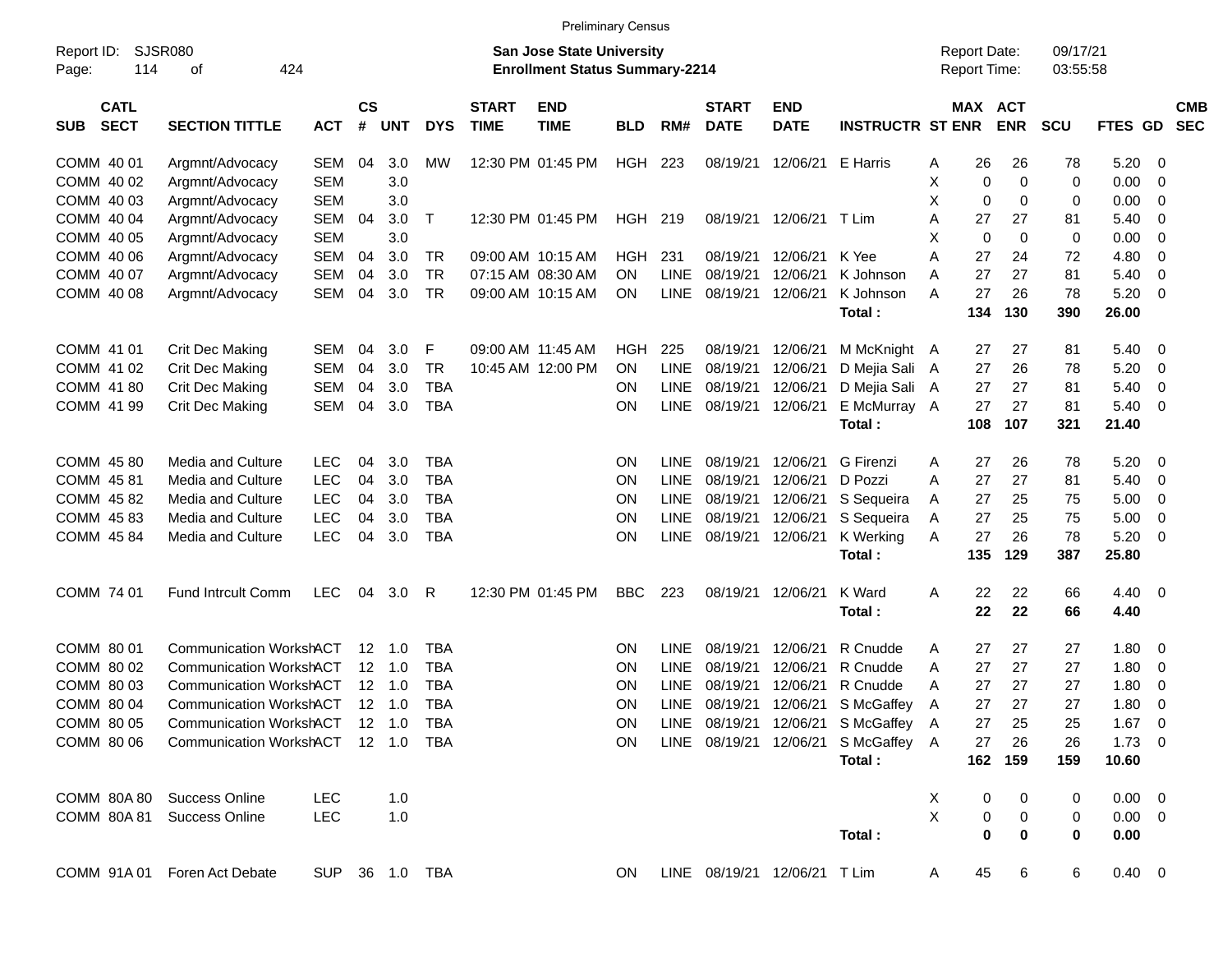|                     |                            |                                                                |                   |          |                             |            |                             |                                                                           | <b>Preliminary Census</b> |             |                             |                           |                         |                                     |                       |                      |                |                          |
|---------------------|----------------------------|----------------------------------------------------------------|-------------------|----------|-----------------------------|------------|-----------------------------|---------------------------------------------------------------------------|---------------------------|-------------|-----------------------------|---------------------------|-------------------------|-------------------------------------|-----------------------|----------------------|----------------|--------------------------|
| Report ID:<br>Page: | SJSR080<br>115             | οf                                                             | 424               |          |                             |            |                             | <b>San Jose State University</b><br><b>Enrollment Status Summary-2214</b> |                           |             |                             |                           |                         | <b>Report Date:</b><br>Report Time: |                       | 09/17/21<br>03:55:58 |                |                          |
| <b>SUB</b>          | <b>CATL</b><br><b>SECT</b> | <b>SECTION TITTLE</b>                                          | <b>ACT</b>        | #        | $\mathsf{cs}$<br><b>UNT</b> | <b>DYS</b> | <b>START</b><br><b>TIME</b> | <b>END</b><br><b>TIME</b>                                                 | <b>BLD</b>                | RM#         | <b>START</b><br><b>DATE</b> | <b>END</b><br><b>DATE</b> | <b>INSTRUCTR ST ENR</b> |                                     | MAX ACT<br><b>ENR</b> | <b>SCU</b>           | <b>FTES GD</b> | <b>CMB</b><br><b>SEC</b> |
|                     |                            |                                                                |                   |          |                             |            |                             |                                                                           |                           |             |                             |                           | Total:                  | 45                                  | 6                     | 6                    | 0.40           |                          |
|                     | COMM 91J 01                | Judge Training                                                 | <b>ACT</b>        |          | 12<br>1.0                   | TBA        |                             |                                                                           | ON                        | <b>LINE</b> | 08/19/21                    | 12/06/21                  | S Laczko                | 45<br>A                             | 45                    | 45                   | 3.00           | $\overline{\phantom{0}}$ |
|                     | COMM 91J 02                | Judge Training                                                 | <b>ACT</b>        |          | 12 1.0                      | <b>TBA</b> |                             |                                                                           | ON                        | <b>LINE</b> | 08/19/21                    | 12/06/21                  | S Laczko                | 30<br>Α                             | 6                     | 6                    | 0.40           | - 0                      |
|                     |                            |                                                                |                   |          |                             |            |                             |                                                                           |                           |             |                             |                           | Total:                  | 75                                  | 51                    | 51                   | 3.40           |                          |
|                     |                            | COMM 100W 01 Writing Workshop                                  | <b>SEM</b>        | 04       | 3.0                         | R          |                             | 10:45 AM 12:00 PM                                                         | HGH                       | 223         | 08/19/21                    | 12/06/21                  | J Biagini               | 26<br>A                             | 26                    | 78                   | 5.20           | - 0                      |
|                     |                            | COMM 100W 02 Writing Workshop                                  | <b>SEM</b>        | 04       | 3.0                         | R          |                             | 12:30 PM 01:45 PM                                                         | HGH                       | 223         | 08/19/21                    | 12/06/21                  | J Biagini               | 26<br>Α                             | 26                    | 78                   | 5.20           | - 0                      |
|                     |                            | COMM 100W 03 Writing Workshop                                  | <b>SEM</b>        | 04       | 3.0                         | M          |                             | 06:00 PM 07:15 PM                                                         | HGH                       | 223         | 08/19/21                    | 12/06/21                  | D Galan                 | 26<br>A                             | 27                    | 81                   | 5.40           | - 0                      |
|                     |                            | COMM 100W 04 Writing Workshop                                  | <b>SEM</b>        | 04       | 3.0                         | W          |                             | 09:00 AM 10:15 AM                                                         | HGH                       | 219         | 08/19/21                    | 12/06/21                  | M McKnight              | 25<br>A                             | 25                    | 75                   | 5.00           | 0                        |
|                     |                            | COMM 100W 05 Writing Workshop                                  | <b>SEM</b>        | 04       | 3.0                         | W          |                             | 02:15 PM 03:30 PM                                                         | <b>BBC</b>                | 223         | 08/19/21                    | 12/06/21                  | R Pashtunyar A          | 22                                  | 22                    | 66                   | 4.40           | 0                        |
|                     |                            | COMM 100W 06 Writing Workshop                                  | SEM               | 04       | 3.0                         | M          |                             | 02:15 PM 03:30 PM                                                         | <b>HGH</b>                | 225         | 08/19/21                    | 12/06/21                  | R Pashtunyar A          | 25                                  | 25                    | 75                   | 5.00           | - 0                      |
|                     |                            | COMM 100W 07 Writing Workshop                                  | <b>SEM</b>        | 04       | 3.0                         | <b>MW</b>  |                             | 10:45 AM 12:00 PM                                                         | HGH                       | 223         | 08/19/21                    | 12/06/21                  | M Peck                  | 26<br>A                             | 27                    | 81                   | 5.40           | 0                        |
|                     |                            | COMM 100W 08 Writing Workshop                                  | <b>SEM</b>        | 04       | 3.0                         | т          |                             | 12:30 PM 01:45 PM<br>04:00 PM 05:15 PM                                    | HGH                       | 223         | 08/19/21<br>08/19/21        | 12/06/21                  | L Rogers                | 26<br>Α                             | 26                    | 78                   | 5.20           | 0                        |
|                     |                            | COMM 100W 09 Writing Workshop                                  | SEM<br><b>SEM</b> | 04<br>04 | 3.0<br>3.0                  | Т<br>Т     |                             | 10:45 AM 12:00 PM                                                         | <b>HGH</b><br><b>HGH</b>  | 223<br>223  | 08/19/21                    | 12/06/21<br>12/06/21      | L Rogers                | 26<br>Α<br>26                       | 25<br>26              | 75<br>78             | 5.00<br>5.20   | - 0                      |
|                     |                            | COMM 100W 10 Writing Workshop<br>COMM 100W 11 Writing Workshop | <b>SEM</b>        | 04       | 3.0                         | <b>TR</b>  |                             | 02:15 PM 03:30 PM                                                         | <b>HGH</b>                | 231         | 08/19/21                    | 12/06/21                  | L Rogers<br>J Ulate     | Α<br>25<br>A                        | 26                    | 78                   | 5.20           | 0<br>0                   |
|                     |                            | COMM 100W 12 Writing Workshop                                  | SEM               | 04       | 3.0                         | R          |                             | 02:15 PM 03:30 PM                                                         | <b>DMH</b>                | 357         | 08/19/21                    | 12/06/21                  | R Pashtunyar A          | 25                                  | 25                    | 75                   | 5.00           | - 0                      |
|                     |                            | COMM 100W 13 Writing Workshop                                  | <b>SEM</b>        | 04       | 3.0                         | т          |                             | 02:15 PM 03:30 PM                                                         | <b>DMH</b>                | 357         | 08/19/21                    | 12/06/21                  | K Yee                   | 25<br>A                             | 25                    | 75                   | 5.00           | - 0                      |
|                     |                            | COMM 100W 80 Writing Workshop                                  | <b>SEM</b>        | 04       | 3.0                         | <b>TBA</b> |                             |                                                                           | ON.                       | <b>LINE</b> | 08/19/21                    | 12/06/21                  | K Cannava               | 25<br>A                             | 24                    | 72                   | 4.80           | 0                        |
|                     |                            | COMM 100W 81 Writing Workshop                                  | <b>SEM</b>        | 04       | 3.0                         | <b>TBA</b> |                             |                                                                           | ON                        | <b>LINE</b> | 08/19/21                    | 12/06/21                  | J Lacrampe              | 25<br>A                             | 25                    | 75                   | 5.00           | - 0                      |
|                     |                            | COMM 100W 82 Writing Workshop                                  | SEM               | 04       | 3.0                         | <b>TBA</b> |                             |                                                                           | ON                        | <b>LINE</b> | 08/19/21                    | 12/06/21                  | J Lacrampe              | 25<br>A                             | 26                    | 78                   | 5.20           | 0                        |
|                     |                            | COMM 100W 83 Writing Workshop                                  | SEM               | 04       | 3.0                         | <b>TBA</b> |                             |                                                                           | ON                        | <b>LINE</b> | 08/19/21                    | 12/06/21                  | J Lacrampe              | 25<br>A                             | 25                    | 75                   | 5.00           | - 0                      |
|                     |                            | COMM 100W 84 Writing Workshop                                  | SEM               | 04       | 3.0                         | <b>TBA</b> |                             |                                                                           | ON                        | <b>LINE</b> | 08/19/21                    | 12/06/21                  | C Burks                 | 25<br>A                             | 25                    | 75                   | 5.00           | - 0                      |
|                     |                            | COMM 100W 85 Writing Workshop                                  | SEM               | 04       | 3.0                         | <b>TBA</b> |                             |                                                                           | ON                        | <b>LINE</b> | 08/19/21                    | 12/06/21                  | E McMurray A            | 25                                  | 25                    | 75                   | 5.00           | - 0                      |
|                     |                            | COMM 100W 86 Writing Workshop                                  | SEM               | 04       | 3.0                         | <b>TBA</b> |                             |                                                                           | ON                        | <b>LINE</b> | 08/19/21                    | 12/06/21                  | K McConnell A           | 25                                  | 24                    | 72                   | 4.80           | 0                        |
|                     |                            | COMM 100W 87 Writing Workshop                                  | SEM               | 04       | 3.0                         | <b>TBA</b> |                             |                                                                           | ON                        | <b>LINE</b> | 08/19/21                    | 12/06/21                  | K McConnell A           | 25                                  | 24                    | 72                   | 4.80           | 0                        |
|                     |                            | COMM 100W 88 Writing Workshop                                  | SEM               | 04       | 3.0                         | <b>TBA</b> |                             |                                                                           | ON                        | LINE        | 08/19/21                    | 12/06/21                  | E McMurray A            | 25                                  | 25                    | 75                   | 5.00           | - 0                      |
|                     |                            | COMM 100W 89 Writing Workshop                                  | <b>SEM</b>        | 04       | 3.0                         | <b>TBA</b> |                             |                                                                           | ON                        | <b>LINE</b> | 08/19/21                    | 12/06/21                  | E McMurray A            | 25                                  | 25                    | 75                   | 5.00           | - 0                      |
|                     |                            | COMM 100W 90 Writing Workshop                                  | <b>SEM</b>        | 04       | 3.0                         | W          |                             | 12:30 PM 01:45 PM                                                         | ON                        | LINE        | 08/19/21                    | 12/06/21                  | C Burks                 | 25<br>A                             | 23                    | 69                   | 4.60           | - 0                      |
|                     |                            | COMM 100W 91 Writing Workshop                                  | <b>SEM</b>        |          | 3.0                         |            |                             |                                                                           |                           |             |                             |                           |                         | х                                   | 0<br>0                | 0                    | 0.00           | $\overline{0}$           |
|                     |                            | COMM 100W 92 Writing Workshop                                  | SEM               | 04       | 3.0                         | TBA        |                             |                                                                           | <b>ON</b>                 |             | LINE 08/19/21 12/06/21      |                           | C Burks                 | Α<br>25                             | 25                    | 75                   | 5.00           | $\overline{\phantom{0}}$ |
|                     |                            |                                                                |                   |          |                             |            |                             |                                                                           |                           |             |                             |                           | Total:                  | 629                                 | 627                   | 1881                 | 125.40         |                          |
|                     |                            | COMM 101C 01 Theorizing Comm                                   | <b>LEC</b>        | 03       | 4.0                         | W          |                             | 12:30 PM 01:45 PM                                                         | <b>ON</b>                 | LINE        | 08/19/21 12/06/21           |                           | K Cannava               | 25<br>A                             | 25                    | 100                  | 6.67           | $\overline{\phantom{0}}$ |
|                     |                            | COMM 101C 02 Theorizing Comm                                   | <b>LEC</b>        | 03       | 4.0                         | W          |                             | 02:15 PM 03:30 PM                                                         | <b>ON</b>                 | <b>LINE</b> | 08/19/21                    | 12/06/21                  | K Cannava               | 25<br>A                             | 25                    | 100                  | 6.67           | $\overline{\mathbf{0}}$  |
|                     |                            | COMM 101C 03 Theorizing Comm                                   | <b>LEC</b>        | 03       | 4.0                         | M          |                             | 12:30 PM 01:45 PM                                                         | HGH                       | 219         | 08/19/21                    | 12/06/21                  | K Williams              | 25<br>Α                             | 26                    | 104                  | 6.93           | - 0                      |
|                     |                            | COMM 101C 04 Theorizing Comm                                   | <b>LEC</b>        | 03       | 4.0                         | M          |                             | 02:15 PM 03:30 PM                                                         | <b>HGH</b>                | 219         | 08/19/21                    | 12/06/21                  | K Williams              | Α<br>25                             | 25                    | 100                  | 6.67           | $\overline{\phantom{0}}$ |
|                     |                            | COMM 101C 80 Theorizing Comm                                   | <b>LEC</b>        |          | 03 4.0                      | TBA        |                             |                                                                           | ON                        |             | LINE 08/19/21               | 12/06/21                  | B Brockmann A           | 25                                  | 27                    | 108                  | $7.20 \t 0$    |                          |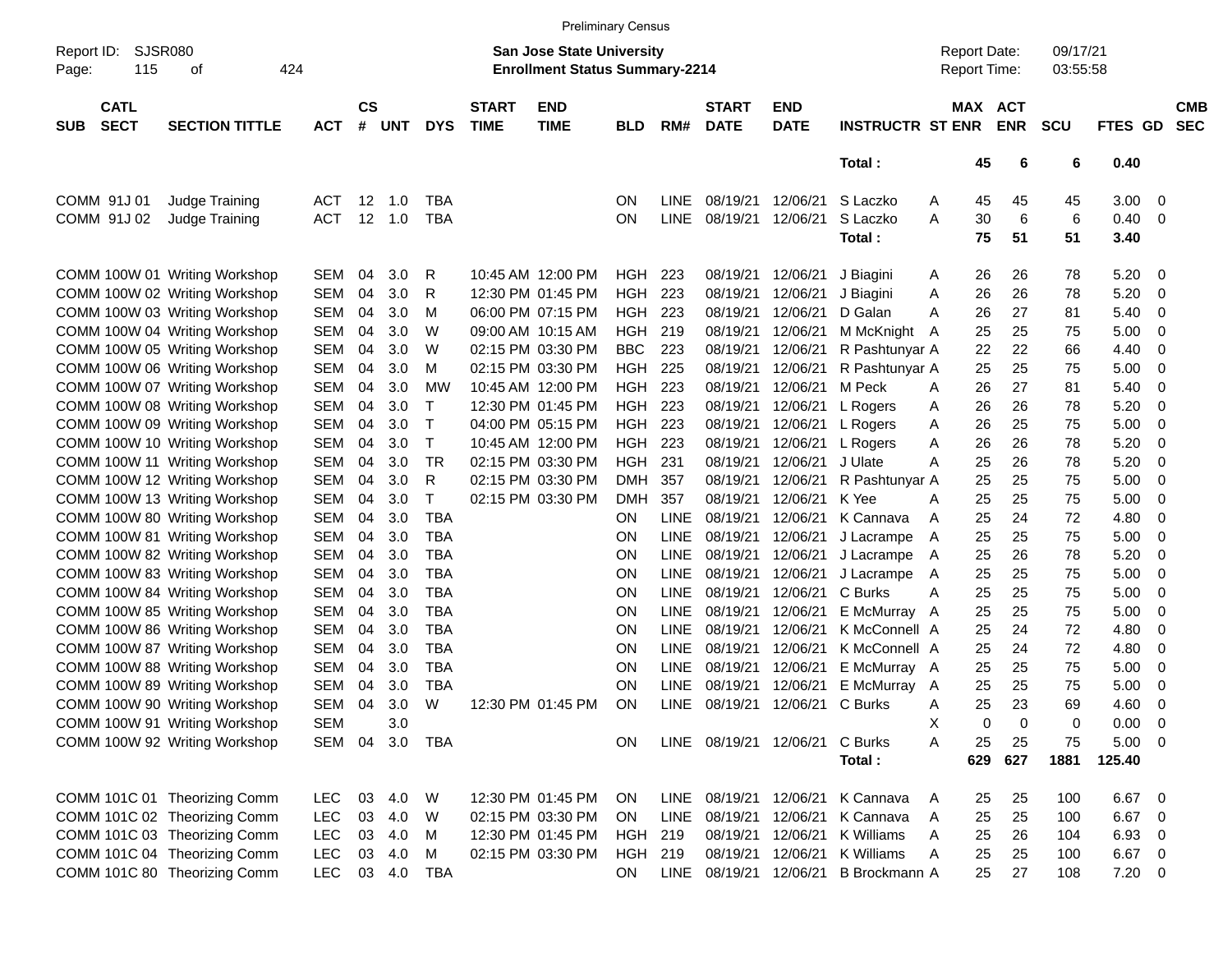|                                              |                                   |                |                    |            |            |                             | <b>Preliminary Census</b>                                                 |            |             |                             |                           |                         |   |                                     |                  |                      |                     |                          |            |
|----------------------------------------------|-----------------------------------|----------------|--------------------|------------|------------|-----------------------------|---------------------------------------------------------------------------|------------|-------------|-----------------------------|---------------------------|-------------------------|---|-------------------------------------|------------------|----------------------|---------------------|--------------------------|------------|
| <b>SJSR080</b><br>Report ID:<br>116<br>Page: | 424<br>of                         |                |                    |            |            |                             | <b>San Jose State University</b><br><b>Enrollment Status Summary-2214</b> |            |             |                             |                           |                         |   | <b>Report Date:</b><br>Report Time: |                  | 09/17/21<br>03:55:58 |                     |                          |            |
| <b>CATL</b><br><b>SECT</b><br><b>SUB</b>     | <b>SECTION TITTLE</b>             | <b>ACT</b>     | $\mathsf{cs}$<br># | <b>UNT</b> | <b>DYS</b> | <b>START</b><br><b>TIME</b> | <b>END</b><br><b>TIME</b>                                                 | <b>BLD</b> | RM#         | <b>START</b><br><b>DATE</b> | <b>END</b><br><b>DATE</b> | <b>INSTRUCTR ST ENR</b> |   | MAX ACT                             | <b>ENR</b>       | SCU                  | FTES GD SEC         |                          | <b>CMB</b> |
|                                              | COMM 101C 81 Theorizing Comm      | <b>LEC</b>     | 03                 | 4.0        | <b>TBA</b> |                             |                                                                           | <b>ON</b>  | <b>LINE</b> | 08/19/21                    | 12/06/21                  | J Morrison              | A | 25                                  | 25               | 100                  | 6.67                | - 0                      |            |
|                                              | COMM 101C 82 Theorizing Comm      | <b>LEC</b>     | 03                 | 4.0        | <b>TBA</b> |                             |                                                                           | <b>ON</b>  | <b>LINE</b> | 08/19/21                    | 12/06/21                  | J Morrison              | A | 25                                  | 25               | 100                  | 6.67                | - 0                      |            |
|                                              | COMM 101C 83 Theorizing Comm      | <b>LEC</b>     | 03                 | 4.0        | <b>TBA</b> |                             |                                                                           | <b>ON</b>  | <b>LINE</b> | 08/19/21                    | 12/06/21                  | M Sunseri               | A | 25                                  | 26               | 104                  | 6.93                | - 0                      |            |
|                                              | COMM 101C 84 Theorizing Comm      | <b>LEC</b>     | 03                 | 4.0        | <b>TBA</b> |                             |                                                                           | <b>ON</b>  | <b>LINE</b> | 08/19/21                    | 12/06/21                  | M Sunseri<br>Total:     | A | 25<br>225                           | 26<br>230        | 104<br>920           | 6.93<br>61.33       | - 0                      |            |
|                                              |                                   |                |                    |            |            |                             |                                                                           |            |             |                             |                           |                         |   |                                     |                  |                      |                     |                          |            |
|                                              | COMM 105P 80 Comm Self & Soc      | <b>SEM</b>     |                    | 4.0        |            |                             |                                                                           |            |             |                             |                           | Total:                  | X | 0<br>0                              | 0<br>$\mathbf 0$ | 0<br>0               | $0.00 \t 0$<br>0.00 |                          |            |
|                                              |                                   |                |                    |            |            |                             |                                                                           |            |             |                             |                           |                         |   |                                     |                  |                      |                     |                          |            |
| COMM 110F 01                                 | Interpersonal Comm                | <b>SEM</b>     | 03                 | 4.0        | м          |                             | 10:45 AM 12:00 PM                                                         | <b>ON</b>  | <b>LINE</b> | 08/19/21                    | 12/06/21                  | X Tan                   | A | 25                                  | 25               | 100                  | 6.67                | - 0                      |            |
| COMM 110F 02                                 | Interpersonal Comm                | <b>SEM</b>     | 03                 | 4.0        | м          |                             | 12:30 PM 01:45 PM                                                         | <b>ON</b>  | <b>LINE</b> | 08/19/21                    | 12/06/21                  | X Tan                   | A | 25                                  | 25               | 100                  | 6.67                | 0                        |            |
| <b>COMM 110F 80</b>                          | Interpersonal Comm                | <b>SEM</b>     | 03                 | 4.0        | <b>TBA</b> |                             |                                                                           | <b>ON</b>  | <b>LINE</b> | 08/19/21                    | 12/06/21                  | K Werking               | A | 25                                  | 25               | 100                  | 6.67                | 0                        |            |
| <b>COMM 110F 81</b>                          | Interpersonal Comm                | <b>SEM</b>     | 03                 | 4.0        | <b>TBA</b> |                             |                                                                           | <b>ON</b>  | LINE        | 08/19/21 12/06/21           |                           | M Byrd                  | A | 25                                  | 26               | 104                  | 6.93                | - 0                      |            |
|                                              |                                   |                |                    |            |            |                             |                                                                           |            |             |                             |                           | Total:                  |   | 100                                 | 101              | 404                  | 26.93               |                          |            |
| COMM 111P 01                                 | Interviewing                      | <b>LEC</b>     | 03                 | 4.0        | <b>TR</b>  |                             | 10:45 AM 12:00 PM                                                         | <b>DMH</b> | 357         | 08/19/21                    | 12/06/21                  | J Ulate                 | A | 25                                  | 25               | 100                  | 6.67                | $\overline{\mathbf{0}}$  |            |
| COMM 111P 80                                 | Interviewing                      | <b>LEC</b>     | 03                 | 4.0        | <b>TBA</b> |                             |                                                                           | <b>ON</b>  | <b>LINE</b> | 08/19/21                    | 12/06/21                  | <b>G</b> Firenzi        | A | 25                                  | 25               | 100                  | 6.67                | $\overline{\mathbf{0}}$  |            |
|                                              |                                   |                |                    |            |            |                             |                                                                           |            |             |                             |                           | Total:                  |   | 50                                  | 50               | 200                  | 13.33               |                          |            |
|                                              | COMM 114P 01 Bus & Prof Spking    | <b>LEC</b>     | 03                 | 4.0        | M          |                             | 07:15 AM 08:30 AM                                                         | ON         |             | LINE 08/19/21 12/06/21      |                           | K Williams              | A | 25                                  | 25               | 100                  | $6.67$ 0            |                          |            |
|                                              |                                   |                |                    |            |            |                             |                                                                           |            |             |                             |                           | Total:                  |   | 25                                  | 25               | 100                  | 6.67                |                          |            |
| COMM 115P 01                                 | <b>Comm and Conflict</b>          | <b>LEC</b>     |                    | 4.0        |            |                             |                                                                           |            |             |                             |                           |                         | Χ | 0                                   | $\mathbf 0$      | 0                    | 0.00                | $\overline{\phantom{0}}$ |            |
|                                              | COMM 115P 80 Comm and Conflict    | <b>LEC</b>     | 03                 | 4.0        | <b>TBA</b> |                             |                                                                           | <b>ON</b>  | LINE        | 08/19/21 12/06/21           |                           | C Perez                 | A | 25                                  | 25               | 100                  | 6.67                | $\overline{\mathbf{0}}$  |            |
|                                              |                                   |                |                    |            |            |                             |                                                                           |            |             |                             |                           | Total:                  |   | 25                                  | 25               | 100                  | 6.67                |                          |            |
| COMM 116P 01 Mediation                       |                                   | <b>LEC</b>     | 03                 | 4.0        | $\top$     |                             | 05:45 PM 07:00 PM                                                         | ON         | LINE        | 08/19/21 12/06/21           |                           | B Lawhorne A            |   | 25                                  | 25               | 100                  | $6.67$ 0            |                          |            |
|                                              |                                   |                |                    |            |            |                             |                                                                           |            |             |                             |                           | Total:                  |   | 25                                  | 25               | 100                  | 6.67                |                          |            |
| COMM 117F 80 Play & Games                    |                                   | <b>LEC</b>     |                    | 4.0        |            |                             |                                                                           |            |             |                             |                           |                         | Χ | 0                                   | 0                | 0                    | $0.00 \t 0$         |                          |            |
|                                              |                                   |                |                    |            |            |                             |                                                                           |            |             |                             |                           | Total :                 |   | 0                                   | $\bf{0}$         | 0                    | 0.00                |                          |            |
|                                              | COMM 119180 Researching Games LEC |                |                    | 4.0        |            |                             |                                                                           |            |             |                             |                           |                         | X | 0                                   | 0                | 0                    | $0.00 \t 0$         |                          |            |
|                                              |                                   |                |                    |            |            |                             |                                                                           |            |             |                             |                           | Total:                  |   | 0                                   | $\mathbf 0$      | 0                    | $0.00\,$            |                          |            |
|                                              | COMM 120P 80 Pers & Pres Skills   | LEC 03 4.0 TBA |                    |            |            |                             |                                                                           | ON         |             | LINE 08/19/21 12/06/21      |                           | N Coburn-Pal A          |   | 25                                  | 27               | 108                  | $7.20 \t 0$         |                          |            |
|                                              |                                   |                |                    |            |            |                             |                                                                           |            |             |                             |                           | Total:                  |   | 25                                  | 27               | 108                  | 7.20                |                          |            |
|                                              | COMM 121P 01 Perf as Practice     | LEC 03 4.0 MW  |                    |            |            |                             | 12:30 PM 01:45 PM HGH 231                                                 |            |             |                             | 08/19/21 12/06/21         | L Hatton                | A | 25                                  | 25               | 100                  | 6.67 0              |                          |            |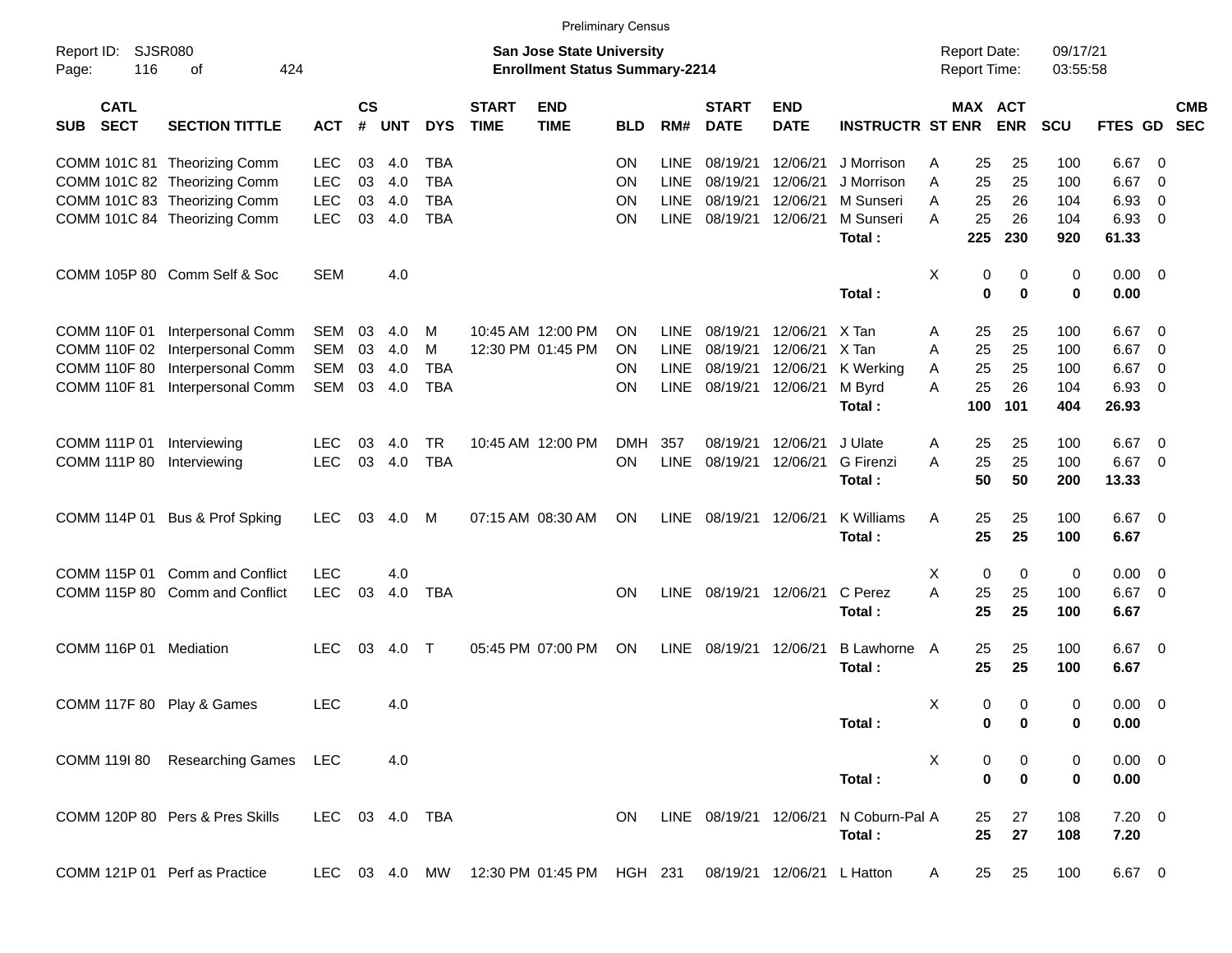|                                          |     |                                                                                   |                          |                    |               |                          |                             | <b>Preliminary Census</b>                                                 |                        |                     |                                                  |                           |                                         |                                     |                |                            |                      |                               |                          |            |
|------------------------------------------|-----|-----------------------------------------------------------------------------------|--------------------------|--------------------|---------------|--------------------------|-----------------------------|---------------------------------------------------------------------------|------------------------|---------------------|--------------------------------------------------|---------------------------|-----------------------------------------|-------------------------------------|----------------|----------------------------|----------------------|-------------------------------|--------------------------|------------|
| Report ID: SJSR080<br>Page:              | 117 | 424<br>of                                                                         |                          |                    |               |                          |                             | <b>San Jose State University</b><br><b>Enrollment Status Summary-2214</b> |                        |                     |                                                  |                           |                                         | <b>Report Date:</b><br>Report Time: |                |                            | 09/17/21<br>03:55:58 |                               |                          |            |
| <b>CATL</b><br><b>SECT</b><br><b>SUB</b> |     | <b>SECTION TITTLE</b>                                                             | <b>ACT</b>               | $\mathsf{cs}$<br># | <b>UNT</b>    | <b>DYS</b>               | <b>START</b><br><b>TIME</b> | <b>END</b><br><b>TIME</b>                                                 | <b>BLD</b>             | RM#                 | <b>START</b><br><b>DATE</b>                      | <b>END</b><br><b>DATE</b> | <b>INSTRUCTR ST ENR ENR</b>             | MAX ACT                             |                |                            | <b>SCU</b>           | FTES GD SEC                   |                          | <b>CMB</b> |
|                                          |     |                                                                                   |                          |                    |               |                          |                             |                                                                           |                        |                     |                                                  |                           | Total:                                  |                                     | 25             | 25                         | 100                  | 6.67                          |                          |            |
|                                          |     | COMM 124P 01 Comm Training & Dev LEC 03 4.0 T                                     |                          |                    |               |                          |                             | 02:15 PM 03:30 PM                                                         | ON                     |                     | LINE 08/19/21 12/06/21                           |                           | L Gomez<br>Total:                       | Α                                   | 25<br>25       | 24<br>24                   | 96<br>96             | $6.40 \quad 0$<br>6.40        |                          |            |
|                                          |     | COMM 125P 01 Ensemble Perf                                                        | LEC.                     | $02 \quad 4.0$     |               |                          |                             |                                                                           |                        |                     | 08/19/21 12/06/21                                |                           | Total:                                  | X                                   | 0<br>$\bf{0}$  | 0<br>$\bf{0}$              | 0<br>0               | $0.00 \t 0$<br>0.00           |                          |            |
|                                          |     | COMM 126F 01 Race & Performance LEC                                               |                          |                    | 03 4.0        | MW                       |                             | 10:45 AM 12:00 PM                                                         | HGH 231                |                     | 08/19/21 12/06/21                                |                           | R Simpson<br>Total:                     | A                                   | 25<br>25       | 24<br>24                   | 96<br>96             | $6.40 \quad 0$<br>6.40        |                          |            |
|                                          |     | COMM 130F 80 Activism/Action                                                      | <b>LEC</b>               |                    | 4.0           |                          |                             |                                                                           |                        |                     |                                                  |                           | Total:                                  | Χ                                   | 0<br>0         | 0<br>$\bf{0}$              | 0<br>0               | $0.00 \t 0$<br>0.00           |                          |            |
|                                          |     | COMM 131P 80 New/You Media<br>COMM 131P 81 New/You Media                          | <b>LEC</b><br><b>LEC</b> | 04<br>04           | 4.0<br>4.0    | <b>TBA</b><br><b>TBA</b> |                             |                                                                           | ON<br><b>ON</b>        | <b>LINE</b><br>LINE | 08/19/21 12/06/21<br>08/19/21 12/06/21           |                           | K Momary<br>K Momary<br>Total:          | A<br>A                              | 25<br>25<br>50 | 25<br>26<br>51             | 100<br>104<br>204    | $6.67$ 0<br>$7.00$ 1<br>13.67 |                          |            |
|                                          |     | COMM 133F 80 Ethical Prob Comm                                                    | <b>LEC</b>               |                    | 03 4.0        | TBA                      |                             |                                                                           | <b>ON</b>              | LINE                | 08/19/21 12/06/21                                |                           | S Hinerman A<br>Total:                  |                                     | 25<br>25       | 24<br>24                   | 96<br>96             | $6.40 \quad 0$<br>6.40        |                          |            |
|                                          |     | COMM 140P 01 Argument & Debate<br>COMM 140P 02 Argument & Debate                  | <b>LEC</b><br><b>LEC</b> | 03                 | 4.0<br>03 4.0 | <b>TR</b><br>$\top$      |                             | 09:00 AM 10:15 AM<br>02:15 PM 03:30 PM                                    | HGH<br>HGH 219         | 225                 | 08/19/21<br>08/19/21 12/06/21                    | 12/06/21                  | S Laczko<br>T Lim<br>Total:             | A<br>A                              | 25<br>25<br>50 | 28<br>25<br>53             | 112<br>100<br>212    | $7.47\ 0$<br>6.73<br>14.20    | $\overline{\phantom{1}}$ |            |
|                                          |     | COMM 141P 01 Small Group Comm                                                     | <b>LEC</b>               |                    | 03 4.0        | W                        |                             | 06:00 PM 08:45 PM                                                         | <b>HGH 223</b>         |                     | 08/19/21 12/06/21                                |                           | D Galan<br>Total:                       | A                                   | 25<br>25       | 20<br>20                   | 80<br>80             | 5.3300<br>5.33                |                          |            |
|                                          |     | COMM 144F 01 Org Comm<br>COMM 144F 80 Org Comm                                    | <b>LEC</b><br><b>LEC</b> | 03                 | 4.0<br>03 4.0 | T<br>TBA                 |                             | 09:00 AM 10:15 AM                                                         | <b>ON</b><br><b>ON</b> | LINE                | 08/19/21<br>LINE 08/19/21 12/06/21               | 12/06/21                  | J Loos<br>J Loos<br>Total:              | A<br>A                              | 25<br>25<br>50 | 25<br>25<br>50             | 100<br>100<br>200    | $6.67$ 0<br>6.67 0<br>13.33   |                          |            |
| COMM 145I 80<br>COMM 145181              |     | <b>Rhet Criticism</b><br><b>Rhet Criticism</b>                                    | LEC 03 4.0<br>LEC        | 03 4.0             |               | TBA<br>TBA               |                             |                                                                           | ON.<br><b>ON</b>       |                     | LINE 08/19/21 12/06/21<br>LINE 08/19/21 12/06/21 |                           | G Firenzi<br><b>G</b> Firenzi<br>Total: | A<br>A                              | 25<br>25<br>50 | 25<br>25<br>50             | 100<br>100<br>200    | $6.67$ 0<br>$6.67$ 0<br>13.33 |                          |            |
|                                          |     | COMM 146F 01 Comm & Environment LEC<br>ENVS 146F 01 Comm & Environment LEC 03 4.0 |                          |                    | 03 4.0        | MW<br>MW                 |                             | 04:00 PM 05:15 PM<br>04:00 PM 05:15 PM                                    | HGH 223<br>HGH 223     |                     | 08/19/21 12/06/21<br>08/19/21 12/06/21           |                           | M Peck<br>M Peck<br>Total:              | A<br>Α                              | 26<br>0<br>26  | 23<br>$\overline{2}$<br>25 | 92<br>8<br>100       | 6.13 0 C<br>0.60 1 C<br>6.73  |                          |            |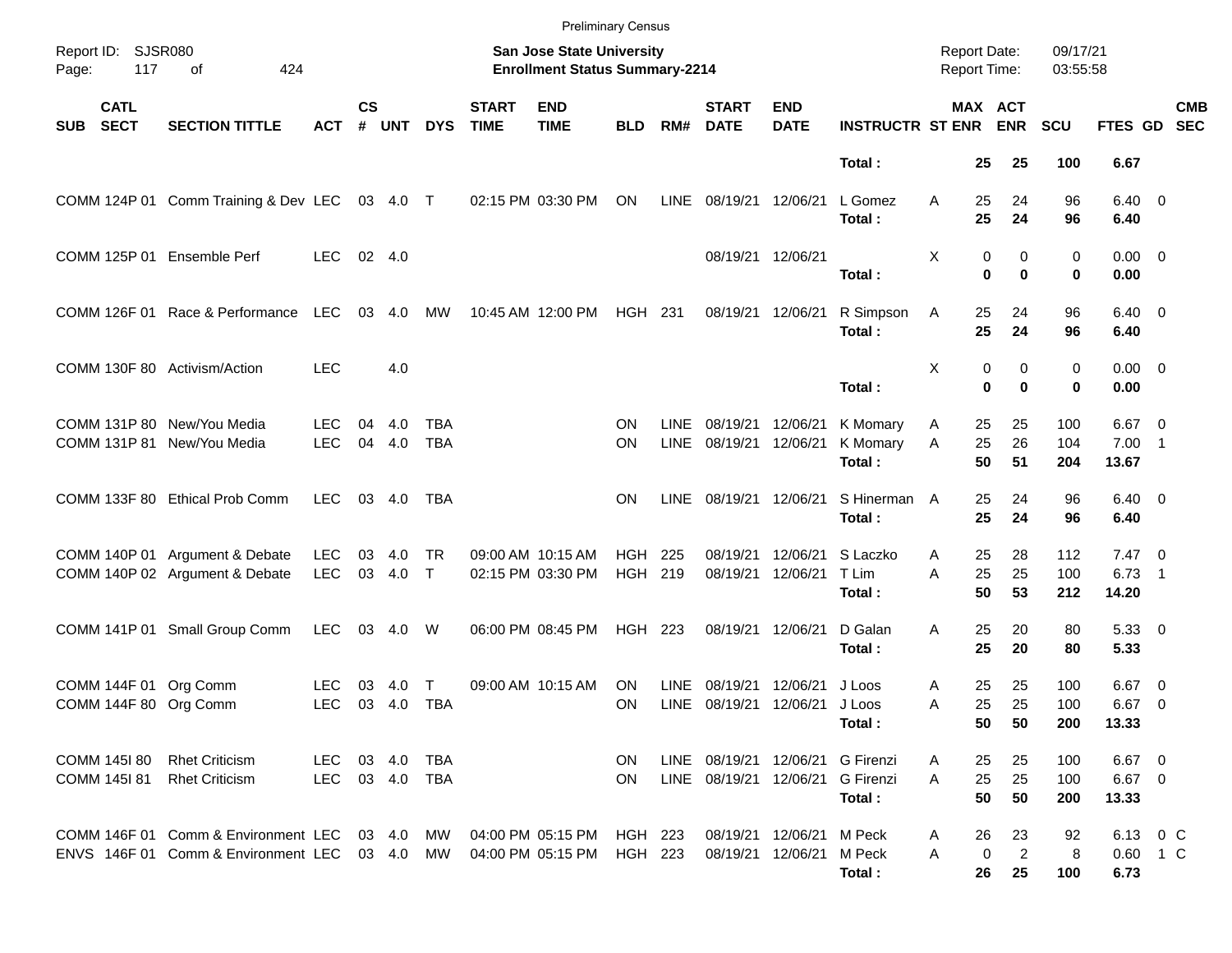|                                      |                                                     |                                                                                                                                                                                                                                                                                                                                                                                                                                                                                            |                                                                                                                                                        |                                                          |                                                                                                                            |                                                                    |                             | <b>Preliminary Census</b>                                                                                                                                                                                                                                                                          |                                                                                                                                              |                                        |                                                                                                                      |                                                                                                                                                                                                          |                                                                                                                                                                 |                                                                    |                                                                                                                                           |                                                                                 |                                                                                                              |                                                                                                                                                       |            |
|--------------------------------------|-----------------------------------------------------|--------------------------------------------------------------------------------------------------------------------------------------------------------------------------------------------------------------------------------------------------------------------------------------------------------------------------------------------------------------------------------------------------------------------------------------------------------------------------------------------|--------------------------------------------------------------------------------------------------------------------------------------------------------|----------------------------------------------------------|----------------------------------------------------------------------------------------------------------------------------|--------------------------------------------------------------------|-----------------------------|----------------------------------------------------------------------------------------------------------------------------------------------------------------------------------------------------------------------------------------------------------------------------------------------------|----------------------------------------------------------------------------------------------------------------------------------------------|----------------------------------------|----------------------------------------------------------------------------------------------------------------------|----------------------------------------------------------------------------------------------------------------------------------------------------------------------------------------------------------|-----------------------------------------------------------------------------------------------------------------------------------------------------------------|--------------------------------------------------------------------|-------------------------------------------------------------------------------------------------------------------------------------------|---------------------------------------------------------------------------------|--------------------------------------------------------------------------------------------------------------|-------------------------------------------------------------------------------------------------------------------------------------------------------|------------|
| Report ID:<br>Page:                  | 118                                                 | <b>SJSR080</b><br>424<br>оf                                                                                                                                                                                                                                                                                                                                                                                                                                                                |                                                                                                                                                        |                                                          |                                                                                                                            |                                                                    |                             | <b>San Jose State University</b><br><b>Enrollment Status Summary-2214</b>                                                                                                                                                                                                                          |                                                                                                                                              |                                        |                                                                                                                      |                                                                                                                                                                                                          |                                                                                                                                                                 | <b>Report Date:</b><br><b>Report Time:</b>                         |                                                                                                                                           | 09/17/21<br>03:55:58                                                            |                                                                                                              |                                                                                                                                                       |            |
| <b>SUB</b>                           | <b>CATL</b><br><b>SECT</b>                          | <b>SECTION TITTLE</b>                                                                                                                                                                                                                                                                                                                                                                                                                                                                      | <b>ACT</b>                                                                                                                                             | $\mathsf{cs}$<br>#                                       | <b>UNT</b>                                                                                                                 | <b>DYS</b>                                                         | <b>START</b><br><b>TIME</b> | <b>END</b><br><b>TIME</b>                                                                                                                                                                                                                                                                          | <b>BLD</b>                                                                                                                                   | RM#                                    | <b>START</b><br><b>DATE</b>                                                                                          | <b>END</b><br><b>DATE</b>                                                                                                                                                                                | <b>INSTRUCTR ST ENR</b>                                                                                                                                         |                                                                    | MAX ACT<br><b>ENR</b>                                                                                                                     | <b>SCU</b>                                                                      | FTES GD SEC                                                                                                  |                                                                                                                                                       | <b>CMB</b> |
|                                      |                                                     | COMM 147P 80 Arg & Pers Crts Law                                                                                                                                                                                                                                                                                                                                                                                                                                                           | LEC                                                                                                                                                    |                                                          | 4.0                                                                                                                        |                                                                    |                             |                                                                                                                                                                                                                                                                                                    |                                                                                                                                              |                                        |                                                                                                                      |                                                                                                                                                                                                          | Total:                                                                                                                                                          | X                                                                  | 0<br>0<br>0<br>0                                                                                                                          | 0<br>$\bf{0}$                                                                   | $0.00 \t 0$<br>0.00                                                                                          |                                                                                                                                                       |            |
|                                      |                                                     | COMM 149F 80 Rhet Public Life                                                                                                                                                                                                                                                                                                                                                                                                                                                              | <b>LEC</b>                                                                                                                                             |                                                          | 4.0                                                                                                                        |                                                                    |                             |                                                                                                                                                                                                                                                                                                    |                                                                                                                                              |                                        |                                                                                                                      |                                                                                                                                                                                                          | Total:                                                                                                                                                          | Χ                                                                  | 0<br>0<br>0<br>$\bf{0}$                                                                                                                   | 0<br>$\bf{0}$                                                                   | $0.00 \t 0$<br>0.00                                                                                          |                                                                                                                                                       |            |
|                                      | COMM 151101                                         | New Media/Methods                                                                                                                                                                                                                                                                                                                                                                                                                                                                          | LEC                                                                                                                                                    | 04                                                       | 4.0                                                                                                                        | $\top$                                                             |                             | 06:00 PM 07:15 PM                                                                                                                                                                                                                                                                                  | <b>HGH 225</b>                                                                                                                               |                                        | 08/19/21                                                                                                             | 12/06/21                                                                                                                                                                                                 | M Holopainen A<br>Total:                                                                                                                                        |                                                                    | 25<br>25<br>25<br>25                                                                                                                      | 100<br>100                                                                      | $6.67$ 0<br>6.67                                                                                             |                                                                                                                                                       |            |
|                                      | COMM 155I 01<br><b>COMM 155I 80</b><br>COMM 155I 81 | <b>Quantitative Comm</b><br>Quantitative Comm<br><b>Quantitative Comm</b>                                                                                                                                                                                                                                                                                                                                                                                                                  | <b>LEC</b><br><b>LEC</b><br><b>LEC</b>                                                                                                                 | 03<br>03<br>03                                           | 4.0<br>4.0<br>4.0                                                                                                          | TR<br><b>TBA</b><br><b>TBA</b>                                     |                             | 10:45 AM 12:00 PM                                                                                                                                                                                                                                                                                  | <b>ON</b><br><b>ON</b><br><b>ON</b>                                                                                                          | LINE<br><b>LINE</b><br><b>LINE</b>     | 08/19/21<br>08/19/21<br>08/19/21                                                                                     | 12/06/21<br>12/06/21<br>12/06/21                                                                                                                                                                         | L Gomez<br>G Gao<br>G Gao<br>Total:                                                                                                                             | A<br>A<br>A                                                        | 24<br>25<br>25<br>25<br>25<br>24<br>75<br>73                                                                                              | 96<br>100<br>96<br>292                                                          | 6.40<br>6.67<br>6.87<br>19.93                                                                                | $\overline{\phantom{0}}$<br>$\overline{0}$<br>$\overline{7}$                                                                                          |            |
|                                      | COMM 156I 01<br>COMM 156I 02<br>COMM 156I 80        | Observe/Interview<br>Observe/Interview<br>Observe/Interview                                                                                                                                                                                                                                                                                                                                                                                                                                | <b>LEC</b><br><b>LEC</b><br><b>LEC</b>                                                                                                                 | 03<br>03<br>03                                           | 4.0<br>4.0<br>4.0                                                                                                          | м<br>Τ<br><b>TBA</b>                                               |                             | 12:30 PM 01:45 PM<br>10:45 AM 12:00 PM                                                                                                                                                                                                                                                             | <b>ON</b><br>HGH<br>ON                                                                                                                       | <b>LINE</b><br>225<br>LINE             | 08/19/21<br>08/19/21<br>08/19/21                                                                                     | 12/06/21<br>12/06/21<br>12/06/21                                                                                                                                                                         | K Cannava<br>M Haverfield A<br>K Werking<br>Total:                                                                                                              | A<br>Α                                                             | 25<br>25<br>25<br>25<br>25<br>24<br>75<br>74                                                                                              | 100<br>100<br>96<br>296                                                         | 6.67<br>6.67<br>6.40<br>19.73                                                                                | $\overline{\mathbf{0}}$<br>$\overline{0}$<br>- 0                                                                                                      |            |
| ΗA<br>SCI<br>ΗA<br>SCI<br>HA.<br>SCI |                                                     | COMM 157SL 01 Comm Action & Serv<br>157SL 01 Comm Action & Serv<br>157SL 01 Comm Action & Serv<br>ENGR 157SL 01 Comm Action & Serv<br>EDUC 157SL 01 Comm Action & Serv<br>COMM 157SL 02 Comm Action & Serv<br>157SL 02 Comm Action & Serv<br>157SL 02 Comm Action & Serv<br>ENGR 157SL 02 Comm Action & Serv<br>EDUC 157SL 02 Comm Action & Serv<br>COMM 157SL 03 Comm Action & Serv<br>157SL 03 Comm Action & Serv<br>157SL 03 Comm Action & Serv<br>ENGR 157SL 03 Comm Action & Serv LEC | LEC<br><b>LEC</b><br><b>LEC</b><br><b>LEC</b><br><b>LEC</b><br><b>LEC</b><br><b>LEC</b><br><b>LEC</b><br>LEC<br><b>LEC</b><br>LEC<br><b>LEC</b><br>LEC | 02<br>02<br>02<br>02<br>02<br>02<br>02<br>02<br>02<br>02 | 3.0<br>3.0<br>3.0<br>3.0<br>3.0<br>3.0<br>3.0<br>3.0<br>3.0<br>3.0<br>02 3.0<br>$02 \quad 3.0$<br>02 3.0<br>$02 \quad 3.0$ | W<br>W<br>W<br>W<br>W<br>W<br>W<br>W<br>W<br>W<br>M<br>M<br>M<br>M |                             | 02:15 PM 05:00 PM<br>02:15 PM 05:00 PM<br>02:15 PM 05:00 PM<br>02:15 PM 05:00 PM<br>02:15 PM 05:00 PM<br>02:15 PM 05:00 PM<br>02:15 PM 05:00 PM<br>02:15 PM 05:00 PM<br>02:15 PM 05:00 PM<br>02:15 PM 05:00 PM<br>02:15 PM 05:00 PM<br>02:15 PM 05:00 PM<br>02:15 PM 05:00 PM<br>02:15 PM 05:00 PM | HGH<br><b>HGH</b><br><b>HGH</b><br>HGH<br>HGH<br>HGH 219<br>HGH 219<br>HGH 219<br>HGH<br>HGH 219<br>HGH 229<br>HGH 229<br>HGH 229<br>HGH 229 | 225<br>225<br>225<br>225<br>225<br>219 | 08/19/21<br>08/19/21<br>08/19/21<br>08/19/21<br>08/19/21<br>08/19/21<br>08/19/21<br>08/19/21<br>08/19/21<br>08/19/21 | 12/06/21<br>12/06/21<br>12/06/21<br>12/06/21<br>12/06/21<br>12/06/21<br>12/06/21<br>12/06/21<br>12/06/21<br>12/06/21<br>08/19/21 12/06/21<br>08/19/21 12/06/21<br>08/19/21 12/06/21<br>08/19/21 12/06/21 | C Burks<br>C Burks<br>C Burks<br>C Burks<br>C Burks<br>L Hatton<br>L Hatton<br>L Hatton<br>L Hatton<br>L Hatton<br>L Hatton<br>L Hatton<br>L Hatton<br>L Hatton | A<br>Α<br>A<br>A<br>A<br>A<br>Α<br>Α<br>A<br>A<br>Α<br>Α<br>A<br>Α | 22<br>25<br>0<br>1<br>0<br>1<br>0<br>0<br>0<br>0<br>25<br>23<br>0<br>0<br>0<br>0<br>0<br>1<br>0<br>0<br>25<br>24<br>0<br>0<br>0<br>0<br>0 | 66<br>3<br>3<br>0<br>0<br>69<br>0<br>0<br>3<br>$\mathbf 0$<br>72<br>0<br>0<br>3 | 4.40<br>0.20<br>0.20<br>0.00<br>0.00<br>4.60<br>0.00<br>0.00<br>0.20<br>0.00<br>4.80<br>0.00<br>0.00<br>0.20 | $0\,$ C<br>$0\,$ C<br>$0\,$ C<br>$0\,$ C<br>$0\,$ C<br>$0\,$ C<br>$0\,$ C<br>$0\,$ C<br>$0\,$ C<br>0 <sup>o</sup><br>$0\,$ C<br>0 C<br>$0\,$ C<br>0 C |            |
|                                      |                                                     | EDUC 157SL 03 Comm Action & Serv LEC 02 3.0<br>COMM 160F 80 Lang, Meaning, Cul                                                                                                                                                                                                                                                                                                                                                                                                             | LEC 03 4.0 TBA                                                                                                                                         |                                                          |                                                                                                                            | M                                                                  |                             | 02:15 PM 05:00 PM                                                                                                                                                                                                                                                                                  | HGH 229<br>ON.                                                                                                                               |                                        | LINE 08/19/21 12/06/21                                                                                               | 08/19/21 12/06/21                                                                                                                                                                                        | L Hatton<br>Total:<br>R Halualani A<br>Total:                                                                                                                   | A                                                                  | 0<br>0<br>75<br>73<br>27<br>25<br>25<br>27                                                                                                | 0<br>219<br>108<br>108                                                          | 0.00<br>14.60<br>$7.20 \t 0$<br>7.20                                                                         | $0\,$ C                                                                                                                                               |            |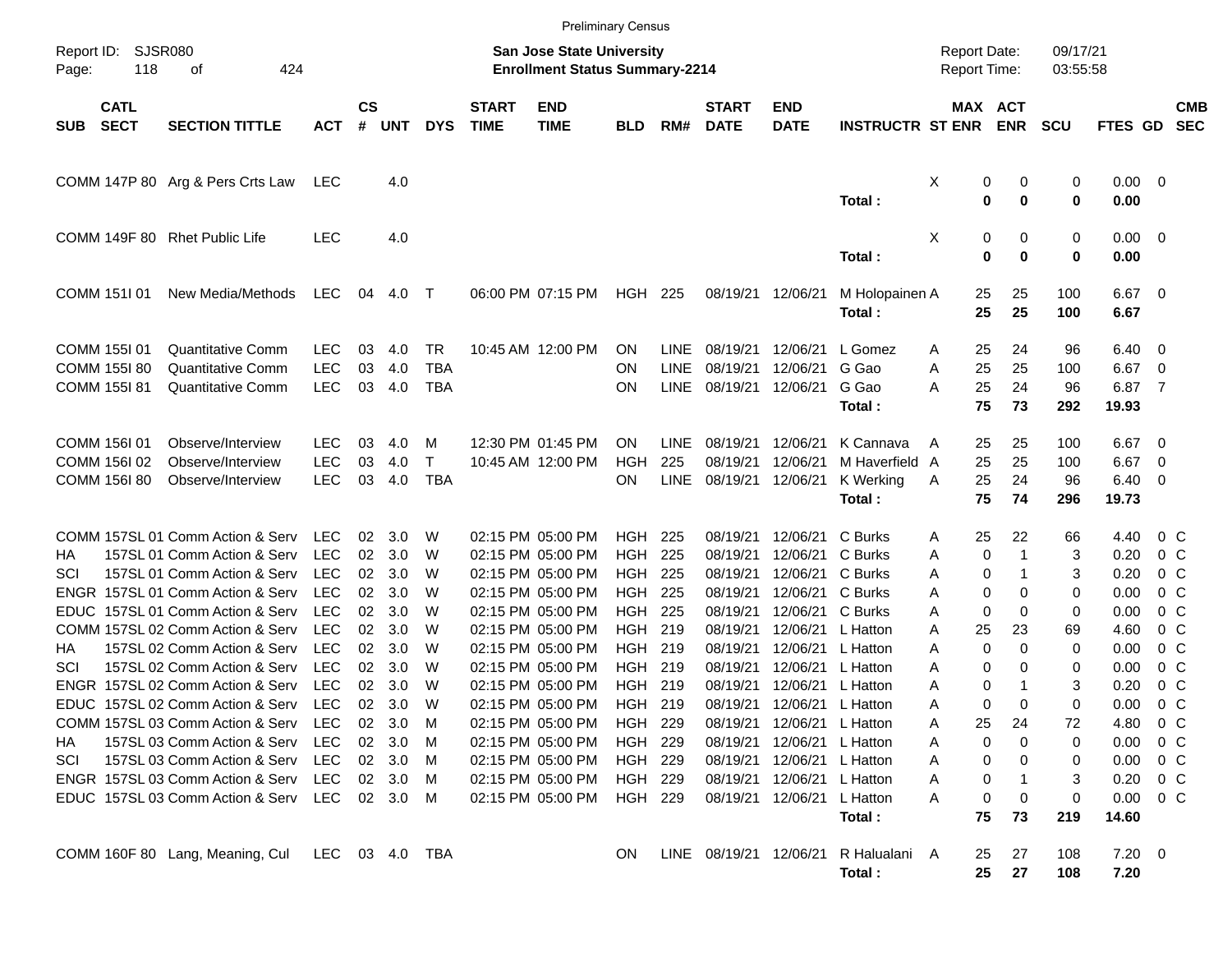|                                            |                                                 |                          |                    |            |            |                             |                                                                    | <b>Preliminary Census</b> |             |                             |                           |                             |                                            |                   |                      |                  |                         |                          |
|--------------------------------------------|-------------------------------------------------|--------------------------|--------------------|------------|------------|-----------------------------|--------------------------------------------------------------------|---------------------------|-------------|-----------------------------|---------------------------|-----------------------------|--------------------------------------------|-------------------|----------------------|------------------|-------------------------|--------------------------|
| Report ID:<br>119<br>Page:                 | <b>SJSR080</b><br>424<br>оf                     |                          |                    |            |            |                             | San Jose State University<br><b>Enrollment Status Summary-2214</b> |                           |             |                             |                           |                             | <b>Report Date:</b><br><b>Report Time:</b> |                   | 09/17/21<br>03:55:58 |                  |                         |                          |
| <b>CATL</b><br><b>SECT</b><br><b>SUB</b>   | <b>SECTION TITTLE</b>                           | <b>ACT</b>               | $\mathsf{cs}$<br># | <b>UNT</b> | <b>DYS</b> | <b>START</b><br><b>TIME</b> | <b>END</b><br><b>TIME</b>                                          | <b>BLD</b>                | RM#         | <b>START</b><br><b>DATE</b> | <b>END</b><br><b>DATE</b> | <b>INSTRUCTR ST ENR ENR</b> | MAX ACT                                    |                   | <b>SCU</b>           | FTES GD          |                         | <b>CMB</b><br><b>SEC</b> |
| <b>COMM 161F 80</b><br><b>COMM 161F 81</b> | Comm & Culture<br>Comm & Culture                | <b>LEC</b><br><b>LEC</b> | 03                 | 4.0<br>4.0 | <b>TBA</b> |                             |                                                                    | <b>ON</b>                 | <b>LINE</b> | 08/19/21 12/06/21           |                           | S Hinerman                  | 25<br>A<br>X<br>0                          | 25<br>$\mathbf 0$ | 100<br>0             | 6.67<br>0.00     | 0<br>0                  |                          |
|                                            |                                                 |                          |                    |            |            |                             |                                                                    |                           |             |                             |                           | Total:                      | 25                                         | 25                | 100                  | 6.67             |                         |                          |
|                                            | COMM 164F 01 Comm & Global Orgs LEC             |                          | 03                 | 4.0        | W          |                             | 05:45 PM 07:00 PM                                                  | ON                        | LINE        | 08/19/21 12/06/21           |                           | N Coburn-Pal A<br>Total:    | 25<br>25                                   | 25<br>25          | 100<br>100           | 6.67<br>6.67     | $\overline{\mathbf{0}}$ |                          |
|                                            | COMM 165P 01 Comm&Philanthropy LEC              |                          |                    | 4.0        |            |                             |                                                                    |                           |             |                             |                           | Total:                      | X<br>0<br>0                                | 0<br>$\bf{0}$     | 0<br>$\mathbf 0$     | 0.00<br>0.00     | $\overline{\mathbf{0}}$ |                          |
| COMM 168A 01                               | Global Climate Chang LEC                        |                          | 01                 | 6.0        | TR         |                             | 10:45 AM 01:30 PM                                                  | ON                        | <b>LINE</b> | 08/19/21                    | 12/06/21                  | C Rampini                   | 40<br>A                                    | 16                | 96                   | 6.40             | $0\,$ C                 |                          |
| METR 168A01                                | Global Climate Chang LEC                        |                          | 01                 | 6.0        | TR         |                             | 10:45 AM 01:30 PM                                                  | ON                        | <b>LINE</b> | 08/19/21                    | 12/06/21                  | C Rampini                   | 0<br>A                                     | 0                 | 0                    | 0.00             | $0\,$ C                 |                          |
| ENVS 168A01                                | Global Climate Chang LEC                        |                          | 01                 | 6.0        | <b>TR</b>  |                             | 10:45 AM 01:30 PM                                                  | ON                        | <b>LINE</b> | 08/19/21                    | 12/06/21                  | C Rampini                   | Α<br>0                                     | 15                | 90                   | 6.00             | $0\,$ C                 |                          |
| GEOL 168A01                                | Global Climate Chang LEC                        |                          | 01                 | 6.0        | <b>TR</b>  |                             | 10:45 AM 01:30 PM                                                  | ON                        | <b>LINE</b> | 08/19/21                    | 12/06/21                  | C Rampini                   | 0<br>Α                                     | 4                 | 24                   | 1.60             | 0 <sup>o</sup>          |                          |
| 168A 01<br>HUM                             | Global Climate Chang LEC                        |                          | 01                 | 6.0        | <b>TR</b>  |                             | 10:45 AM 01:30 PM                                                  | ON                        | <b>LINE</b> | 08/19/21                    | 12/06/21                  | C Rampini                   | 0<br>Α                                     | $\mathbf 1$       | 6                    | 0.40             | 0 <sup>o</sup>          |                          |
|                                            | COMM 168A 02 Global Climate Chang LEC           |                          | 01                 | 6.0        | <b>TR</b>  |                             | 10:45 AM 01:30 PM                                                  | ON                        | <b>LINE</b> | 08/19/21                    | 12/06/21                  | P Brown                     | 40<br>Α                                    | 28                | 168                  | 11.20            | 0 <sup>o</sup>          |                          |
|                                            | METR 168A 02 Global Climate Chang LEC           |                          | 01                 | 6.0        | <b>TR</b>  |                             | 10:45 AM 01:30 PM                                                  | ON                        | <b>LINE</b> | 08/19/21                    | 12/06/21                  | P Brown                     | 0<br>Α                                     | 3                 | 18                   | 1.20             | 0 <sup>o</sup>          |                          |
|                                            | ENVS 168A 02 Global Climate Chang LEC           |                          | 01                 | 6.0        | <b>TR</b>  |                             | 10:45 AM 01:30 PM                                                  | ON                        | <b>LINE</b> | 08/19/21                    | 12/06/21                  | P Brown                     | 0<br>Α                                     | $\overline{7}$    | 42                   | 2.80             | 0 <sup>o</sup>          |                          |
|                                            | GEOL 168A 02 Global Climate Chang LEC           |                          | 01                 | 6.0        | <b>TR</b>  |                             | 10:45 AM 01:30 PM                                                  | ON                        | <b>LINE</b> | 08/19/21                    | 12/06/21                  | P Brown                     | 0<br>Α                                     | $\Omega$          | 0                    | 0.00             | 0 <sup>o</sup>          |                          |
| HUM                                        | 168A 02 Global Climate Chang LEC                |                          | 01                 | 6.0        | <b>TR</b>  |                             | 10:45 AM 01:30 PM                                                  | ON                        | <b>LINE</b> | 08/19/21                    | 12/06/21                  | P Brown                     | 0<br>Α                                     | 0                 | 0                    | 0.00             | 0 <sup>o</sup>          |                          |
|                                            | COMM 168A 03 Global Climate Chang LEC           |                          | 01                 | 6.0        | <b>TR</b>  |                             | 10:45 AM 01:30 PM                                                  | ON                        | <b>LINE</b> | 08/19/21                    | 12/06/21                  | E Pulley                    | 40<br>Α                                    | 25                | 150                  | 10.00            | 0 <sup>o</sup>          |                          |
|                                            | METR 168A 03 Global Climate Chang LEC           |                          | 01                 | 6.0        | <b>TR</b>  |                             | 10:45 AM 01:30 PM                                                  | ON                        | <b>LINE</b> | 08/19/21                    | 12/06/21                  | E Pulley                    | 0<br>Α                                     | $\Omega$          | 0                    | 0.00             | 0 <sup>o</sup>          |                          |
| ENVS                                       | 168A 03 Global Climate Chang LEC                |                          | 01                 | 6.0        | <b>TR</b>  |                             | 10:45 AM 01:30 PM                                                  | ON                        | <b>LINE</b> | 08/19/21                    | 12/06/21                  | E Pulley                    | 0<br>Α                                     | 4                 | 24                   | 1.60             | 0 <sup>o</sup>          |                          |
|                                            | GEOL 168A 03 Global Climate Chang LEC           |                          | 01                 | 6.0        | <b>TR</b>  |                             | 10:45 AM 01:30 PM                                                  | ON                        | <b>LINE</b> | 08/19/21                    | 12/06/21                  | E Pulley                    | 0<br>Α                                     | $\mathbf 1$       | 6                    | 0.40             | 0 <sup>o</sup>          |                          |
| HUM                                        | 168A 03 Global Climate Chang LEC                |                          | 01                 | 6.0        | <b>TR</b>  |                             | 10:45 AM 01:30 PM                                                  | ON                        | LINE        | 08/19/21 12/06/21           |                           | E Pulley                    | 0<br>Α                                     | 2                 | 12                   | 0.80             | 0 <sup>o</sup>          |                          |
|                                            |                                                 |                          |                    |            |            |                             |                                                                    |                           |             |                             |                           | Total:                      | 120                                        | 106               | 636                  | 42.40            |                         |                          |
| COMM 169I 80                               | Media Respns Crit                               | <b>LEC</b>               | 03                 | 4.0        | TBA        |                             |                                                                    | <b>ON</b>                 | <b>LINE</b> | 08/19/21 12/06/21           |                           | S Hinerman                  | 25<br>A                                    | 26                | 104                  | 6.93             | $\overline{\mathbf{0}}$ |                          |
|                                            |                                                 |                          |                    |            |            |                             |                                                                    |                           |             |                             |                           | Total :                     | 25                                         | 26                | 104                  | 6.93             |                         |                          |
| COMM 170F 80 Persuasion                    |                                                 | LEC 03 4.0 TBA           |                    |            |            |                             |                                                                    | ON.                       |             | LINE 08/19/21 12/06/21      |                           | N Coburn-Pal A              | 25                                         | 28                | 112                  | $7.53$ 1         |                         |                          |
|                                            |                                                 |                          |                    |            |            |                             |                                                                    |                           |             |                             |                           | Total:                      | 25                                         | 28                | 112                  | 7.53             |                         |                          |
|                                            | COMM 172F 80 Multicultural Comm LEC 03 4.0 TBA  |                          |                    |            |            |                             |                                                                    | ON.                       |             | LINE 08/19/21 12/06/21      |                           | M Byrd<br>Total:            | 25<br>A<br>25                              | 25<br>25          | 100<br>100           | 6.67 0<br>6.67   |                         |                          |
|                                            | COMM 173F 80 Comm & Global UndersLEC 03 4.0 TBA |                          |                    |            |            |                             |                                                                    | <b>ON</b>                 |             | LINE 08/19/21 12/06/21      |                           | G Gao<br>Total:             | A<br>25<br>25                              | 25<br>25          | 100<br>100           | $6.73$ 1<br>6.73 |                         |                          |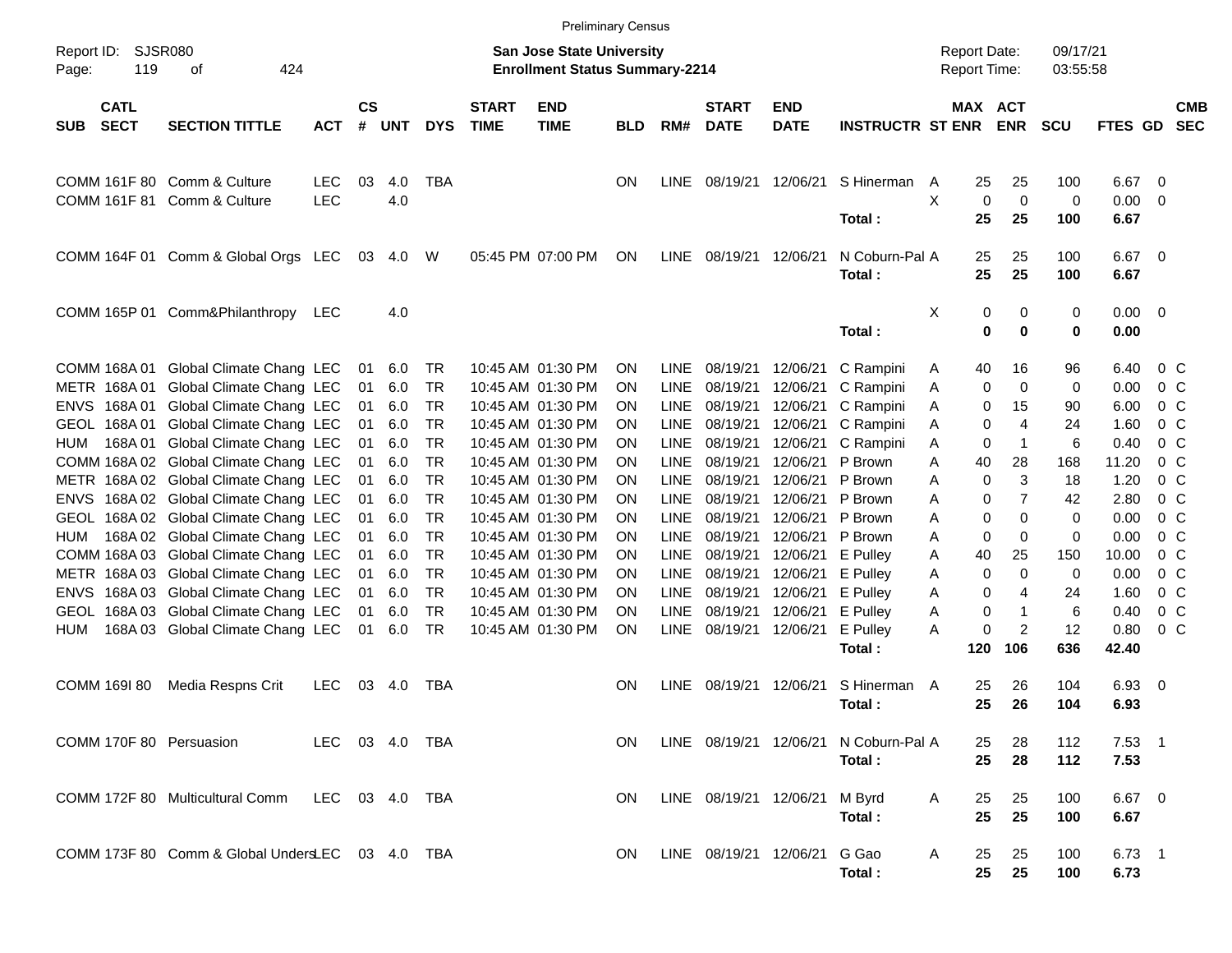|                                                                         |                                                                                                                                     |                                                                    |                            |                                   |                                                                    |                             |                                                                           | <b>Preliminary Census</b>                              |                                                                         |                                                            |                                                          |                                                      |                                     |                                                   |                                                            |                                              |                                                                                                      |                          |
|-------------------------------------------------------------------------|-------------------------------------------------------------------------------------------------------------------------------------|--------------------------------------------------------------------|----------------------------|-----------------------------------|--------------------------------------------------------------------|-----------------------------|---------------------------------------------------------------------------|--------------------------------------------------------|-------------------------------------------------------------------------|------------------------------------------------------------|----------------------------------------------------------|------------------------------------------------------|-------------------------------------|---------------------------------------------------|------------------------------------------------------------|----------------------------------------------|------------------------------------------------------------------------------------------------------|--------------------------|
| Report ID:<br>120<br>Page:                                              | <b>SJSR080</b><br>424<br>оf                                                                                                         |                                                                    |                            |                                   |                                                                    |                             | <b>San Jose State University</b><br><b>Enrollment Status Summary-2214</b> |                                                        |                                                                         |                                                            |                                                          |                                                      | <b>Report Date:</b><br>Report Time: |                                                   | 09/17/21                                                   | 03:55:58                                     |                                                                                                      |                          |
| <b>CATL</b><br><b>SECT</b><br><b>SUB</b>                                | <b>SECTION TITTLE</b>                                                                                                               | <b>ACT</b>                                                         | <b>CS</b><br>#             | <b>UNT</b>                        | <b>DYS</b>                                                         | <b>START</b><br><b>TIME</b> | <b>END</b><br><b>TIME</b>                                                 | <b>BLD</b>                                             | RM#                                                                     | <b>START</b><br><b>DATE</b>                                | <b>END</b><br><b>DATE</b>                                | <b>INSTRUCTR ST ENR</b>                              |                                     | MAX ACT<br><b>ENR</b>                             | <b>SCU</b>                                                 | FTES GD                                      |                                                                                                      | <b>CMB</b><br><b>SEC</b> |
| COMM 174 80<br><b>COMM 174 81</b><br>COMM 174 82<br>COMM 174 83         | Intercult & Inequal<br>Intercult & Inequal<br>Intercult & Inequal<br>Intercult & Inequal                                            | <b>LEC</b><br><b>LEC</b><br><b>LEC</b><br><b>LEC</b>               | 04<br>04<br>04             | 3.0<br>3.0<br>3.0<br>3.0          | <b>TBA</b><br><b>TBA</b><br><b>TBA</b>                             |                             |                                                                           | <b>ON</b><br><b>ON</b><br><b>ON</b>                    | <b>LINE</b><br><b>LINE</b><br><b>LINE</b>                               | 08/19/21<br>08/19/21<br>08/19/21                           | 12/06/21<br>12/06/21<br>12/06/21                         | F Gidney<br>R Halualani<br>R Halualani<br>Total:     | Α<br>A<br>A<br>X                    | 25<br>25<br>25<br>25<br>25<br>23<br>0<br>75<br>73 | 75<br>75<br>69<br>$\mathbf 0$<br>0<br>219                  | 5.00<br>5.00<br>4.65<br>0.00<br>14.65        | $\overline{\mathbf{0}}$<br>0<br>-1<br>$\overline{\mathbf{0}}$                                        |                          |
| COMM 176P 01                                                            | Comm & Gender<br>COMM 176P 80 Comm & Gender                                                                                         | <b>LEC</b><br><b>LEC</b>                                           | 03<br>03                   | 4.0<br>4.0                        | MW<br><b>TBA</b>                                                   |                             | 05:45 PM 07:00 PM                                                         | <b>HGH</b><br>ON                                       | 122<br><b>LINE</b>                                                      | 08/19/21<br>08/19/21                                       | 12/06/21<br>12/06/21                                     | M Peck<br>R Halualani<br>Total:                      | A<br>A                              | 26<br>26<br>25<br>25<br>51<br>51                  | 104<br>100<br>204                                          | 6.93<br>6.67<br>13.60                        | $\overline{\mathbf{0}}$<br>$\overline{0}$                                                            |                          |
| COMM 179 80<br>COMM 179 81                                              | Media & Resistance<br>Media & Resistance                                                                                            | <b>LEC</b><br><b>LEC</b>                                           | 04<br>04                   | 3.0<br>3.0                        | <b>TBA</b><br><b>TBA</b>                                           |                             |                                                                           | <b>ON</b><br>ON                                        | <b>LINE</b><br><b>LINE</b>                                              | 08/19/21<br>08/19/21                                       | 12/06/21<br>12/06/21                                     | S Hinerman<br>C Perez<br>Total:                      | A<br>A                              | 25<br>25<br>25<br>24<br>50<br>49                  | 75<br>72<br>147                                            | 5.00<br>4.80<br>9.80                         | $\overline{\mathbf{0}}$<br>$\overline{\mathbf{0}}$                                                   |                          |
| COMM 180 01<br>COMM 180 02<br>COMM 180 03<br>COMM 180 04<br>COMM 180 05 | <b>Individual Study</b><br><b>Individual Study</b><br><b>Individual Study</b><br><b>Individual Study</b><br><b>Individual Study</b> | <b>SUP</b><br><b>SUP</b><br><b>SUP</b><br><b>SUP</b><br><b>SUP</b> | 36<br>36<br>36<br>36<br>36 | 1.0<br>2.0<br>3.0<br>3.0<br>1.0   | <b>TBA</b><br><b>TBA</b><br><b>TBA</b><br><b>TBA</b><br><b>TBA</b> |                             |                                                                           | <b>ON</b><br><b>ON</b><br><b>ON</b><br><b>ON</b><br>ON | <b>LINE</b><br><b>LINE</b><br><b>LINE</b><br><b>LINE</b><br><b>LINE</b> | 08/19/21<br>08/19/21<br>08/19/21<br>08/19/21<br>08/19/21   | 12/06/21<br>12/06/21<br>12/06/21<br>12/06/21<br>12/06/21 | O Hatton<br>Total:                                   | Α<br>Α<br>Α<br>Α<br>А               | 5<br>3<br>5<br>1<br>5<br>19                       | 0<br>0<br>6<br>12<br>0<br>0<br>0<br>0<br>0<br>0<br>6<br>12 | 0.00<br>0.80<br>0.00<br>0.00<br>0.00<br>0.80 | $\overline{\mathbf{0}}$<br>$\overline{\mathbf{0}}$<br>0<br>$\overline{0}$<br>$\overline{\mathbf{0}}$ |                          |
|                                                                         | COMM 181F 01 New Media/World                                                                                                        | <b>LEC</b>                                                         | 03                         | 4.0                               | <b>TR</b>                                                          |                             | 04:00 PM 05:15 PM                                                         | ON                                                     | <b>LINE</b>                                                             | 08/19/21                                                   | 12/06/21                                                 | A Rahmani ShA<br>Total:                              |                                     | 25<br>25<br>25<br>25                              | 100<br>100                                                 | 6.67<br>6.67                                 | $\overline{\mathbf{0}}$                                                                              |                          |
| COMM 184 01<br>COMM 184 02                                              | Directed Reading<br>Directed Reading                                                                                                | <b>SUP</b><br><b>SUP</b>                                           | 36<br>36                   | 1.0<br>2.0                        | <b>TBA</b><br><b>TBA</b>                                           |                             |                                                                           | <b>ON</b><br>ON                                        | <b>LINE</b><br><b>LINE</b>                                              | 08/19/21<br>08/19/21                                       | 12/06/21<br>12/06/21                                     | Total:                                               | Α<br>A                              | 5<br>5<br>10                                      | 0<br>0<br>0<br>0<br>0<br>0                                 | 0.00<br>0.00<br>0.00                         | $\overline{\mathbf{0}}$<br>$\overline{\mathbf{0}}$                                                   |                          |
|                                                                         | COMM 185F 01 Health Communication LEC                                                                                               |                                                                    |                            | 02 4.0                            | TBA                                                                |                             |                                                                           | <b>ON</b>                                              | LINE                                                                    | 08/19/21 12/06/21                                          |                                                          | K Cole<br>Total:                                     | A                                   | 25<br>25<br>25<br>25                              | 100<br>100                                                 | 6.67<br>6.67                                 | $\overline{\mathbf{0}}$                                                                              |                          |
| COMM 186I 01                                                            | Health Comm Methods LEC                                                                                                             |                                                                    |                            | 02 4.0 T                          |                                                                    |                             | 02:15 PM 03:30 PM                                                         | <b>HGH 225</b>                                         |                                                                         | 08/19/21 12/06/21                                          |                                                          | M Haverfield A<br>Total:                             |                                     | 23<br>25<br>25<br>23                              | 92<br>92                                                   | $6.13$ 0<br>6.13                             |                                                                                                      |                          |
| COMM 190 01<br>COMM 190 02<br>COMM 190 03<br>COMM 190 04                | Act Proj in Speech<br>Act Proj in Speech<br>Act Proj in Speech<br>Act Proj in Speech                                                | <b>SUP</b><br><b>SUP</b><br><b>SUP</b><br><b>SUP</b>               | 36                         | 1.0<br>36 2.0<br>36 3.0<br>36 4.0 | <b>TBA</b><br><b>TBA</b><br><b>TBA</b><br><b>TBA</b>               |                             |                                                                           | ON<br>ON<br>ON<br><b>ON</b>                            | LINE<br>LINE<br>LINE                                                    | 08/19/21<br>08/19/21<br>08/19/21<br>LINE 08/19/21 12/06/21 | 12/06/21<br>12/06/21<br>12/06/21                         | J Morrison<br>J Morrison<br>J Morrison<br>J Morrison | A<br>A<br>A<br>Α                    | 25<br>25<br>25<br>25                              | 2<br>2<br>3<br>6<br>3<br>9<br>4<br>1                       | 0.13<br>$0.40 \ 0$<br>0.60 0<br>0.27 0       | $\overline{\phantom{0}}$                                                                             |                          |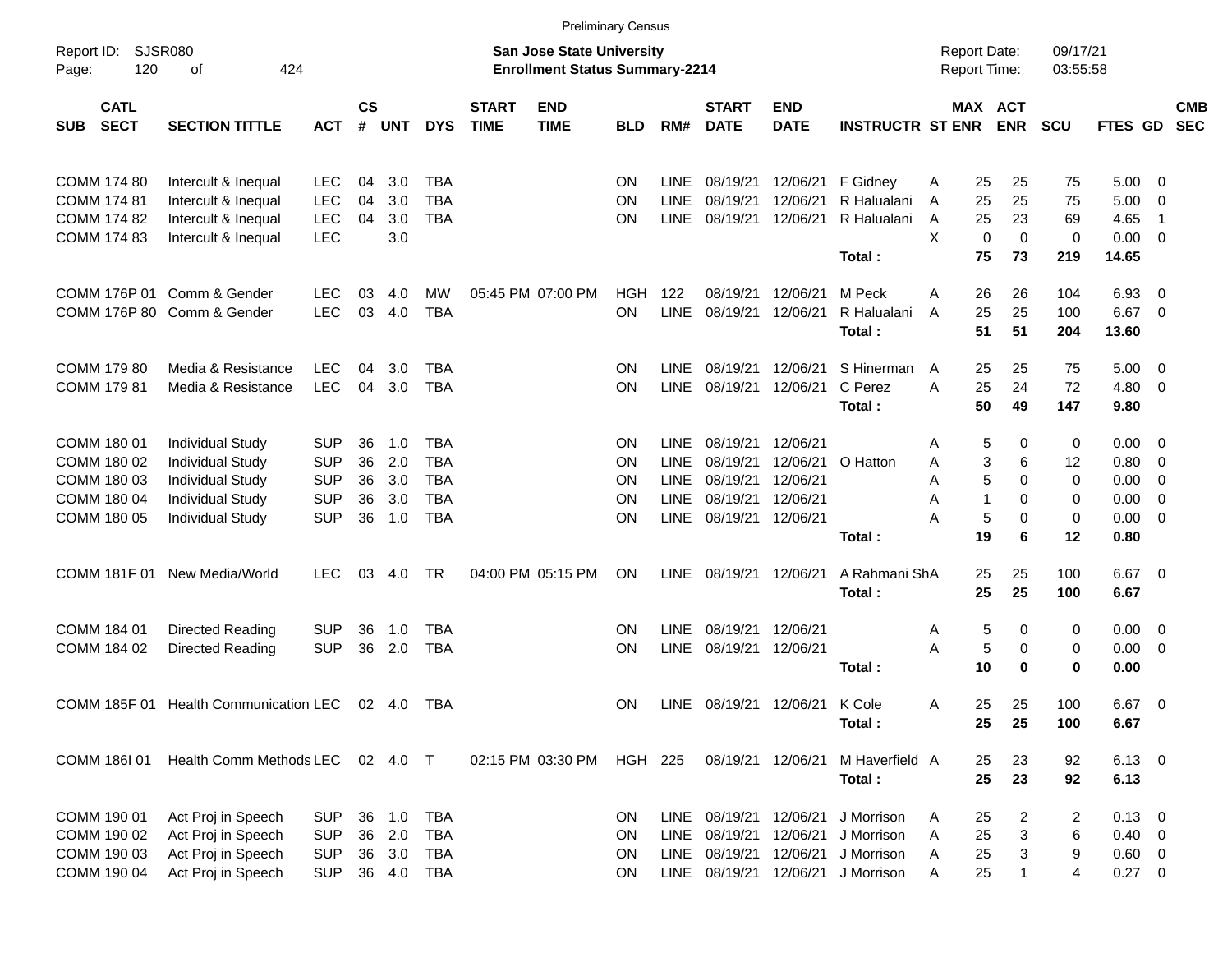|                     |                            |                                              |                |                |            |            |                             | <b>Preliminary Census</b>                                                 |            |             |                             |                           |                                  |   |                                            |                |                      |          |                          |                          |
|---------------------|----------------------------|----------------------------------------------|----------------|----------------|------------|------------|-----------------------------|---------------------------------------------------------------------------|------------|-------------|-----------------------------|---------------------------|----------------------------------|---|--------------------------------------------|----------------|----------------------|----------|--------------------------|--------------------------|
| Report ID:<br>Page: | <b>SJSR080</b><br>121      | 424<br>οf                                    |                |                |            |            |                             | <b>San Jose State University</b><br><b>Enrollment Status Summary-2214</b> |            |             |                             |                           |                                  |   | <b>Report Date:</b><br><b>Report Time:</b> |                | 09/17/21<br>03:55:58 |          |                          |                          |
| <b>SUB</b>          | <b>CATL</b><br><b>SECT</b> | <b>SECTION TITTLE</b>                        | <b>ACT</b>     | <b>CS</b><br># | <b>UNT</b> | <b>DYS</b> | <b>START</b><br><b>TIME</b> | <b>END</b><br><b>TIME</b>                                                 | <b>BLD</b> | RM#         | <b>START</b><br><b>DATE</b> | <b>END</b><br><b>DATE</b> | <b>INSTRUCTR ST ENR</b>          |   | MAX ACT                                    | <b>ENR</b>     | <b>SCU</b>           | FTES GD  |                          | <b>CMB</b><br><b>SEC</b> |
| COMM 190 05         |                            | Act Proj in Speech                           | <b>SUP</b>     | 36             | 5.0        | TBA        |                             |                                                                           | ON.        | <b>LINE</b> | 08/19/21                    | 12/06/21                  | J Morrison                       | Α | 25                                         | 0              | 0                    | 0.00     | - 0                      |                          |
| COMM 190 06         |                            | Act Proj in Speech                           | <b>SUP</b>     | 36             | 6.0        | <b>TBA</b> |                             |                                                                           | <b>ON</b>  |             | LINE 08/19/21               | 12/06/21                  | J Morrison                       | A | 25                                         | 0              | 0                    | 0.00     | $\overline{0}$           |                          |
|                     |                            |                                              |                |                |            |            |                             |                                                                           |            |             |                             |                           | Total:                           |   | 150                                        | 9              | 21                   | 1.40     |                          |                          |
|                     | COMM 191A 01               | Foren Act Debate                             | <b>SUP</b>     | 36             | 1.0        | TBA        |                             |                                                                           | ON.        |             | LINE 08/19/21               | 12/06/21                  | K Yee                            | Α | 45                                         | 44             | 44                   | 2.93     | $\overline{\mathbf{0}}$  |                          |
|                     |                            |                                              |                |                |            |            |                             |                                                                           |            |             |                             |                           | Total:                           |   | 45                                         | 44             | 44                   | 2.93     |                          |                          |
|                     |                            | COMM 191B 01 Ind Evnts Plat Spk              | <b>SUP</b>     | 36             | 1.0        | TBA        |                             |                                                                           | ON.        |             | LINE 08/19/21               | 12/06/21                  | K Yee                            | Α | 45                                         | 45             | 45                   | 3.00     | $\overline{\phantom{0}}$ |                          |
|                     |                            |                                              |                |                |            |            |                             |                                                                           |            |             |                             |                           | Total:                           |   | 45                                         | 45             | 45                   | 3.00     |                          |                          |
|                     |                            | COMM 191C 01 Ind Evnts Oral Int              | <b>SUP</b>     | 36             | 1.0        | TBA        |                             |                                                                           | ON.        |             | LINE 08/19/21               | 12/06/21                  | T Lim                            | Α | 45                                         | 32             | 32                   | 2.13     | $\overline{\mathbf{0}}$  |                          |
|                     |                            |                                              |                |                |            |            |                             |                                                                           |            |             |                             |                           | Total:                           |   | 45                                         | 32             | 32                   | 2.13     |                          |                          |
|                     | COMM 191J 01               | Speech Judging                               | <b>SUP</b>     | 36             | 1.0        | TBA        |                             |                                                                           | ON.        |             | LINE 08/19/21               | 12/06/21                  | S Laczko                         | Α | 45                                         | 40             | 40                   | 2.67     | $\overline{\phantom{0}}$ |                          |
|                     |                            |                                              |                |                |            |            |                             |                                                                           |            |             |                             |                           | Total:                           |   | 45                                         | 40             | 40                   | 2.67     |                          |                          |
| COMM 198 01         |                            | Comm Applied Activit                         | SUP            | 36             | 1.0        | TBA        |                             |                                                                           | <b>ON</b>  | LINE        | 08/19/21                    | 12/06/21                  | R Cnudde                         | Α | 31                                         | 28             | 28                   | 1.87     | - 0                      |                          |
| COMM 198 02         |                            | Comm Applied Activit                         | <b>SUP</b>     | 36             | 2.0        | <b>TBA</b> |                             |                                                                           | <b>ON</b>  | <b>LINE</b> | 08/19/21                    | 12/06/21                  | R Cnudde                         | A | 5                                          | $\overline{4}$ | 8                    | 0.53     | $\overline{0}$           |                          |
| COMM 198 03         |                            | Comm Applied Activit                         | <b>SUP</b>     | 36             | 1.0        | <b>TBA</b> |                             |                                                                           | ON         | LINE        | 08/19/21                    | 12/06/21                  | M Holopainen A                   |   | 60                                         | 43             | 43                   | 2.87     | 0                        |                          |
| COMM 198 04         |                            | Comm Applied Activit                         | <b>SUP</b>     | 36             | 2.0        | <b>TBA</b> |                             |                                                                           | ON         | LINE        | 08/19/21                    | 12/06/21                  | M Holopainen A                   |   | 10                                         | 9              | 18                   | 1.20     | 0                        |                          |
| COMM 198 05         |                            | Comm Applied Activit                         | <b>SUP</b>     | 36             | 1.0        | <b>TBA</b> |                             |                                                                           | ON         | LINE        | 08/19/21                    | 12/06/21                  | S Laczko                         | A | 20                                         | 18             | 18                   | 1.20     | 0                        |                          |
| COMM 198 06         |                            | Comm Applied Activit                         | <b>SUP</b>     | 36             | 2.0        | <b>TBA</b> |                             |                                                                           | ON         | <b>LINE</b> | 08/19/21                    | 12/06/21                  | S Laczko                         | A | 10                                         | 11             | 22                   | 1.47     | - 0                      |                          |
| COMM 198 07         |                            | Comm Applied Activit                         | <b>SUP</b>     | 36             | 1.0        | <b>TBA</b> |                             |                                                                           | ON         | <b>LINE</b> | 08/19/21                    | 12/06/21                  | J Morrison                       | A | 10                                         | 5              | 5                    | 0.33     | 0                        |                          |
| COMM 198 08         |                            | Comm Applied Activit                         | SUP            | 36             | 2.0        | <b>TBA</b> |                             |                                                                           | ON         |             | LINE 08/19/21               | 12/06/21                  | J Morrison                       | A | 10                                         | 12             | 24                   | 1.60     | - 0                      |                          |
|                     |                            |                                              |                |                |            |            |                             |                                                                           |            |             |                             |                           | Total:                           |   | 156                                        | 130            | 166                  | 11.07    |                          |                          |
|                     |                            | COMM 199C 80 Senior Seminar                  | <b>LEC</b>     | 03             | 4.0        | TBA        |                             |                                                                           | ON.        | <b>LINE</b> | 08/19/21                    | 12/06/21                  | <b>B</b> Brockmann A             |   | 25                                         | 25             | 100                  | 6.67     | $\overline{0}$           |                          |
|                     |                            | COMM 199C 81 Senior Seminar                  | <b>LEC</b>     | 03             | 4.0        | TBA        |                             |                                                                           | <b>ON</b>  | LINE        | 08/19/21                    | 12/06/21                  | <b>B</b> Brockmann A             |   | 25                                         | 26             | 104                  | 6.93     | $\overline{0}$           |                          |
|                     |                            | COMM 199C 82 Senior Seminar                  | <b>LEC</b>     | 03             | 4.0        | <b>TBA</b> |                             |                                                                           | ON         | LINE        | 08/19/21                    | 12/06/21                  | C Perez                          | A | 25                                         | 25             | 100                  | 6.67     | 0                        |                          |
|                     |                            | COMM 199C 83 Senior Seminar                  | <b>LEC</b>     | 03             | 4.0        | <b>TBA</b> |                             |                                                                           | ΟN         |             |                             | LINE 08/19/21 12/06/21    | C Perez                          | A | 25                                         | 24             | 96                   | 6.40     | 0                        |                          |
|                     |                            | COMM 199C 84 Senior Seminar                  | LEC 03 4.0 TBA |                |            |            |                             |                                                                           | ${\sf ON}$ |             |                             |                           | LINE 08/19/21 12/06/21 M Sunseri | Α | 25                                         | 25             | 100                  | $6.67$ 0 |                          |                          |
|                     |                            | COMM 199C 85 Senior Seminar                  | LEC 03 4.0 TBA |                |            |            |                             |                                                                           | ON.        |             |                             | LINE 08/19/21 12/06/21    | K Werking                        | Α | 25                                         | 25             | 100                  | 6.67 0   |                          |                          |
|                     |                            |                                              |                |                |            |            |                             |                                                                           |            |             |                             |                           | Total:                           |   |                                            | 150 150        | 600                  | 40.00    |                          |                          |
|                     |                            | COMM 200R 01 Grad Study in Comm SEM 05 4.0 R |                |                |            |            |                             | 06:00 PM 08:45 PM ON                                                      |            |             | LINE 08/19/21 12/06/21      |                           | K Cole                           | A | 15                                         | 16             | 64                   | 5.33 16  |                          |                          |
|                     |                            |                                              |                |                |            |            |                             |                                                                           |            |             |                             |                           | Total:                           |   | 15                                         | 16             | 64                   | 5.33     |                          |                          |
|                     |                            | COMM 210R 01 Sem Interpers Comm SEM 05 4.0 T |                |                |            |            |                             | 03:00 PM 04:15 PM ON                                                      |            |             |                             | LINE 08/19/21 12/06/21    | S Spano                          | A | 18                                         | 17             | 68                   | 5.60 16  |                          |                          |
|                     |                            |                                              |                |                |            |            |                             |                                                                           |            |             |                             |                           | Total:                           |   | 18                                         | 17             | 68                   | 5.60     |                          |                          |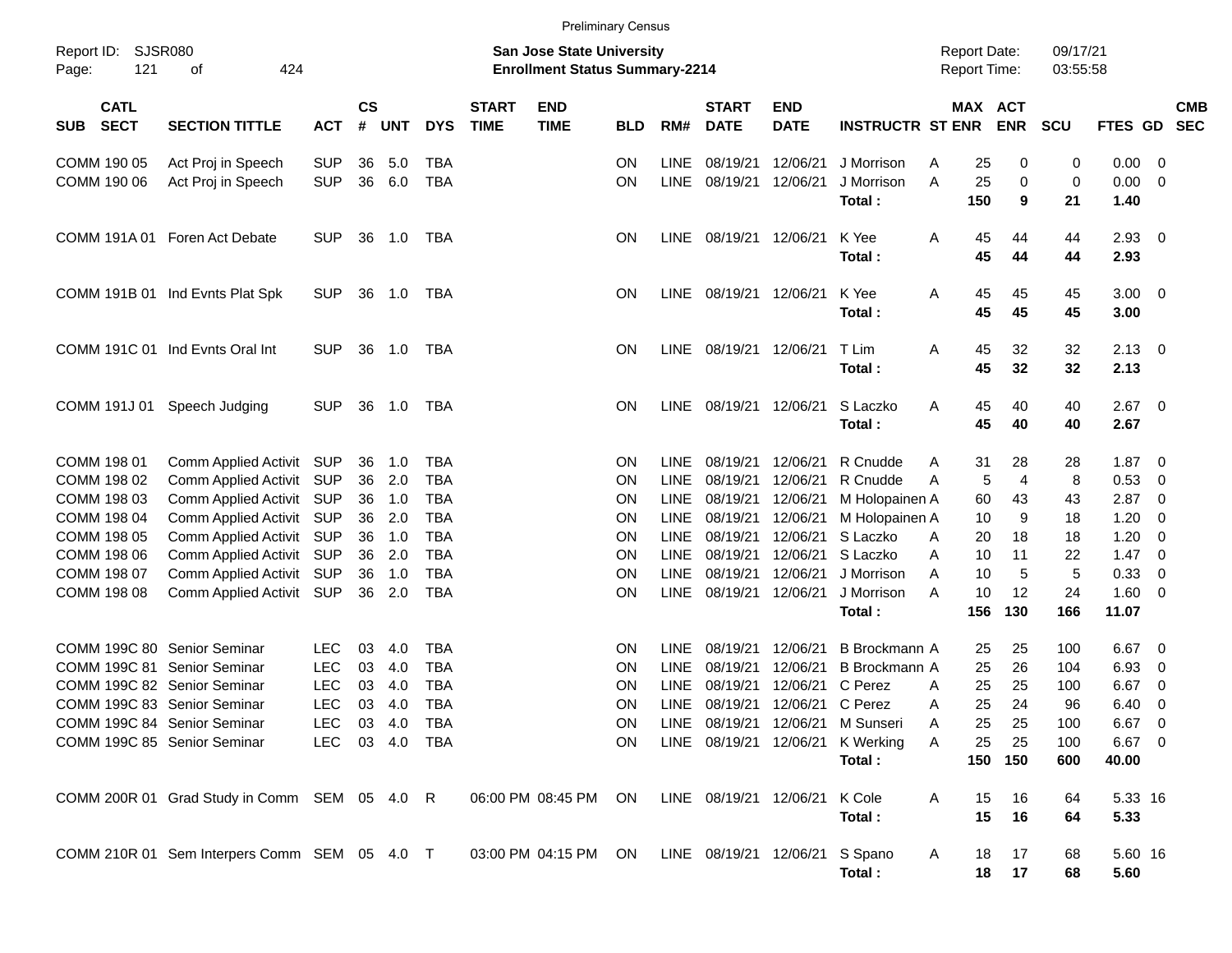|                                                              |                                                                                         |                                                      |                      |                                |                                                      |                             |                                                                           | <b>Preliminary Census</b>   |                                                          |                                              |                                              |                                                                |                                     |                                                        |                        |                                                                  |                               |                          |
|--------------------------------------------------------------|-----------------------------------------------------------------------------------------|------------------------------------------------------|----------------------|--------------------------------|------------------------------------------------------|-----------------------------|---------------------------------------------------------------------------|-----------------------------|----------------------------------------------------------|----------------------------------------------|----------------------------------------------|----------------------------------------------------------------|-------------------------------------|--------------------------------------------------------|------------------------|------------------------------------------------------------------|-------------------------------|--------------------------|
| Report ID:<br>122<br>Page:                                   | <b>SJSR080</b><br>of<br>424                                                             |                                                      |                      |                                |                                                      |                             | <b>San Jose State University</b><br><b>Enrollment Status Summary-2214</b> |                             |                                                          |                                              |                                              |                                                                | <b>Report Date:</b><br>Report Time: |                                                        | 09/17/21<br>03:55:58   |                                                                  |                               |                          |
| <b>CATL</b><br><b>SECT</b><br><b>SUB</b>                     | <b>SECTION TITTLE</b>                                                                   | <b>ACT</b>                                           | $\mathsf{cs}$<br>#   | <b>UNT</b>                     | <b>DYS</b>                                           | <b>START</b><br><b>TIME</b> | <b>END</b><br><b>TIME</b>                                                 | <b>BLD</b>                  | RM#                                                      | <b>START</b><br><b>DATE</b>                  | <b>END</b><br><b>DATE</b>                    | <b>INSTRUCTR ST ENR</b>                                        |                                     | MAX ACT<br><b>ENR</b>                                  | <b>SCU</b>             | FTES GD                                                          |                               | <b>CMB</b><br><b>SEC</b> |
|                                                              | COMM 245R 01 Sem Comm Crit                                                              | <b>SEM</b>                                           |                      | 4.0                            |                                                      |                             |                                                                           |                             |                                                          |                                              |                                              | Total:                                                         | Χ                                   | 0<br>0<br>$\mathbf 0$<br>$\bf{0}$                      | 0<br>0                 | $0.00 \t 0$<br>0.00                                              |                               |                          |
|                                                              | COMM 269R 01 Sem Cont Commun                                                            | SEM                                                  | 05                   | 4.0                            | W                                                    |                             | 04:00 PM 06:45 PM                                                         | HGH 231                     |                                                          |                                              | 08/19/21 12/06/21                            | M Spangler<br>Total:                                           | 15<br>A<br>15                       | 10<br>10                                               | 40<br>40               | 3.20 8<br>3.20                                                   |                               |                          |
|                                                              | COMM 274R 01 Sem Intercult Comm                                                         | SEM 05 4.0                                           |                      |                                | M                                                    |                             | 06:00 PM 08:45 PM                                                         | ON                          | <b>LINE</b>                                              | 08/19/21                                     | 12/06/21                                     | M Byrd<br>Total:                                               | 15<br>Α<br>15                       | 13<br>13                                               | 52<br>52               | 4.20 11<br>4.20                                                  |                               |                          |
| COMM 280 01<br>COMM 280 02<br>COMM 280 03<br>COMM 280 04     | <b>Independent Study</b><br>Independent Study<br>Independent Study<br>Independent Study | <b>SUP</b><br><b>SUP</b><br><b>SUP</b><br><b>SUP</b> | 25<br>25<br>25<br>25 | 1.0<br>2.0<br>3.0<br>1.0       | <b>TBA</b><br><b>TBA</b><br><b>TBA</b><br><b>TBA</b> |                             |                                                                           | ON<br>ΟN<br>ΟN<br>ΟN        | <b>LINE</b><br><b>LINE</b><br><b>LINE</b><br><b>LINE</b> | 08/19/21<br>08/19/21<br>08/19/21<br>08/19/21 | 12/06/21<br>12/06/21<br>12/06/21<br>12/06/21 | Total:                                                         | Α<br>Α<br>A<br>А<br>20              | 5<br>0<br>5<br>0<br>5<br>0<br>$\sqrt{5}$<br>0<br>0     | 0<br>0<br>0<br>0<br>0  | $0.00 \t 0$<br>$0.00 \t 0$<br>$0.00 \t 0$<br>$0.00 \t 0$<br>0.00 |                               |                          |
| COMM 285A 01 TA Practicum I                                  |                                                                                         | <b>SUP</b>                                           |                      | 25 2.0                         | TBA                                                  |                             |                                                                           | ON                          | <b>LINE</b>                                              | 08/19/21 12/06/21                            |                                              | T Hart<br>Total:                                               | 10<br>Α<br>10                       | 4<br>4                                                 | 8<br>8                 | 0.674<br>0.67                                                    |                               |                          |
| COMM 285B 01 TA Practicum II<br>COMM 285B 02 TA Practicum II |                                                                                         | <b>SUP</b><br><b>SUP</b>                             | 25<br>25             | 1.0<br>2.0                     | <b>TBA</b><br><b>TBA</b>                             |                             |                                                                           | ON<br>ON                    | <b>LINE</b><br><b>LINE</b>                               | 08/19/21<br>08/19/21                         | 12/06/21<br>12/06/21                         | T Hart<br>T Hart<br>Total:                                     | Α<br>A<br>10                        | 5<br>0<br>$\sqrt{5}$<br>$\overline{c}$<br>$\mathbf{2}$ | 0<br>4<br>4            | $0.00 \t 0$<br>$0.33$ 2<br>0.33                                  |                               |                          |
| COMM 291 01<br>COMM 291 02<br>COMM 291 03<br>COMM 291 04     | Grad Internship<br>Grad Internship<br>Grad Internship<br>Grad Internship                | <b>SUP</b><br><b>SUP</b><br><b>SUP</b><br><b>SUP</b> | 25<br>25<br>25<br>25 | 1.0<br>2.0<br>3.0<br>4.0       | TBA<br><b>TBA</b><br><b>TBA</b><br><b>TBA</b>        |                             |                                                                           | ΟN<br>ΟN<br>ΟN<br>ΟN        | <b>LINE</b><br><b>LINE</b><br><b>LINE</b><br><b>LINE</b> | 08/19/21<br>08/19/21<br>08/19/21<br>08/19/21 | 12/06/21<br>12/06/21<br>12/06/21<br>12/06/21 | J Morrison<br>J Morrison<br>J Morrison<br>J Morrison<br>Total: | Α<br>Α<br>A<br>Α<br>20              | 5<br>0<br>5<br>4<br>5<br>0<br>5<br>2<br>6              | 0<br>8<br>0<br>8<br>16 | $0.00 \t 0$<br>0.674<br>0.00<br>0.67<br>1.33                     | 0<br>$\overline{\phantom{0}}$ |                          |
| COMM 297 01                                                  | Adv Writing Workshop SEM 05 4.0                                                         |                                                      |                      |                                | R                                                    |                             | 06:00 PM 08:45 PM                                                         | <b>HGH 225</b>              |                                                          | 08/19/21                                     | 12/06/21                                     | O Hatton<br>Total:                                             | 15<br>Α<br>15                       | 13<br>13                                               | 52<br>52               | 4.33 13<br>4.33                                                  |                               |                          |
| COMM 298 01<br>COMM 298 02<br>COMM 298 03<br>COMM 298 04     | Master's Project<br>Master's Project<br>Master's Project<br>Master's Project            | <b>SUP</b><br><b>SUP</b><br><b>SUP</b><br><b>SUP</b> | 25<br>25             | 25 1.0<br>2.0<br>3.0<br>25 4.0 | <b>TBA</b><br><b>TBA</b><br>TBA<br>TBA               |                             |                                                                           | ON<br>ON<br><b>ON</b><br>ON | LINE<br><b>LINE</b><br><b>LINE</b><br>LINE               | 08/19/21<br>08/19/21<br>08/19/21<br>08/19/21 | 12/06/21<br>12/06/21<br>12/06/21<br>12/06/21 | M Spangler<br>M Spangler<br>M Spangler<br>M Spangler<br>Total: | A<br>A<br>A<br>A<br>16              | 5<br>0<br>3<br>0<br>3<br>0<br>5<br>1                   | 0<br>0<br>0<br>4<br>4  | $0.00 \t 0$<br>$0.00 \t 0$<br>$0.00 \t 0$<br>$0.33$ 1<br>0.33    |                               |                          |
| COMM 299 01                                                  | Master's Thesis                                                                         | <b>SUP</b>                                           |                      | 25 1.0 TBA                     |                                                      |                             |                                                                           | <b>ON</b>                   |                                                          |                                              |                                              | LINE 08/19/21 12/06/21 M Spangler A                            |                                     | $\sqrt{5}$<br>0                                        | 0                      | $0.00 \t 0$                                                      |                               |                          |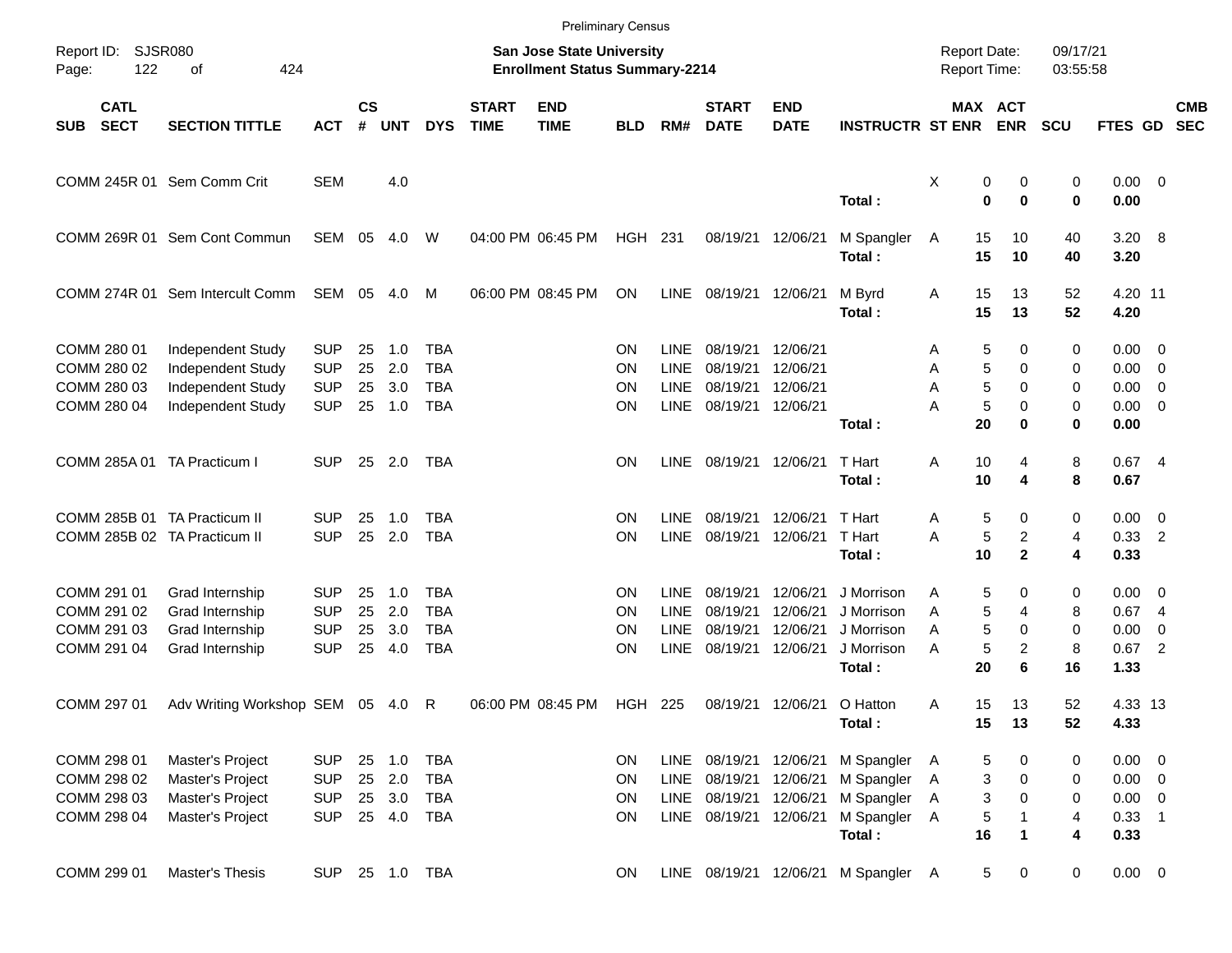|                           |                              |            |    |            |            |              |                                       | <b>Preliminary Census</b> |             |              |                                                  |                           |   |                      |              |              |                  |                |            |
|---------------------------|------------------------------|------------|----|------------|------------|--------------|---------------------------------------|---------------------------|-------------|--------------|--------------------------------------------------|---------------------------|---|----------------------|--------------|--------------|------------------|----------------|------------|
| Report ID:                | SJSR080                      |            |    |            |            |              | <b>San Jose State University</b>      |                           |             |              |                                                  |                           |   | <b>Report Date:</b>  |              | 09/17/21     |                  |                |            |
| 123<br>Page:              | 424<br>оf                    |            |    |            |            |              | <b>Enrollment Status Summary-2214</b> |                           |             |              |                                                  |                           |   | <b>Report Time:</b>  |              | 03:55:58     |                  |                |            |
| <b>CATL</b>               |                              |            | CS |            |            | <b>START</b> | <b>END</b>                            |                           |             | <b>START</b> | <b>END</b>                                       |                           |   | <b>MAX</b>           | <b>ACT</b>   |              |                  |                | <b>CMB</b> |
| <b>SECT</b><br><b>SUB</b> | <b>SECTION TITTLE</b>        | <b>ACT</b> | #  | <b>UNT</b> | <b>DYS</b> | <b>TIME</b>  | TIME                                  | <b>BLD</b>                | RM#         | <b>DATE</b>  | <b>DATE</b>                                      | <b>INSTRUCTR ST ENR</b>   |   |                      | <b>ENR</b>   | <b>SCU</b>   | FTES GD          |                | <b>SEC</b> |
| COMM 299 02               | Master's Thesis              | <b>SUP</b> | 25 | 2.0        | ТВА        |              |                                       | ON                        | <b>LINE</b> | 08/19/21     | 12/06/21                                         | M Spangler                | A | 5                    | 0            | 0            | 0.00             | $\overline{0}$ |            |
| COMM 299 03               | Master's Thesis              | <b>SUP</b> | 25 | 3.0        | TBA        |              |                                       | ON                        | <b>LINE</b> | 08/19/21     | 12/06/21                                         | M Spangler                | A | $\mathbf{2}^{\circ}$ | 3            | 9            | 0.75             | 3              |            |
| COMM 299 04               | Master's Thesis              | <b>SUP</b> | 25 | 4.0        | ТВА        |              |                                       | <b>ON</b>                 | <b>LINE</b> | 08/19/21     | 12/06/21                                         | M Spangler                | A | 5                    | 0            | $\mathbf{0}$ | 0.00             | 0              |            |
| COMM 299 05               | Master's Thesis              | <b>SUP</b> | 25 | 5.0        | ТВА        |              |                                       | <b>ON</b>                 | <b>LINE</b> | 08/19/21     | 12/06/21                                         | M Spangler                | A | 3                    | 0            | $\mathbf{0}$ | 0.00             | 0              |            |
| COMM 299 06               | Master's Thesis              | <b>SUP</b> | 25 | 6.0        | TBA        |              |                                       | ON                        | <b>LINE</b> | 08/19/21     | 12/06/21                                         | M Spangler                | A | 5                    | 0            | $\mathbf{0}$ | 0.00             | 0              |            |
|                           |                              |            |    |            |            |              |                                       |                           |             |              |                                                  | Total:                    |   | 25                   | 3            | 9            | 0.75             |                |            |
| Department :              | <b>Communication Studies</b> |            |    |            |            |              |                                       |                           |             |              |                                                  | <b>Department Total:</b>  |   | 5445                 |              | 5020 15906   | 1066.20          |                |            |
|                           |                              |            |    |            |            |              |                                       |                           |             |              | <b>Lower Division:</b><br><b>Upper Division:</b> |                           |   | 2350<br>2931         | 2245<br>2706 | 6303<br>9350 | 420.20<br>625.25 |                |            |
|                           |                              |            |    |            |            |              |                                       |                           |             |              |                                                  | <b>Graduate Division:</b> |   | 164                  | 69           | 253          | 20.75            |                |            |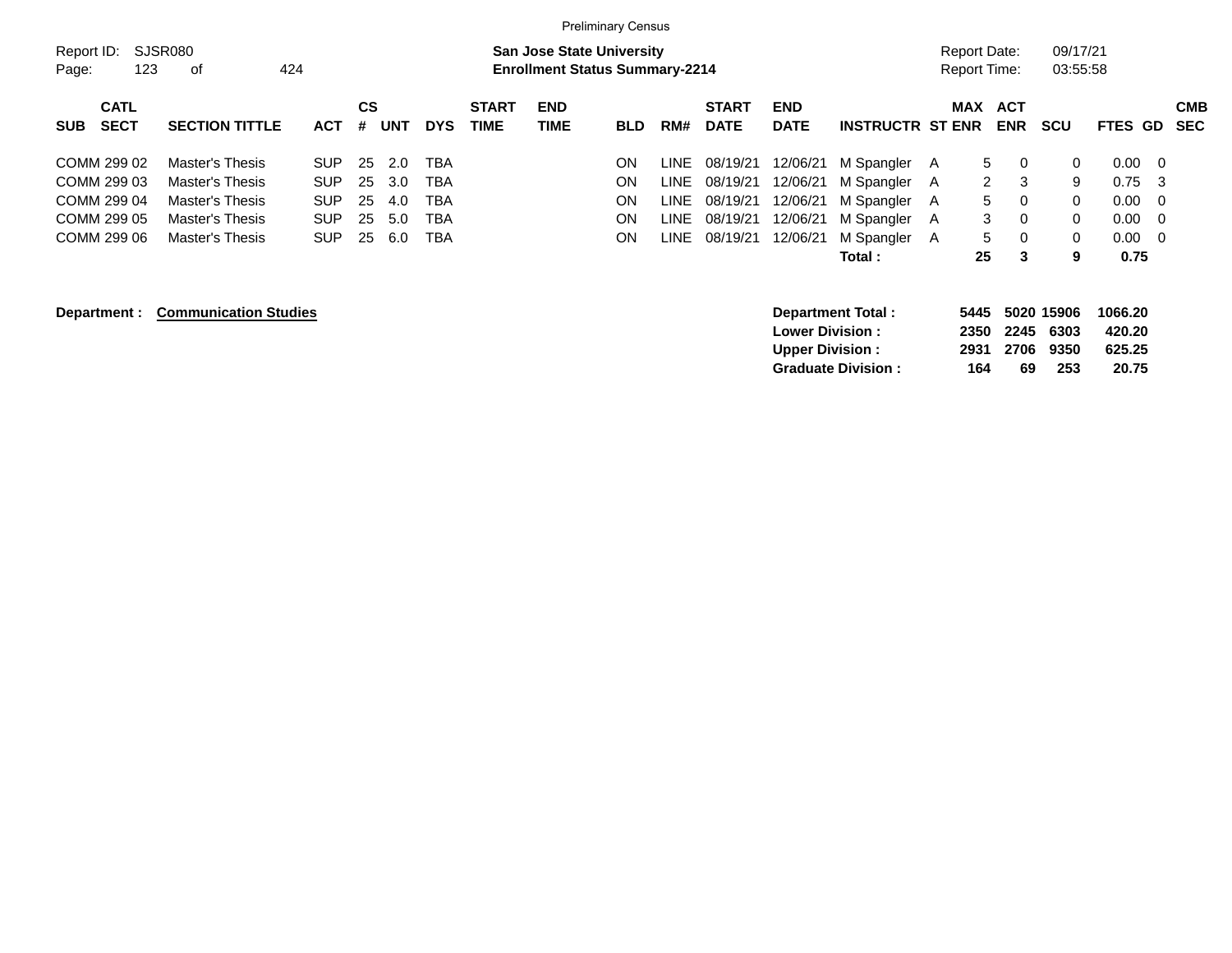|                     |                            |                                      |            |                    |            |              |                             | <b>Preliminary Census</b>                                                 |            |             |                             |                           |                         |        |             |                                            |                      |              |                         |                          |
|---------------------|----------------------------|--------------------------------------|------------|--------------------|------------|--------------|-----------------------------|---------------------------------------------------------------------------|------------|-------------|-----------------------------|---------------------------|-------------------------|--------|-------------|--------------------------------------------|----------------------|--------------|-------------------------|--------------------------|
| Report ID:<br>Page: | 124                        | <b>SJSR080</b><br>424<br>οf          |            |                    |            |              |                             | <b>San Jose State University</b><br><b>Enrollment Status Summary-2214</b> |            |             |                             |                           |                         |        |             | <b>Report Date:</b><br><b>Report Time:</b> | 09/17/21<br>03:55:58 |              |                         |                          |
| SUB                 | <b>CATL</b><br><b>SECT</b> | <b>SECTION TITTLE</b>                | <b>ACT</b> | $\mathsf{cs}$<br># | <b>UNT</b> | <b>DYS</b>   | <b>START</b><br><b>TIME</b> | <b>END</b><br><b>TIME</b>                                                 | <b>BLD</b> | RM#         | <b>START</b><br><b>DATE</b> | <b>END</b><br><b>DATE</b> | <b>INSTRUCTR ST ENR</b> |        |             | MAX ACT<br><b>ENR</b>                      | <b>SCU</b>           | FTES GD      |                         | <b>CMB</b><br><b>SEC</b> |
| College             |                            | Social Sciences, College of          |            |                    |            |              |                             |                                                                           |            |             |                             |                           |                         |        |             |                                            |                      |              |                         |                          |
|                     | Department :               | <b>Urban &amp; Regional Planning</b> |            |                    |            |              |                             |                                                                           |            |             |                             |                           |                         |        |             |                                            |                      |              |                         |                          |
|                     | GEOG 101                   | <b>Physical Geography</b>            | LEC        | 02 <sub>o</sub>    | 3.0        | Τ            |                             | 10:45 AM 12:00 PM                                                         | CL         | 224         | 08/19/21                    | 12/06/21                  | J Hastv                 | A      | 25          | 24                                         | 72                   | 4.80         | 0                       |                          |
| <b>GEOG</b>         | 180                        | Physical Geography                   | <b>LEC</b> | 02                 | 3.0        | <b>TBA</b>   |                             |                                                                           | <b>ON</b>  | <b>LINE</b> | 08/19/21                    | 12/06/21                  | G Pereira               | Α      | 30          | 30                                         | 90                   | 6.00         | $\overline{0}$          |                          |
| <b>GEOG</b>         | 181                        | Physical Geography                   | <b>LEC</b> | 02                 | 3.0        | <b>TBA</b>   |                             |                                                                           | <b>ON</b>  | <b>LINE</b> | 08/19/21                    | 12/06/21                  | G Pereira               | A      | 30          | 27                                         | 81                   | 5.40         | - 0                     |                          |
|                     |                            |                                      |            |                    |            |              |                             |                                                                           |            |             |                             |                           | Total:                  |        | 85          | 81                                         | 243                  | 16.20        |                         |                          |
|                     | GEOG 1001                  | <b>Cultural Geography</b>            | LEC        | 02                 | 3.0        | $\mathsf{T}$ |                             | 12:30 PM 01:45 PM                                                         | CL         | 224         | 08/19/21                    | 12/06/21                  | J Hasty                 | A      | 25          | 25                                         | 75                   | 5.00         | - 0                     |                          |
|                     | GEOG 1002                  | <b>Cultural Geography</b>            | <b>LEC</b> |                    | 3.0        |              |                             |                                                                           |            |             |                             |                           |                         | X      | 0           | $\mathbf 0$                                | 0                    | 0.00         | 0                       |                          |
|                     | GEOG 1003                  | <b>Cultural Geography</b>            | <b>LEC</b> |                    | 3.0        |              |                             |                                                                           |            |             |                             |                           |                         | X      | $\mathbf 0$ | 0                                          | 0                    | 0.00         | - 0                     |                          |
|                     |                            |                                      |            |                    |            |              |                             |                                                                           |            |             |                             |                           | Total:                  |        | 25          | 25                                         | 75                   | 5.00         |                         |                          |
|                     |                            |                                      |            |                    |            |              |                             |                                                                           |            |             |                             |                           |                         |        |             |                                            |                      |              |                         |                          |
|                     | GEOG 1201                  | World Regional Geog LEC              |            |                    | 3.0        |              |                             |                                                                           |            |             |                             |                           |                         | X      | 0           | 0                                          | 0                    | 0.00         | - 0                     |                          |
|                     | GEOG 1202                  | World Regional Geog                  | LEC        | 01                 | 3.0        | M            |                             | 10:45 AM 12:00 PM                                                         | CL         | 224         | 08/19/21                    | 12/06/21<br>12/06/21      | A Gutierrez             | A      | 25          | 24                                         | 72                   | 4.80         | 0                       |                          |
|                     | GEOG 1280                  | World Regional Geog LEC              |            | 01                 | 3.0        | <b>TBA</b>   |                             |                                                                           | <b>ON</b>  | <b>LINE</b> | 08/19/21<br>08/19/21        |                           | G Pereira<br>G Pereira  | A      | 30          | 30                                         | 90                   | 6.00         | 0                       |                          |
|                     | GEOG 1281<br>GEOG 1282     | World Regional Geog LEC              |            | 01                 | 3.0<br>3.0 | <b>TBA</b>   |                             |                                                                           | <b>ON</b>  | <b>LINE</b> |                             | 12/06/21                  |                         | A<br>X | 30<br>0     | 30<br>$\mathbf 0$                          | 90<br>$\mathbf 0$    | 6.00<br>0.00 | 0<br>- 0                |                          |
|                     |                            | World Regional Geog LEC              |            |                    |            |              |                             |                                                                           |            |             |                             |                           | Total:                  |        | 85          | 84                                         | 252                  | 16.80        |                         |                          |
|                     |                            |                                      |            |                    |            |              |                             |                                                                           |            |             |                             |                           |                         |        |             |                                            |                      |              |                         |                          |
|                     |                            | GEOG 100W 01 Writing Workshop        | SEM        | 05                 | 3.0        | W            |                             | 02:15 PM 03:30 PM                                                         | CL         | 243         | 08/19/21                    | 12/06/21                  | A deGrassi              | A      | 22          | 6                                          | 18                   | 1.20         |                         | 0 <sup>C</sup>           |
| GLST                |                            | 100W 01 Writing Workshop             | <b>SEM</b> | 05                 | 3.0        | W            |                             | 02:15 PM 03:30 PM                                                         | CL.        | 243         | 08/19/21                    | 12/06/21                  | A deGrassi              | A      | $\mathbf 0$ | 9                                          | 27                   | 1.80         |                         | 0 <sup>C</sup>           |
|                     |                            |                                      |            |                    |            |              |                             |                                                                           |            |             |                             |                           | Total:                  |        | 22          | 15                                         | 45                   | 3.00         |                         |                          |
|                     |                            |                                      |            |                    |            |              |                             |                                                                           |            |             |                             |                           |                         |        |             |                                            |                      |              |                         |                          |
|                     | GEOG 105 01                | Urban Geog                           | <b>LEC</b> | 02 <sub>o</sub>    | 3.0        | R            |                             | 02:15 PM 03:30 PM                                                         | CL.        | 224         | 08/19/21                    | 12/06/21                  | C Rivasplata A          |        | 5           | 4                                          | 12                   | 0.80 0       |                         |                          |
|                     |                            |                                      |            |                    |            |              |                             |                                                                           |            |             |                             |                           | Total:                  |        | 5           | 4                                          | 12                   | 0.80         |                         |                          |
|                     | GEOG 107 01                | Mapping the World                    | <b>LEC</b> |                    | 02 3.0     | TBA          |                             |                                                                           | <b>ON</b>  | LINE        | 08/19/21                    | 12/06/21                  | B Yang                  | A      | 25          | 25                                         | 75                   | $5.00 \t 0$  |                         |                          |
|                     |                            |                                      |            |                    |            |              |                             |                                                                           |            |             |                             |                           | Total:                  |        | 25          | 25                                         | 75                   | 5.00         |                         |                          |
|                     |                            |                                      |            |                    |            |              |                             |                                                                           |            |             |                             |                           |                         |        |             |                                            |                      |              |                         |                          |
|                     | GEOG 112 01                | Cultures/Globalizatn                 | <b>LEC</b> |                    | 02 3.0     | M            |                             | 12:30 PM 01:45 PM                                                         | CL         | 224         | 08/19/21                    | 12/06/21                  | M Kelley                | A      | 25          | 27                                         | 81                   | 5.40         | $\overline{\mathbf{0}}$ |                          |
|                     | GEOG 112 02                | Cultures/Globalizatn                 | LEC        | $02\,$             | 3.0        | M            |                             | 02:15 PM 03:30 PM                                                         | CL.        | 224         | 08/19/21                    |                           | 12/06/21 M Kelley       | Α      | 25          | 25                                         | 75                   | 5.00         | - 0                     |                          |
|                     | GEOG 112 03                | Cultures/Globalizatn                 | <b>LEC</b> |                    | 02 3.0     | W            |                             | 12:30 PM 01:45 PM                                                         | CL.        | 224         | 08/19/21                    | 12/06/21                  | M Kelley                | A      | 25          | 25                                         | 75                   | 5.00         | - 0                     |                          |
|                     | GEOG 112 80                | Cultures/Globalizatn                 | <b>LEC</b> |                    | 02 3.0     | TBA          |                             |                                                                           | <b>ON</b>  |             | LINE 08/19/21               | 12/06/21 E Pena           |                         | A      | 30          | 35                                         | 105                  | 7.00         | - 0                     |                          |
|                     | GEOG 112 81                | Cultures/Globalizatn                 | <b>LEC</b> |                    | 02 3.0     | TBA          |                             |                                                                           | ON         |             | LINE 08/19/21               | 12/06/21 E Pena           |                         | A      | 30          | 33                                         | 99                   | 6.60         | 0                       |                          |
|                     | GEOG 112 82                | Cultures/Globalizatn                 | <b>LEC</b> |                    | 02 3.0     | TBA          |                             |                                                                           | ON         |             | LINE 08/19/21               | 12/06/21 E Pena           |                         | A      | 30          | 35                                         | 105                  | 7.00         | - 0                     |                          |
|                     | GEOG 112 83                | Cultures/Globalizatn                 | <b>LEC</b> |                    | 02 3.0     | TBA          |                             |                                                                           | ON         |             | LINE 08/19/21               | 12/06/21                  | J Hasty                 | Α      | 25          | 22                                         | 66                   | 4.40         | - 0                     |                          |
|                     |                            |                                      |            |                    |            |              |                             |                                                                           |            |             |                             |                           | Total:                  |        | 190         | 202                                        | 606                  | 40.40        |                         |                          |
|                     | GEOG 124 01                | <b>Topics Physcl Geog</b>            | <b>LEC</b> |                    | 3.0        |              |                             |                                                                           |            |             |                             |                           |                         | X.     | 0           | $\pmb{0}$                                  | 0                    | $0.00 \t 0$  |                         |                          |
|                     |                            |                                      |            |                    |            |              |                             |                                                                           |            |             |                             |                           |                         |        |             |                                            |                      |              |                         |                          |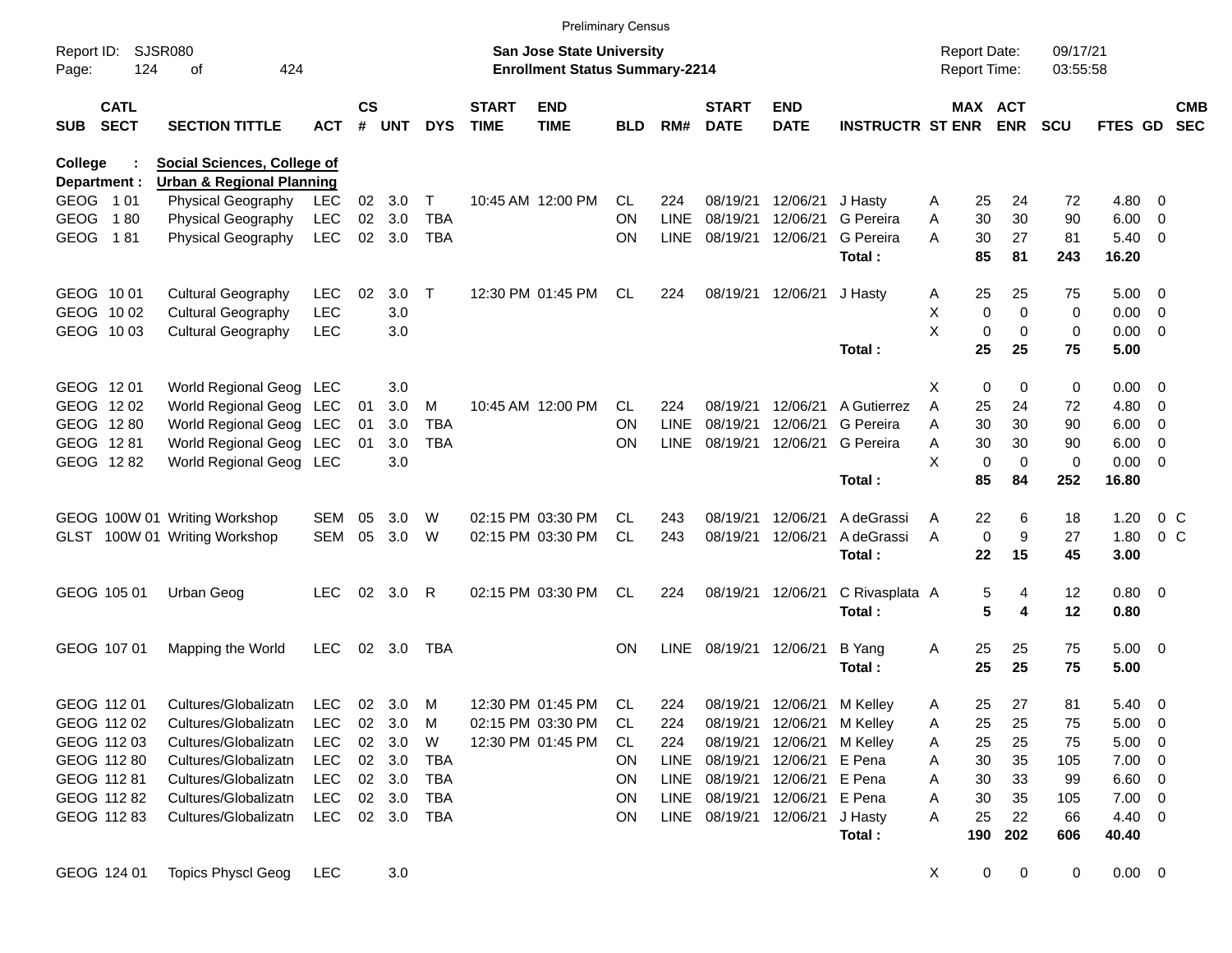|            |                            |                                                       |                          |                    |            |            |                             | <b>Preliminary Census</b>                                                 |                    |             |                             |                           |                                                |                                     |                       |                      |                               |                            |            |
|------------|----------------------------|-------------------------------------------------------|--------------------------|--------------------|------------|------------|-----------------------------|---------------------------------------------------------------------------|--------------------|-------------|-----------------------------|---------------------------|------------------------------------------------|-------------------------------------|-----------------------|----------------------|-------------------------------|----------------------------|------------|
| Page:      | Report ID: SJSR080<br>125  | 424<br>οf                                             |                          |                    |            |            |                             | <b>San Jose State University</b><br><b>Enrollment Status Summary-2214</b> |                    |             |                             |                           |                                                | <b>Report Date:</b><br>Report Time: |                       | 09/17/21<br>03:55:58 |                               |                            |            |
| <b>SUB</b> | <b>CATL</b><br><b>SECT</b> | <b>SECTION TITTLE</b>                                 | <b>ACT</b>               | $\mathsf{cs}$<br># | <b>UNT</b> | <b>DYS</b> | <b>START</b><br><b>TIME</b> | <b>END</b><br><b>TIME</b>                                                 | <b>BLD</b>         | RM#         | <b>START</b><br><b>DATE</b> | <b>END</b><br><b>DATE</b> | <b>INSTRUCTR ST ENR</b>                        |                                     | MAX ACT<br><b>ENR</b> | SCU                  | FTES GD SEC                   |                            | <b>CMB</b> |
|            | GEOG 124 02                | <b>Topics Physcl Geog</b>                             | <b>LEC</b>               |                    | 02 3.0     | $\top$     |                             | 12:30 PM 03:15 PM                                                         |                    |             | 08/19/21 12/06/21           |                           | J Miller<br>Total:                             | Α<br>15<br>15                       | 14<br>14              | 42<br>42             | 2.95 3<br>2.95                |                            |            |
|            | GEOG 135 01                | <b>Research Methods</b>                               | <b>LEC</b>               |                    | 3.0        |            |                             |                                                                           |                    |             |                             |                           |                                                | X<br>$\mathbf 0$                    | $\mathbf 0$           | 0                    | $0.00 \t 0$                   |                            |            |
|            | GEOG 135 02                | <b>Research Methods</b>                               | <b>LEC</b>               | 02                 | 3.0        | M          |                             | 07:30 PM 10:15 PM                                                         |                    |             | 08/19/21 12/06/21           |                           | K Rohrmeier<br>Total:                          | 10<br>A<br>10                       | 11<br>11              | 33<br>33             | $2.20 \t 0$<br>2.20           |                            |            |
|            | GEOG 140 80                | <b>The United States</b>                              | <b>LEC</b>               |                    | 3.0        |            |                             |                                                                           |                    |             |                             |                           | Total:                                         | Χ<br>0<br>$\mathbf 0$               | 0<br>$\bf{0}$         | 0<br>0               | $0.00 \t 0$<br>0.00           |                            |            |
|            | GEOG 170 01<br>GEOG 170 02 | Intro to GIS<br>Intro to GIS                          | <b>LEC</b><br>LAB        | 02<br>15           | 4.0<br>0.0 | W<br>W     |                             | 05:00 PM 06:45 PM<br>07:00 PM 09:45 PM                                    | WSQ 111<br>WSQ 113 |             | 08/19/21<br>08/19/21        | 12/06/21<br>12/06/21      | A Zandiatash A<br>A Zandiatash A<br>Total:     | 15<br>15<br>30                      | 16<br>16<br>32        | 48<br>16<br>64       | 5.13 13<br>$0.00$ 13<br>5.13  |                            |            |
|            | GEOG 180 01<br>GEOG 180 02 | <b>Indiv Studies</b><br><b>Indiv Studies</b>          | <b>SUP</b><br><b>SUP</b> | 36                 | 3.0<br>4.0 | <b>TBA</b> |                             |                                                                           | <b>ON</b>          | <b>LINE</b> | 08/19/21 12/06/21           |                           | K Rohrmeier A                                  | 2<br>X<br>0                         | $\overline{2}$<br>0   | 6<br>0               | $0.40 \quad 0$<br>$0.00 \t 0$ |                            |            |
|            |                            |                                                       |                          |                    |            |            |                             |                                                                           |                    |             |                             |                           | Total:                                         | $\mathbf{2}$                        | $\mathbf{2}$          | 6                    | 0.40                          |                            |            |
|            | GEOG 197 01                | Geog Internship                                       | <b>SUP</b>               |                    | 1.0        |            |                             |                                                                           |                    |             |                             |                           |                                                | X<br>0                              | 0                     | 0                    | $0.00 \t 0$                   |                            |            |
|            | GEOG 197 02<br>GEOG 197 03 | Geog Internship<br>Geog Internship                    | <b>SUP</b><br><b>SUP</b> |                    | 2.0<br>3.0 |            |                             |                                                                           |                    |             |                             |                           |                                                | X<br>0<br>X<br>0                    | $\mathbf 0$<br>0      | 0<br>0               | $0.00 \t 0$<br>$0.00 \t 0$    |                            |            |
|            |                            |                                                       |                          |                    |            |            |                             |                                                                           |                    |             |                             |                           | Total:                                         | $\bf{0}$                            | 0                     | 0                    | 0.00                          |                            |            |
|            | GEOG 199 01                | Senior Seminar                                        | SEM                      | 05                 | 3.0        | M          |                             | 04:00 PM 06:45 PM                                                         |                    |             | 08/19/21 12/06/21           |                           | K Rohrmeier A<br>Total:                        | 15<br>15                            | 9<br>9                | 27<br>27             | $1.80 \ 0$<br>1.80            |                            |            |
|            | GEOG 290 01<br>GEOG 290 02 | Sem: Res Design GIS SEM<br>Sem: Res Design GIS SEM 05 |                          |                    | 3.0<br>3.0 | M          |                             | 07:30 PM 10:15 PM                                                         |                    |             | 08/19/21 12/06/21           |                           | K Rohrmeier A                                  | Χ<br>0<br>5                         | 0<br>8                | 0<br>24              | $0.00 \t 0$<br>2.00 8         |                            |            |
|            |                            |                                                       |                          |                    |            |            |                             |                                                                           |                    |             |                             |                           | Total:                                         | 5                                   | 8                     | 24                   | 2.00                          |                            |            |
|            | GEOG 298 01                | <b>Special Study</b>                                  | SUP 25 3.0               |                    |            | TBA        |                             |                                                                           | <b>ON</b>          |             |                             |                           | LINE 08/19/21 12/06/21 L RamasubramA           | 1                                   |                       | 3                    | 0.25                          | $\overline{\phantom{0}}$ 1 |            |
|            | GEOG 298 02                | <b>Special Study</b>                                  | SUP 25 4.0               |                    |            | TBA        |                             |                                                                           | <b>ON</b>          |             |                             |                           | LINE 08/19/21 12/06/21 L RamasubranA<br>Total: | 1<br>$\mathbf 2$                    | 0<br>$\mathbf 1$      | 0<br>3               | $0.00 \t 0$<br>0.25           |                            |            |
|            | GEOG 299 01                | <b>MA Thesis/Project</b>                              | <b>SUP</b>               |                    | 25 3.0     | <b>TBA</b> |                             |                                                                           | <b>ON</b>          |             |                             |                           | LINE 08/19/21 12/06/21 L RamasubranA           | 2                                   |                       | 3                    | $0.25$ 1                      |                            |            |
|            | GEOG 299 02                | <b>MA Thesis/Project</b>                              | SUP 25 6.0               |                    |            | TBA        |                             |                                                                           | ON                 |             |                             |                           | LINE 08/19/21 12/06/21 L RamasubramA<br>Total: | 2<br>4                              | $\pmb{0}$<br>1        | 0<br>3               | $0.00 \t 0$<br>0.25           |                            |            |
|            | URBP 101 01                | The City                                              | LEC 02 3.0 R             |                    |            |            |                             | 02:15 PM 03:30 PM CL                                                      |                    | 224         |                             |                           | 08/19/21 12/06/21 C Rivasplata A               | 20                                  | 9                     | 27                   | $1.85$ 1                      |                            |            |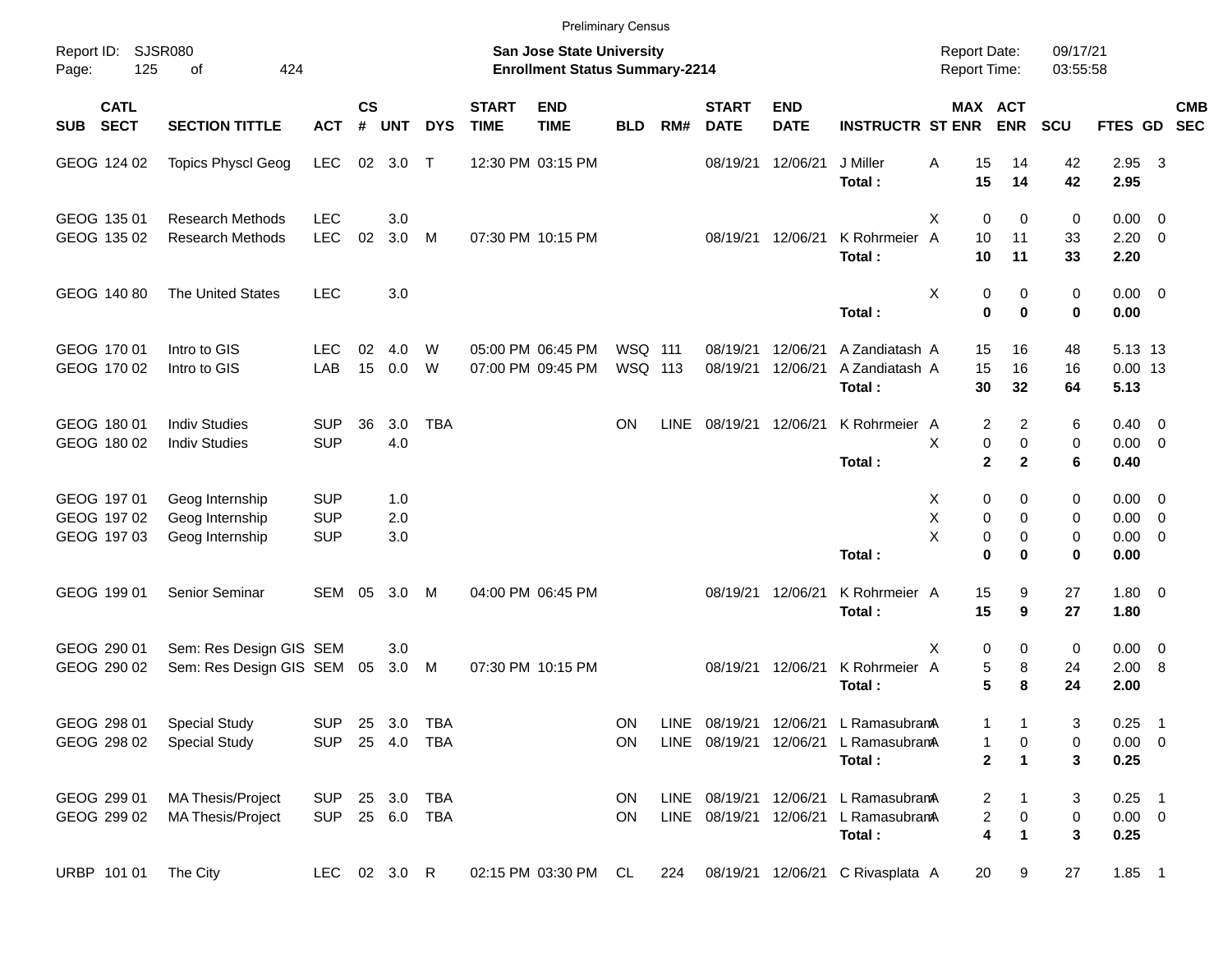|                     |                            |                                 |              |                    |            |            |                             | <b>Preliminary Census</b>                                                 |                |             |                             |                           |                         |                                     |                          |                      |                        |                |                          |
|---------------------|----------------------------|---------------------------------|--------------|--------------------|------------|------------|-----------------------------|---------------------------------------------------------------------------|----------------|-------------|-----------------------------|---------------------------|-------------------------|-------------------------------------|--------------------------|----------------------|------------------------|----------------|--------------------------|
| Report ID:<br>Page: | 126                        | <b>SJSR080</b><br>424<br>οf     |              |                    |            |            |                             | <b>San Jose State University</b><br><b>Enrollment Status Summary-2214</b> |                |             |                             |                           |                         | <b>Report Date:</b><br>Report Time: |                          | 09/17/21<br>03:55:58 |                        |                |                          |
| <b>SUB</b>          | <b>CATL</b><br><b>SECT</b> | <b>SECTION TITTLE</b>           | ACT          | $\mathsf{cs}$<br># | <b>UNT</b> | <b>DYS</b> | <b>START</b><br><b>TIME</b> | <b>END</b><br><b>TIME</b>                                                 | <b>BLD</b>     | RM#         | <b>START</b><br><b>DATE</b> | <b>END</b><br><b>DATE</b> | <b>INSTRUCTR ST ENR</b> |                                     | MAX ACT<br><b>ENR</b>    | <b>SCU</b>           | FTES GD                |                | <b>CMB</b><br><b>SEC</b> |
|                     |                            |                                 |              |                    |            |            |                             |                                                                           |                |             |                             |                           | Total:                  |                                     | 20<br>9                  | 27                   | 1.85                   |                |                          |
|                     | URBP 136 01                | Intro Land Use Plan             | SEM          | 05                 | 4.0        | м          |                             | 07:30 PM 10:15 PM                                                         | CL.            | 243         | 08/19/21                    | 12/06/21                  | C Cheleden              | A                                   | 5<br>2                   | 8                    | 0.53                   | $0\,$ C        |                          |
|                     | ENVS 136 01                | Intro Land Use Plan             | <b>SEM</b>   | 05                 | 4.0        | м          |                             | 07:30 PM 10:15 PM                                                         | <b>CL</b>      | 243         | 08/19/21                    | 12/06/21                  | C Cheleden              | A                                   | $\Omega$<br>$\mathbf{1}$ | $\overline{4}$       | 0.33                   | 1 C            |                          |
|                     | URBP 136 80                | Intro Land Use Plan             | <b>SEM</b>   | 05                 | 4.0        | R          |                             | 07:30 PM 10:15 PM                                                         | OΝ             | <b>LINE</b> | 08/19/21                    | 12/06/21                  | J Hare                  | A                                   | 5<br>5                   | 20                   | 1.33                   | 0 <sup>o</sup> |                          |
|                     | ENVS 13680                 | Intro Land Use Plan             | <b>SEM</b>   | 05                 | 4.0        | R          |                             | 07:30 PM 10:15 PM                                                         | ΟN             | <b>LINE</b> | 08/19/21                    | 12/06/21                  | J Hare                  | A                                   | $\Omega$<br>$\mathbf 0$  | $\mathbf 0$          | 0.00                   | 0 <sup>o</sup> |                          |
|                     |                            |                                 |              |                    |            |            |                             |                                                                           |                |             |                             |                           | Total:                  | 10                                  | 8                        | 32                   | 2.20                   |                |                          |
|                     | URBP 143 01                | Int Priv Dev Plan               | SEM          | 05                 | 3.0        | R          |                             | 04:00 PM 06:45 PM                                                         | IS             | 215         | 08/19/21                    | 12/06/21                  | A Natarajan A<br>Total: |                                     | 3<br>5<br>5<br>3         | 9<br>9               | $0.60 \quad 0$<br>0.60 |                |                          |
|                     | URBP 151 01                | Intro Urban Design              | <b>SEM</b>   | 05                 | 4.0        | Т          |                             | 04:00 PM 06:45 PM                                                         | WSQ 208        |             | 08/19/21                    | 12/06/21                  | G Douglas               | A                                   | 5<br>4                   | 16                   | 1.07                   | $0\,$ C        |                          |
|                     | DSIT 151 01                | Intro Urban Design              | SEM          | 05                 | 4.0        | $\top$     |                             | 04:00 PM 06:45 PM                                                         | <b>WSQ 208</b> |             | 08/19/21                    | 12/06/21                  | G Douglas               | Α                                   | 0<br>0                   | $\mathbf 0$          | 0.00                   | 0 <sup>o</sup> |                          |
|                     |                            |                                 |              |                    |            |            |                             |                                                                           |                |             |                             |                           | Total:                  |                                     | 5<br>4                   | 16                   | 1.07                   |                |                          |
|                     | URBP 178 01                | Intro to Reg Trans P            | SEM          | 05                 | 4.0        | W          |                             | 07:30 PM 10:15 PM                                                         |                |             | 08/19/21                    | 12/06/21                  | C Rivasplata A          |                                     | 5<br>4                   | 16                   | 1.07                   | $0\,$ C        |                          |
|                     | ENVS 178 01                | Intro to Reg Trans P            | SEM          | 05                 | 4.0        | W          |                             | 07:30 PM 10:15 PM                                                         |                |             | 08/19/21                    | 12/06/21                  | C Rivasplata A          |                                     | 0<br>1                   | $\overline{4}$       | 0.27                   | $0\,$ C        |                          |
|                     |                            |                                 |              |                    |            |            |                             |                                                                           |                |             |                             |                           | Total:                  |                                     | 5<br>5                   | 20                   | 1.33                   |                |                          |
|                     | URBP 200 01                | Urb Plan Seminar                | SEM          | 05                 | 4.0        | м          |                             | 04:00 PM 06:45 PM                                                         | IS             | 215         | 08/19/21                    | 12/06/21                  | L RamasubramA           |                                     | 15<br>16                 | 64                   | 5.33 16                |                |                          |
|                     | URBP 200 02                | Urb Plan Seminar                | <b>SEM</b>   | 05                 | 4.0        | <b>TBA</b> |                             |                                                                           | ON             | <b>LINE</b> | 08/19/21                    | 12/06/21                  | L RamasubramA           | 15                                  | 16                       | 64                   | 5.33 16                |                |                          |
|                     |                            |                                 |              |                    |            |            |                             |                                                                           |                |             |                             |                           | Total:                  | 30                                  | 32                       | 128                  | 10.67                  |                |                          |
|                     | URBP 204 01                | <b>Quant Methods</b>            | SEM          | 05                 | 4.0        | М          |                             | 04:00 PM 06:45 PM                                                         | <b>WSQ</b>     | 208         | 08/19/21                    | 12/06/21                  | S Mathur                | 15<br>Α                             | 11                       | 44                   | 3.67 11                |                |                          |
| URBP                | 204 80                     | <b>Quant Methods</b>            | <b>SEM</b>   | 05                 | 4.0        | <b>TBA</b> |                             |                                                                           | ON             | <b>LINE</b> | 08/19/21                    | 12/06/21                  | T Lester                | 15<br>A                             | 15                       | 60                   | 5.00 15                |                |                          |
|                     |                            |                                 |              |                    |            |            |                             |                                                                           |                |             |                             |                           | Total:                  | 30                                  | 26                       | 104                  | 8.67                   |                |                          |
|                     | URBP 205 01                | Private Dev & Urbp              | SEM 05       |                    | 3.0        | R          |                             | 04:00 PM 06:45 PM                                                         | IS             | 215         | 08/19/21                    | 12/06/21                  | A Natarajan A           | 15                                  | 8                        | 24                   | 2.00 8                 |                |                          |
|                     |                            |                                 |              |                    |            |            |                             |                                                                           |                |             |                             |                           | Total:                  | 15                                  | 8                        | 24                   | 2.00                   |                |                          |
|                     | URBP 206 01                | Real Estate Finance             | SEM 05 3.0 R |                    |            |            |                             | 07:30 PM 10:15 PM CL                                                      |                | 243         |                             | 08/19/21 12/06/21         | D Shiver                | 15<br>Α                             | 9                        | 27                   | $2.15$ 7               |                |                          |
|                     |                            |                                 |              |                    |            |            |                             |                                                                           |                |             |                             |                           | Total:                  | 15                                  | 9                        | 27                   | 2.15                   |                |                          |
|                     | URBP 223 80                | Housing Econ & Pol SEM 05 4.0 W |              |                    |            |            |                             | 04:00 PM 06:45 PM                                                         | ON             |             | LINE 08/19/21 12/06/21      |                           | <b>T</b> Lester         | Α                                   | 15<br>10                 | 40                   | 3.33 10                |                |                          |
|                     |                            |                                 |              |                    |            |            |                             |                                                                           |                |             |                             |                           | Total:                  |                                     | 15<br>10                 | 40                   | 3.33                   |                |                          |
|                     | URBP 225 01                | Land Use Plng Law               | SEM 05 4.0   |                    |            | M          |                             | 07:30 PM 10:15 PM                                                         | CL             | 243         |                             | 08/19/21 12/06/21         | C Cheleden              | 15<br>A                             | 14                       | 56                   | 4.67 14                |                |                          |
|                     | URBP 225 80                | Land Use Plng Law               | SEM 05 4.0 R |                    |            |            |                             | 07:30 PM 10:15 PM                                                         | ON             |             | LINE 08/19/21 12/06/21      |                           | J Hare                  | 15<br>A                             | 16                       | 64                   | 5.33 16                |                |                          |
|                     |                            |                                 |              |                    |            |            |                             |                                                                           |                |             |                             |                           | Total:                  |                                     | 30<br>30                 | 120                  | 10.00                  |                |                          |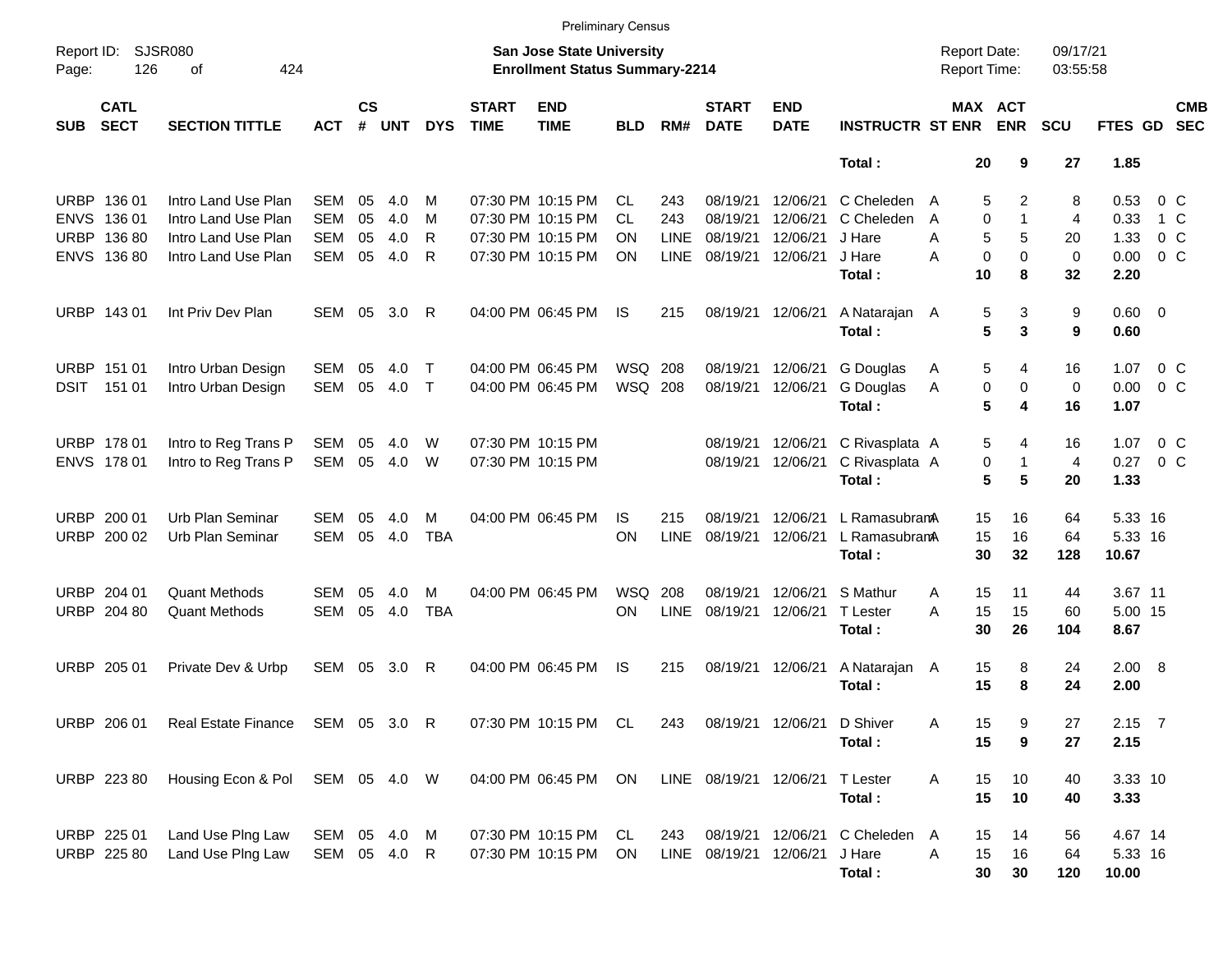|                            |                                           |                                                             |                                        |                    |                   |                   |                             | <b>Preliminary Census</b>                                                 |                 |                            |                             |                           |                                            |                     |                                            |                      |                                           |                                                     |                          |
|----------------------------|-------------------------------------------|-------------------------------------------------------------|----------------------------------------|--------------------|-------------------|-------------------|-----------------------------|---------------------------------------------------------------------------|-----------------|----------------------------|-----------------------------|---------------------------|--------------------------------------------|---------------------|--------------------------------------------|----------------------|-------------------------------------------|-----------------------------------------------------|--------------------------|
| Page:                      | Report ID: SJSR080<br>127                 | 424<br>of                                                   |                                        |                    |                   |                   |                             | <b>San Jose State University</b><br><b>Enrollment Status Summary-2214</b> |                 |                            |                             |                           |                                            | <b>Report Date:</b> | Report Time:                               | 09/17/21<br>03:55:58 |                                           |                                                     |                          |
| <b>SUB</b>                 | <b>CATL</b><br><b>SECT</b>                | <b>SECTION TITTLE</b>                                       | <b>ACT</b>                             | $\mathsf{cs}$<br># | <b>UNT</b>        | <b>DYS</b>        | <b>START</b><br><b>TIME</b> | <b>END</b><br><b>TIME</b>                                                 | <b>BLD</b>      | RM#                        | <b>START</b><br><b>DATE</b> | <b>END</b><br><b>DATE</b> | <b>INSTRUCTR ST ENR</b>                    |                     | MAX ACT<br><b>ENR</b>                      | <b>SCU</b>           | FTES GD                                   |                                                     | <b>CMB</b><br><b>SEC</b> |
| <b>URBP</b>                | 226 01                                    | Reg Transport Plan                                          | SEM                                    | 05                 | 4.0               | W                 |                             | 07:30 PM 10:15 PM                                                         |                 |                            | 08/19/21                    | 12/06/21                  | C Rivasplata A<br>Total:                   |                     | 15<br>10<br>15<br>10                       | 40<br>40             | 3.33 10<br>3.33                           |                                                     |                          |
|                            | URBP 231 01                               | Urb Design in Plan                                          | SEM                                    | 05                 | 4.0               | $\top$            |                             | 04:00 PM 06:45 PM                                                         | WSQ 208         |                            | 08/19/21                    | 12/06/21                  | G Douglas<br>Total:                        | A                   | 8<br>15<br>15<br>8                         | 32<br>32             | 2.67<br>2.67                              | $_{\rm 8}$                                          |                          |
|                            | URBP 234 01<br>URBP 234 02                | Field Study Sem<br>Field Study Sem                          | <b>SEM</b><br><b>SEM</b>               | 05                 | 1.0<br>1.0        | <b>TBA</b>        |                             |                                                                           | <b>ON</b>       | <b>LINE</b>                | 08/19/21                    | 12/06/21                  | L RamasubramA<br>Total:                    | X                   | 0<br>0<br>15<br>0<br>15<br>$\bf{0}$        | 0<br>0<br>0          | 0.00<br>0.00<br>0.00                      | $\overline{\phantom{0}}$<br>$\overline{\mathbf{0}}$ |                          |
|                            | URBP 236 01<br>URBP 236 80                | Urb Plan Pol Analysi<br>Urb Plan Pol Analysi                | SEM<br>SEM                             | 05<br>05           | 4.0<br>4.0        | Τ<br><b>TBA</b>   |                             | 04:00 PM 06:45 PM                                                         | IS.<br>ON       | 215<br><b>LINE</b>         | 08/19/21<br>08/19/21        | 12/06/21<br>12/06/21      | S Alexander A<br>S Alexander A<br>Total:   |                     | 15<br>13<br>15<br>16<br>30<br>29           | 52<br>64<br>116      | 4.33 13<br>5.33 16<br>9.67                |                                                     |                          |
|                            | URBP 241 80<br>URBP 241 81<br>URBP 241 82 | Plan Sustain City<br>Plan Sustain City<br>Plan Sustain City | <b>SEM</b><br><b>SEM</b><br><b>SEM</b> | 05<br>05           | 2.0<br>2.0<br>2.0 | <b>TBA</b><br>R   |                             | 04:00 PM 06:45 PM                                                         | <b>ON</b><br>ON | <b>LINE</b><br><b>LINE</b> | 08/19/21<br>08/19/21        | 12/06/21<br>12/06/21      | C Rivasplata A<br>C Rivasplata A<br>Total: | Χ                   | 0<br>0<br>20<br>18<br>20<br>14<br>40<br>32 | 0<br>36<br>28<br>64  | $0.00 \t 0$<br>3.00 18<br>2.33 14<br>5.33 |                                                     |                          |
|                            | URBP 255 01                               | Urb & Reg Growth MgmSEM                                     |                                        | 05                 | 4.0               | M                 |                             | 07:30 PM 10:15 PM                                                         | WSQ 208         |                            | 08/19/21                    | 12/06/21                  | S Mathur<br>Total:                         | Α                   | 15<br>10<br>15<br>10                       | 40<br>40             | 3.33 10<br>3.33                           |                                                     |                          |
|                            | URBP 275 01                               | Urb Plan Topics                                             | <b>SEM</b>                             |                    | 2.0               |                   |                             |                                                                           |                 |                            |                             |                           | Total:                                     | Χ                   | 0<br>0<br>0<br>0                           | 0<br>0               | $0.00 \t 0$<br>0.00                       |                                                     |                          |
| <b>URBP</b><br><b>URBP</b> |                                           | 275G 80 GIS Overview<br>275G 81 GIS Overview                | <b>SEM</b><br><b>SEM</b>               | 05<br>05           | 1.0<br>1.0        | TBA<br><b>TBA</b> |                             |                                                                           | ΟN<br>ON        | <b>LINE</b><br><b>LINE</b> | 08/19/21<br>08/19/21        | 12/06/21<br>12/06/21      | R Kos<br>R Kos<br>Total:                   | Α<br>A              | 15<br>14<br>15<br>15<br>30<br>29           | 14<br>15<br>29       | $1.17$ 14<br>1.25 15<br>2.42              |                                                     |                          |
|                            | URBP 278 01                               | Intro to GIS Urb Pln                                        | SEM                                    |                    | 4.0               |                   |                             |                                                                           |                 |                            |                             |                           | Total:                                     | Χ                   | $\mathbf 0$<br>0<br>0<br>0                 | 0<br>0               | $0.00 \t 0$<br>0.00                       |                                                     |                          |
|                            | URBP 279 01                               | Advanced GIS Plannin SEM 05 4.0 R                           |                                        |                    |                   |                   | 04:00 PM 06:45 PM           |                                                                           |                 |                            | 08/19/21 12/06/21           |                           | R Kos<br>Total:                            | Α                   | 15<br>9<br>15<br>9                         | 36<br>36             | $2.93$ 8<br>2.93                          |                                                     |                          |
|                            | URBP 295 01                               | Capstone Studio                                             | SEM 05 6.0 W                           |                    |                   |                   | 01:30 PM 07:00 PM           |                                                                           |                 |                            | 08/19/21 12/06/21           |                           | R Kos<br>Total:                            | A                   | 15<br>11<br>15<br>11                       | 66<br>66             | 5.50 11<br>5.50                           |                                                     |                          |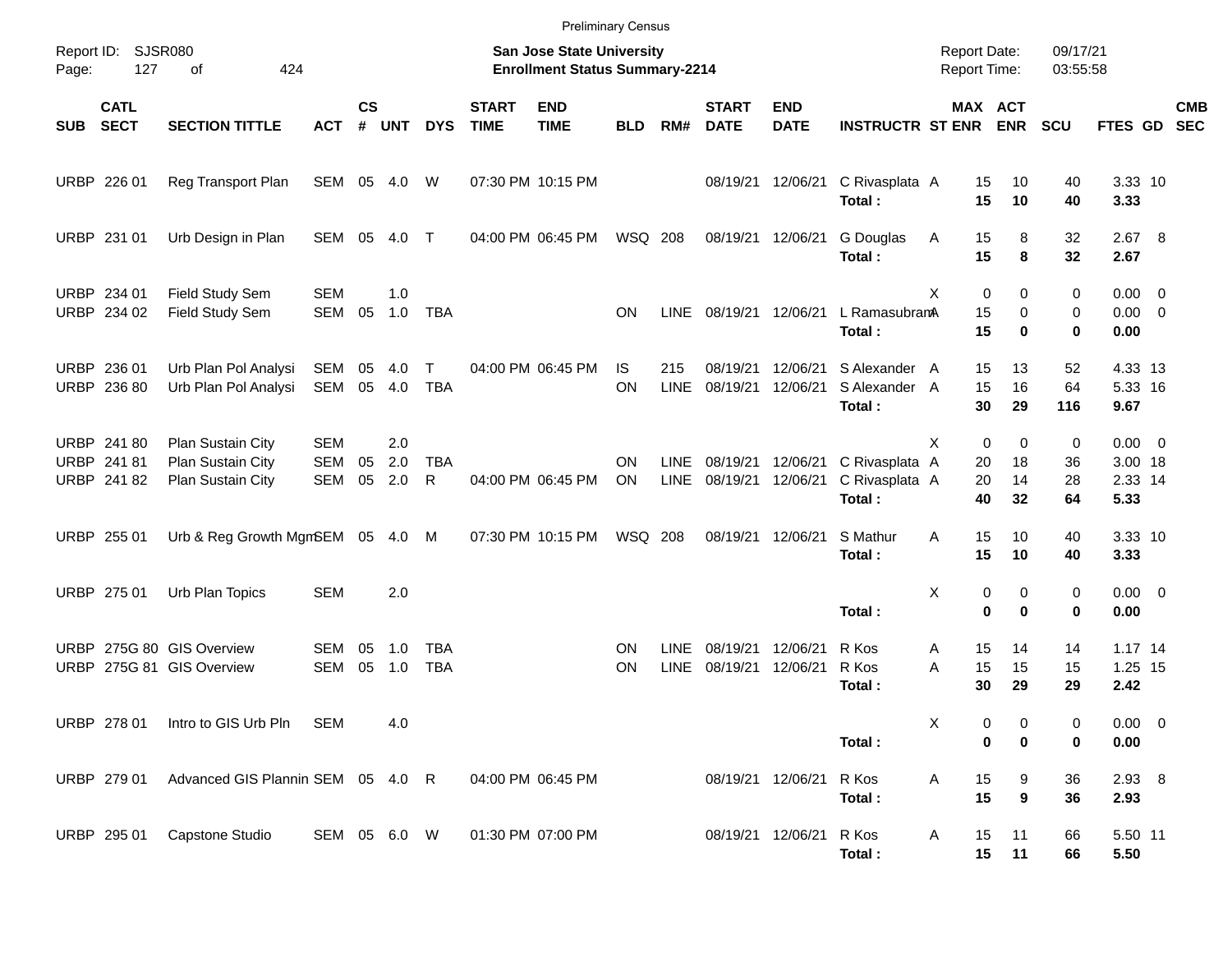|                            |                            |                                                      |                          |         |            |            |                             |                                                                           | <b>Preliminary Census</b> |       |                             |                           |                               |                                            |                             |               |                      |                 |            |                          |
|----------------------------|----------------------------|------------------------------------------------------|--------------------------|---------|------------|------------|-----------------------------|---------------------------------------------------------------------------|---------------------------|-------|-----------------------------|---------------------------|-------------------------------|--------------------------------------------|-----------------------------|---------------|----------------------|-----------------|------------|--------------------------|
| Report ID:<br>Page:        | 128                        | SJSR080<br>οf<br>424                                 |                          |         |            |            |                             | <b>San Jose State University</b><br><b>Enrollment Status Summary-2214</b> |                           |       |                             |                           |                               | <b>Report Date:</b><br><b>Report Time:</b> |                             |               | 09/17/21<br>03:55:58 |                 |            |                          |
| <b>SUB</b>                 | <b>CATL</b><br><b>SECT</b> | <b>SECTION TITTLE</b>                                | <b>ACT</b>               | CS<br># | <b>UNT</b> | <b>DYS</b> | <b>START</b><br><b>TIME</b> | <b>END</b><br>TIME                                                        | <b>BLD</b>                | RM#   | <b>START</b><br><b>DATE</b> | <b>END</b><br><b>DATE</b> | <b>INSTRUCTR ST ENR</b>       |                                            | MAX ACT                     | <b>ENR</b>    | <b>SCU</b>           | FTES GD         |            | <b>CMB</b><br><b>SEC</b> |
| <b>URBP</b>                | 297P 01                    | Plan Rpt Prelim                                      | SEM                      | 05      | 1.0        | <b>TBA</b> |                             |                                                                           | ON                        | LINE  | 08/19/21                    | 12/06/21                  | T Lester<br>Total:            | $\mathsf{A}$                               | 15<br>15                    | 13<br>13      | 13<br>13             | 1.08 13<br>1.08 |            |                          |
| URBP<br>URBP               | 298A 01<br>298A 02         | <b>Planning Report</b><br><b>Planning Report</b>     | <b>SUP</b><br><b>SUP</b> | 25      | 3.0<br>3.0 | <b>TBA</b> |                             |                                                                           | ON                        | LINE  | 08/19/21                    | 12/06/21                  | S Alexander                   | A<br>X                                     | 10 <sup>°</sup><br>$\Omega$ | 8<br>$\Omega$ | 24<br>$\mathbf{0}$   | 2.00<br>0.00    | - 8<br>- 0 |                          |
| URBP                       | 298A 03                    | <b>Planning Report</b>                               | <b>SUP</b>               | 25      | 3.0        | <b>TBA</b> |                             |                                                                           | ON                        | LINE  | 08/19/21                    | 12/06/21                  | <sup>-</sup> Lester<br>Total: | A                                          | 10<br>20                    | 5<br>13       | 15<br>39             | 1.25<br>3.25    | -5         |                          |
| <b>URBP</b><br><b>URBP</b> | 298B 01                    | Special Study: Pln R<br>298B 02 Special Study: Pln R | <b>SUP</b><br><b>SUP</b> | 25      | 3.0<br>3.0 | <b>TBA</b> |                             |                                                                           | ON                        | LINE- | 08/19/21                    | 12/06/21                  | S Alexander A                 | X                                          | 10<br>$\Omega$              | 3<br>$\Omega$ | 9<br>$\mathbf{0}$    | 0.75<br>0.00    | -3<br>-0   |                          |
| URBP                       |                            | 298B 03 Special Study: Pln R                         | <b>SUP</b>               | 25      | 3.0        | TBA        |                             |                                                                           | ON                        | LINE  | 08/19/21                    | 12/06/21                  | T Lester<br>Total:            | A                                          | 10<br>20                    | 6<br>9        | 18<br>27             | 1.50<br>2.25    | -6         |                          |

**Department : Urban & Regional Planning** 

| Department Total:         | 945 |     | 831 2559 | 187.82 |
|---------------------------|-----|-----|----------|--------|
| <b>Lower Division:</b>    | 195 | 190 | 570      | 38.00  |
| <b>Upper Division:</b>    | 389 |     | 375 1142 | 79.40  |
| <b>Graduate Division:</b> | 361 | 266 | 847      | 70.42  |